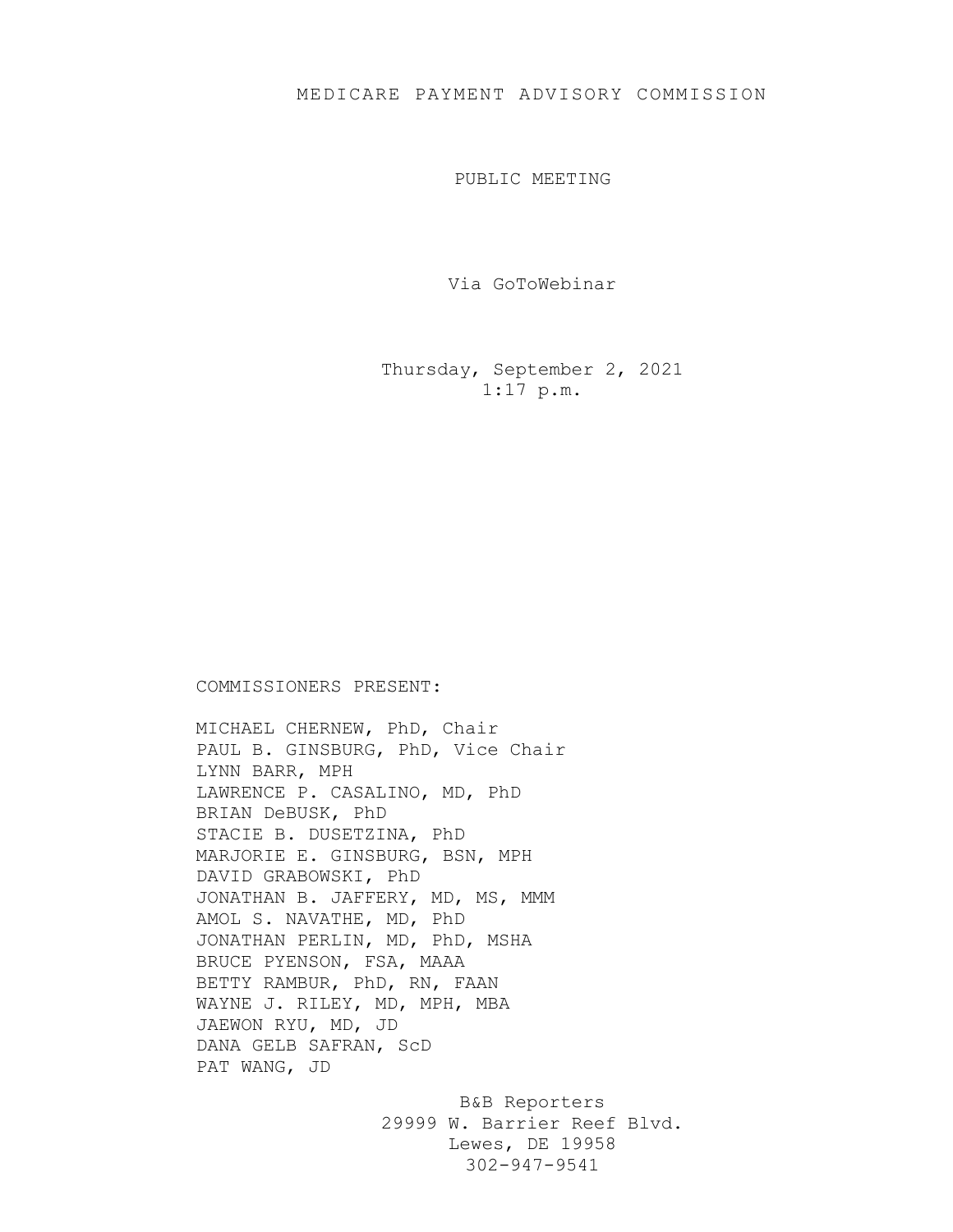## AGENDA PAGE

| Context for Medicare Payment Policy                                                                                                                                         |
|-----------------------------------------------------------------------------------------------------------------------------------------------------------------------------|
| Effects of the coronavirus public health emergency and<br>Considerations for MedPAC's 2022 assessment of Medicare<br>payment adequacy<br>- Kathryn Linehan, Jamila Torain51 |
| Potential reforms to Part D's low-income premium<br>subsidy                                                                                                                 |
|                                                                                                                                                                             |
|                                                                                                                                                                             |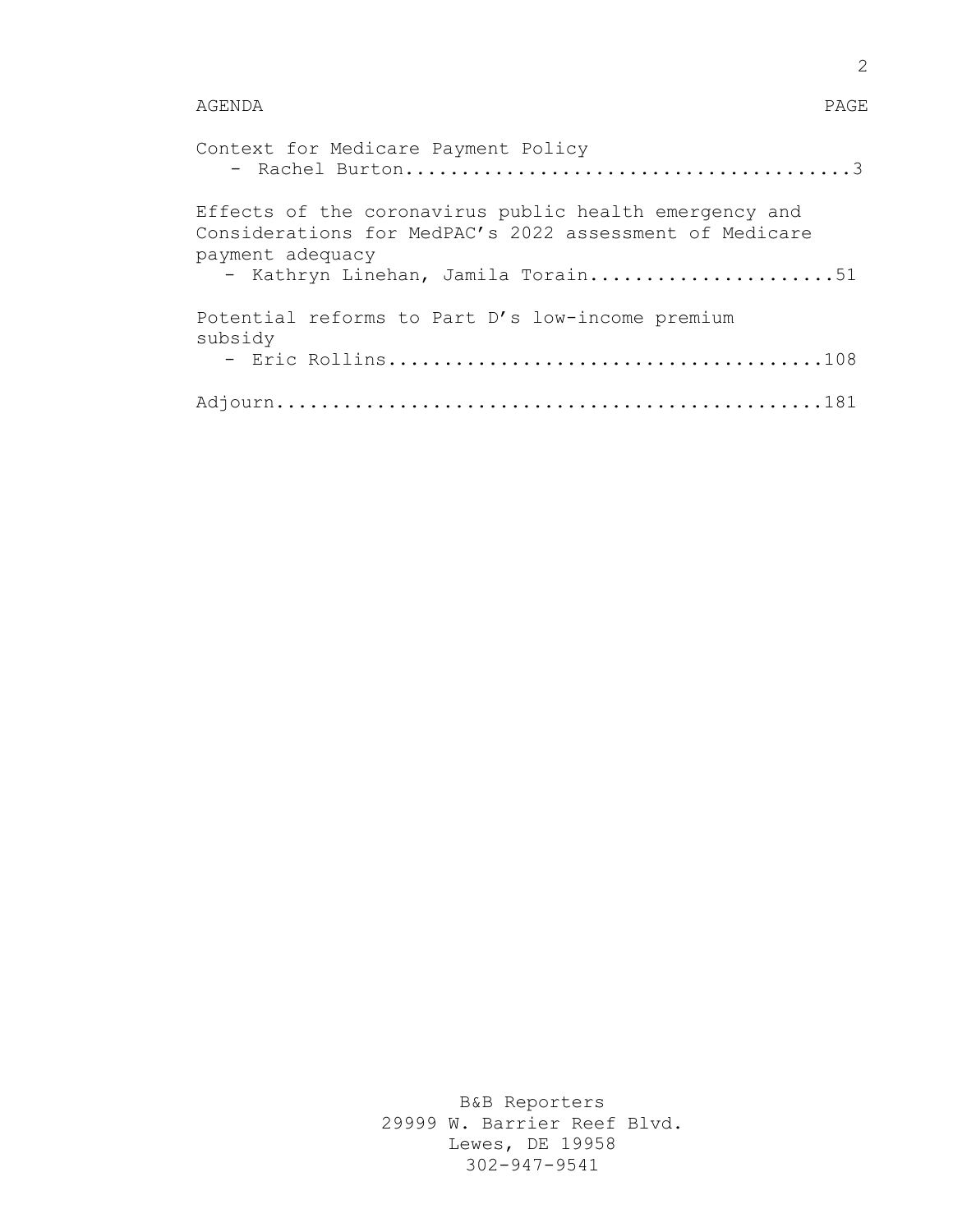P R O C E E D I N G S  $[1:17 \text{ p.m.}]$  DR. CHERNEW: Hi, everybody, and welcome to the September MedPAC meeting as we kick off this cycle of meetings. You might imagine we are somewhat disappointed to be virtual but glad that you can all join us virtually. We are going to start the meeting with a presentation by Rachel about the context for Medicare payment policy. Understand that every March, we publish a chapter about the situation that Medicare faces, and of course, this year has been a doozy. I'm not sure that's a technical term, but it is actually really important, and for those listening, I really think it is a great, great way to understand some of the important issues facing the program. So, Rachel, I'm going to turn it over to you to describe the chapter, and I look forward to everybody's comments. MS. BURTON: Good afternoon. A PDF handout of these slides is available from the webinar's control panel, which is likely on the right-hand side of your screen.

> B&B Reporters 29999 W. Barrier Reef Blvd. Lewes, DE 19958 302-947-9541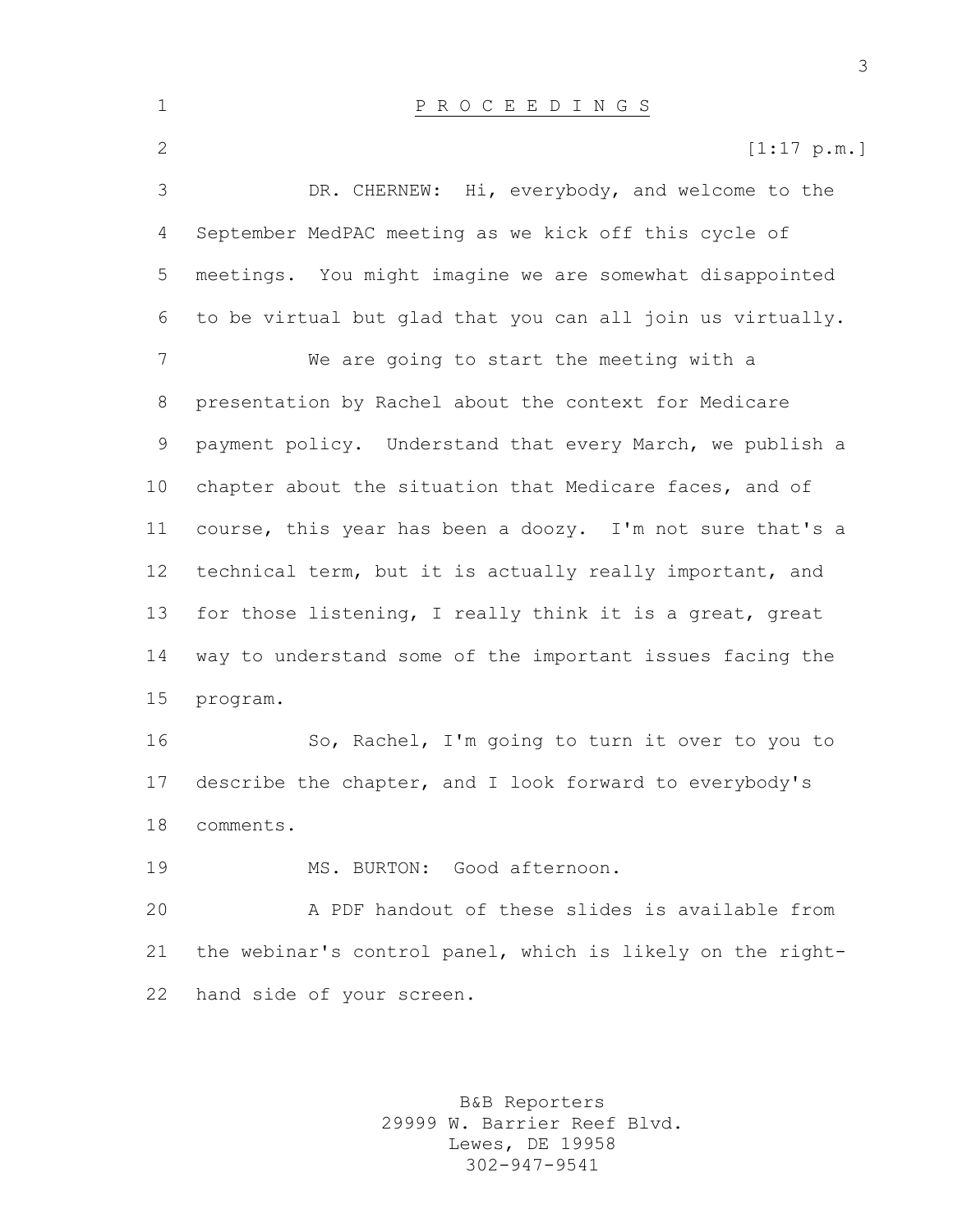1 1 In this presentation, I'll provide some big- picture contextual information for Commissioners to consider as they weigh payment policy changes this cycle. This information will be included in our March report to the Congress, to accompany our annual payment update recommendations.

7 In this presentation, I'll describe key short- term and long-term trends to be aware of. Obviously, the contextual factor in the short term is the COVID-19 pandemic. I will focus on the impact on beneficiaries. Later this afternoon, my colleagues, Kathryn and Jamila, will touch on the impact of the pandemic on MedPAC's assessments of Medicare payment adequacy for different types of health care providers. My presentation will also talk about the long-term context, focusing on spending trends nationally and in Medicare.

 In the short term, the COVID-19 pandemic has upended our lives. So far, over 600,000 people have died in the U.S. The number of deaths per week has ebbed and flowed, with three pronounced waves hitting last April, last July, and last winter, and the start of a fourth wave hitting us right now.

> B&B Reporters 29999 W. Barrier Reef Blvd. Lewes, DE 19958 302-947-9541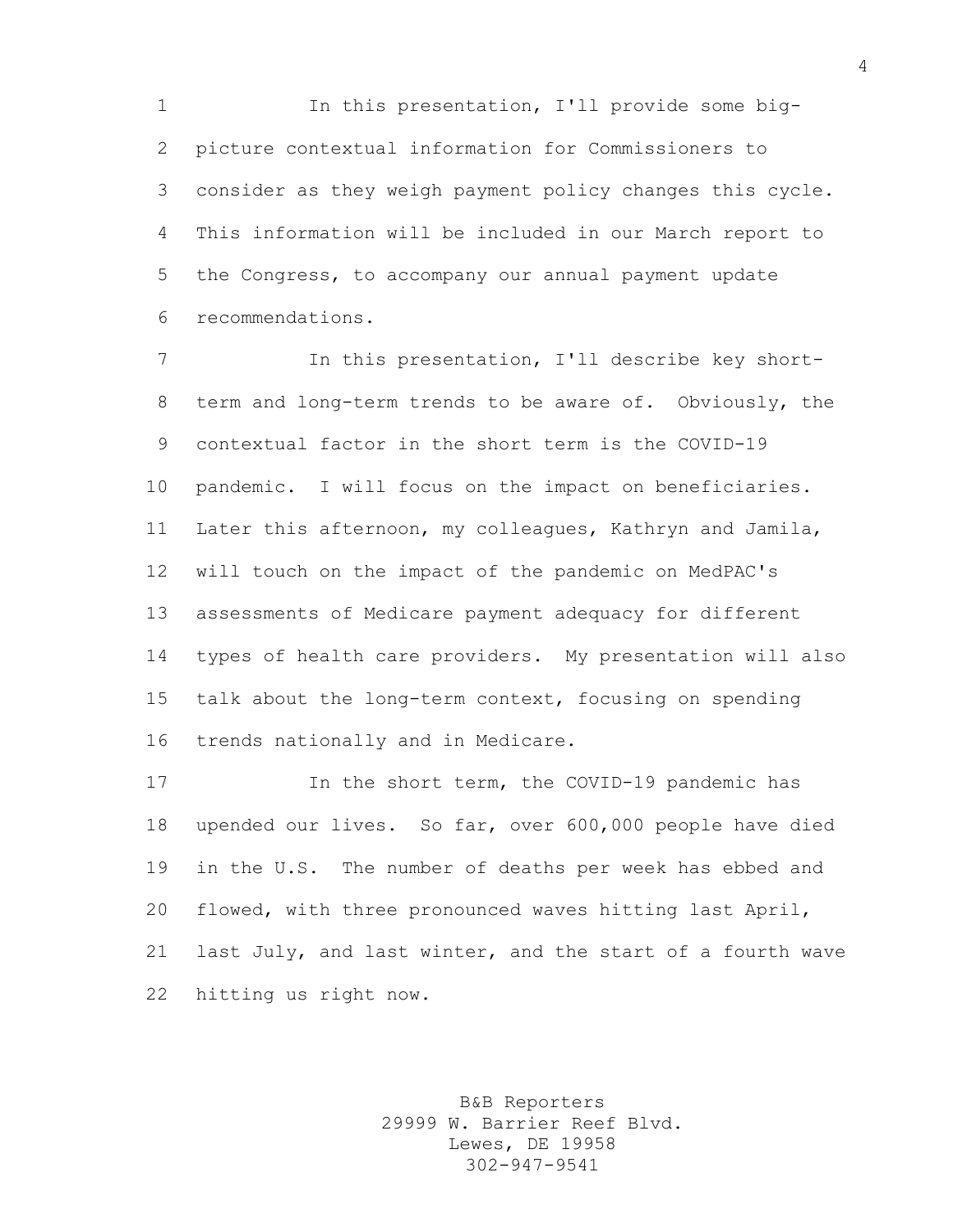COVID-19 has affected people ages 65 and older much more than younger age groups.

 In this graph, the age distribution of COVID-19 cases is shown in blue. We see that the largest share of cases were reported among people ages 18 to 29, who may be more likely than other age groups to have public-facing jobs, such as jobs in health care, food, and essential services. A relatively small share of cases were reported among children ages zero to 4 and among people ages 65 and older. The yellow bars show the age distribution of COVID-19 deaths. Deaths were concentrated in people ages 65 and older. Adding up the percentages in this graph, we find that people ages 65 and over made up 14 percent of COVID cases but 80 percent of deaths. As shown at left, 7 percent of Medicare beneficiaries have been diagnosed with COVID, shown in blue, and 2 percent have been hospitalized with it, shown in orange. Among beneficiaries hospitalized for COVID, 17 percent died in hospital and 5 percent were discharged to

> B&B Reporters 29999 W. Barrier Reef Blvd. Lewes, DE 19958 302-947-9541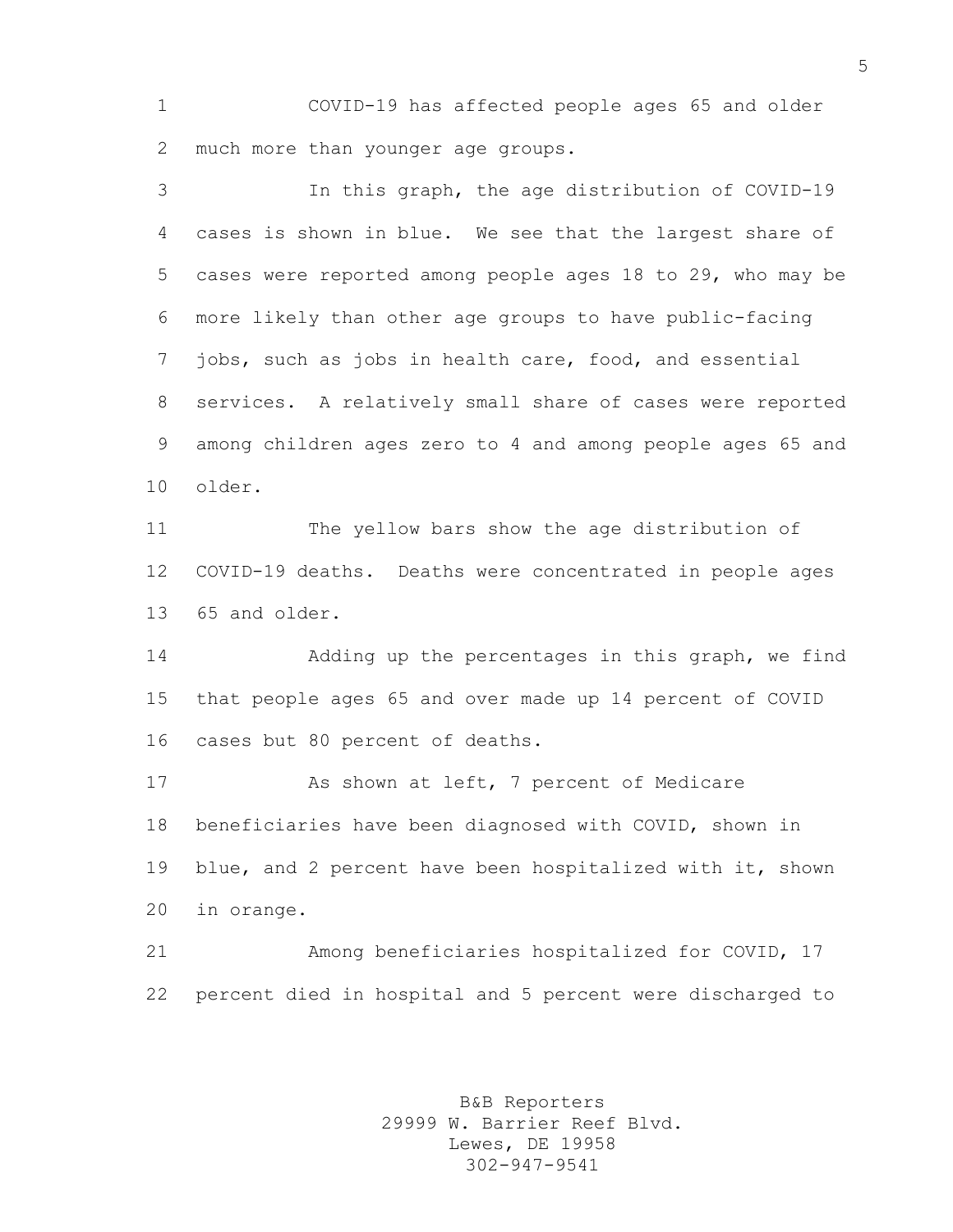hospice.

 Particular subpopulations have been diagnosed and hospitalized at elevated rates.

 Beneficiaries ages 85 or older and dual eligibles have been hospitalized twice as often as the overall Medicare population. Beneficiaries with end-stage renal disease have been hospitalized six times as often.

 Although disabled beneficiaries do not appear to have had a higher risk of COVID, this may vary by type of disability.

 One large study found that after old age, the second strongest predictor of death due to COVID was whether a patient had intellectual disabilities.

 Thankfully, the pandemic's effect on beneficiaries is diminishing. People ages 65 and older have gotten vaccinated at disproportionately high rates, with 81 percent of this age group now fully vaccinated. The FDA has also approved or authorized several drug treatments for COVID.

 Thanks to telehealth and to providers temporarily canceling elective procedures, access to core health care services has largely been maintained during the pandemic.

> B&B Reporters 29999 W. Barrier Reef Blvd. Lewes, DE 19958 302-947-9541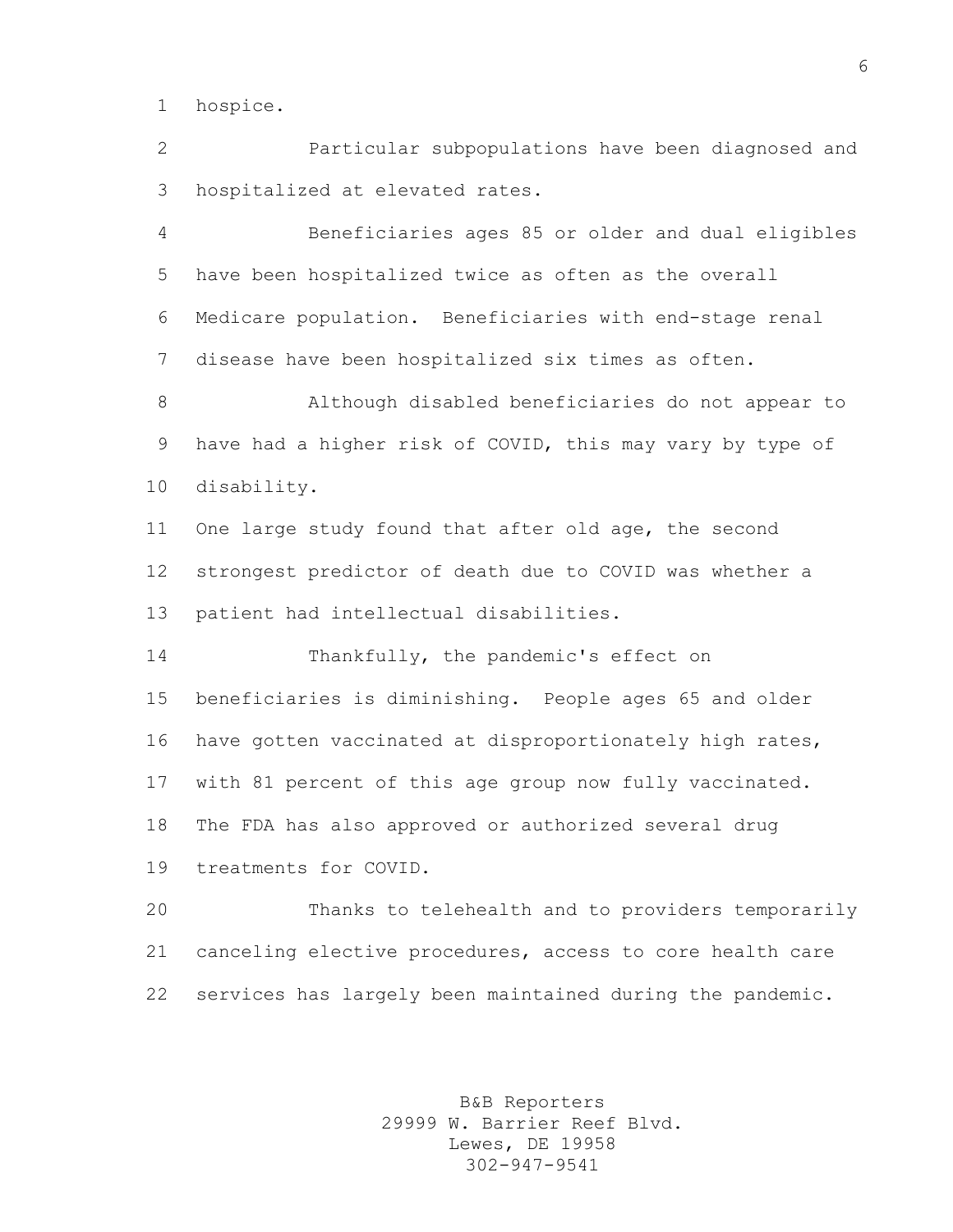As we talk about in the chapter, the share of people reporting foregoing or delaying care in the past month has declined over the course of the pandemic, and the share of aged Medicare beneficiaries foregoing care in the past year has stayed at pre-pandemic levels this whole time. This suggests that care that was put off in the past month, may have been obtained in subsequent months.

 Despite these promising indicators, the pandemic is not yet over. In recent weeks, many parts of the U.S. have experienced high rates of COVID-19 hospitalizations, which is causing elective procedures to be canceled again and straining the health care system in these areas.

 I'll now talk about the long-term context affecting the Medicare program, which mainly has to do with health care spending growth.

 For decades, health care spending has grown as a share of the country's GDP. Total health care spending now consumes more than twice the share of GDP as it did 45 years ago, rising from 7.9 percent of GDP in 1975 to 18 percent in 2020.

 Private health insurance spending has more than 22 tripled over this period, and so has Medicare spending.

> B&B Reporters 29999 W. Barrier Reef Blvd. Lewes, DE 19958 302-947-9541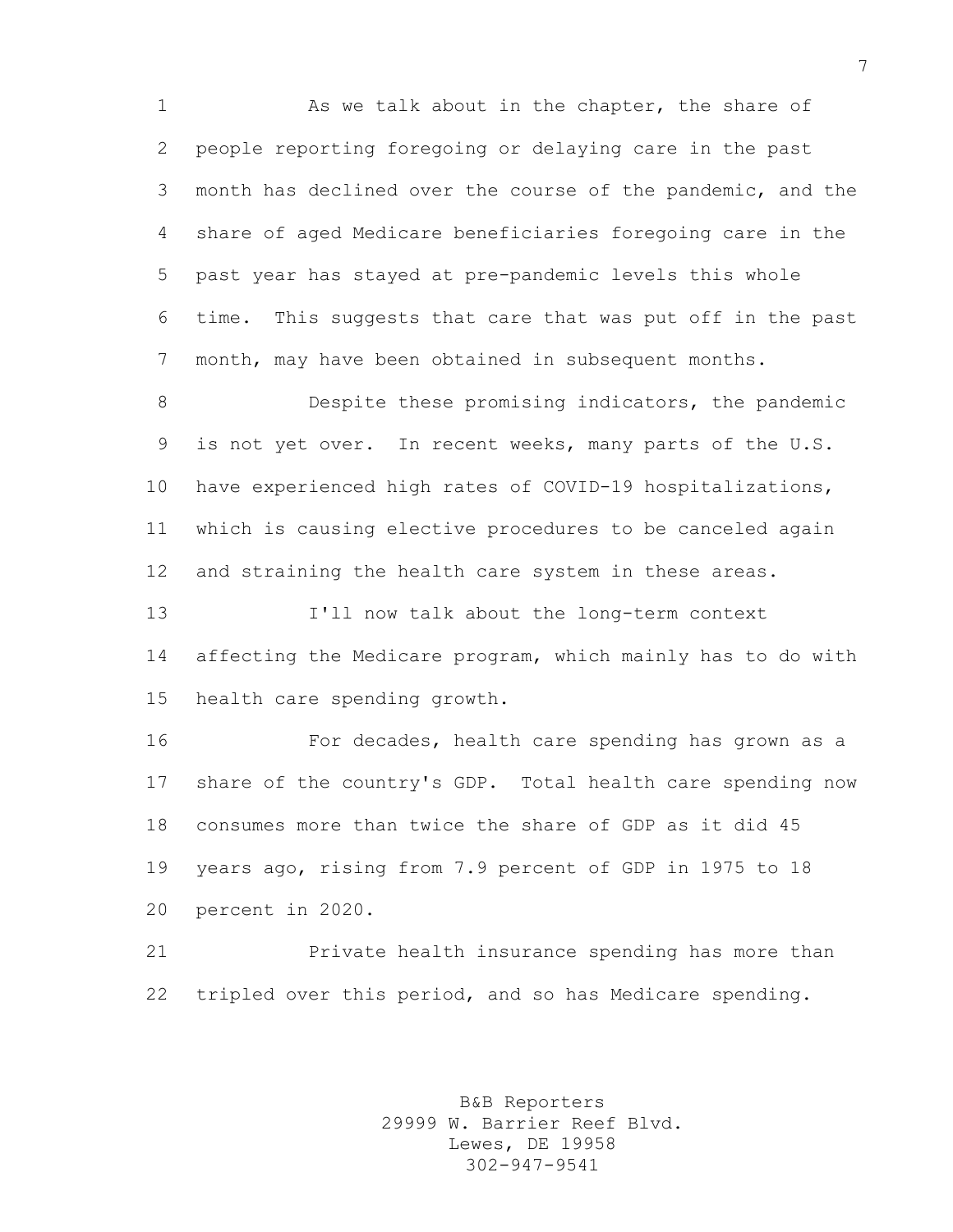Please note that future-year projections in this graph and some others in this presentation do not yet reflect the pandemic. We will update this and other graphs to reflect newer data in the Medicare Trustees Report that just came out on Tuesday and to reflect other data that is due out in the coming months.

 When we look at health care spending per enrollee, we find faster growth in spending per privately insured individual, which grew 27 percent from 2014 to 2019.

 In contrast, spending per traditional fee-for- service Medicare beneficiary has only grown 14 percent over this same period. The higher spending growth in private insurance is likely due to health care providers' ability to negotiate higher prices, which has been facilitated in recent years by the consolidation of providers into ever larger organizations.

 In contrast, as the largest payer in the country, Medicare is able to set the prices it pays administratively.

 That being said, Medicare spending is nevertheless increasing and is projected to nearly double in the next 10 years, rising from \$782 billion in 2019 to

> B&B Reporters 29999 W. Barrier Reef Blvd. Lewes, DE 19958 302-947-9541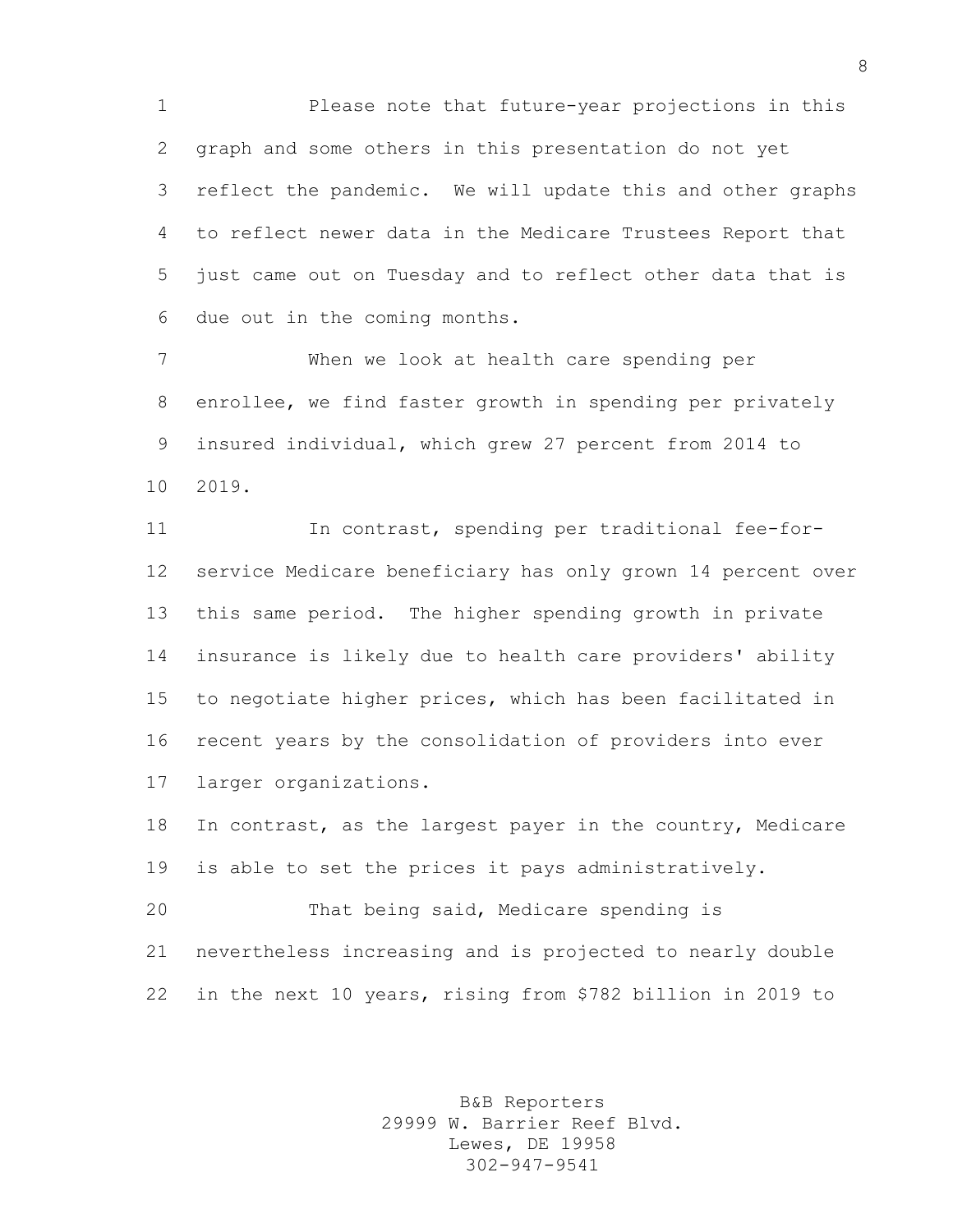\$1.5 trillion in 2029.

| $\overline{2}$ | In 2020, Medicare spending was estimated to be              |
|----------------|-------------------------------------------------------------|
| 3              | equivalent to 3.9 percent of the country's GDP. Medicare    |
| 4              | is primarily financed through three revenue sources: the    |
| 5              | Medicare payroll tax, shown at the bottom in blue; other    |
| 6              | general tax revenue, shown near the top in orange; and      |
| $7\phantom{.}$ | premiums paid by beneficiaries, shown in the middle in red. |
| 8              | I'll talk about each of these one at a time.                |
| $\mathsf 9$    | First, I'll talk about the Medicare payroll tax.            |
| $10 \,$        | This is a tax that is collected from workers and their      |
| 11             | employers and deposited into Medicare's Hospital Insurance  |
| 12             | Trust Fund, which pays for Part A services.                 |
| 13             | Over time, the number of workers in the U.S. has            |
| 14             | not grown as fast as the number of Medicare beneficiaries.  |
| 15             | As this graph shows, there were four-and-a-half workers per |
| 16             | beneficiary around the time of the program's inception, but |
| 17             | that ratio has now fallen to just three workers per         |
| 18             | beneficiary. By 2029, this will decline further to just     |
| 19             | two-and-a-half workers per beneficiary.                     |
| 20             | As a result of the declining ratio of workers per           |
| 21             | beneficiary, the Medicare trust fund that relies on         |
| 22             | workers' payroll taxes is projected to become insolvent in  |

B&B Reporters 29999 W. Barrier Reef Blvd. Lewes, DE 19958 302-947-9541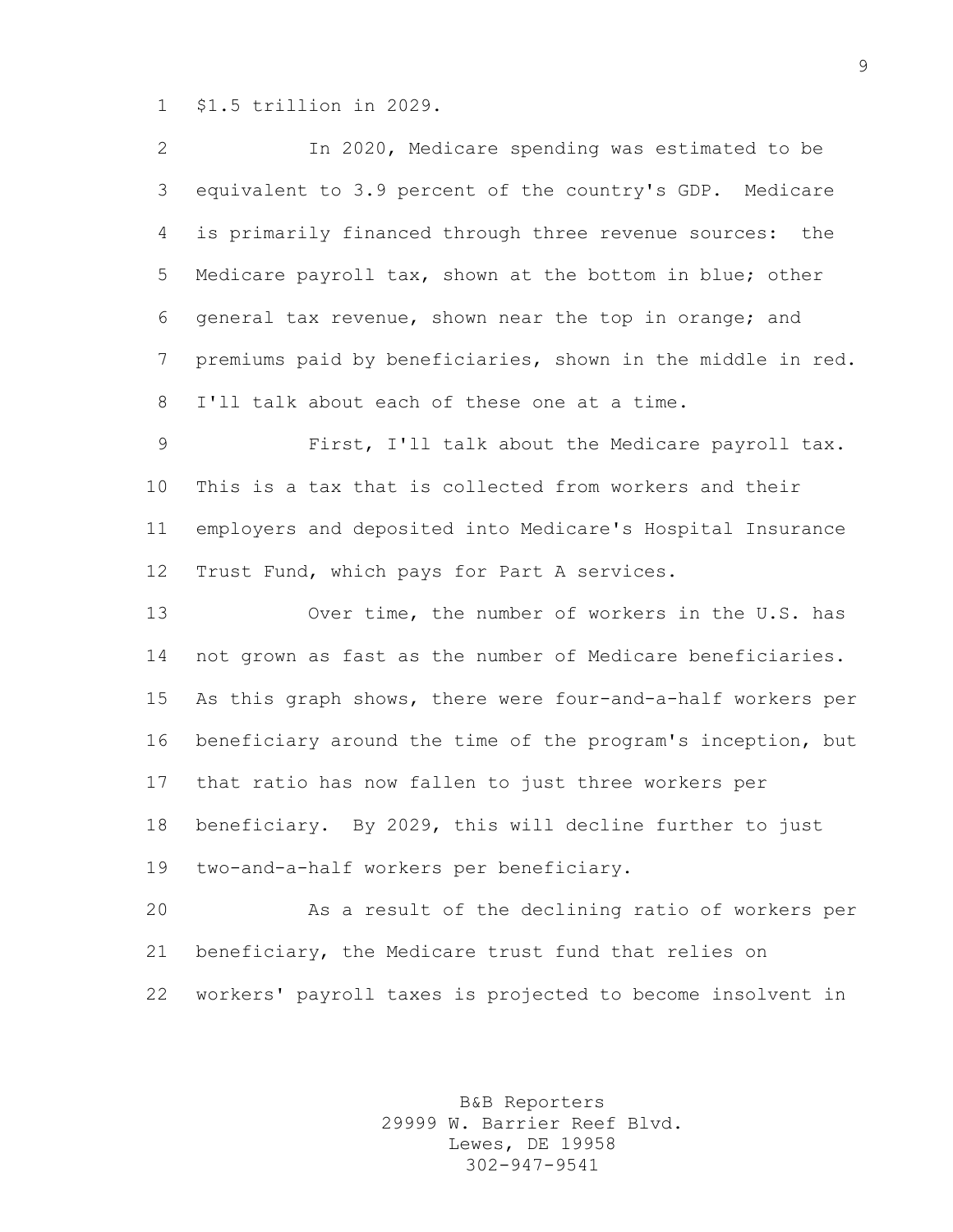2026, according to Tuesday's Trustees Report. This is the same insolvency date as was predicted before the pandemic.

 I should note that Medicare already spends more on Part A services than it collects through the Hospital Insurance Trust Fund in most years. The only reason the trust fund hasn't already been declared insolvent is it carries forward a surplus each year, left over from years when trust fund revenues exceeded Part A spending.

 In recent years, this surplus has been dwindling, and within the next few years, the surplus will be depleted, meaning the trust fund will be operating at a deficit, unable to fully cover its obligations each year. At that point, payments to providers would be reduced to levels that could be covered by incoming revenues. However, lawmakers have never let this happen.

 To keep the trust fund solvent over the next 25 years, the Medicare Trustees estimate that either the Medicare payroll tax would need to be increased from its current rate of 2.9 percent to 3.7 percent or Part A spending would need to be reduced by 18 percent, which is equivalent to \$70 billion in 2022.

The next funding source I'll talk about is

B&B Reporters 29999 W. Barrier Reef Blvd. Lewes, DE 19958 302-947-9541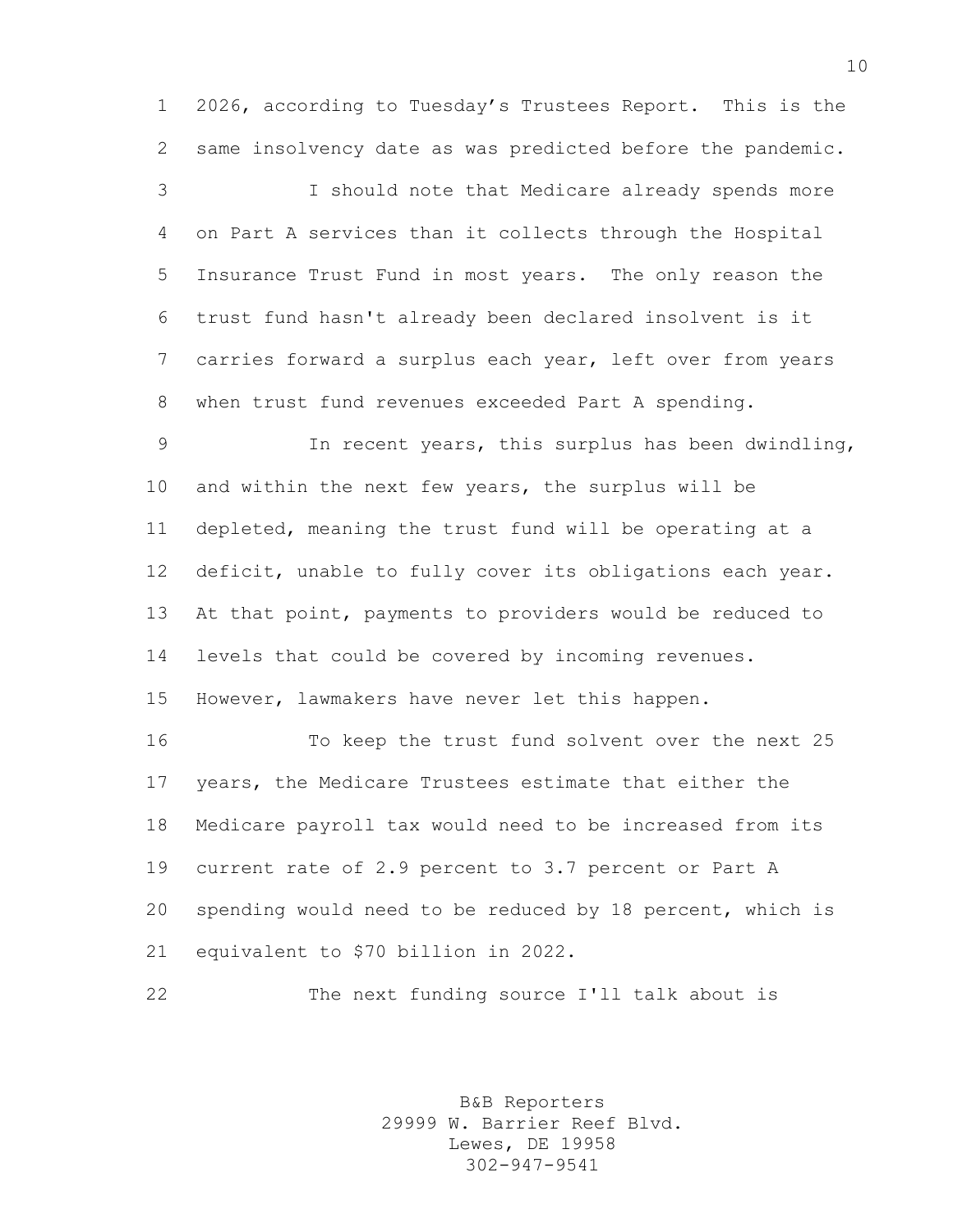general tax revenues, which help pay for Part B and Part D services. Since the federal government spends more than it collects each year, Medicare's general tax revenue transfers are partially funded through federal borrowing, which pushes the country's debt up.

 To elaborate on what I just said, this graph shows spending on Medicare and other federal programs layered on top of each other.

 The top red line shows the total amount of federal spending for all programs as a share of the country's GDP. The green line, below it, shows the amount of revenues the federal government collects to pay for this spending. The key takeaway from this graph is that Medicare spending, shown in orange on the bottom, makes up a substantial share of federal spending.

 By 2036, spending on Medicare, other health programs, Social Security, and net interest will equal total federal revenues. 2036 is two years sooner than CBO previously predicted we'd reach this milestone. The change in dates is due to the pandemic.

 This now brings us to Medicare's third main source of funding, which is beneficiary premiums.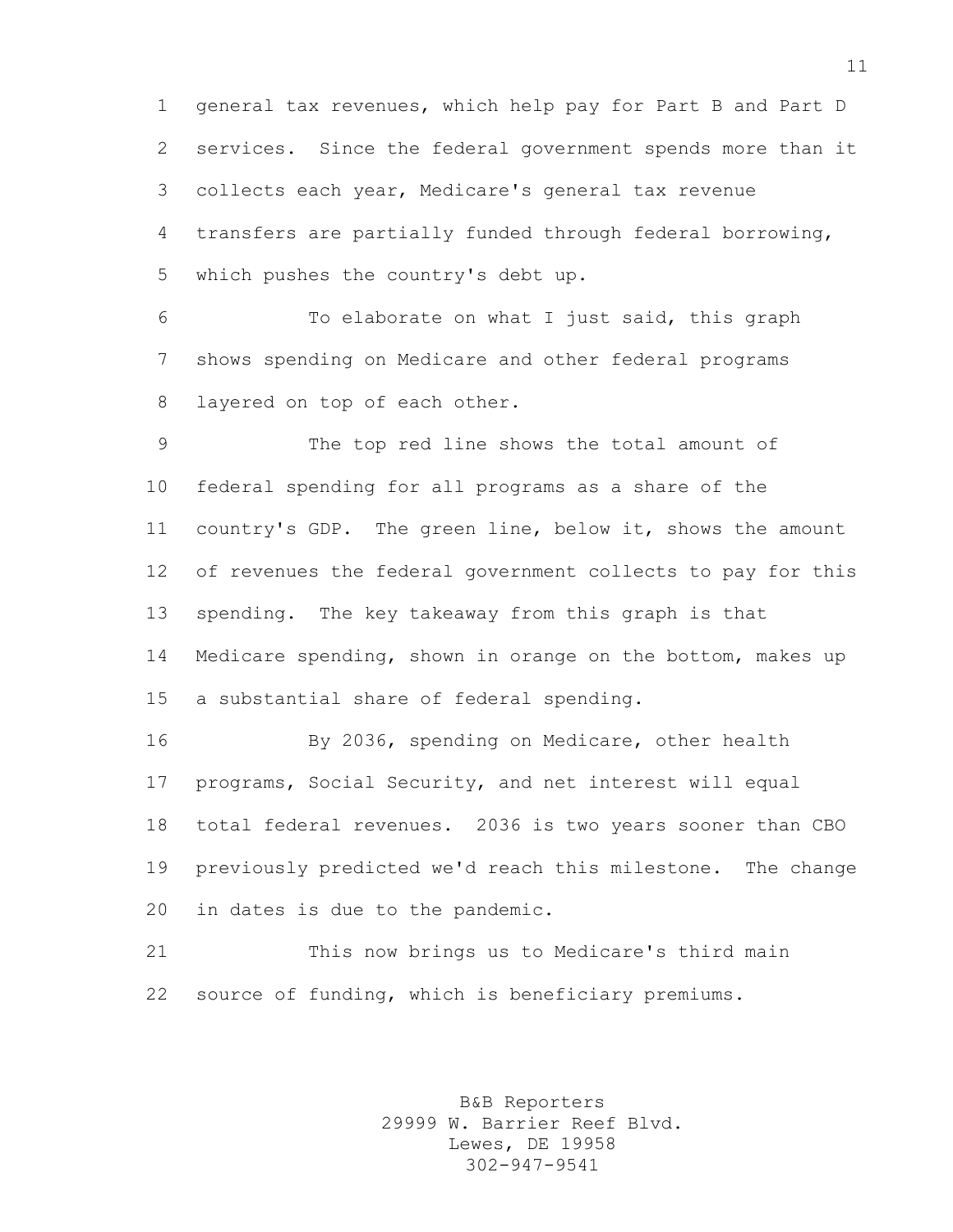In traditional fee-for-service Medicare, most beneficiaries pay no premiums for Part A coverage, but the annual cost of premiums for Part B is currently \$1,782, and premiums for Part D coverage average another \$456.

 Beneficiaries also face cost sharing at the point of care, which averaged \$406 for Part A services in 2019, \$1,582 for Part B services, and \$432 for Part D drugs. Taken together, beneficiary spending on premiums and cost sharing consumed 24 percent of the average Social Security benefit in 2020, which is up from 14 percent in 2000.

 The Medicare Trustees estimate that in another 20 years, premiums and cost sharing will consume 31 percent of the average Social Security benefit. As a point of reference, Social Security benefits account for 100 percent of income for a fifth of seniors.

 Medicare has three main program components: traditional fee-for-service coverage, coverage through Medicare Advantage and other private plans, and Part D drug coverage. Among these program components, spending is growing at different rates.

 The type of spending that has been growing the fastest is Medicare Advantage, shown in yellow. Since

> B&B Reporters 29999 W. Barrier Reef Blvd. Lewes, DE 19958 302-947-9541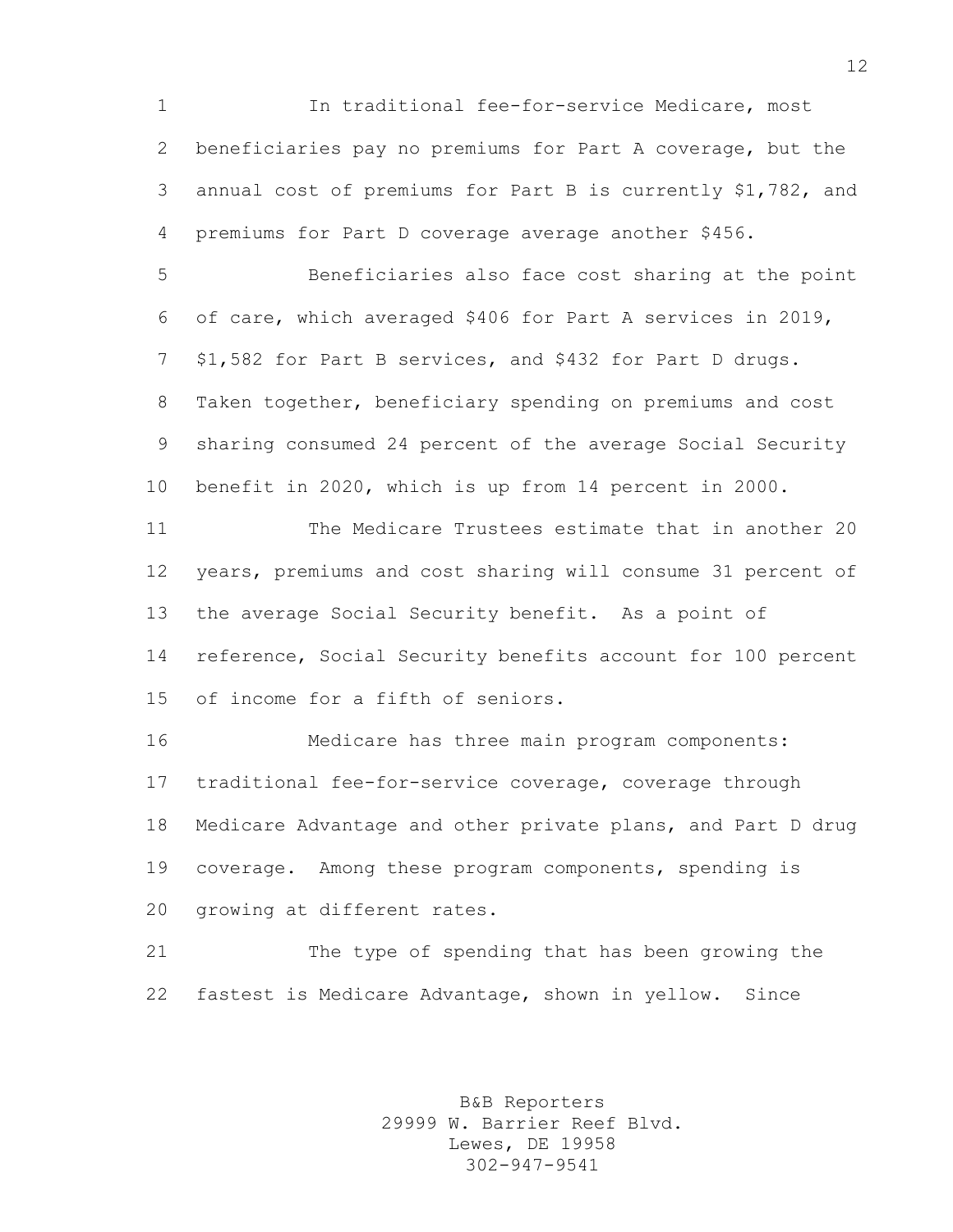2014, spending per beneficiary on Medicare Advantage has been accelerating, and from 2018 to 2019 alone, MA spending per beneficiary grew 6.9 percent. The relatively faster growth in private plan spending per beneficiary likely reflects a number of factors, including MA demographic changes, the increasing number of MA plans receiving higher payments due to their quality bonus status, growth in the risk scores MA plans report for their enrollees, and Medicare enrollment growth in areas of the country where MA payment benchmarks are set at 115 percent of fee-for-service Medicare's spending per beneficiary.

 Pulling back to the overall Medicare program, the Medicare Trustees project that spending will increase by an average of 4.7 percent per year between 2020 and 2029, not including spending growth due to inflation. Spending growth is expected to be driven by the increasing number of beneficiaries and the increasing volume and intensity of services delivered per beneficiary.

 Because enrollment growth is largely outside of the program's control, the most promising avenue for slowing the growth in Medicare spending is likely to reduce the quantity and mix of services used by beneficiaries,

> B&B Reporters 29999 W. Barrier Reef Blvd. Lewes, DE 19958 302-947-9541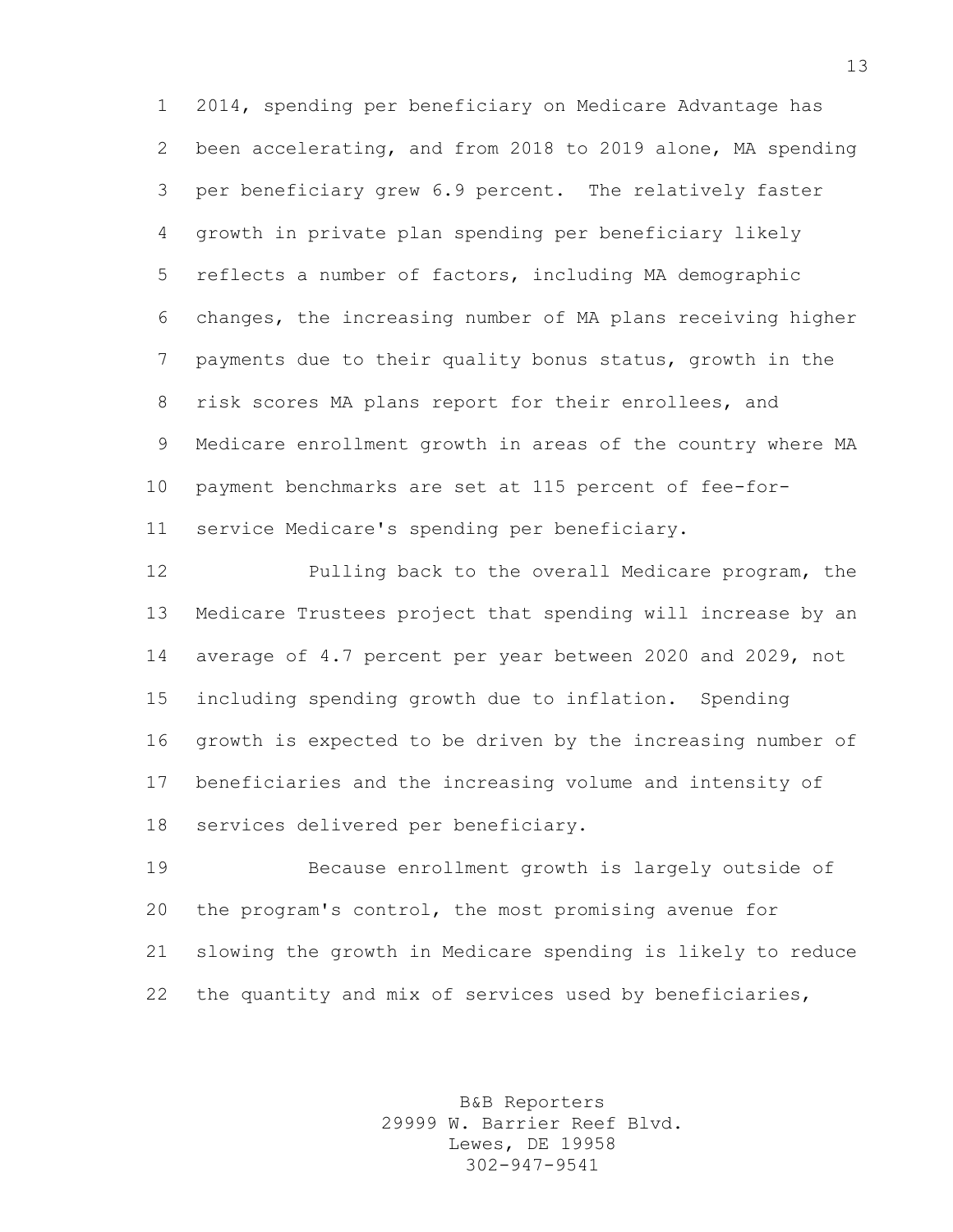such as through efforts to reduce low-value care. Low- value care refers to services with little or no clinical benefit and services that have more risk of harm than potential benefit.

 With that, I'll wrap up. In your discussion, I'll be looking to see if anything in the chapter needs to be clarified or if you have any other guidance as we finalize the chapter for the March report.

 I'll now turn things back over to Mike. 10 DR. CHERNEW: Thank you, Rachel. That was wonderful, if not sobering.

 I know we have a bit of a Round 1 queue. So I think I'm going to turn it over to Dana to manage the queue. Dana?

 MS. KELLEY: All right. I have Jaewon first. DR. RYU: Thanks, and thank you, Rachel. I would agree with Mike's comment about sobering.

 I had just a couple questions on the last couple 19 slides, so maybe starting with Slide 21, the drivers, I think, if could flip to that, the drivers of the cost or the spending growth that's projected. There's the number of beneficiaries and then the volume and intensity of

> B&B Reporters 29999 W. Barrier Reef Blvd. Lewes, DE 19958 302-947-9541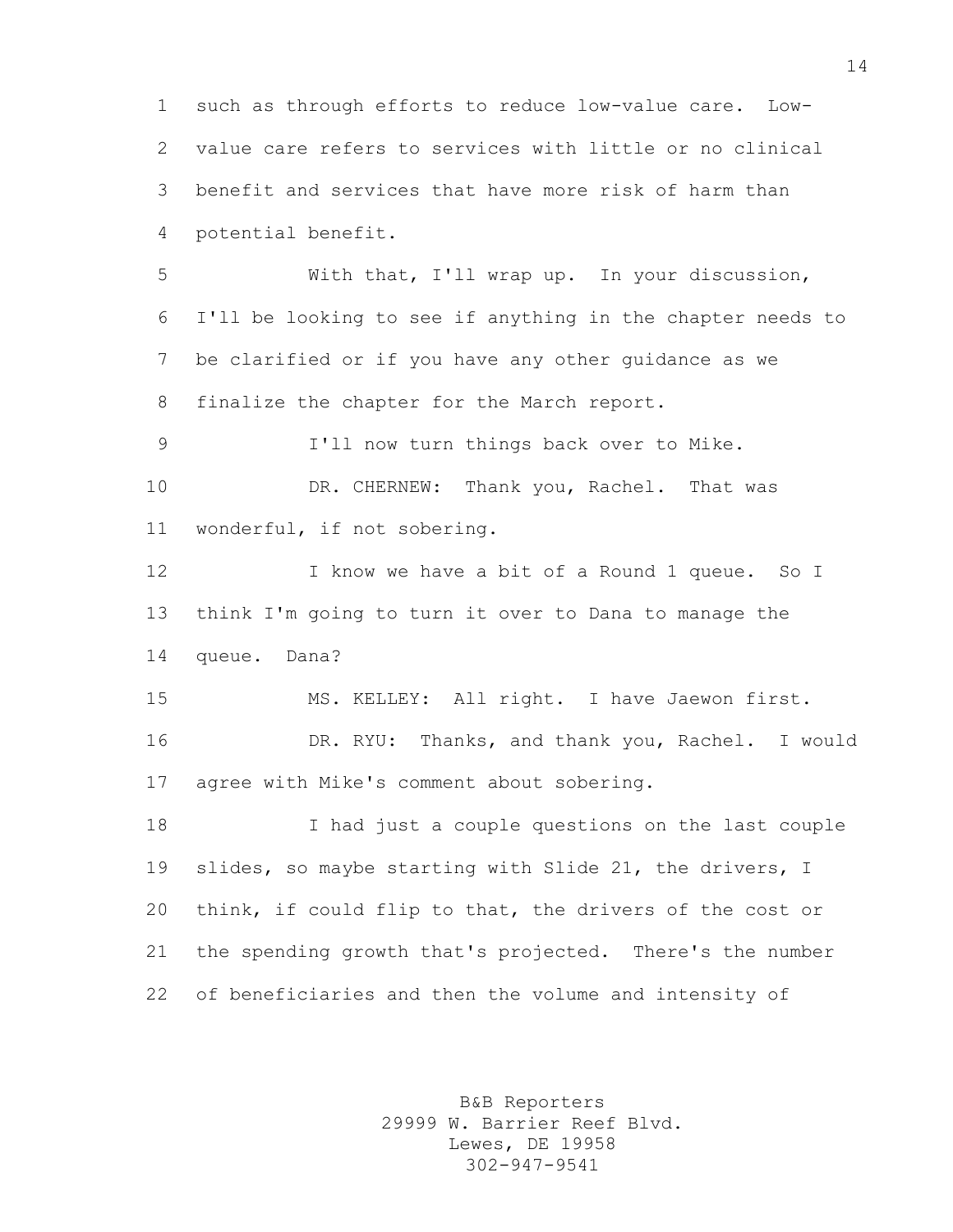services. On the volume and intensity of services, is that controlled for the demographic change of age, or is that inclusive of the age dynamic? I'm just trying to figure out what could be driving the intensity mix change in the services.

 MS. BURTON: You know, I don't know that off the top of my head, but that's something I can clarify in the chapter.

DR. RYU: Thank you.

 Then kind of similar, if you go back to Slide 20, across these different programs -- and I don't know if this is even feasible, but it did dawn on me that -- is there are way or are these numbers already controlling for the mix for who's selecting these different programs?

 MS. BURTON: That will be the same answer for you. I'll clarify that. I don't know off the top of my head.

DR. RYU: Okay. Thank you.

19 MS. KELLEY: Lynn?

 DR. CHERNEW: Can I just jump in and say what I believe is an answer to Jaewon? I'm not sure this is right, Jaewon, but the volume and intensity is separate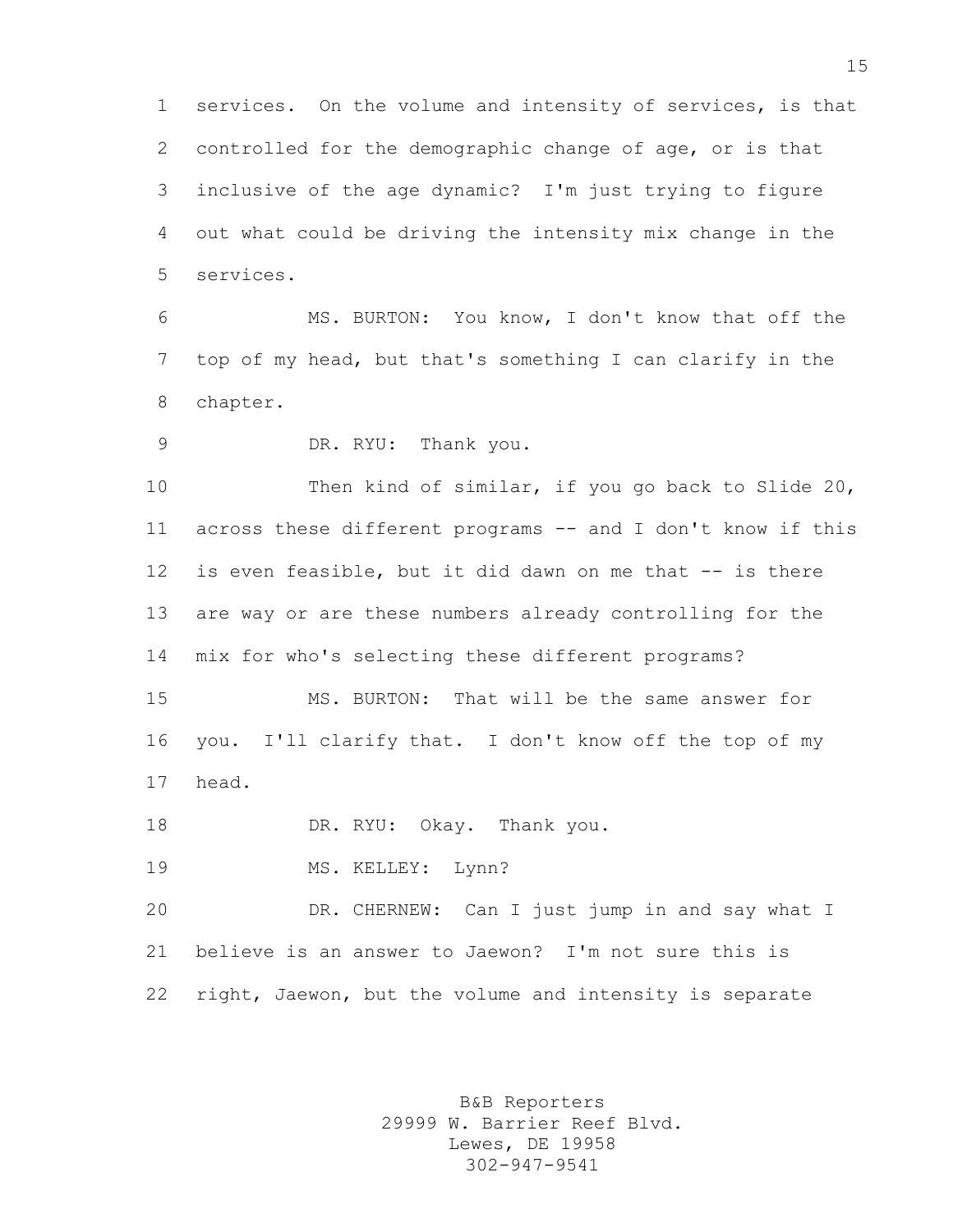from a change in the mix of beneficiaries. There's a separate category for beneficiary mix. But I think what they mean by intensity is a change in the service mix within the beneficiaries. So volume is the number and intensity, I think, is sort of, I think you can think about it as a mix of services within a given beneficiary population. But they do have a separate category for what they call beneficiary mix.

DR. RYU: Yeah, I --

 MS. BURTON: Yeah. I just pulled that up in the chapter.

 DR. RYU: Yeah, I noticed in the chapter there was a separate driver, which was a much smaller impact of 14 the demographics itself. But it just begged the question, well then what else could be driving that service intensity mix change? That's why I asked.

 DR. CHERNEW: So actually, again, I'll try and speak to that briefly, because I've actually had the privilege of serving on some OACT technical panels, although it was years ago, so don't take this as authoritative. But we're talking about projections, and the projections rely on the actuarial methods that the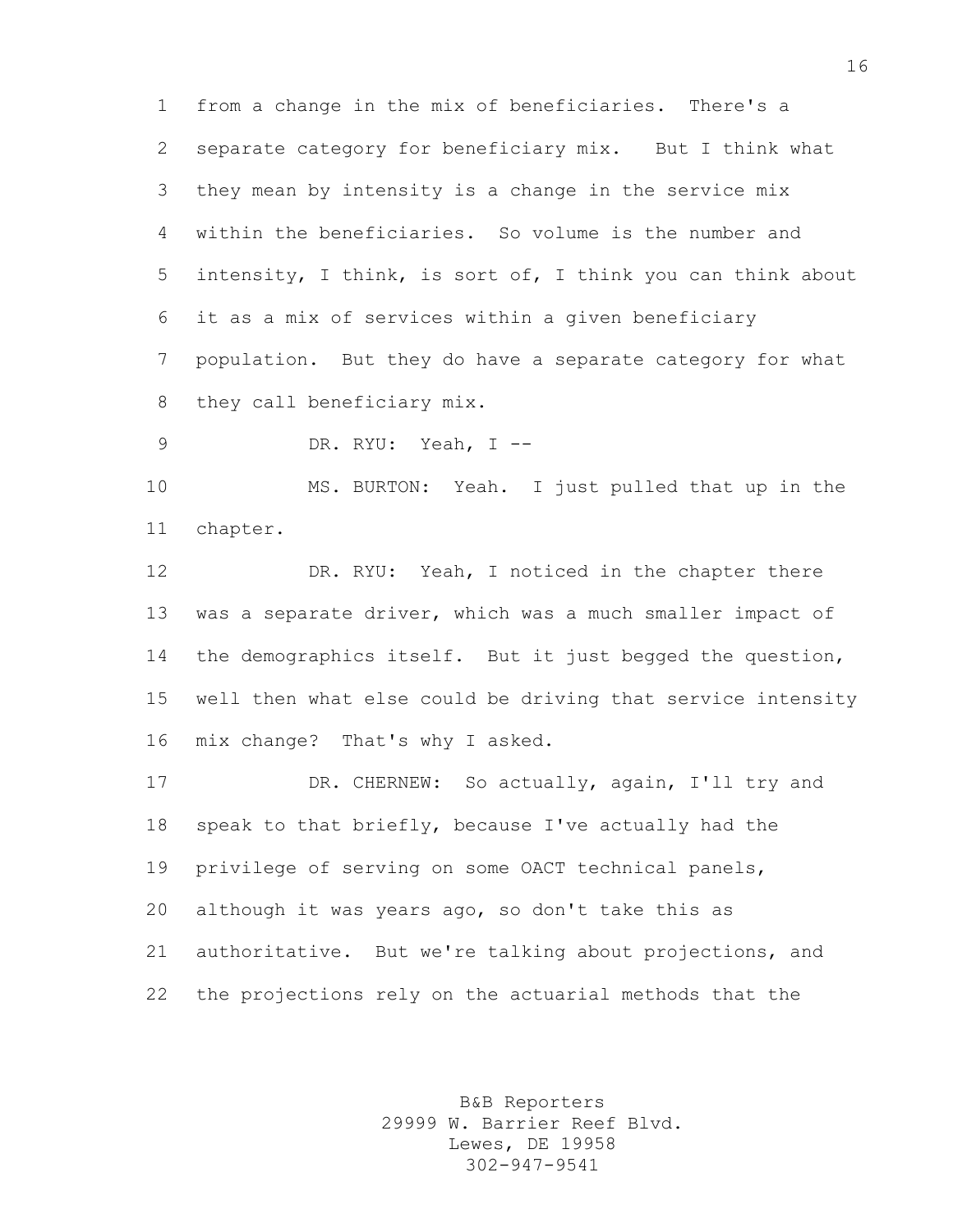Office of the Actuary uses. It's a combination of specifics they know about what's going on and their analysis of current trends in what's happening.

 So they have sort of complicated models to figure this out. They do it by Part A, B, and D, and then they try and do their projections. As they get to the longer run, they begin to become less specific in their assumptions and adopt a long run assessment of that. But they don't have a specific, overarching set of assumptions. They do it by program, using actuarial assumptions.

 DR. SAFRAN: The other thing I can just chime in from my experience in a commercial plan is that the drivers of intensity included new treatments and services as well as what I'll just call a drift toward care being received in more intensive environments or from a specialist, rather than a generalist provider.

 DR. CHERNEW: Or an HOPD relative to an office. Okay. Sorry. That was a bit of a digression, but thank you, Jaewon. I believe that slide is actually stunningly important. I'm glad you asked about it. Sorry. Back to you, Dana, to move us through the

queue.

B&B Reporters 29999 W. Barrier Reef Blvd. Lewes, DE 19958 302-947-9541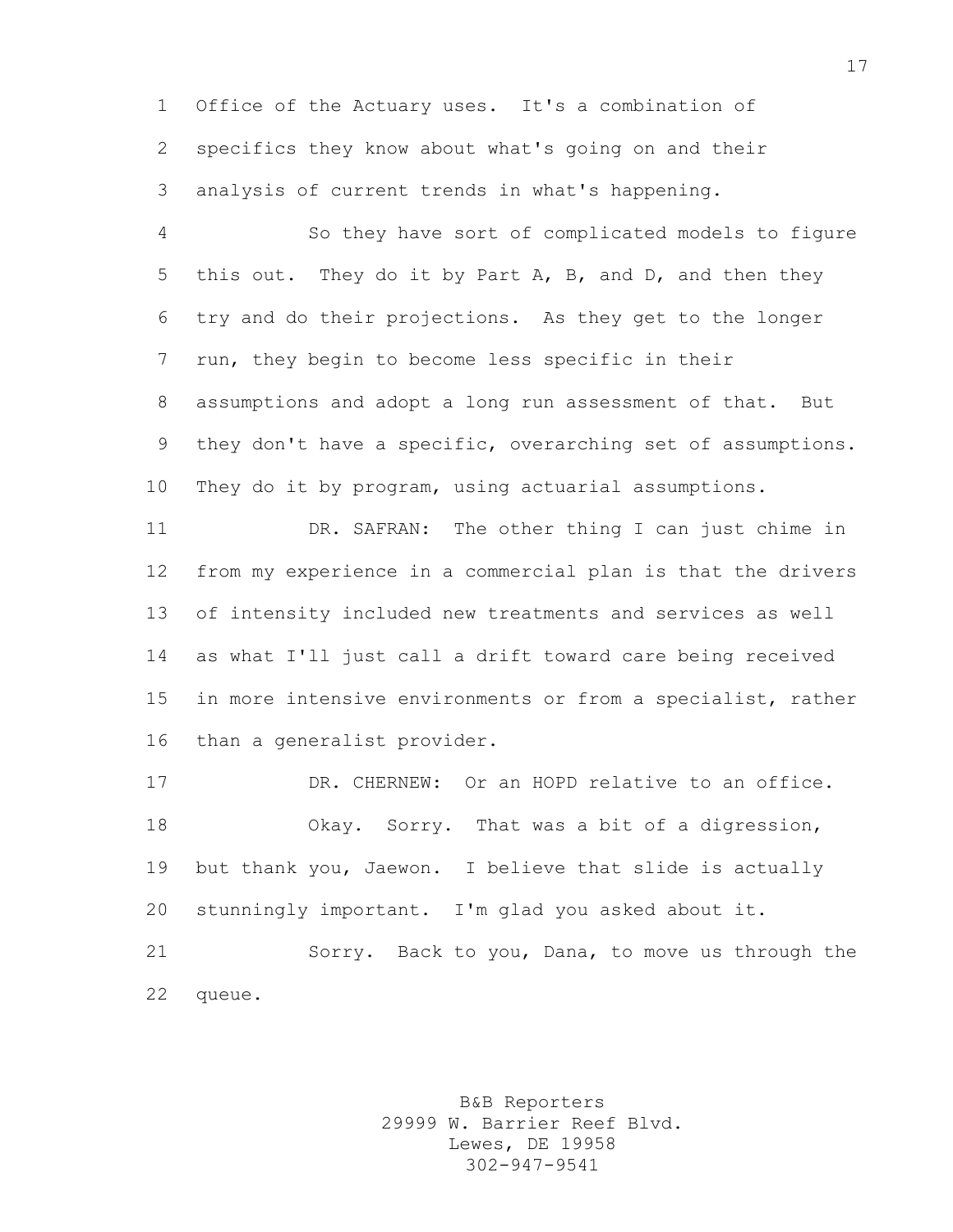MS. KELLEY: I think Lynn is next.

 MS. BARR: Great. Thank you, Dana, and thank you very much, Rachel. This is great work here.

 So I just have a couple of comments or questions about the data. One of them is, you know, in the beginning you were talking about, you know, we see that there's not real -- that access has come back and services have come back, and we're not seeing that in rural. And we've always had an access issue, so if I look at total E&M visits in rural I'm at 89 percent of the national average. And in 2020, that is 83 percent. So we are seeing a huge drop in access versus the rest of the country, and I would like to see, if you can, break that data out, because I'm not sure that just talking about this as one thing is really showing us what's happening in a very important part of our country.

 And the second thing is also similarly related. I guess you'll all get to know me as the rural person here pretty soon. When you talk about cost-sharing there is really, really different cost-sharing in rural communities, as we know from the June 2012 report on rural that MedPAC created, where the cost-sharing in critical access

> B&B Reporters 29999 W. Barrier Reef Blvd. Lewes, DE 19958 302-947-9541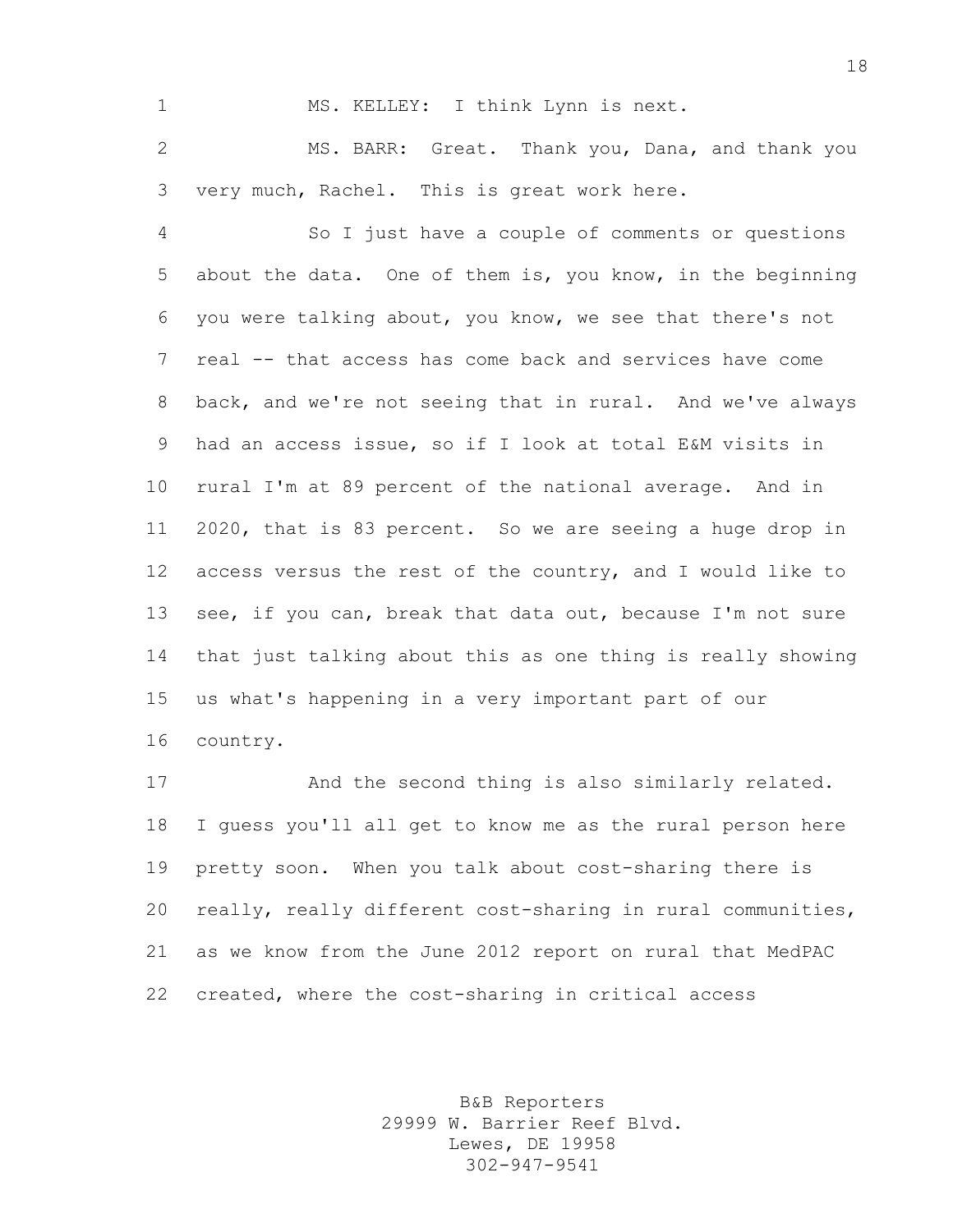hospitals is 50 percent of the fee schedule, because of faulty policy. So I think that we need to continue to call that out and look at that when we're thinking about cost- sharing. It's not equal for all beneficiaries, and rural is severely disadvantaged in cost-sharing, even though they are poorer.

7 And my third question for you is I'm very concerned about the increase in fee for service per beneficiary cost, that we're starting to see the trends going up from 2017. And so we had this beautiful honeymoon since ACO, where our trends were, you know, a couple of percent, and now our per-beneficiary costs from 2017, we're now looking at 4 percent trajectory. And as we have to think about rate-setting and projections, can you tell us a little bit more about what's driving that higher rate, and is that we think is the new normal? I mean, are the days of 2 percent growth over, and do we need to start projecting 4 percent growth? I'd like to know more about what you're thinking there.

 MS. BURTON: I can look into what additional details we can add there in the chapter.

MS. BARR: Thank you.

B&B Reporters 29999 W. Barrier Reef Blvd. Lewes, DE 19958 302-947-9541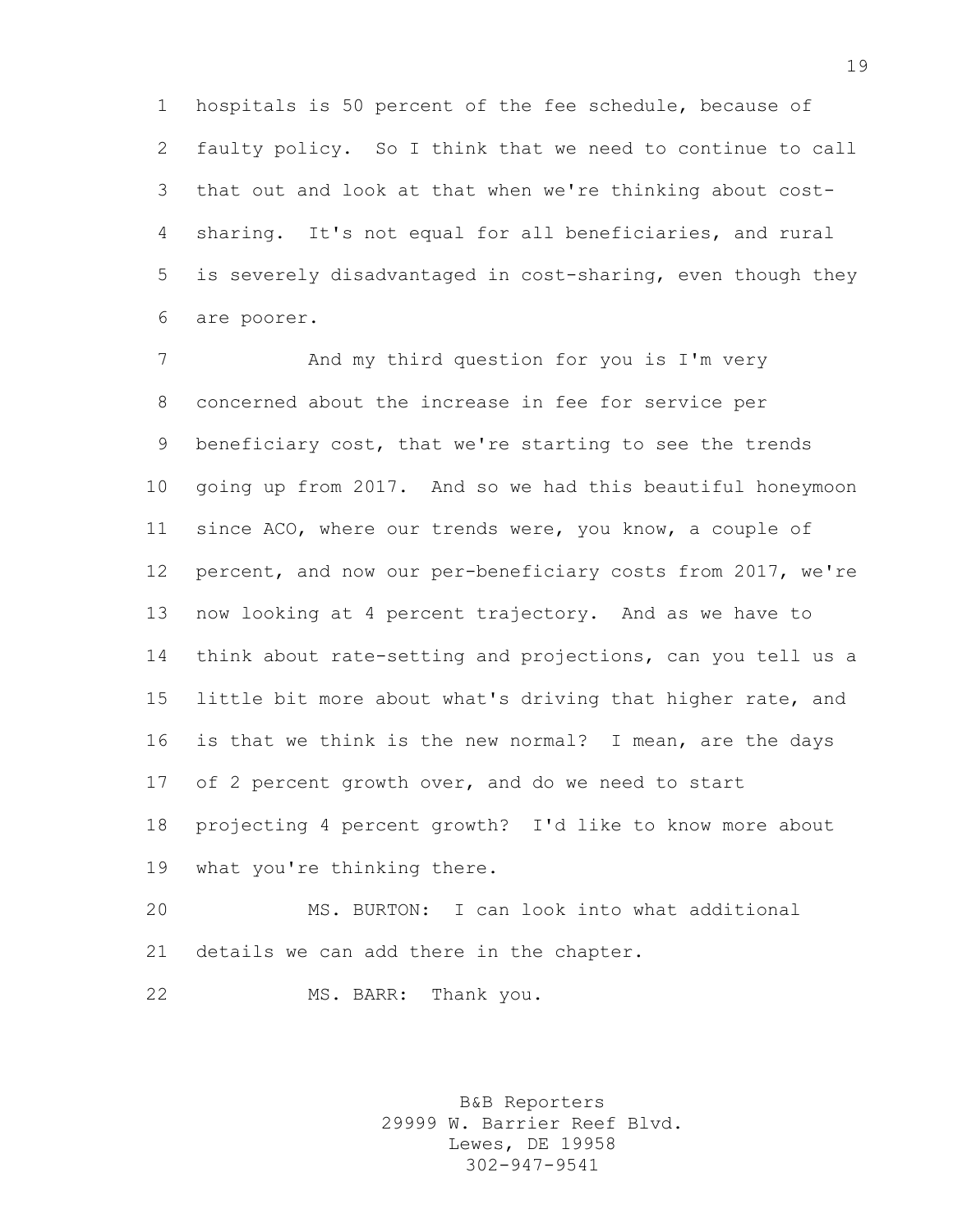MS. KELLEY: And I have Larry with a Round 1 comment.

 DR. CASALINO: And I think I'll pass. MS. KELLEY: All right. Then I think that does it with our first round questions. Mike, should we go to Round 2, or did you want to jump in here? DR. CHERNEW: I am thrilled that we are getting to Round 2 so early, so again, jump in the queue, and I hope you'll have some time for broader discussion. I think Betty was first, and then Dana. DR. RAMBUR: Thank you. This was a fabulous report and very sobering, and I just want to underscore, sort of expand on the comments in reducing low-value care. Clearly it's not only an economic imperative but it's a critical one that I hope not only agencies but also health care providers really embrace. I want to raise a bit of an alarm about a piece

 that I think needs more development in this piece, as if it isn't alarming enough, right? But the nation has been giving little systematic attention to the development of the workforce outside of physicians and dentist. And I'd like to think, just for a minute, on the nursing workforce,

> B&B Reporters 29999 W. Barrier Reef Blvd. Lewes, DE 19958 302-947-9541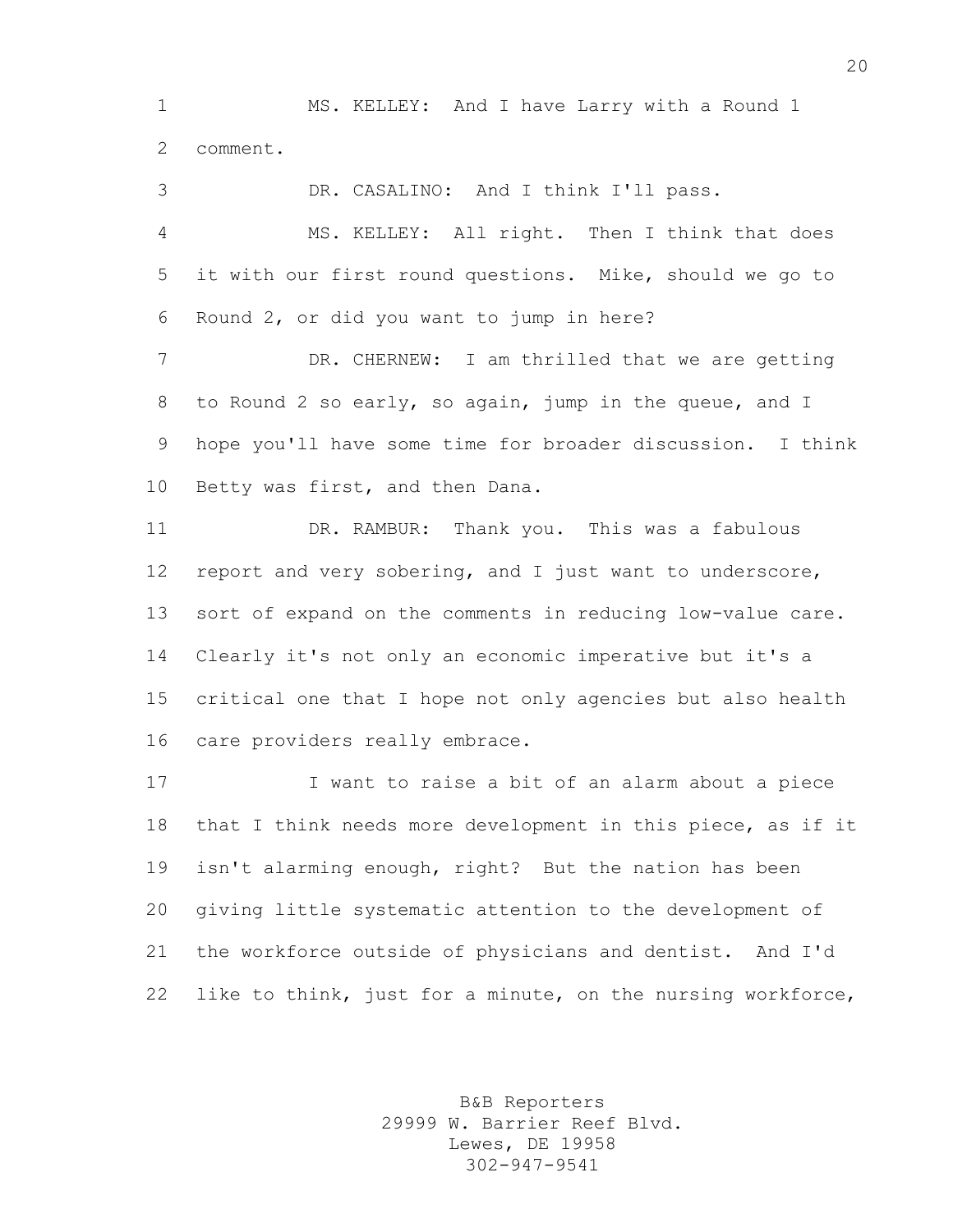which is getting a fair amount of attention nationally, as is the magnitude of the compassion fatigue and exhaustion.

 In 1965, when Medicare first started, nearly 80 percent of nursing programs were hospital-based schools of nursing, and these have largely been replaced by institutions of higher education, appropriately enough. But I'm not sure. I could not find out what proportion of those programs receive Medicare passthrough funds but I assume it was substantial. And clearly now, in GME alone, we spend nearly \$18 billion a year supporting medical education residencies, et cetera, and neither there nor elsewhere do we really do anything about supporting development of the nursing workforce.

 And somebody needs to think about this, whether this is through Medicare policy or elsewhere. I'm very concerned about who will be there to take care of Medicare beneficiaries, but actually all of us, and if I just may briefly remind all of us, when we're admitted to a hospital it's because we need 24/7 nursing care, and if that's ICU it's one-on-one, 24/7 nursing care. Skilled nursing facility actually has "nursing" in the title. Home health, hospice -- it goes on and on. And yet in fee for service

> B&B Reporters 29999 W. Barrier Reef Blvd. Lewes, DE 19958 302-947-9541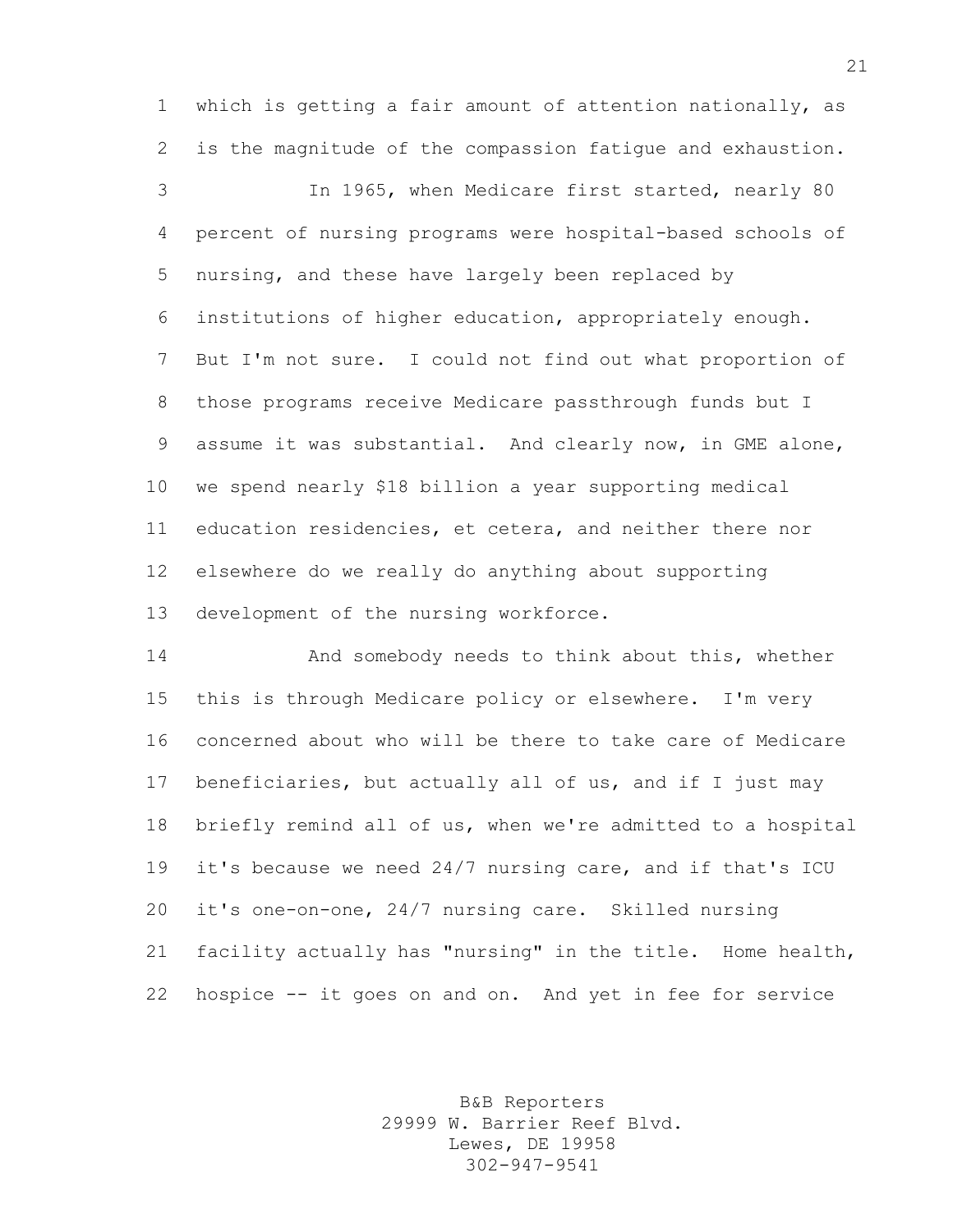it is a labor cost. Nursing care is a labor cost to be tamped down while physician procedural services revenue generators, something to be ramped up, from the organizational perspective.

 So it seems to me there's an opportunity to better align these underlying forces so that we aren't at odds with ourselves for really creating the world we want to live in and age into.

 And very briefly, in closing, across the country, including at my institution, interest in nursing remains very, very high, in fact, far more students returning than expected. At the same time there is a dramatic faculty shortage, and in our own institution almost a third of faculty are going to be exiting those roles now or within the next year. And this may not be anywhere within Medicare policy but somebody needs to think about this and the fact that the magnitude of debt at any level, for nursing students or faculty, is not balanced with their opportunities for revenue or income.

 So I don't know how that lines up, but it mainly is a critical thing in terms of workforce that needs attention.

> B&B Reporters 29999 W. Barrier Reef Blvd. Lewes, DE 19958 302-947-9541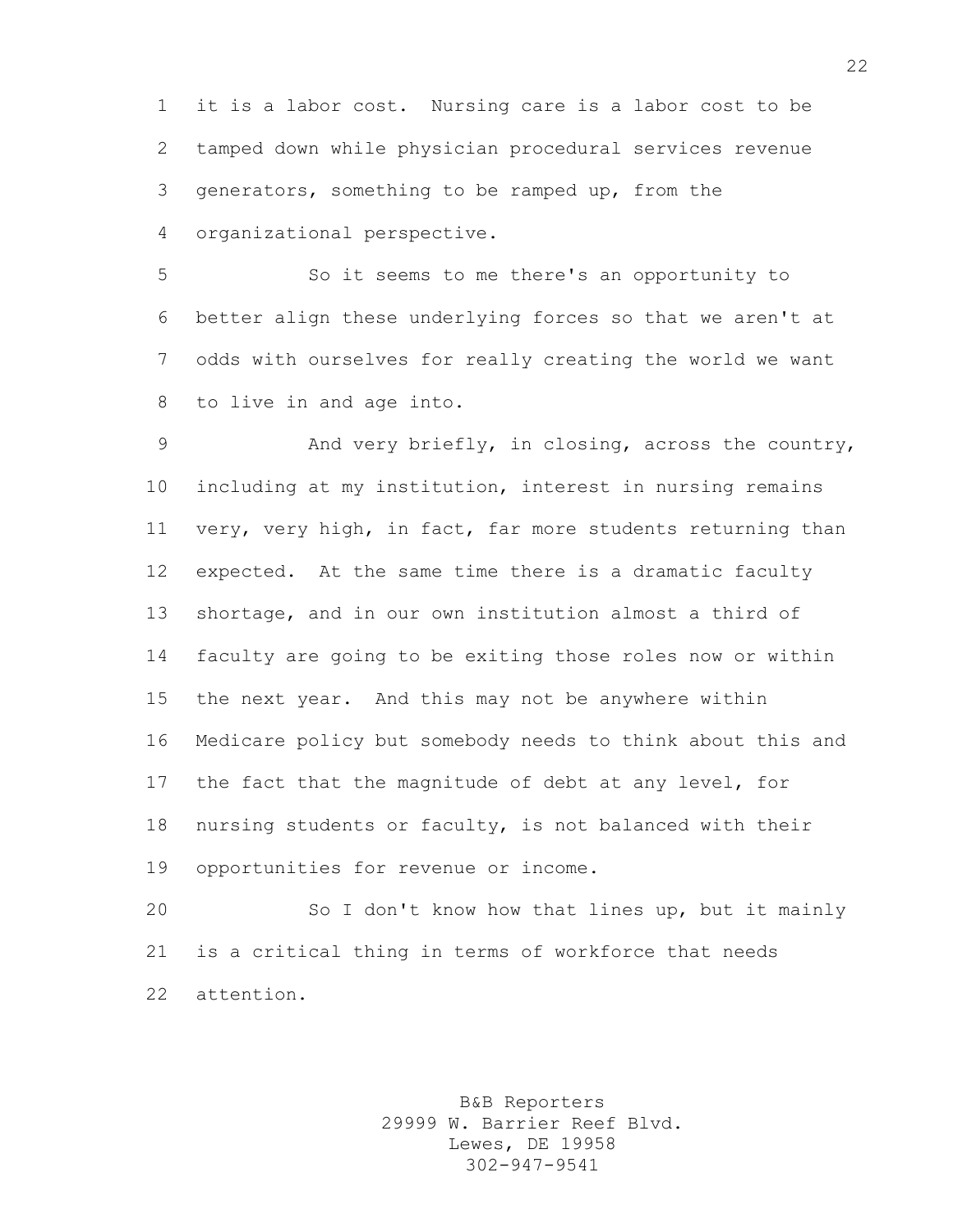Thank you so much, and thank you for an absolutely fabulous, sobering chapter.

MS. KELLEY: Jonathan Jaffery.

 DR. JAFFERY: Thanks, Dana, and thanks, Rachel. Echoing others, this has been a great chapter and it's always very grounding for us, to start off the annual cycle.

 If you just go back to Slide 21 I just had one thing I want to emphasize maybe. So in your last bullet point here you just call out that spending growth could be slowed by reducing low-value care, and I don't think there would be a lot of argument from anybody on the Commission. But there is one thing that we keep talking about in addition to low-value care and that is -- it's been brought up a little bit already -- it's shifting the site of care. So Dana mentioned this at the end of Round 1 -- shifting the site of care to lower-cost or less-intensive settings. We're seeing big trends of that, even before COVID, and certainly during COVID, to more home-based care. We're seeing great opportunities and a lot of interest on the part of providers to deliver care closer to home and, in fact, in the home, across the spectrum -- hospital and

> B&B Reporters 29999 W. Barrier Reef Blvd. Lewes, DE 19958 302-947-9541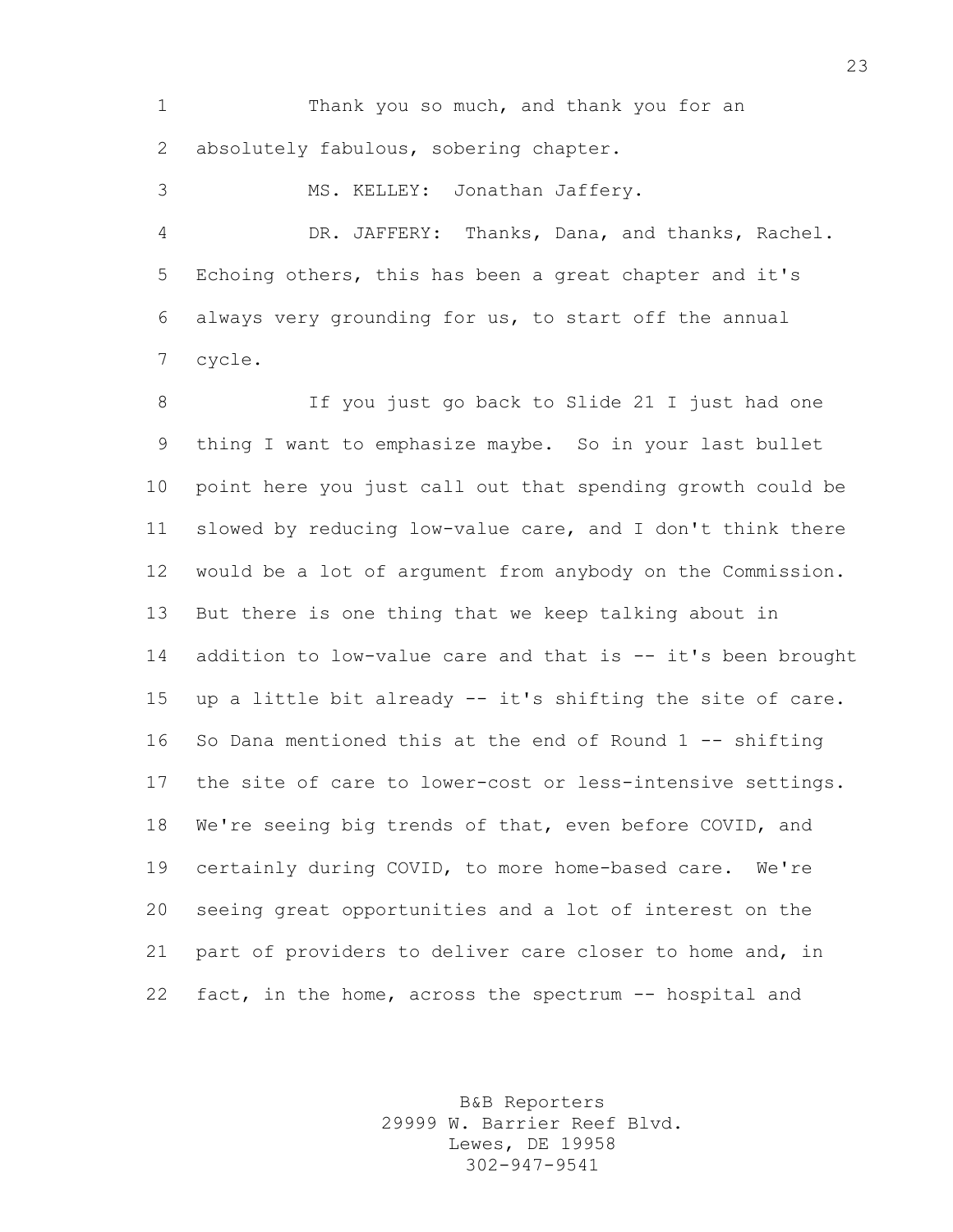home, SNF at home, and whatnot.

| $\overline{2}$ | There was a good study a couple of years ago out            |
|----------------|-------------------------------------------------------------|
| 3              | of the Brigham where they did a randomized controlled trial |
| 4              | of their hospital and home program and saw same or better   |
| 5              | quality, same safety, and such, and I think it was a 38     |
| 6              | percent lower total cost of care.                           |
| 7              | And so I just think it's important that we call             |
| 8              | out that that's a significant opportunity, I think, as well |
| 9              | for us. And just to tag onto Betty's comments, because I    |
| 10             | know she mentioned this, but sort of emphasize some of the  |
| 11             | inpatient needs. You know, as we're trying to build out     |
| 12             | some of these home-based programs we're seeing the exact    |
| 13             | same things, that one of the big bottlenecks is the nursing |
| 14             | workforce. It's not the only workforce bottleneck but it's  |
| 15             | probably the biggest one.                                   |
| 16             | So thank you for that.                                      |
| 17             | MS. KELLEY: Bruce.                                          |
| 18             | MR. PYENSON: -- like others, thank you for the              |
| 19             | excellent chapter. I've just got one overall comment,       |
| 20             | which is on the context from a personal income standpoint.  |
| 21             | The chapter presents Medicare expenditures and personal     |
| 22             | expenditures from the standpoint of Social Security income, |

B&B Reporters 29999 W. Barrier Reef Blvd. Lewes, DE 19958 302-947-9541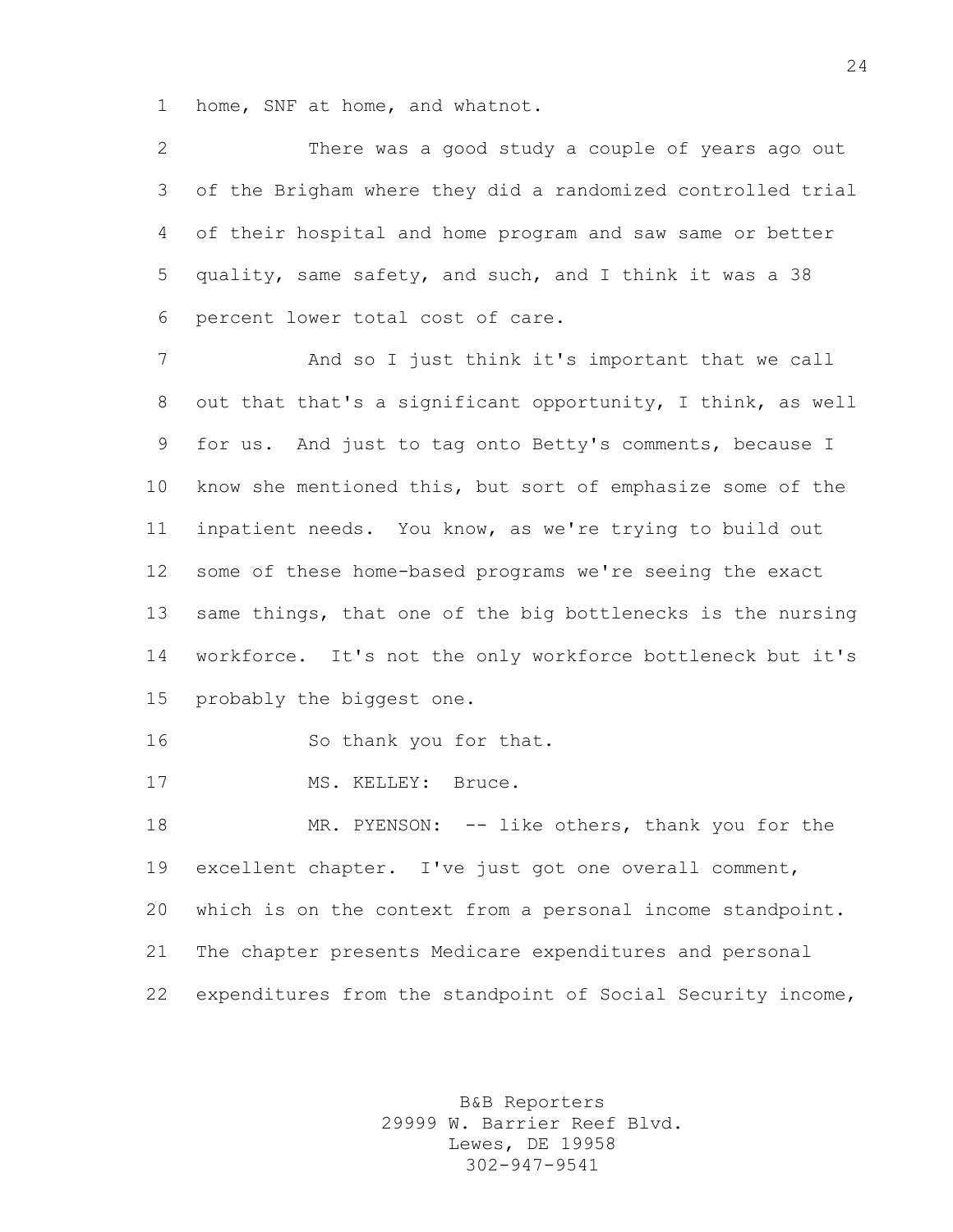as it has in the past. That's one context. What's happened with retirement income over the past decades will make that look even worse. As pension plans have been replaced by 401(k)'s, personal retirement income is declining for retirees, or for many retirees. So a broader context, bringing in some of the issues of retirement income more broadly, might be very useful, not that the chapter isn't gloomy enough as it is.

 Another context issue is the taxes on active workers that's funding a lot of the Medicare benefits. And the context for that, similarly, is relatively stagnant wages for decades. And if we think about what's happening with health care spending for people, commercially insured people, for workers who largely get coverage through their employers, while wages have stagnated health care costs have not. So the escalation of health care costs for workers is making a tax hike less palatable.

 So I think although we always struggle on how the Medicare program can affect commercial health care spending, I think the context here is making it harder to support a tax hike to support the Medicare program.

So I think that context might also be helpful in

B&B Reporters 29999 W. Barrier Reef Blvd. Lewes, DE 19958 302-947-9541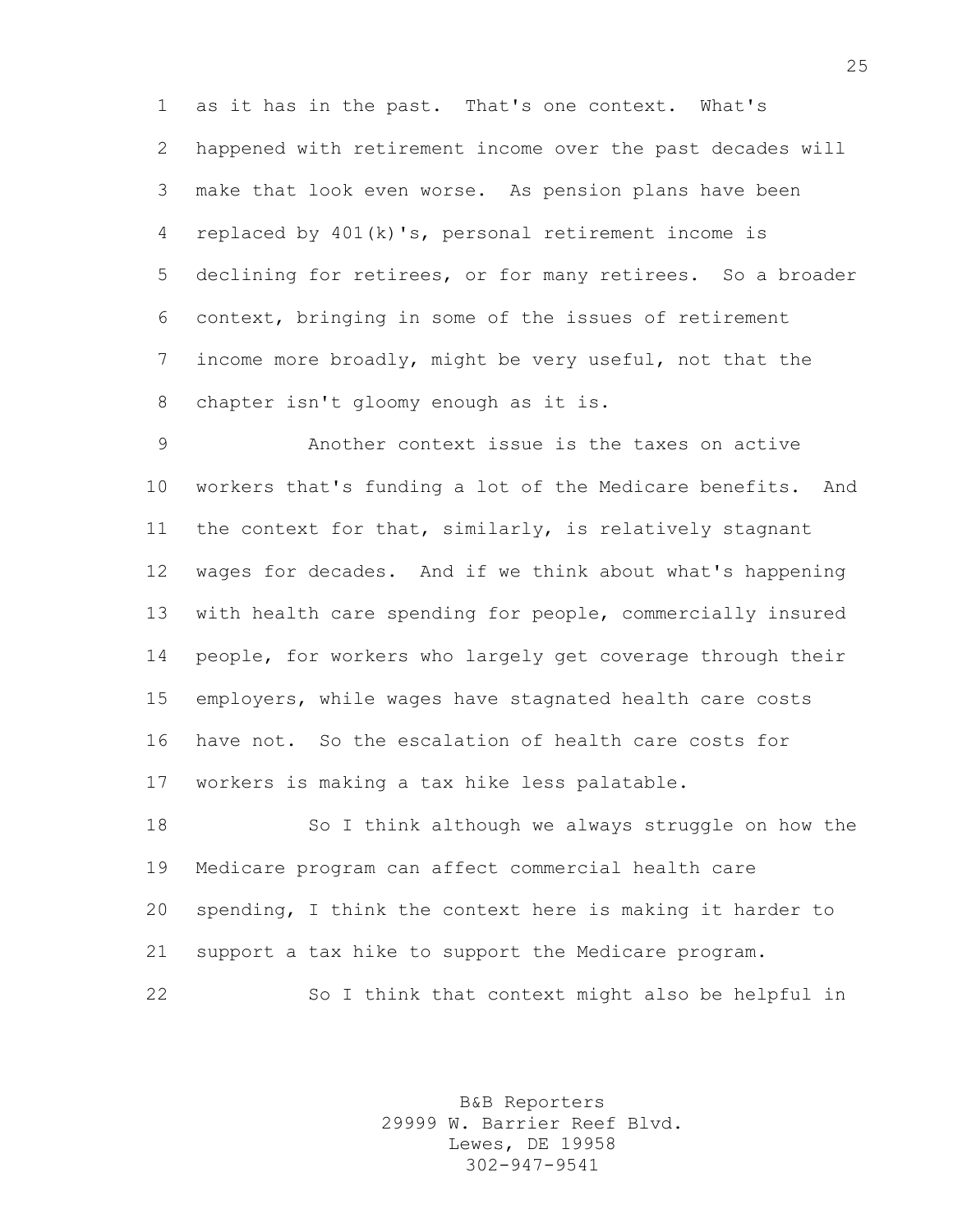terms of creating a picture. And I would emphasize the tax issue, because although I am very enthusiastic about health care becoming more efficient, and support that wholeheartedly, I'm skeptical about the ability to extract much value from that. It seem as though despite our best efforts, and even successes in efficiency, it seems not to have -- we don't have a good track record on actually reducing spending through those mechanisms.

Thank you.

10 MS. KELLEY: Dana?

 DR. SAFRAN: Thank you. So Rachel, I'll just start by adding my appreciation for this outstanding chapter. Every year, you know, this chapter is such an important way to ground our work, and I always find myself wondering how we can sit calmly and have the discussions that we have with this real urgency looming ahead of us. So thank you for laying it out so clearly and well.

 I just have two quite small points, but I thought they were worth making, for your consideration. One is in the part of the chapter where you're talking about the distinction between Medicare and commercial and rates of rise, and pointing, appropriately, to the value of the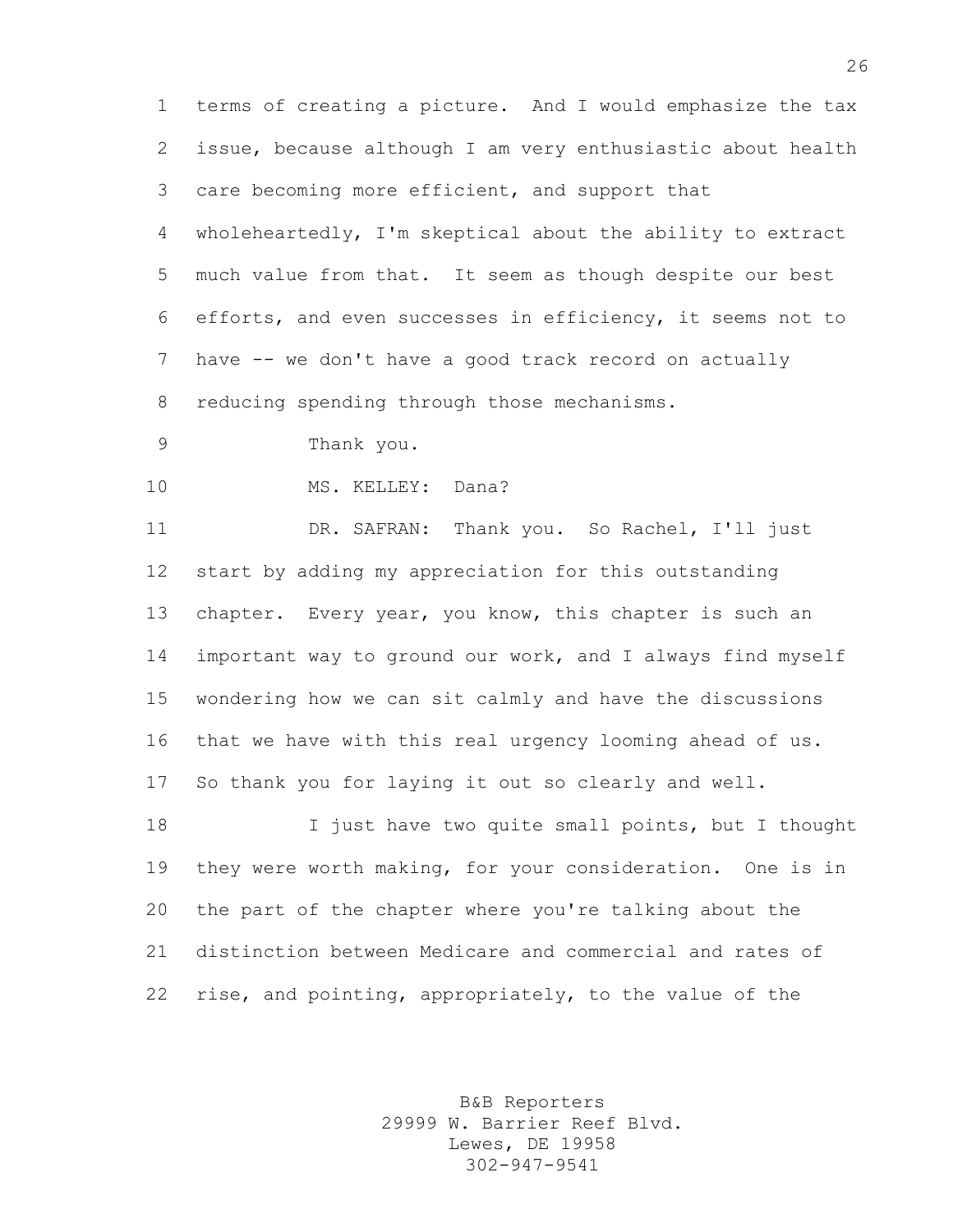price control that the Medicare program has, you make the point about APMs working on reducing utilization and you make it in the context of doing so to be another lever to address costs. I think it's worth highlighting there that there are additional values of making sure that care is appropriate or not overused, including avoiding harms and, you know, the safety implications. So I just wanted to raise that for your consideration.

 And the other is that where you're talking about inequities in access and getting to equity, the chapter focuses exclusively in that section on health equity around 12 race and ethnicity with respect to access, and it seems worth including rural access issues as we talk about those inequities, to, you know, Lynn's earlier point on that issue.

 So those were just two things I thought I'd highlight for your attention, but really tremendous work, 18 and thank you for such a great chapter.

19 MS. KELLEY: Larry.

 DR. CASALINO: Yeah. Very nice chapter, as usual, Rachel, if one can call such a grim picture "nice." Two points about maybe making the context a

> B&B Reporters 29999 W. Barrier Reef Blvd. Lewes, DE 19958 302-947-9541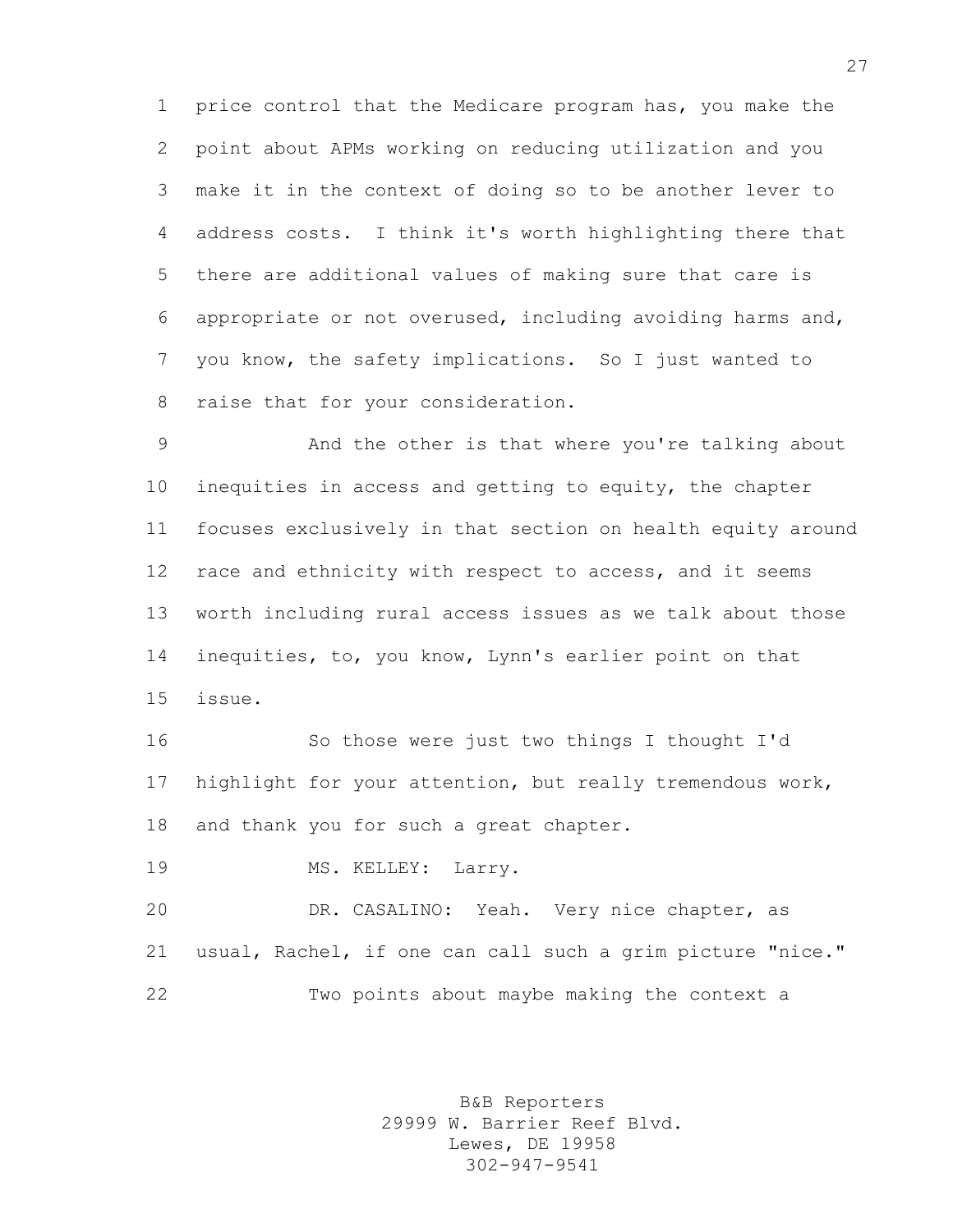little larger. I think we, and many other people, have grown all too accustomed to seeing, year after year, in these chapters and in other places, how grim this situation is looking forward. But I think it would be a real contribution to try to add some context to that context. In other words, if we were going to be able to balance the budget, so to speak, for Medicare spending, what would that take?

 There's a little bit in the chapter about this, you know, the trustee's comment that it would take either about a 25 percent or more increase in payroll taxes or an 18 percent cut in, I think that was Part A spending, if I remember correctly, and then a 2-point-something percent per year increase in volume and intensity, that's on another slide. It's hard to put that all together, at least for me, and it would be really great if there were a page or two -- I'm not sure how much it would take -- that would try to get a sense in terms of what it would take to generate the kind of savings that appear to be necessary, and how much are we getting from the various value-based incentive, you know, value-based payment programs that we have. How much would we have to get in order to achieve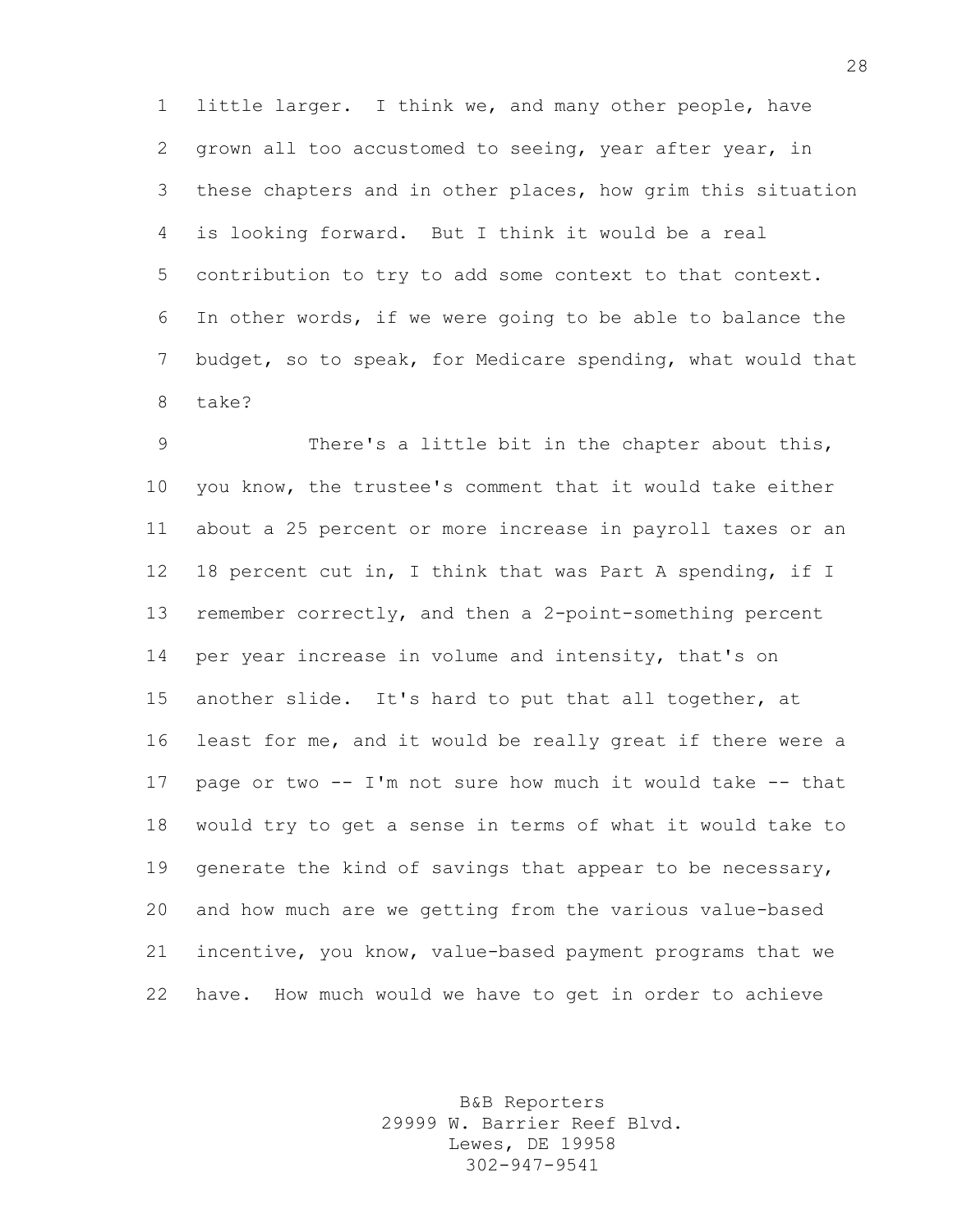the kind of savings we would need? Some kind of calculations of that I think would really help put thing in context.

 And think those are figures, in my mind, that we should all have, all of the Commissioners and staff, we should kind of have it on the tip of our tongues, where we'd have to save X, we'd have to save Y in these ways in order to do it.

 That's my main comment. I'll make something, which to me is fairly common-sensical. I will say something that's a bit farther out, and that for a lot of reasons I wouldn't probably expect to see on the report, in the chapter, but I think it's still worth flagging. You know, the last few decades -- it was really Bruce's comment on medical costs are going up a lot, year after year, and wages are not. And in the years in which that's been happening, the last 30 years or so, we have also seen incomes at the top and wealth at the top going up and up tremendously but not for most Americans. And there's really been a kind of a sucking of wealth from the great majority of the population to a relatively small amount of people.

> B&B Reporters 29999 W. Barrier Reef Blvd. Lewes, DE 19958 302-947-9541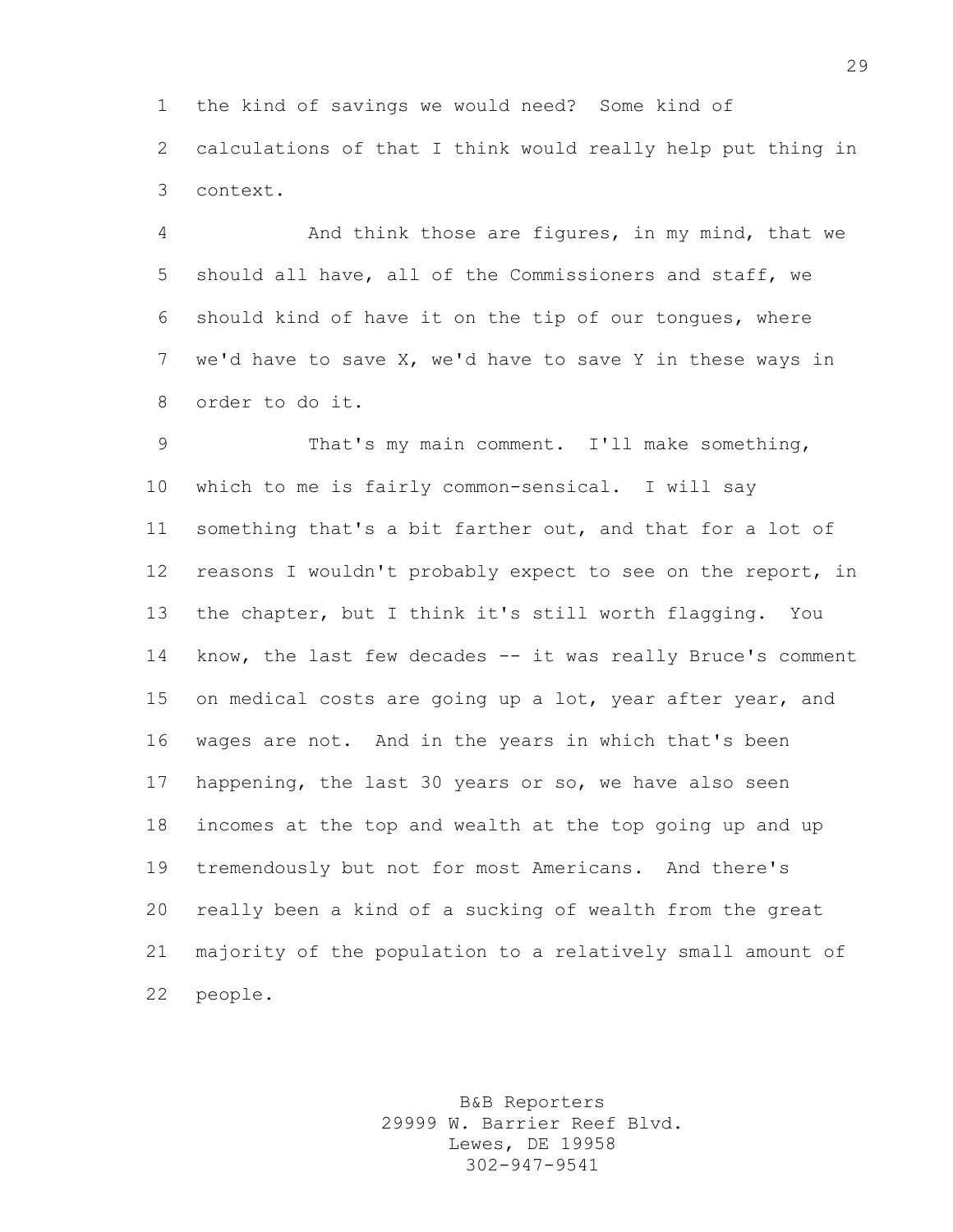1 And I think that could probably, in health care as well, be very interesting to see where are the dollars going in terms of the highest drug prices, the biggest Medicare Advantage profits, the highest-paid physician specialties, medical devices and equipment, and home health agencies. And so it would be interesting to know, although probably maybe a little too much for MedPAC to handle, to try to get a sense not just of, you know, what kind of savings could we expect from our various programs to try to generate savings but where is a lot of the money going? It's not going to home health aides. It's not going to nurses. It's going elsewhere.

 And I think it would be quite illuminating to get a better sense of the context of that, although I'm not pushing for that in this chapter. But I would push for some estimates of how much savings can we expect to generate out of the initiatives we have going now, compared to how much savings we would need to get.

 DR. PAUL GINSBURG: If I could follow up Larry's points about what type of spending reduction would it take is there's a reality, in my perception, that we've already taken the easy steps to try to control Medicare spending,

> B&B Reporters 29999 W. Barrier Reef Blvd. Lewes, DE 19958 302-947-9541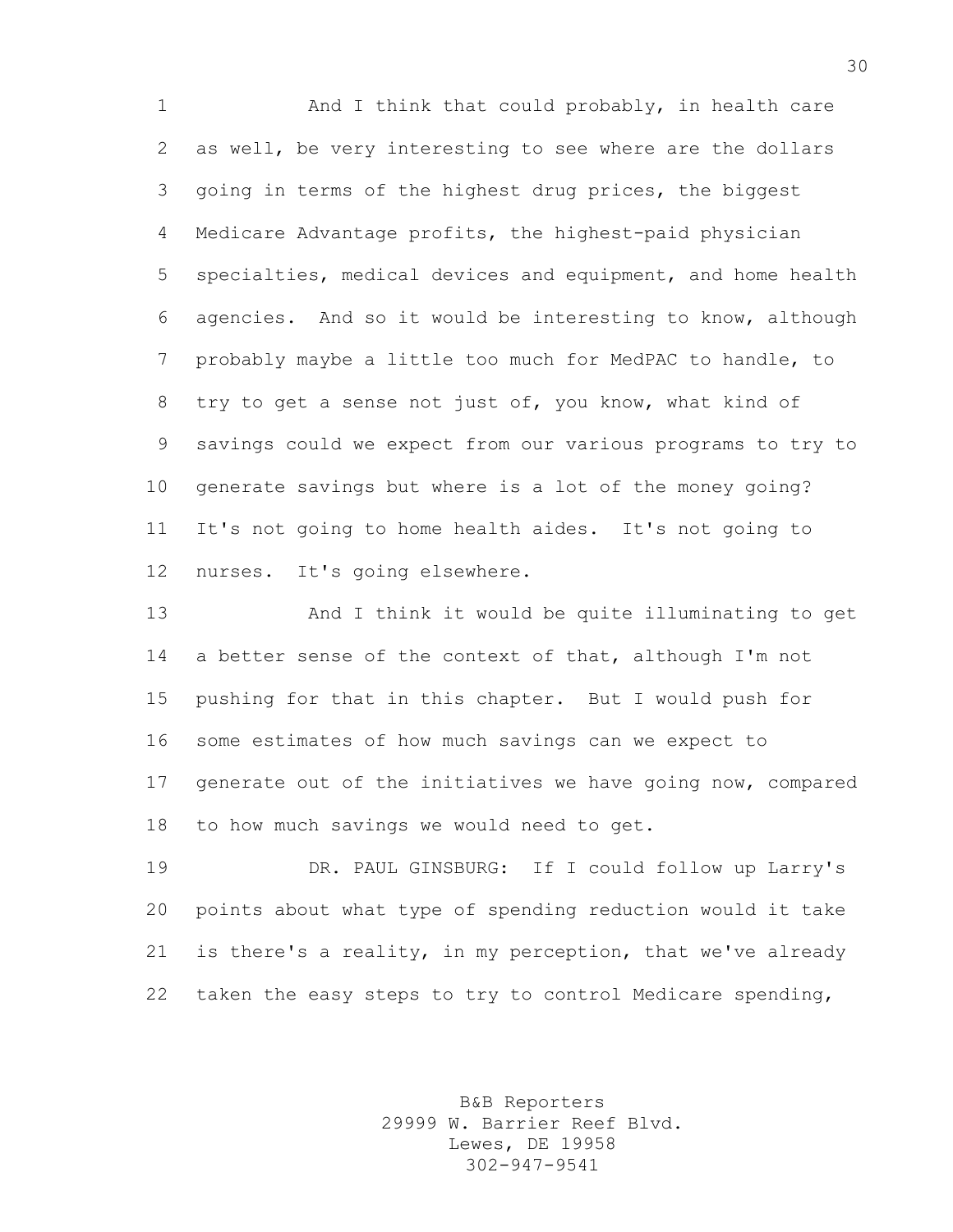and we're squeezing the rates, particularly hospitals and physicians, and kind of almost a whole generation of ideas has been put into facts. What remains is really to take all their action. Action is actually going to have an effect, more of an effect on how care is delivered, and it might be useful for the chapter to get into that issue, just kind of reviewing.

 Look, a lot of things happened to address spending, but obviously, more is needed.

 DR. CASALINO: If we continue as we are with some incremental improvements in savings, how much of the gap is that going to close, or how much more would we have to do if we were to not increase payroll taxes a lot or decrease payment rates a lot?

 DR. CHERNEW: Yeah. So let me just jump in quickly and say a few things broadly.

 First, Larry, I think that's a really important point that I have already chatted with Jim about how we will begin to address that in the chapter. I think it is important to give a context for that.

 I do want to emphasize a few points. The first one is MedPAC is not IPAB. In other words, understand that

> B&B Reporters 29999 W. Barrier Reef Blvd. Lewes, DE 19958 302-947-9541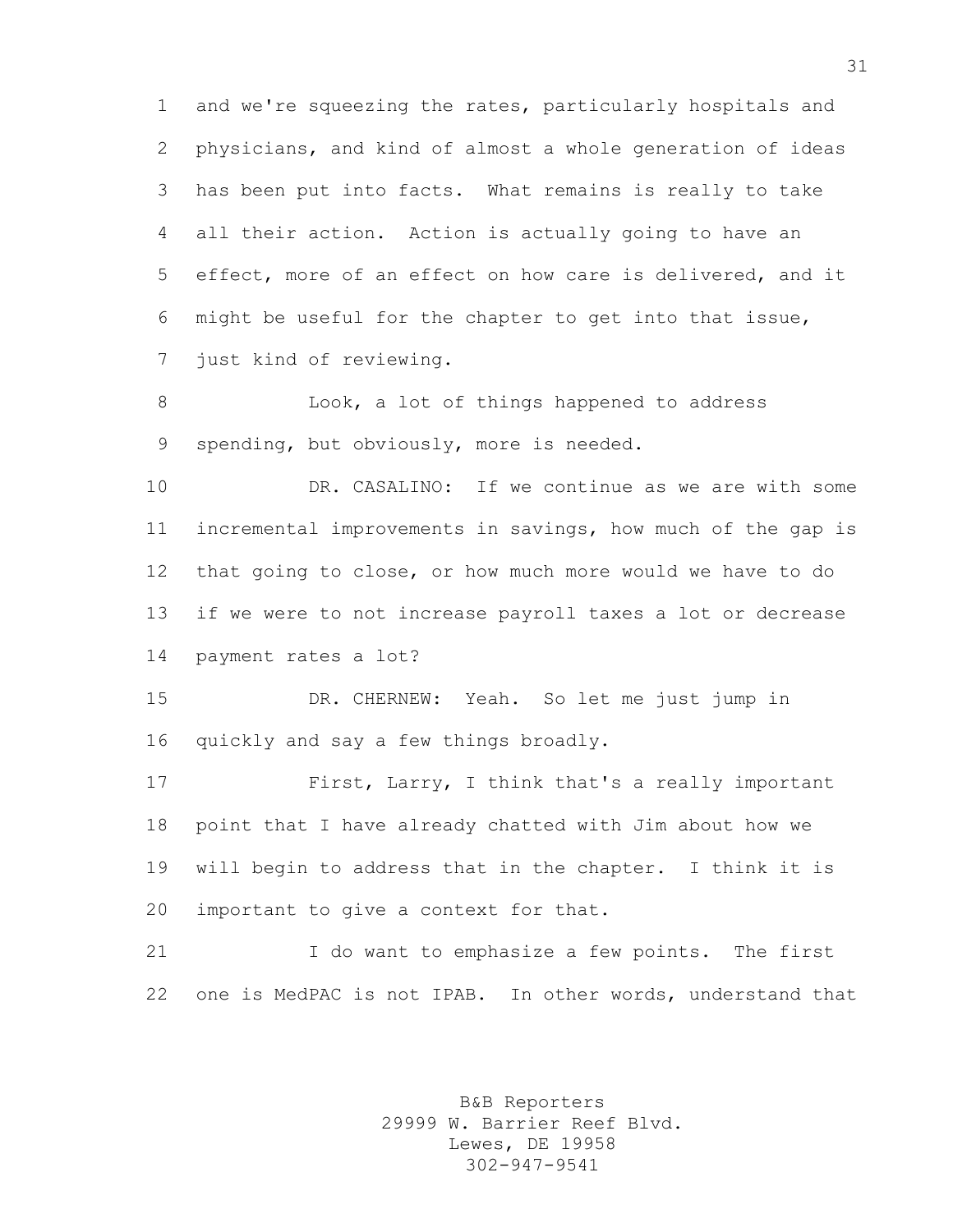our mission is to come up with payment models to preserve access to quality care for Medicare beneficiaries, and while we certainly are aware of this issue, which is why it figures so prominently in the context chapter and why we spend a lot of time thinking about how payment can be better at the core, we are not going to balance the question between more revenue versus less benefit. That, I think, is beyond where we will be.

 The second thing I'll say which is important is in the latest Trustees Report -- and this is very much in the spirit of what I think Paul just said -- if you look at their illustrative or alternative scenario, which assumes 13 payment rates rise faster than current law -- they're doing 14 current law projections -- we are actually in a more difficult situation than the baseline numbers appear because current law fee trajectories are very, very flat. We've taken a lot out of the fee trajectories already in these forecasts.

 The last thing I'll say on this super important point is we don't have to lower spending. We have to lower the rate of growth in spending. So understand savings, if you will, in this context is relative to the assumed volume

> B&B Reporters 29999 W. Barrier Reef Blvd. Lewes, DE 19958 302-947-9541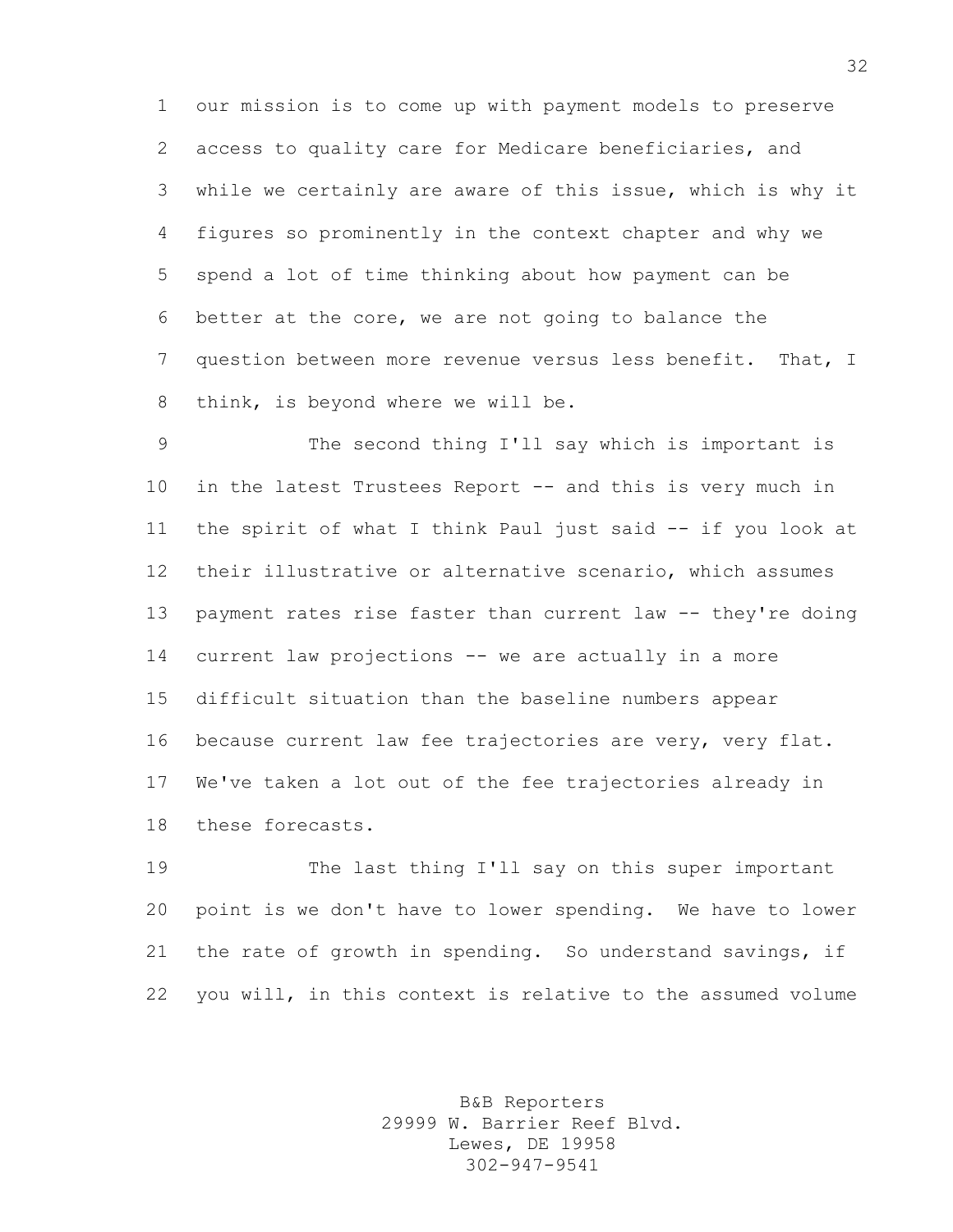increase that we were talking about before, and that's the trick, in my opinion, and if you look at the chapter, there's a very strong annual increase in volume and intensity assumed, and I think the challenge there is going to be how we manage to provide access to high-quality care. It's somewhat less volume, and in the mix of site-of- service issue, some with less intensity, and that, I think, is going to be a key thing.

 And I think your point, Larry, is the chapter needs to be maybe more explicit, clear, or some version about how much needs to be done, and I think that's true, but realize there's a whole other type of discussion around revenue and taxes, which I think we're going to avoid.

 DR. CASALINO: If I may just say the last thing you just said, I think, is very important. I should have said it. We're not talking about how can we, in one swoop, save 18 percent or something like that through various payment and delivery system incentive or innovations. We're talking about reducing the 2.5 or 2.9 percent a year or whatever it is.

 Really, it's hard to find discussions of this kind of thing. What would it take? In other words,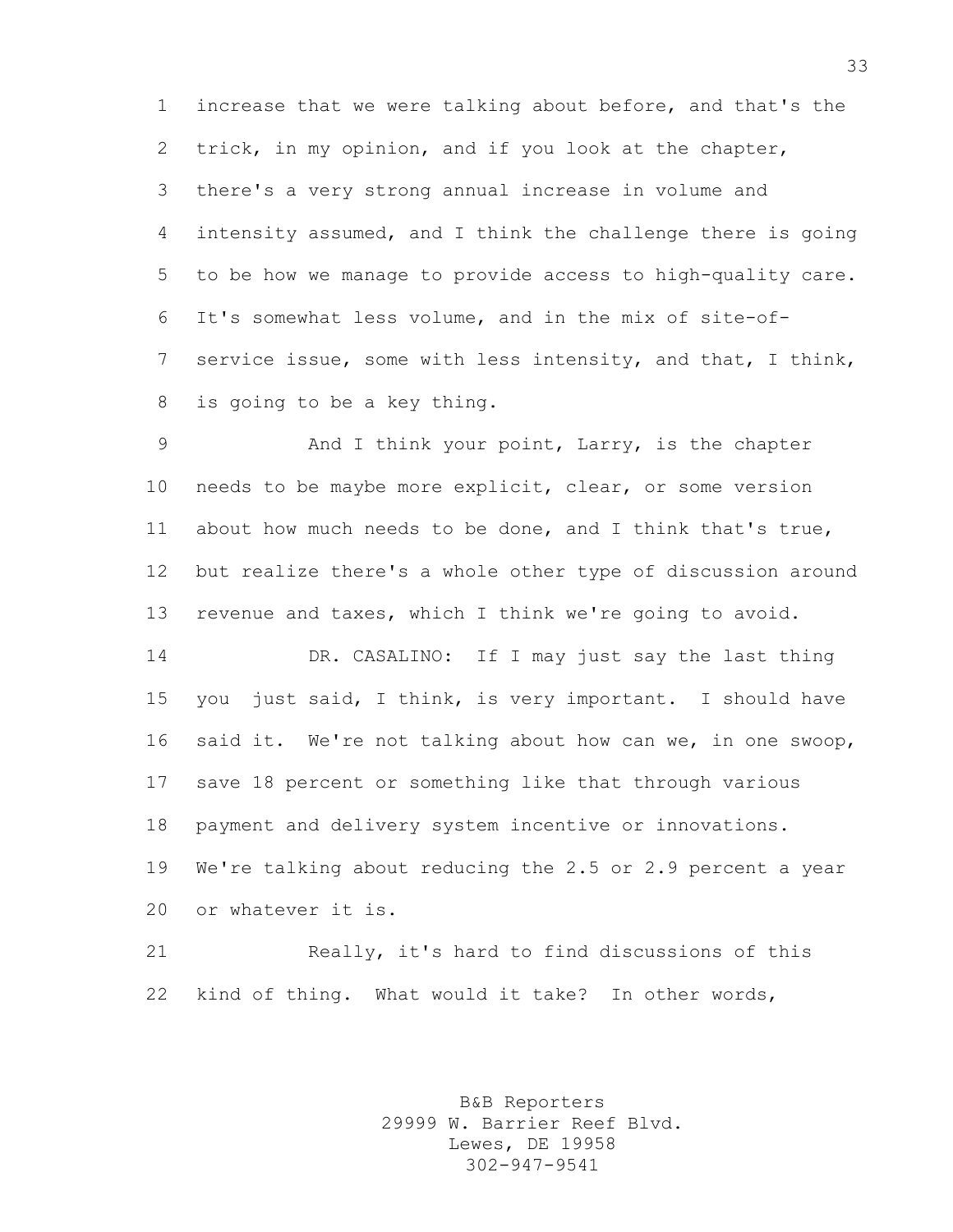current programs, how much would they be reducing this 2.5, 2.9 percent, whatever it is, growth per year, and how much would they have to reduce it to make the situation going forward less grim? It's very, very helpful to have some discussion of that as opposed to the very illuminating facts we have now, but they're not really connected to initiatives to try to bend the curve, so to speak.

 DR. CHERNEW: Yes. No argument, but I do think in the chapter, we can emphasize it more.

 Jim, I think you and Rachel did a great job. There is some recognition that if all the MedPAC recommendations are adopted -- and there's a number of payment things that we think could be done to save money, and you'll see that in our March reports and you see that in our June reports, without enumerating all of them -- we don't actually get close to the gap that needs to be filled, and so we will continue to try and be aggressive in this space but doing it with the motivation of making sure that we achieve the other goals of the program, which is providing access to high-quality care dealing with disparities and things of that nature.

But your point, Larry, was not about the policy,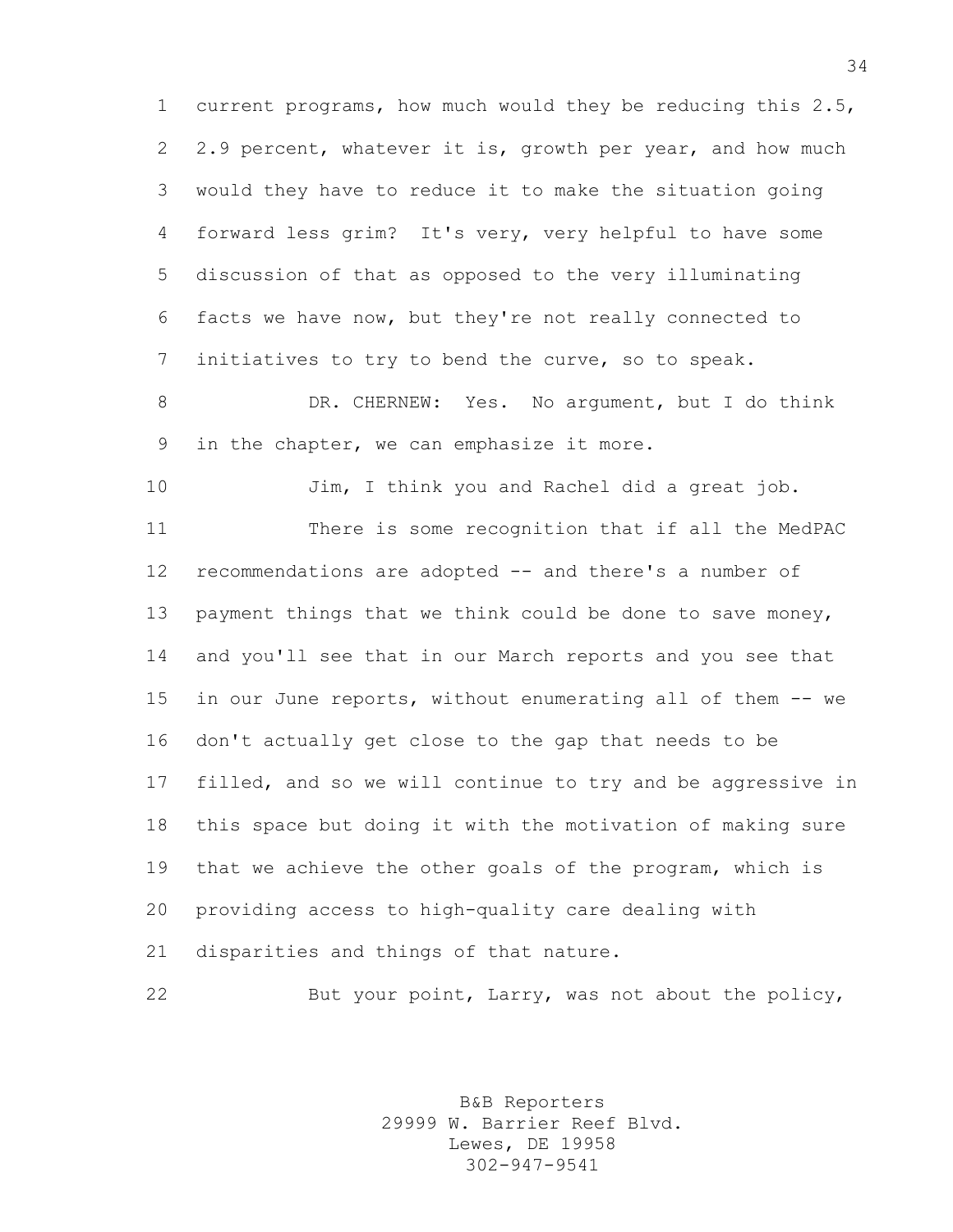per se, as much as the discussion, and I think on that point, you're spot on.

 So sorry. That was a bit of a digression. Dana, do you want to go back to the queue?

MS. KELLEY: Yes. We have Marge next.

 MS. MARJORIE GINSBURG: Yep. My comment actually is a little similar to Larry's.

8 This line about low-value care, it suddenly occurred to me that we need to think about augmenting our definition of low value. I don't think anywhere in this chapter explicitly talks about our overpayment of MAs. We have a chart in the chapter that shows -- I believe on this chapter -- that shows how much more we're paying. As we know, we have many initiatives out there trying to reduce that, but I think maybe it's time to elevate the importance 16 of it into the concept of low value because that, in fact, is exactly what's happening. We are getting low-value care by how much we are paying MA plans.

 I know the idea of incorporating that in this chapter may be beyond our ability to do now, but I would certainly like the Commission to think about doing that, and I would love it if, in fact, it could be done.

> B&B Reporters 29999 W. Barrier Reef Blvd. Lewes, DE 19958 302-947-9541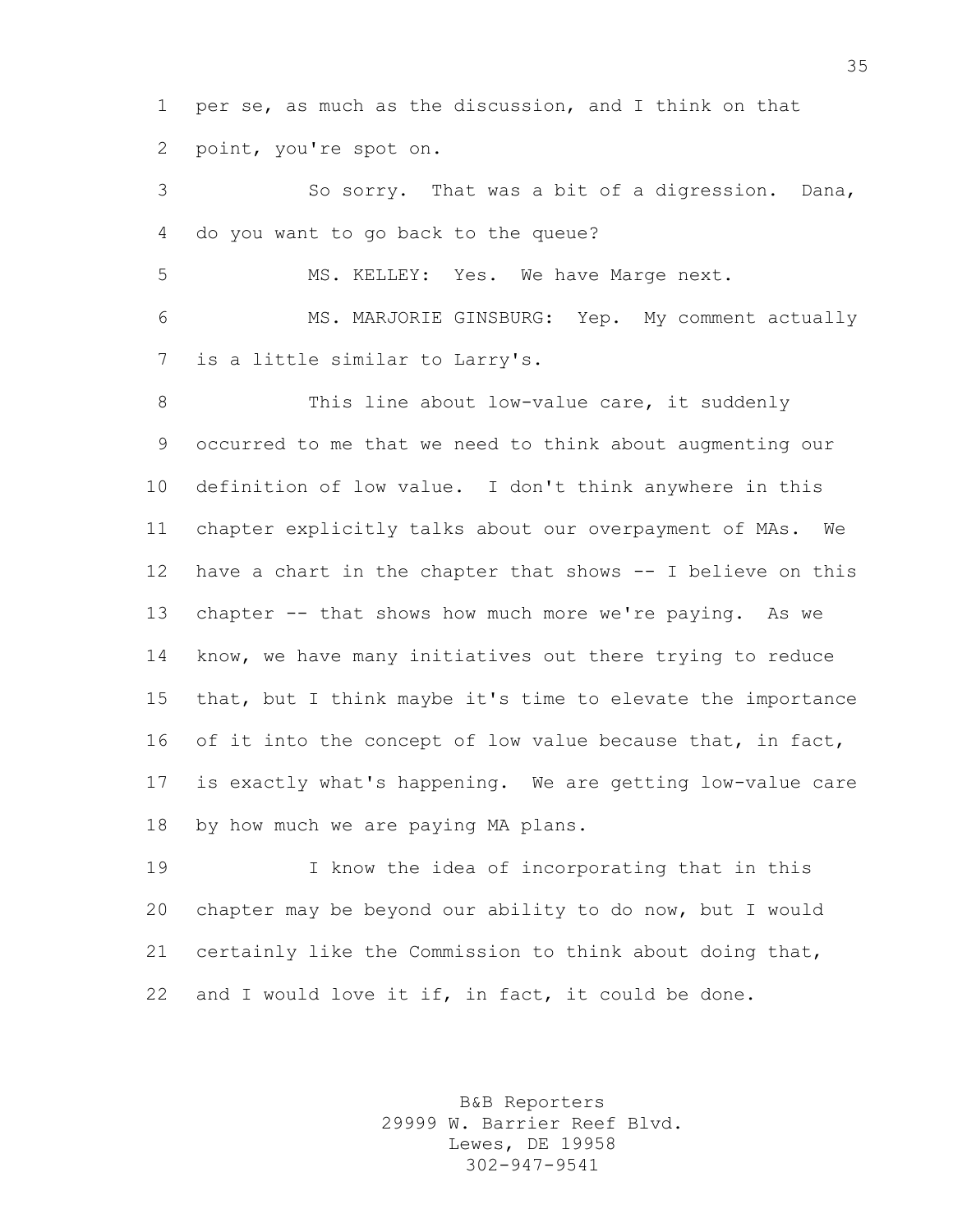Thank you.

 MS. KELLEY: Brian? DR. DeBUSK: Hello? Oh, okay. Hi. First of all, I'd like to actually build on Marge's comments. Marge, I thought your comments were very, very timely. I'd like to thank the staff for another very sobering chapter on context that doesn't get easier to read each year, but I too would like to focus on MA but focus on it really from a different angle. If you look on page 31 and you look at the share of beneficiaries in MA, last decades, we witnessed a steady migration of about one point per year of beneficiaries moving from original Medicare to MA, but in the last two years, we've seen more, like a three-point migration, which is a distinct acceleration of the program. And I'm not implying that that's a good or a bad thing, but I think it underscores a really important issue, which is that un- addressed inefficiencies in original Medicare translate into higher MA benchmarks, and higher MA benchmarks translate into extra benefits and larger marketing budgets for MA providers. At least for me, that creates a heightened sense of urgency.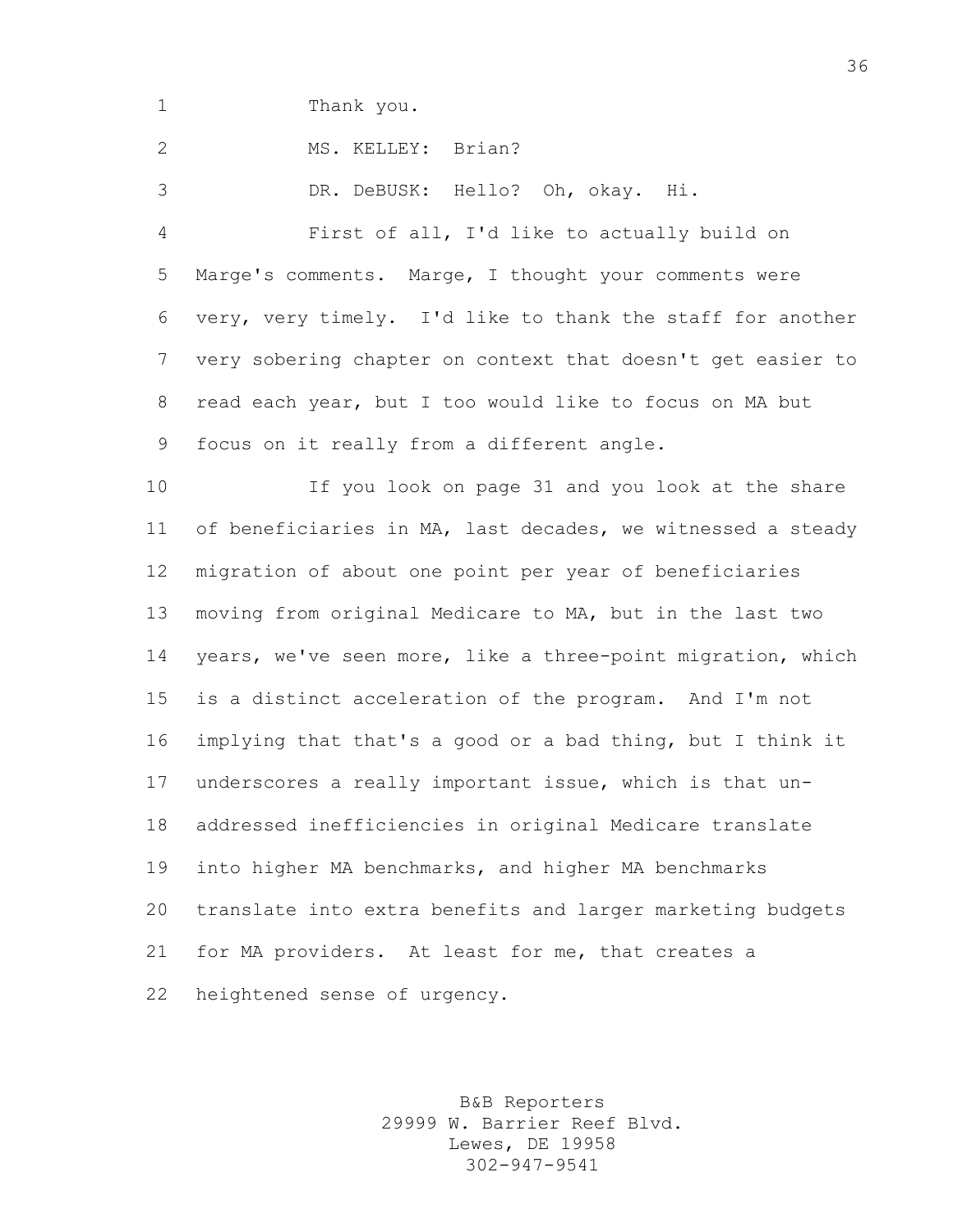You know, Marge, I do get your point about overpayments to MA, and I agree, but I think it also creates a heightened sense of urgency around the need for more dramatic reform within original Medicare, because I think, for example, we should consider incorporating some of the practices from private plans and from MA into the original Medicare program.

8 A great example would be site-of-service enhancements when it comes to payment policy, and I know that creates some discomfort when we talk about original Medicare, but my concern here is that I think in a well- intended effort to preserve the original promise of Medicare, the program's strongest advocates might be fueling its consumption by MA. So I think understanding the interrelationship between these two is important, and again, to me, I have a heightened sense of urgency that we need, for example, alternative payment models to succeed. We need better ways to address low-value care in original Medicare, because I'm afraid we may be inadvertently fueling its consumption.

- Thank you.
- MS. KELLEY: Stacie?

B&B Reporters 29999 W. Barrier Reef Blvd. Lewes, DE 19958 302-947-9541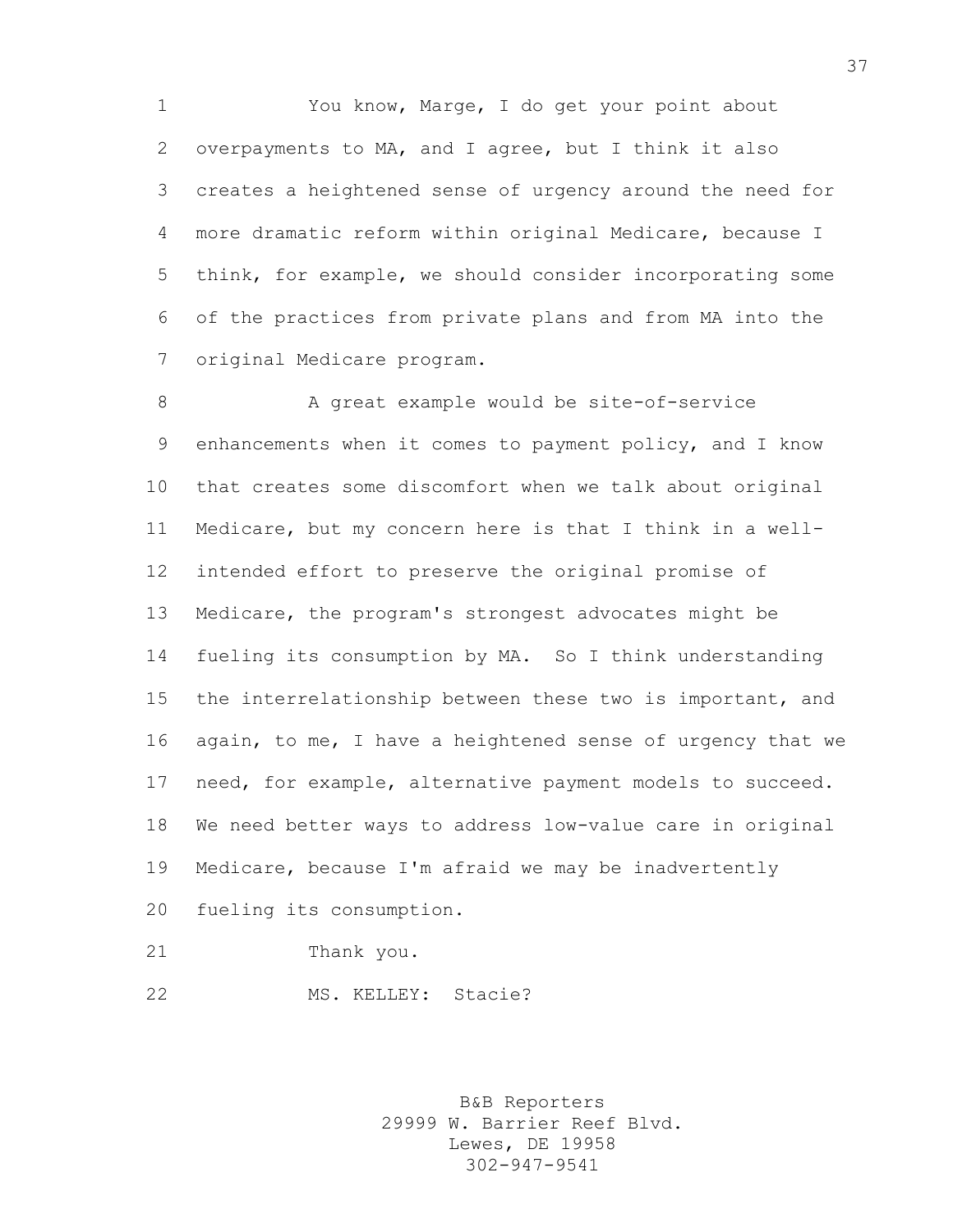DR. DUSETZINA: As others have said, thank you for this outstanding report.

 I just had two things that struck me as something that might be helpful. One is the figure you showed on Slide 20, the one that breaks out the MA plan, same one that Brian was just mentioning. Yeah, those trends.

 When I was reading the report and glanced at this, that question about MA versus others is there but also the service components. When thinking about low-value care, being able to see the different sets of services under fee-for-service, in particular, you know, Part A, Part B, for example, drug versus other medical, that would be really helpful for thinking about targeting and where the growth is really happening.

 And I know in the report, it references that there is this kind of service breakdown in other reports, but if possible to incorporate, I think it would be helpful for just thinking through where we're maybe able to move the needle more.

 The one other comment is I think there's so much value that was in this report around affordability for beneficiaries and thinking about how much they're spending

> B&B Reporters 29999 W. Barrier Reef Blvd. Lewes, DE 19958 302-947-9541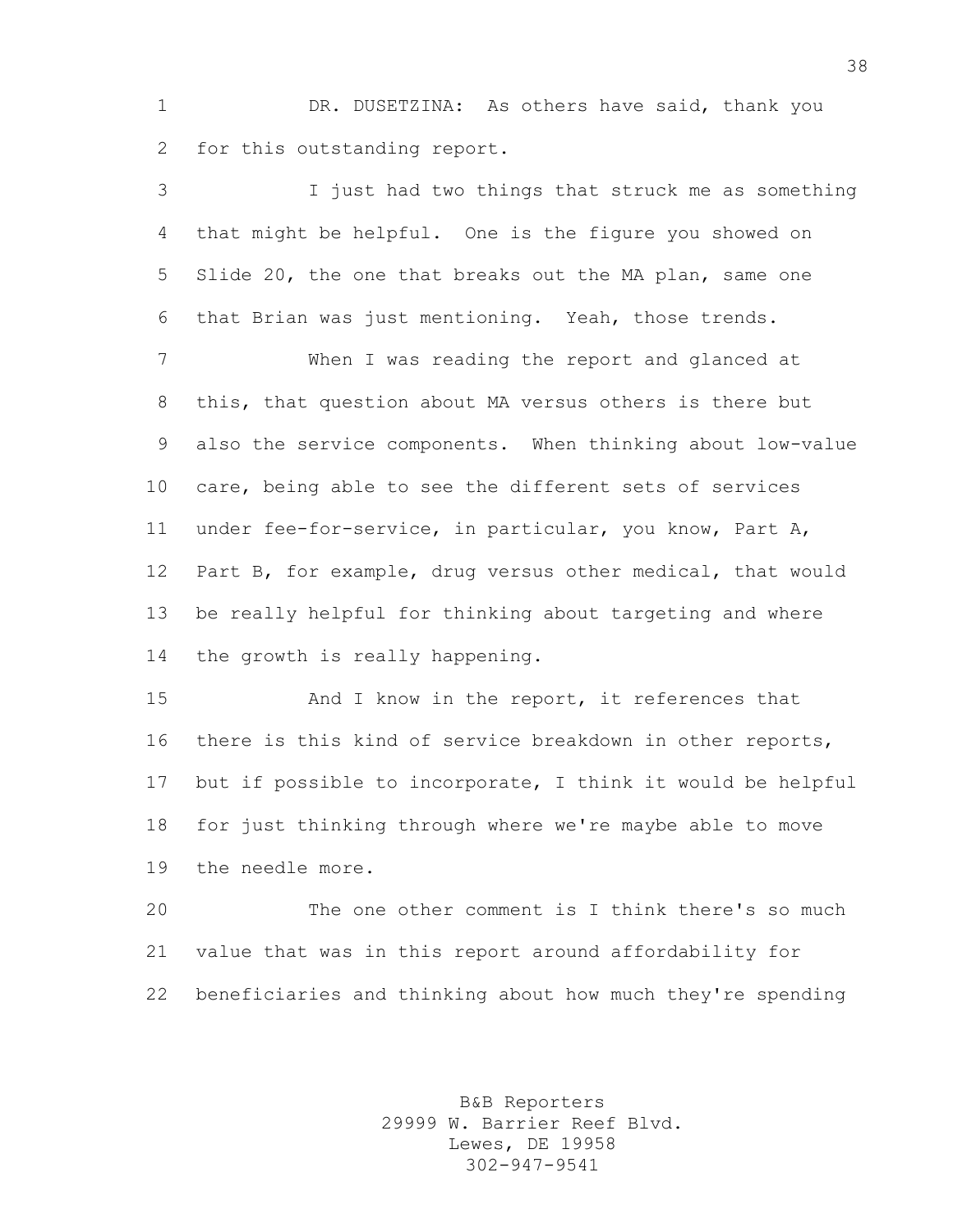relative to their incomes, but I do worry a little bit about -- there's some data pulled from the Medicare Current Beneficiary Survey around the affordability overall and access overall, and I worry a little bit about that maybe missing what's going on for people with more rare or complex conditions and wonder if there's some opportunity to think about is there a way to look at the subset with more complex illness to see if that percentage has changed at all.

10 But echoing the others, this is a really outstanding effort, and the report is excellent.

 MS. KELLEY: Okay. I have Lynn next. MS. BARR: Thank you. Just two quick comments. 14 One of them, I just really want to support Betty Rambur's comments on nursing. Seventy percent of our CEOs have expressed extreme nursing shortage.

 We in our ACO programs use nurses to provide more access to primary care, and so we have nurses in our clinics doing a lot of primary care services. The vast majority of those nurses are no longer in the clinics. They've all been pulled into the hospital, and in rural, particularly, we are experiencing an extreme shortage of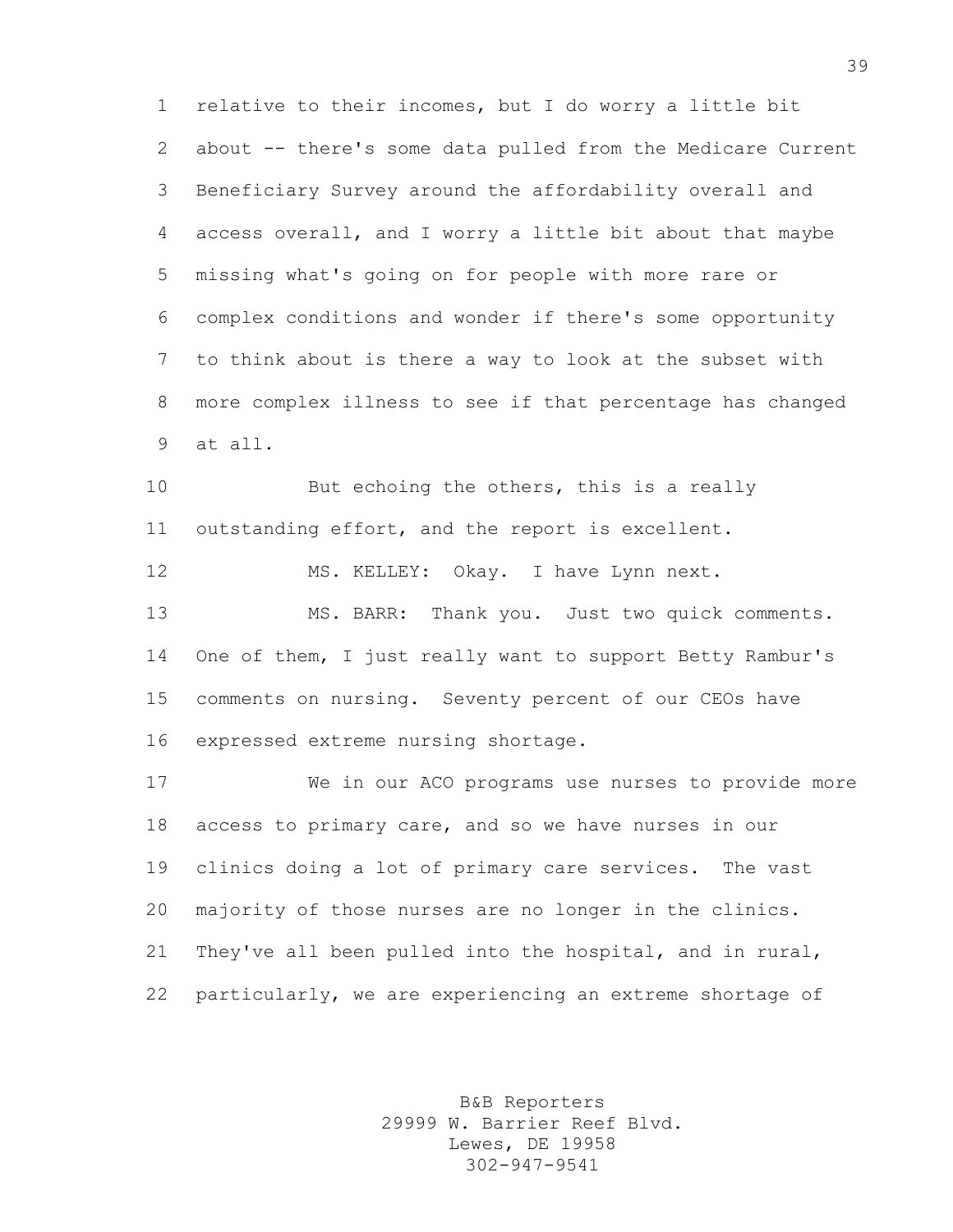nurses because the higher rates they can be anywhere else, they can travel, and we don't have a pool to pull from, from our communities. So, please, as we're thinking about these nursing shortages, I think we have to also pay attention to the disparities of availability of nurses in these rural communities. So thank you, Betty, for bringing that up.

8 And the other thing I wanted to follow on, on Jaewon's comment about hospital outpatient departments being one of those sites of service we don't like, there's 11 some complicated things that are going on behind that, and 12 I know we saw in the report, the March report, there's a 25 percent increase in HOPD outpatient clinics, which we all perceive as a negative because we're going to pay more for those clinics.

 What I'm seeing in the market is that the majority of those clinics are converting so that they can get 340B access in response to the fact that Medicare cut their 340B on Part B, and then pharma is about 20 percent of the drugs that are being withheld through contract pharmacies.

So this is a very complicated problem that is not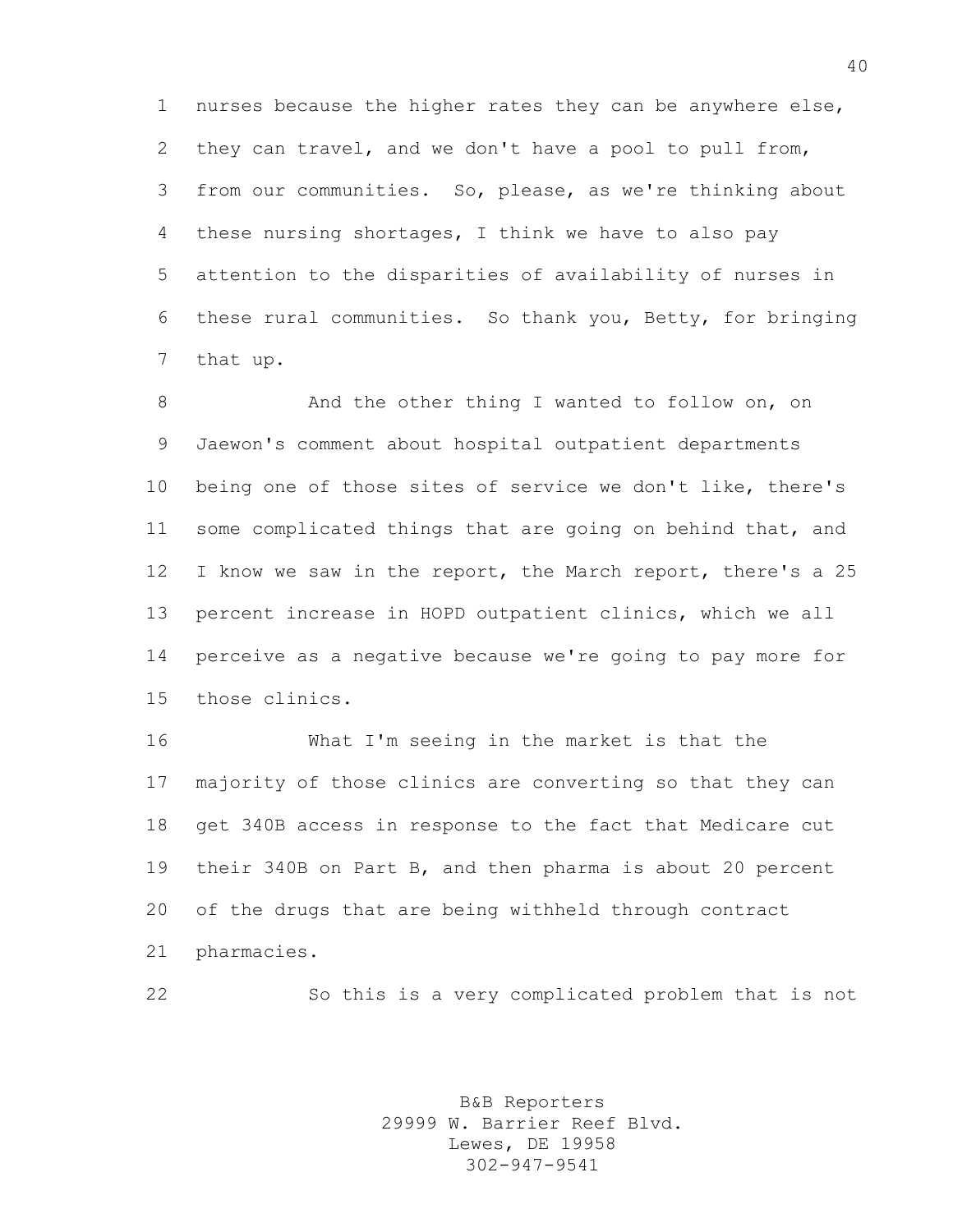just about providers going to try to convert to a more expensive billing method so that they can make more money. That's not it. They hate it. It's got double bills. Nobody likes it, but it is very, very tied to the 340B program. And I think that we need to -- I would like to see us try to pull apart that data on the HOPD increases to see how much of that is related to 340B entities that are trying to recover lost revenue that's being pulled away from them without any recourse. MS. KELLEY: Amol, did you have something on this? DR. NAVATHE: No. A separate comment. I'll be quick. MS. KELLEY: Can I put you at the end of the queue, then? DR. NAVATHE: No problem. 17 MS. KELLEY: Pat, you're next. 18 MS. WANG: Thanks. Just real quickly, I want to support Stacie's suggestion of maybe trying to include a few more of the big components that comprise Part A spending -- or fee-for-service spending, I guess, particularly Part B. There is a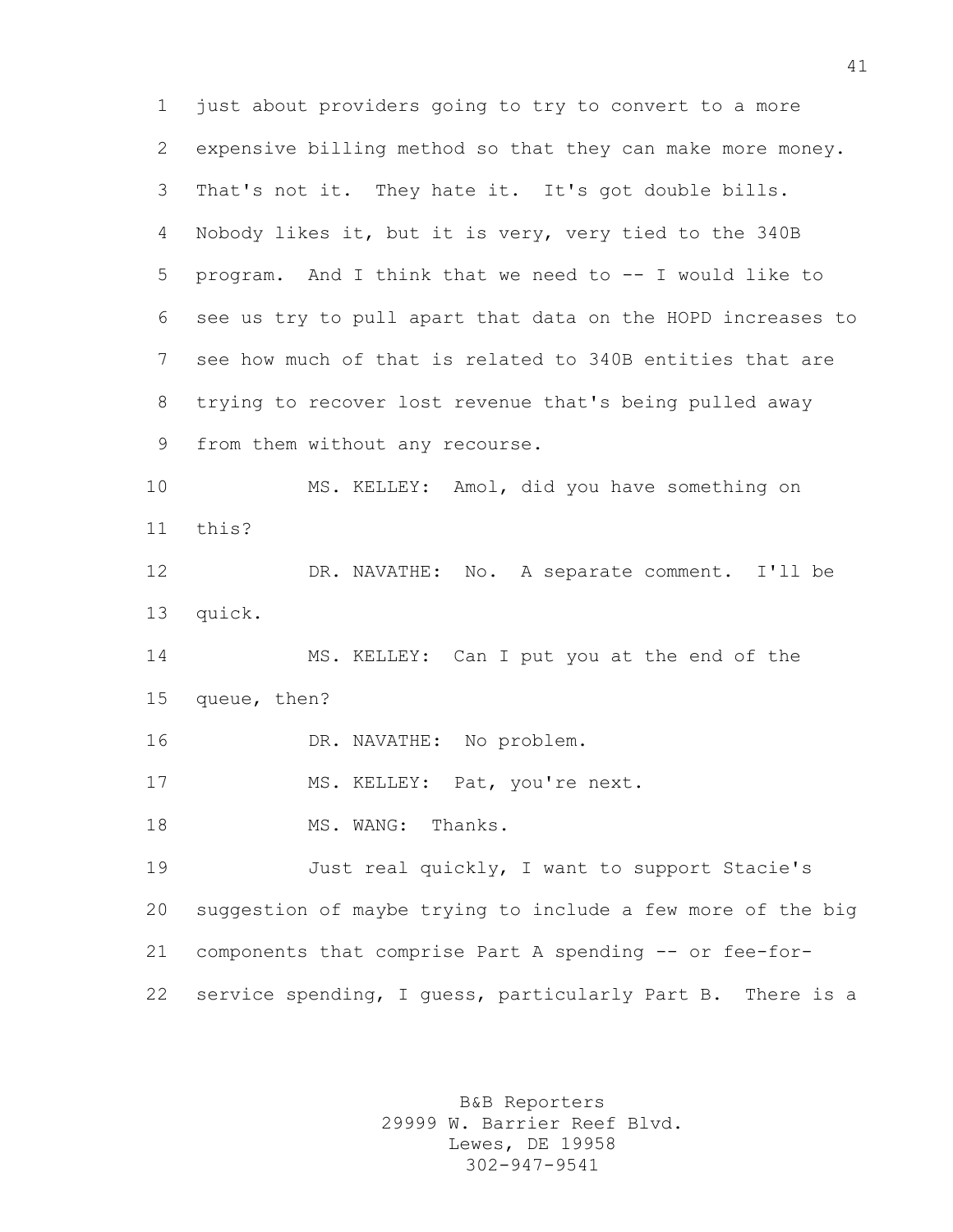table on page 19 in the chapter that talks about the projected costs over the years from 2020 to 2029. Part B spending looks like, you know, whether it's utilization or intensity, it's a big component, and to Stacie's point, I think it's helpful sometimes to look at what Medicare has control over when it sets prices and what it actually doesn't have control over when it sets prices because, obviously, it doesn't set prices for drugs and devices, and so we're really dealing with a different component of the delivery system that seems to be maybe proportionately shrinking in significance in terms of total spend compared to some of these other components. So I just want to endorse that.

 The other thing, it's just a question. There's a great text box in the paper that starts on page 13, whose point is that, you know, price growth in the private sector has not affected Medicare yet. It talks about lots of different trends and happenings, including consolidation. On page 16, in particular, there's a reference to

 physicians increasingly becoming part of vertically integrated organizations, but I wonder whether we're kind 22 of not mentioning another major thing that's going on,

> B&B Reporters 29999 W. Barrier Reef Blvd. Lewes, DE 19958 302-947-9541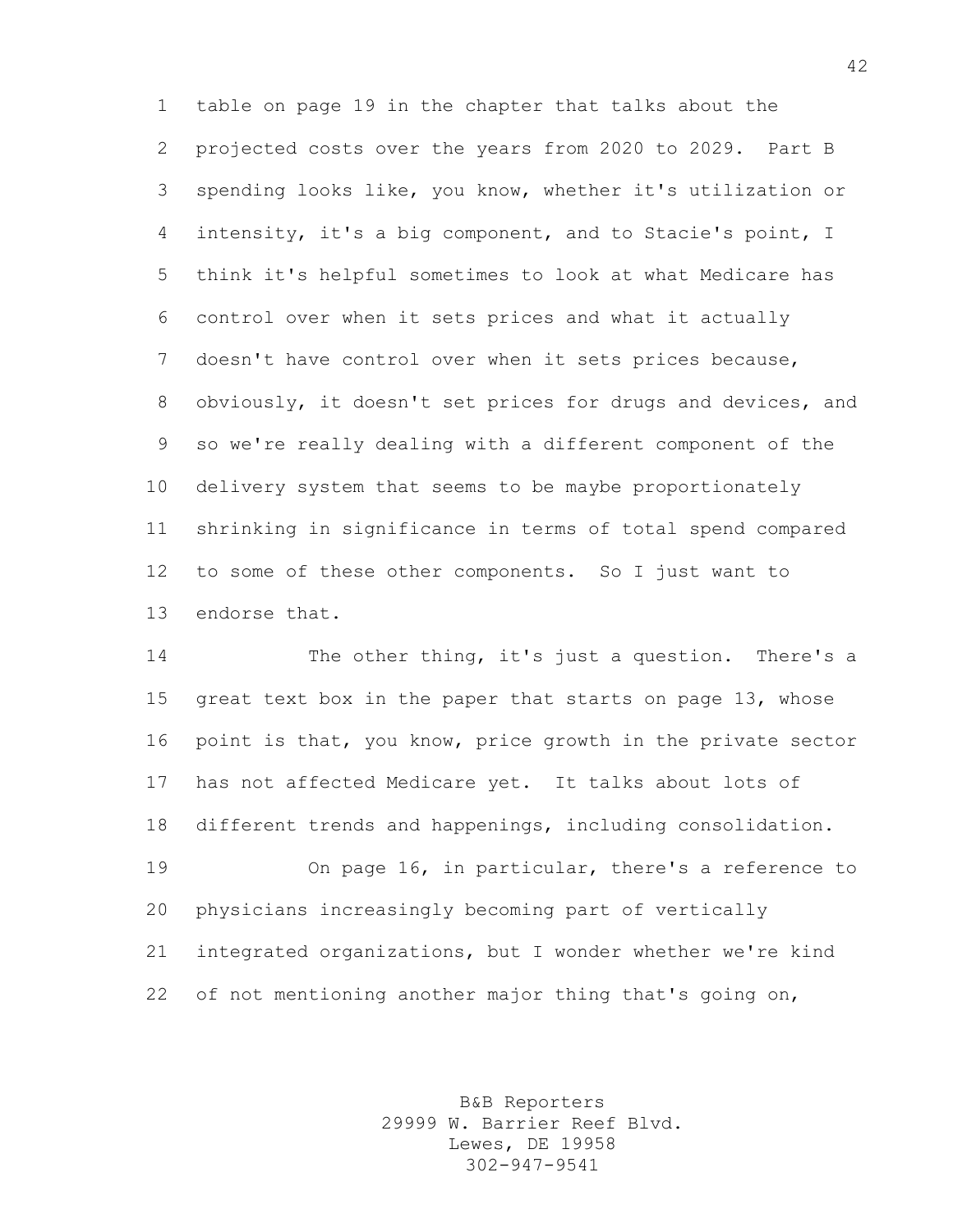which is the types of entities that physicians are organizing into, whether they are insurance companies that are, you know, now sponsoring owning very, very large groups of physicians, private equity which has really kind of changed the landscape for many physician pathways.

 I don't know what conclusion to draw out of it because when we've discussed this in the past and there was a phenomenal paper on private equity in health care, that it was incredibly educational and descriptive. I feel like even absent like a blockbuster conclusion about what the significance of that is, it feels like such a significant thing that's happening in the shape of the health care system, consolidation, new entities, lots more money, that it should at least be mentioned or included in the text box.

16 MS. KELLEY: I have Jaewon next.

DR. RYU: Yeah. Thanks.

 Just a few really quick points. I really think this chapter sets a nice stage and context. It's almost a call to action for the work that lies ahead of us this year, so really appreciate the work.

I think Slide 14 for me, I found to be

B&B Reporters 29999 W. Barrier Reef Blvd. Lewes, DE 19958 302-947-9541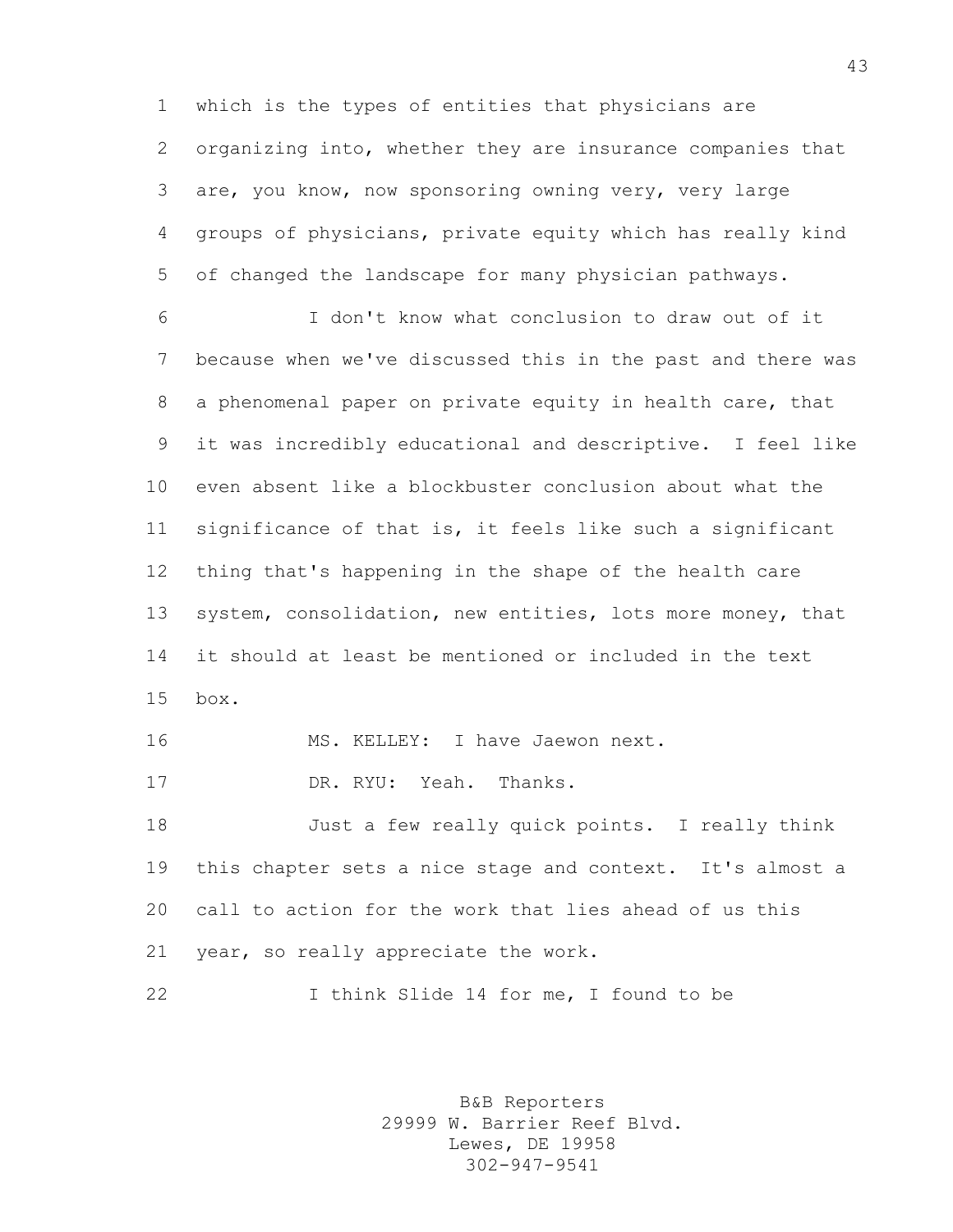particularly sobering. It's the ratio and how that has changed between worker and beneficiary since the inception of the program and where we find ourselves today. I think this really demonstrates, to me at least, that there's some large, very significant structural challenges here with this trend, and I think if there's ever an imperative for large structural significant solutions, I would say this 8 slide pretty much underscores that.

 It leads me to -- I think it was Slide 21. It was the slide that I had referenced in the earlier question. It would be good, and I know others have mentioned this, I think Larry mentioned a little bit of it, Stacie as well and others, but it would be good to see some unpacking specifically around the volume and intensity of services because, of course, the number of beneficiaries, there's not a whole lot we're going to do on that. But the volume and intensity, I think there's a lot of areas that are ripe for opportunity, and we've heard many of them mentioned, whether it's place of service and the HOP billing or other aspects of low-value care. Folks have pointed out the Medicare Advantage per-beneficiary spending. I think even if there were some sensitivities

> B&B Reporters 29999 W. Barrier Reef Blvd. Lewes, DE 19958 302-947-9541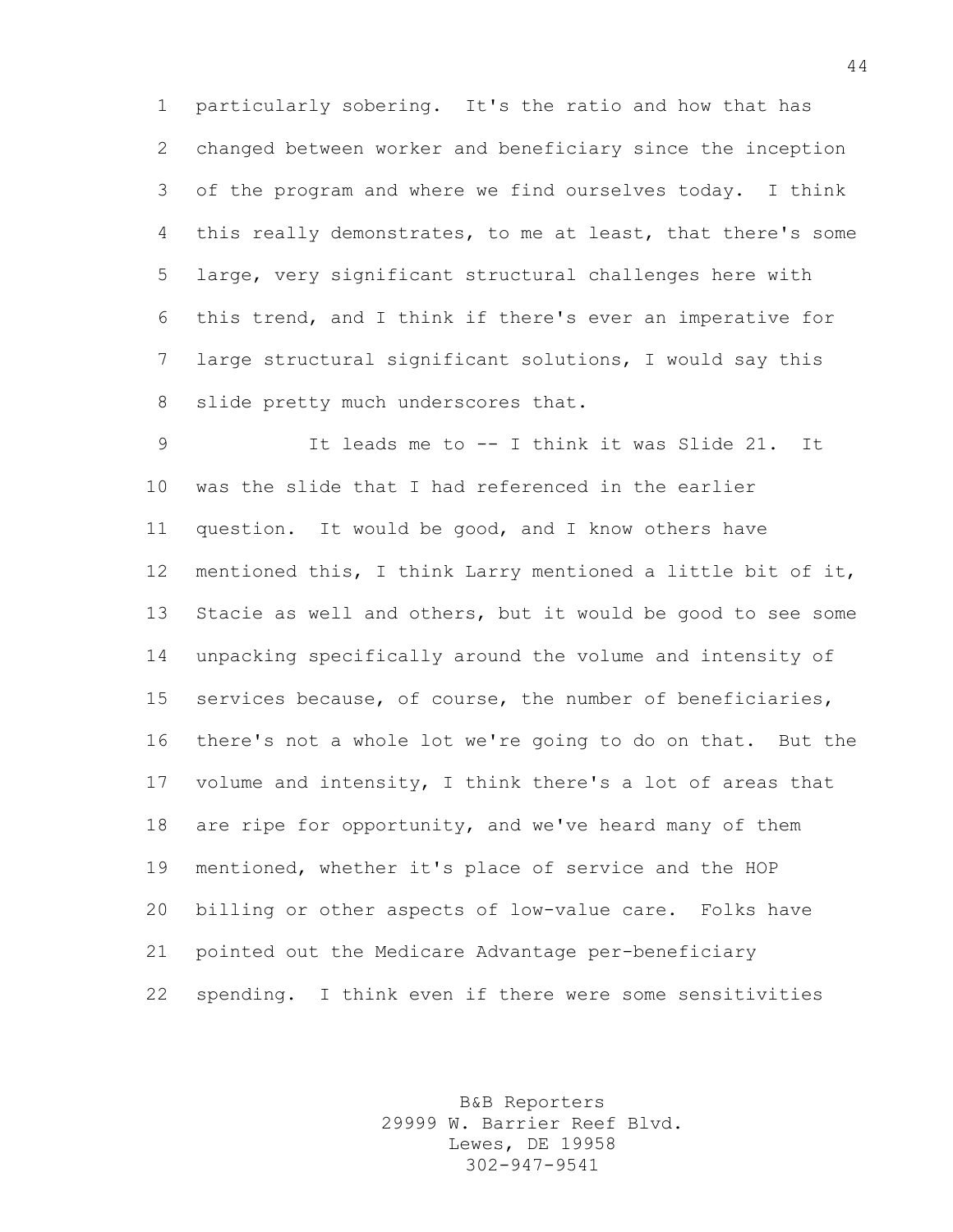around meaning, hey, you do this and it could yield this kind of value, just to illustrate and contextualize what those potential levers are and also to demonstrate how significant they need to be to offset the significant trends that you would see in Slide 14 and other places.

 And then, lastly, just touching on Pat's comment on the text box on consolidation, I think I would echo and agree with her comments. I think there's all sorts of consolidation, but it's also taking place on the payer side. To the extent we're going to mention it, I think a comprehensive mention sometimes is tough to pick out what's the chicken and what's the egg in terms of this consolidation begetting that consolidation, but I think the fact of the matter is it's happening across the entire industry. And I think that does deserve a mention. Thank you. 17 MS. KELLEY: Amol? DR. NAVATHE: Thank you. I also, like Jaewon, want to make a couple of hopefully quick comments. First

 off, I just sort of formally wanted to support Dana's suggestion. I very much appreciate the section on disparities, and would just support expanding beyond racial

> B&B Reporters 29999 W. Barrier Reef Blvd. Lewes, DE 19958 302-947-9541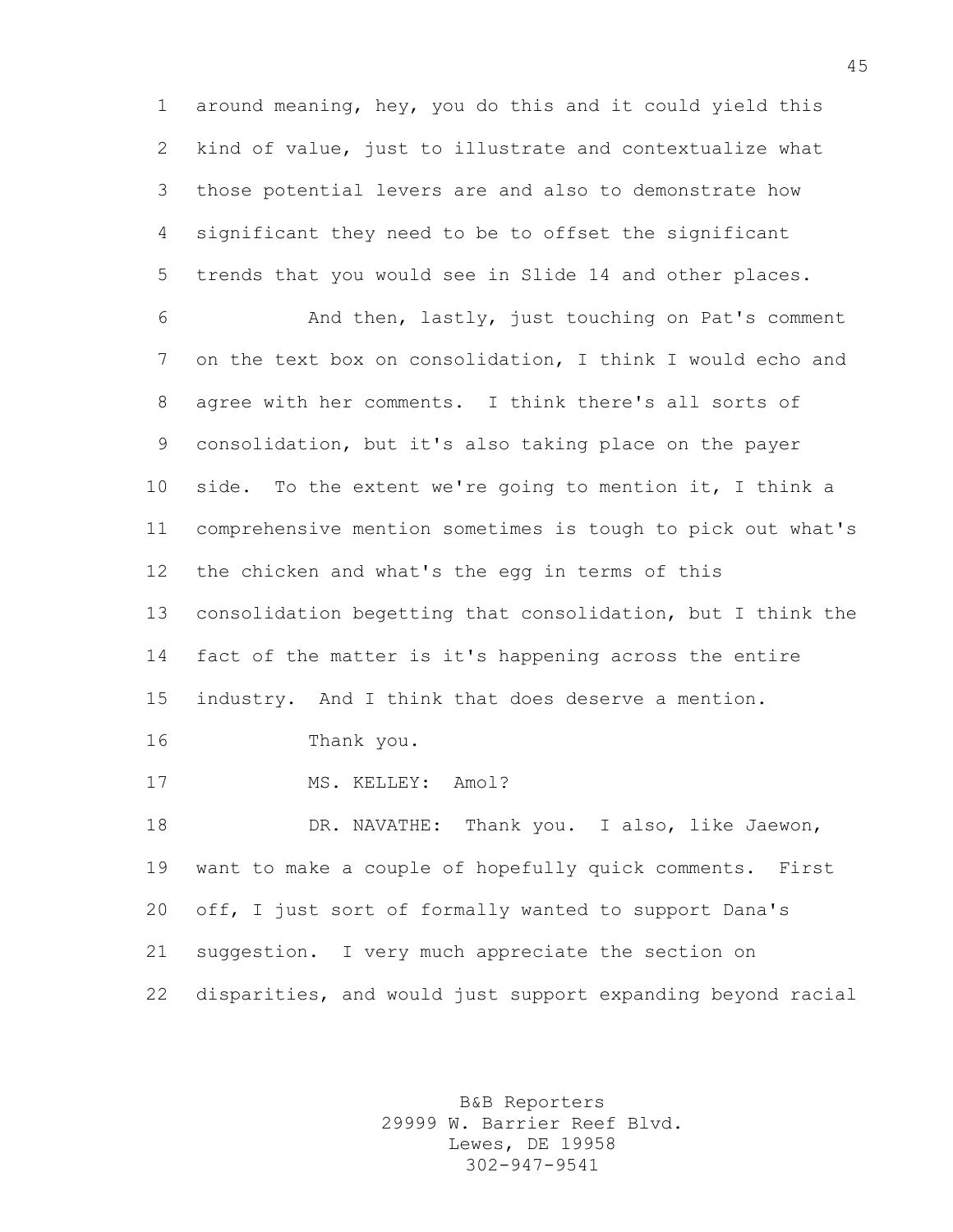and ethnic minorities also, as she said, to rural benes but also based on socioeconomic status particularly, because it has so much relevance to other parts of the Medicare program, like Part D, for example.

 The second thing is, I think the MA discussion actually is very interesting, because the chapter, in my read, you know, when I read it and reread it it's amazing how much good information is packed in there, and oftentimes I think, oh, it would be good to have this in there, and then I read it and I'm like, oh, it's in there actually. So that's fantastic.

 There are a couple of places where there are some programmatic pieces that kind of may counteract or dull the incentives of other policies that kind of under the Medicare program umbrella. An example of that would be the supplemental Medigap plans, for example. And so I think to the extent that it's possible to feature where we have some contextual, conflicting policies, basically, that might be helpful in understanding the context without obviously going overboard, because there's already a lot in the chapter.

And then I've always been a fan of the Table 2 in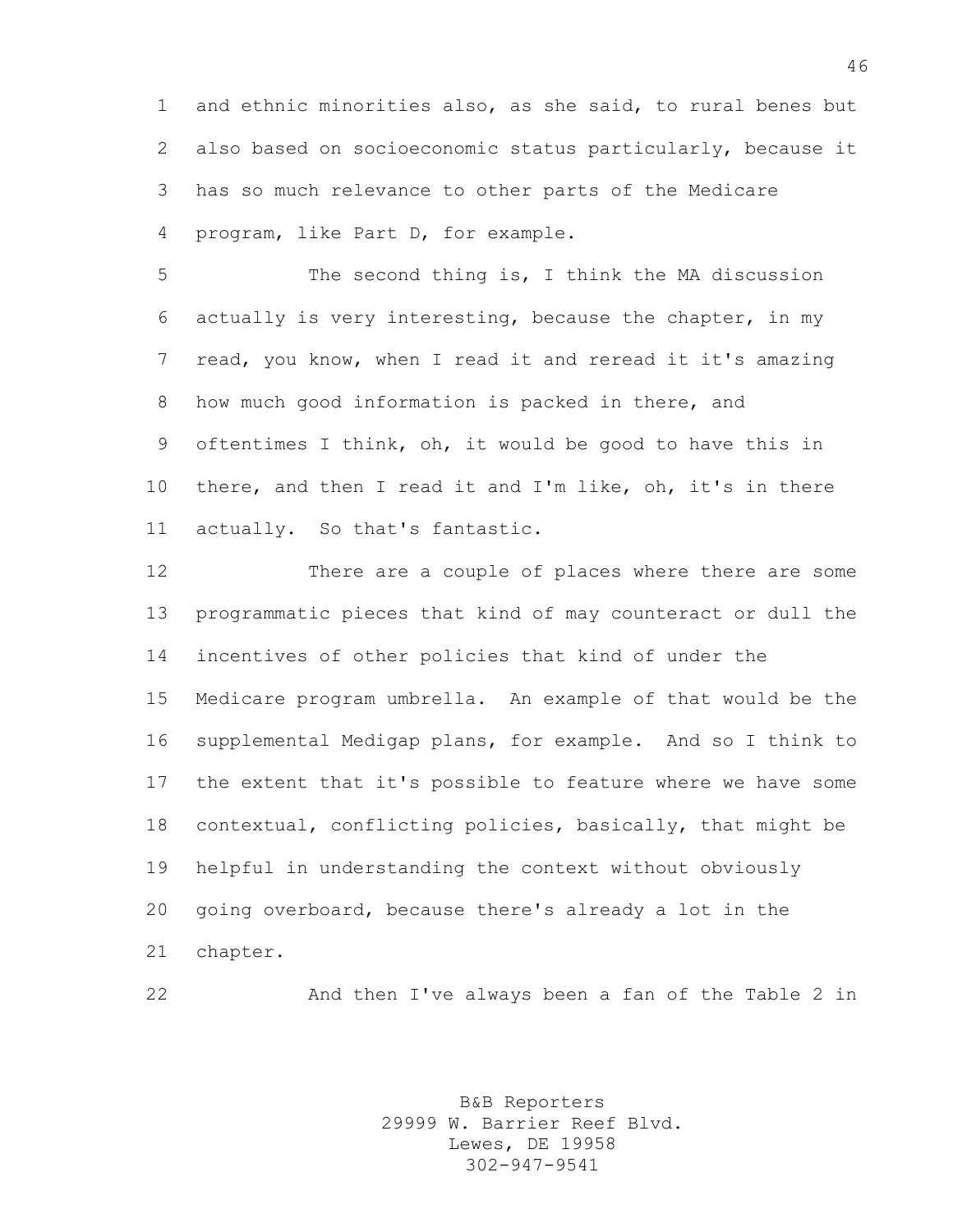the chapter, which shows us basically how much do we need to increase payroll taxes, how much do we need to increase Part A spending to get to solvency. I wonder if other hypotheticals, for example, in the context of how MA spending is growing or other parts of the program, how they might impact the general solvency, certainly for the kind of trust fund part of it but also, in general, the Medicare spending trajectory. I don't have a particularly actionable suggestion there other than to say that I think it might be worth brainstorming how Table 2 could be a little bit, or even more informative than it already is. Thanks.

 MS. KELLEY: That's the end of the queue, Mike. 14 DR. CHERNEW: So that was a really rich discussion. Let me make a few broad points, beyond what I said in response to Larry's comments. The first one is, and I think all of you know this, we will not miss -- we will try not to miss any opportunities to price more efficiently. That includes clearly MA but it also includes all of our update recommendations, which we'll see in December and vote on in January.

So the emphasis on low volume, which includes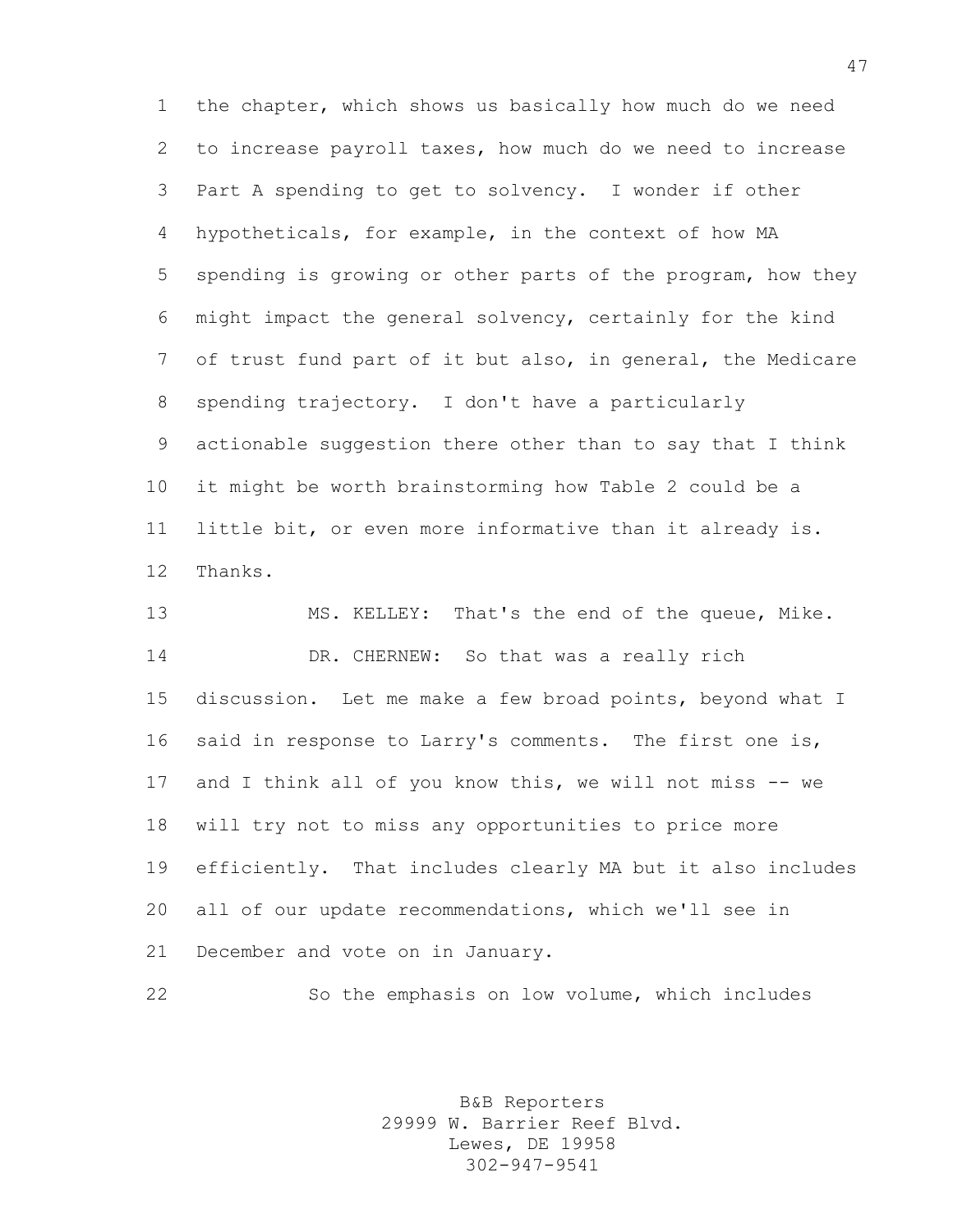site of care, the emphasis on the volume side, volume intensity, is not to imply that the pricing things are unimportant. The challenge that I think the actuaries point out is even if you take those savings in various ways there are a lot of other pressures that make the actuaries worry about the sustainability of the overall fee trajectory. But I again will emphasize, we will not be shy in looking for ways to price more efficiently writ large, understanding that our goal is not to hit a spending target. Our goal is to price more efficiently and make sure that people get access to care.

 The second thing I want to say is about the MA numbers. Understand that a lot of what's going on in MA is driven by fee for service spending. That's how the benchmarks are set. And what we're seeing there involves certain things like where people are moving, so there's growth in the 115 percent counties, and there are coding issues that you know our recommendations that are all on top of.

 So we will continue to look at that, but I don't think we should think about it as inefficiency in MA the same way. What a lot of what was driving MA is very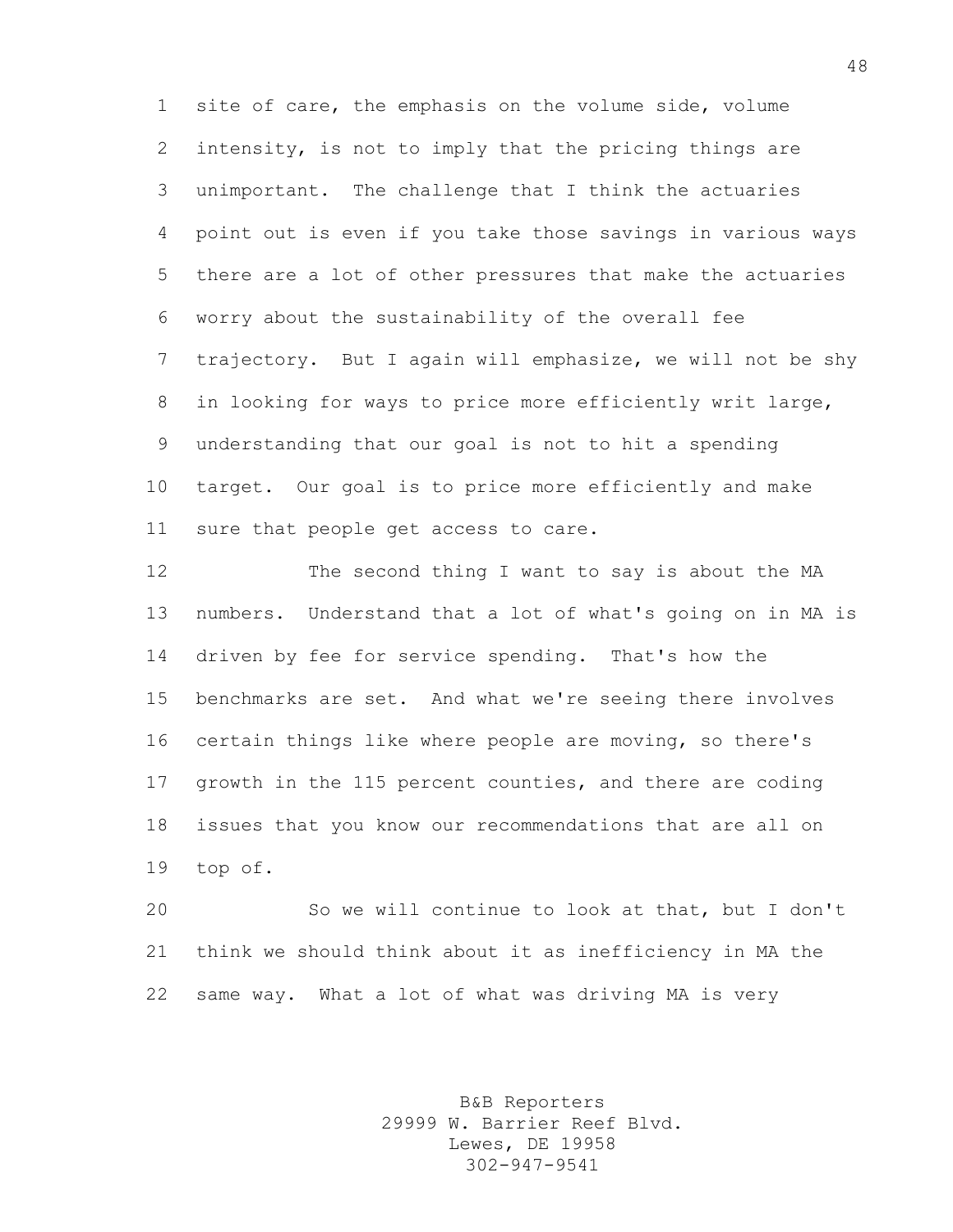different than what's driving projected volume growth elsewhere.

 So we're going to continue to think about things in this cycle going forward that will promote efficiency. So a few things for people that don't know where the agenda is going to go this year, we obviously have a lot of work to do on APMs. I know the rest of my fellow Commissioners know that's a passion of mine, and I think different types of payment models, we haven't gotten a lot from them. I think with better design we can do a lot better. But they certainly address issues of volume intensity well by giving some autonomy of the delivery system to transform in various ways.

 We have a section we will be kicking off this cycle on launch prices, high-priced new technologies, that include, but is not limited to, drugs. We think that's very important. We're going to be doing work, as we always do, on site-neutral payments, which remains a priority or relates to a lot of this discussion. And in response to some of the things that Lynn said in the very well-placed comments on disparities, we are going to be having a discussion of safety net providers, broadly defined, to try

> B&B Reporters 29999 W. Barrier Reef Blvd. Lewes, DE 19958 302-947-9541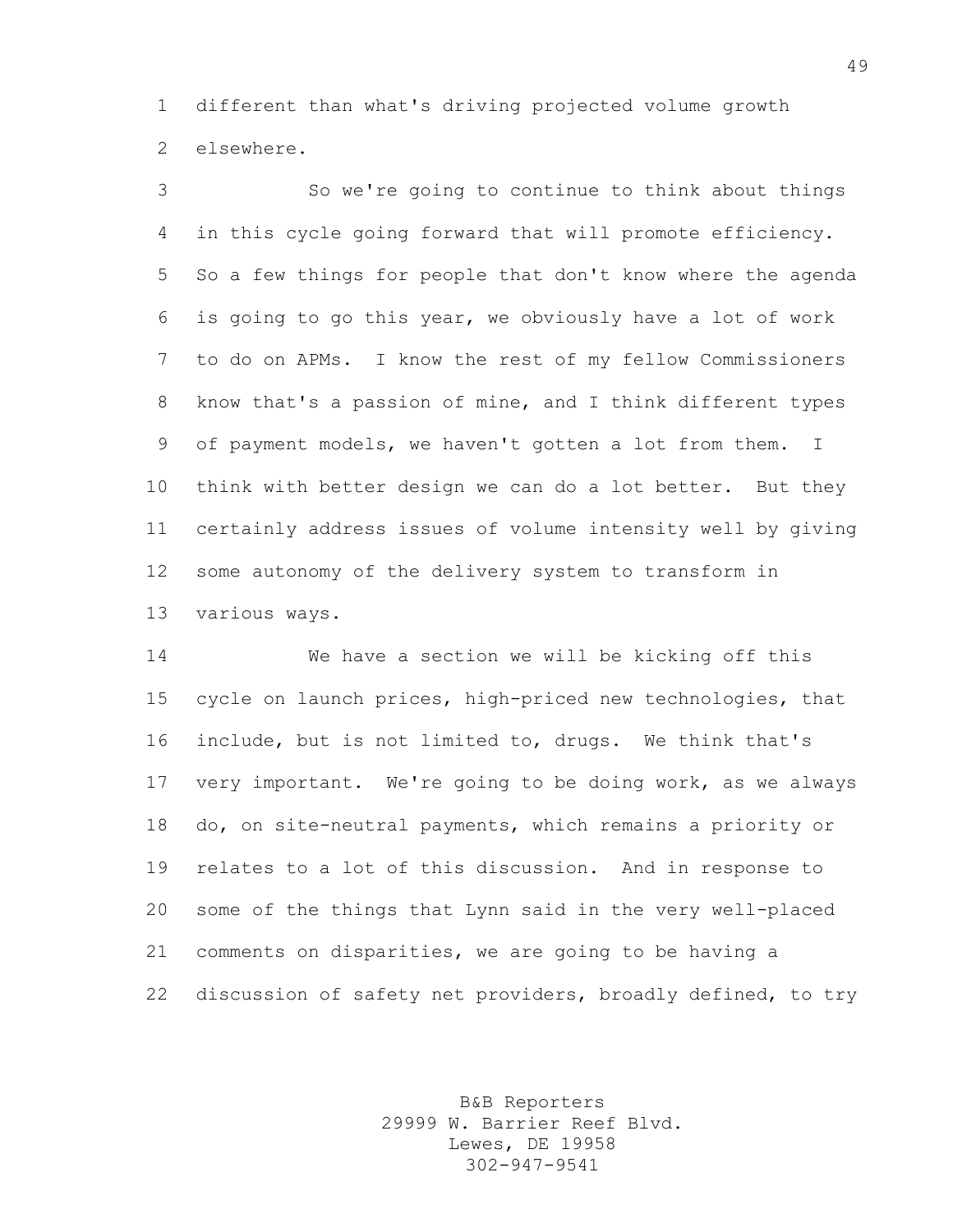and think about what we might do. Our goal is to make sure we pay efficiently where needed but not overpay in other places, and there will be some discussion about it. Again, we're at the beginning of the mountain there.

 So those are just a few of the areas that we're going to get into this cycle that relate to this whole discussion, and I think the context chapter and your comments about it are really helpful and hopefully set the stage for those topics.

 So that's my summary of where we were. I hope it's helpful. I realize it is sobering, and I realize we have a somewhat prescribed role in the entire system. But I think we are -- any last-minute comments on the context chapter? Otherwise, we will move on to another stunningly sobering discussion.

```
16 [Pause.]
```
 DR. CHERNEW: Okay. Hearing none, I think we're going to move to the next item on the agenda, and that has to do with how we will deal with COVID. COVID has obviously been an unbelievable tragedy for so many Medicare beneficiaries and for the country writ large. I don't think one could overemphasize its importance. We are going

> B&B Reporters 29999 W. Barrier Reef Blvd. Lewes, DE 19958 302-947-9541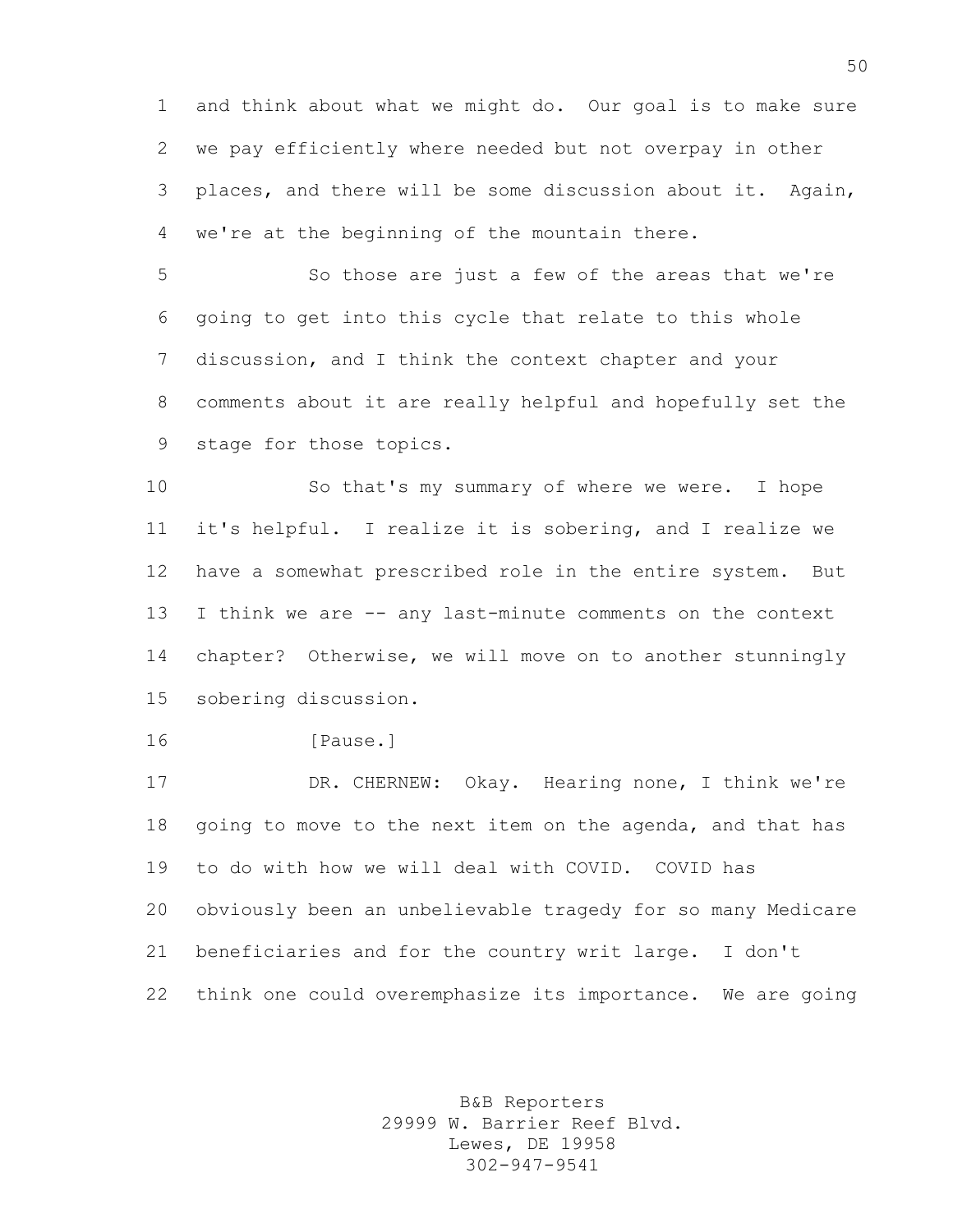to have, with Kathryn and Jamila, a somewhat narrow discussion of what it means for our daily work. And my takeaway from this, if you had to pick one word, is "challenging."

 So with that said, Kathryn, are you going to start off? Jamila, are you going to start off?

 MS. LINEHAN: This is Kathryn. I am going to start us off.

DR. CHERNEW: Okay, Kathryn.

 MS. LINEHAN: Okay. Good afternoon. Jamila and I are here to discuss effects of the coronavirus public health emergency and considerations for MedPAC's 2022 assessment of Medicare payment adequacy. Before beginning, we would like to thank many of our MedPAC colleagues for their contributions including Alison, Ariel, Carol, Evan, Geoff, Jeff, Kim, and Lauren. And I'd like to remind the audience that they can download these slides from the control panel.

 The Commission is required by law to annually recommend updates to the base rates for providers paid under Medicare's fee-for-service payment systems. This cycle, we will be recommending payment updates for 2023,

> B&B Reporters 29999 W. Barrier Reef Blvd. Lewes, DE 19958 302-947-9541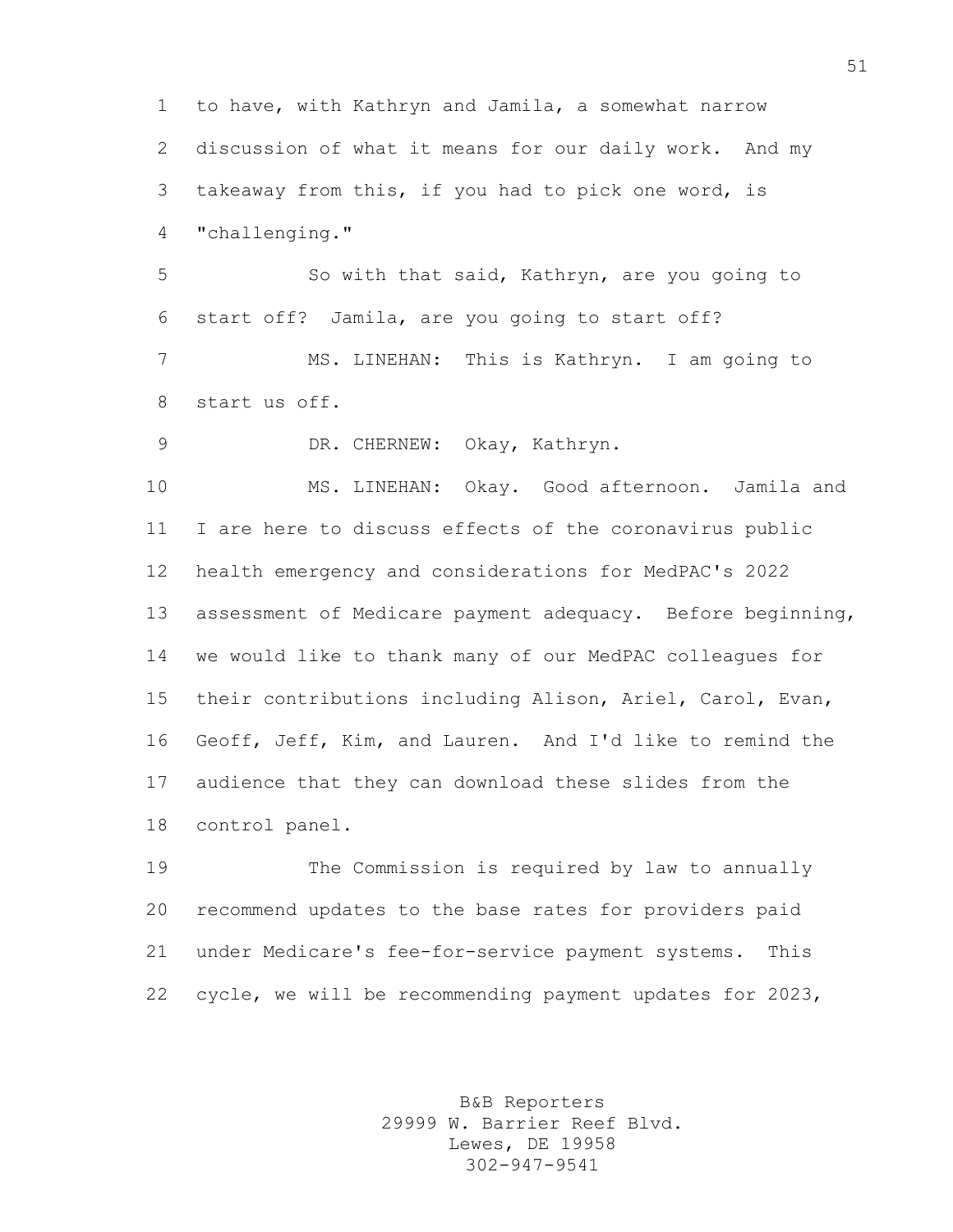and will be examining data from 2020, the first year of the coronavirus pandemic, for many of our indicators. We are currently working on those analysis and our findings will be presented at our December meeting.

 To determine payment updates for future years, the Commission assesses the adequacy of Medicare payments using the most recent data on beneficiaries' access to care, the quality of care, providers' access to capital, and how Medicare payments in each sector compare with providers' costs. The metrics within each of these domains are shown on the slide.

 Before we complete our analysis and present results in December, we want to use this presentation to review the pandemic timeline and policy responses to the pandemic with the goal of showing how each of our payment adequacy indicators in 2020 may be affected. We will be speaking generally and not about any one sector in particular in this presentation.

 This year we will examine our indicators as rigorously as we always do, but given the confounding effects of the pandemic the results are going to tell us little about the adequacy of Medicare's payments.

> B&B Reporters 29999 W. Barrier Reef Blvd. Lewes, DE 19958 302-947-9541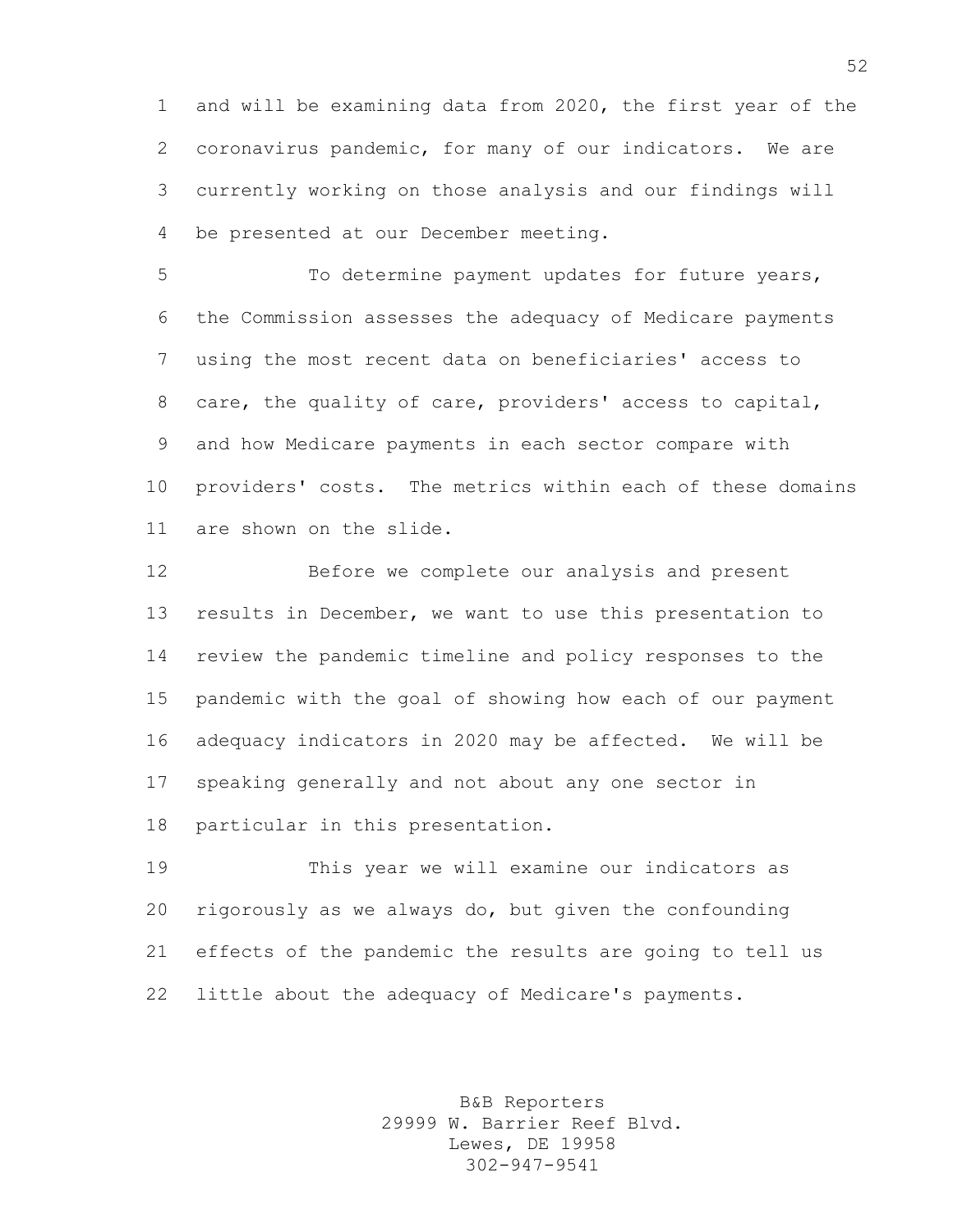The information presented in your mailing materials and in this presentation are not going to be a stand-alone chapter but will inform our analyses and provide some of the language in our March report.

 As Rachel described in her presentation, and as Mike just discussed, the coronavirus has had devastating effects. To review the timeline, in January 2020, the Secretary of Health and Human Services first declared the coronavirus public health emergency. In late March 2020, the nation's health care system began to experience enormous strain as COVID patients filled hospital emergency rooms and intensive care units.

 Frontline health care workers have faced risks to their health and safety treating COVID cases. In nursing homes, staff and residents had high rates of morbidity and mortality due to COVID. The volume of ambulatory care services, along with all other types of services, dropped sharply.

 While some of the pandemic's impacts have abated, the pandemic and its effects persist. COVID-19 hospitalizations and deaths fell through the early part of the summer of 2021, but in recent weeks cases and

> B&B Reporters 29999 W. Barrier Reef Blvd. Lewes, DE 19958 302-947-9541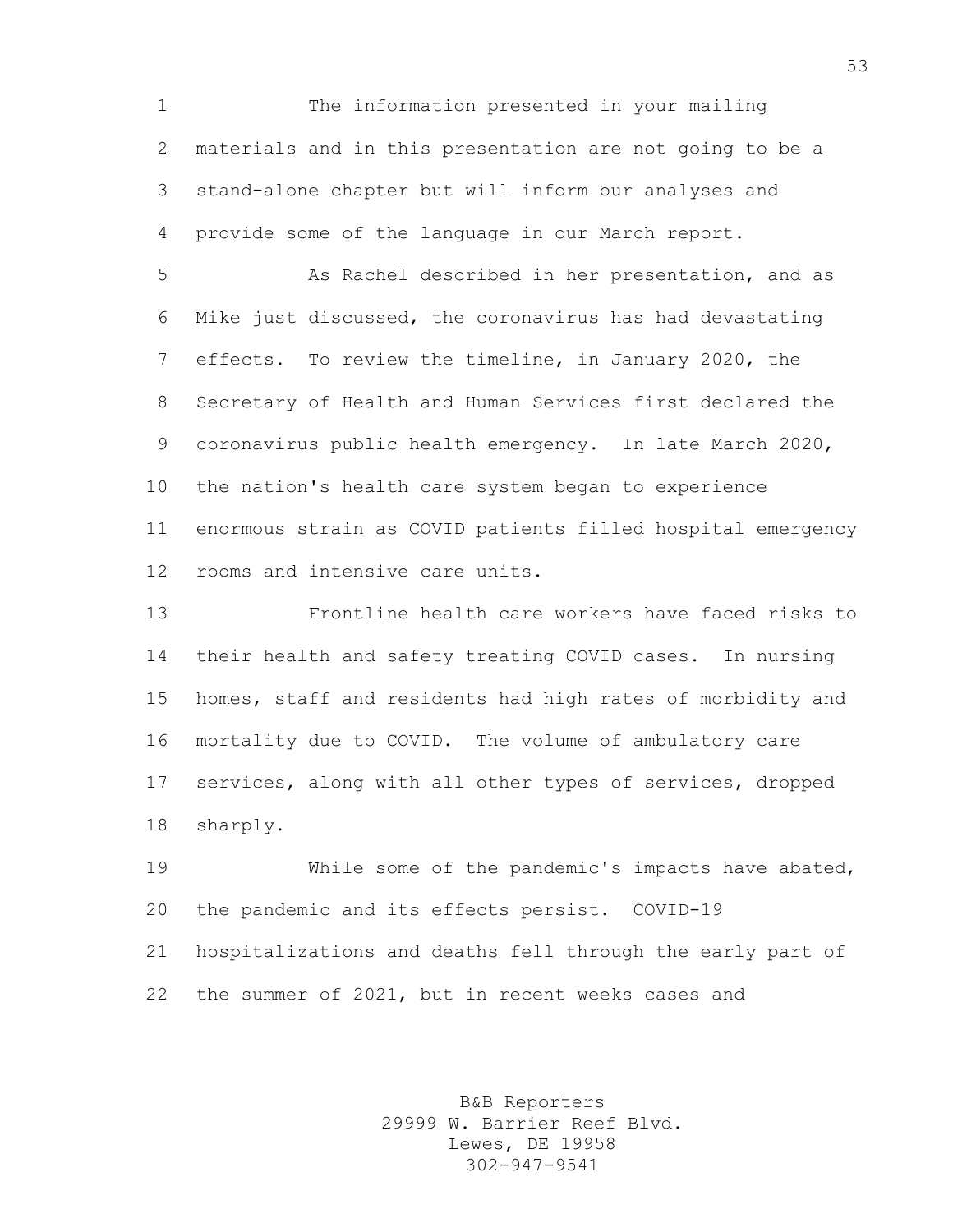hospitalizations have once again surged. In some parts of the country, the number of new cases and hospitalizations are at record highs.

 To help our health care system respond to the enormous challenges of the pandemic, the Congress and CMS altered Medicare payments and policies and granted regulatory flexibilities starting in March 2020. Providers could also access Federal grants and loans.

 All the specific Medicare policy changes are too numerous to mention here, but they notably include suspension of the 2 percent sequestration payment adjustment applied to all Medicare fee-for-service claims; add-on payments for COVID patients in hospitals; expanded access to telehealth, which the Commission has discussed in previous meetings; and, in post-acute care settings, waivers of facility and patient criteria. We will discuss these policies as they pertain to each sector in more detail in December.

 The Congress also responded by providing funding for providers. The Provider Relief Fund furnished qualified providers with payments for healthcare expenses or lost revenue due to COVID-19; the COVID-19 Accelerated

> B&B Reporters 29999 W. Barrier Reef Blvd. Lewes, DE 19958 302-947-9541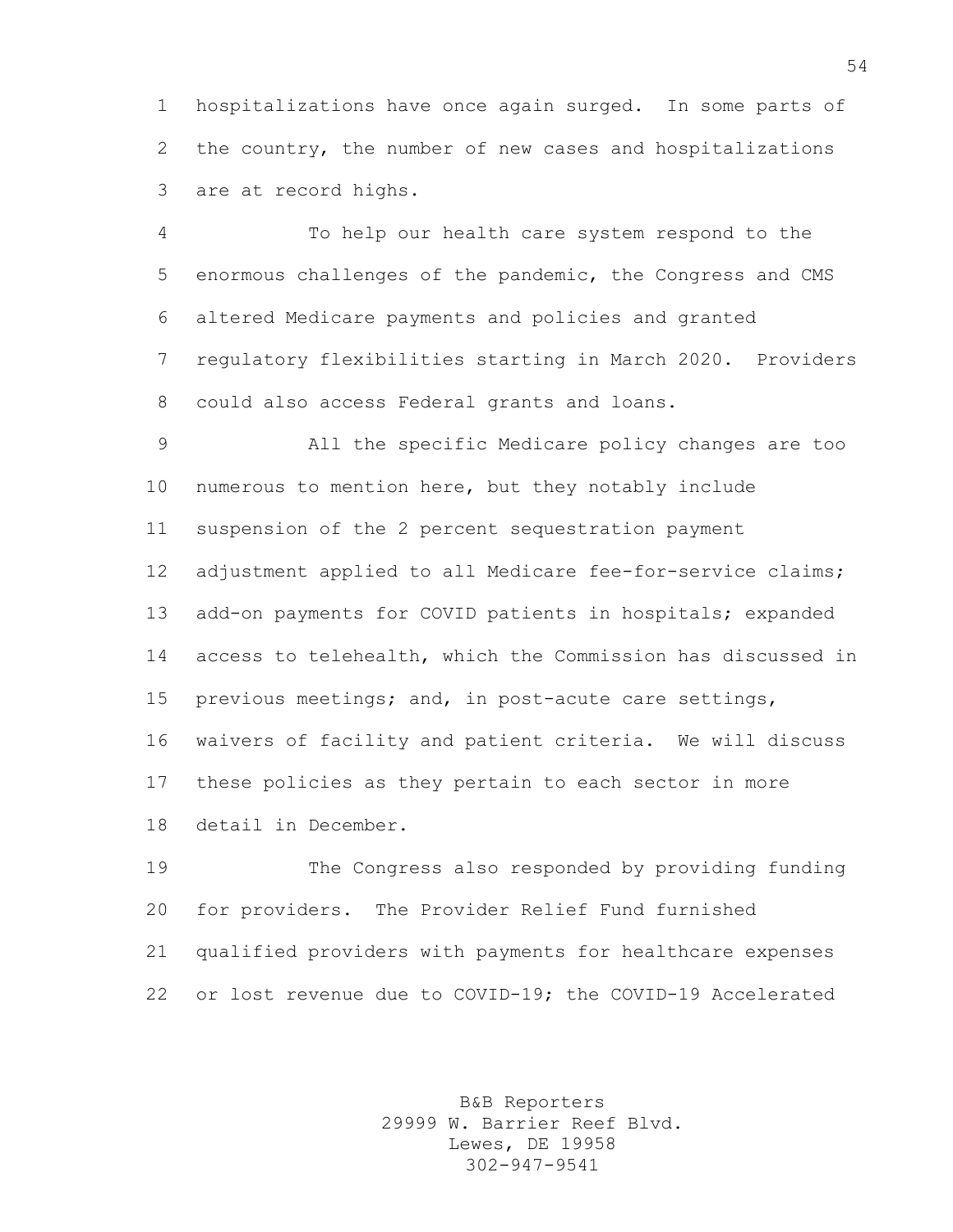and Advance Payments Program provided advance Medicare payments that must be repaid; and Paycheck Protection Program (PPP) loans for small businesses, including health care providers, which do not need to be repaid if recipients meet certain conditions.

 We will now turn to discussing the likely effects of the coronavirus public health emergency and related policies that will confound our analysis of Medicare payment adequacy. In general, these effects are, first, the coronavirus led to increased mortality, as Rachel discussed. Second, the coronavirus caused volume to decline sharply in the spring of 2020 before gradually rebounding for most sectors. Third, the pandemic and related policies affected the acuity and mix of patients treated. Fourth, providers' costs were affected. And fifth, Medicare providers received additional payments in the form of coronavirus relief grants intended to offset COVID-related patient care costs and lost revenues due to reduced.

 These effects and their interactions have implications for our measures of payment adequacy. Jamila will now walk you through some of those potential effects

> B&B Reporters 29999 W. Barrier Reef Blvd. Lewes, DE 19958 302-947-9541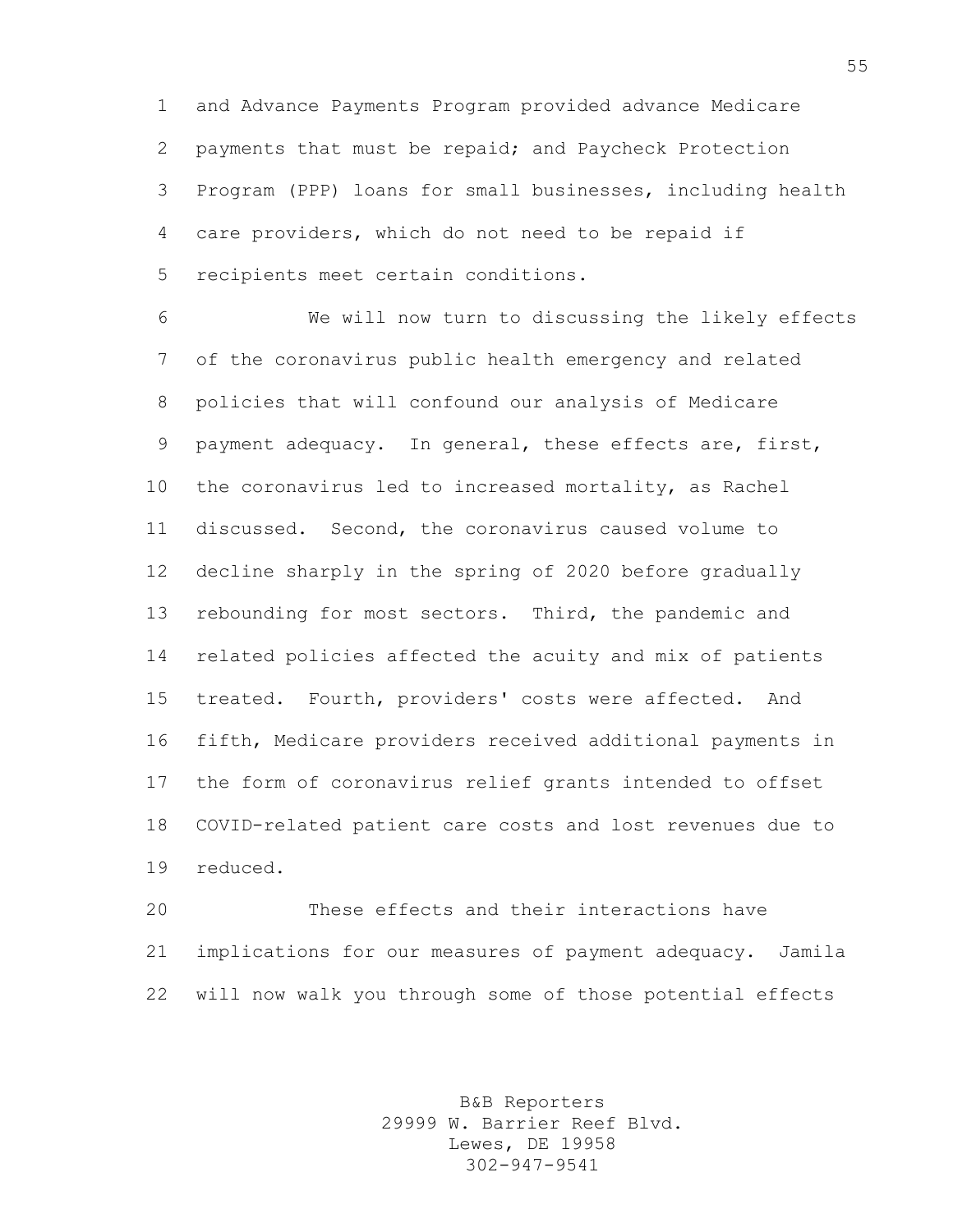in more detail.

 DR. TORAIN: To measure access to care for beneficiaries, we analyze capacity and supply of providers, the volume and mix of services provided, and marginal profit which is an indicator of whether providers with excess capacity have an incentive to treat more Medicare beneficiaries. We expect the pandemic to have affected these metrics in 2020, complicating our interpretation of trends as indicators of Medicare payment adequacy. Specifically, provider capacity was constrained in some settings and expanded in others. Moreover, capacity constraints varied geographically and over time. The service volume we observe in 2020 will also 14 be affected by the pandemic. As Kathryn mentioned, service volume declined sharply in the spring of 2020, for most sectors due to reduced demand stemming from patients avoiding health care settings or suspension of surgical services in the pandemic. Fee for service volume gradually rebounded in most sectors in 2020, though remained below

2019 levels for the year.

 We also will need to keep in mind that fee for service volume has been declining as Medicare Advantage

> B&B Reporters 29999 W. Barrier Reef Blvd. Lewes, DE 19958 302-947-9541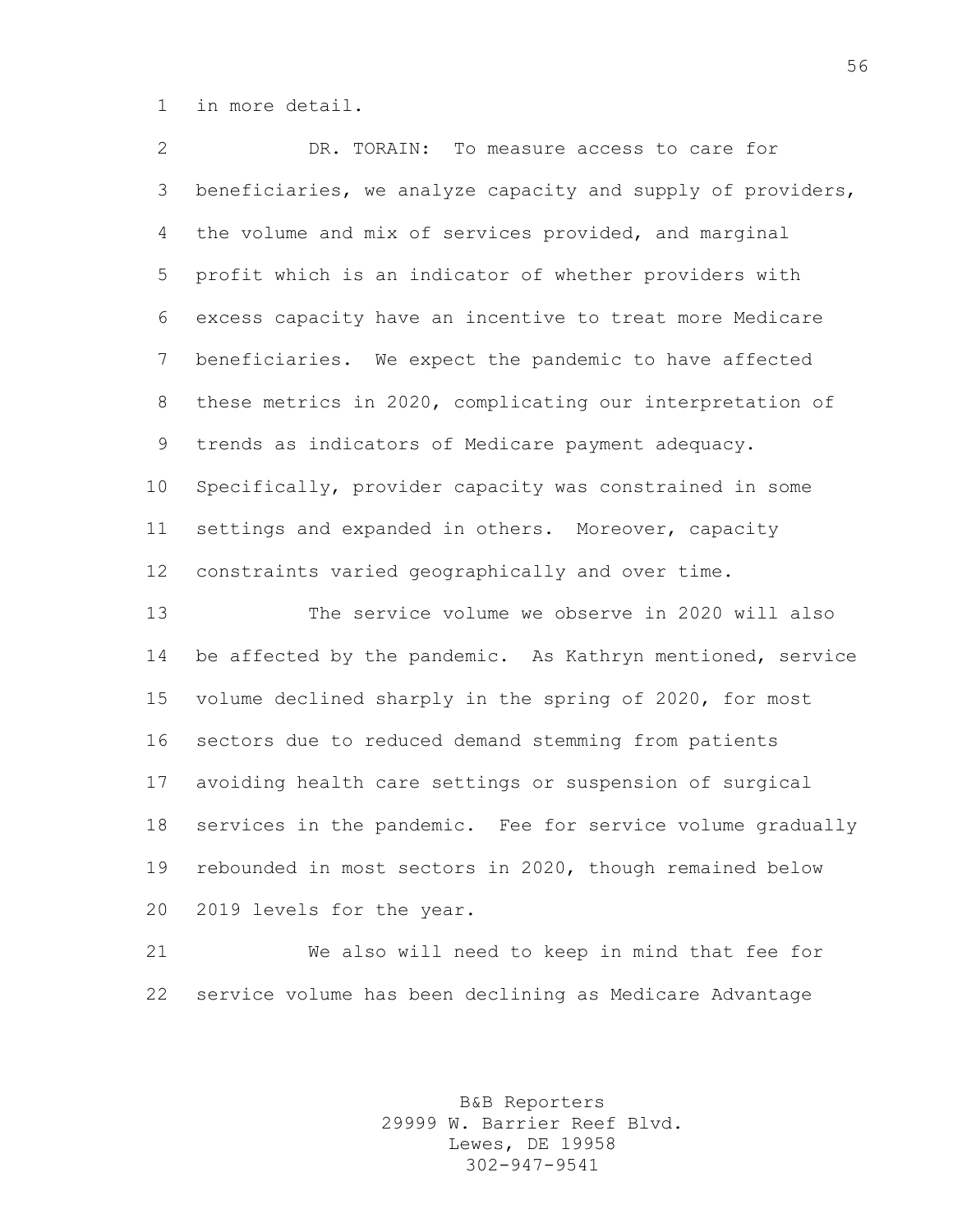enrollment increases. Volume reduction due to the pandemic was likely mitigated by waivers and policy changes related to telehealth, which also offset some of the volume declines. However, as Evan will discuss tomorrow, we cannot know the extent to which telehealth services were provided in home health settings.

 Marginal profit will be particularly hard to interpret this year because demand declined due to COVID-19 overall. Therefore, providers would have served fewer beneficiaries regardless of marginal profit. Providers also received one-time payments and faced unique costs during the public health emergency.

 The trends in quality measures in 2020 will be 14 confounded by the effects of the public health emergency, so much so that quality trends in 2020 will not be useful as indicators of Medicare's payment adequacy this cycle. 17 Many factors related to the coronavirus,

 including hospital capacity constraints and patient avoidance of health care settings, may affect hospitalization and readmission rates in 2020. Also, mortality rates increased in due to COVID-19, which will impact our measures of mortality.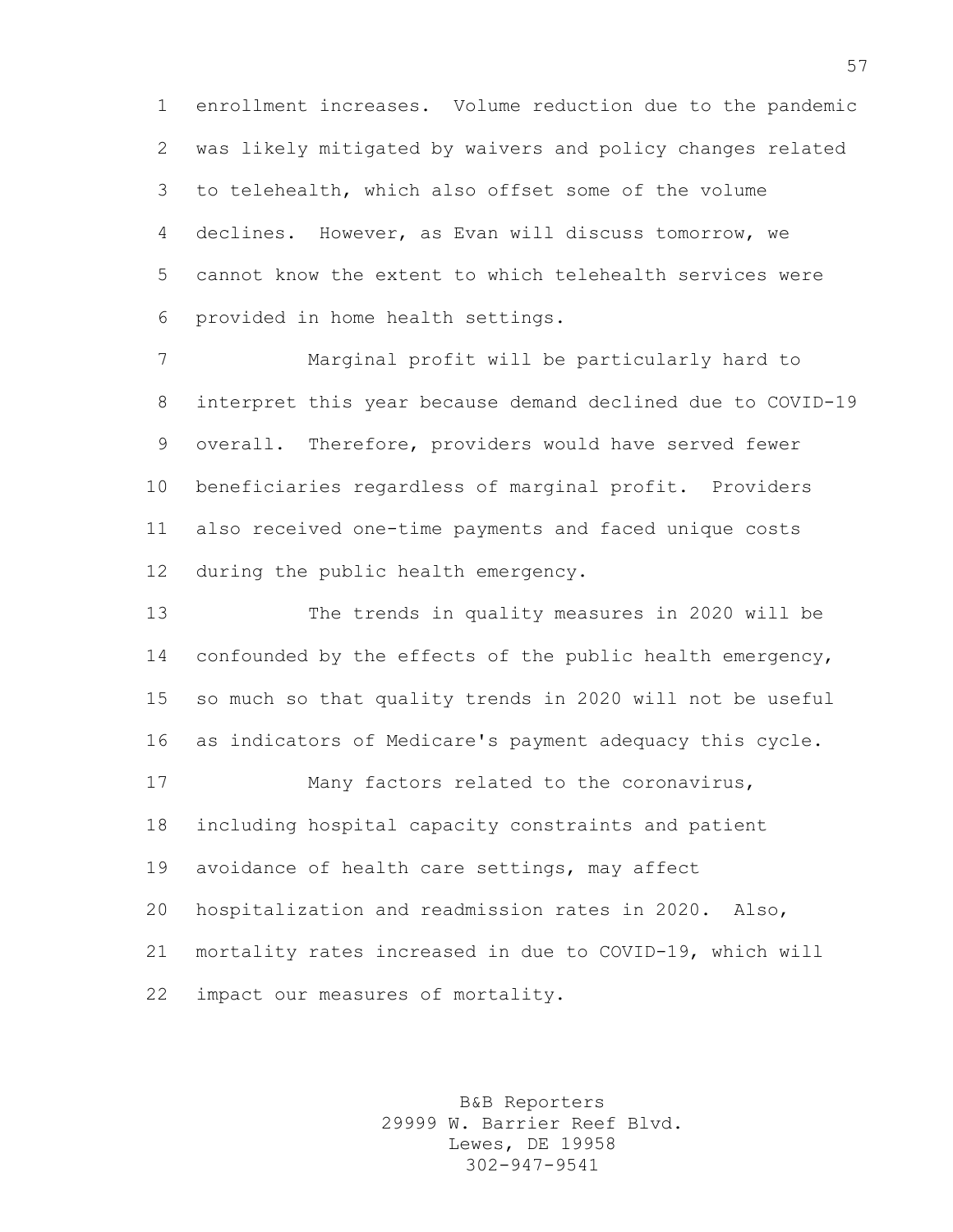Reflecting the difficulty of measuring and interpreting quality measures for 2020, many of CMS's surveys and quality reporting programs were revised during the pandemic and were suspended for at least a portion of 2020. In addition, hospital Consumer Assessment of Healthcare Providers and Systems data, CAHPS, will not be available for the first two quarters of 2020 and fee-for-service CAHPS data was not collected in 2020.

9 To define access to capital in each sector, we present evidence of profitability of the industry, projected demand for services, and costs of care by analyzing all-payer margins, industry analysts' assessments and projections, public company financials, non-profit ratings, and industry activity such as mergers and acquisitions and outlook in the trade press.

 We expect that providers' access to capital will be affected by the public health emergency and related policies. For example, all-payer margins in 2020 will reflect the take-up of any public health emergency-related funds we mentioned earlier. Also, many mergers and acquisitions may have been disrupted by the pandemic due to the uncertainty surrounding COVID-19's impact on health

> B&B Reporters 29999 W. Barrier Reef Blvd. Lewes, DE 19958 302-947-9541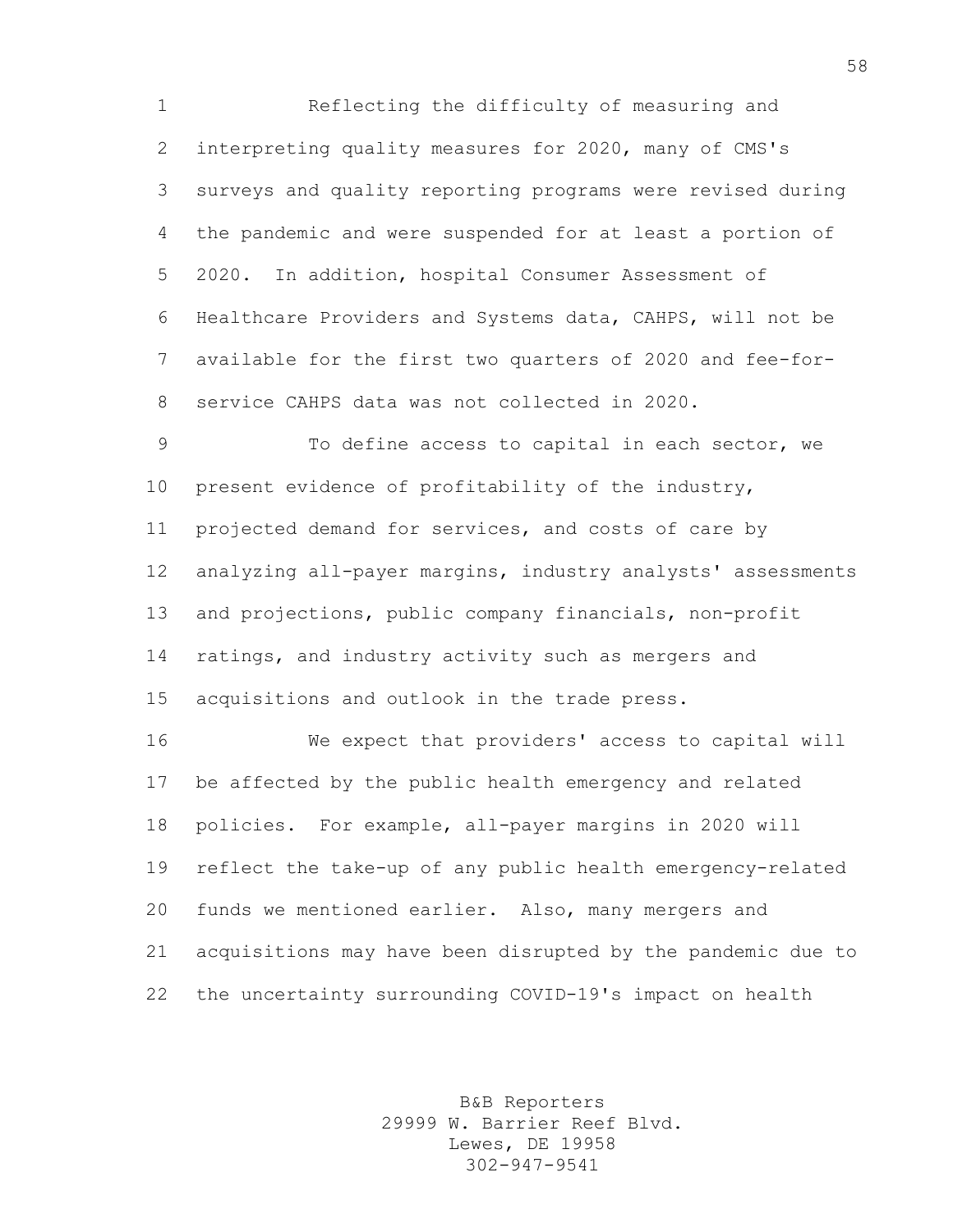care operations in 2020, and the longevity of those risks.

 The COVID-19 environment has the potential to affect Medicare costs and payments. Costs per unit may be affected by the higher costs of personal protection equipment and changes in the cost of labor. They may also be affected by changes in per-unit fixed costs due to volume decline and changes in case mix.

 Payment per unit may be affected by changes in the case mix and several of the temporary Medicare payment policies and key federal assistance mentioned earlier in the presentation such as the COVID-19 add-on payments for hospitals and significant subsidy received outside of Medicare payments. Also, the CARES Act originally suspended sequestration payment adjustment percentage of 2 percent applied to all Medicare fee for service claims from May 1 through December 31, 2020, which increased payments. This suspension has since been extended to December 31, 2021.

 As we learn more in the coming months, we will come back in December to present more information on the effects of the public health emergency on payments and costs.

> B&B Reporters 29999 W. Barrier Reef Blvd. Lewes, DE 19958 302-947-9541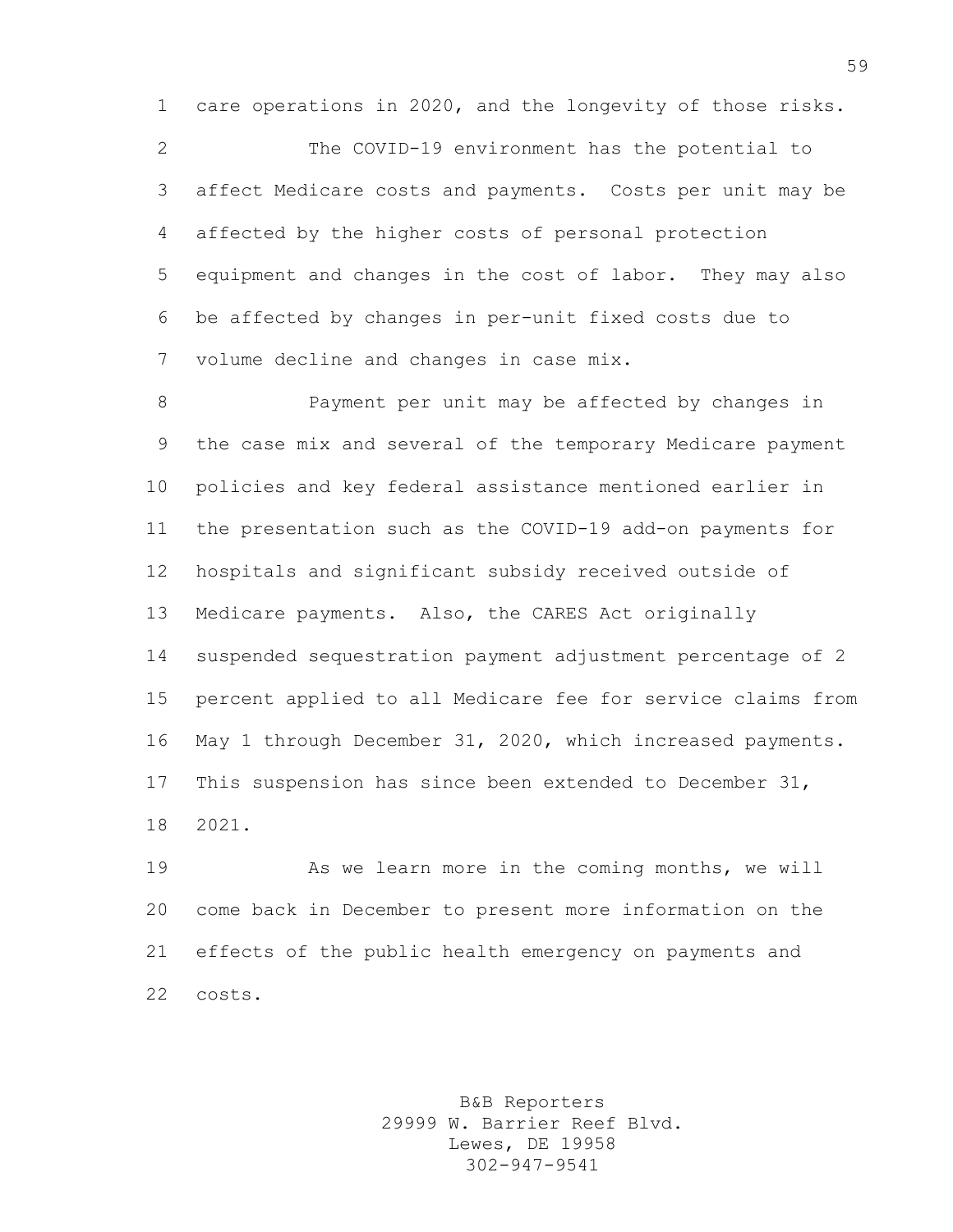Medicare cost reports present several challenges in our assessment of payment adequacy this cycle. Specifically, the timing of cost reports will complicate our analysis of the impact of the PHE on providers' costs and Medicare's payments in 2020, because within each sector, providers' cost reports can start and end on different months of the year. For example, one provider may have a cost reporting year from April to March and another may have a cost reporting year from October to September.

 Additionally, all providers must report Provider Relief Fund payments on the cost report's statement of revenues for informational purposes. These data may not be completely and accurately reported, which will impair our ability to understand the impact of those funds on margin calculations.

 As we learn more in the coming months, we will come back to you in December to present more information. The coronavirus pandemic has had significant impacts on beneficiaries and health care providers. This year, the Commission will be examining data from 2020 for many of our indicators of payment adequacy to inform the

> B&B Reporters 29999 W. Barrier Reef Blvd. Lewes, DE 19958 302-947-9541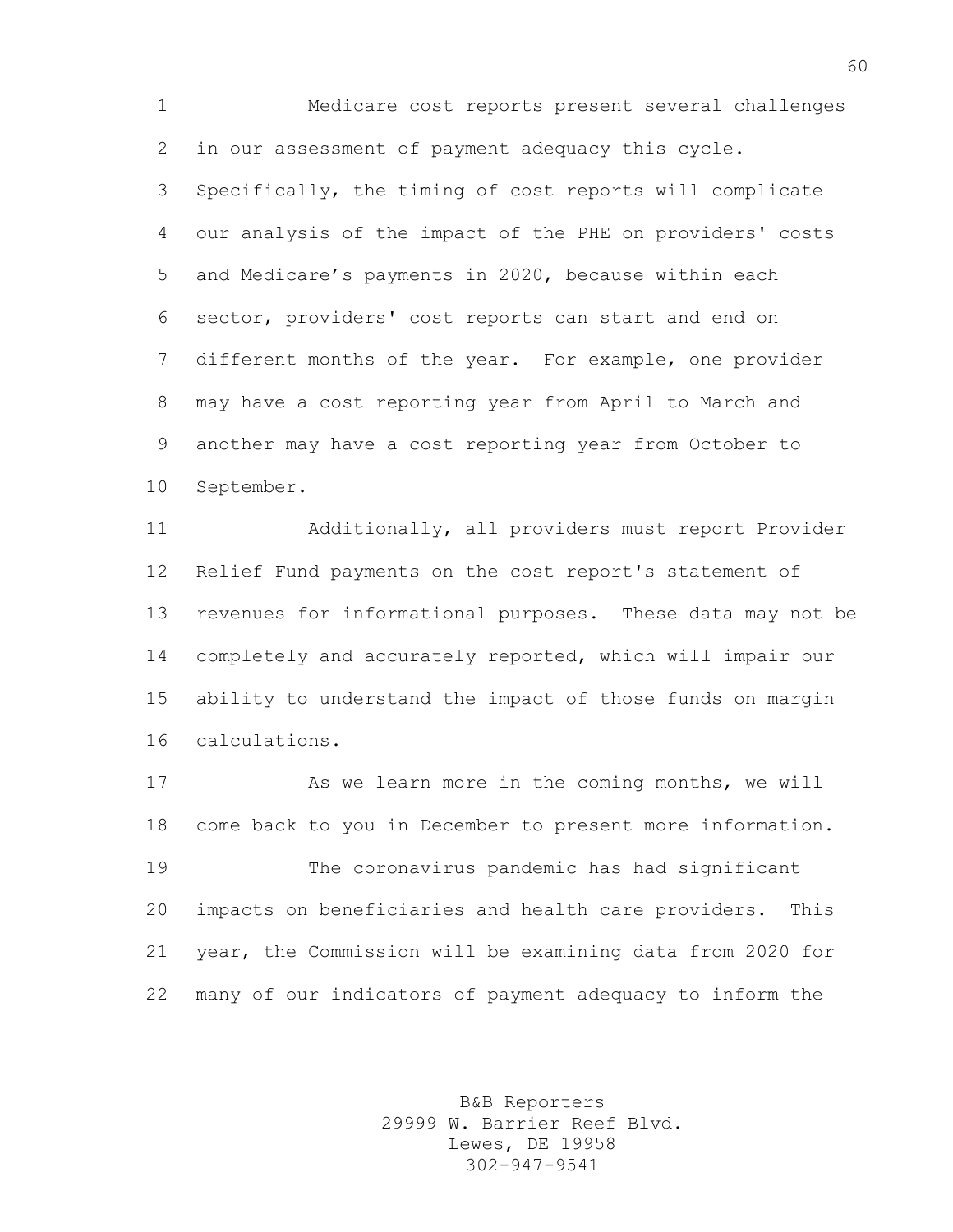payment update recommendations for Medicare's fee for service payment systems in 2023. In general, these data will not be as clear of a signal of the adequacy of Medicare's payments as they are in typical years due to the effects of the pandemic and pandemic-related policies.

 To the extent that effects of the public health emergency are temporary or vary significantly across providers in a sector, they are best addressed through targeted temporary policies. Ideally, only permanent effects of the pandemic will be factored into recommended permanent changes in Medicare base payment rates. Where possible, we will present data to help us discern whether changes have persisted, such as with service volume, but unknowns about the duration of the pandemic and the persistence of its effects will remain.

 This concludes our presentation. Staff seek Commissioner guidance on additional effects of the public health emergency on our payment adequacy analysis and strategies for analyzing or interpreting data from 2020. As always, staff will present our analyses of payment adequacy for all the sectors at the December meeting.

> B&B Reporters 29999 W. Barrier Reef Blvd. Lewes, DE 19958 302-947-9541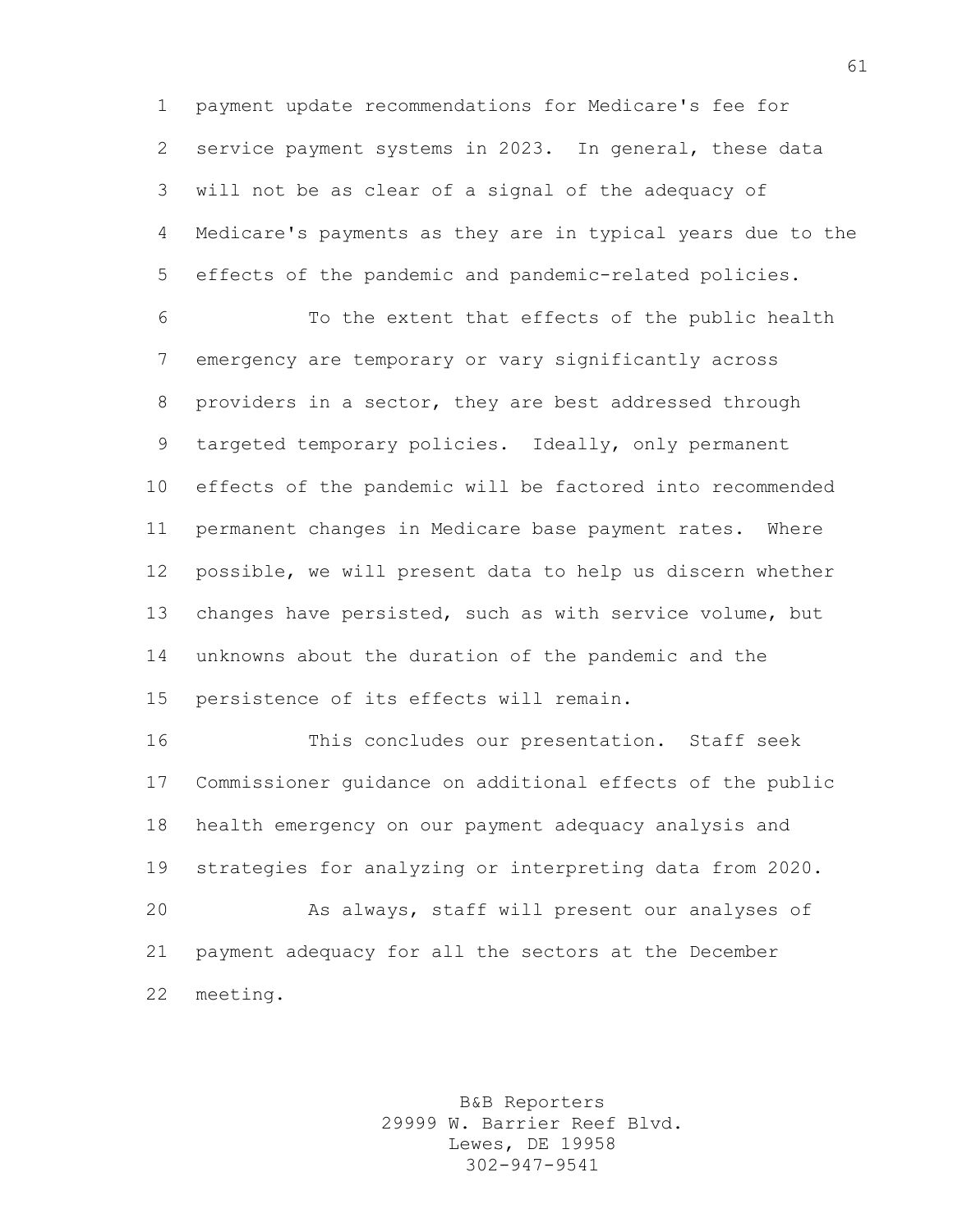I'll now turn it back to our chair.

 DR. CHERNEW: Jamila, thank you. That was really valuable and I think did a good job of explaining the challenges that we're going to face.

 I will just emphasize a point that you made actually on slide 13, which is we are trying to have 7 recommendations for 2023 and so as opposed to, say, compensate people for challenges they faced during the pandemic. So a lot of this discussion is going to be about how we use the data we have. In some cases, we may have to throw out 2020 or 2019 data to get to some sense of what's appropriate payment in 2023, understanding that if there's particular temporary effects of the PHE or differences by 14 sector, we would have those be targeted. So that really is, I think, the key message I'd like to give.

 Now let's go through the Round 1 questions, and then we'll move to Round 2.

 MS. KELLEY: Okay. I have Lynn first with a Round 1 question.

MS. BARR: Thank you.

 So I actually have a number of clarifying questions that I'd like to add. So the PHE hits urban and

> B&B Reporters 29999 W. Barrier Reef Blvd. Lewes, DE 19958 302-947-9541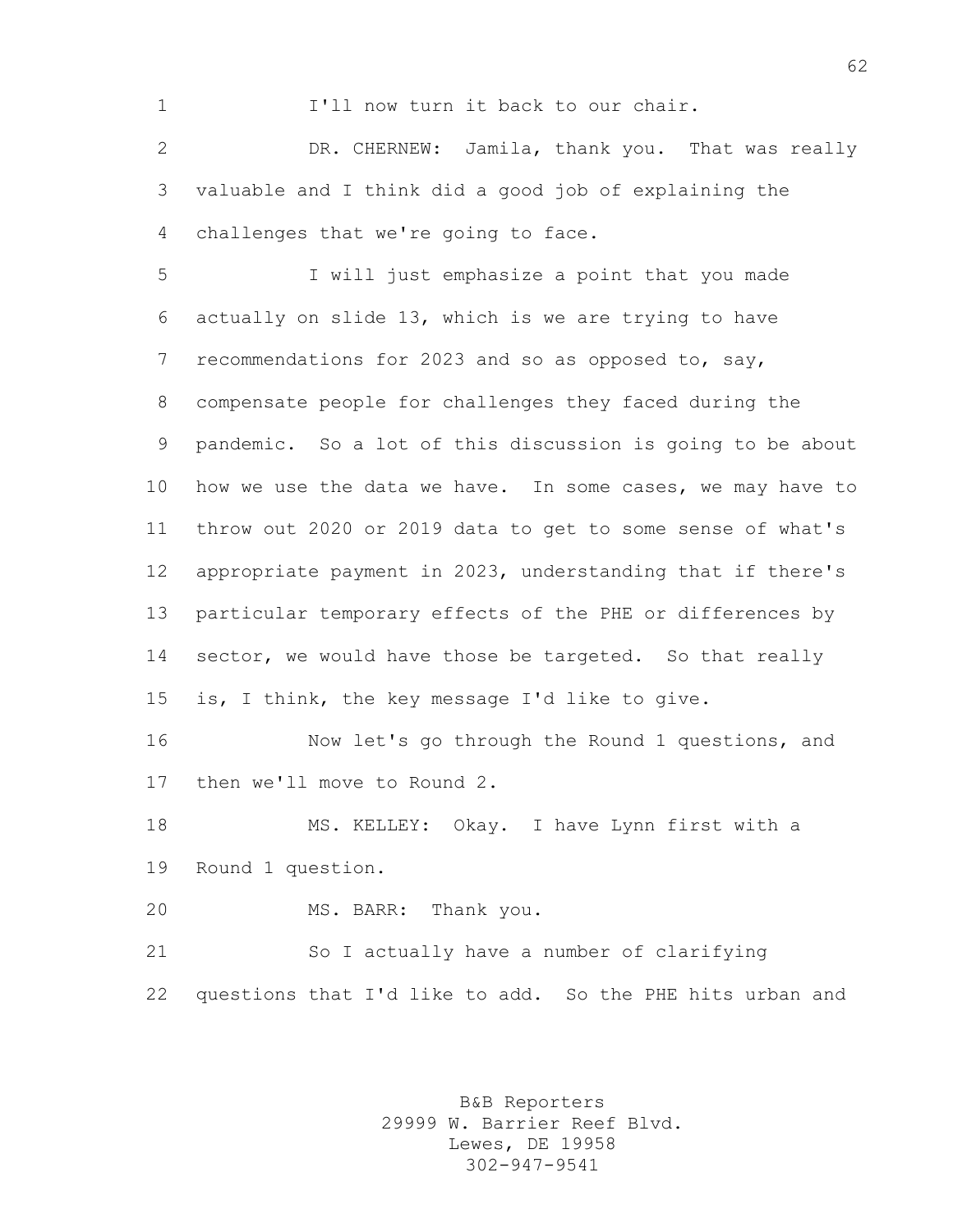rural at different cycles, right? I mean, there were some rural areas that were affected, but many of our rural areas were not affected in 2020 and are hammered in '21, right? So there is a timing issue of this, and so I'm curious about how in your thinking about this are you accounting for the differences between how the pandemic affected and the timing of the pandemic in rural and urban settings. Do you want me to just go through my questions, or do you want to respond? MS. LINEHAN: It's up to you. I can answer your question now. MS. BARR: Okay. 13 MS. LINEHAN: So, generally, we'll look at -- you know, we look at the entire year, and so we're aware that there are -- that, you know, the pandemic hit different places at different times, and we also know that this isn't the only year we're going to be dealing with pandemic effects in our update work. This is going to be with us for at least another year and maybe another year after that. I think with all of our options for trying to sort of tease out some of the effects of the pandemic, our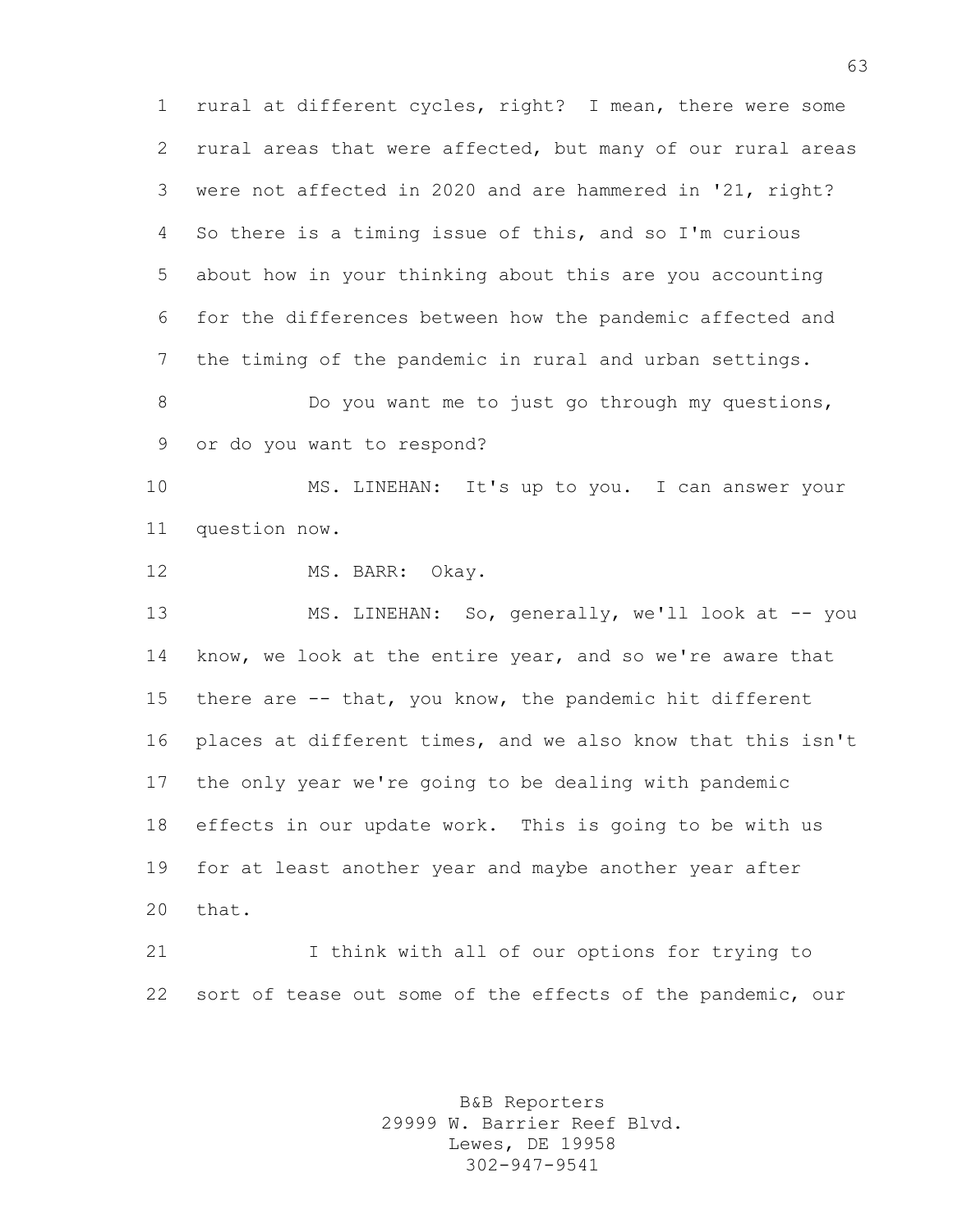constraints are going to be data and time. So we could do some geographic stratifications and some looking at -- you know, we generally present annual data, but I think we mentioned in the paper, it's possible we could look at some monthly volume changes to kind of see how persistent the changes were.

 But we're also making recommendations for national payment policy in our updates, and so we have to be focused on that. Does that help?

 MS. BARR: Yeah, it does, although it gets very complicated now, right, because of COVID. And I just wanted to raise some of those concerns because we have to think about the differences. It's not just one -- we need a national recommendation, but we actually don't have one system. We've got multiple systems, and they're all affected differently, and it's very concerning.

 One of the questions I had, are all payer margins for hospital determined separately for safety net hospitals versus all hospitals? We're looking at payment adequacy. Part of it is we've got these margins, but do we look at margins in safety net hospitals versus other PPS hospitals, or do we just look at all PPS hospitals at the same? I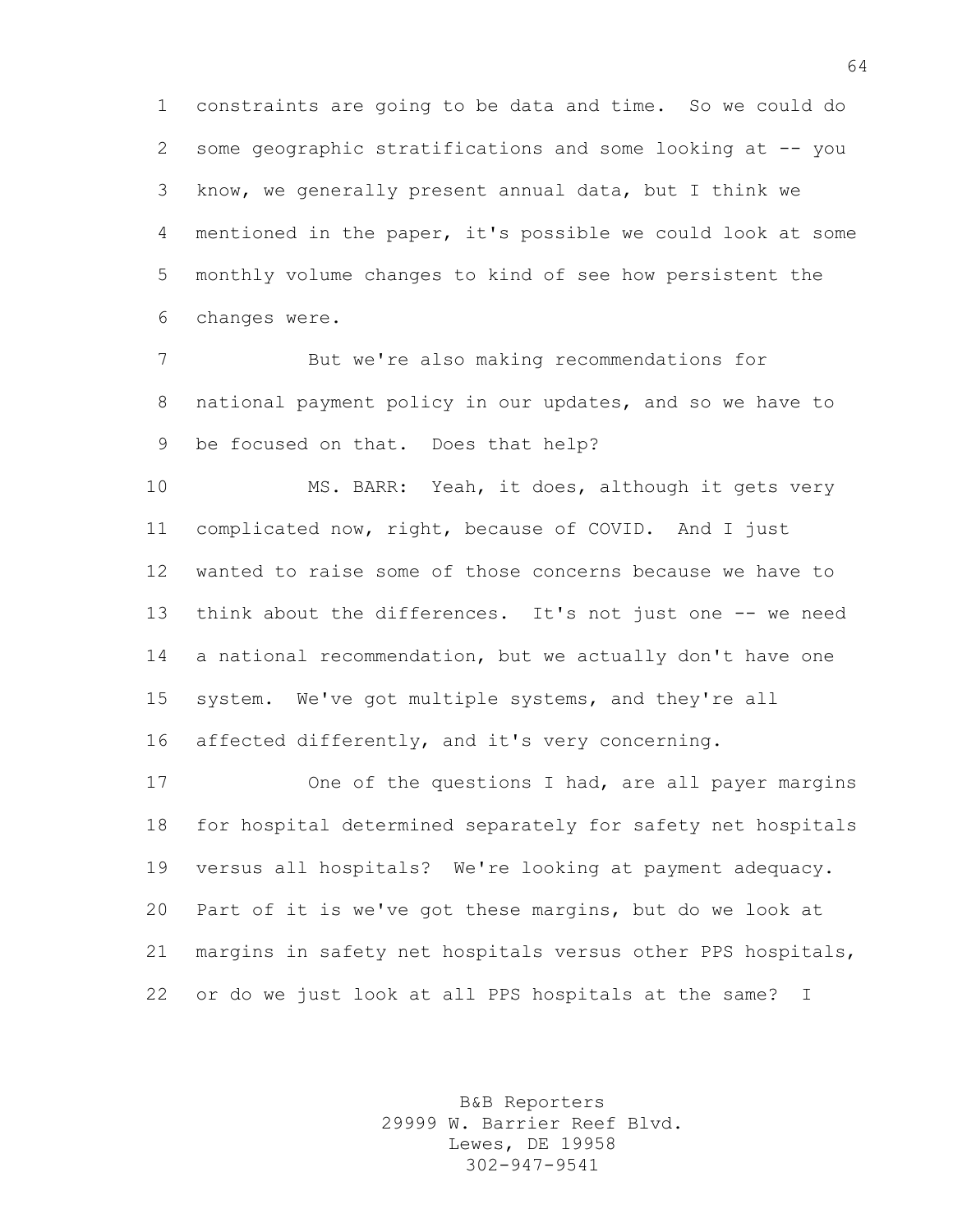know we look at their adequacy first.

 MS. LINEHAN: We do stratify by provider characteristics, and I believe we look at critical access, but, Jim, maybe you could correct me if I'm wrong. DR. MATHEWS: We do break out financial performance by class of hospitals, and as you know from the roadmap document, this year, we have a dedicated body of work that we are planning on safety net providers. MS. BARR: Got it. I just want to sort of bring in some of these issues because if we're going back to 2019 data, then how -- are we looking at policies since 2019 that have either increased or decreased payment and adjusted the models for that? So, for example, I'm going to beat a dead horse here on 340B. 340B supports safety net hospital margin, but the pharmaceutical industry has lately stopped paying for a lot of 340B on contract pharmacies, and Medicare took their piece of 340B Part B. So are we going to incorporate that into the analysis of safety net margin? I'm curious on how you're taking policies, and another policy would be site-neutral payments. How are these policies going to be incorporated in sort of the trajectory as we're thinking,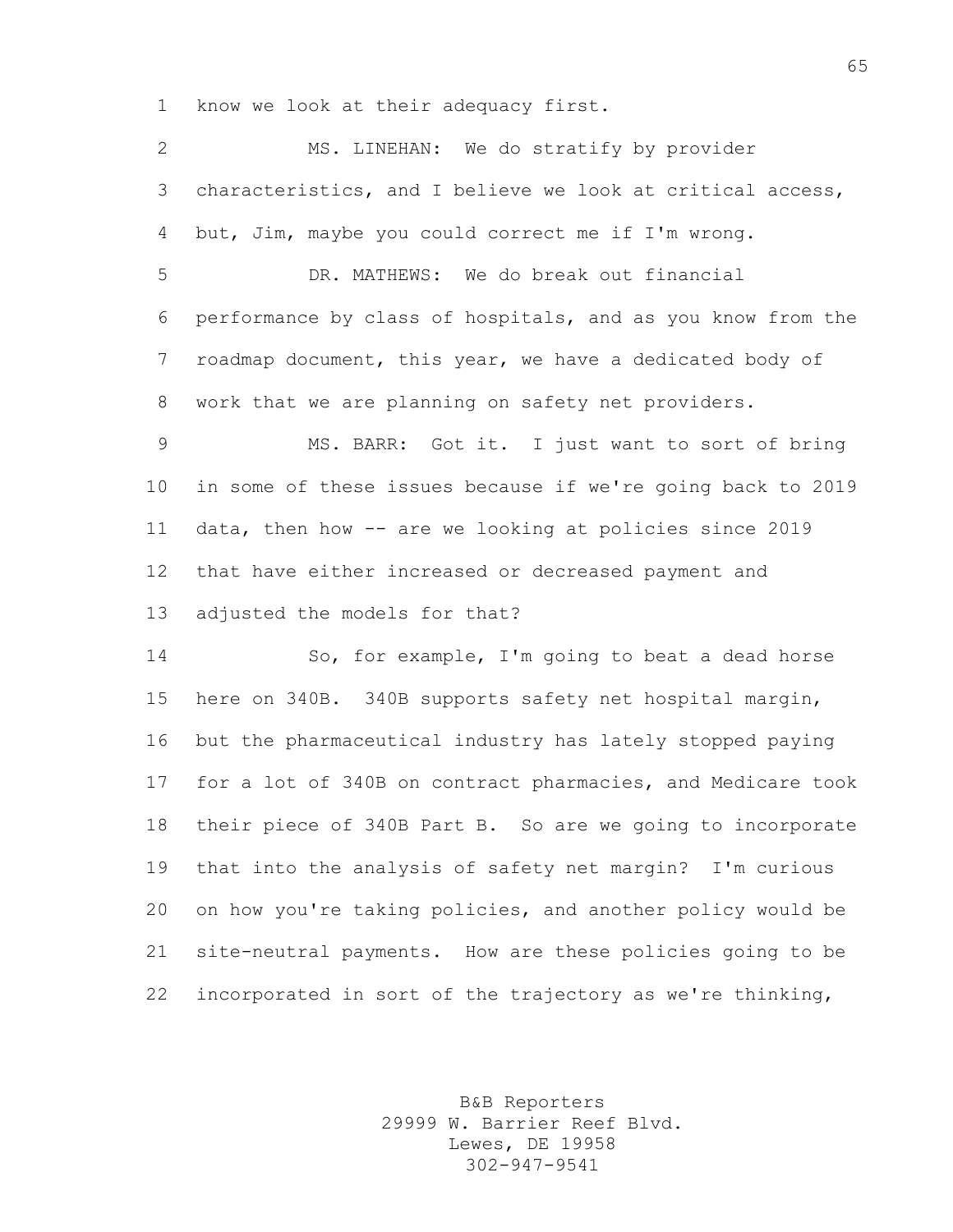trying to compare 2019 data to 2020?

 MS. LINEHAN: We'll be looking -- did you say 2020 data?

 Oh, sorry. Did someone else want to speak? DR. CHERNEW: No. You go ahead, Kathryn, and then I'll make my point.

 MS. LINEHAN: What we typically do is when we do our projections, we take into account policy changes and the projected impact on payments and costs. So we do think about all of the policy changes between the data year and the projection year.

MS. BARR: Got it.

 So then you already account for the Medicare cuts to 340B, but you won't necessarily account for what's happening in the industry. 340B is the lifeline for these hospitals, and it is a huge impact on margin. It's like a million dollars for a rural hospital, and what we've seen is about a 24 percent reduction in 340B payments because the pharmaceutical industry, Eli Lilly and others, this isn't policy, but it's an external factor that is having a huge impact on safety net providers. So just is there some way to consider what's happening there, I think it would be

> B&B Reporters 29999 W. Barrier Reef Blvd. Lewes, DE 19958 302-947-9541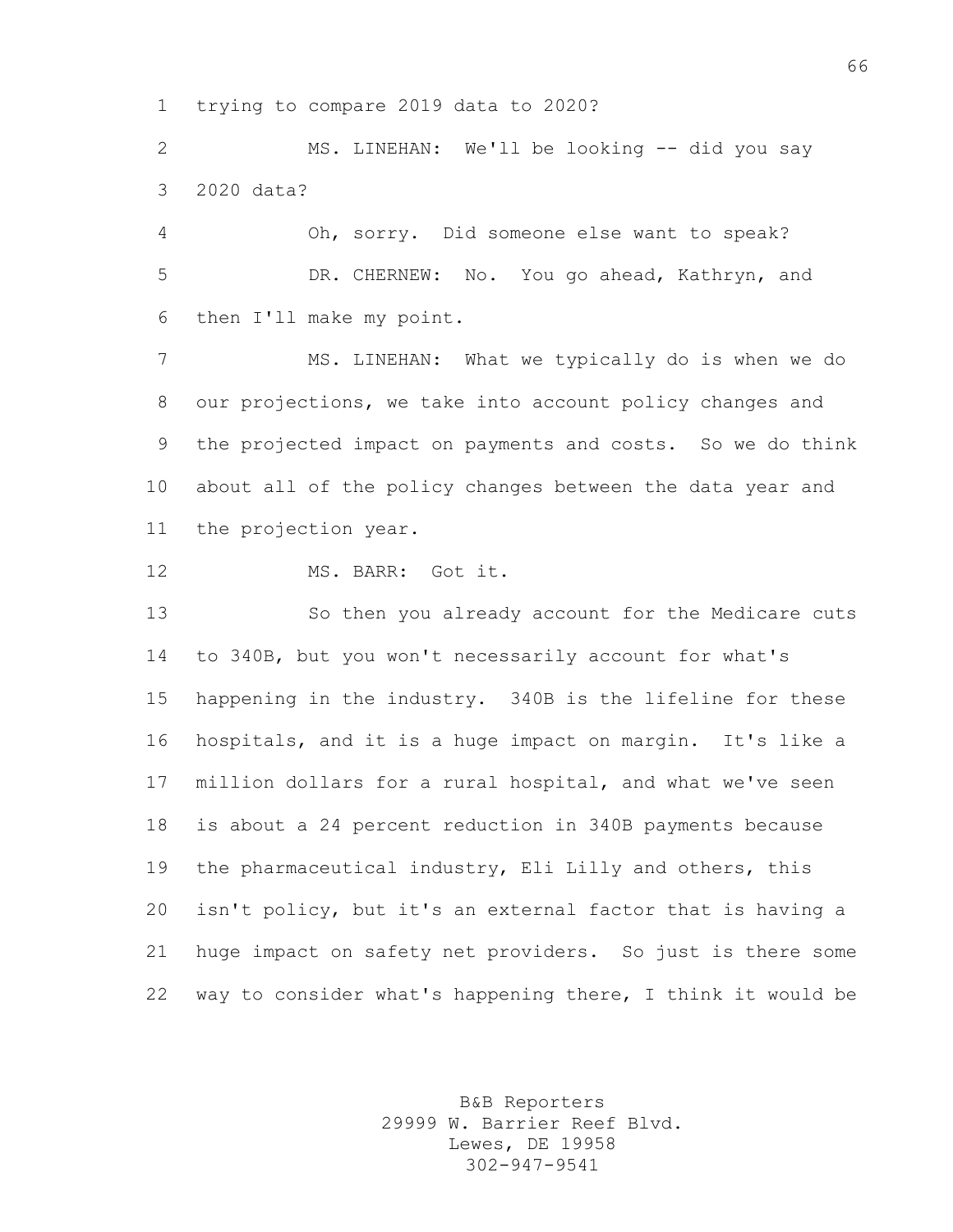helpful, but with the lack of transparency on 340B, it's extremely difficult. So I don't know how to do it.

 DR. CHERNEW: So let me make two summary points, Lynn. The first one is we struggle -- and you will see this in every update chapter -- with all aspects of heterogeneity. We see it for hospitals. We see it for every post-acute sector. We have a national program with an update recommendations, and it is difficult to get that right because if you pay what you might need for one group, you may end up overpaying for all the other groups. And remember we just had an entire session on the dire fiscal strains that the program faces.

MS. BARR: Right.

14 DR. CHERNEW: So I think this is why -- and I'll say we decided to do this even before you were appointed, although your appointment has been wonderful -- to really look at the safety net hospitals, and I want to say for now that's broadly the case. Not all rural hospitals are safety net and not all safety net hospitals are rural.

 But, in any case, we will be thinking a lot about how to deal with that heterogeneity because I think our overarching philosophy is increasingly about targeted

> B&B Reporters 29999 W. Barrier Reef Blvd. Lewes, DE 19958 302-947-9541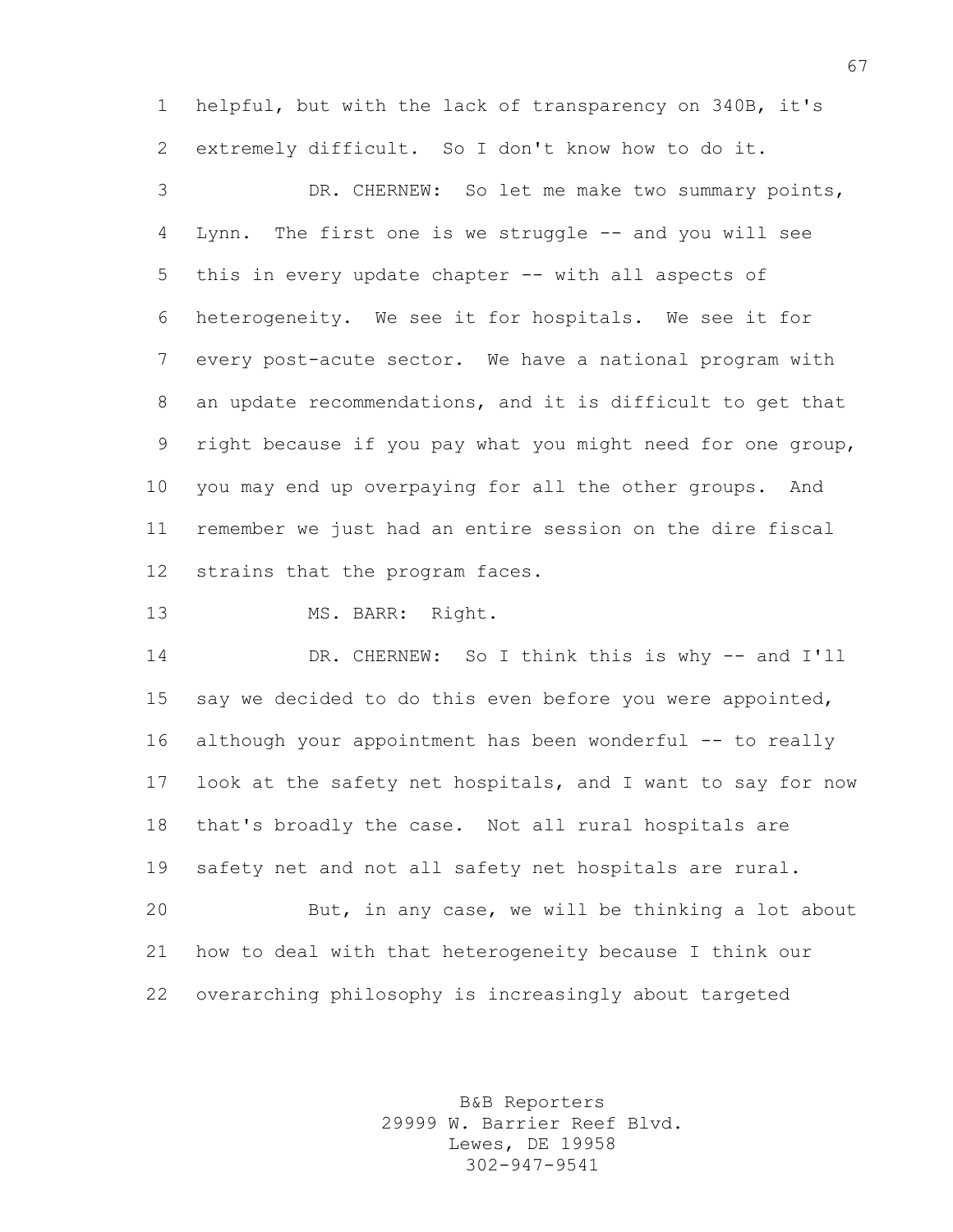programs to help organizations that need to be helped to preserve the access and quality we need as opposed to broad payment updates or whatever that help the groups that need help but also provide funding not needed to other groups, and that nuance is a particular challenge in a range of ways. And at least for now, I will apologize in advance if we don't get as far this cycle as you would like, but it's going to go -- you don't strike me as a -- you strike me as a person -- I'm trying to avoid saying the word "impatient," but since I don't have time, I'm just going to stick with "impatient." MS. BARR: That's better than "impulsive." 13 [Laughter.] 14 DR. CHERNEW: Yeah. There you go. We are at the beginning of this journey, but your points are well taken about how we will deal with that. 17 MS. BARR: Thank you. DR. CHERNEW: There's some other Round 1's, Dana. MS. KELLEY: Yes. We have one more Round 1 question from Bruce. MR. PYENSON: I was going to ask about regional variation, but I think your response and questions from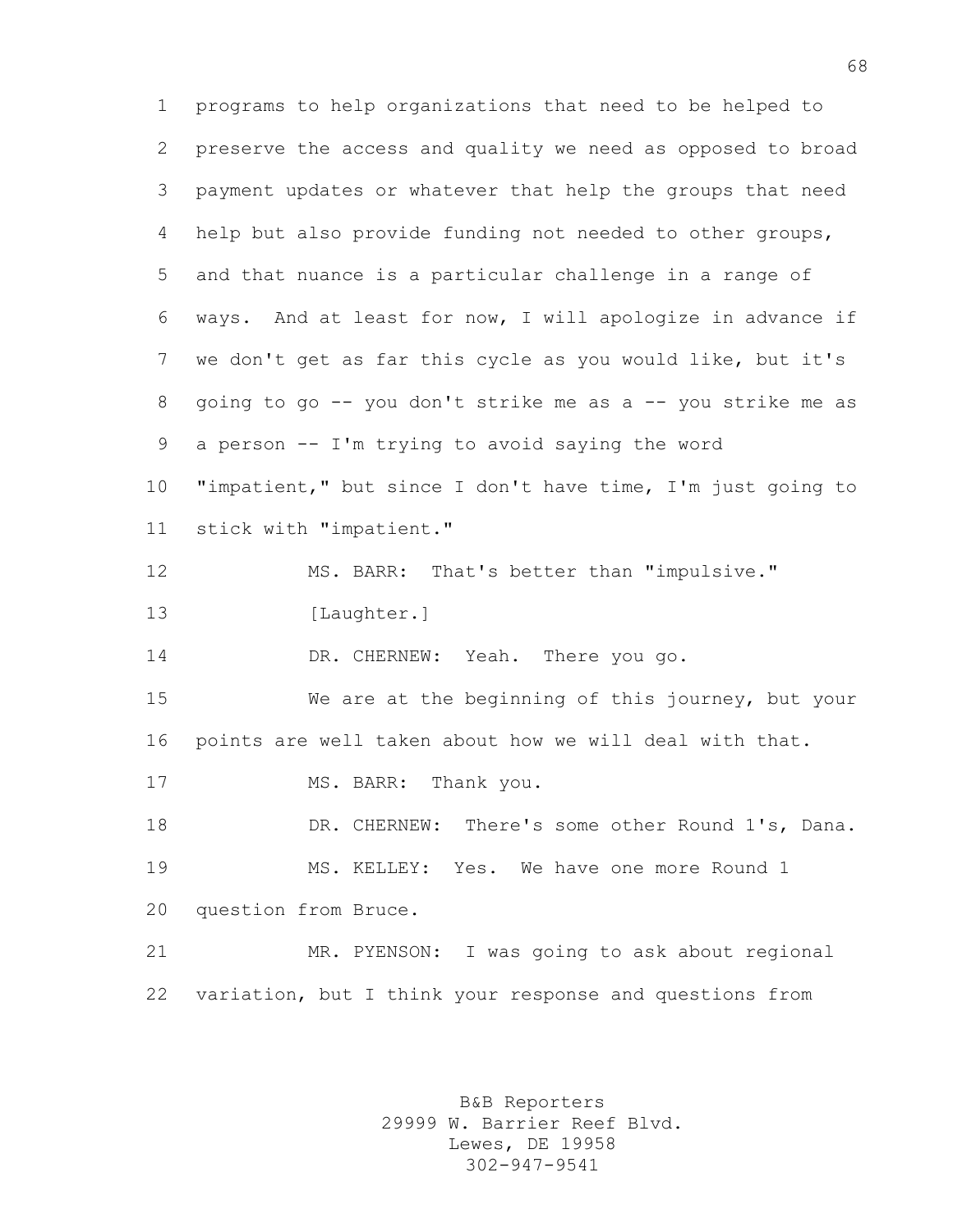Lynn addressed that, so I'll pass.

 MS. KELLEY: All right, then. Shall I move to Round 2, Mike?

DR. CHERNEW: Sure.

MS. KELLEY: I have Jon Perlin first.

 DR. PERLIN: Thanks, Dana, and thanks, guys, for a really thoughtful chapter. It is, indeed, both sobering and complicated to juxtapose these two chapters.

9 As I think about the post-COVID world, I am reminded of the words of the great philosopher, Yogi Berra, "The future ain't what it used to be," and obviously, it's changed things a good bit.

 I appreciate your outlining the numerous distortions that 2020 presents. There were certain funds that were provided to caregivers, and here, I'll probably speak a little bit, you know, at the centigrade in terms of hospitals, secondary to the public health emergency.

 There are also certain costs. The point I'm 19 going to make is that some of these costs may be ephemeral; some may be durable. I think that labor has changed. We've had a generation of nurses who left care, as Betty 22 Rambur and others have made, are struggling to stay on, and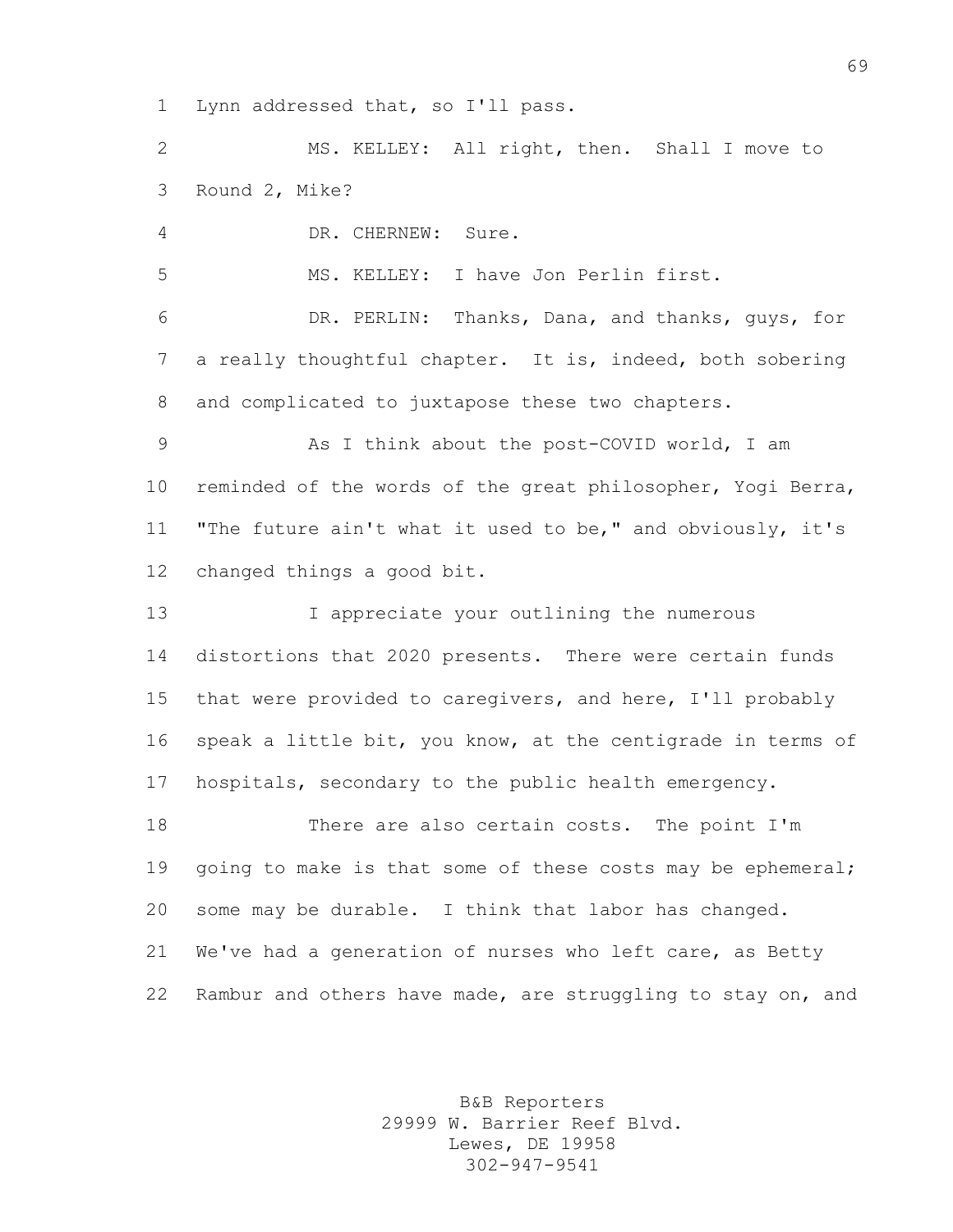in certain states, there's mandatory staffing ratios. Candidly, in some areas, I'm not sure that all hospitals are able to meet those.

 At the same time, thank you for calling out not only the cost of labor but cost of supplies. Those come together in things that may not be out of the basket of regulations from HHS, such as the OSHA ETFs, emergency temporary standards, that have to be fairly durable that lead to both equipment consumption and staffing

requirements.

 You mentioned PPE, but also, oxygen, as you know is at a premium, and for states like California, which have a mandate for vaccine as well -- or in lieu of that for COVID testing. The cost of COVID tests is extremely expensive.

 And so I just note these that some of these things may be durable because -- I hate to say this -- it looks like COVID may be durable.

 I know that in our charge at MedPAC, we look at the juxtaposition of cost, quality, and access. Looking at quality this year, there was a paper that came out just today in an unfortunately named journal, ICHE, which stands

> B&B Reporters 29999 W. Barrier Reef Blvd. Lewes, DE 19958 302-947-9541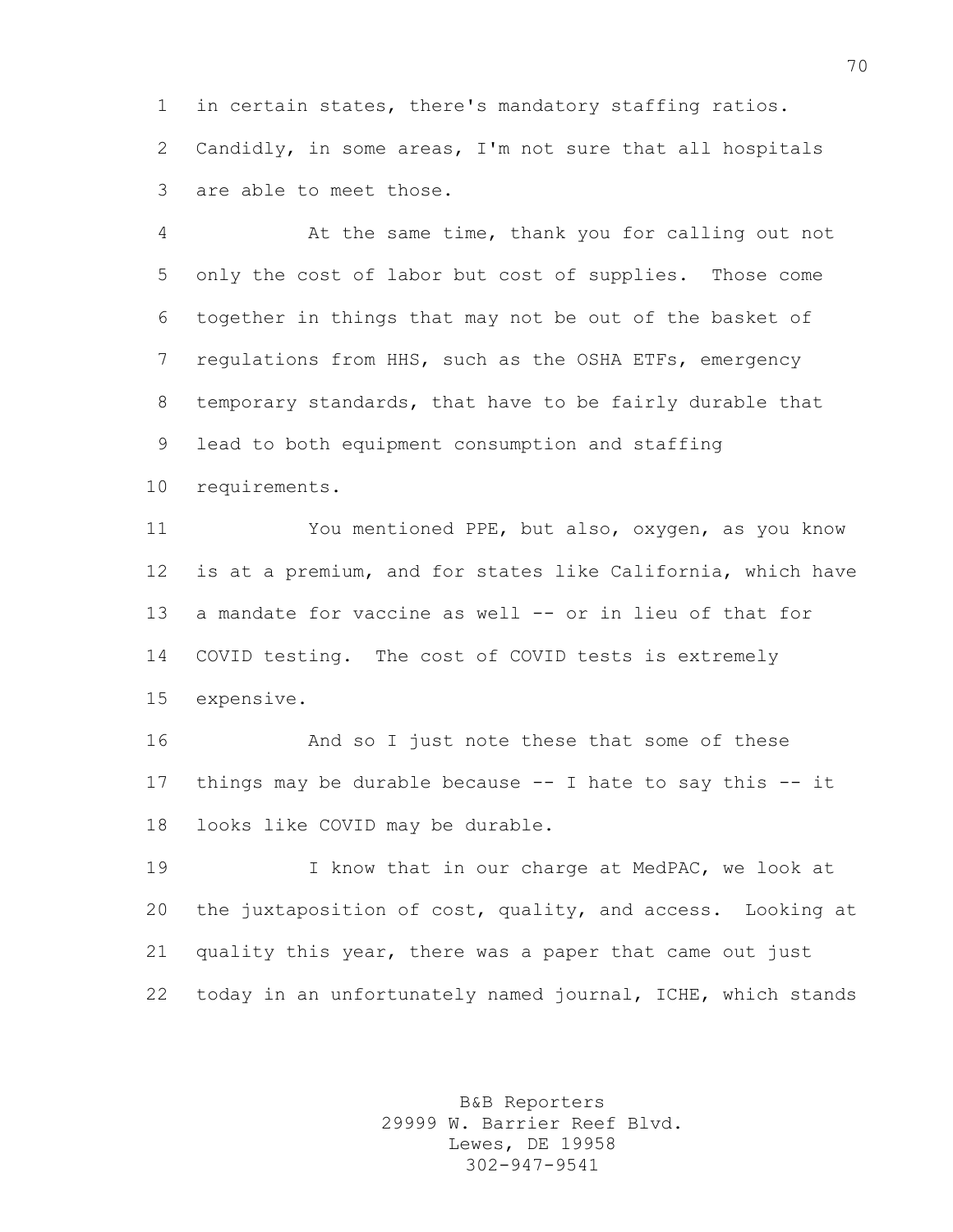for Infection Control and Hospital Epidemiology, that said it was from the CDC. It showed that while there was improvement in clostridium difficile and surgical site infection, the majority of hospital-acquired infections substantially went up on things like central line- associated infections and MRSA, and the theory was that the reduced labor, physical barriers, and the attention that COVID is taking. And I would bet my bottom dollar that we're going to see the exact same report on patient experience and other indicators of performance as well. So I just note this because in our charge, we do have to balance that.

 While we hope that COVID may be ephemeral, and maybe it won't be, there's a confluence of not only the changes related to public health emergency but also policies that change or expire, and I thank you for mentioning one of those. And that's the end of the moratorium on the sequestration, and so this collision between temporary and permanent effects is problematic. So let's just take a look at next year as the trajectory of federal fiscal year '22 as the trajectory into '23. We've 22 got a 2.5 percent update, essentially. If you remove the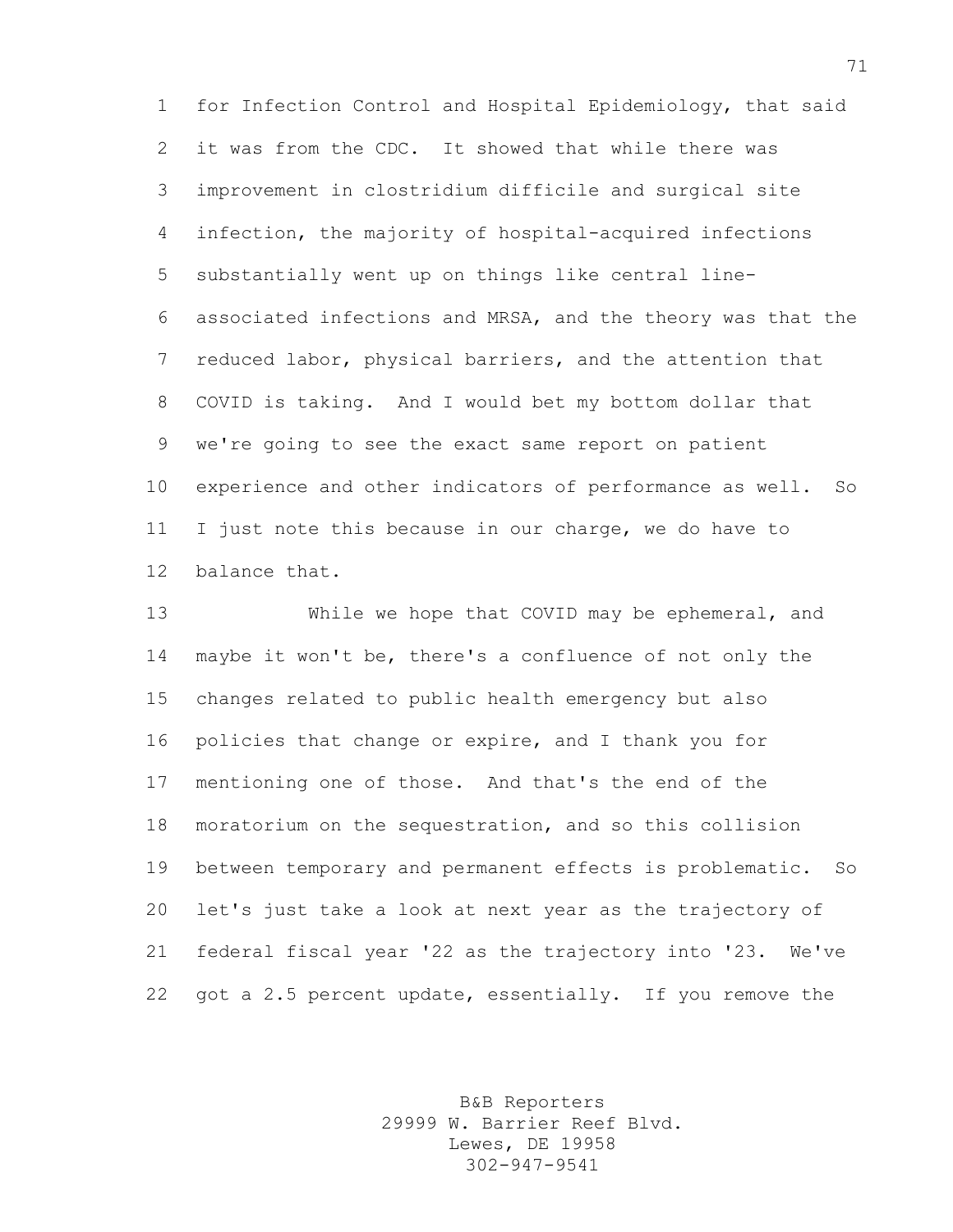moratorium and sequester, that's minus 2 percent. That takes you down to plus 5 percent.

 You've also got the ATRA effect, which is another minus 4 percent. So net-net, you're at minus 3.5 percent, and for those institutions that benefitted from the accelerated payments program in June, they'll owe back at a rate of 15 percent per year. So they're effectively down to a minus 18.5 percent in terms of the update.

 So I just note that because there is this collision between a temporary and what we're calling a permanent policy, and just give me a plus one on issues of regional variation and plus one on COVID apt to wax and wane, and so it comes to a conclusion for me that while 14 2019 is generally the guidepost -- and appreciate what you all, what the staff put into a letter recently as our proposal for [inaudible], we need to look at the superimposed effect of the puts and takes that aggregate, oh, for the next year as a glidepath into 2023. And I say that with all respect for the

 absolutely sobering first chapter on context that we look at. Thanks very much.

MS. KELLEY: David, I have you next.

B&B Reporters 29999 W. Barrier Reef Blvd. Lewes, DE 19958 302-947-9541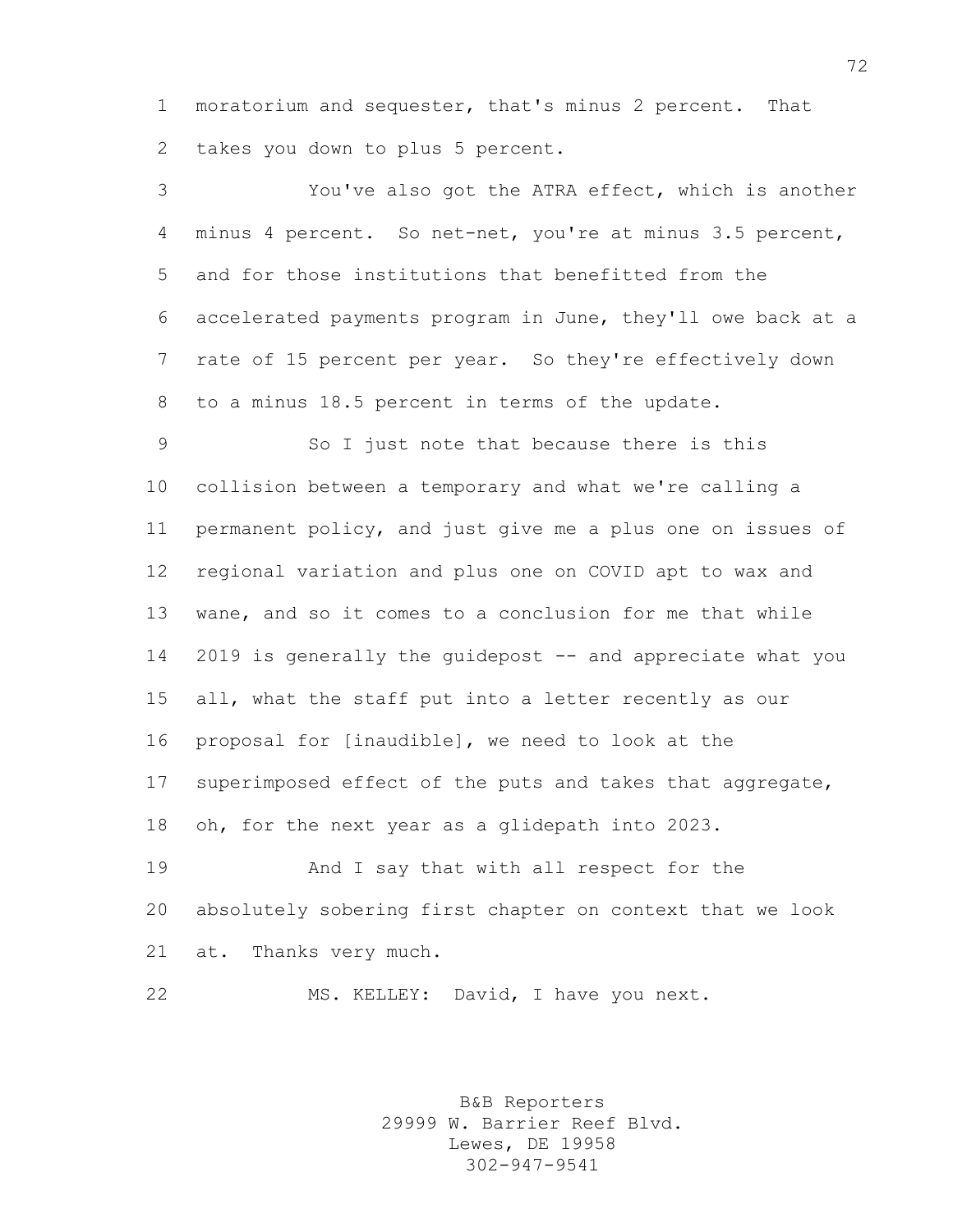DR. GRABOWSKI: Great. Thanks, Dana, and thanks to the staff for this great work.

 Mike used the term "challenging" earlier. I completely agree. Trying to think about payment updates and payment adequacy in the context of the pandemic is super challenging.

 I wanted to kind of raise an issue that Jon started along, and my comments really fit well with his. How do we tease out what's temporary that's best dealt with the provider relief funds and other one-time dollars versus kind of what's more permanent in this kind of going to be business as usual going forward? Where are we seeing sort of an inflection point?

 And Jon building on kind of Betty's earlier comments pointed to workforce. Absolutely. Jon touched on supplies. So I won't talk about those two issues, but I did want to kind of touch on two other areas where I think we really want to pay attention, things that really changed, and both of these were raised in the chapter. But first -- and we spent a lot of time on it last cycle -- is telemedicine. I do think care is going to

be delivered very differently. We're going to want to

B&B Reporters 29999 W. Barrier Reef Blvd. Lewes, DE 19958 302-947-9541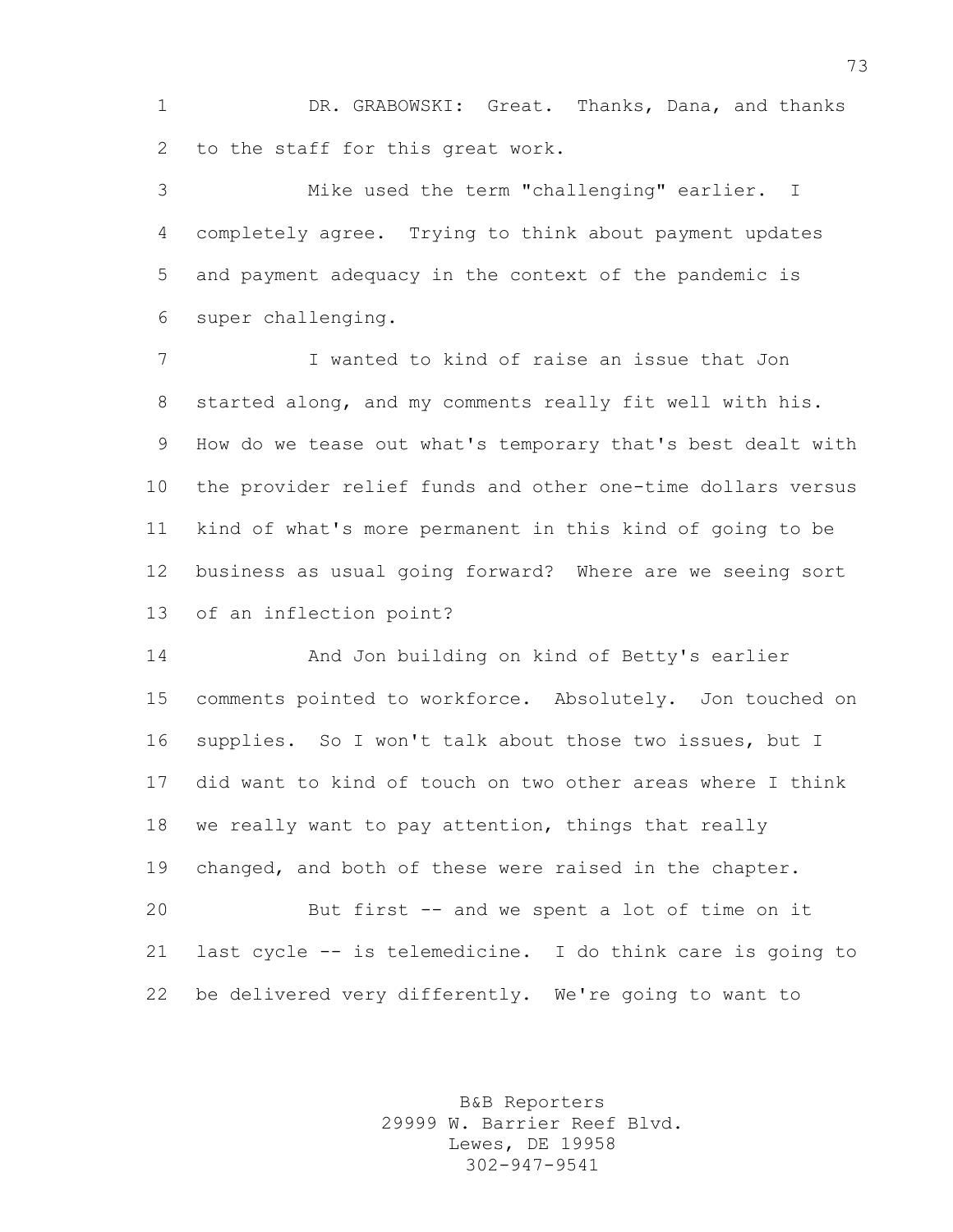think about that in terms of our updates going forward. We've thought a lot about that issue, so I just wanted to touch on it. I won't spend much more time on it today.

 The other issue, and it was really stark in the chapter, most other sectors have -- I won't say bounce back but at least look like kind of they've returned something close to their 2019 volumes. The one exception there -- and I can see Mike smiling. He probably knows what I'm about to raise, but skilled nursing facilities, they're still down. They haven't yet rebounded, and I'm wondering -- and I don't know the answer to this -- when they'll rebound and if they'll rebound and if things are going to look very different. They share some of those workforce challenges and supply challenges that have already been noted with nurses and RNs but also certified nurse aides, and I just wonder if we want to think about payment policy differently there. It's not a one-size-fits-all in terms of thinking about this issue. Each sector, obviously there's heterogeneity within sector but also across. So, yes, there was provider relief funds, but

 unlike some of the other sectors, we haven't quite seen that return to maybe the pre-pandemic levels that we're

> B&B Reporters 29999 W. Barrier Reef Blvd. Lewes, DE 19958 302-947-9541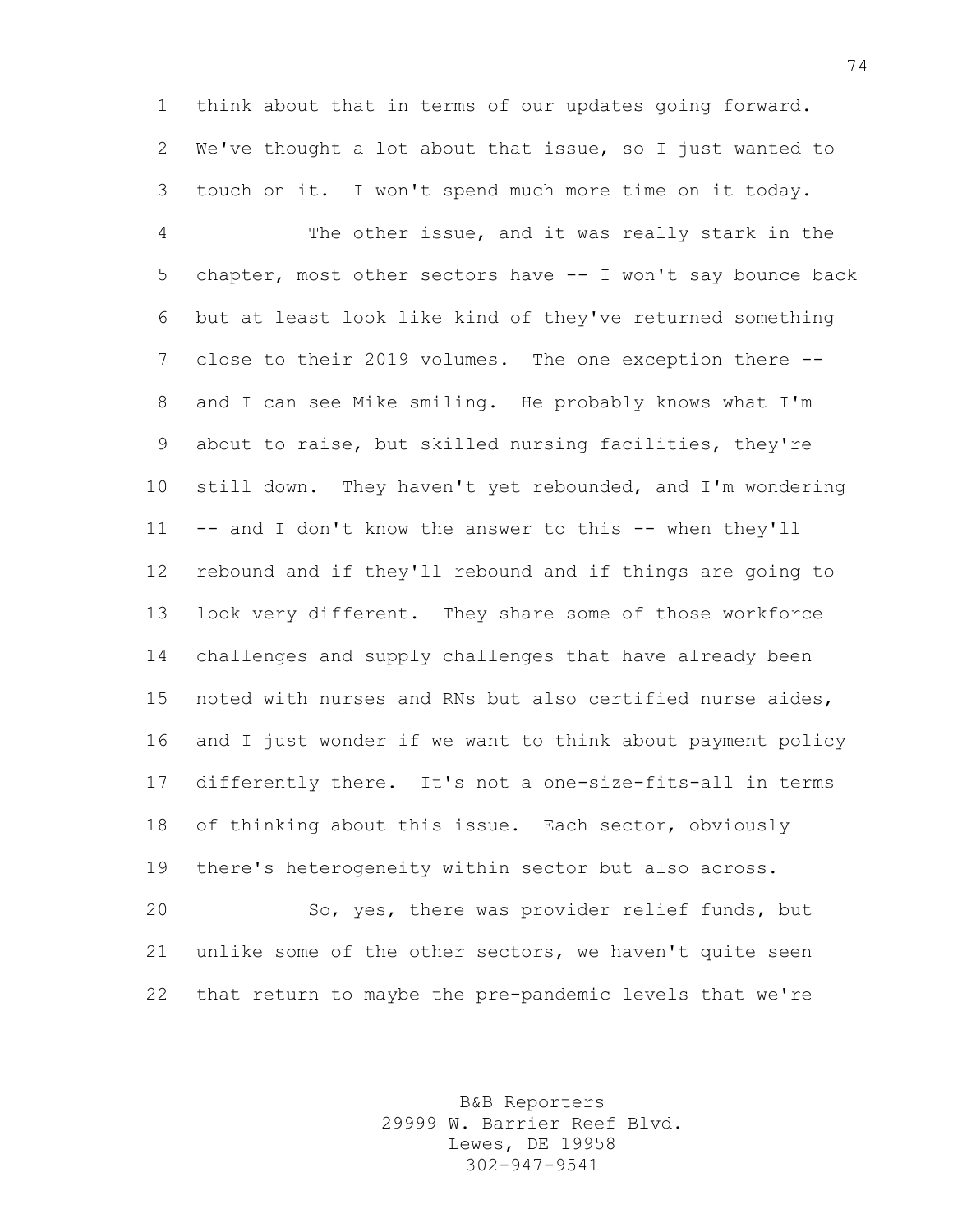hoping for. Thanks.

MS. KELLEY: I have Paul next.

DR. PAUL GINSBURG: Oh, thanks.

 Yeah. This was a really good piece of work, and the more I think of it, the more I see how challenging a job this is going to be for us to make wise recommendations for updates. The last straw was the fact that maybe six months ago, we might have thought, well, for 2023, we can just assume that things are not back to normal but in the sense that COVID won't be a major influence, except to the degree that some changes like telehealth that David mentioned become permanent parts of our system from that experience.

14 But I keep thinking we know so little, and in a sense, the experience in 2020 and 2021 is not helpful in understanding what a more normal situation might be like in 2023. And I'm thinking more and more that in a normal period, our recommendations from year to year for updates don't vary much because the changes are not that great. They evolve slowly. But, of course, this is different, and I'm thinking that maybe we should be putting more of our energy into focusing on one-time payment rate updates. In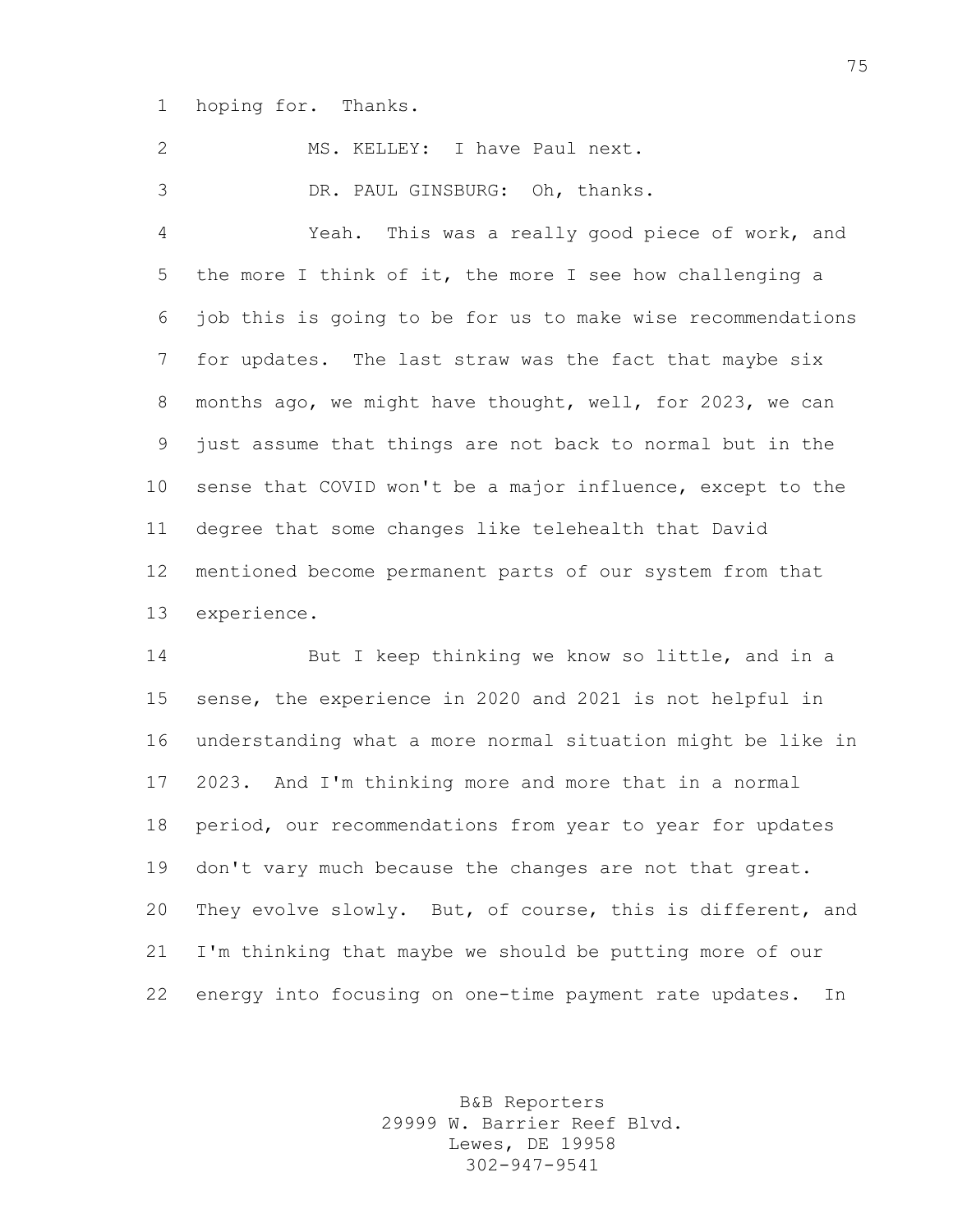a sense, we'll still do what we're required to by statute and recommending on the baseline, no the rate increase, the updates that will then become the baseline for the next year, but we might be better off saying we don't expect to do much on that beyond, say, what we did last year, but that we really should be spending time on one-time temporary changes to payment rates because the pandemic's effects have really been profound.

Let me just stop there.

 DR. CASALINO: How would that be -- if I could just interject a question for Paul -- just to make sure I understand, how would that differ from what we usually do? What are you suggesting?

 DR. PAUL GINSBURG: I think the difference would be that we wouldn't spend, you know, as much time on doing what we usually do, but would devote that time into saying what types of one-time changes that do not affect the baseline for the future should we be recommending?

 So, as I said, I think we'll need to do both, and it's really a matter of how we allocate our staff time and energy at Commission meetings to balance them. I just think that, you know, we can accomplish more of value to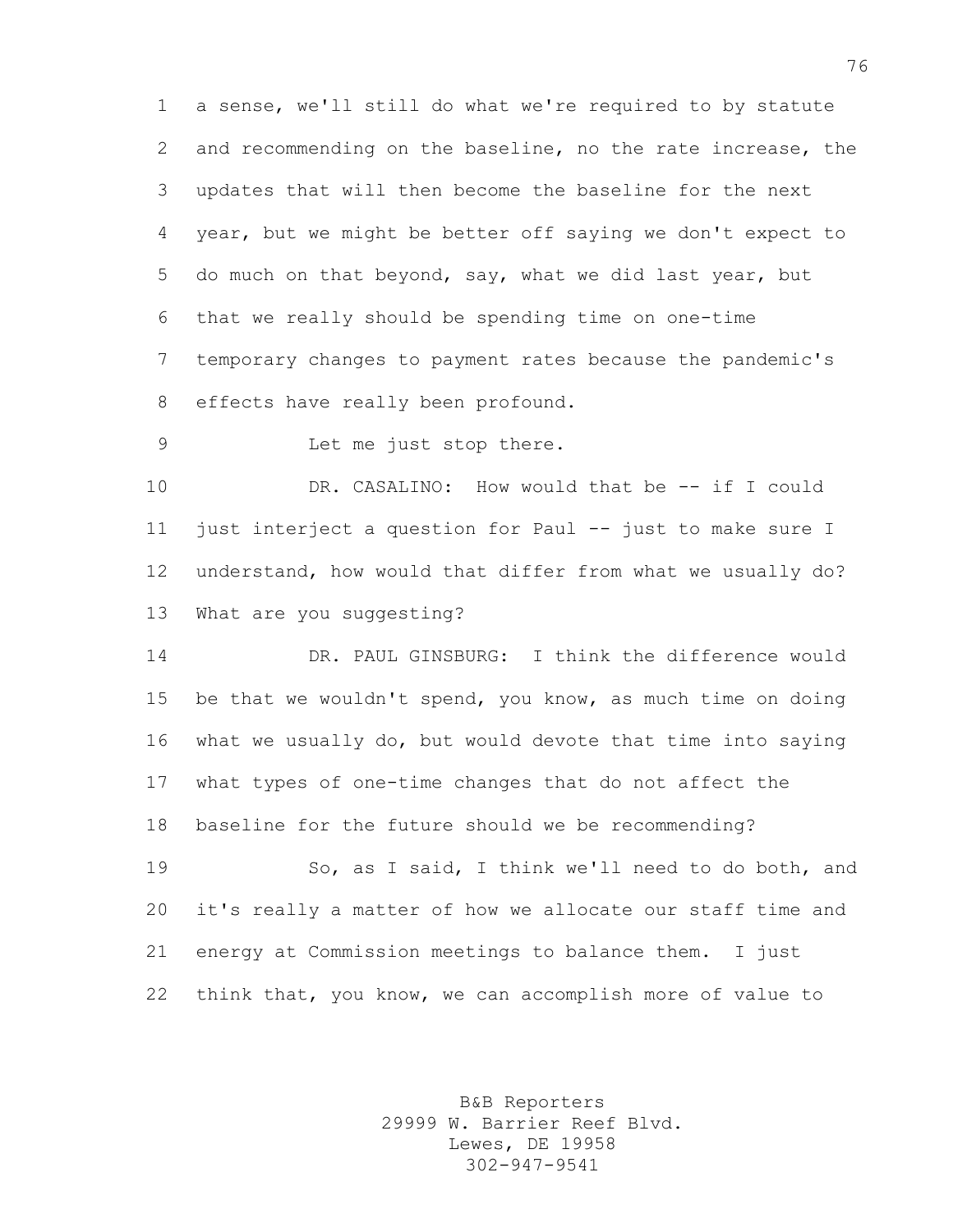the Congress by talking about, you know, what types of one- time adjustments appear to be justified by the data, and, you know, reminding them that, you know, we don't think that it should necessarily go into the baseline for the future.

 DR. TORAIN: Paul, could I ask a question for clarification, just so I make sure that I'm following? So are you saying that within like a given cycle we should consider the one-time policy changes or one-time federal subsidies that have been in that year? Is that what you're saying?

 DR. PAUL GINSBURG: I'm just thinking more about coming up with recommendations about, you know, this is what's -- yeah, that say one-time changes, and the problem is they're going to go into effect in 2023. That's going to be later, you know, than they should be going into effect. So maybe this would be we have some suggestions for one-time changes that should go into effect as soon as possible, and then here are our regular, updated recommendations for 2023, and, you know, it has a baseline for future years as well.

So I'm glad you asked that question. I'm

B&B Reporters 29999 W. Barrier Reef Blvd. Lewes, DE 19958 302-947-9541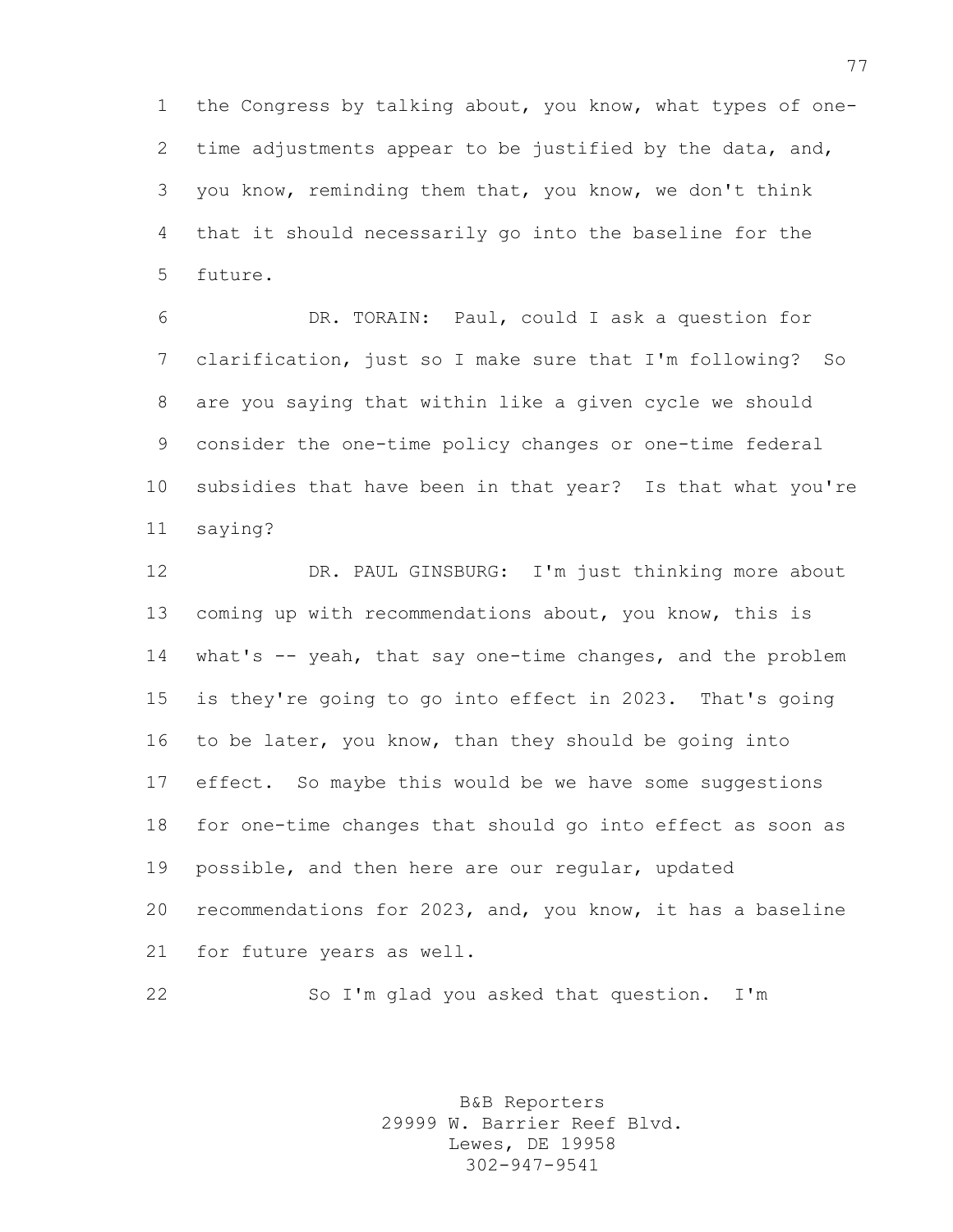starting to think that maybe we just have, you know, usual recommendations applying to 2023, which will be the baseline of the future, but, you know, as a result of looking at all this data, you know, recommending some one- time changes to be implemented as soon as the Congress can work them through.

 DR. CHERNEW: There are several ways I think we could implement something like this, and again, I was going to ask this at the end but I'll ask it now as we go through Round 2. I'd like to get everybody's sense, loosely, on how we deal with the uncertainty, if not just that we want to have a very good point estimate of what things should look like in 2023, there might be a wide range of uncertainty around that. You know, we're always picking a recommended update within a range of things we think is reasonable, and getting peoples' sense of how to deal with that uncertainty matters.

18 We could envision, for example, an update recommendation that might follow similar to what we've done in the past, with a recommended supplemental update that wouldn't go into the baseline, that still might apply in 2023. I'm not saying we should do that, but that's what I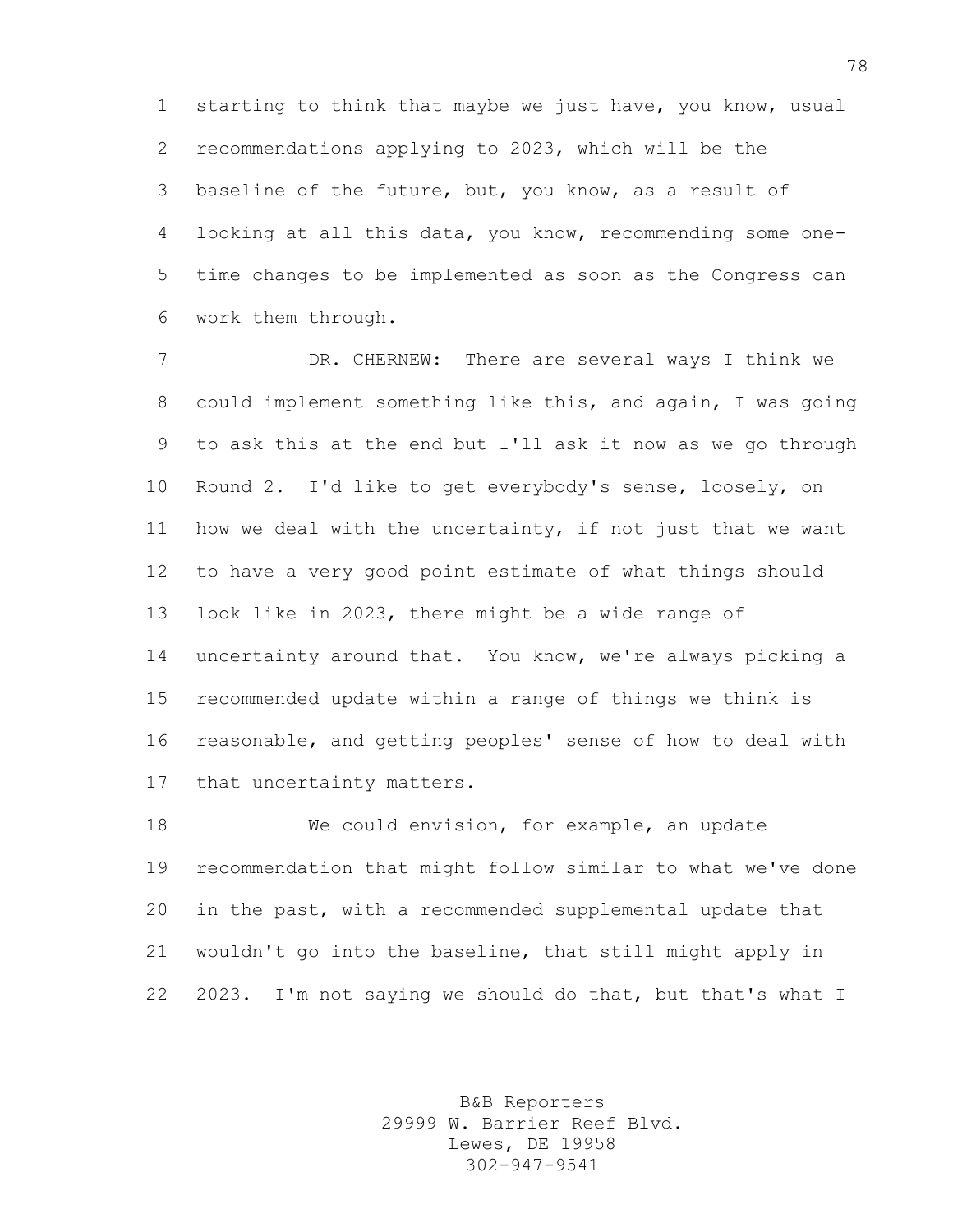took from your comment, Paul.

 DR. PAUL GINSBURG: Yes. That's correct. MS. KELLEY: Okay. I have Brian next. DR. DeBUSK: Thank you. You know, really, to summarize the chapter that was sent out in the presentation, I mean, my real takeaway is we're just not going to know, by geography, the effects of COVID. I mean, you know, as Lynn and others have pointed out, the geographic variation is tremendous. You've got variability in the timing, the intensity of the outbreak, and even the region's response to COVID. You've also got all these second-order effects.

 I mean, what was the underlying health status of the community? What were the state-level policies that were carried out, and when were they carried out? And, you know, my takeaway is I think it's really impossible to unravel all of these effects, and I think we could really 18 put ourselves through a lot of -- you know, experience a lot of frustration trying to unravel it.

 And I think really the capstone for me was a point that Jon Perlin and David made, which is that some of this is going to be permanent, and we don't know what's

> B&B Reporters 29999 W. Barrier Reef Blvd. Lewes, DE 19958 302-947-9541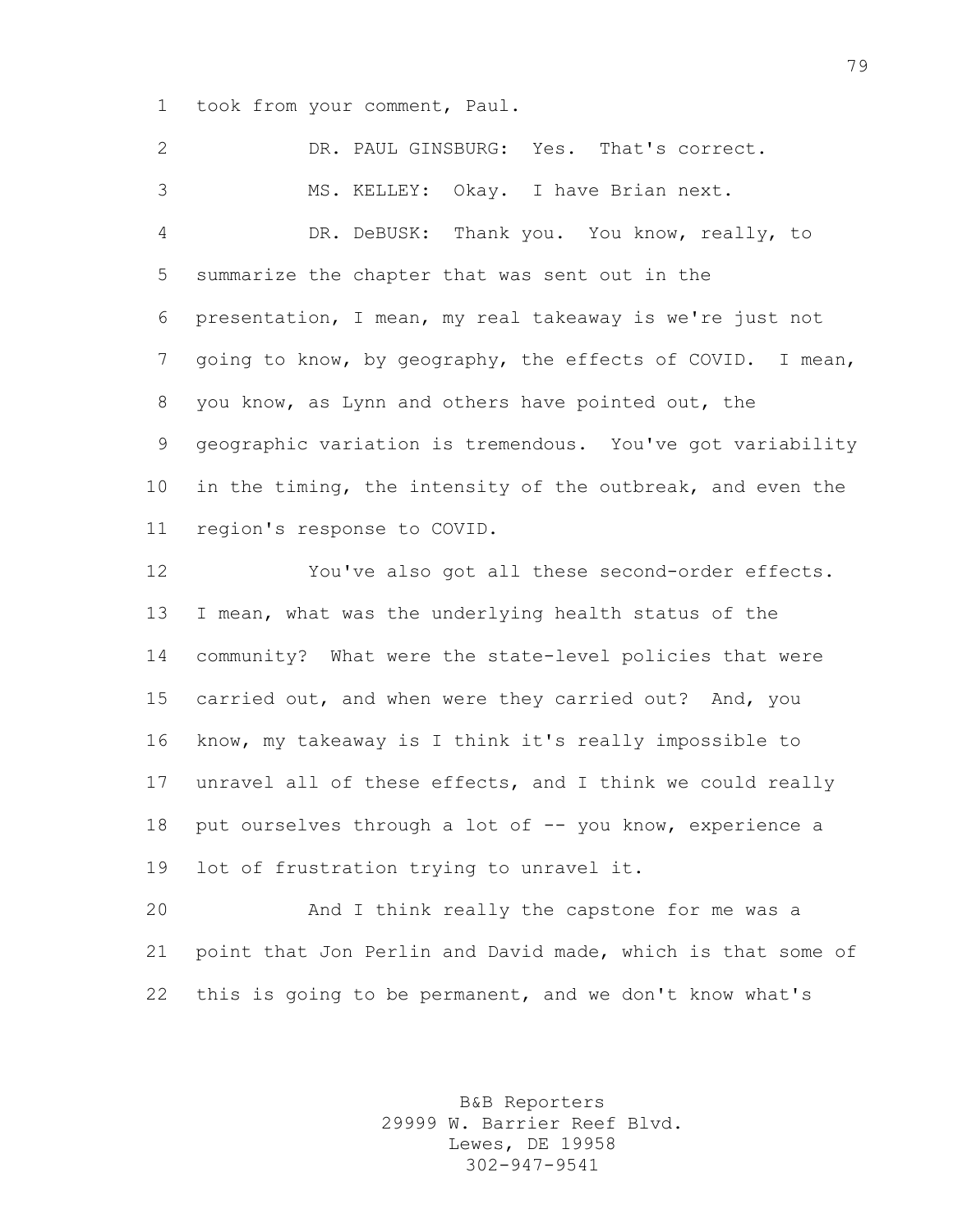permanent, and we don't know what will be transient. For that reason -- and I think, you know, Paul, you mentioned it, and Michael, you mentioned it earlier. I think we were building to this anyway.

 I really think of this upcoming payment update as an opportunity to do some targeted updates. We've been needing to do more targeted updates anyway, and I believe, I think it was 2018, we actually did a split update. I think we had the HVIP, I think. It was the Hospital Value- Based Incentive plan. We had a base update, but then we also had an additional recommendation in the March report that spoke to providing some additional funding to hospitals, based on a proposed quality program. So there's 14 a precedent there, where we do a split update or a targeted update, and I think back then we did call it a differential update at the time. We had a good reason then and I think we have an excellent reason now.

 I think Paul might have been the one who mentioned this earlier too. You know, the raw market basket update doesn't differ that much from year to year. I mean, there's slight variation. Now, the statutory adjustments and things will vary, sometimes significantly.

> B&B Reporters 29999 W. Barrier Reef Blvd. Lewes, DE 19958 302-947-9541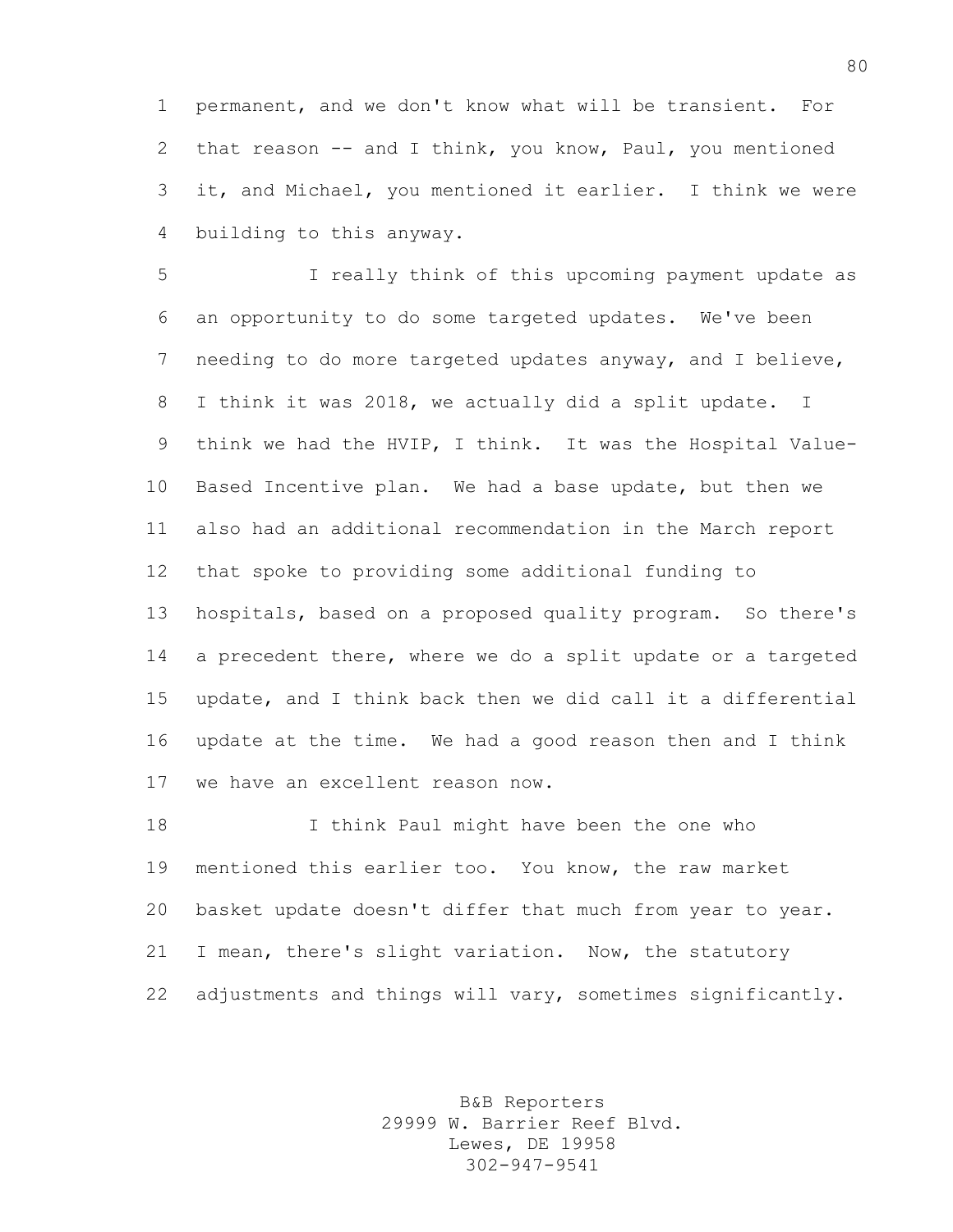But the raw number doesn't vary that much. And, you know, my recommendation would be instead of trying to unwind this incredibly complex situation, should we look at the previous years, previous trends, try to do a little bit of extrapolation, but then take that number -- you know, maybe that number's 3.2, or maybe that number's 2.9 -- take that base number and then try to tease it apart so that we're doing some focused payments towards some of these safety net hospitals. Again, it was a good idea in 2018, before anyone had heard of coronavirus, or COVID-19. It's a great idea now.

12 And then the final comment I want to make is, you know, we did witness the collapse of the supply chain, particularly for personal protective equipment. We also watched the collapse of their workforce. I think Betty and Lynn and others have mentioned, for example, in nursing. 17 But I think there are some real lessons learned here, and I don't think that gets addressed in a specific payment update. I think it's impossible to boil that down to a single number.

 But I do think that there should be some lessons here incorporated into permanent payment policy, even if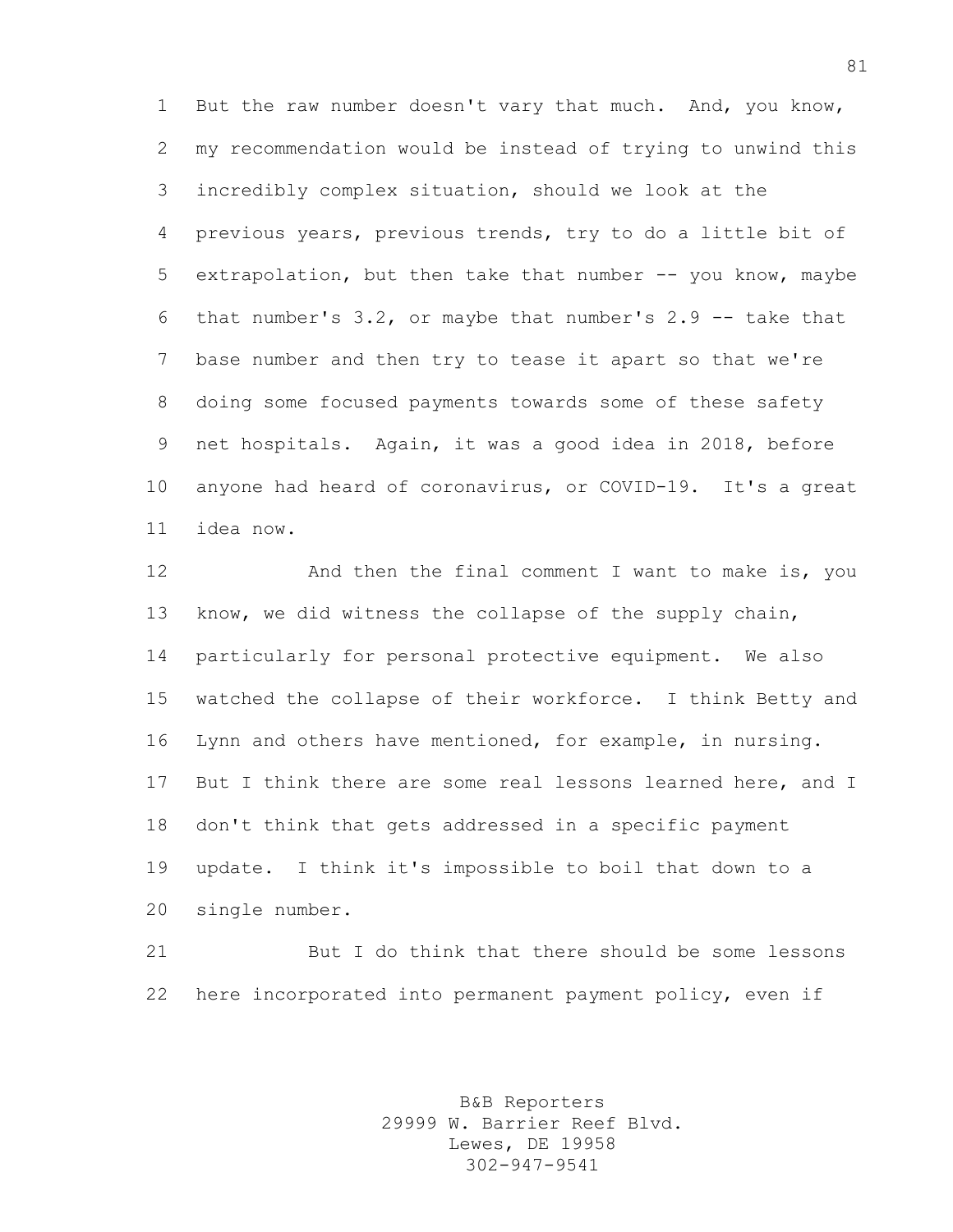it's just done at the conditions of participation level, that I think that the lessons learned here on how to protect their supply chain, both their drug, device, and workforce supply, I think are critical. Thank you.

MS. KELLEY: Amol.

 DR. NAVATHE: Thanks. First, Kathryn and Jamila, you know, fantastic job I think of outlining the picture here and the challenges. I think to reup on the 9 challenging point -- Mike said "challenging," David said "super challenging" -- I'm going to go ahead and say "super, super challenging" situation here.

 So I really have two points. One is to support Paul's idea, which is that, you know, maybe we should consider the idea of, you know, one-time updates here that aren't necessarily permanent, given the, hopefully, one- time nature of such a pandemic, although, of course, it's extended a little bit longer than probably many of us thought it might.

 The second point is I think it's extremely challenging to look at the data and try to tease out, I think as David pointed out, tease out, you know, what is permanent, what is dynamic, what is temporary. There's a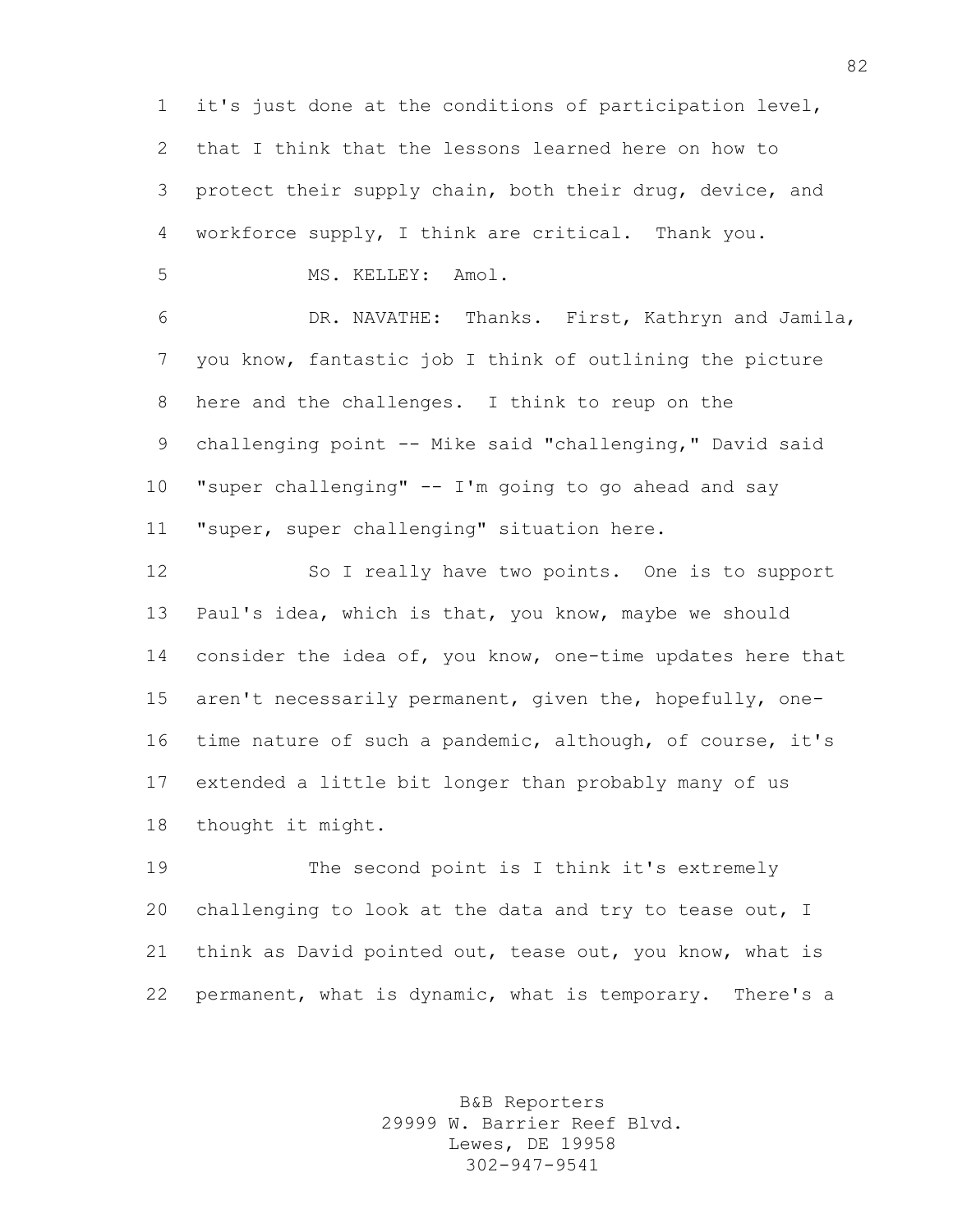whole bunch of pieces here that were unlikely to be able to truly separate, decompose.

 And while I agree, in general, that the idea of looking at stratification by geography is probably difficult, what I wonder is if we can look at some of the relative changes. You know, is there kind of re-sorting, re-ordering, if you will, of what the financials look like, along margins, along the other payment adequacy indicators, et cetera, within categories. Stratified based on things like that receipt of provider relief funds, other kind of COVID-related but not necessarily geographically related measures or dimensions. Not that any of them by themselves would be particularly meaningful to say we should make our payment updates based on this, but rather that it might give us a more comprehensive view of the dynamics here.

 That being said, again, I feel like making any inferences here is super, super challenging, and so I generally agree with the idea of trying to pursue the path 19 of more temporary or one-time types of updates. Thanks.

MS. KELLEY: Stacie.

 DR. DUSETZINA: Echoing everyone else, Kathryn and Jamila, great presentation and great job on the report.

> B&B Reporters 29999 W. Barrier Reef Blvd. Lewes, DE 19958 302-947-9541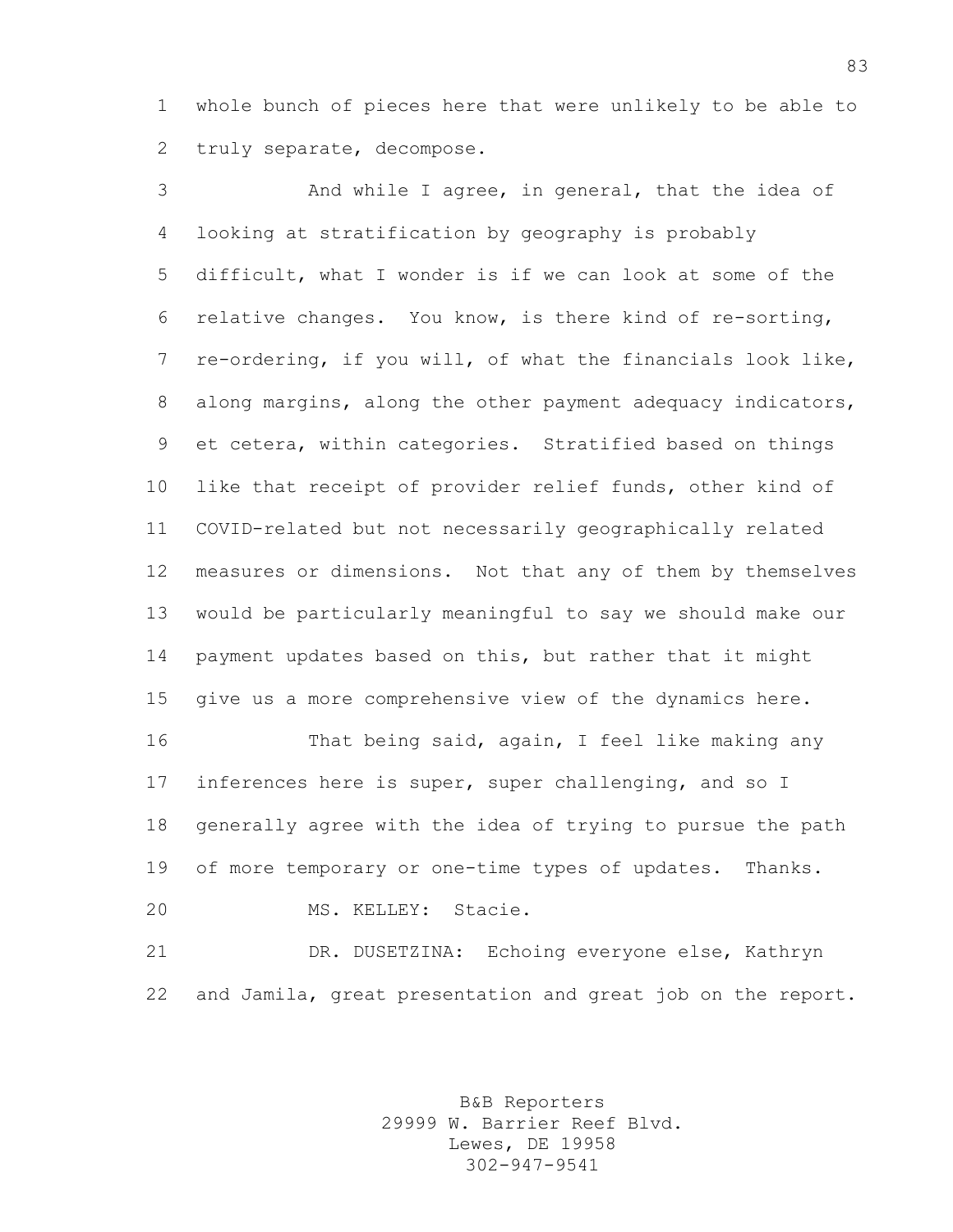As a person who uses these data sources as well, I also have been struggling with what do you do with 2020, and now what do you do with 2021? And I think in the chapter, Figures 2 through 4 are very insightful for seeing, you know, this massive change in utilization of services, and I guess my gut reactions on thinking about strategies or even trying to do some sort of general update are March through May never happened. You know, like those are such outliers, there are so few services used relative to prior months that it seems that, you know, determining if we could censor those points and then look at the trends that are going on in absence of those.

 I guess one of the other things that was really interesting, looking at the use of services plotted by month, was I kind of expected a little bit more of a rebound of serviced used, but from the claims lines it doesn't look like that's happening as much as I would have thought, especially as we move farther along, but maybe we start to see that in 2021.

 So I think the 2021 data maybe will help us get a little bit better of a sense of do you see a little bit of rebounding, where then maybe we think about, you know, kind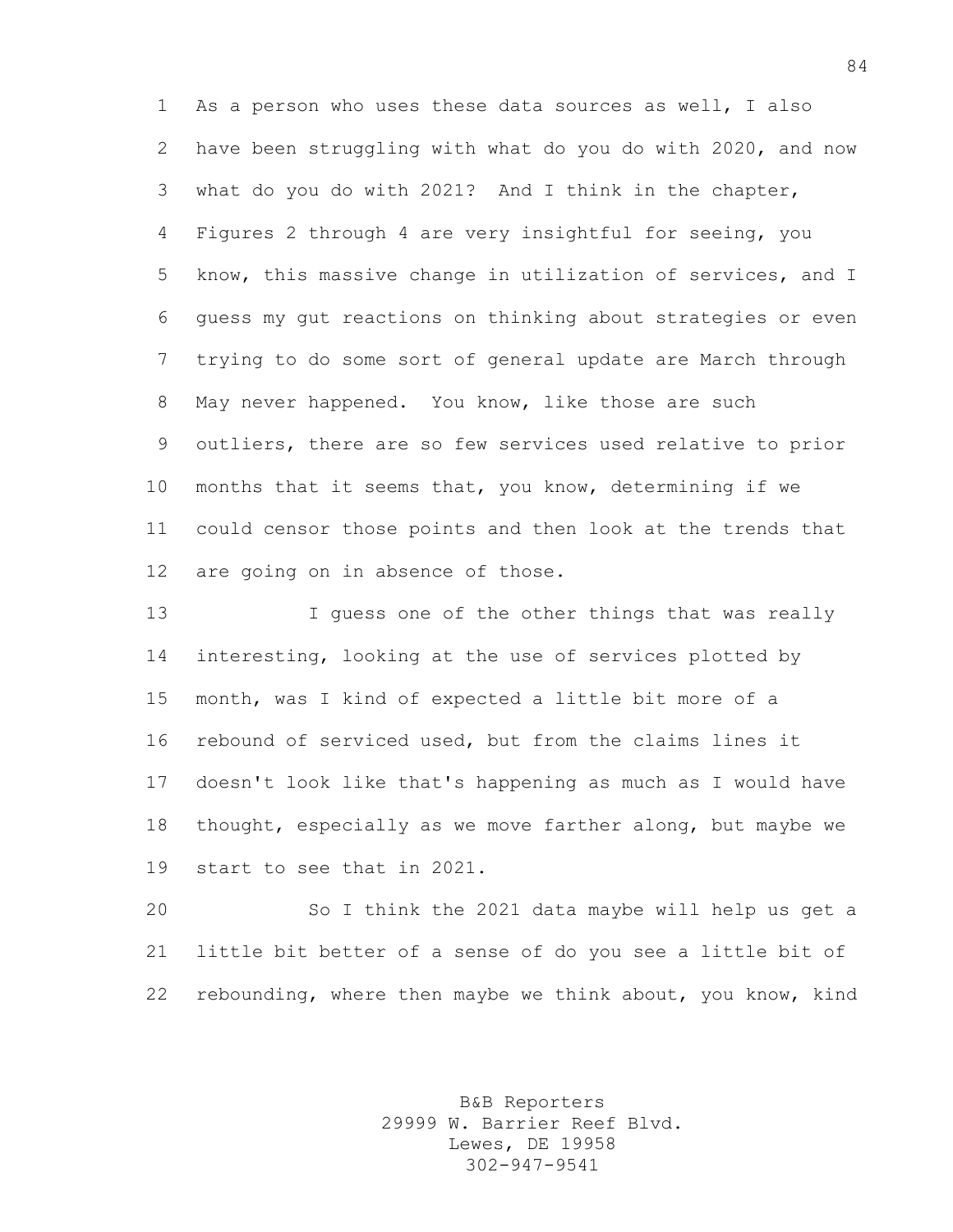of on average, do we get back to baseline if we average 2020 and 2021, and what's going on with services?

 But this is a problem, and I do also agree with what Paul said and what others have said about, you know, one-time updates versus just trying to figure out, as best we can, what things would have looked like in absence of the public health emergency. Tricky stuff to deal with, for sure.

 But I will also say I think the geography points have been well made, that it would probably be too complex to try to incorporate them, and then what's happening on the ground around access to services is going to really vary a lot after some of the initial surges that happened. So we all know New York was hit hard, but then everything else sort of goes into a regional kind of where care is accessible, which hospitals are shutting down access to services. So I think geography might just be something we can't really fully incorporate.

 But, you know, this is going to be a lot of work. It already has been a lot of work, and you've done a great job so far.

MS. KELLEY: Betty.

B&B Reporters 29999 W. Barrier Reef Blvd. Lewes, DE 19958 302-947-9541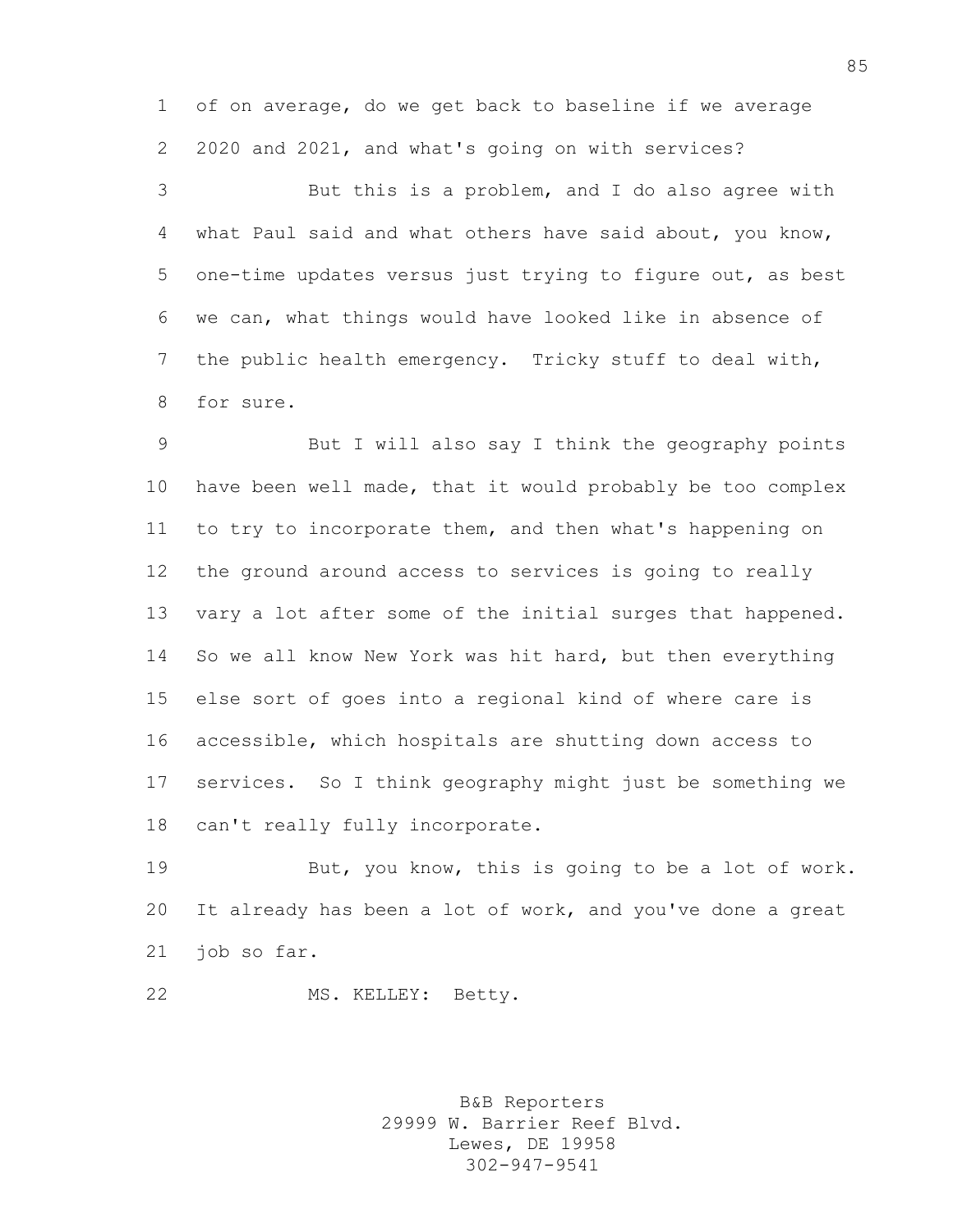DR. RAMBUR: Thank so much for a very interesting chapter and conversation, and I really appreciate the Commissioners' thoughts that help me think about the tentacles of interconnection, which is how I think about it.

 Very briefly, in terms of my thoughts, this section talks about the labor costs and doesn't mention quality indicators that are nurse-sensitive indicators, actually. And in the last section we talked a little bit about the antecedents of some of these workforce issues, and COVID uncovered them and exacerbated them, but they were there because of other actions and inactions.

 So I would strongly support sort of an effort that's more -- in health care we call it "acute and emergency," like just on the immediate, so that we can really think about antecedents that don't create long-term and unintended consequences, as some of these things would become baked into the cake. So I don't know exactly how that is done, but I do think that it's really important that we think about those antecedents and not address them in permanent policy when there's probably other more appropriate and effective ways to address them. Thank you.

> B&B Reporters 29999 W. Barrier Reef Blvd. Lewes, DE 19958 302-947-9541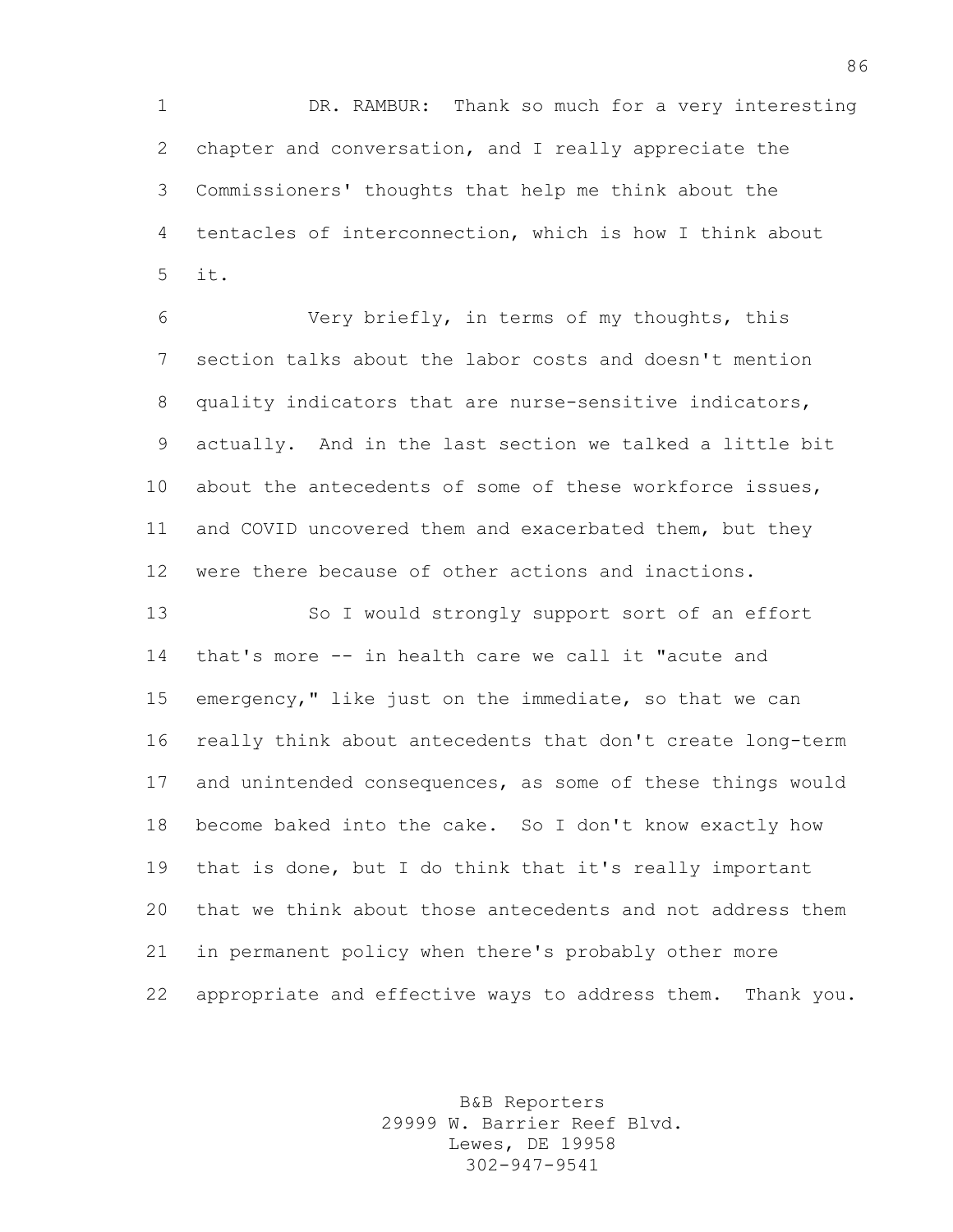1 MS. KELLEY: Lynn.

 MS. BARR: Thank you. This is a little bit of a technical question, but does MedPAC or Medicare have any ability to, say, hypothetical, we're going to raise the rates 2 percent but we're going to take 1 percent and put it in a pool that Medicare can distribute amongst providers as we learn more? I mean, you know, what I think we're all struggling with is this is not an even situation, and a national policy is going to overpay significantly in order to keep all the boats afloat. So I like Bruce's or Brian's idea about, you know, targeted payment policy. I think that's really a great idea.

 Is there any flexibility, because this is so far into the future, to give Medicare some flexibility on how they would determine, you know, providers that were in need, so we don't need the legislation to bail people out again? Because I don't know if anybody remembers what it was like before there was a bailout, but April of 2020, I had rural hospitals that just were like, well, we've got three days left of cash. We don't know what to do.

 DR. CHERNEW: I'm going to defer to Jim in a second, so Jim, this is a heads up. But we need to have

> B&B Reporters 29999 W. Barrier Reef Blvd. Lewes, DE 19958 302-947-9541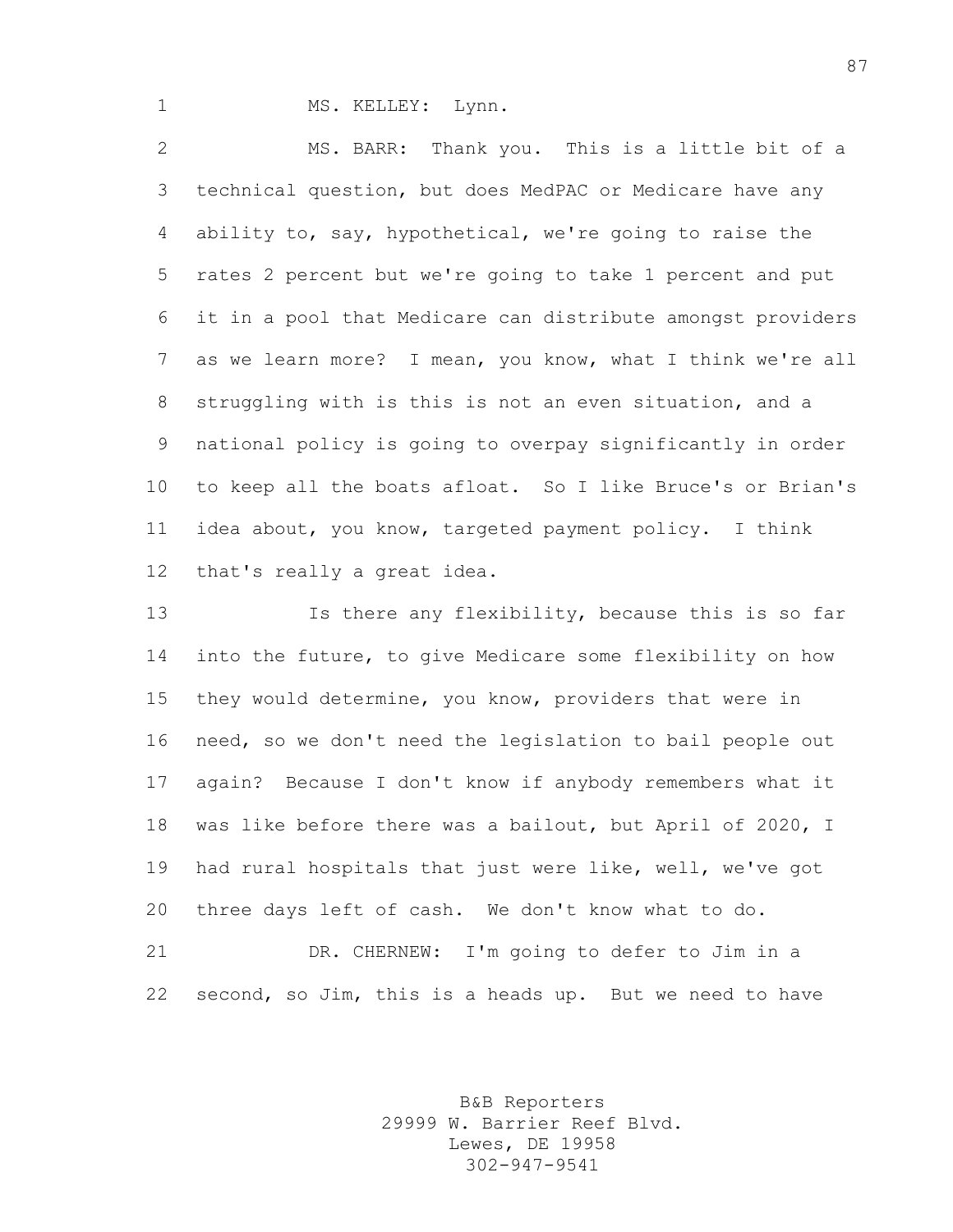update recommendations the way we always have update recommendations, that will function the way update recommendations function. We can decide, if we want, to have any other related recommendations, for one-time things, for targeted things, for whatever we think we may decide. That is sort of separate.

7 But come December and January -- and again, Jim, I'm looking at you. You're quite small on my screen -- we will have update recommendations and they will be applied broadly, and we will keep any recommendations of other actions separate from our traditional update recommendations. That doesn't mean we can't have them. It just means that we will have update recommendations as traditionally done, and then we can decide how we want to deal with the uncertainty or other challenges or things we don't know as sort of a supplemental type of activity, if we think a sector deserves more payment, or we could adjust our update recommendations.

 But I think, Jim, I'd really appreciate you jumping in to make sure I have the institutional requirements correct.

DR. MATHEWS: Yes, that is correct, and I'll loop

B&B Reporters 29999 W. Barrier Reef Blvd. Lewes, DE 19958 302-947-9541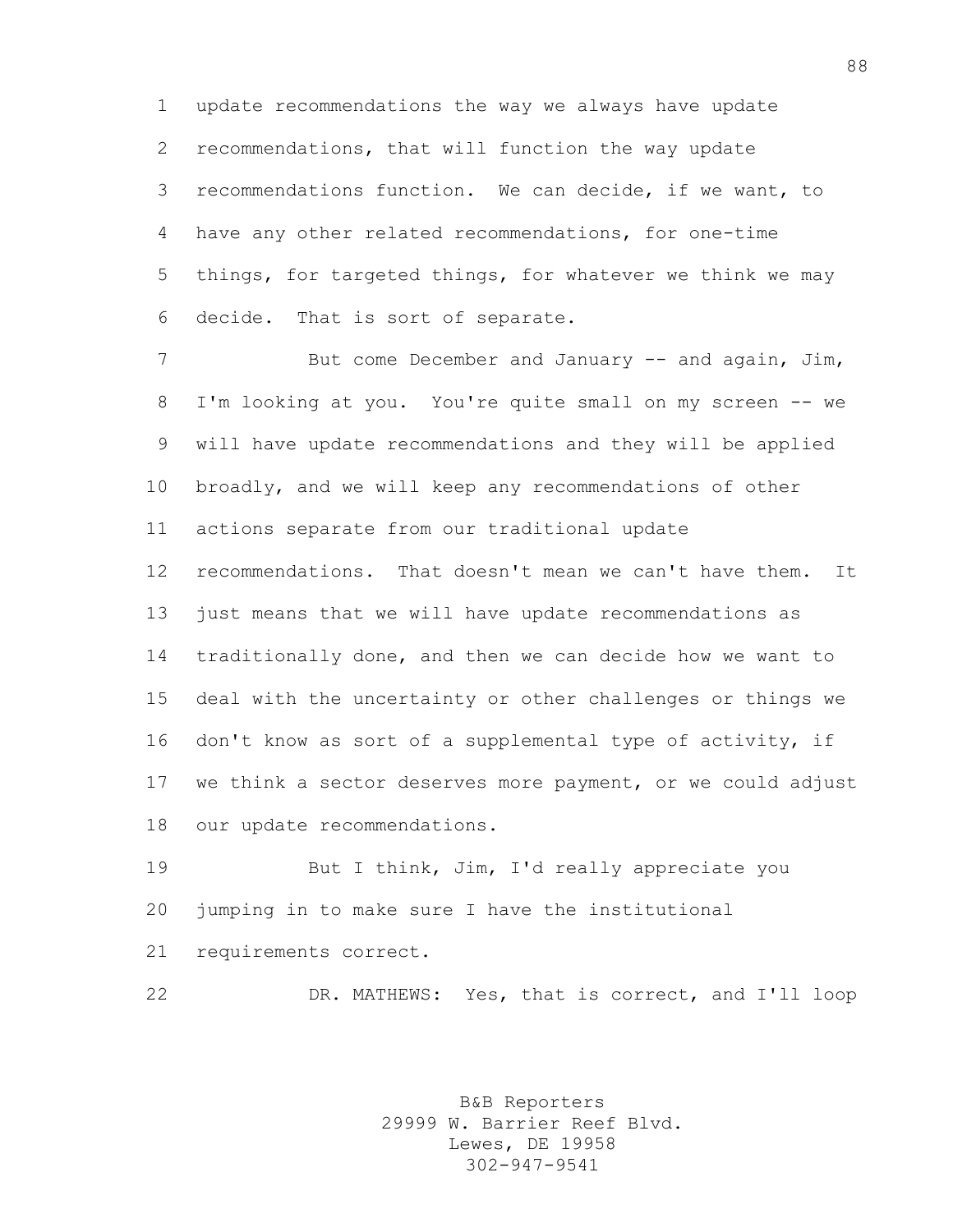back to that in just a minute, if I could. But to go back to answer Lynn's question directly, I am unaware of any such existing authority whereby Medicare can set aside a pool of dollars that can be allocated within the Secretary's discretion, as needed. So I think that, in and of itself, would require a statutory change of a fairly fundamental nature.

 With respect to the differential updates or targeted updates or one-time updates, I've been thinking a little bit about this, and I do see a path whereby, again, depending on, you know, the information that we are able to extract from the 2020 data, that's going to be difficult to work with, but to the extent we could identify particular subsets of providers within a sector I think there are ways to accomplish what we are talking about here, even in the context of recommending regular order updates at the same time.

18 So, for example, just to focus hypothetically on the hospital sector, we could conclude that a general current law update is warranted. However, hospitals that meet existing definition -- you know, they are rural, they have some other characteristic, they serve only left-handed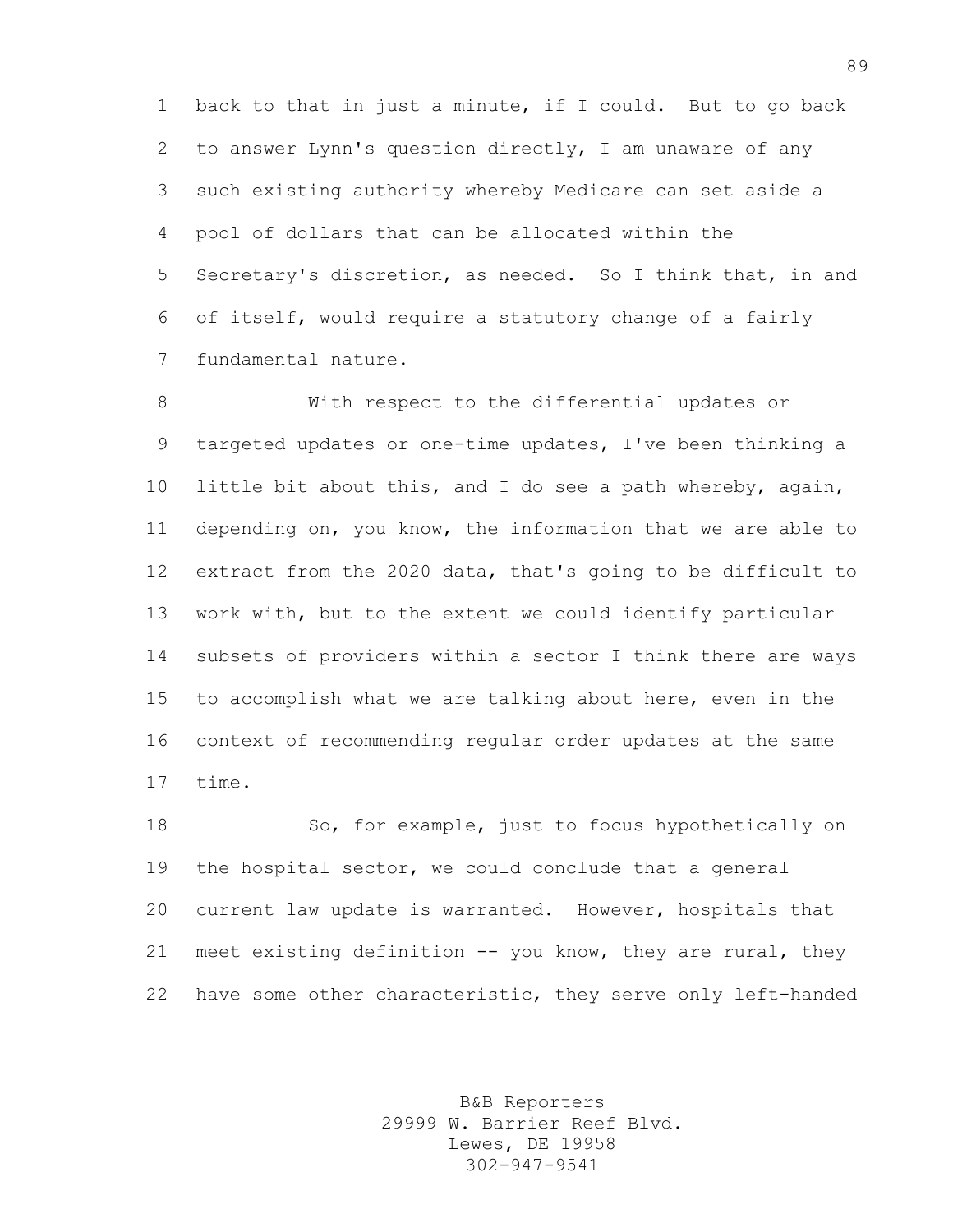patients, whatever it is -- might warrant an additional percentage point that does not get compounded with the update. So you've got a \$100 base payment rate. The current law update is \$2. So everyone gets \$102, except for rural and they get \$103. But when it comes to updating in the following year, everyone is updated from \$102. The \$103 for rurals doesn't compound.

8 And I think there has been recent precedent in the physician fee schedule world where to offset changes to the E&M codes Congress authorized a kind of, you know, separate bucket of dollars that were allocated to physicians over a period of three years, if I recall correctly, that didn't get built into the base.

 So this would definitely be atypical for us, not doubt about it, but we will keep it in mind as we start digging deeper into the data that we use for our assessment of payment adequacy.

 DR. CHERNEW: And, of course, there's nothing we're going to do that's not going to be atypical, just to be super clear.

 So, Larry, I think you wanted to say something about just this, and then maybe we'll jump back to the

> B&B Reporters 29999 W. Barrier Reef Blvd. Lewes, DE 19958 302-947-9541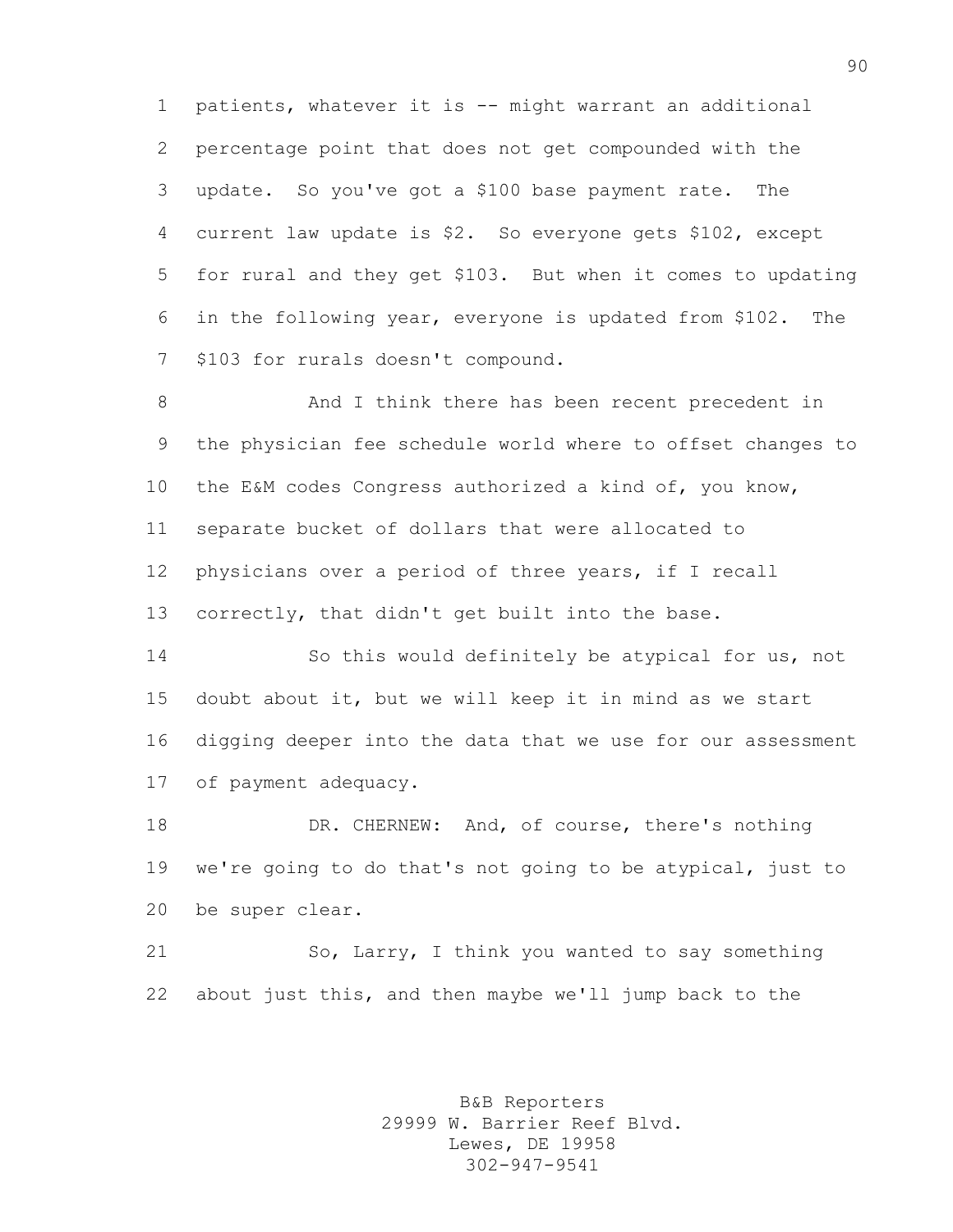queue.

 DR. CASALINO: I do, and I'm barging in because I think it may be important. You know, we're using words like "baseline," "one-time," "temporary," "targeted," and we're talking about, on the one hand maybe doing special things for certain types of providers. But on the other hand -- and I think this is where the discussion started -- talking about doing special things because there's a lot of uncertainty because of COVID, so I think it was said at one point we might do a baseline recommendation and then some special thing because of COVID one time.

12 And I'm not sure that all of us, or even very many of us, have the same images in mind of what we're actually talking about with these words. I mean, I may not understand broadly, but my understanding is we have to make a recommendation. That recommendation is going to set a payment rate, if Congress accepts it. If any percentage changes of that payment rate, any percentage changes in future years would come off that payment rate, I think. I think that's what people may mean by "baseline," if I understand correctly

22 So to me the core problem is very, very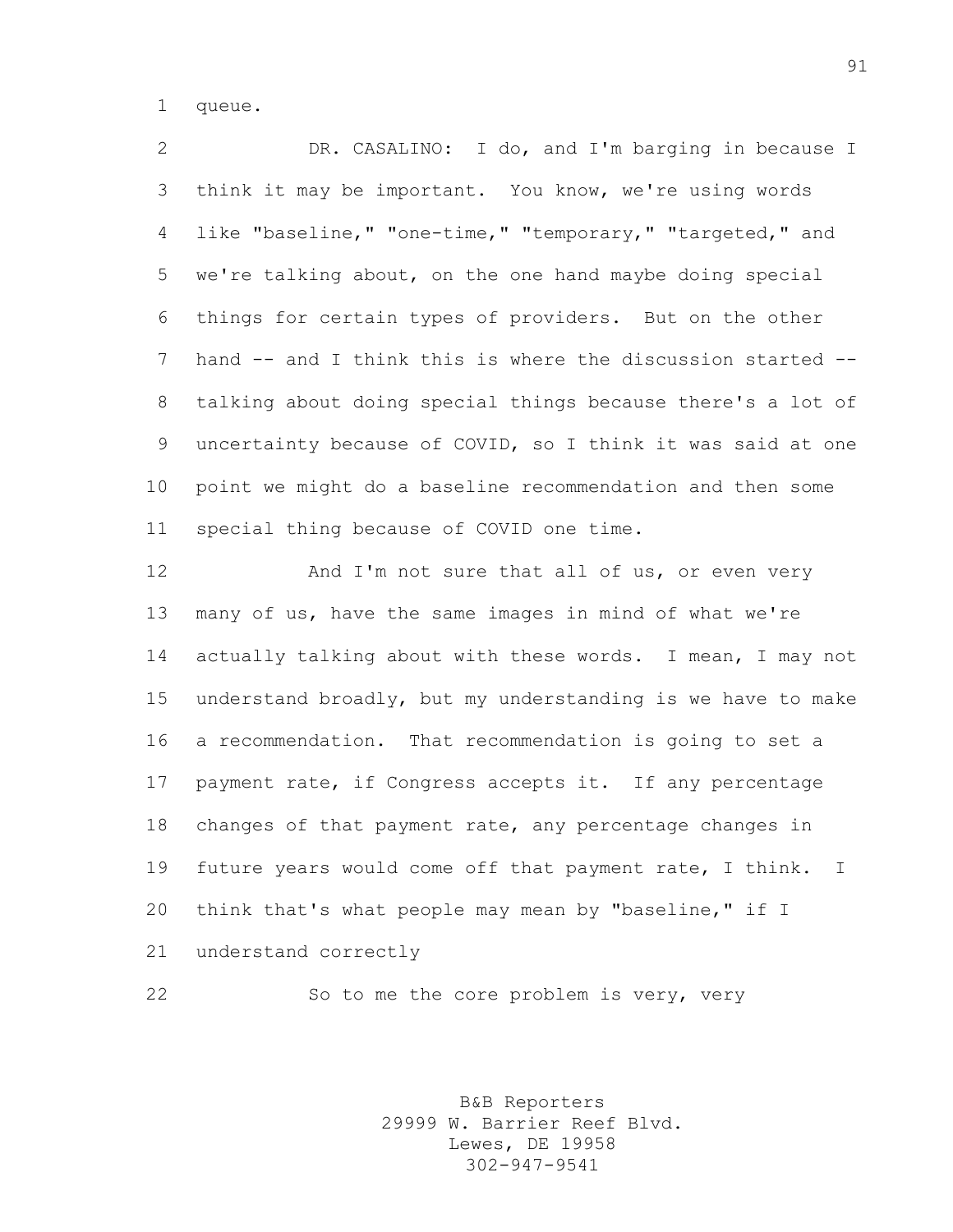important, rural versus urban providers and all of those kinds of things, and I think it would be great to talk about how those issues could be addressed. But I think the core issue here is that we have to recommend an update, and there's no way to get around there's a lot of uncertainty in that update, so what can we do about that? I don't think we can pretend that we're not recommending an update, a baseline, whatever.

 The only thing I've really seen was kind of offline, addressing this directly, I think, at least as I understood what people have said, is Mike's comment offline, which is that maybe we just have to acknowledge our uncertainty and be a little less aggressive with our update recommendations, possibly trending forward, as others have said, acknowledging that that's what we're doing. It's unsatisfactory but there's nothing better. But if other people have other ideas of how we can address that core uncertainty, in whatever recommendation we have to make, leaving aside issues of what to do, we could add on separate things about different

 kinds of providers, and so on and so forth, but we still have to know how to address that core uncertainty. Being

> B&B Reporters 29999 W. Barrier Reef Blvd. Lewes, DE 19958 302-947-9541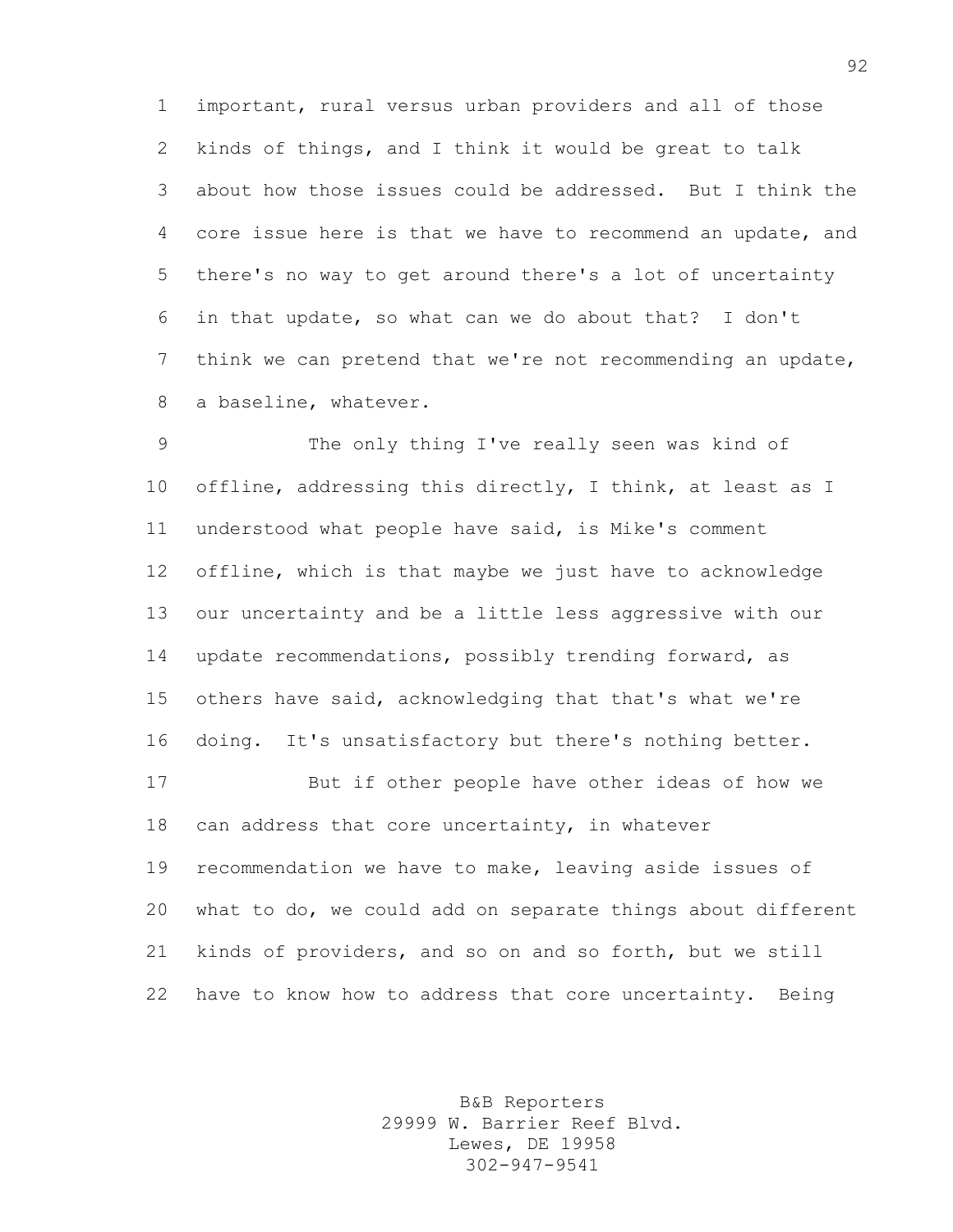less aggressive in our recommendations, up or down or usual is one way. I'd be very interested if there were other ideas, or do I just have this wrong?

 DR. CHERNEW: Short answer, Larry, is I think you have that basically right, and I know we want to continue on in the queue, but, Brian, you also sent a message on -- well, okay. We're going to have a problem with a lot of on these points. So I promised if we had quick Round 1's, which we did, we'd have a little bit more discussion.

 So, while we're here -- I don't know. Dana, how many people who are in the queue had comments on this point? Because they should probably get the comments on this point first, otherwise Brian wants to have a comment on this point. I think Bruce wanted to have a comment on this point. Let's just go a little bit this way, and hopefully, our on-this-point discussions will totally destroy the queue. I apologize to all of you for my inability to manage this remotely. I would be no better in person, by the way.

So I guess Brian.

 DR. DeBUSK: I'll be super quick. Thank you for the time, Mike.

> B&B Reporters 29999 W. Barrier Reef Blvd. Lewes, DE 19958 302-947-9541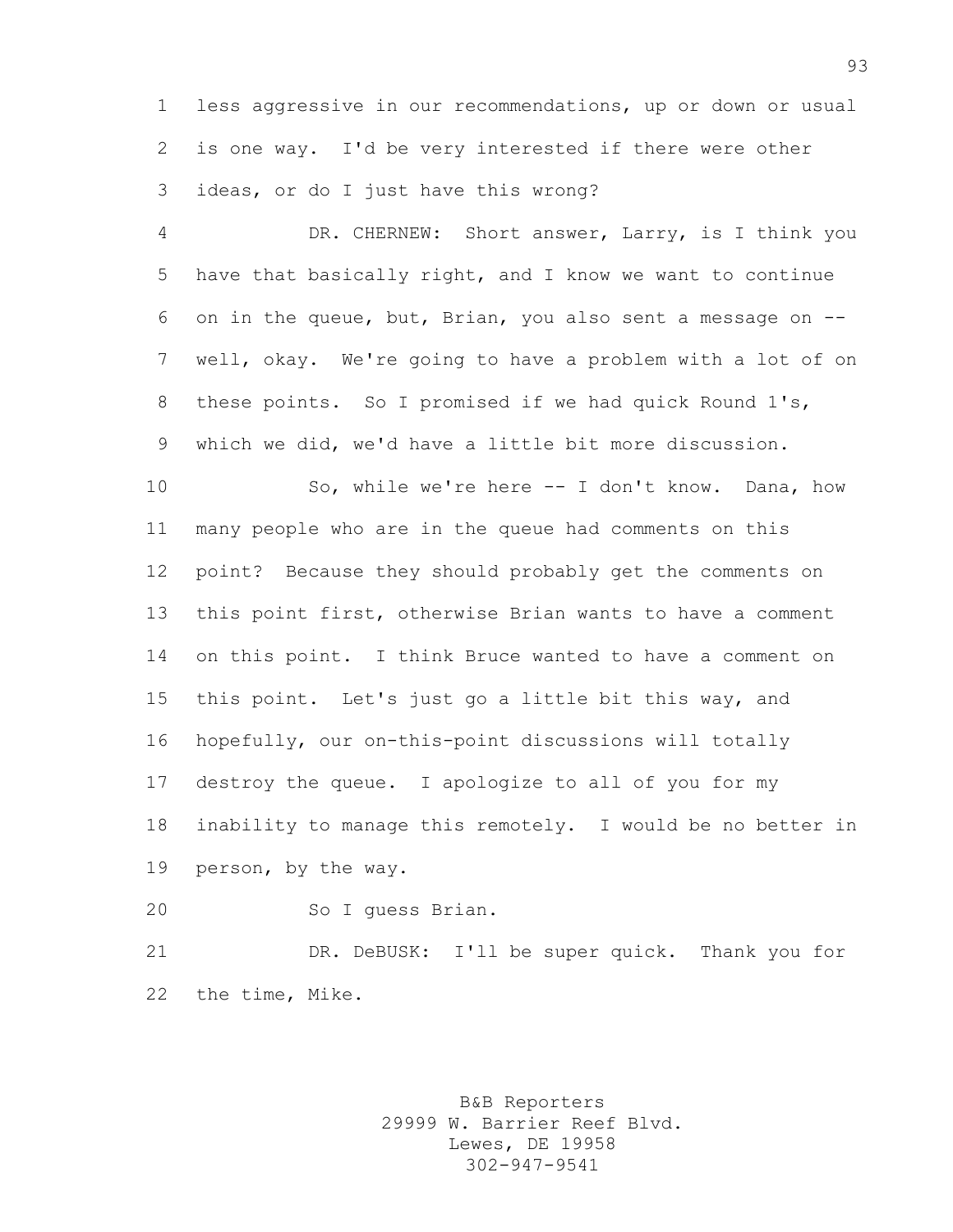We may want to go back and revisit the 2019 recommendation where we did the differential update. I actually pulled it up while we were having this discussion, and the HVIP, the value-based program, uses their peer grouping mechanism, and so something to consider is doing, say, a base update of 2 percent to everyone. What we might want to do is put some of that extra money in the HVIP and basically stratify it so people in the higher socioeconomic risk groups -- this is illustrative; this isn't prescriptive. But you may be able to put some additional money into HVIP by peer group and have a more targeted approach here where the safety net hospitals, the hospitals that are caring for more of the beneficiaries who are socioeconomic risk would do better, which I think does address some of our concerns about targeted payments. So, if long story short is the HVIP proposal from 2019 in January, it might actually be a chassis to introduce this new money. DR. CHERNEW: Thank you, Brian. Bruce, you're going to be the last on this point, I think, if I can follow what's going on in the chat. Maybe I don't have that right, and then I think there's a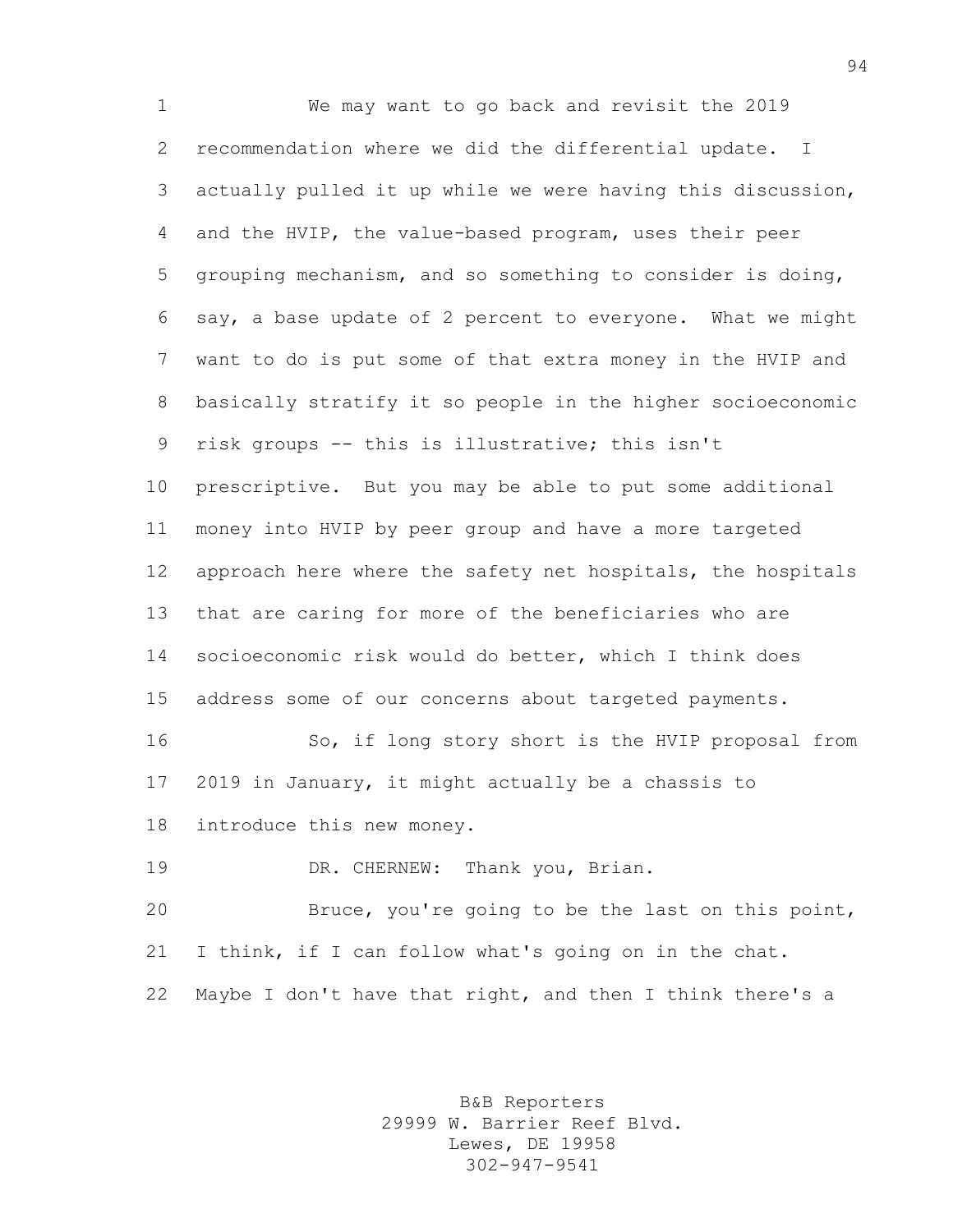bunch of to her people still in the queue. Very quickly, Bruce.

 MR. PYENSON: I want to follow up on and agree with Larry's point on the uncertainty but point out that this kind of situation happens surprisingly often or historically has happened in the private insurance industry where, for a variety of reasons, it might be very difficult to come up with premium rates or forecasts for the next year or two. Perhaps a claim system falls apart, things of that sort.

 What happens in that kind of environment is typically what Brian and Larry were referring to is that past trends get applied going forward with perhaps a little bit of alteration based on what information you can have, and I think we're at the point now where we can decide pretty well if that's what we're going to do and save staff a lot of effort of trying to come up with something more substantial.

 A starting point might be to look at how much our various recommendations have, in fact, changed from year to year. Many of our recommendations are rather consistent, my recollection, from year to year to year, and that might

> B&B Reporters 29999 W. Barrier Reef Blvd. Lewes, DE 19958 302-947-9541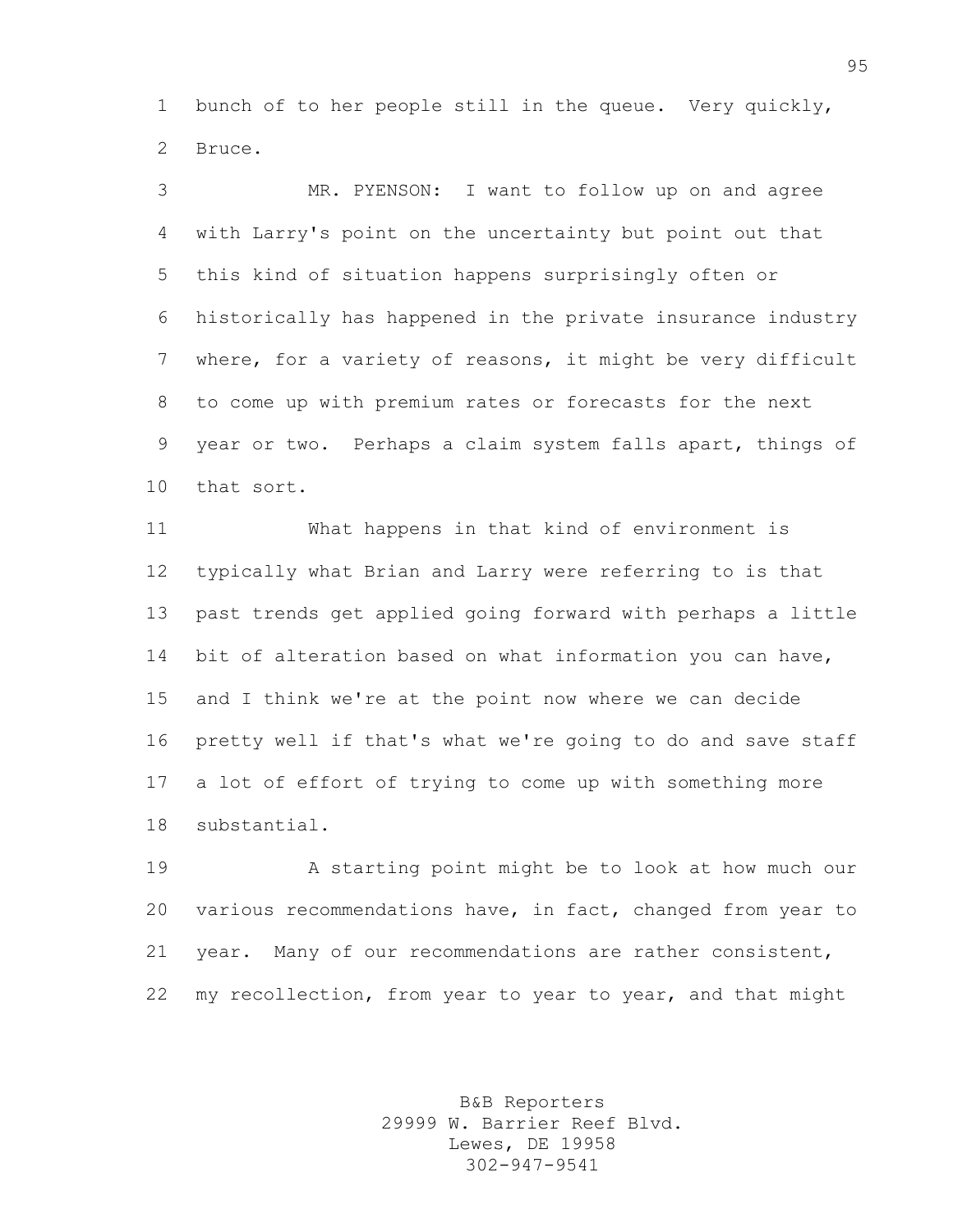be a good use of staff's time to avoid trying to get into exquisite analysis in an environment of a lot of uncertainty. Just a thought.

 DR. CHERNEW: Okay. Go on, Dana. MS. KELLEY: I think Pat has something on this point, and I also have her next in the existing queue. MS. WANG: Actually, I think Bruce's suggestion is a really good suggestion.

 I guess I'm a little bit confused about the sensitivity around making an update recommendation that, quote/unquote, goes into the baseline. I think I understand, because if folks said the update should be higher, then somehow there's an expectation that going backwards from that, if there's an assessment that the COVID impact has dampened, it's very difficult.

16 The way that I am -- and I appreciate Larry's question about what could these words mean that we're saying. The way that I'm hearing the conversation -- and I don't know if this is feasible, Jim, to think about an update factor this way -- is that the update factor is kind of like a fixed and variable. It has two different components, and the fixed update factor is our best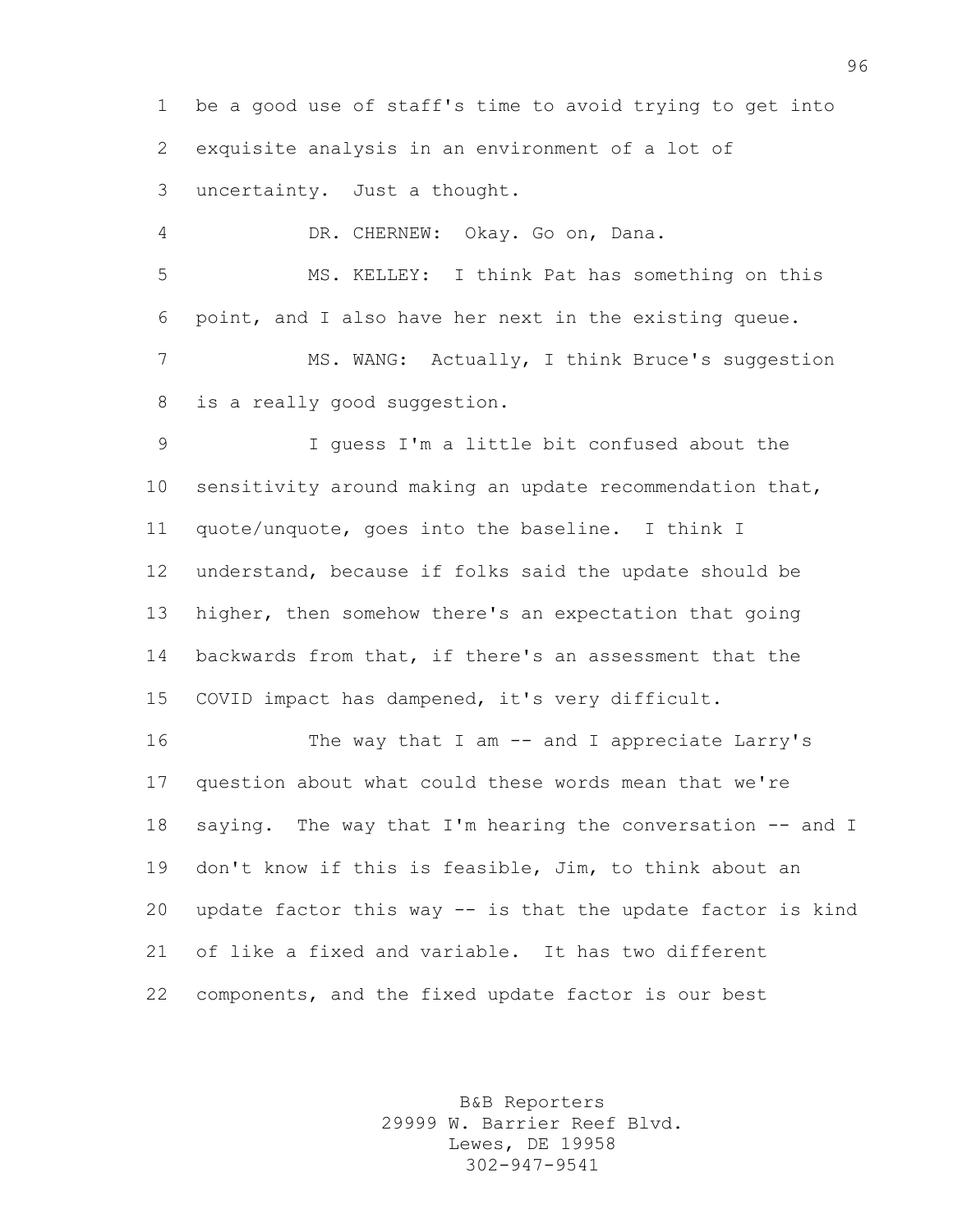estimate of, you know, based on past data, but I would urge also assessments about future disruptions or changes. For example, labor and supply chain, that's going to be with us after COVID recedes, which hopefully is sooner rather than later. I feel like we should do our best. That's a more forward-looking forecast, to Bruce's point, that there will be certain effects that are likely to carry forward for a period of time, that we try to build those into the baseline.

 And then on this variable COVID adjustment impact, I wonder whether it's feasible to sort of identify the buckets of greatest variability and give ranges, so that Congress can have some material to make judgments as they get closer to 10/1/2022 about what the COVID infection rate is in the country, for example. If we are blessed, it will be very, very low, but if we are not blessed, it could be another spike. And, in this variable component, would it be valuable to Congress to say we think that aside from the additional labor costs that we have simply built into the baseline, the range of COVID-related labor costs could be X to Y, so that they have something to pick from? The other thing I wondered about in terms of the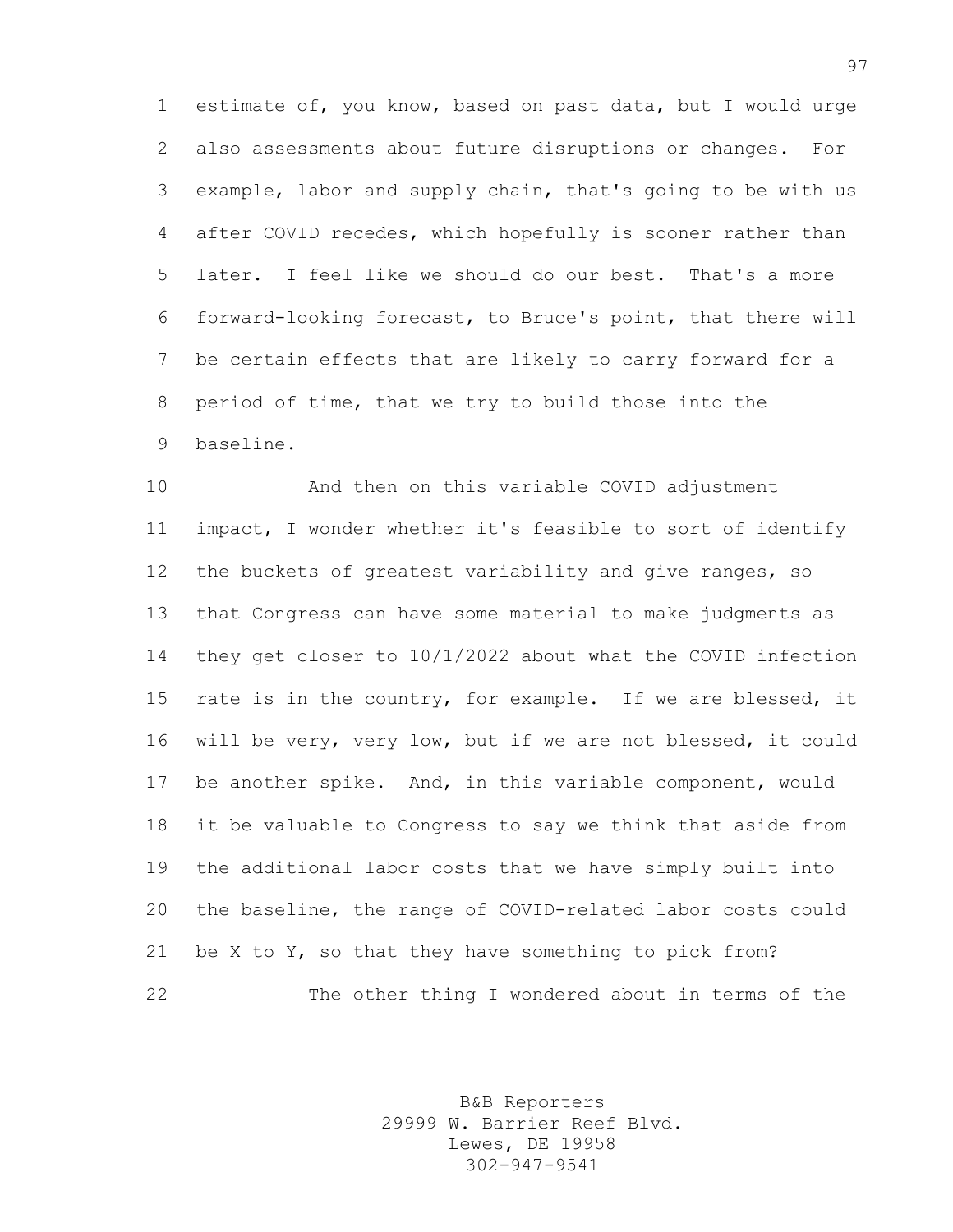2020 experience -- and I don't know if this is feasible at 2 all, but to the point that some of the others have made, it did travel differently in 2020, and by the end of the year, I think everybody was getting more than their fair share, obviously. Is it even feasible to think about, like, a control group of hospitals whose 2020 experience for the first half of 2020 is just some sort of -- it doesn't have all the noise in it? And to use things like that to try to pick apart what is sort of steady-state versus this extraordinary crisis that happened. It's just a thought. DR. CHERNEW: So let me do just some quick

responses, Pat.

 We always try to be forward-looking, although obviously our data is coming from the past because the future data hasn't been generated yet. Even in a normal time period, we always try and make recommendations that are forward looking by understanding what's happening to trends. It's just there's a lot more uncertainty going forward than there has been in the past, and once we make those recommendations, whatever actually happens, any future recommendations, 2024, 2025, that gets built on top of whatever happened when we get to 2023. That's kind of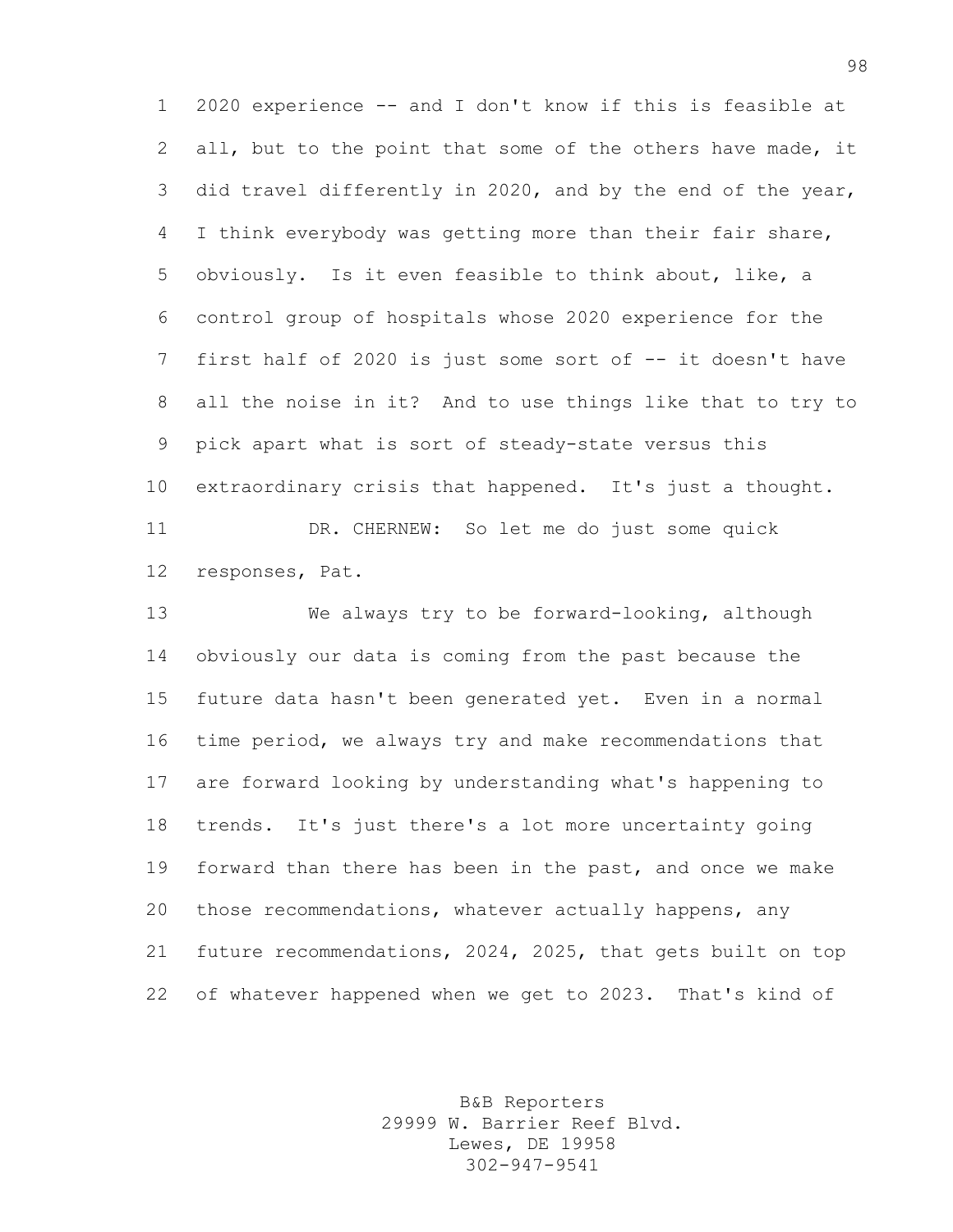what's meant in the baseline. So that's essentially what we're trying to sort through. I just wanted to clarify that general point.

4 MS. WANG: That's great.

5 The one last thing, if I could --

 DR. CHERNEW: I'm sorry. One more to this thing, and then I'll look to Jim. Part of the problem is we don't have data for half-a-year cost report. So it's very hard for us, for some of our measures, to see what happened to hospital costs in the beginning of -- before the pandemic. So some of our data in cost reports is lumpier than other data like access, which we could think about claims in a different way, but some of the key indicators like, for example, hospital costs, we simply don't have the granularity to break it up in the way you might want to know what was happening by different time periods. 17 MS. WANG: Okay. Thank you. The only other thing that I wanted to say is that I appreciate the discussion around the safety net issue. This could be the same thing. It could be different

 things. I think in the update factor, to the extent that we can prioritize what I would put under the umbrella of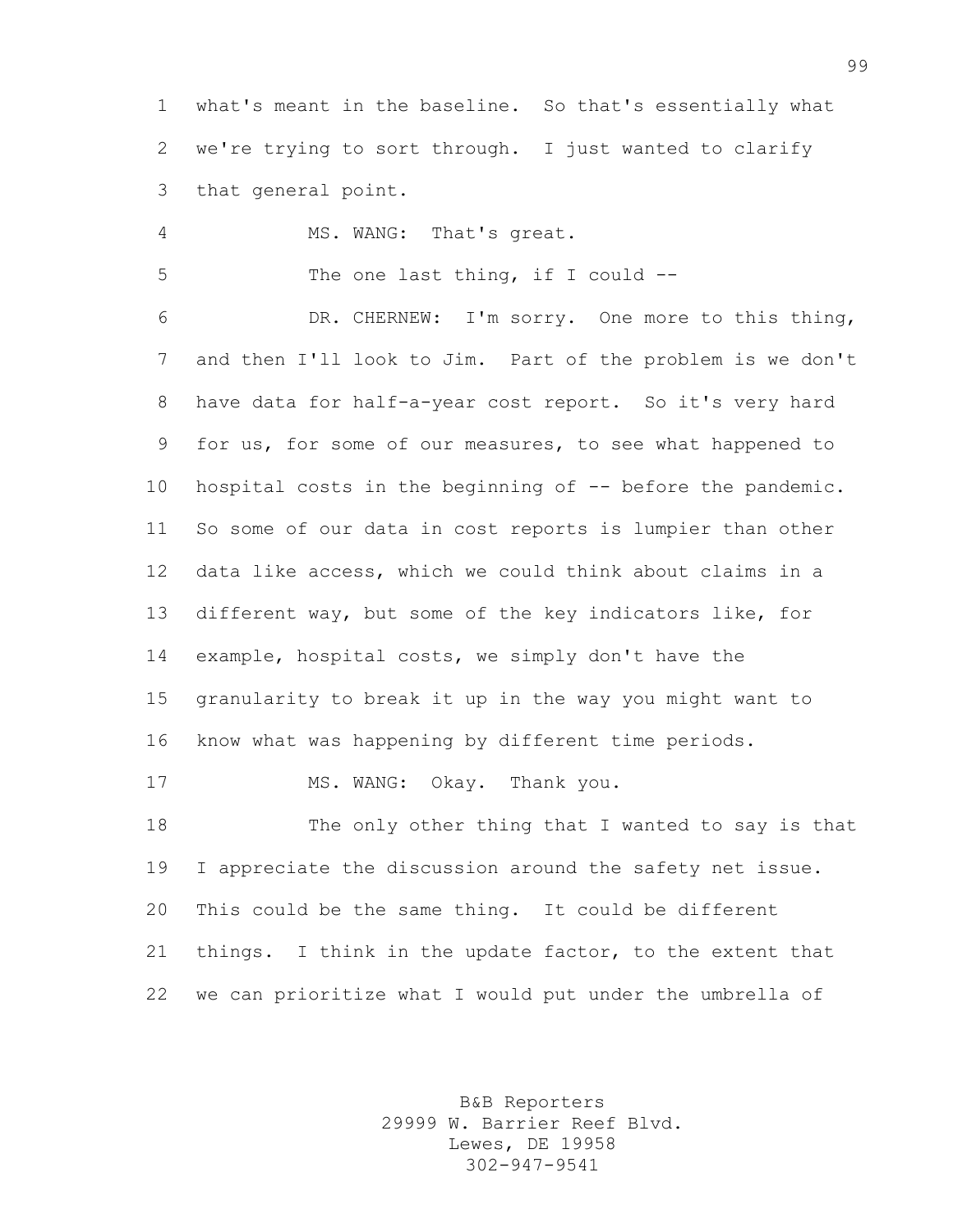equity, to make sure, extra sure that populations that were 2 the hardest hit by COVID -- and we know where they were, and we know the characteristics of those communities -- that we make extra sure whether through social vulnerability index, identification of communities, that we maybe do a separate run in the type of provider. I know right now, we do things according to DSH and things like that. Maybe that's a good proxy, but I would just ask us to take extra care to make sure that access is preserved for those communities in particular. DR. CHERNEW: Okay. Let's get back on to the 12 general queue. So, Dana, where were we? 13 MS. KELLEY: I have Larry next. DR. CASALINO: I'm good, Dana. MS. KELLEY: That is all I have in the queue, unless anyone wants to raise their hand. DR. CHERNEW: Okay. Let's get back to thoughts in the general queue. So are there other comments along these lines? I actually think this has been a very useful discussion as we begin to think throughout -- I'll sum up in a minute, depending on where everybody is, but if anyone wants to jump in before I do that, now is the time.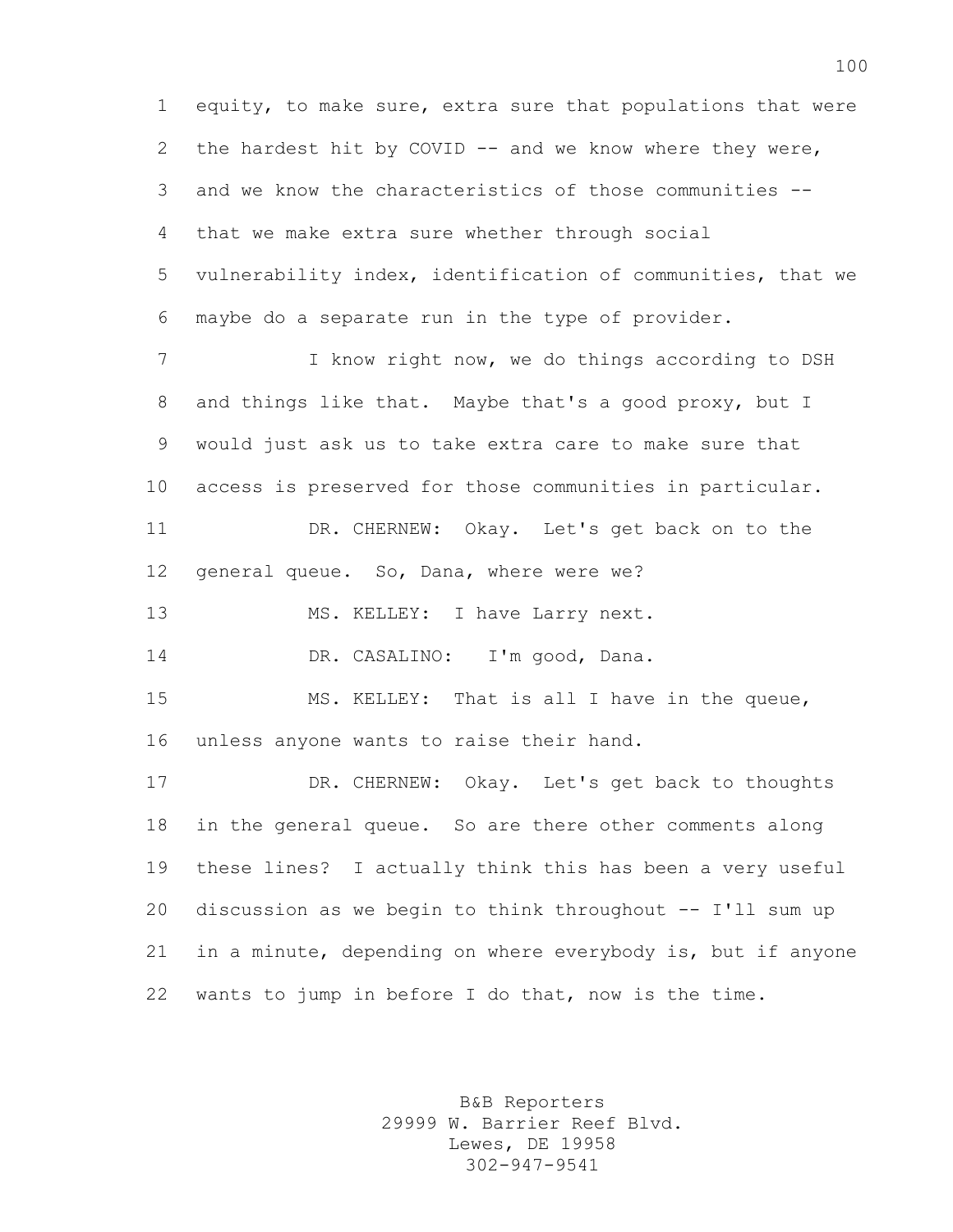1 [No response.]

 DR. CHERNEW: Okay. So my takeaway is this is super, super, super challenging. There is going to be an update. The update is going to work the way Medicare payment works; in other words, going to apply to everybody. We acknowledge the uncertainty, and that may have us change the updates more this year than typically happens year to year, and we will rely on data from prior years, prior years meaning, say, 2019, more than we would have in the past because we're concerned about the data. This will be very indicator-specific. So I'm not sure, for example, if we see big drops in volume, we would conclude -- normally, in a normal year, if we saw big drops in volume, we would argue there's a real -- we would worry there was an access problem, and we might account for that access problem in our updates.

17 This year, if we saw a big drop in volume, we might attribute that to COVID and not react the same way we normally would. I think that's a poor type of example. In the past, when we see quality measures, we might see changes in readmissions or whatever happening,

and we would then adjust for that in our update

B&B Reporters 29999 W. Barrier Reef Blvd. Lewes, DE 19958 302-947-9541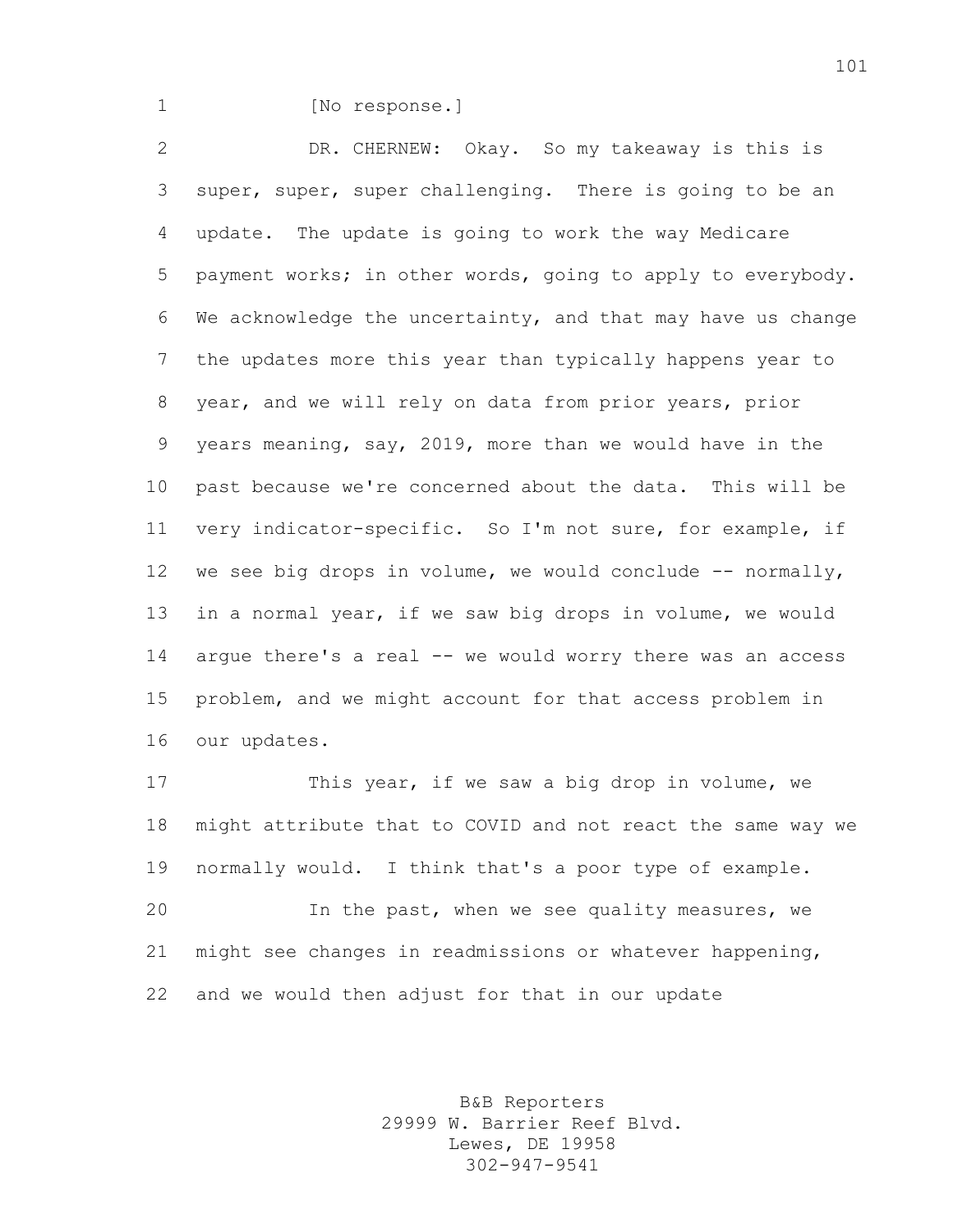recommendations. This year, if you see changes in readmissions or even in admissions, you're going to infer something different because of everything that was going on with COVID in a whole variety of ways.

 So I think what I hear is a few things. One is we should spend some time thinking about how to use the pre-2020 data more because we may have to trend some of that forward a little bit more to get to that, and then the other thing that I hear is we should think about if we perceive there's a problem in a sector or a type of facility or something else, we should think about policies that might not go into baseline. Those would be supplemental recommendations to our standard update recommendations, and I'm not -- you know, we have a long ways to go until we get there, which is why we want to have this discussion early. Honestly, I'm not sure exactly how that will work. I'll have to discuss it with Jim and the staff.

 And the third thing is we may have to think through aspects of the uncertainty and how we deal with that all going forward.

So that's kind of where I am and what I'm taking

B&B Reporters 29999 W. Barrier Reef Blvd. Lewes, DE 19958 302-947-9541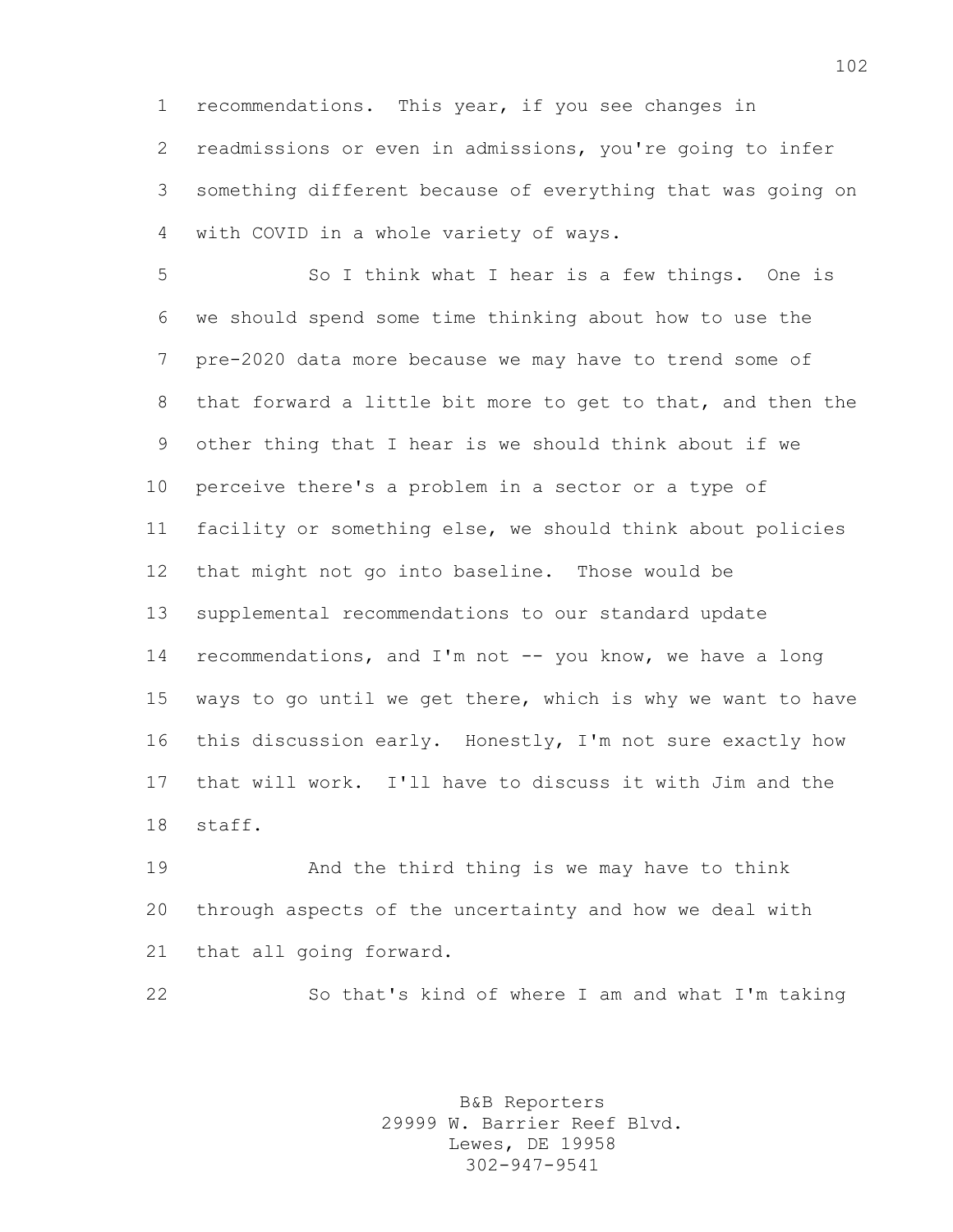away from this. When at the end of the cycle we give the normal applause to the staff, which is always heartfelt, we will make it an extra 50 percent longer for getting through all of this with us, but we do have a job at hand. And we are going to have to do it with the cards we are dealt.

 Are there other comments? Did I miss something in my summary? Are there general reactions to how I just laid out where I think we're going to go?

 Jim, anything on your end since you're actually the point of the spear in some ways?

11 DR. MATHEWS: No. All good.

12 DR. PAUL GINSBURG: Actually, Michael, one thing that perhaps it was in your summary, but I would want to reinforce is how by looking at the data from 2020, which will be the last we have, how little we'll be able to learn about the underlying trends because, in a sense, the impact of COVID and its uneven impact by time, by part of the country, by types of providers is really going to dwarf other factors that influence what rates should be. So, in a sense, it just makes us more humble in approaching this thing. The data may be very useful for giving us ideas about one-time adjustments but really won't contribute very

> B&B Reporters 29999 W. Barrier Reef Blvd. Lewes, DE 19958 302-947-9541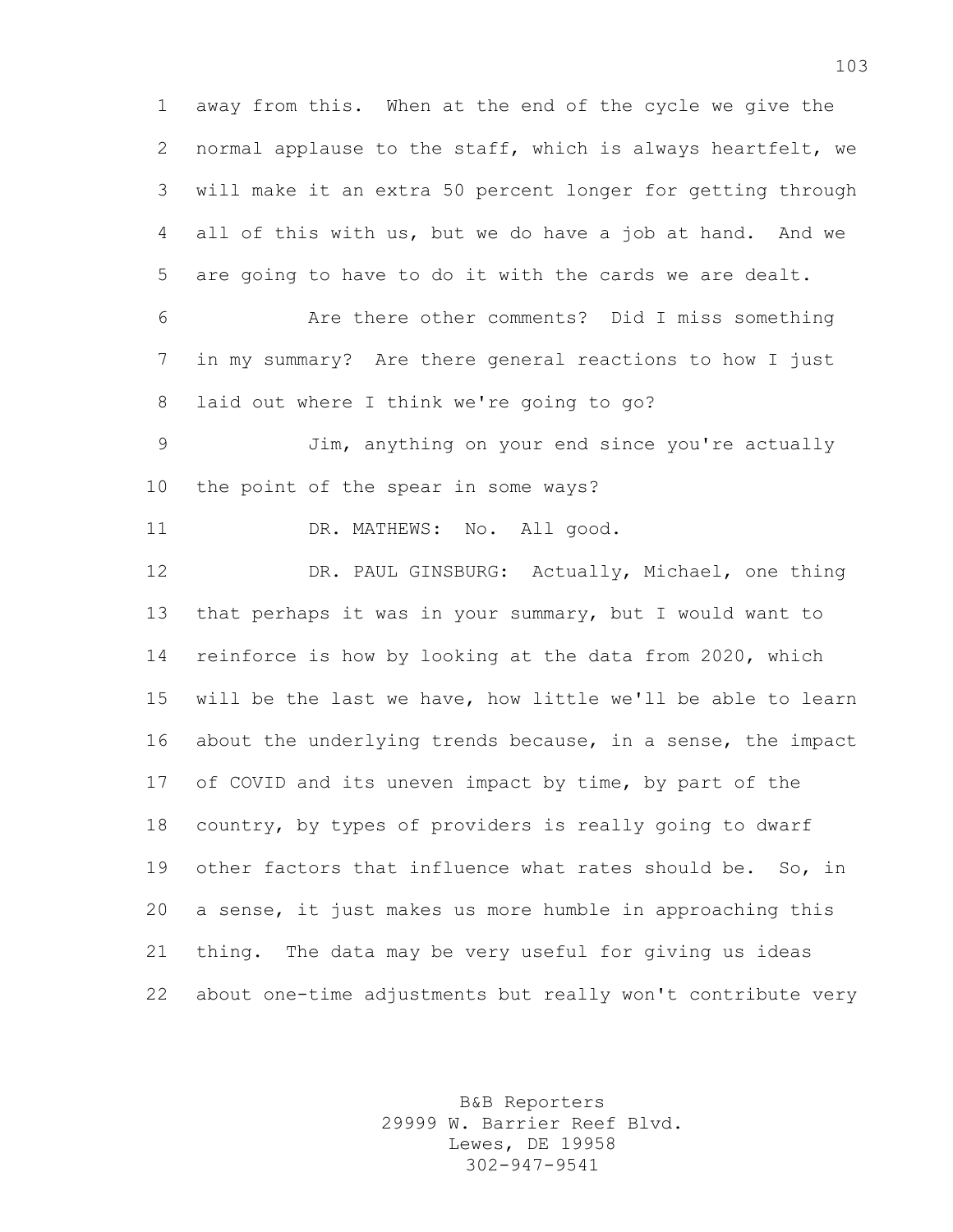much to telling us where the trend should be.

 DR. CHERNEW: Yeah. And one thing I might add, Jim, it might be useful if you send out to the Commissioners, sooner rather than later, last year's update recommendations. My guess is at least for our new Commissioners, Lynn and Stacie, it might be useful for you to see what we recommended and, of course, also what was actually done by Congress to give you some sense of where we were going forward, because I would like to hear how people feel about specific sectors going forward in a range of ways.

 There will be a chairman's recommendation in December, and we will have, hopefully, a rich discussion around each section, each sector, when we do that. But this is a year we're understanding what you're feeling a little sooner might actually be helpful.

 I know for the continuing Commissioners, you've seen all of that. It may not be top of mind, but I think that might be -- would that be a useful thing for people to see as they ponder this? Okay.

21 DR. PERLIN: Hey, Mike?

DR. CHERNEW: Yes?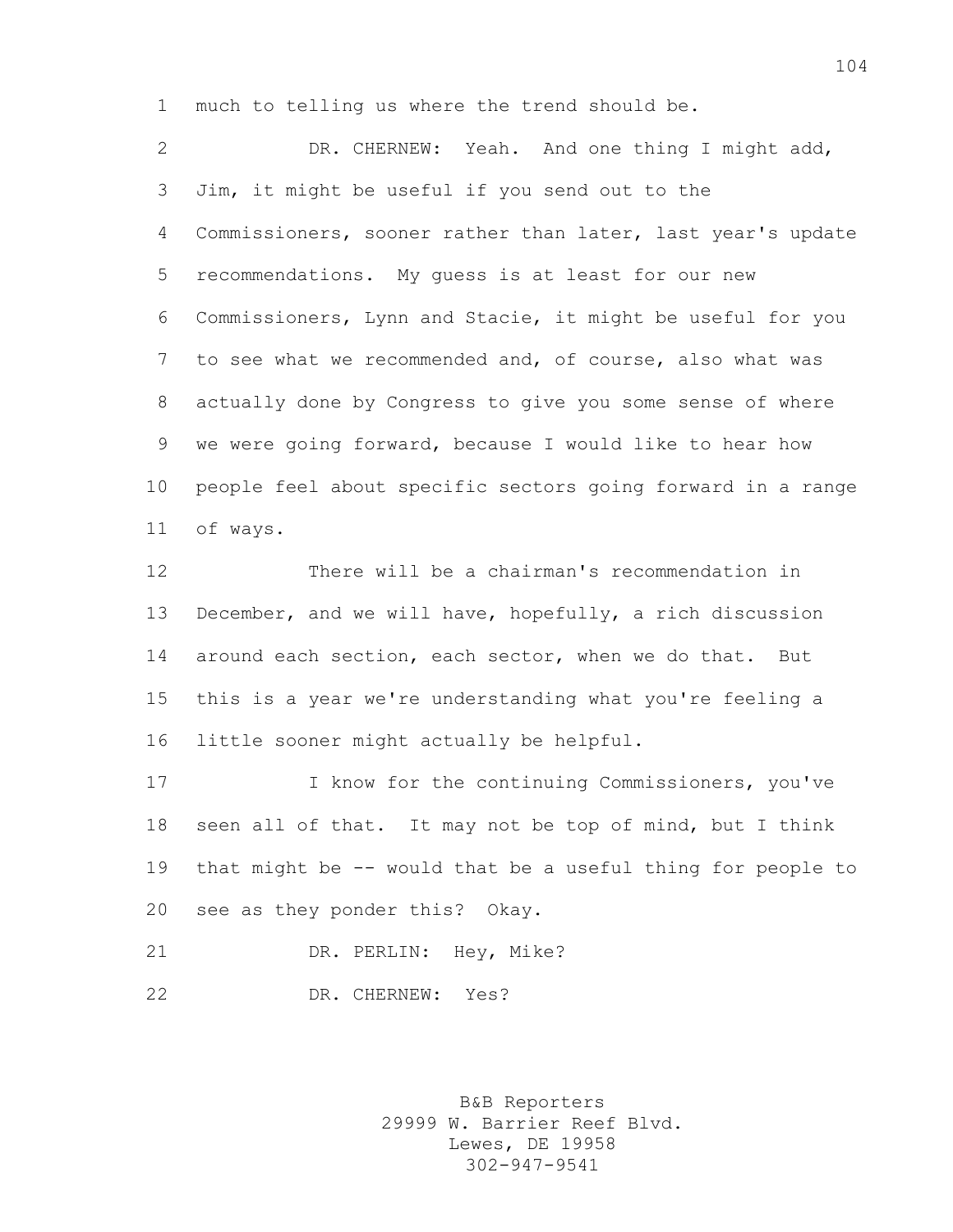DR. PERLIN: It's Jon. I tried to weigh in on the chat, but I think your summary was terrific.

 I just would encourage that we have the courage to actually look at the 2020 data and make some assessments of what we think is transient and what we think is more durable. Clearly, unless there is some magic, I don't see a new -- a bolus of nurses. So I think there are things that we'll write off. Some of the updates will be transient – sorry, I mean some of the public health additional funds may be transient, et cetera, some of the volume. Who knows? But I feel completely confident in my assessment of the workforce.

 In fact, living in the world with 185 hospitals, we've made some other contingencies because we are so secure in out conviction about that.

 I just think we can't dismiss the 2020 entirely, and I think there are different pieces that we should use in terms of what was fairly COVID-light periods and what we 19 can take away from that, what were COVID-heavy periods and what we take away from that, what were the effects of temporary policies, what can we take away from that, and what things changed that probably are not going to go back.

> B&B Reporters 29999 W. Barrier Reef Blvd. Lewes, DE 19958 302-947-9541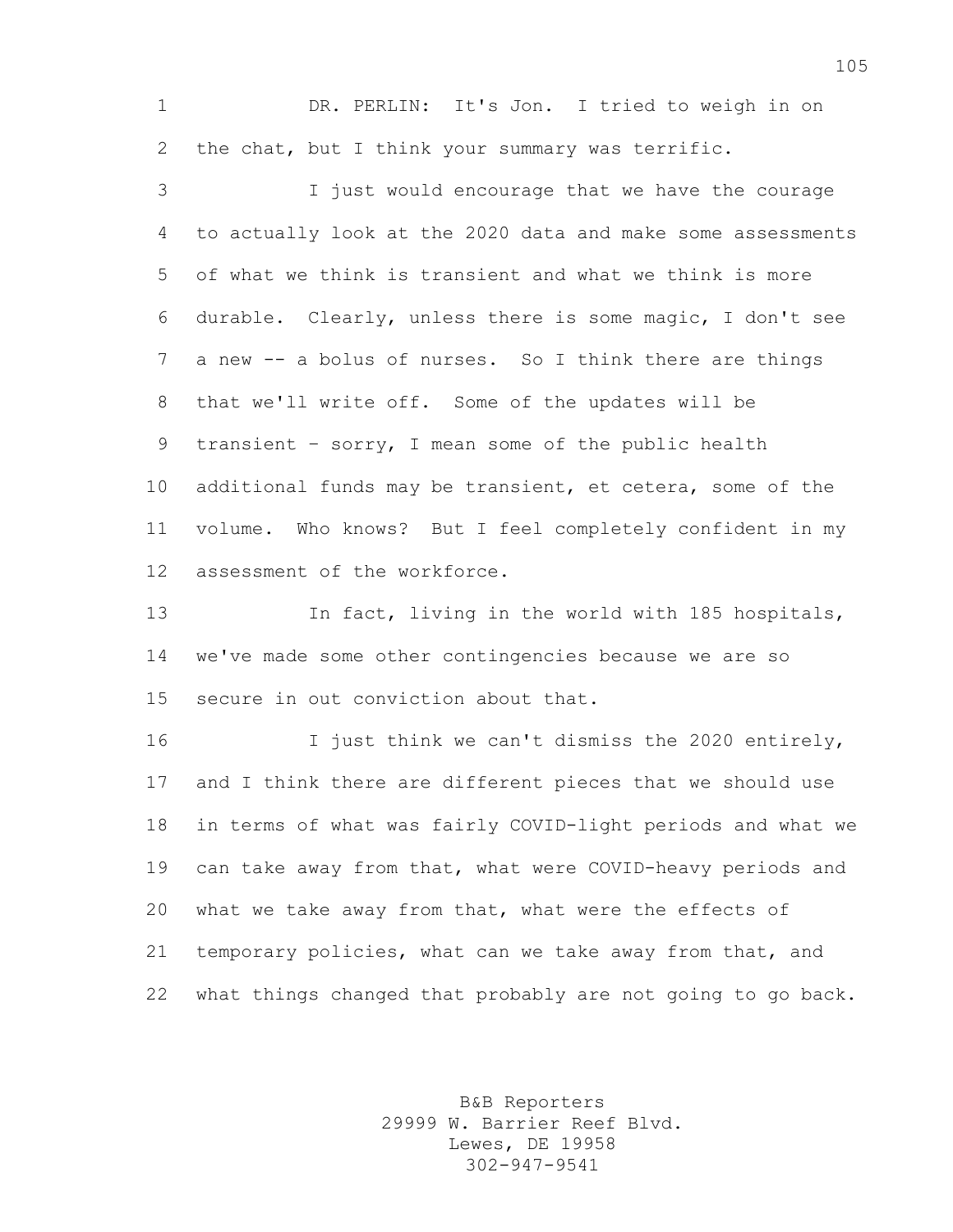1 DR. CHERNEW: Thank you, Jon.

 I think to summarize, we have a fundamental forecasting problem, per Pat's comment. We're trying to predict something in 2023, and we're trying to use data that we're going to have available, and some of that data is noisier in the past. So we will certainly look at it.

 It might be we use the same data, but we use it in a different way, for example. So, in the past, we've looked at hospital margins, but we may not have tried to dissect them as much as we might this year. But there is 11 going to be limitations on staff, time, and effort and how we deal with this. So this will be super, super, super, super -- I can't even remember how many we're up to -- super challenging, but again, we will do our best, and we will try and keep you posted.

16 And, of course, the reason that we have you all as Commissioners is because some of the deviations between what would be normally happening and some of the trends that are going on that might not be picked up are things that your insights will be helpful for.

 So I am sure we will hear comments like that, Jon, as we get closer to the update months.

> B&B Reporters 29999 W. Barrier Reef Blvd. Lewes, DE 19958 302-947-9541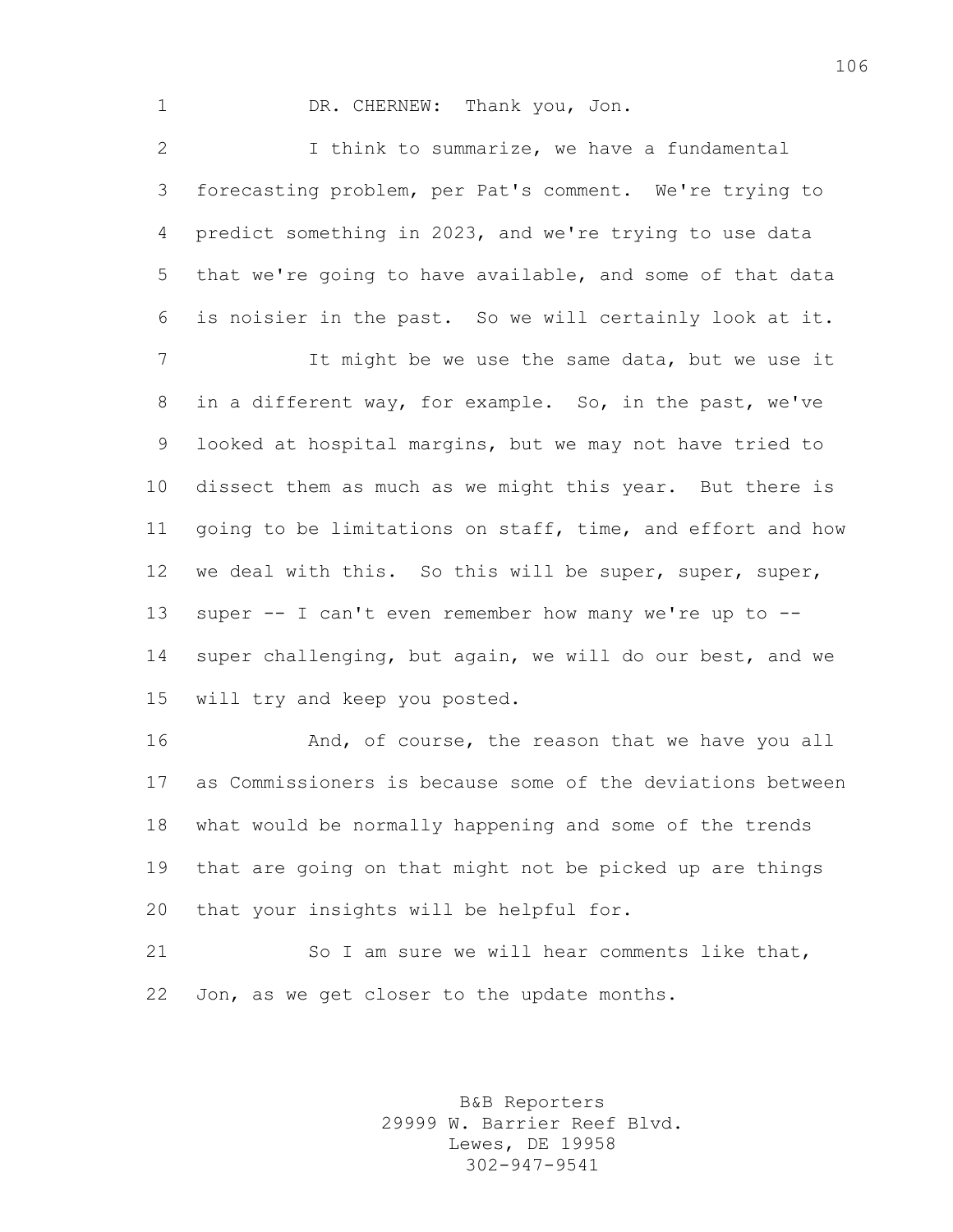DR. PERLIN: Well, Mike, you've opened yourself up to that for another Yogi Berra quote, even better, as Yogi Berra said, that forecasting is always difficult, especially about the future.

 DR. CHERNEW: Yes, exactly. And, in fact, he should have said five or six "supers" before that, but I'm not going to keep saying "super."

 All right. So we are now going to shift to a very different topic. It is a little bit more what I would call in the normal course of business, and again, to emphasize something I said in context of the context chapter, our activities writ large are often devoted to understanding where there are inefficiencies or problems in the current way that the Medicare program is running. We pick a number of targeted issues in a range of ways, and Eric is about to go through some issues particularly related to Part D's low-income premium subsidy. 18 So, Eric, I'm turning over to you. MR. ROLLINS: Thanks, Mike. Good afternoon. I'm going to conclude our work today with a session on the Part D drug benefit. Last year, at our November meeting, we gave a

> B&B Reporters 29999 W. Barrier Reef Blvd. Lewes, DE 19958 302-947-9541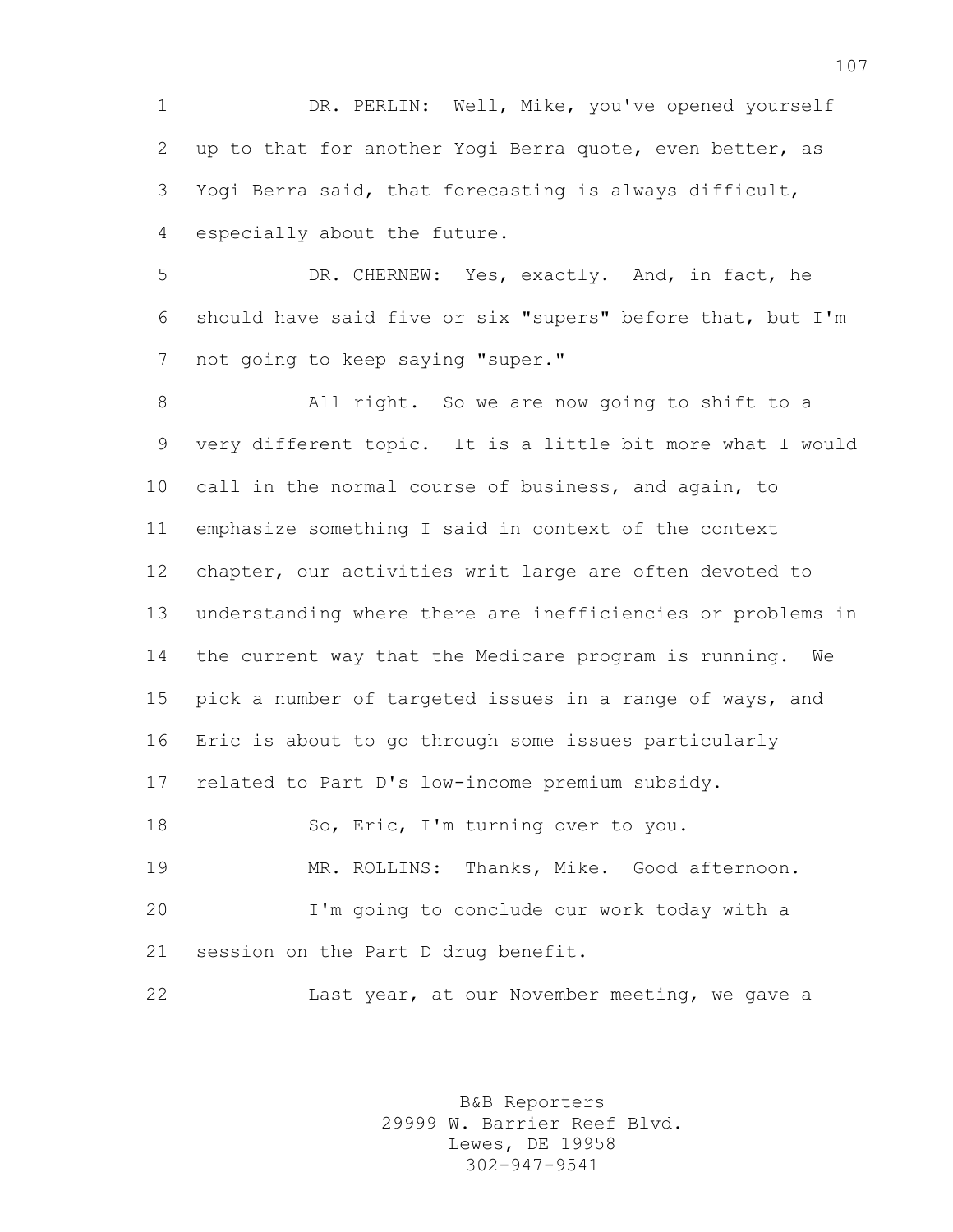presentation on the program's low-income subsidy, or LIS. We described how the LIS subsidizes premiums for eligible beneficiaries and how it has features that limit competition among Part D plans. The Commission expressed interest in doing more work on this issue, so I'm back today to talk about some potential reforms that could improve competition and reduce program spending.

 Our goal today is to assess your interest in working towards a recommendation that we would include in our June 2022 report to the Congress.

 Before I begin, I'd like to remind the audience that they can download a PDF version of these slides in the handout section of the control panel on the right-hand side of the screen.

 Let me start with a little bit of background. Part D's low-income subsidy was created to ensure that low- income beneficiaries have access to drug coverage by helping them pay their premiums and out-of-pocket costs. This year, almost 13 million people receive the LIS, and they account for 27 percent of overall Part D enrollment. Total LIS spending on premiums was about \$3.8 billion in 2019, the most recent year available.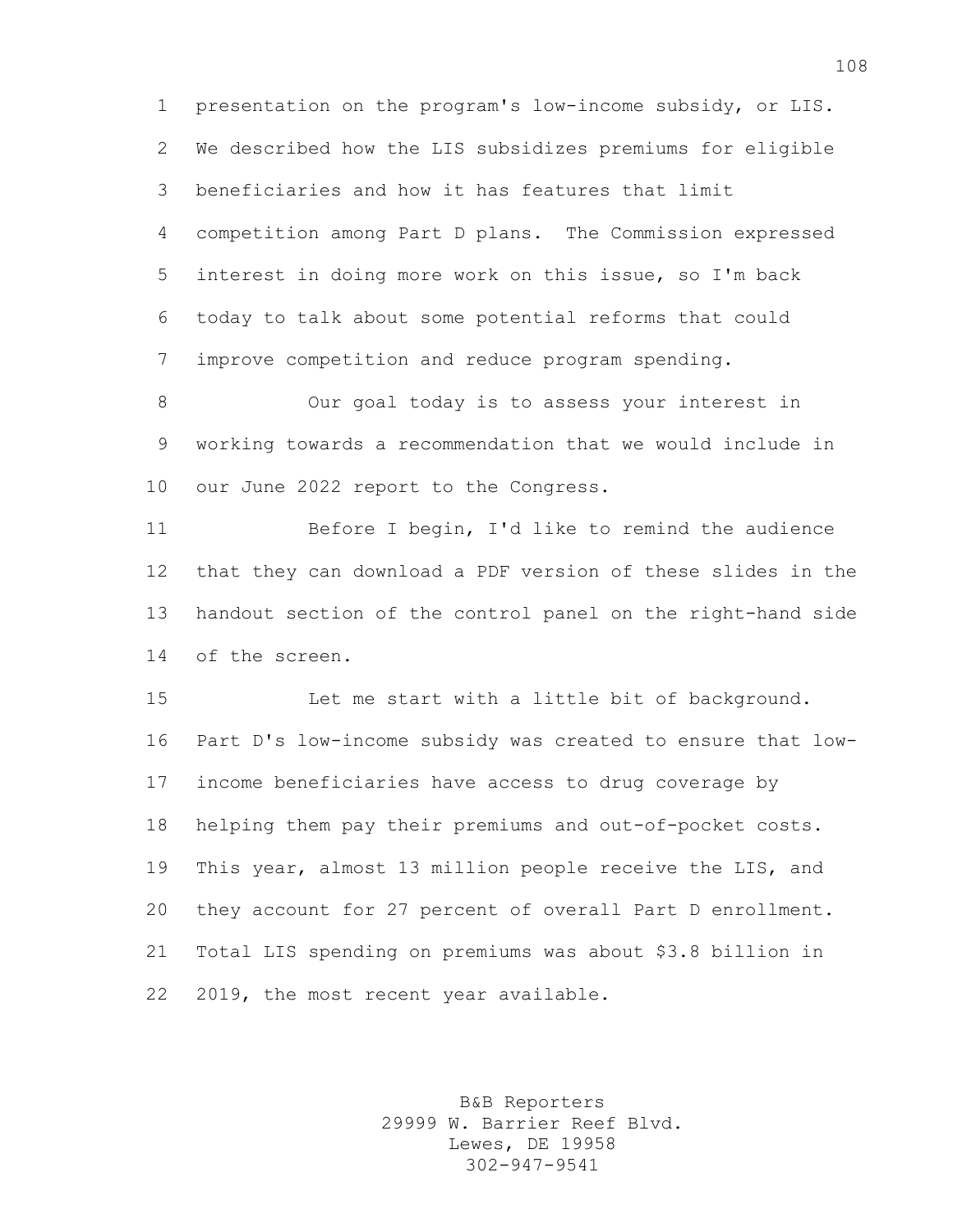The approach that the LIS uses to subsidize premiums has two key features -- a dollar limit known as the benchmark and an auto-enrollment process that I will briefly review.

 The benchmark is designed to encourage LIS beneficiaries to enroll in lower-cost plans. Under Part D, each plan offers either basic coverage, which consists of the standard Part D benefit or its actuarial equivalent, or enhanced coverage, which is basic coverage plus some type of additional benefits. The benchmark equals the average premium for basic coverage across all stand-alone prescription drug plans, or PDPs, and Medicare Advantage prescription drug plans, or MA-PDs, in a region.

 The benchmark is the maximum amount that the LIS will pay for basic coverage. LIS beneficiaries who enroll in basic plans that are less expensive do not have to pay a premium, and these plans are thus known as benchmark plans. In contrast, LIS beneficiaries who enroll in basic plans that are more expensive must pay the difference between their plan's premium and the benchmark. In addition, since the LIS only subsidizes basic coverage, any beneficiaries who enroll in enhanced plans must pay the

> B&B Reporters 29999 W. Barrier Reef Blvd. Lewes, DE 19958 302-947-9541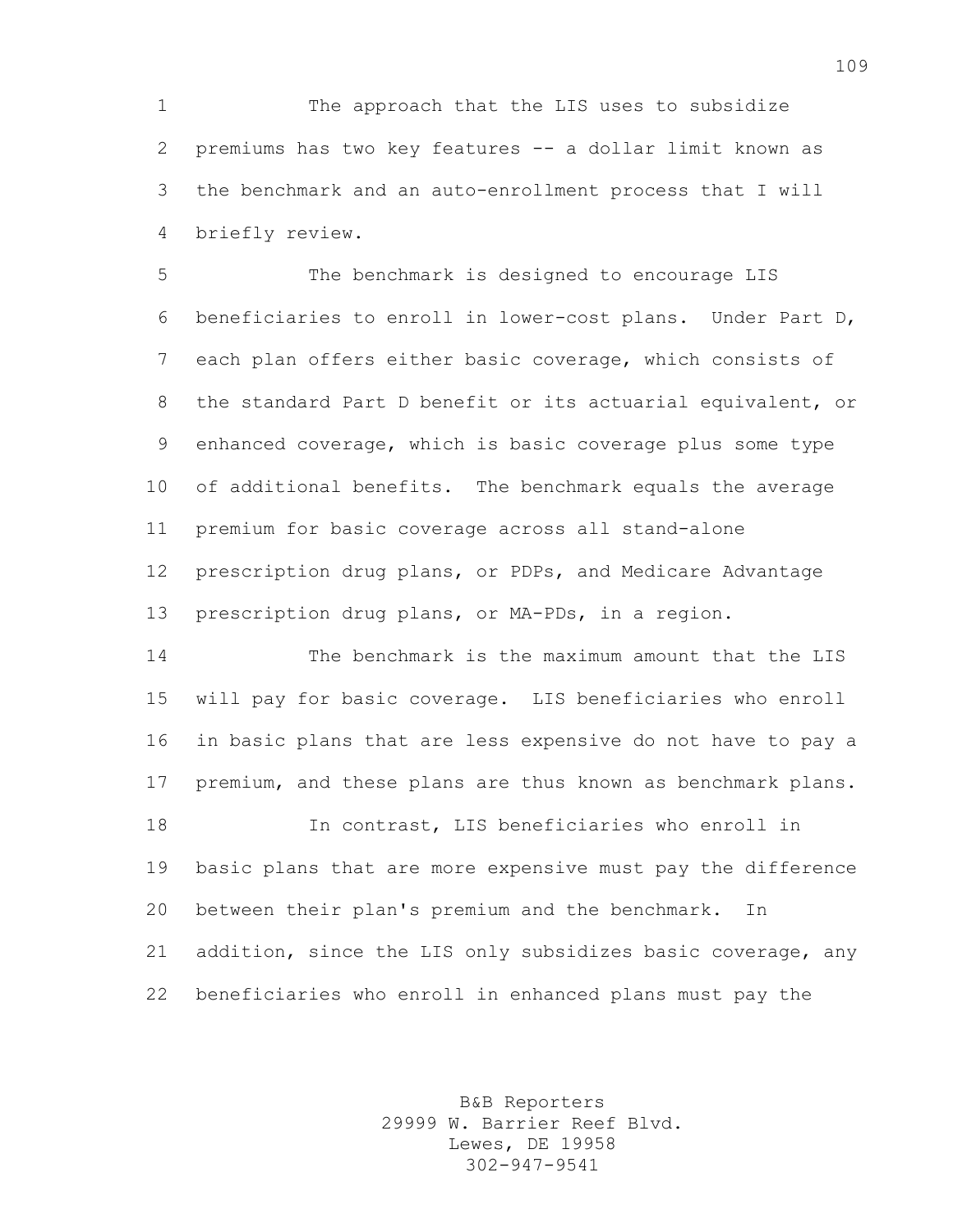extra premium that those plans charge to finance their richer benefits. By statute, there must be at least one benchmark plan in each region. If the average premium is lower than all of the PDP premiums, the lowest premium for a PDP is used as the benchmark instead.

 The Part D program relies on beneficiaries to select a drug plan on their own, but policymakers also wanted to ensure that LIS beneficiaries had drug coverage. They balanced these goals by automatically enrolling these beneficiaries in a benchmark plan if they did not choose a plan when they first became eligible for Part D. CMS also uses auto-enrollment to reassign beneficiaries to a new plan when the premium for their current plan rises above 14 the benchmark. In both cases, the goal is to ensure that beneficiaries do not have to pay a premium. Beneficiaries are randomly assigned to a benchmark plan, and each plan in a region usually receives the same number of auto- enrollees. Those who have been auto-enrolled can easily switch to another plan if they wish.

 Although the LIS helps ensure that beneficiaries have drug coverage, it also creates incentives that limit competition among benchmark plans and result in higher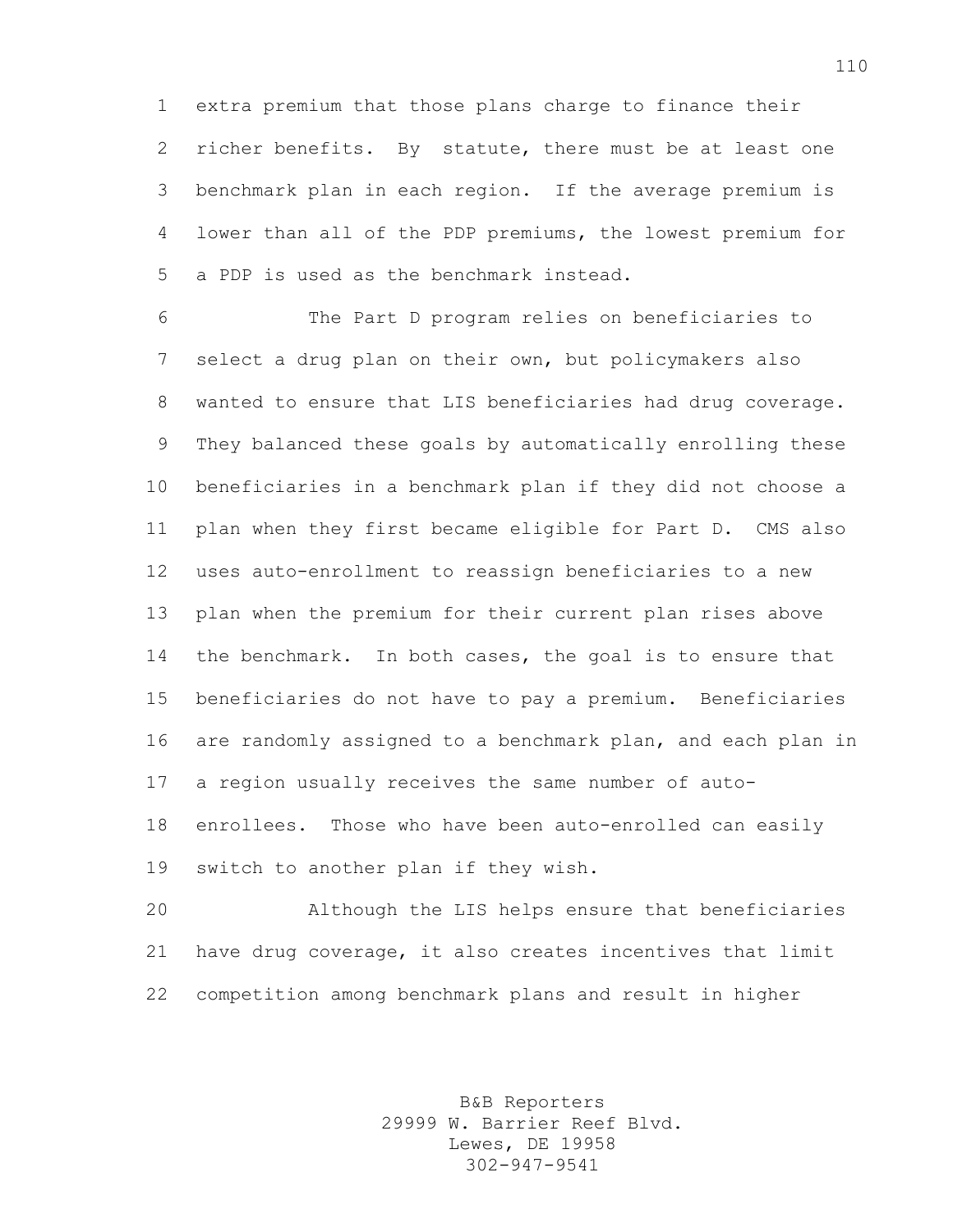Medicare spending.

 Part D relies on competition among private insurers to encourage the development of plans that beneficiaries find attractive and to control overall program spending. Plans that want to serve LIS beneficiaries have an incentive to keep their premiums below the benchmark. They don't know exactly what the benchmark will be when they submit their bids, but they can often make a reasonable estimate based on the current benchmark and projected spending growth. However, once a plan qualifies as a benchmark plan, it has no marginal incentive to lower its premium any further. If the plan does lower its premium, it won't receive any more auto-enrollees, since every benchmark plan in a region receives an equal number. The plan also won't become more attractive to LIS beneficiaries who select their own plans, a group often known as choosers, because the LIS covers the full premium for all benchmark plans. As a result, a benchmark plan that lowers its premium receives less Medicare revenue for the same number of enrollees. As I said last fall, it's the same dynamic that you see on "The Price Is Right." Plans want to set their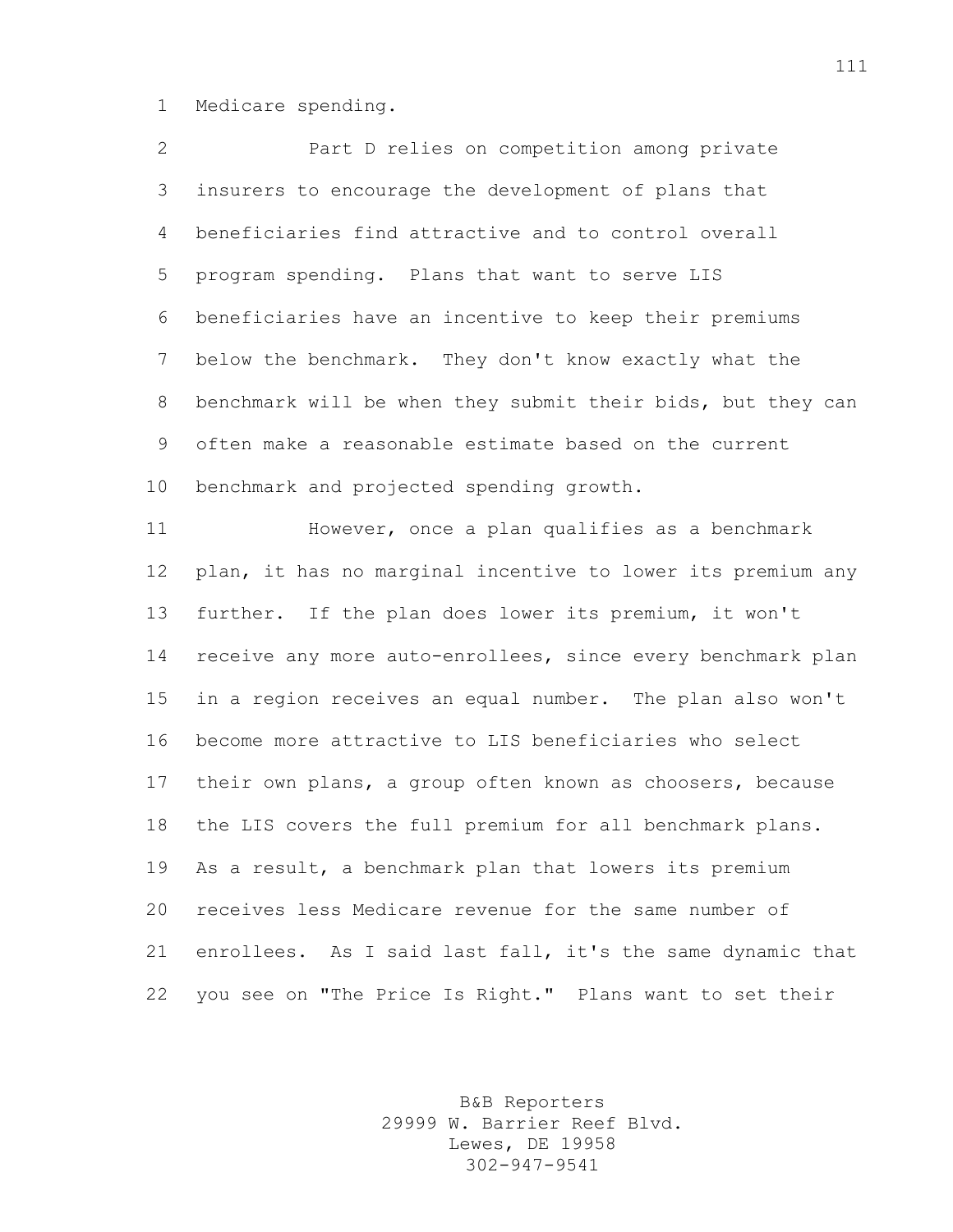premiums as close to the benchmark as they can without going over.

 This graphic demonstrates how this dynamic plays out. It shows the distribution of PDP premiums in 2021 based on the difference between the plan's premium and the benchmark. In the top half, which shows the premiums for basic PDPs, you can see that the premiums for most benchmark plans are very close to the benchmark. In contrast, you can see in the bottom half that there's more variation in the basic portion of the premiums for enhanced PDPs, and that many plans have premiums that are lower than the benchmark.

 The policy challenge here is to find ways to encourage benchmark plans to lower their premiums, which would reduce the clustering you see now, essentially shift the premiums for at least some plans to the left, and fill in some of that empty area you see now. Getting plans to lower their premiums would reduce LIS spending and save Medicare money. The differences between the premiums for basic plans versus enhanced plans are large enough to suggest that basic plans could reduce their premiums to some extent and that savings are achievable.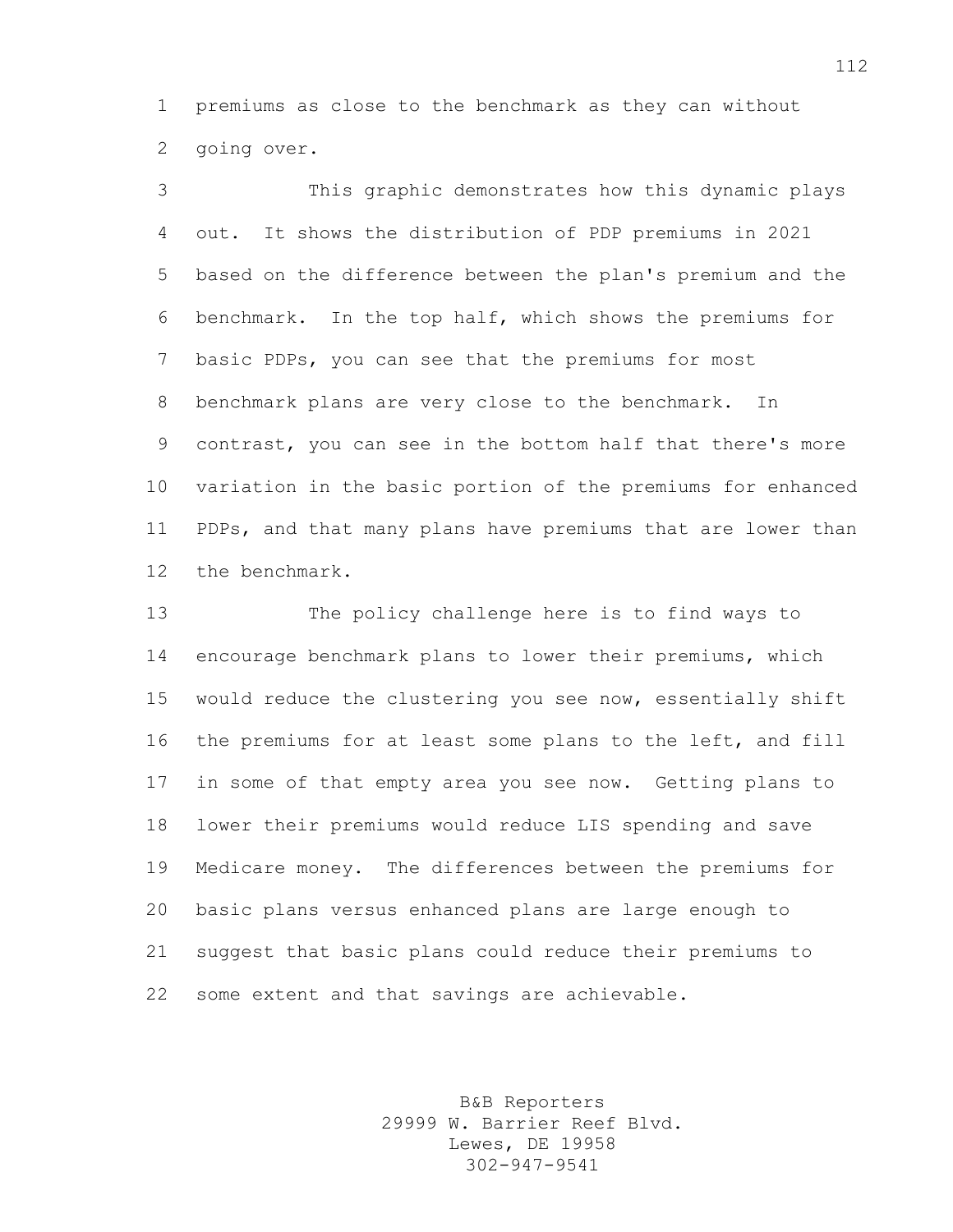1 Now that I've given you some background, I'd like to discuss some potential reforms you could make to the LIS premium subsidy. Given the shortcomings of the existing system, these reforms seek to create stronger incentives for plans to bid competitively and reduce Medicare spending on premium subsidies. At the same time, we want to maintain a sustainable level of competition and plan choice, and when I say "plans" here, I'm referring specifically to benchmark PDPs.

 We've come up with two basic approaches for you to consider. Option 1 focuses on changing the auto- enrollment process to improve competition among benchmark plans. There would also need to be some supporting changes to the benchmark, but the changes to the auto-enrollment process are the focus. Option 2 would lower the benchmark without making any changes to the auto-enrollment process.

 Under the current system, the main feature that limits competition among benchmark plans is the practice of assigning the same number of auto-enrollees to each plan. Option 1 would replace that with a new auto-enrollment process that assigns more beneficiaries to plans with lower premiums. We discuss several ways to do this in the paper,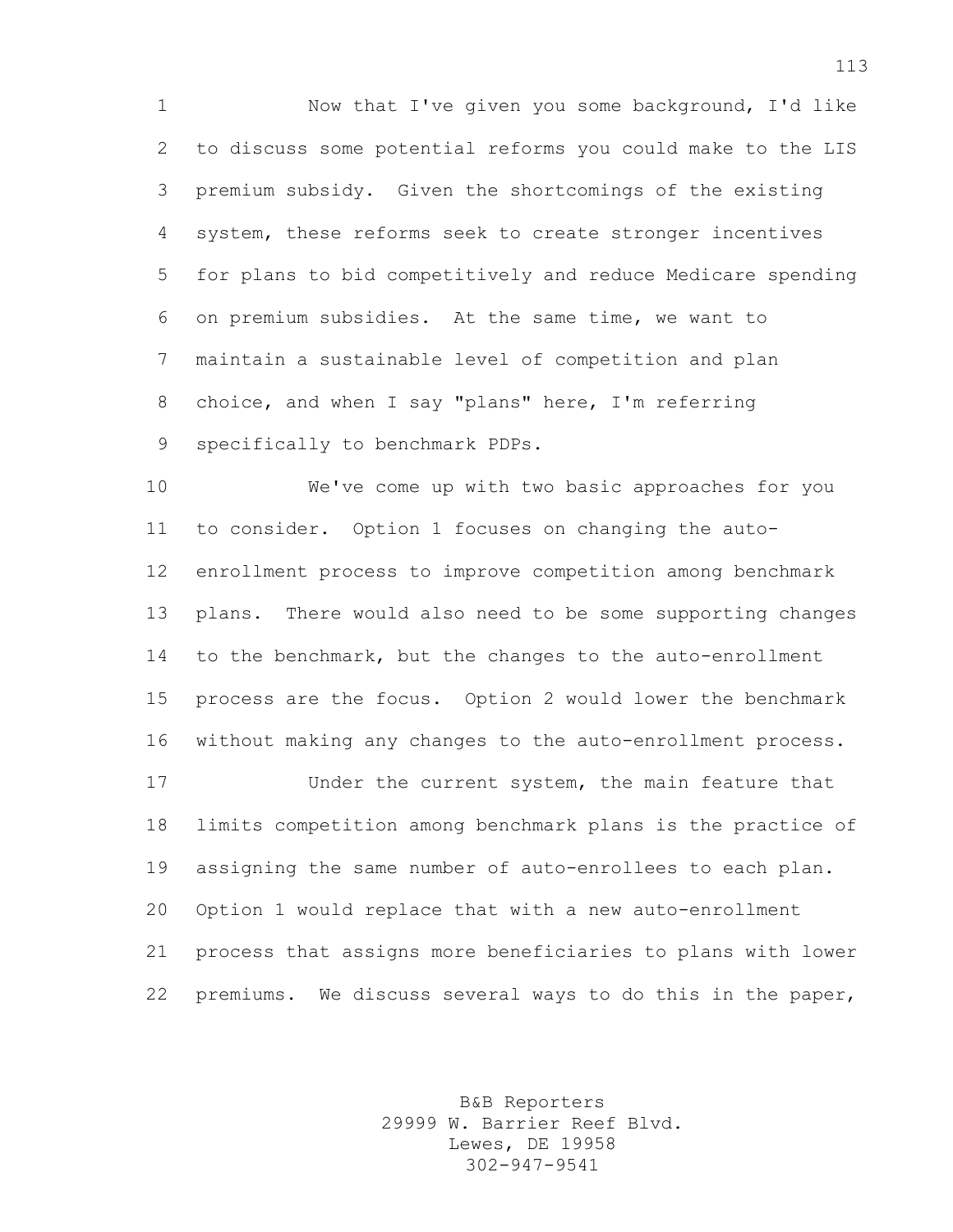but one approach would be to award progressively larger shares of auto-enrollees to plans with lower premiums. This reform would give benchmark plans an incentive to lower their premiums in exchange for higher enrollment. We think that CMS would need flexibility to decide exactly how the share of auto-enrollees for each benchmark plan would be determined and to refine its method as the agency gains experience with the new system.

 As part of Option 1, policymakers could also revisit the de minimis policy, where plans that narrowly miss the benchmark can waive the remaining premium for their LIS enrollees and avoid having them reassigned to other plans. This policy reduces reassignments, but it also discourages competition among plans by reducing the consequences of missing the benchmark. The policy could either be eliminated or modified to reduce LIS payments to de minimis plans, and we discuss some ways to do that in the paper.

 If policymakers changed the auto-enrollment process, they would likely need to modify the benchmark as well. Right now, the benchmark equals the average premium for basic coverage, and the premium for each plan is

> B&B Reporters 29999 W. Barrier Reef Blvd. Lewes, DE 19958 302-947-9541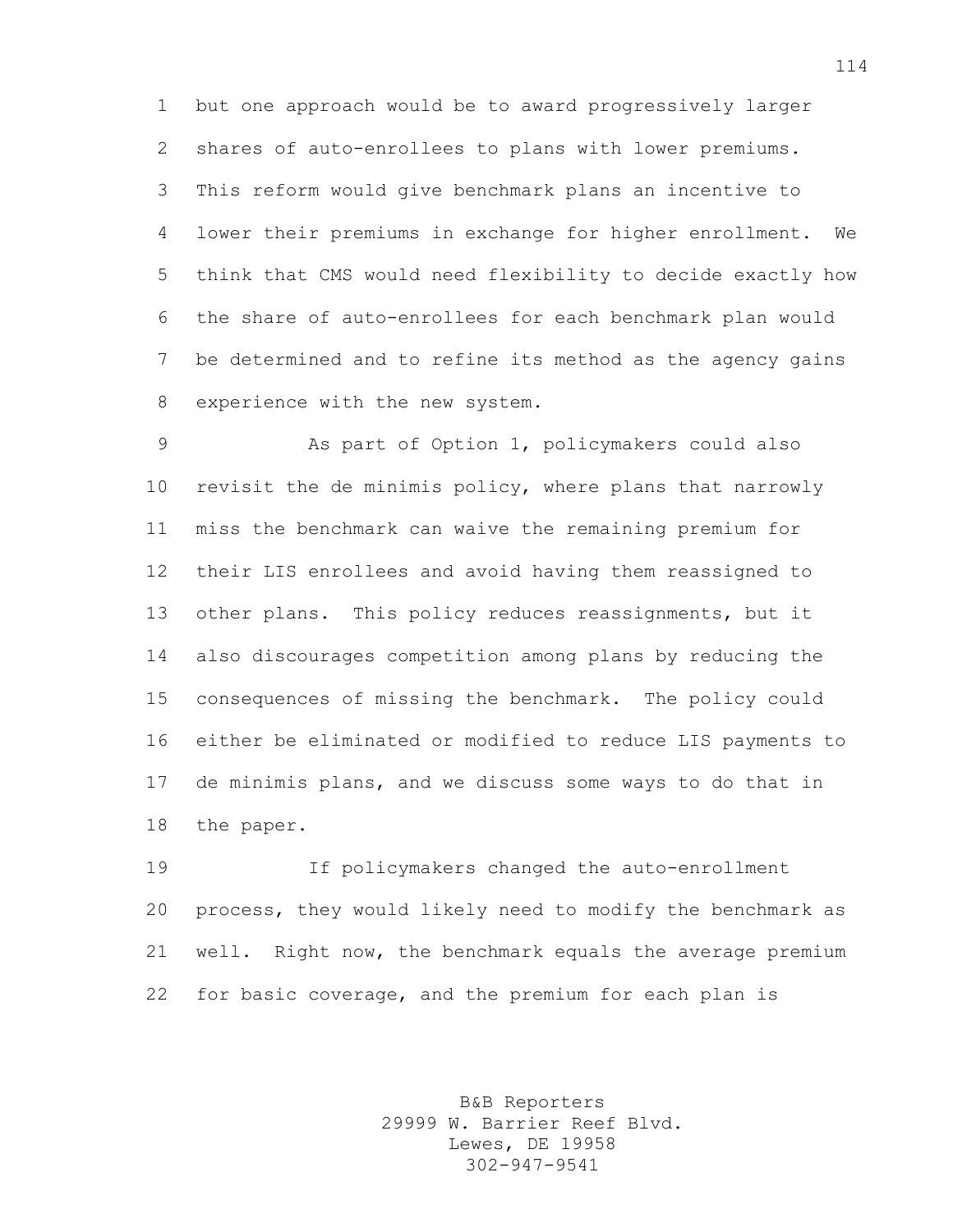weighted by its LIS enrollment. Assigning more beneficiaries to lower-premium plans would thus put downward pressure on the benchmark and could reduce the number of benchmark plans. Policymakers could still use the average premium as the benchmark, but they may want to consider increasing the minimum number of benchmark PDPs to ensure that LIS beneficiaries have sufficient plan choice. Currently, there only has to be one benchmark PDP in each region. Under this approach, CMS would increase the benchmark if needed to ensure that the minimum number of plans was available. Another option would be to have CMS specify how many benchmark PDPs would be chosen in each region and use the premium for the last plan chosen as the benchmark.

 Let's turn now to the second option, which would lower the benchmark without changing the auto-enrollment process. Under this approach, plans would need to lower their premiums to stay below the new benchmark, which would generate savings. However, these plans would still have incentives to keep their premiums just below the benchmark, and we'd expect to see the same clustering pattern that we do now. As a result, program savings would depend largely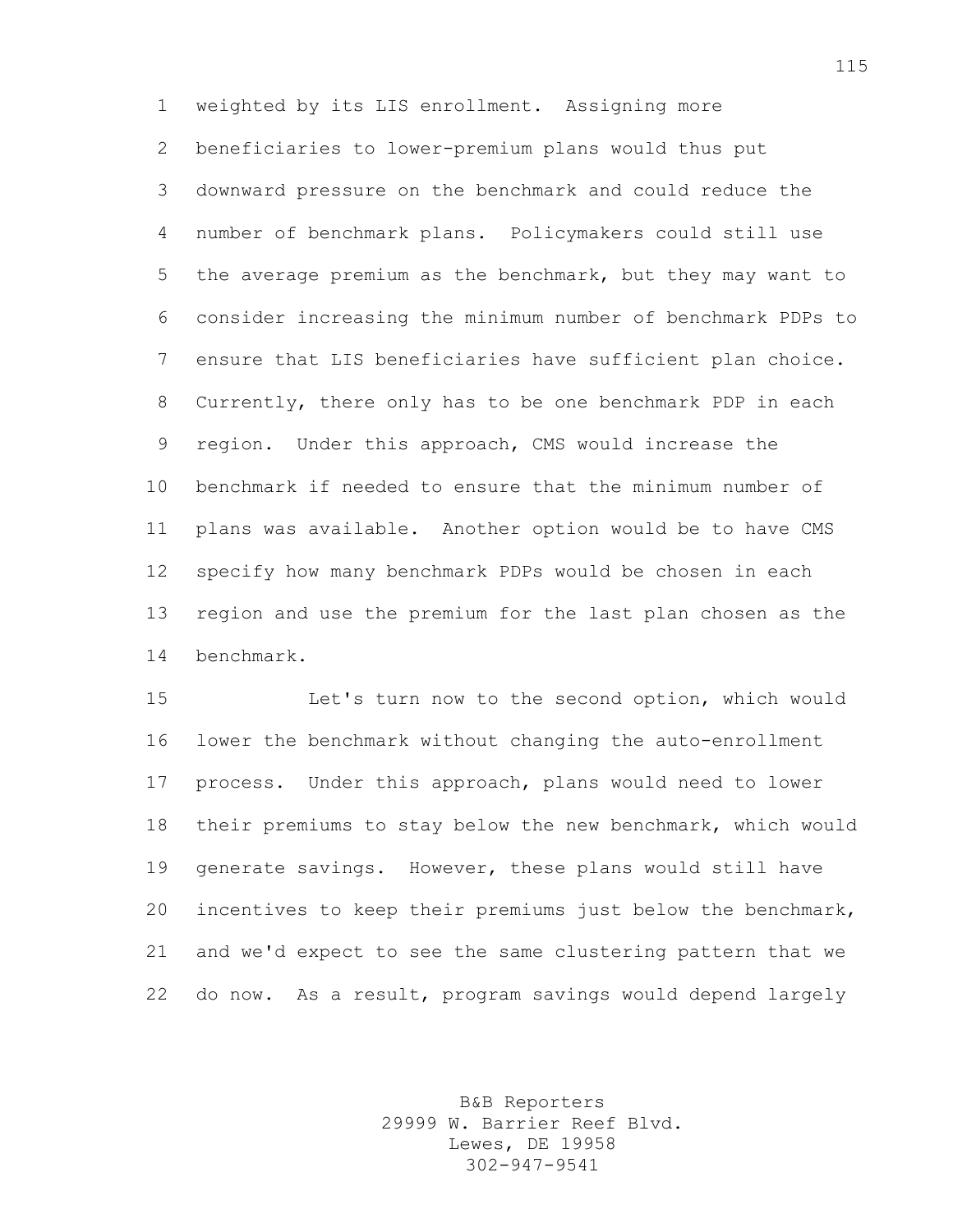on the extent to which the new benchmarks are lower than the existing ones.

 We evaluated three potential changes to the benchmark formula, which I have listed here. We found that the second and third alternatives would both lower the benchmark because they would include the Part C rebates that many MA-PDs use to reduce their Part D premiums. Many regions would see reductions of 10 to 20 percent, which could reduce the number of benchmark plans. As on the previous slide, one potential way to address those concerns would be to increase the minimum number of benchmark plans. This presentation has focused on the competitive dynamics for benchmark PDPs, but I'd also like to touch on the implications for MA-PDs and LIS beneficiaries. The impact on MA-PDs would largely come from changes to the benchmark. Many MA-PDs use their MA rebates to reduce their Part D premiums, and some plans, particularly D-SNPs, focus on reducing their premium down to the benchmark amount. Changes to the benchmark would thus affect how those plans use their rebates.

 As for LIS beneficiaries, the reforms we've discussed could reduce the number of benchmark plans and

> B&B Reporters 29999 W. Barrier Reef Blvd. Lewes, DE 19958 302-947-9541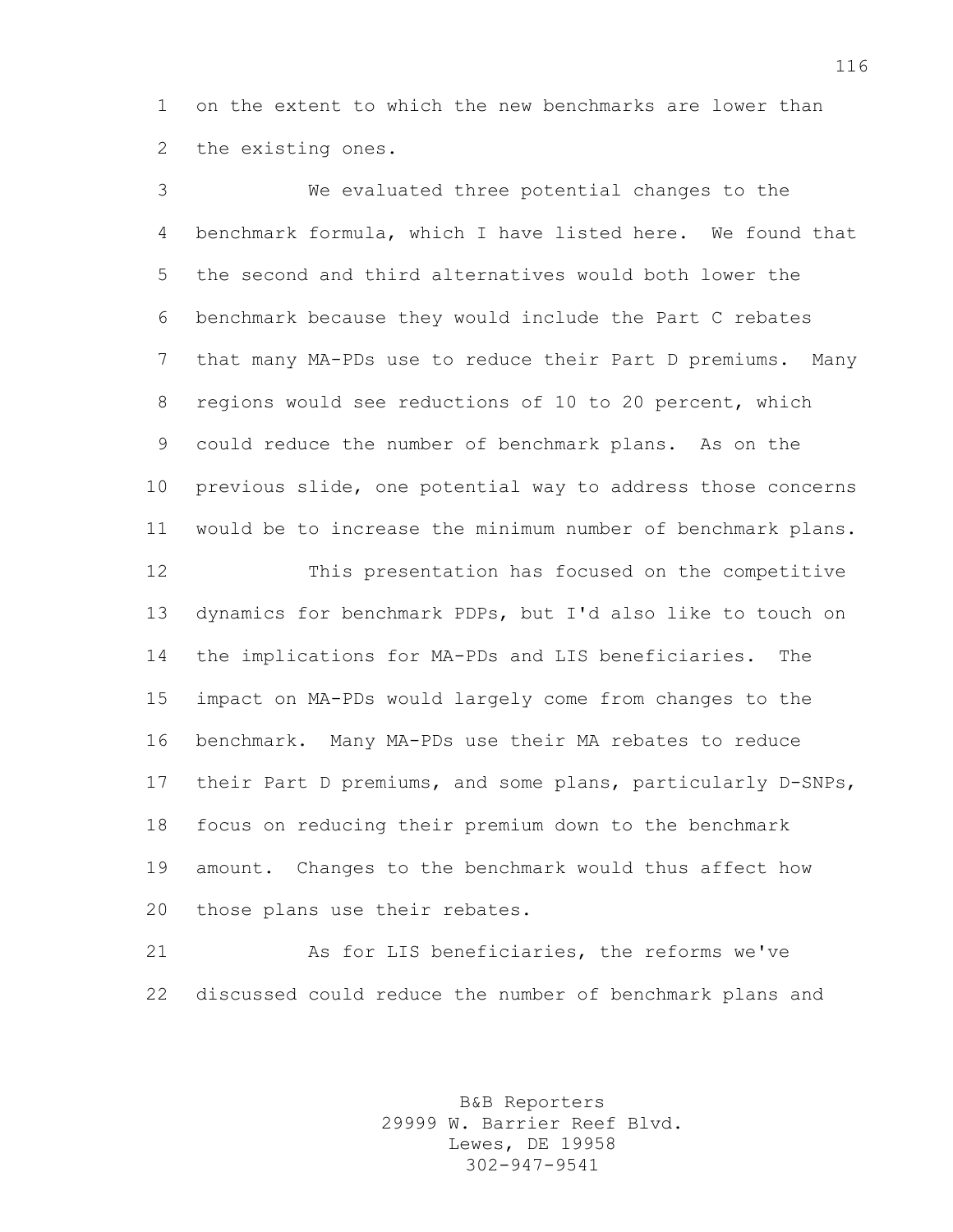increase the number of beneficiaries who are either reassigned to new plans or need to switch plans to avoid higher premiums. Unfortunately, it is unclear how large these impacts would be due to the uncertainty about how plans would respond.

 Now to wrap up. This slide gives you a side-by- side comparison of the two options that I've just discussed. Starting with the first row, the first option would give plans stronger incentives to bid competitively by assigning more auto-enrollees to plans with lower premiums. In contrast, under the second option, plans would need to reduce their premiums to meet the new lower benchmark, but once there, they'd have the same marginal incentives they do now, which is to keep their premiums just below the benchmark. We expect that both approaches would result in lower benchmarks and generate program savings, but it's worth emphasizing that the savings from the first option would be driven largely by greater competition among benchmark plans, while the savings under the second option would be largely driven by changes in the benchmark formula. Both options have the same potential drawbacks. The number of benchmark plans that are

> B&B Reporters 29999 W. Barrier Reef Blvd. Lewes, DE 19958 302-947-9541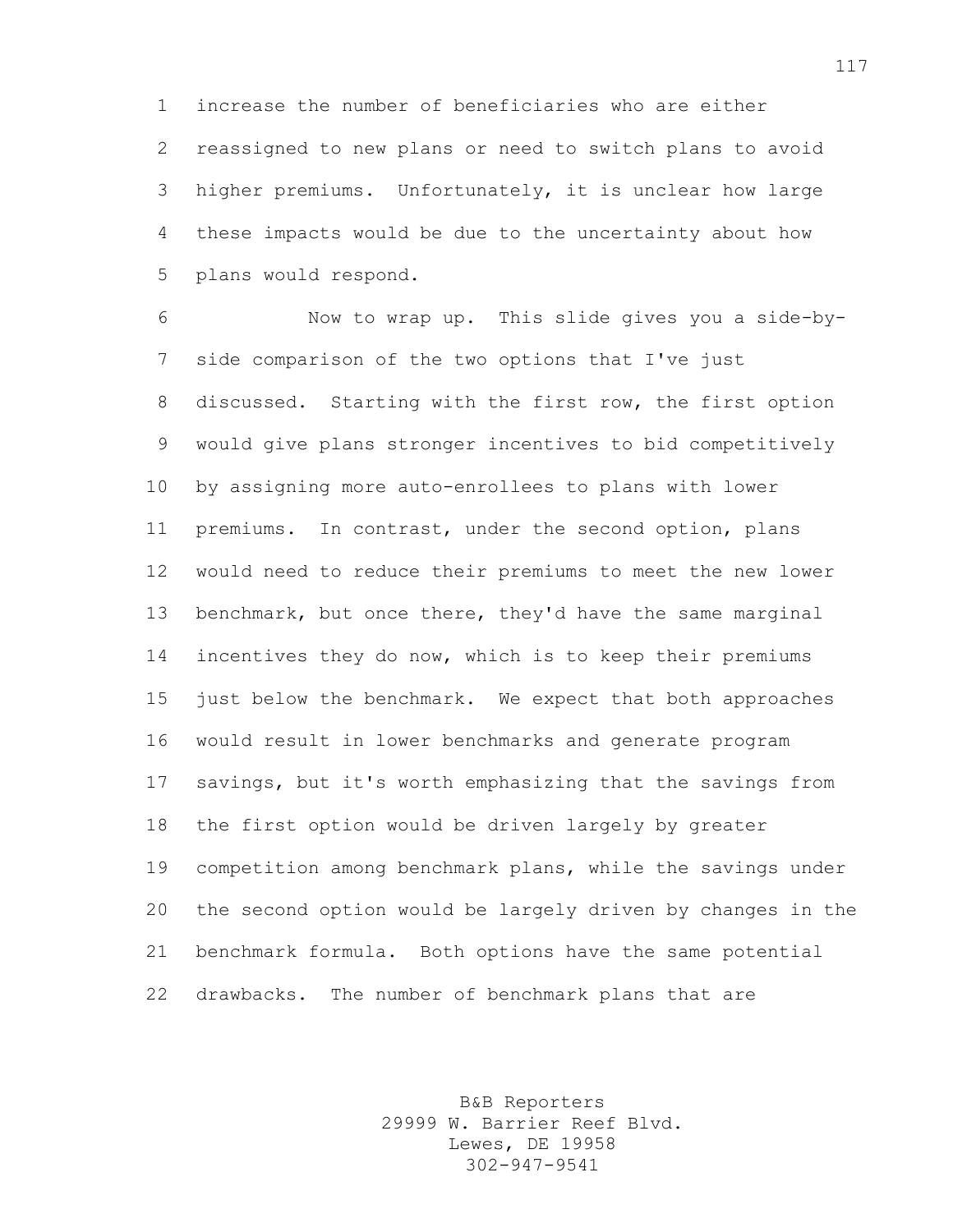available could be limited, and there could be more year- to-year turnover among benchmark plans, and the number of LIS beneficiaries who need to be reassigned to new plans could increase.

 One challenge here is that we can't say definitively which option would generate more savings or potentially have larger drawbacks. That's partly because we don't know exactly how plans would respond to these new incentives, but also because you'd need to specify some key details, such as how much plans would be rewarded under the first option for lowering their premiums and how much the benchmarks might be reduced under the second option.

 That brings us to the discussion portion of the session. First, we'd like to know if the Commission is interested in working towards a recommendation on this issue during this meeting cycle. If you are, we'd return to you in March to discuss a draft recommendation, which could lead to a vote on a final recommendation at our April meeting and a chapter in our June 2022 report.

 Second, if you are interested in a recommendation, we'd like your feedback on the potential reforms that we outlined today.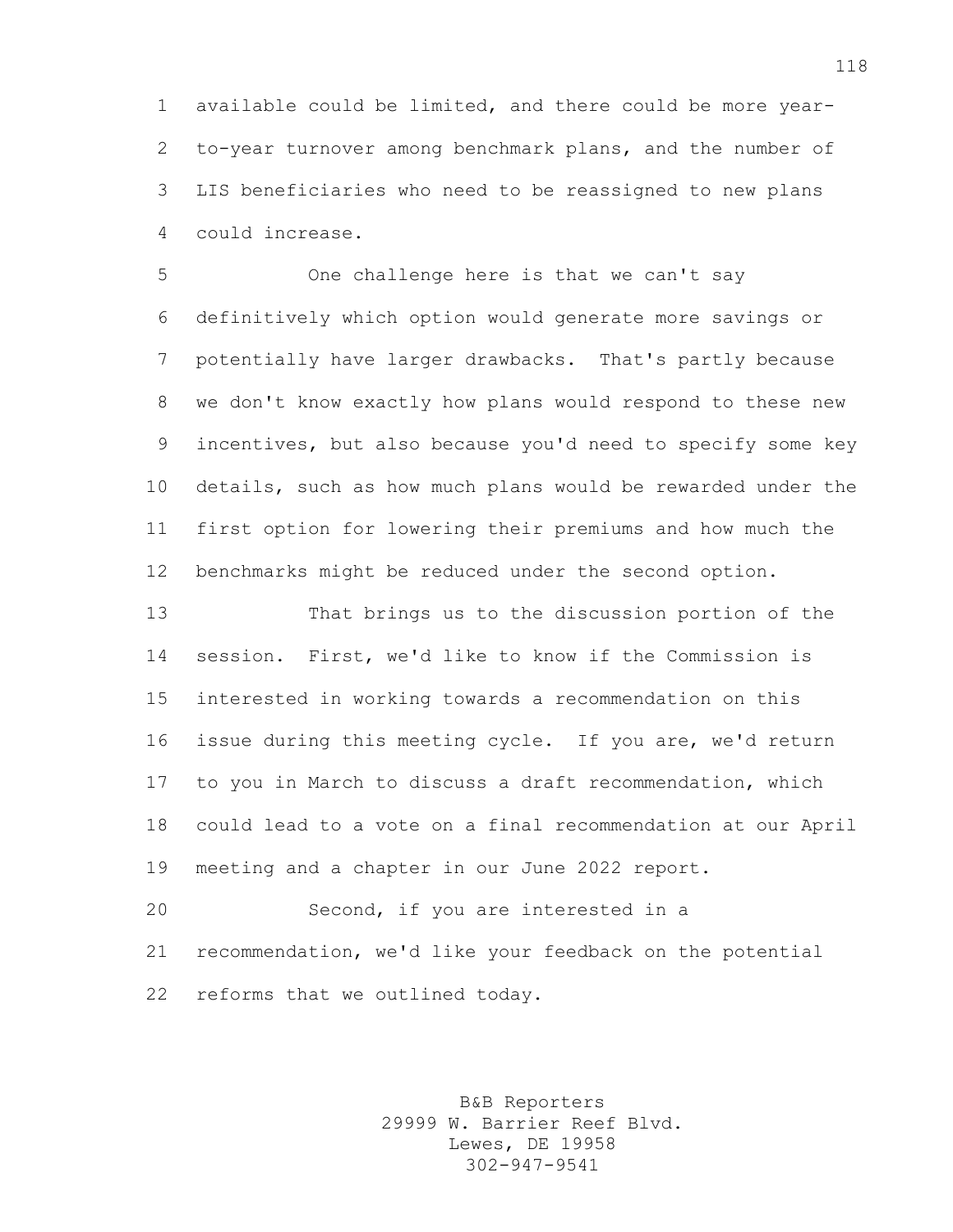That concludes my presentation, and I'll now turn it back to Mike.

| 3  | DR. CHERNEW: So we're about to jump into Round 1          |
|----|-----------------------------------------------------------|
| 4  | and Round 2. I just want to emphasize one point about how |
| 5  | incredibly tight this timeline is. So I am very amenable  |
| 6  | to getting to a recommendation, but understand the next   |
| 7  | step after this session is likely to have a draft         |
| 8  | recommendation. So we need to come out of this with not   |
| 9  | just a "keep working" but some sense of what type of      |
| 10 | recommendation people are thinking about. Before we jump  |
| 11 | to the questions, did I get that right, Eric, about the   |
| 12 | timing?                                                   |
| 13 | MR. ROLLINS: That's correct.                              |
| 14 | DR. CHERNEW: Yeah. So I'll save my wrap-up                |
| 15 | until the wrap-up, but I think I'd be interested to hear  |
| 16 | from all of you, and, Dana, that means you should take us |
| 17 | through the queue.                                        |
| 18 | MS. KELLEY: Okay. I have Pat first with a Round           |
| 19 | 1 question.                                               |
| 20 |                                                           |
|    | MS. WANG: Thank you. It's actually -- so, Eric,           |
| 21 | thank you. This is very clear, as usual.                  |

B&B Reporters 29999 W. Barrier Reef Blvd. Lewes, DE 19958 302-947-9541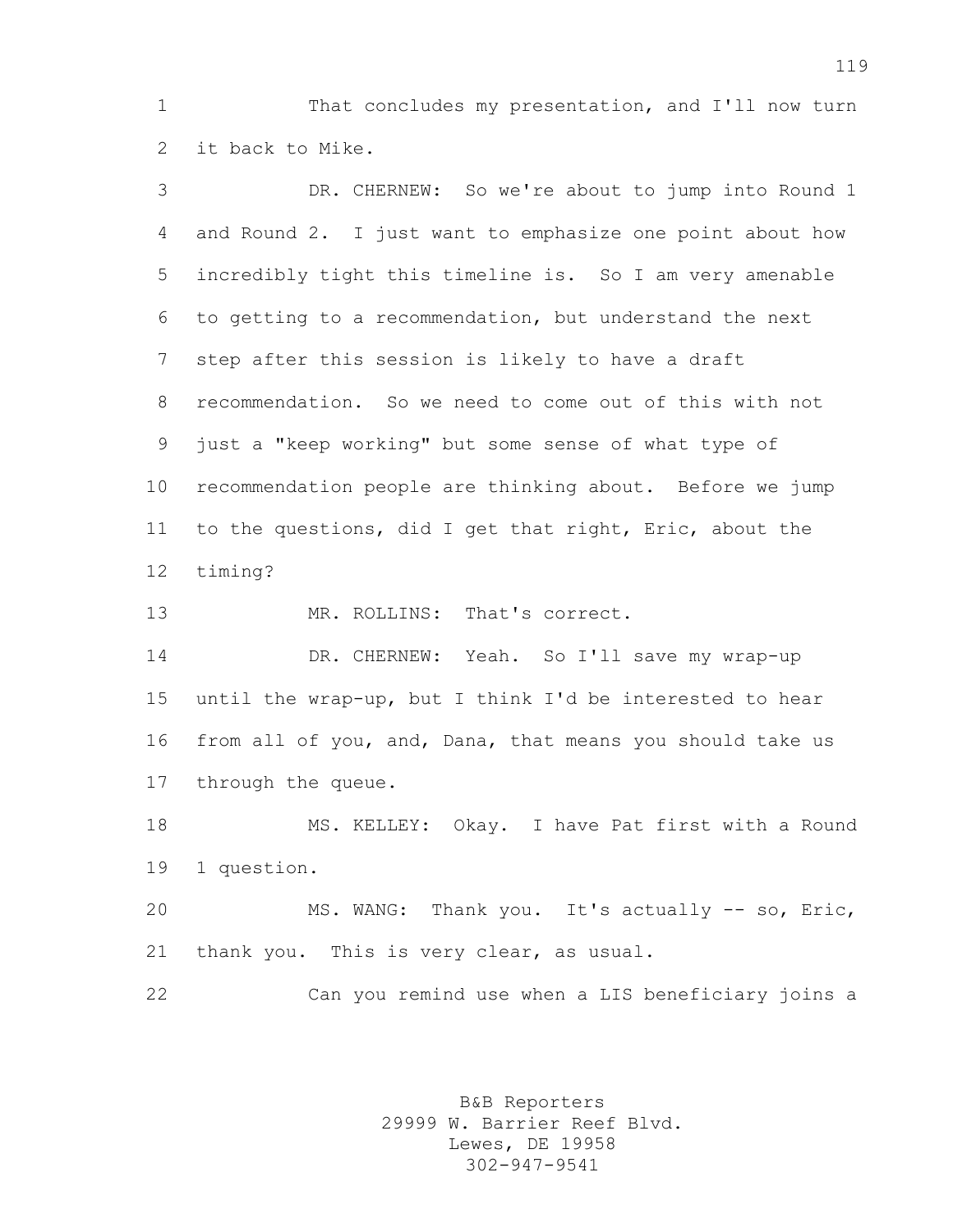benchmark plan and the following year that plan may not be the benchmark anymore, but the de minimis policy may give some protection about their need to switch, so that's why you concluded that elimination of the de minimis policy could result in more beneficiaries needing to switch their plans year to year?

7 MR. ROLLINS: Correct. Essentially, right now, the de minimis policy acts as a bit of a cushion on the reassignment process. It sort of says we're not going to reassign people in plans if they miss the benchmark by a relatively small amount of money.

12 So, without that, you would probably expect plans to try and bid a little more competitively than they do 14 now, but you would probably also see, you know, more instances where plans are missing the benchmark, and beneficiaries would need to be reassigned to a new plan. MS. WANG: If there is more intentional auto- assignment to the lowest-cost plan as opposed to this 19 everybody gets an even share, do you think that -- so the goal of that is to create more competition so that the PDPs bid lower and the program saves money. Do you think that that could increase the chance that a beneficiary would

> B&B Reporters 29999 W. Barrier Reef Blvd. Lewes, DE 19958 302-947-9541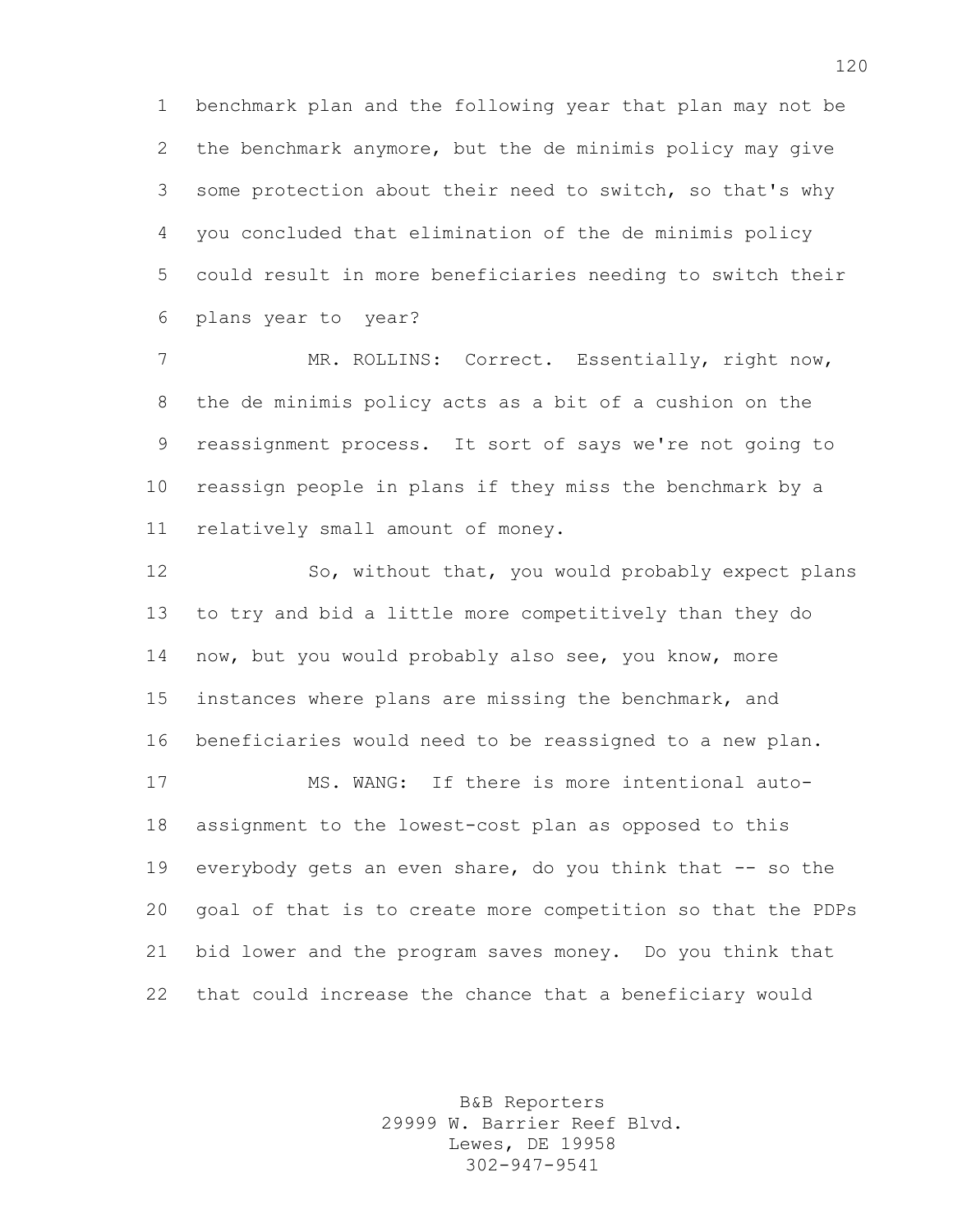have to switch plans year to year? I mean, would that increase competition result in more sort of -- of the plans switching position about who was the cheapest? Do I have this right? I'm not sure. I just want to make sure I understand the dynamic here. Is it that everybody would -- you would qualify as a benchmark plan, but the lowest-cost benchmark plan would get the most assignment? Is that the idea?

9 MR. ROLLINS: The idea is that the -- it's actually the lower you bid, the larger a share of the auto- enrollees you would get, and again, we talked about a couple of different options for doing this in the paper, but one option would be that the lowest-bidding plan gets the largest share. Second lowest-bidding plan gets the second largest share and so on.

 MS. WANG: Okay. But they're all benchmarks. Okay. Thank you.

 The final question I had was, can you go through the mechanics of this idea that -- this goes to the sort of restructuring the calculation of the benchmark. Today, sequentially, PDPs bid. They establish the benchmark, and MA-PD spends its Part C rebate to come down to the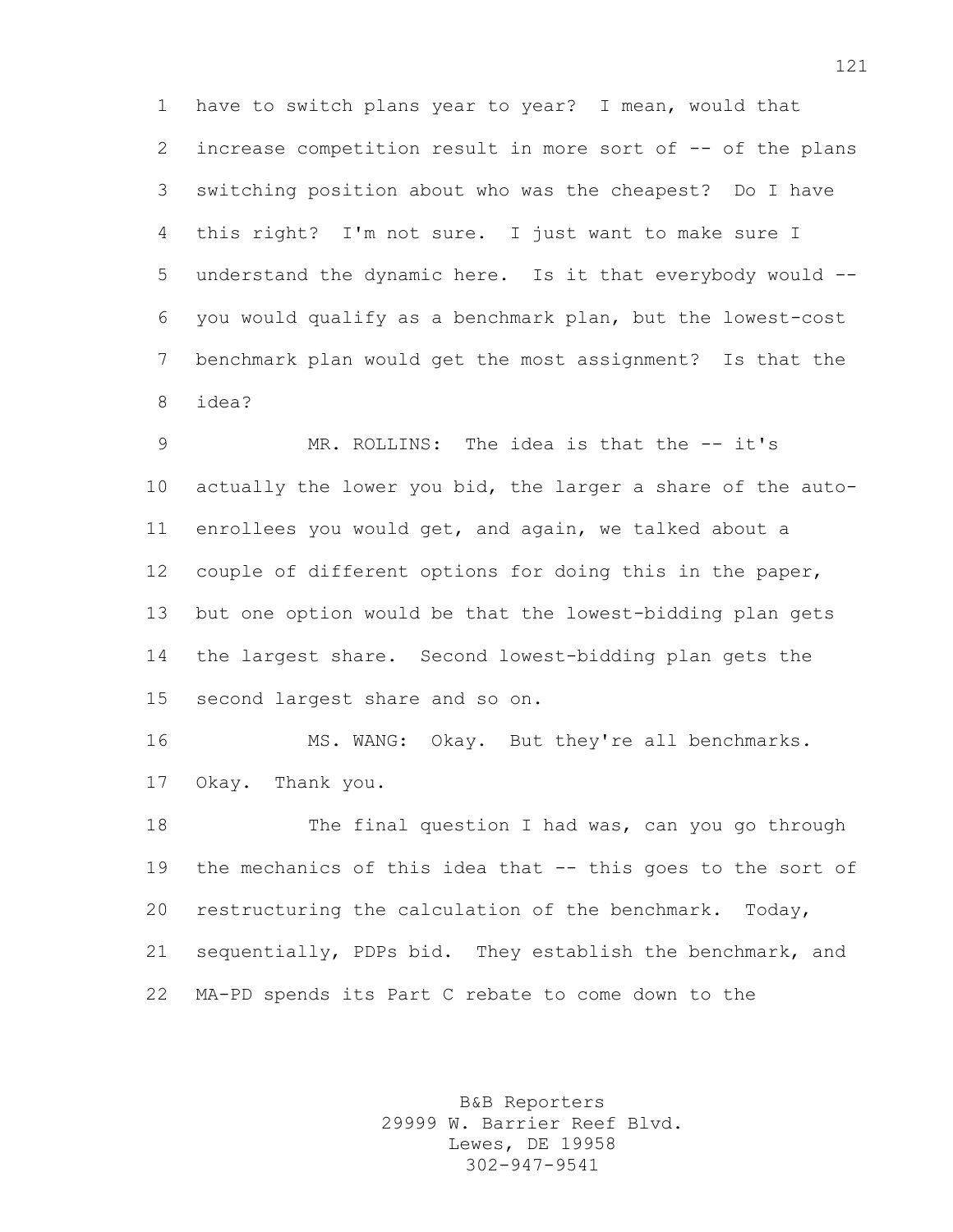benchmark level. so how would it work that you could take their rebate into account in setting the benchmark? It's like I'm getting caught up in some kind of circular. How would that work?

 MR. ROLLINS: So right now, it's done on a two- stage process. When the plans submit their bid, they indicate whether or not they intend to have a premium that's at the low-income benchmark amount, and they make an 9 estimate of the rebates they'll need to -- they make an estimate of the rebates they're going to earn, and they make an estimate of how many dollars they think they'll need to use to set their premium at sort of the benchmark amount. And so then the bids are handed in. CMS comes up with what's the national average premium for Part D. They calculate what the benchmarks are for each region, and then they go back to the plans that said, well, we want to make sure our premium is at the benchmark amount, and they go to those plans. And they say, well, now that we know what the benchmark actually is, you get a second chance to kind of adjust your rebate allocation a little bit up or down to make sure you're, in fact, hitting that target, now that we know what it is.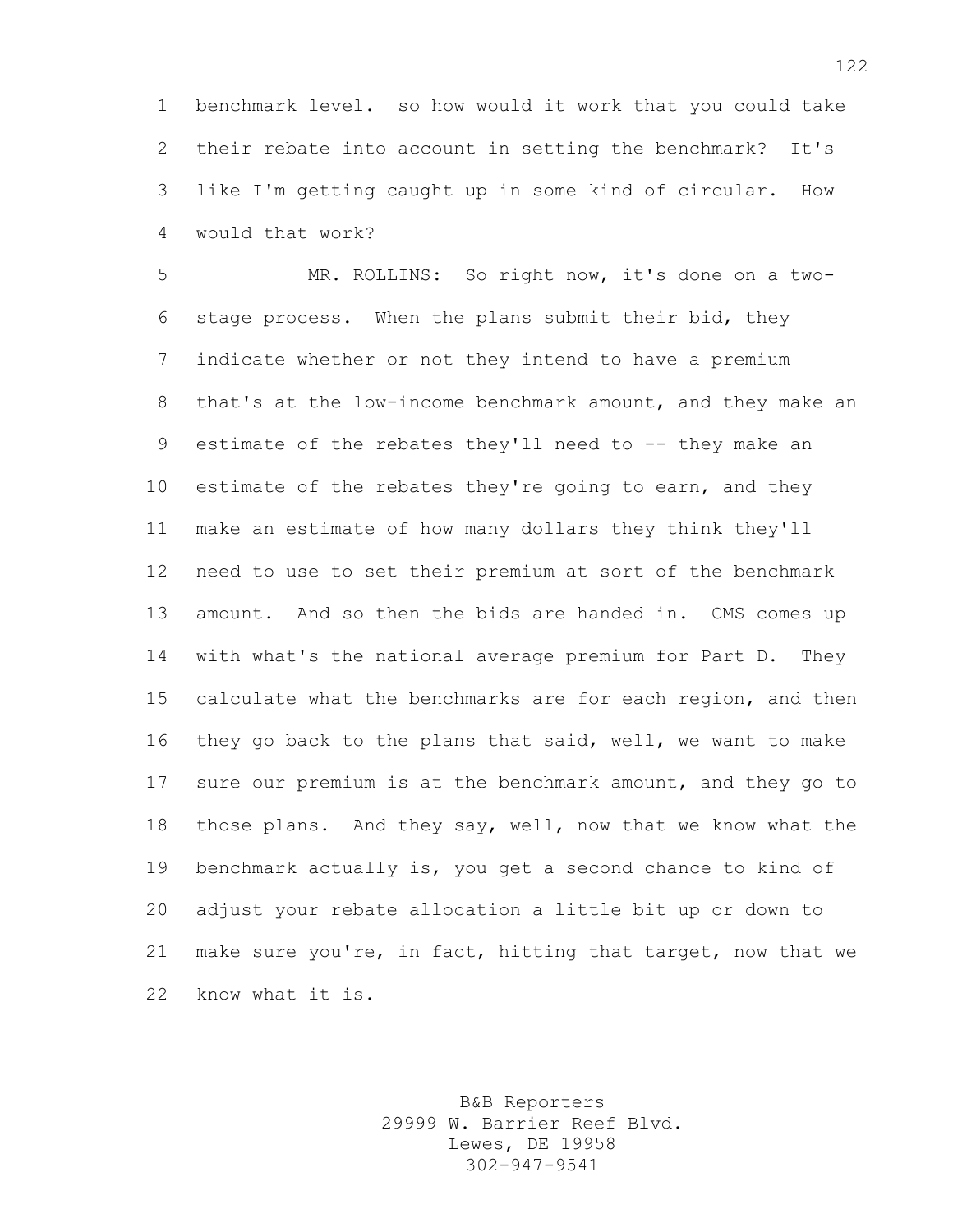And so I think if you were going to have an option where you're going to include the MA-PD rebates in the benchmark calculation, you would be using sort of the information that's on that initial bid submission, and then once that's in, again, you'd still need the second stage of allowing the plan to kind of true up their rebate allocations a bit once the benchmark became known with some certainty.

 MS. WANG: So the rebates, the Part C rebates would -- I guess -- I don't want to belabor it. I don't understand how that actually lowers the PDP benchmark bid. MR. ROLLINS: It would not affect the bids that the PDP submit. So the benchmark is the average of the premiums that PDPs and MA-PDs charge. So the premiums for PDPs would not be affected. The premiums for the MA-PDs in many cases that you're using in that calculation would go down if you're factoring in the rebates that they're going to allocate to their Part D premium, and that's what would give you a lower benchmark.

 MS. WANG: But you would be taking more of the Part C rebate in order to do that, to accomplish that? MR. ROLLINS: Well, right now, none of the

> B&B Reporters 29999 W. Barrier Reef Blvd. Lewes, DE 19958 302-947-9541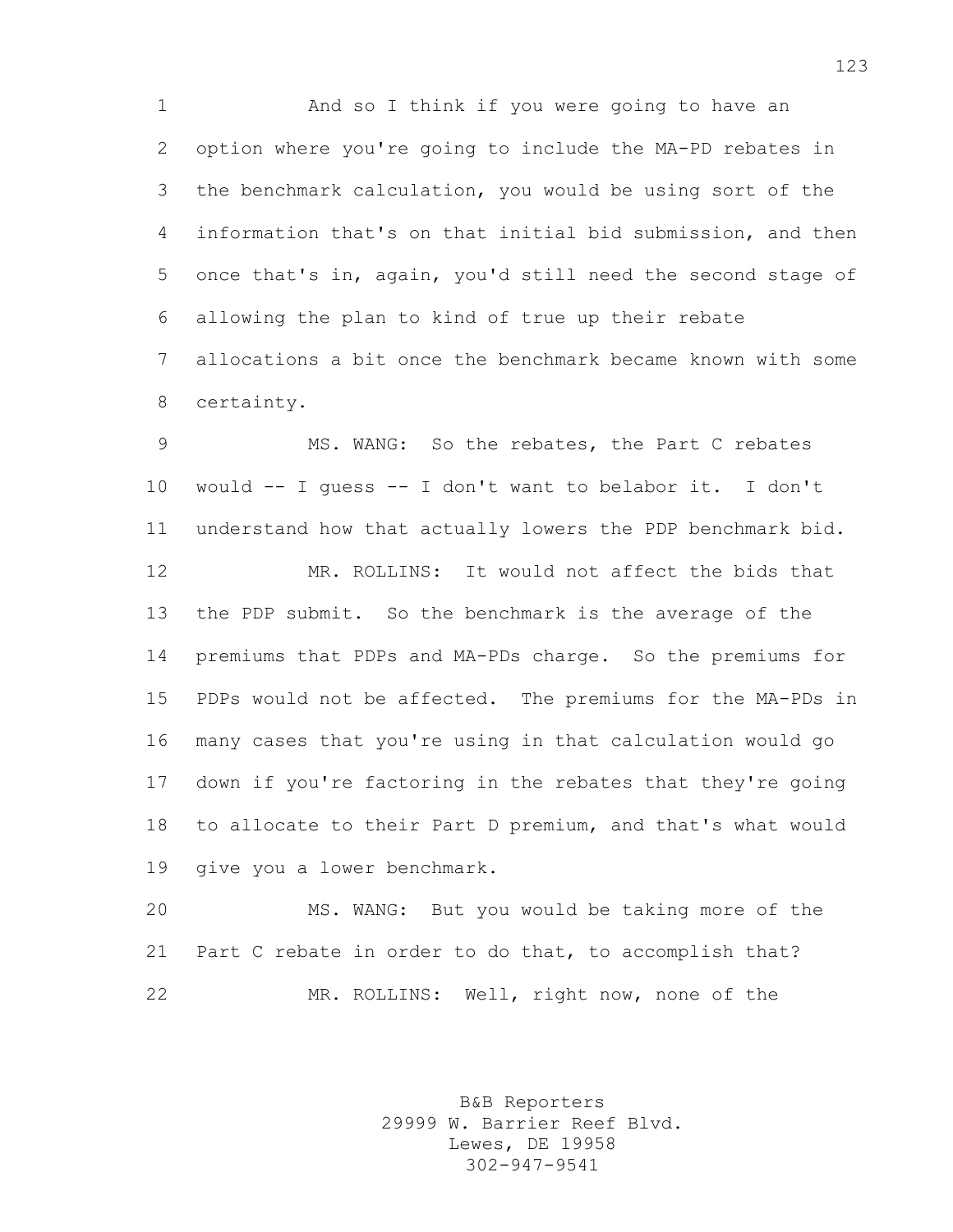rebates are used in the calculation of the benchmark.

 MS. WANG: So the answer is yes? MR. ROLLINS: The answer is yes. As the paper points out, CMS did this initially, and then I think it was 2010 or around then, they were excluded from the calculation.

7 MS. WANG: Thank you.

8 MS. KELLEY: I have David next with a Round 1 question.

 DR. GRABOWSKI: Great. And first, Eric, thanks for this great work. Can I ask you about the table on Slide 13? This is sort of the classic MedPAC table, comparing different options of all the sort of tradeoffs. And usually we can really see those tradeoffs, and you mentioned in your presentation it's really hard to know which would generate greater savings and which would have greater drawbacks without sort of layering on some details. And I'm wondering, like before we get to the end of this are we going to try to work in some of those details or are we just going to sort of think more conceptually here about this and these two different approaches? I was curious. I was going to ask you if we could score these --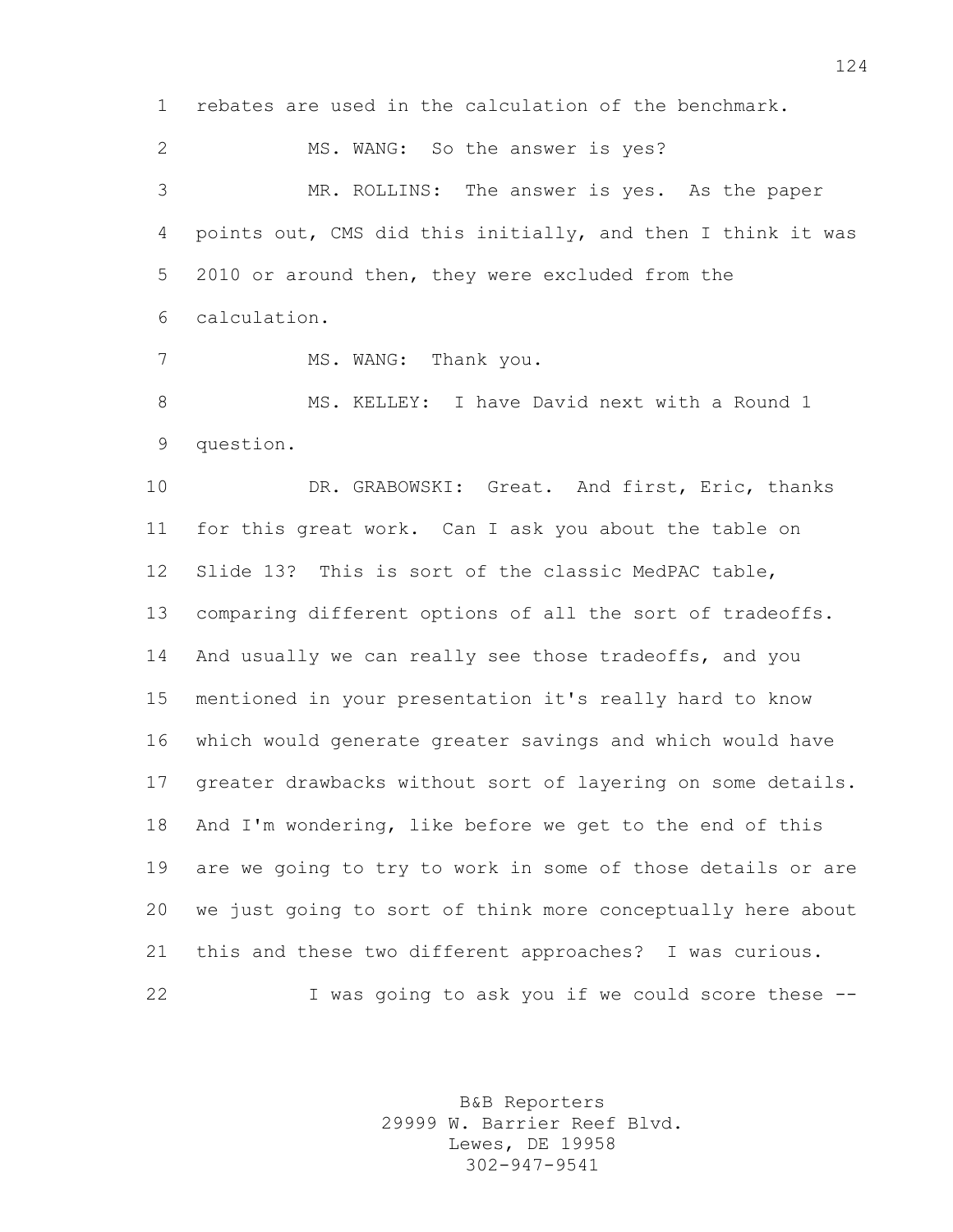you already answered that. But then are we going to try to layer on more detail, or are we just going to go with something that's sort of higher level?

 MR. ROLLINS: So I think that's an issue where, speaking personally for me, I think, you know, I would benefit from getting your collective thoughts on that. Like I said, I think, particularly if you're going to go with the option on the left, where there's a new auto- enrollment process, I think CMS is going to need some flexibility to figure out what it wants to do specifically.

 But to the extent that we want to weigh in on the details, you know, I'm not sure that we would necessarily be completely specific about what we have in mind. But if we said something like -- again, I'm just picking two areas -- you know, the new auto-enrollment process should really, you know, you want to make sure that the lowest, I don't know, two plans, or three plans are really getting the bulk of the LIS lives. You know, something like that would really send a really strong signal to the lowest premium plans, as opposed to an approach where, you know, maybe they only get a couple percentage more points than they do 22 under the current system, which would be, you know, sort of

> B&B Reporters 29999 W. Barrier Reef Blvd. Lewes, DE 19958 302-947-9541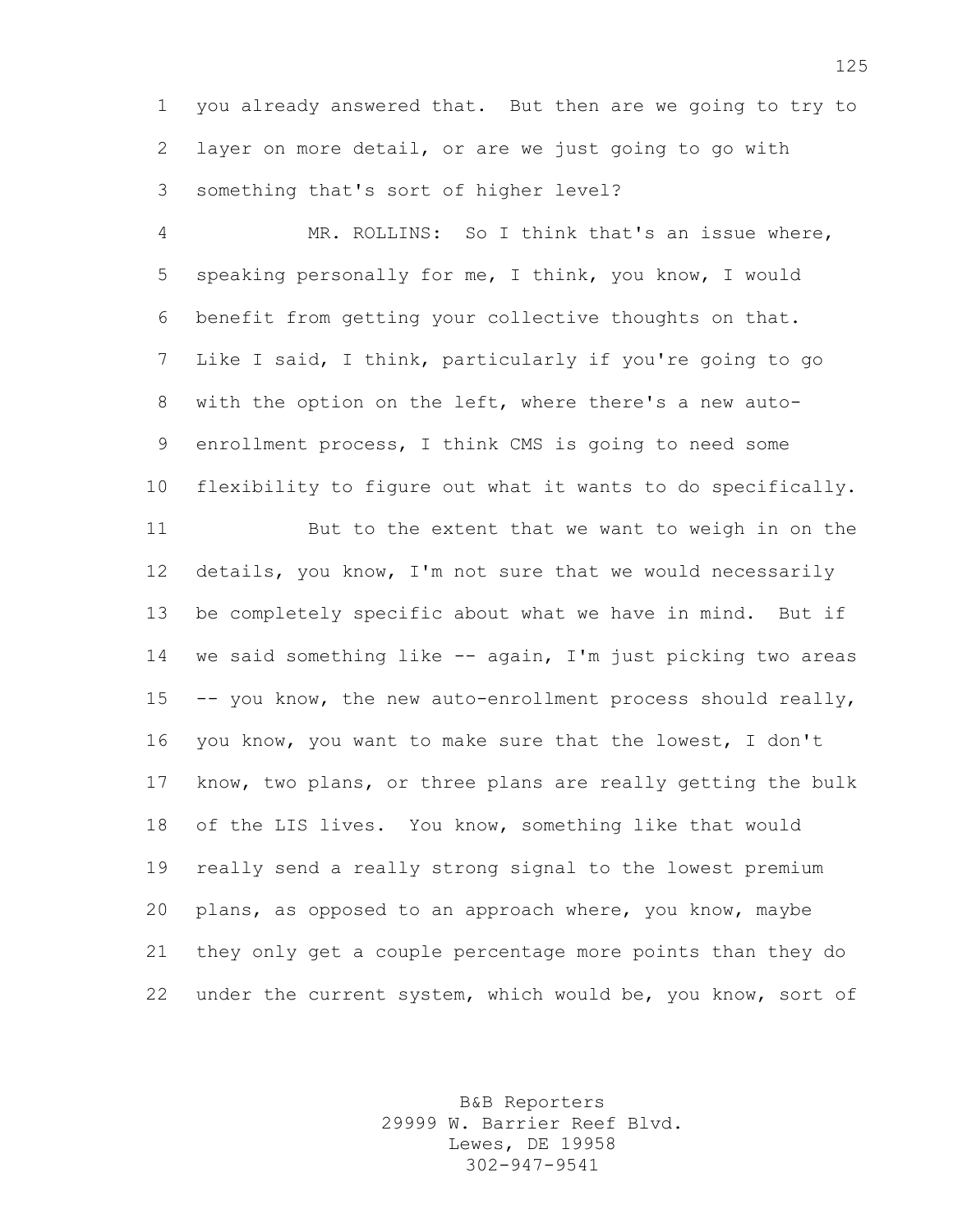a stronger incentive than we have now but maybe not as strong as it could be. That might be one issue that we sort of weigh in on, to some extent.

 Another would be this issue of sort of if we are going to revisit, so what's the minimum number of benchmark PDPs that are required in each region. I think, like I said in the paper, right now, in 2021, it's between 5 and 10. That number is probably going to go down a little bit, because we're going to have some plan consolidations. We really only have seven companies that are kind of active in this space right now.

12 So, I mean, if we had a minimum number of plans - - and again, I'm just kind of pulling numbers out of the air here -- if the minimum number of plans was five, well, that may not be very different than the system we have now. But if we had, say, a minimum number of plans that was more like two or three, that would, I think, generate a stronger response from plans and thinking, you know, like we really need to get our premiums down.

 But again, I think that's one thing to sort of weigh in the discussion, is sort of like how much do we want to sort of say about these particular elements, even

> B&B Reporters 29999 W. Barrier Reef Blvd. Lewes, DE 19958 302-947-9541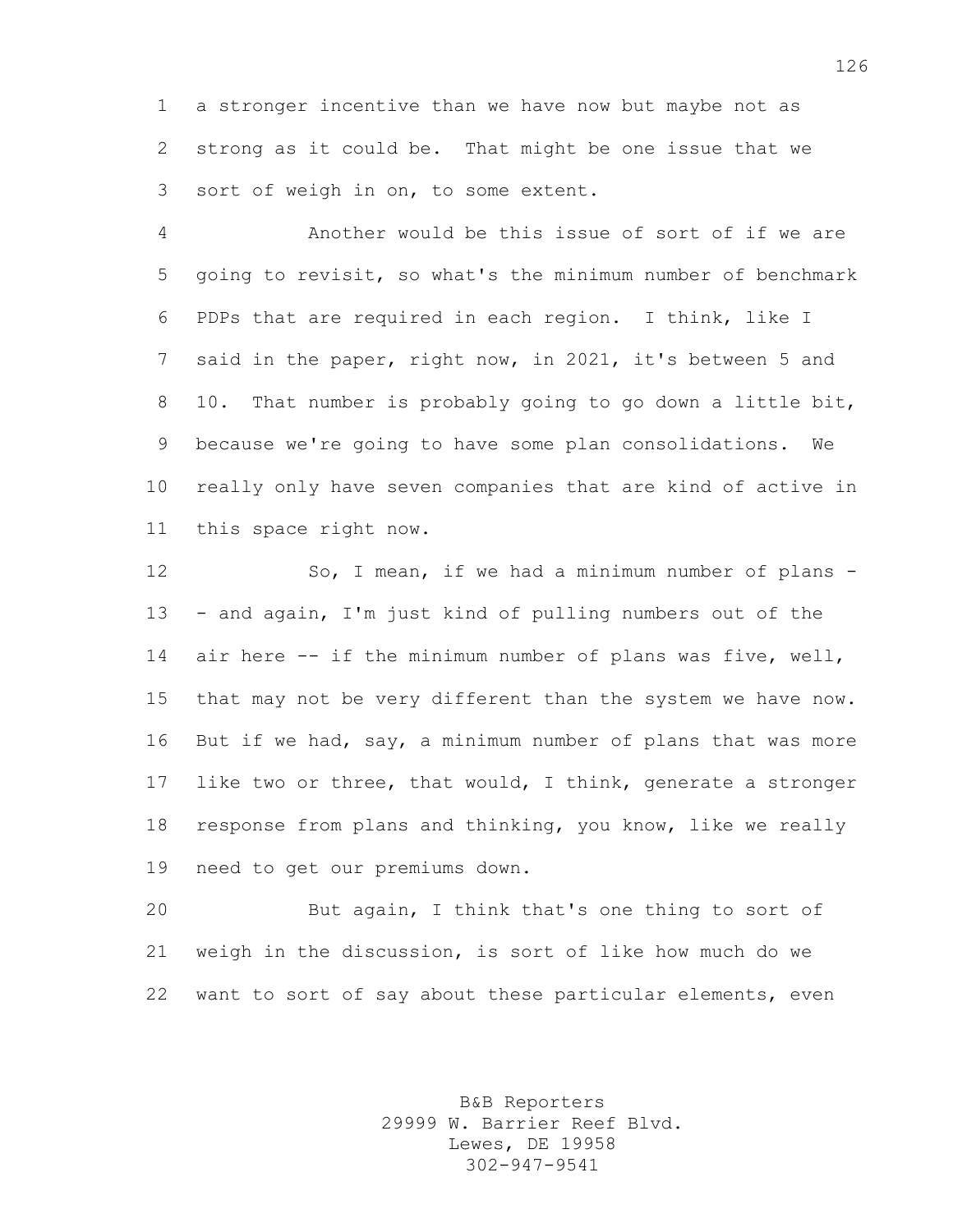if we're not going to make a specific recommendation of, you know, you need to do X.

DR. GRABOWSKI: Okay. Thanks.

 DR. CHERNEW: Let me just jump in for a second here, because I think this may help the conversation. I fully understand the challenge here that we're being asked for a direction and a policy option to get us somewhere there's going to happen in loosely March, without knowing a lot of the specifics. So it's very hard to ask you what you would like to do now, because we don't have a lot of time to discuss sort of another iteration between then and now. That's, I think, the challenge of the timing. I'm going to save another minute, but again, Eric, am I basically right? MR. ROLLINS: Yes, I think so. Jim, I don't know if there's anything you want to weigh in on. DR. MATHEWS: Yeah, I'm going to give Eric a heart attack here, but we may find an opportunity to have another bite at this apple before March. DR. CHERNEW: There we go. So now we're having a constructive meeting. If Eric's video goes on pause, we're

going to have a problem.

B&B Reporters 29999 W. Barrier Reef Blvd. Lewes, DE 19958 302-947-9541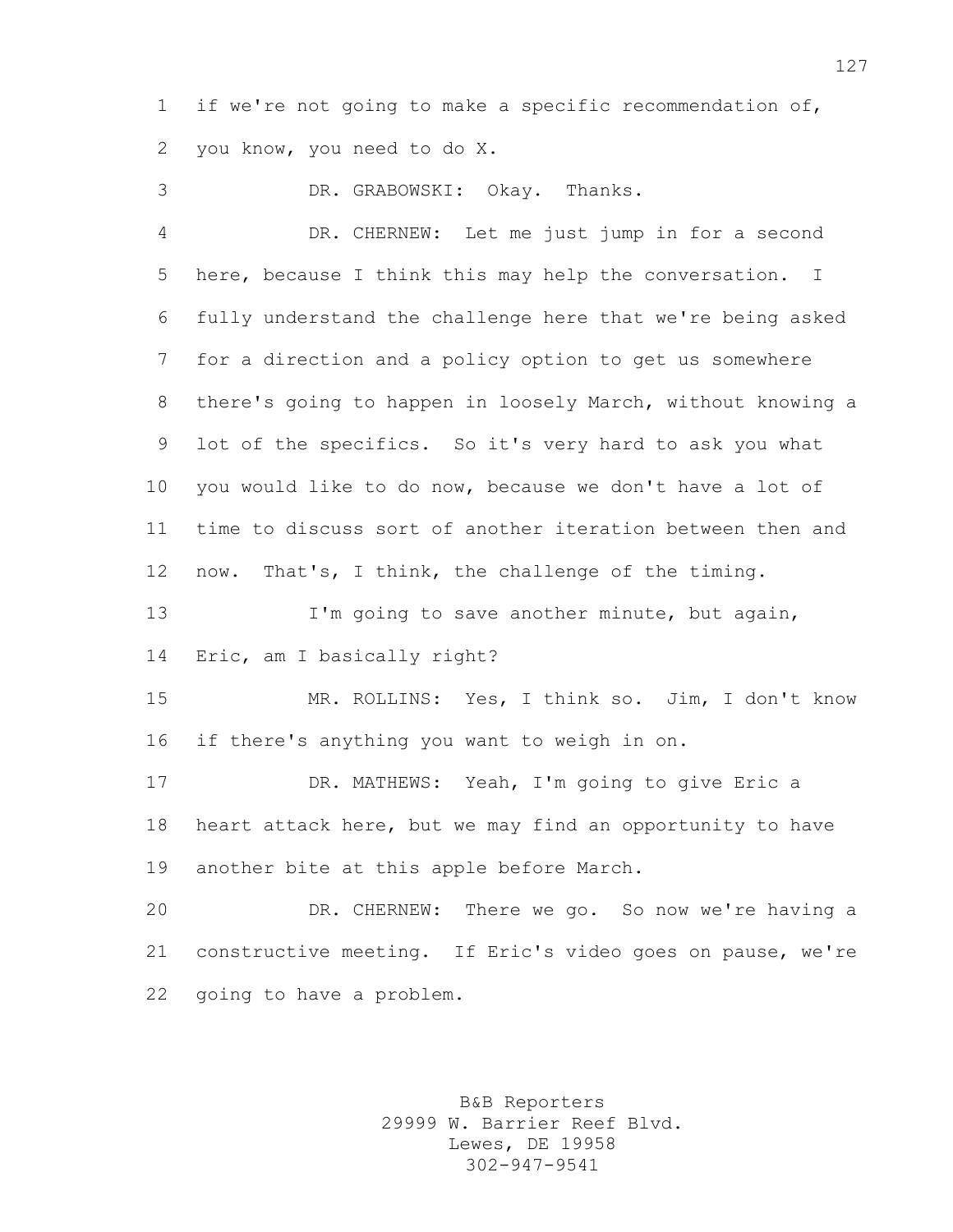So let me make a general comment in that context. What I think would be useful now is two things. First, of course, is how important do you think it is to get to a recommendation, your general enthusiasm about that. Obviously, if we get to March and we don't have a direction where we want to go, we won't actually have a recommendation then. And then second, a sense of which direction folks would want to go. So because there's a lot going on here, Eric, is there a slide where you talked about, within your first column, a number of different aspects of that? There's the de minimis policy. There's a few other things in there. I can't remember what slide number that was, but do you know what slide I'm referring to?

 MR. ROLLINS: I think it's the one that's up right now, Mike. Or, no. It maybe Slide --

 DR. CHERNEW: It was where you talked about the de minimis policy. There's a bunch of things beyond just assigning more -- yeah, right. So there's a number of things here. So, for example, I'm not in favor of getting rid of the de minimis policy. If anyone things we should get rid of the de minimis policy, you would probably say so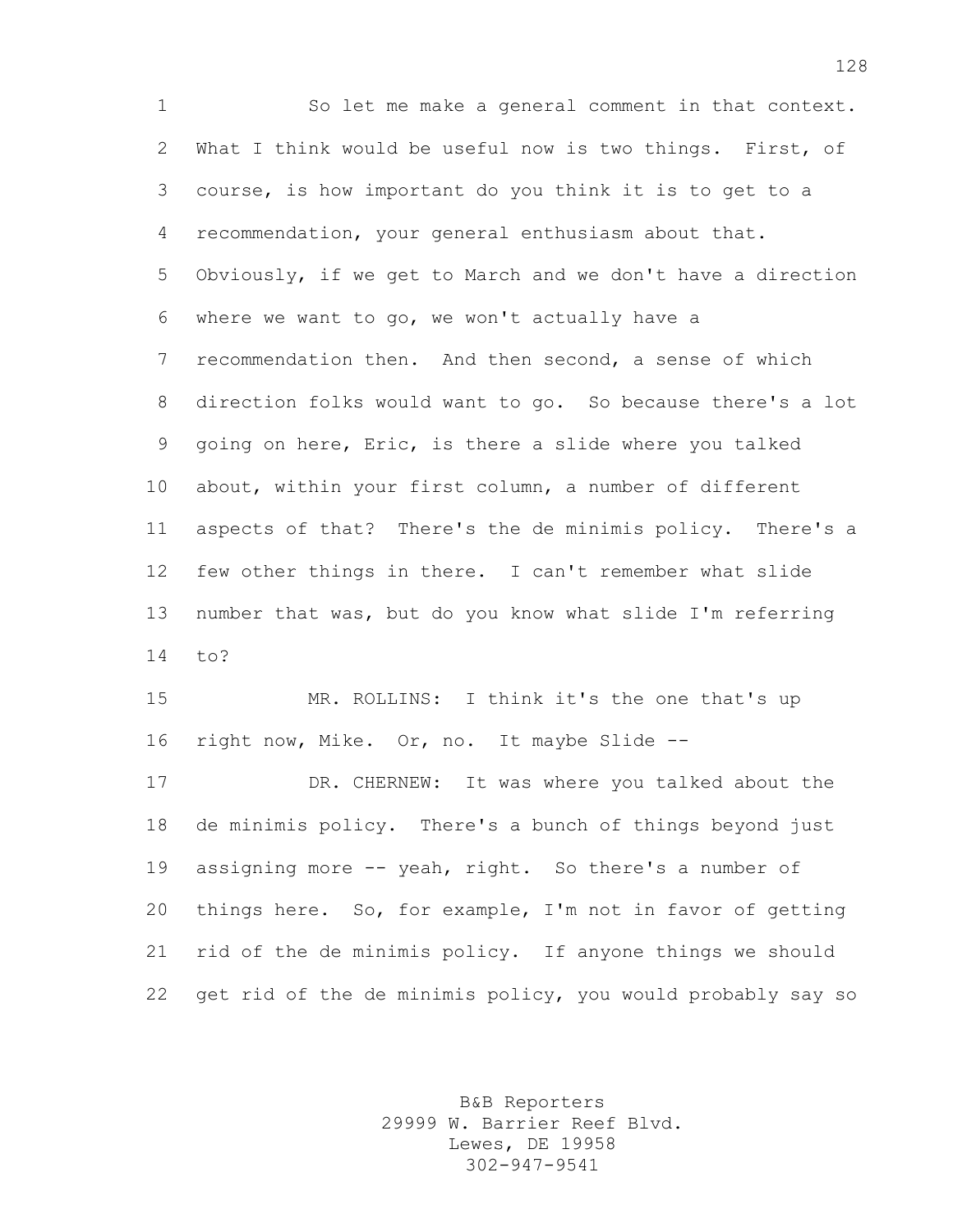now. That's my view. I think the impact's de minimis on competition. I guess it's in the title. And I'm worried about stability. If folks disagree with that I'd love to hear as we go through this discussion.

 Can you go to the previous slide from here? There's several of these.

7 So I am, actually, quite in favor of this, if I went through it. So if people are quite opposed to this I'd really love to hear, just to give you an example of what I think feedback would be useful as we have this discussion. I think there are some challenges in how one does this. So I would add one other thing to the criteria, which is operational ease.

 I have a Round 1 question too, by the way. But to give you some idea of what we're looking for is, one, how important is this to go forward? Two, are there things in these different policy options that you really support or really oppose? And then we will try and craft something within that. And if we get another bite of the apple that might really help, depending on how many other apples there are to bite. I'll regret that later. No one tweet that out.

> B&B Reporters 29999 W. Barrier Reef Blvd. Lewes, DE 19958 302-947-9541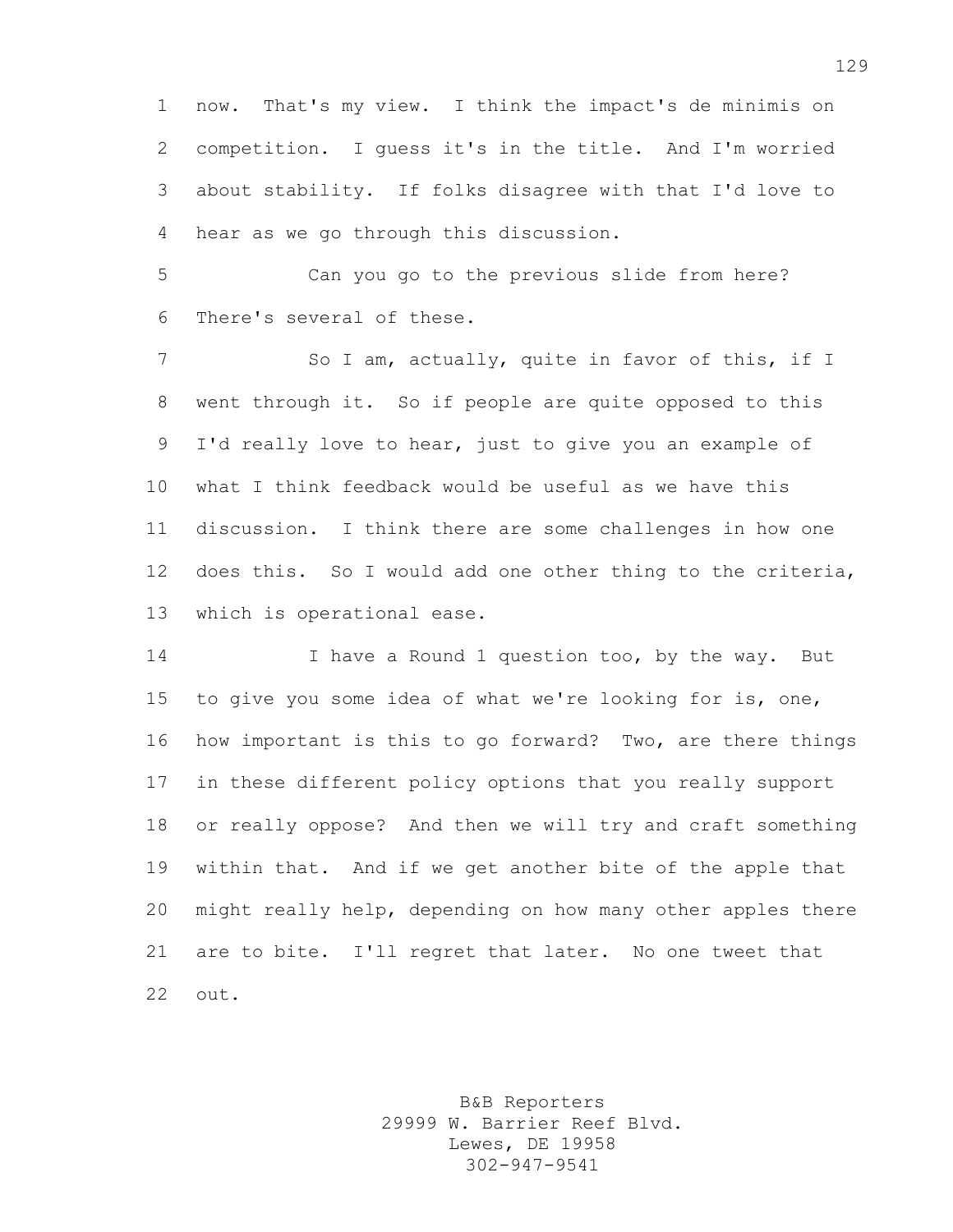Okay. Hopefully that sets some ground rules, and we can continue this discussion in Round 2. But maybe we should go through the rest of the Round 1 before we get there. Dana.

 MS. KELLEY: Yes, Marge has a Round 1 question. MS. MARJORIE GINSBURG: Yeah, I have a couple of comments but I'm going to take Mike's earlier advice and I will email them to Eric for some clarity on the content.

9 But I do have one question. On page 29, it says, "Under the current system the benchmark equals the average premium for basic coverage in a region with the premium for each plan weighted by its LIS enrollment." I guess I just -- I didn't understand what that meant, if you could explain it.

 And then one other comment that's sort of both Round 1-ish and Round 2-ish, and that is, has MedPAC ever done any focus groups or individual discussions with LIS enrollees about their response to auto-enrollment or their 19 views about what happens if they get bumped each year, from one plan to another? In other words, we've put a lot of emphasis and concern on what the impact might be on enrollees, so I wanted to know whether we'd ever done any

> B&B Reporters 29999 W. Barrier Reef Blvd. Lewes, DE 19958 302-947-9541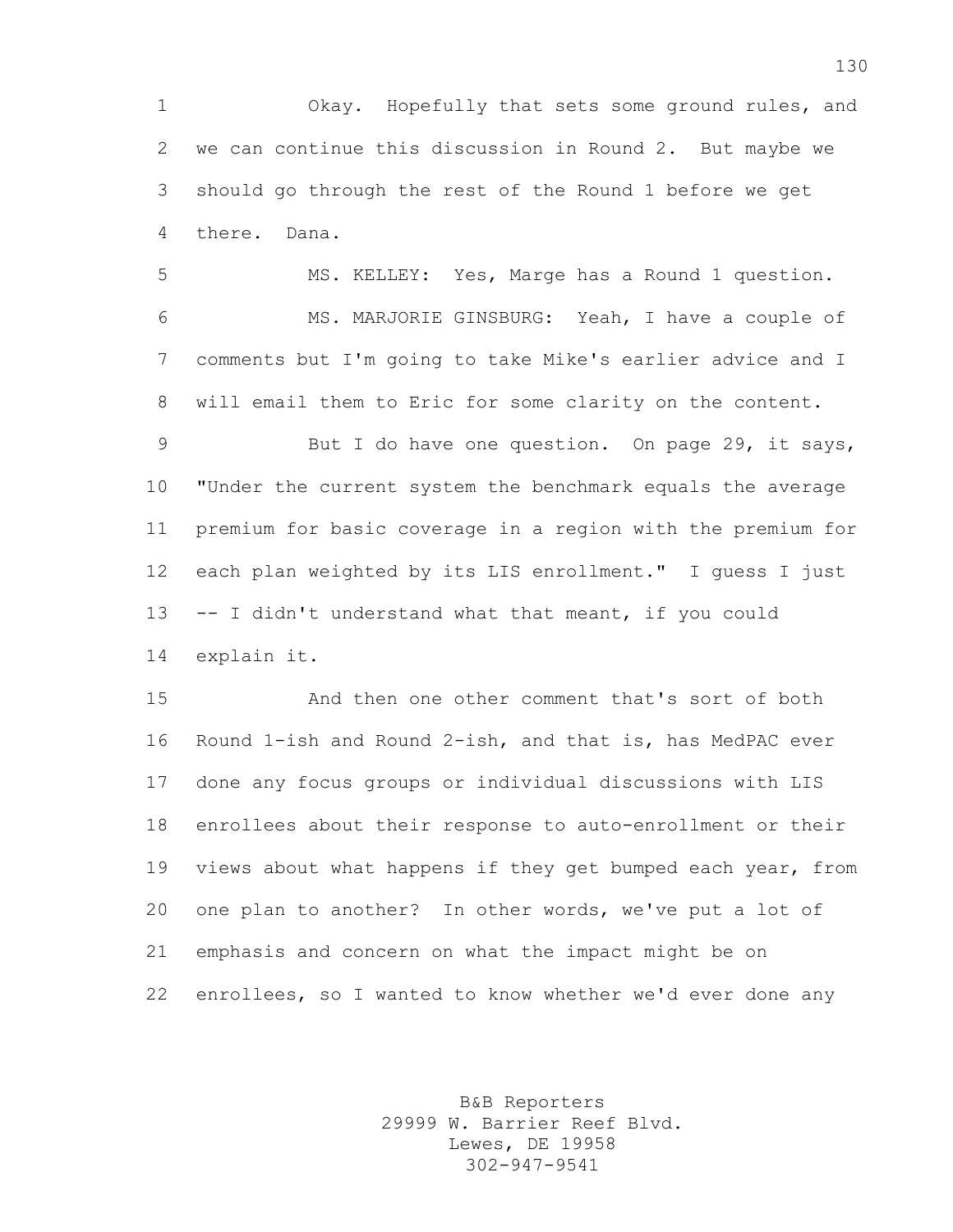research with enrollees on how they regard the use of auto-enrolment and the idea of changing plans each year.

 So anyway, those are the two questions. MR. ROLLINS: Sure, and I'll answer them in reverse order. On your second question, we have not, to my knowledge, in the six years I've been here, done sort of focus groups with beneficiaries to sort of get at the questions you're talking about. As we noted in the paper, the effects of the reassignment process itself have not been sort of very extensively studied. So I think our information base there, you know, right now it's somewhat limited.

 On your first question of what does the weighted premium mean for, you know, that's what we used for the benchmark, so if we have, you know, five plans in a region we're not taking a straight average where we just add them all up and divide by five. That's sort of an unweighted average. Each one is weighted by the share of enrollees in each plan, so the plans that have more enrollments get a larger weight, and they have a larger impact on the overall average.

MS. MARJORIE GINSBURG: So as with the current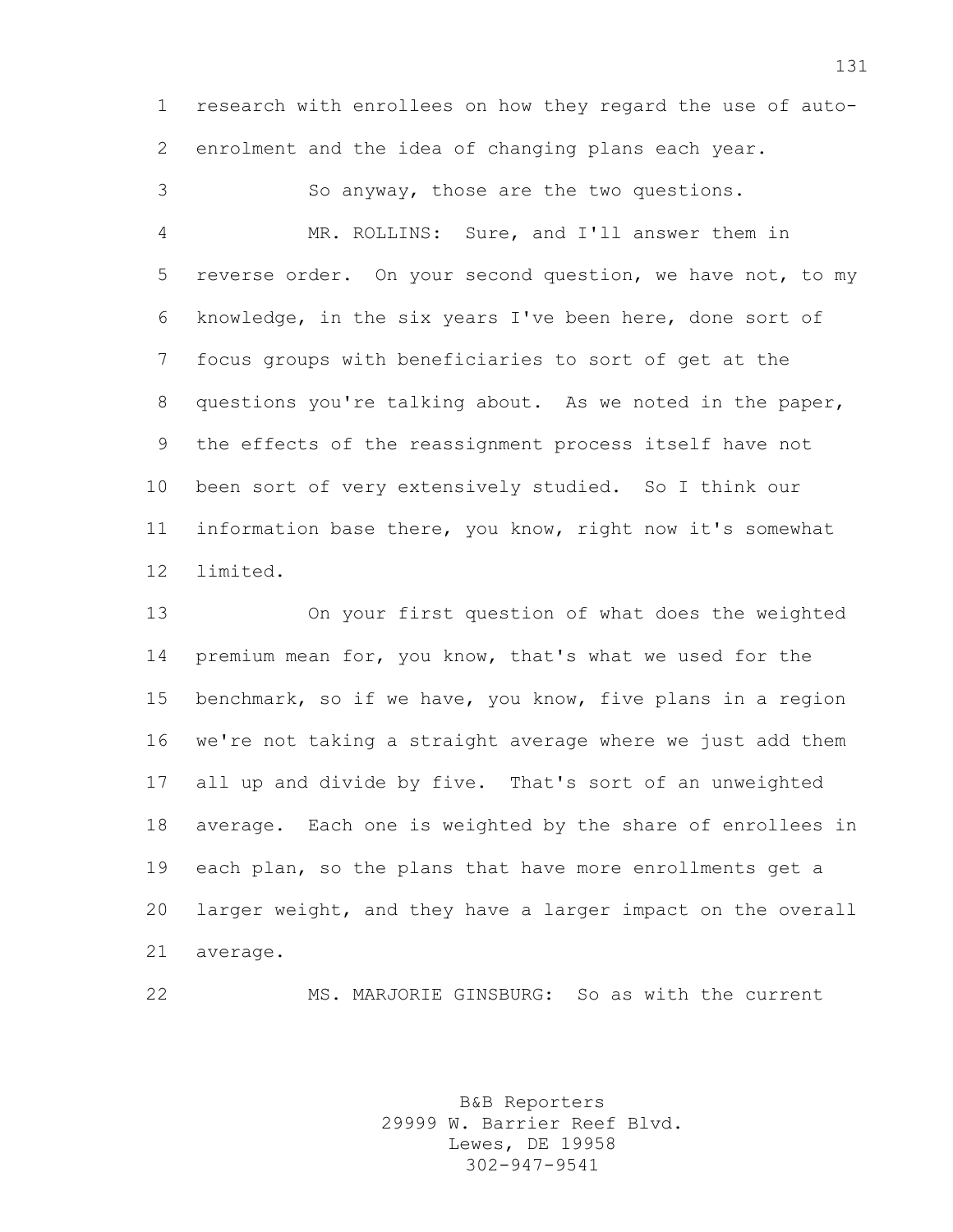number or percentage of people that are LIS, is in their benefit, in terms of they will continue to get more if they already have a significant number of LIS enrollees?

 MR. ROLLINS: So I think the way I would say it is the plans that have more enrollment, they have a larger effect now on the benchmark. You know, they count for more than sort of a new plan that maybe doesn't have a lot of enrollees, and, you know, arguably that makes it easier for them to get a sense of what the benchmark might be for the following year.

 Having said that, if they miss the benchmark and they lose their benchmark status they could still have their beneficiaries reassigned to other plans.

 DR. CHERNEW: But Marge, I think the way it works is your enrollment affects who the benchmark is, but if you are a benchmark plan, right now enrollees are divided evenly amongst them. Eric?

18 MR. ROLLINS: That is true within a given year, Mike. The only point I wanted to sort of amplify what you're saying is over time if you have a plan that's been a benchmark plan, like every year for the last five years, and you've had some other plans that have maybe dropped in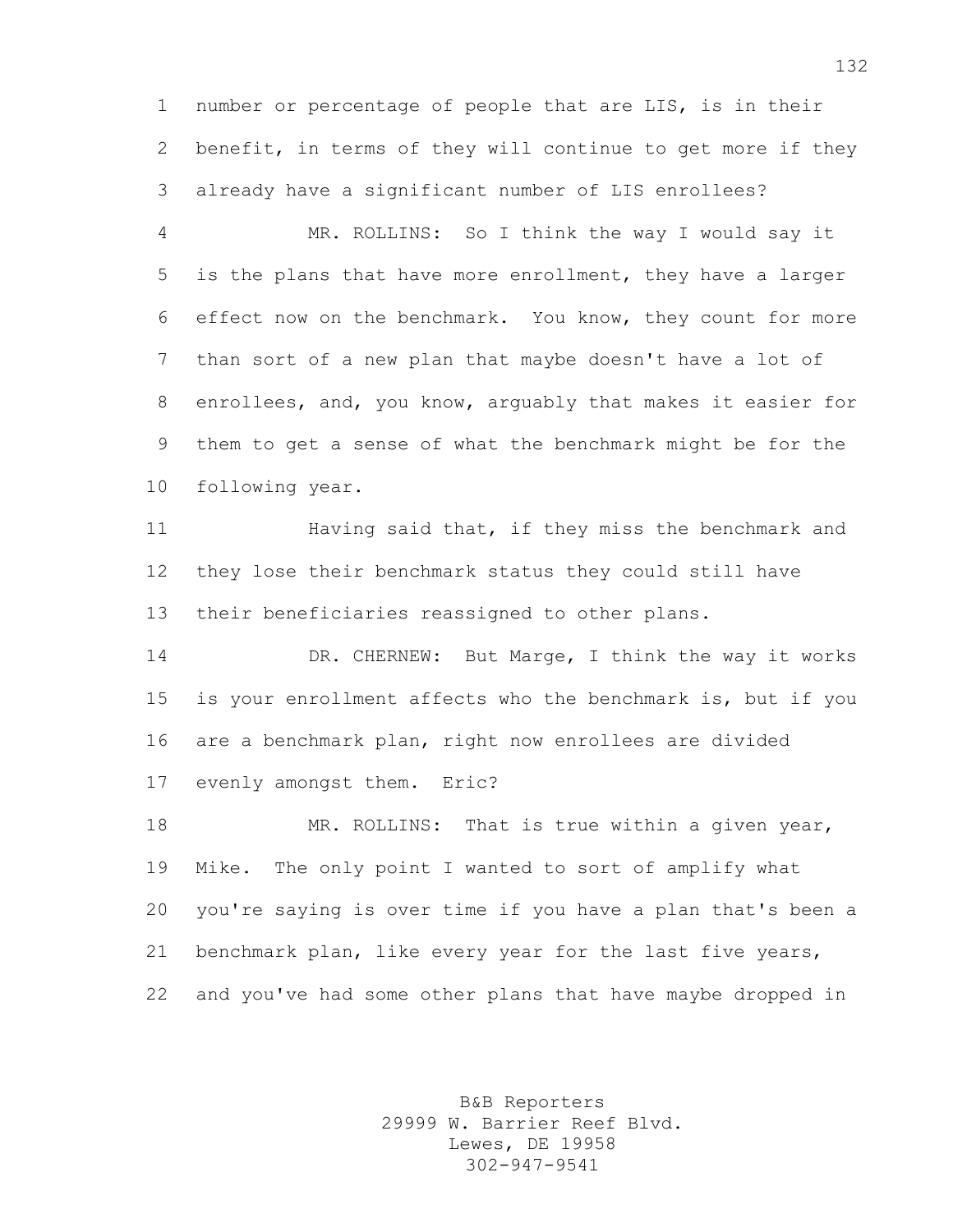and out, they've only ben eligible for maybe two years, they've had some people reassigned, the plans that have been there for a longer period of time can have a larger share of enrollment. So it's not like if you have five plans in a region they've each got 20 percent of the market. The new people that are being auto-enrolled that year, yes, that's being split 20 percent into each plan. But the cumulative effect of what's been going on in previous years means that some plans may have 15, 25, 30 percent of the market and others may be lower.

 DR. CHERNEW: I think that was our last -- oh, Jaewon is the last Round 1. I think.

13 MS. KELLEY: Yes.

14 DR. CHERNEW: Jaewon.

 DR. RYU: Yeah, and I just wanted to clarify, because I'm not sure I'm understanding this right. But if you go to the last slide with the two options and the chart, it seems possible still, though, that these aren't necessarily mutually exclusive, right? There are elements of the formula changes in the right-hand column that could be incorporated with, you know, the auto-enrollees being distributed differently as effects of the first column. Am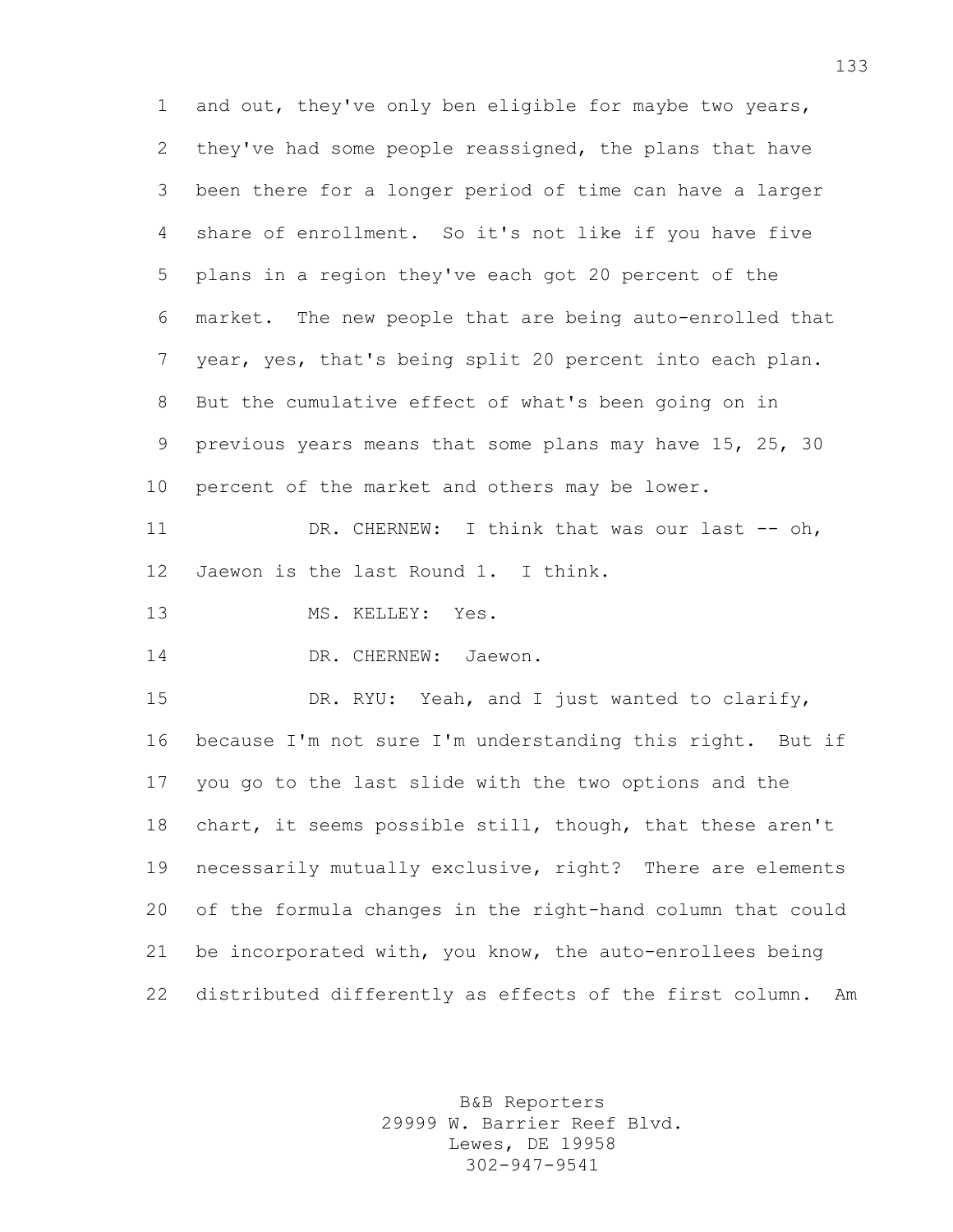I understanding that right?

 MR. ROLLINS: To some extent I think of them as distinct, because I think on the left side there are changes to the benchmark for formula, but I think they're sort of being pulled along, you know, behind the new auto- enrollment process, and you're trying to think about sort of are there protections or sort of guardrails that you would want to put on the benchmarks if you put this new, competitive dynamic into play? And you're trying to, you know, standing back to some extent and letting the competition play out and see what the new benchmarks are going to be.

 The one on the right is a little more sort of top down. We're just going to try and push the benchmarks down to a certain degree and see how the plans respond to that. 16 So I think to the extent, in my head, I think that's sort 17 of the distinction that I have when I try and compare these two.

 DR. RYU: But if you just hypothetically, if you took the formula change, and I think, let's say, you're including the rebates from the MA-PDs to reduce that Part B premium, and that was an aspect which would be in that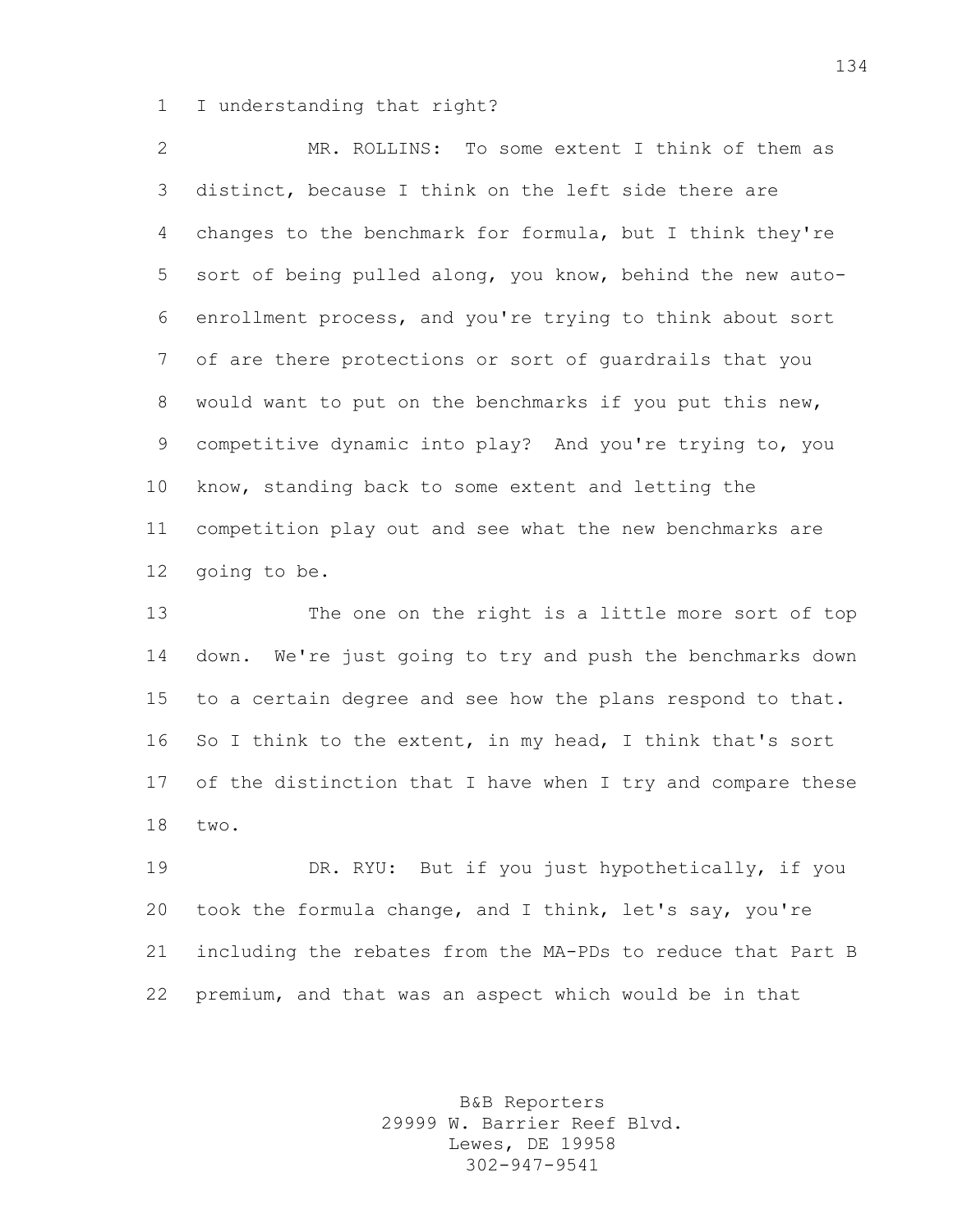right-hand column, sort of take that as an a la carte option, you could still then auto-enroll those into benchmark, lower premium plans differently, right? Or maybe not. I don't know. That's why I'm asking. MR. ROLLINS: I think you could consider doing those two in tandem. MS. KELLEY: Okay. So do we want to move to Round 2? DR. CHERNEW: Actually, I have a question on Slide 8, and it's a Round 1 question. I'm not sure I asked to get in the Round 1 queue, so I'll get in the Round 1 queue. My question here, Eric, is really an operational one. If we assigned more auto-enrollees to plans with lower premiums, the weighting amongst the benchmark plans would change and the benchmark itself would change, and some plans may no longer be benchmark plans once we did that. And so I'm just a little unsure about the circularity between having the benchmark and then assigning people with different weights to plans under the benchmark and having the benchmark change. So am I missing something, operationally, about how this would work?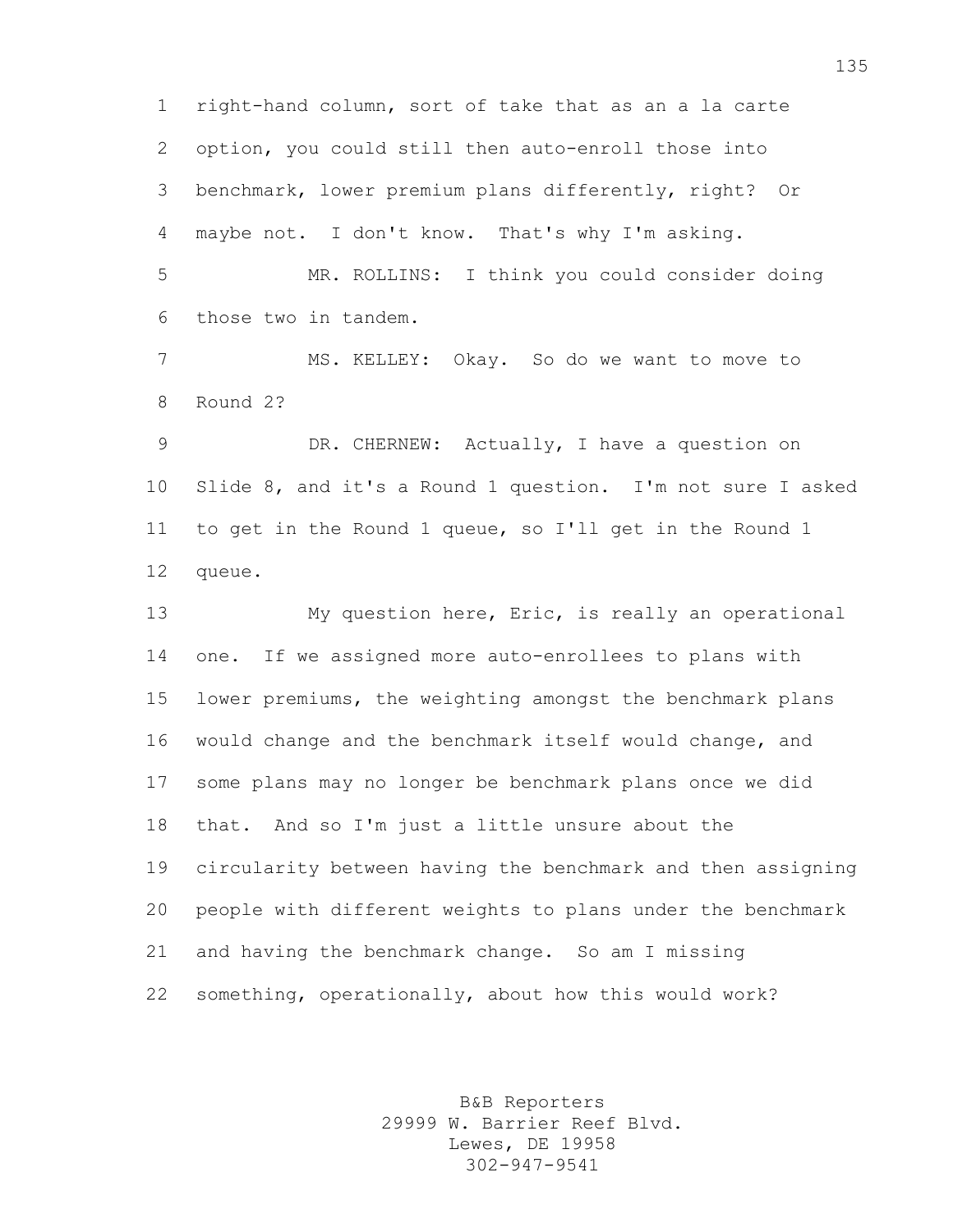MR. ROLLINS: If I understand your question, no, I think that's going to be an issue that would need to be worked out. That would be another argument for why you might want to bump up the minimum number of plans in a particular region.

 DR. CHERNEW: Yeah. Or you could set a process where the benchmark is computed, say, equally, in certain ways, but the enrollment is shifted. So the benchmark is not necessarily a weighted enrollment version of things. I guess the key point here is we will have to, when we come back, think about operationally how to deal with some of these things once we narrow some stuff further. That's 13 what I took from your answer.

 MR. ROLLINS: Yes, and one alternative that we touched on in the paper was, for example, if CMS said in advance, you know, we're going to pick four benchmark plans, in that case, you know, you don't need to do a weighted average. You just find what are the four lowest plans, and the last plan that makes the cut, that's what the benchmark is. You don't need the weighted average under that kind of mechanism. That would be one option. DR. CHERNEW: Yeah. That's like the second-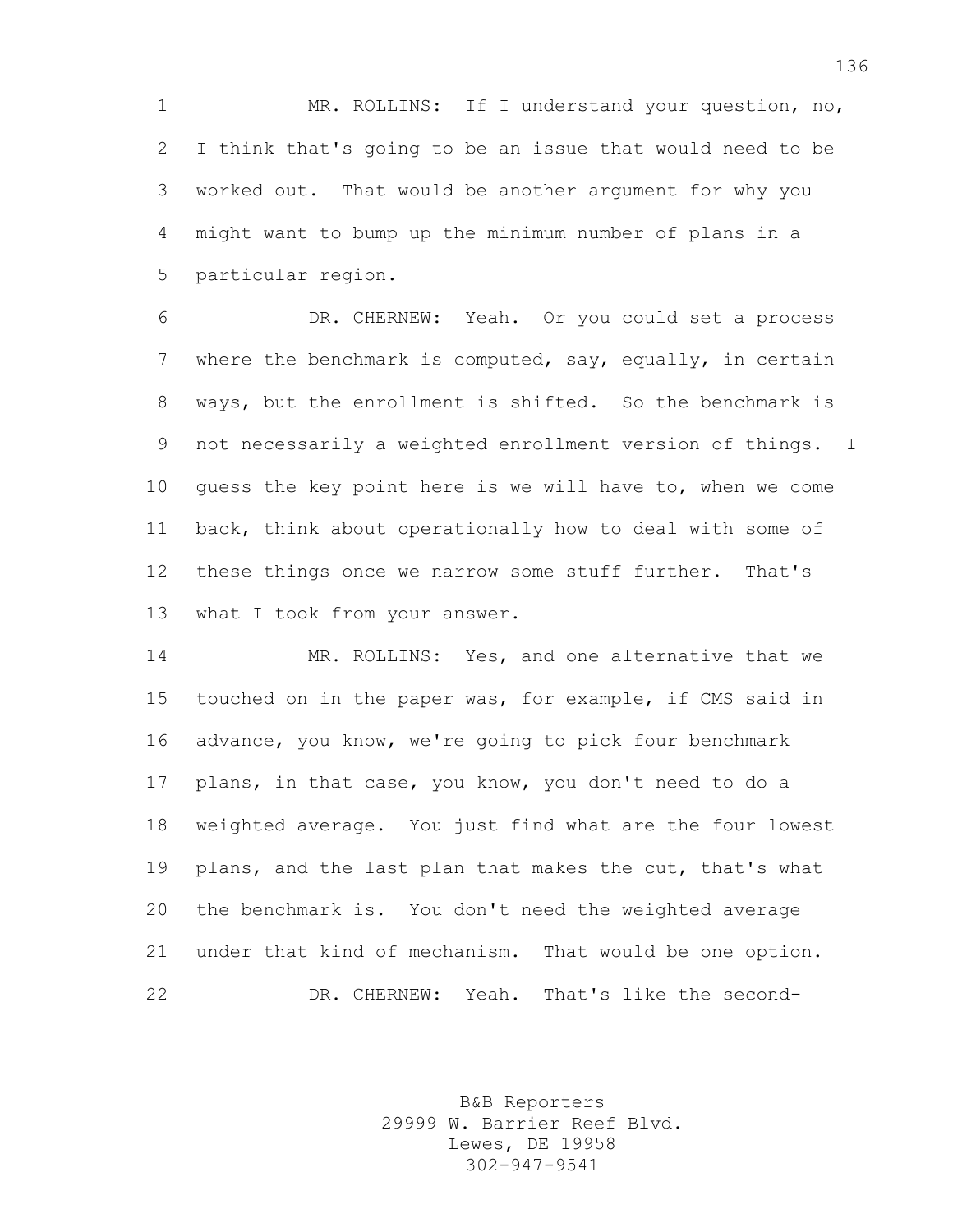lowest silver plan.

 MR. ROLLINS: Yeah, I would say. DR. CHERNEW: Yeah. I understand. Yeah, the challenge there is you give a ton of weight of that marginal plan to what the benchmark is, right. If you're the fourth you then come very close to the benchmark, right? 8 MR. ROLLINS: Yes. DR. CHERNEW: All right. So let's go on to Round 2 while I continue to ponder the math here, and we'll see where we get after this. 12 MS. KELLEY: Larry, did you want -- we can't hear you, Larry. One second. It might be me. Okay. Try now. DR. CASALINO: Okay. Yeah, this is very basic. It should have probably been asked at the beginning of Round 1, if at all, and it shows my lack of sophistication on this topic. 18 But Eric, so what happens. The plans -- and we're only talking about the MA plans now, but the plans that would like to be the benchmark plans, they basically guess where -- I'm asking you if this is what happens -- do they basically guess where the benchmark will be and then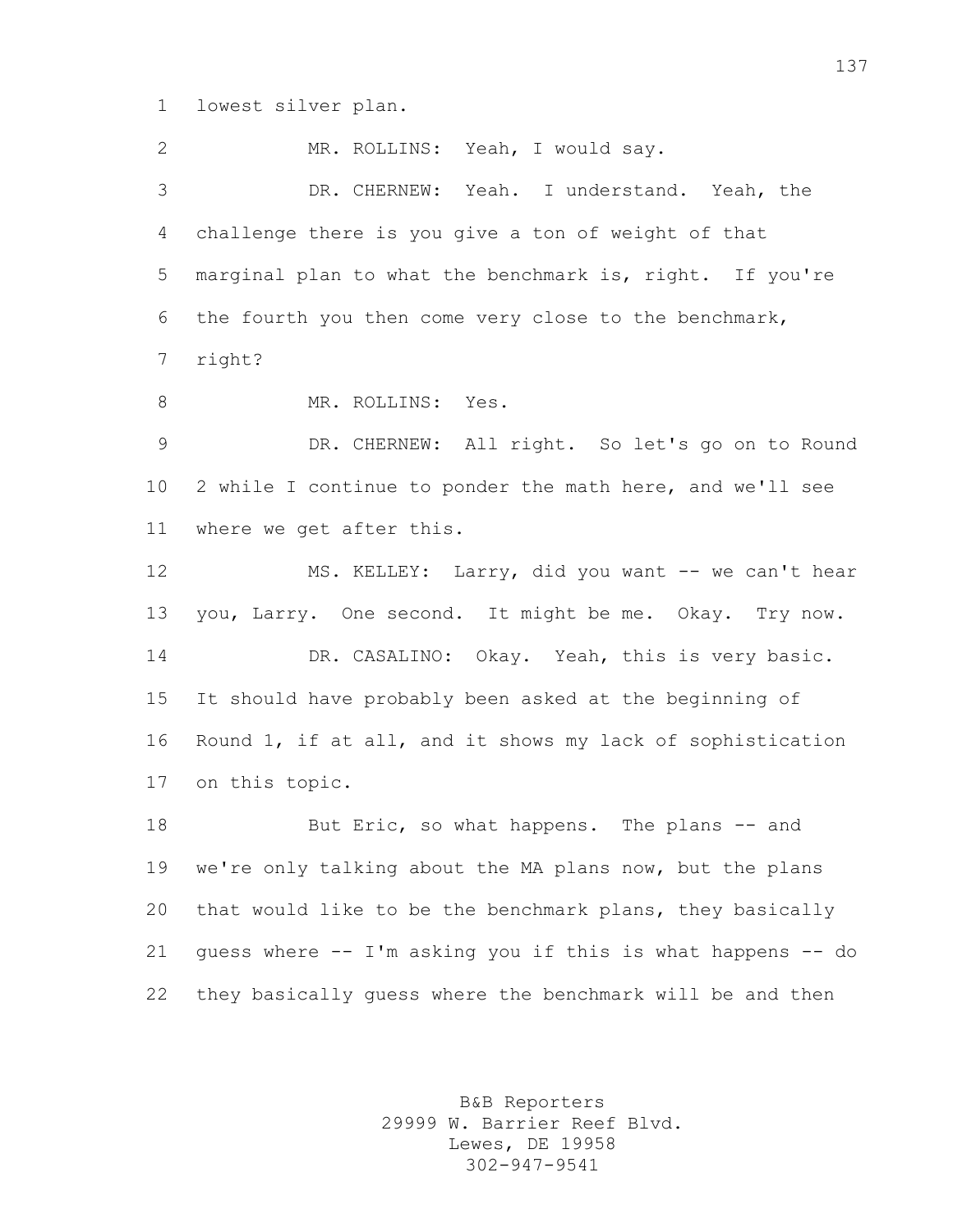try to position themselves a dollar or two lower than that, and they're able to predict very well where the benchmark is likely to be under the current system? And that's why we get that clustering so close to the actual benchmarks that come out? Is that how that works?

 MR. ROLLINS: Essentially, yes. They will try and guess where they think the benchmark is going to be, and then they want to be just a little bit short of that. You know, depending on where the actual benchmark comes out, they may have overshot, in which case they might be a de minimis plan, or the benchmark may actually have ended up being a little higher than they thought it would be, and instead of being \$1 below maybe they're \$3 or \$4 dollars below. But, you know, I think that's the incentives that they're working under.

 DR. CASALINO: And so, longitudinally, it is possible that -- on the kind of more technical points that we'd be talking about aside -- it is possible that year on year the benchmark could go down, right? They might guess a bit lower if they knew there was going to be weighting of auto-enrollment. And if that didn't work they might guess a bit lower the next year, a bit lower the next year, a bit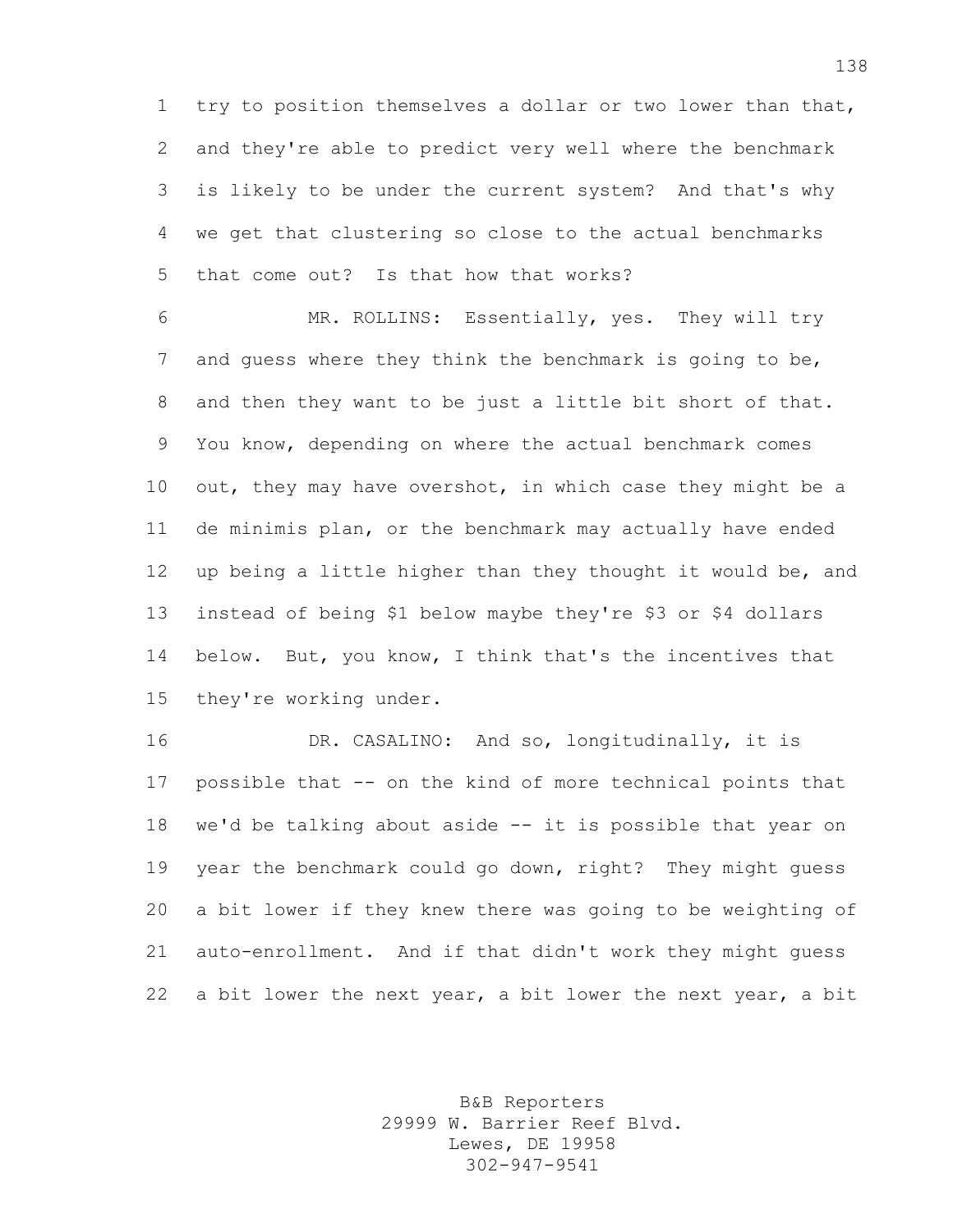lower the next year. Is that how you would see it playing out?

 MR. ROLLINS: If the auto-enrollment process were changed?

 DR. CASALINO: If the auto-enrollment process was weighted, yeah, by the benchmark. Probably most plans weighted in the very first year plunged to way below what they would think the benchmark would otherwise be, but take a more cautious approach. But year on year, the benchmark could go down, at least for a while, if auto-enrollment was weighted by premiums. Correct?

 MR. ROLLINS: I do think it's a process that would need several years to play out. I don't think they would find whatever the new equilibrium is just in one year. You know, I think you would see an evolution.

 DR. CASALINO: Yeah. But right now they're incredibly good at predicting what the benchmark is going to be, it seems like.

 MR. ROLLINS: They all have incentives to come to the same conclusion.

DR. CASALINO: Yeah. Thank you.

DR. CHERNEW: Okay. Dana, I think we can go to

B&B Reporters 29999 W. Barrier Reef Blvd. Lewes, DE 19958 302-947-9541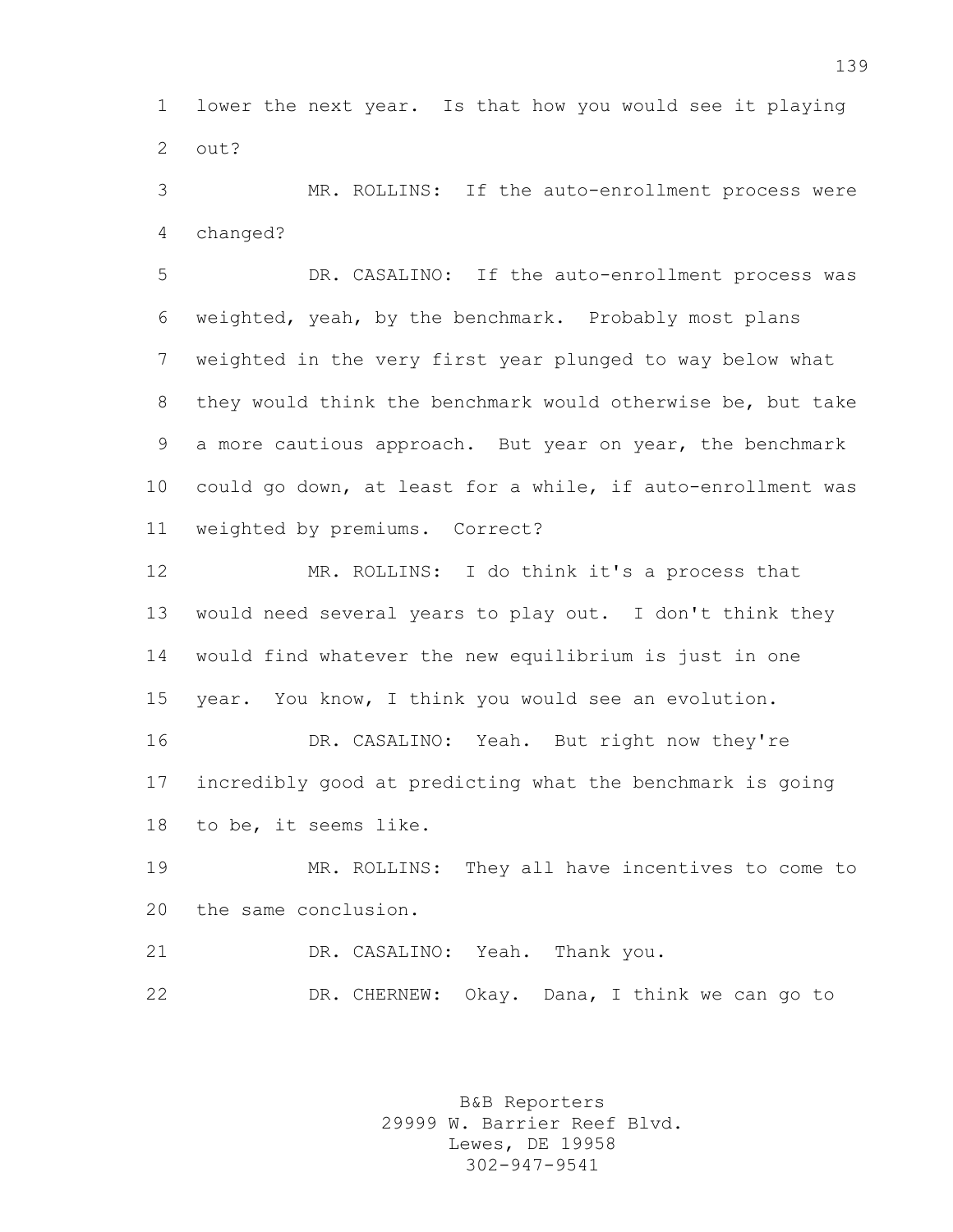Round 2.

 MS. KELLEY: All right. Round 2, we have Bruce first.

 MR. PYENSON: Eric, thank you very much. I'd like to talk a little bit about Slide 6, I think, which shows the benchmark plans and the enhanced plans, and I really appreciate the alternatives you set out. And I think they would work with what I'm about to propose, and the plans, the benchmark plans, are basically plans for poor people, and the green plans are plans that don't want poor people. Both of the plans start out with basic benefits, and in fact, even in the bids, at least -- it's been a while since I looked at the bid forums, but you start out with basic benefits, and you have enhanced benefits that the member has to pay for. And if you don't want poor people in your plan, you add some enhanced benefits. It might be a dollar's worth, and in fact, the premium might actually be pretty low, as you're showing here. Look at how low some of the premiums are on the left here.

 So we have a situation which I don't think any of us would be real happy with saying, well, if you're a poor

> B&B Reporters 29999 W. Barrier Reef Blvd. Lewes, DE 19958 302-947-9541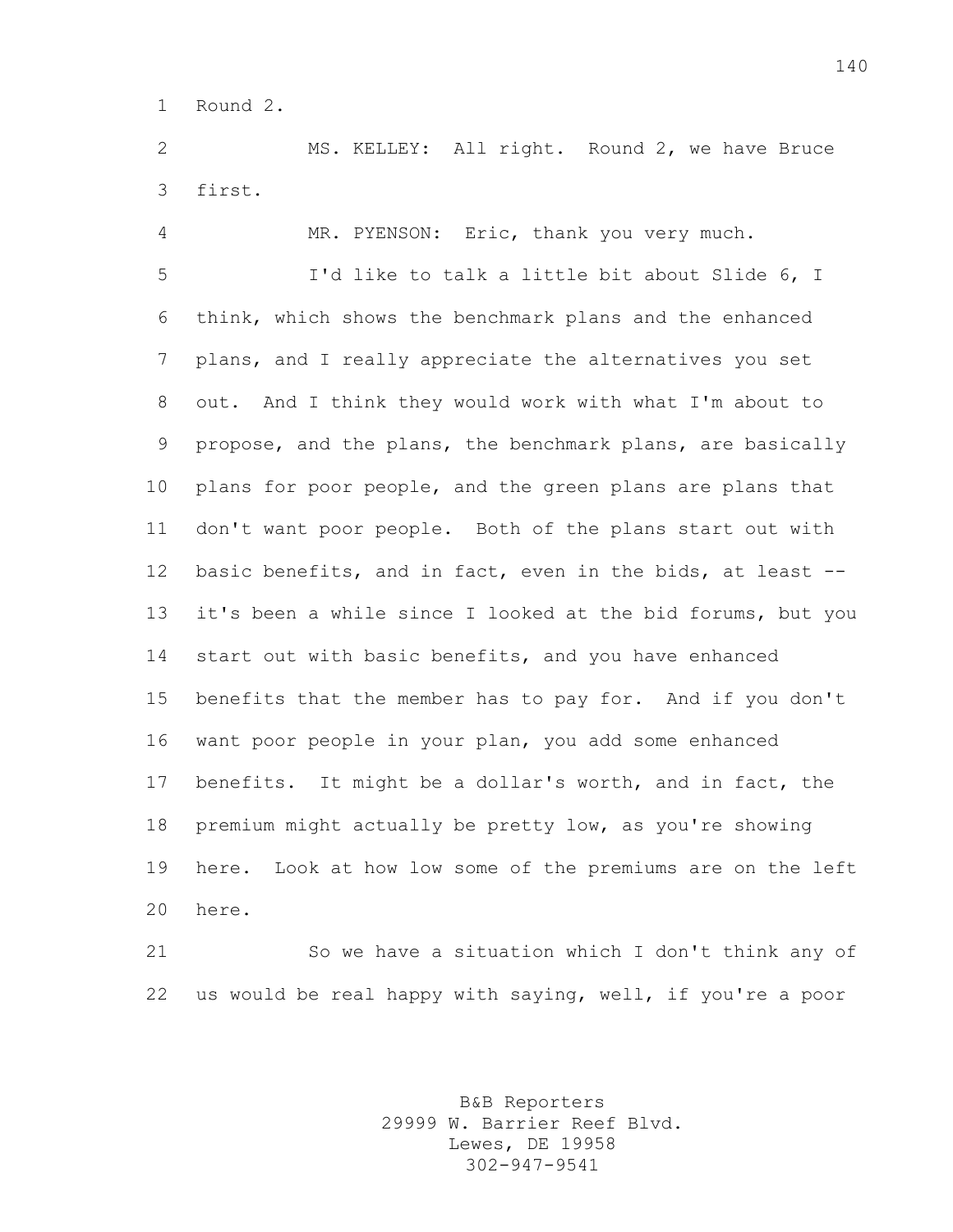person, you go to this hospital, and there are some other hospitals you can't go to because you'll have to -- you know, maybe they're better hospitals, or maybe they're less expensive hospitals. That's actually what we have here, even though the plans in green are offering the same basic benefits.

7 So a way to change that, which in my mind isn't terribly hard to do from an administrative part, is to think of the enhanced plans as having a basic benefit and 10 an enhancement. If someone wants to buy the enhancement, they can buy it, and if a poor person wants to go to one of the green plans, they can do it. All they're going to get is the basic benefit and, of course, the LIS.

 And the reason I don't think that's a big administrative hassle is that people with the LIS can currently go to -- can currently buy enhanced plans if they want.

 So I know we're on a tight time frame, but I'm thinking we can address this big disparity that's in front of us, and it would seem to be able to save the Medicare program a fair amount of money if we would change some of the rules to bring in the basic components of enhanced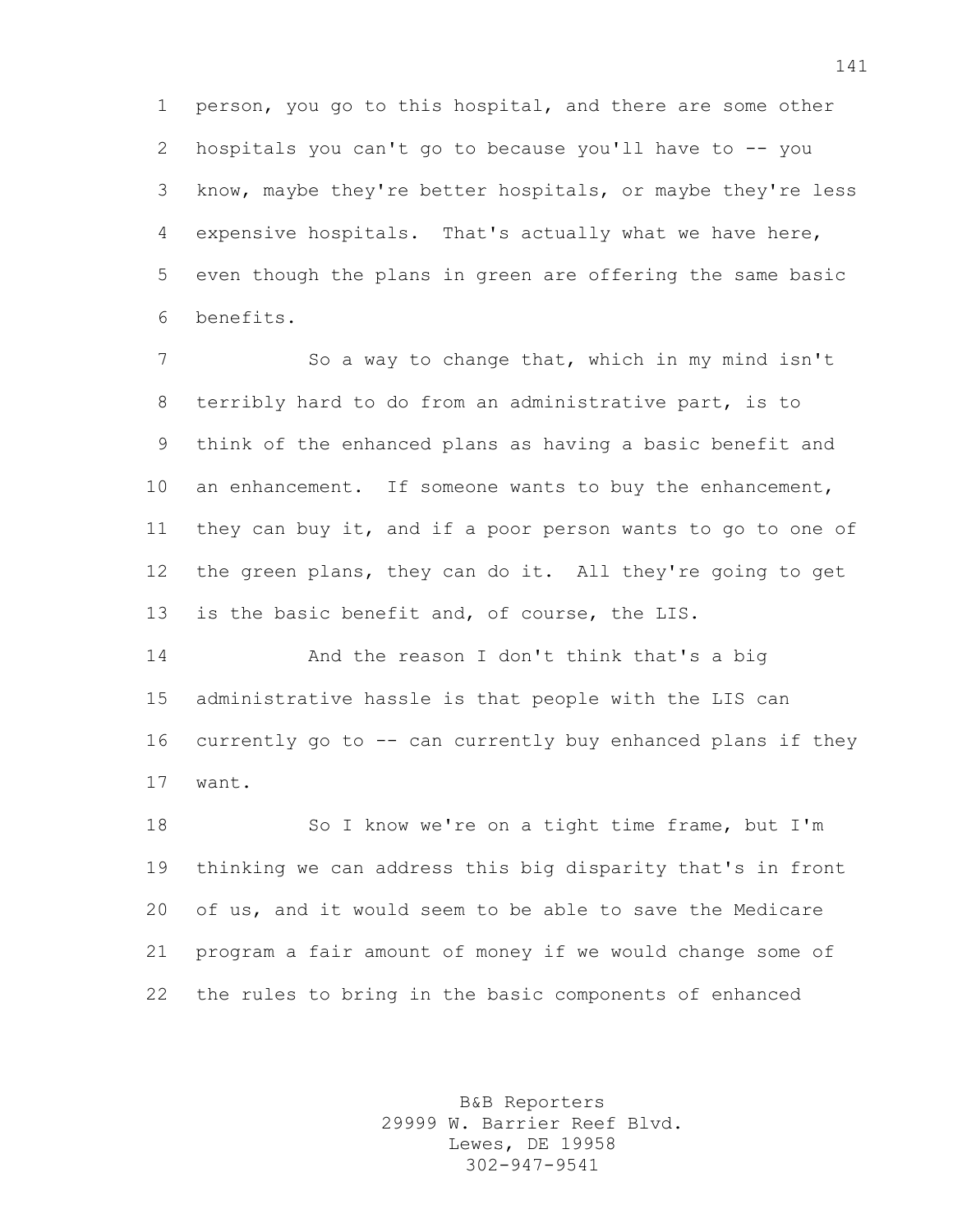plans and treat them the same as everything else, as the basic plans that are in red.

 So that's a suggestion I'd like to make to not persist with the disparity that the Part D program has created because -- I mean, I appreciate the language that's used in the chapter that plans that want to serve LIS do certain things, and that's reflected in the red.

8 DR. CHERNEW: Bruce?

MR. PYENSON: Yes.

 DR. CHERNEW: I'm sorry to interrupt. Can you state succinctly what you're proposing? Is it that you're simply allowing LIS beneficiaries to join enhanced plans if they want?

 MR. PYENSON: Well, they can do that now. It's to incorporate the various options that Eric had, including auto-enrollment, and the calculation of the benchmark based on the basic components of all the enhanced plans as well as basic PDPs.

 DR. CHERNEW: So would you assign LIS beneficiaries to enhanced plans that are below the benchmark? Is that --

MR. PYENSON: Yeah. Or to the extent they were

B&B Reporters 29999 W. Barrier Reef Blvd. Lewes, DE 19958 302-947-9541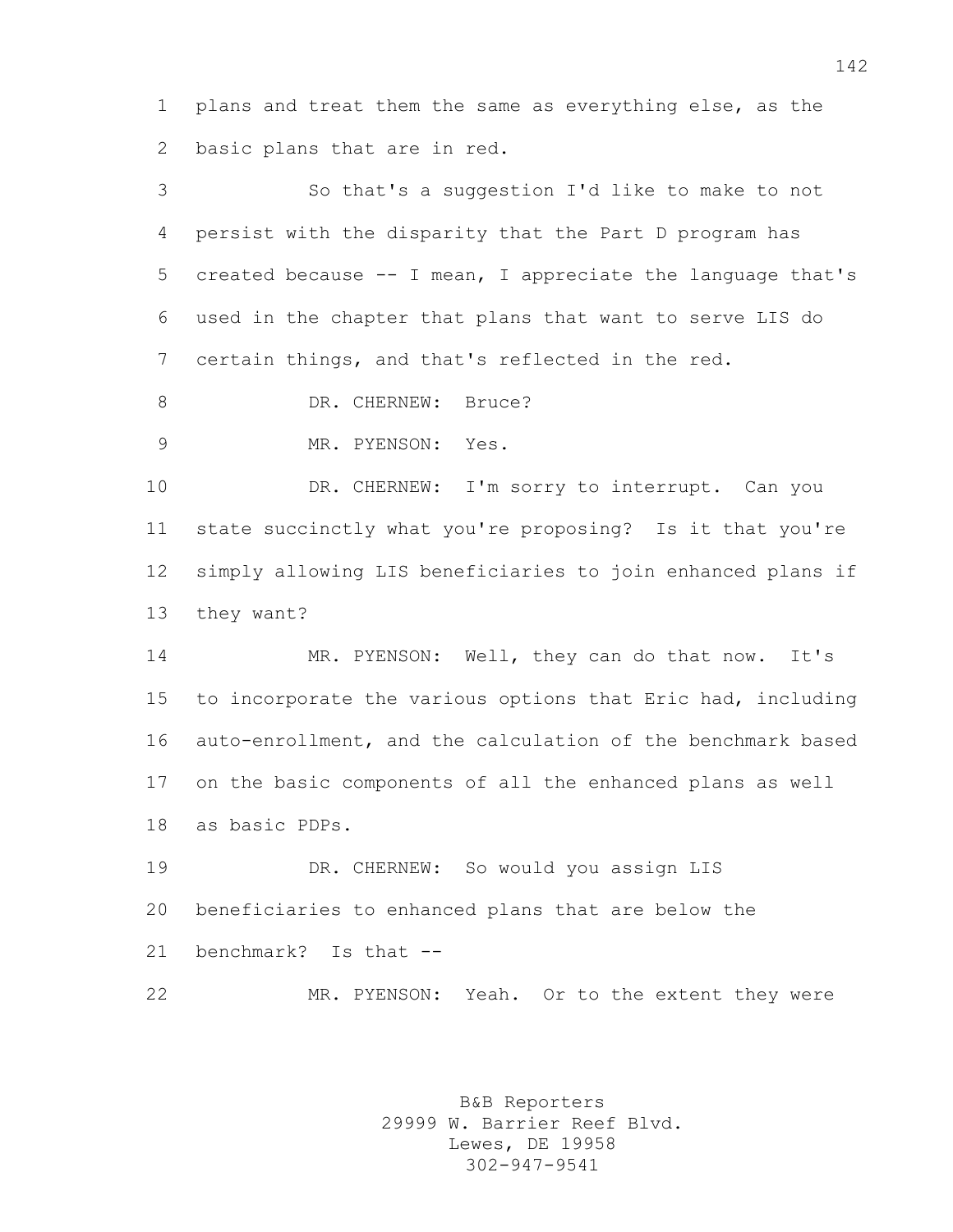auto-assigned, you could do that. I think that would be a reasonable option. They would only get the basic benefit, but that would be surrounded by the LIS. DR. CHERNEW: Yeah. MR. PYENSON: A cost-sharing subsidy and the premium subsidy. DR. CHERNEW: Yeah. 8 MR. ROLLINS: Is that -- I'm sorry, Mike. DR. CHERNEW: No, you go, Eric. MR. ROLLINS: Not, Bruce, to put words in your mouth, if a sponsor is offering three plans, we would look for whichever one has the cheapest basic premium and use that one in the auto-enrollment process. Is that kind of what you're thinking? 15 MR. PYENSON: Yeah. I think that's -- I hadn't thought that far, the three different plans, but I think that's right. And I think the -- I think that would accomplish many of the goals that we're seeking to accomplish here. Let's see. Bear with me for a moment. I had some notes that I wanted to take a look at. 22 The other component of that that I think is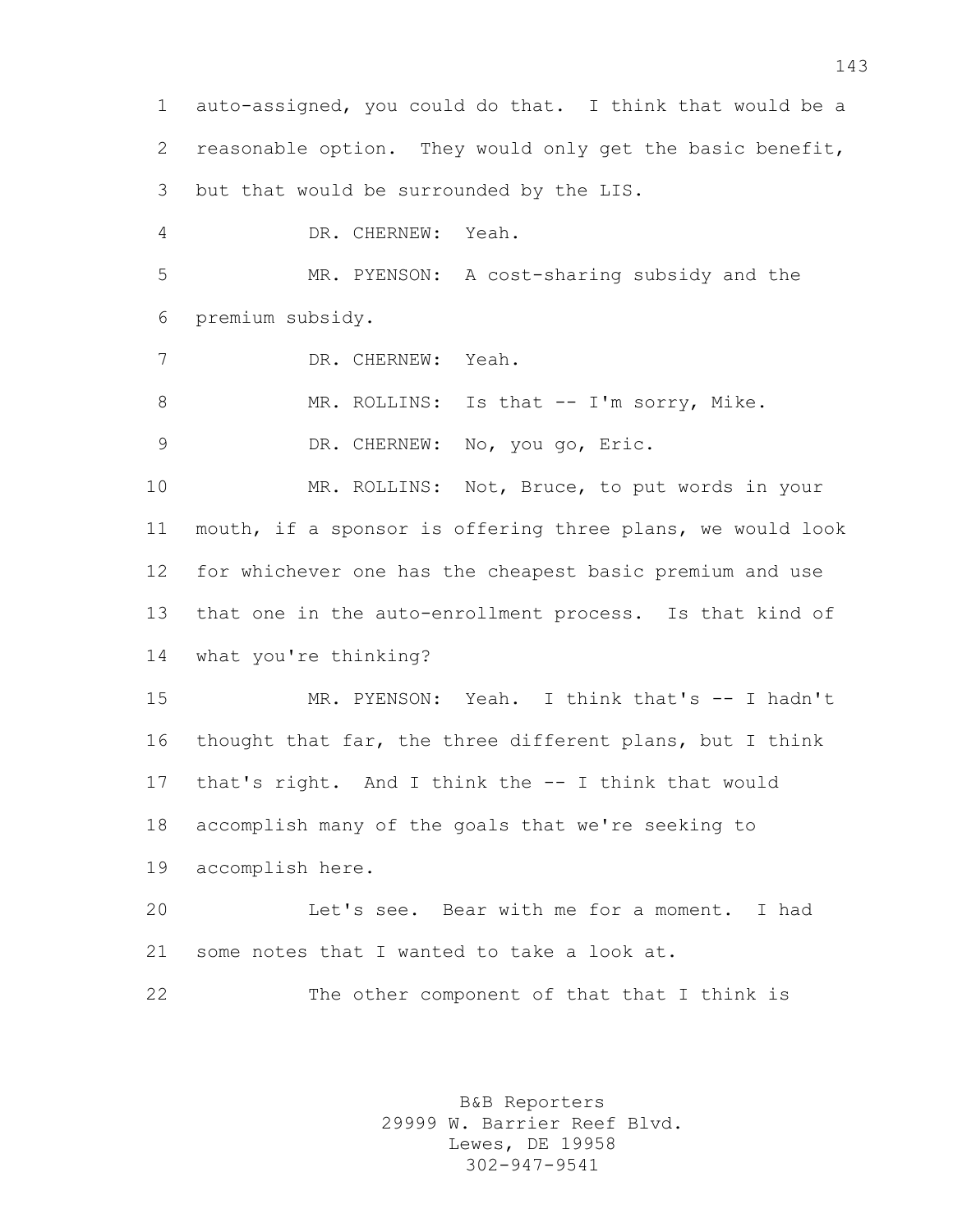important is that, as you've pointed out, there is a remarkable concentration in Part D and especially in LIS, and this kind of change would open up the potential for new competition, which I think is something we think is probably a good thing. So I'll stop there. Thank you. MS. KELLEY: Stacie? DR. DUSETZINA: Now I'm trying to digest what Bruce was just saying and trying to think about that. Eric, this is a great effort. I always like a good "Price is Right" reference, so I appreciate that very much. And I think this graph is perfect for showing kind of what type of problem the current system has created. I guess in keeping with Mike's original comments about sort of things you're excited about, things you're less excited about, I think limiting the disruption as possible for reassignment is very important. I really like the concept of adding more competition and rewarding those plans that are pushing their premiums down. So I like the idea of changing the auto-assignment process to get more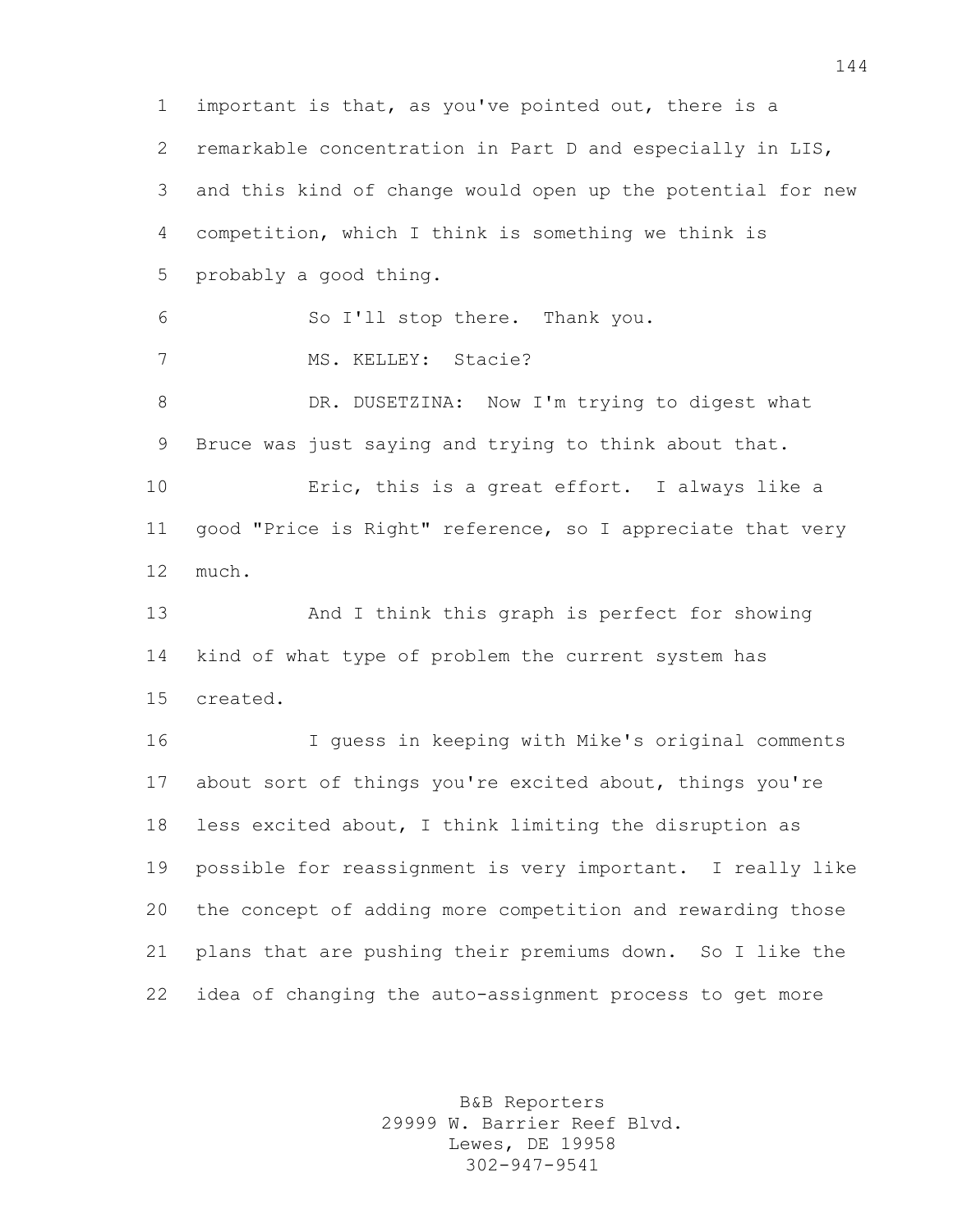enrollment in the ones with -- the plans with cheaper premiums.

 There were a couple of things that struck me. One was in the report. You mentioned that six sponsors had 98 percent of the enrollments here, and it made me worry a little bit about reassigning to a sponsor outside of the original sponsor and what that meant for coverage for drugs that beneficiaries were on.

 So I know that in the current process, there's an effort to get people into the same plan sponsor but different plan, which to me would say that there's more consistency in the formularies within a sponsor rather than across sponsors. So I worry a little bit about maybe having a higher chance of disruption and especially if there's kind of a big reward for the lowest-price option, you know, if you end up having more people needing to be reenrolled.

 So I think that I'm enthusiastic about the idea that the way that that would introduce price competition but also think we have to be really cautious about what does that mean for coverage of specific drugs for beneficiaries.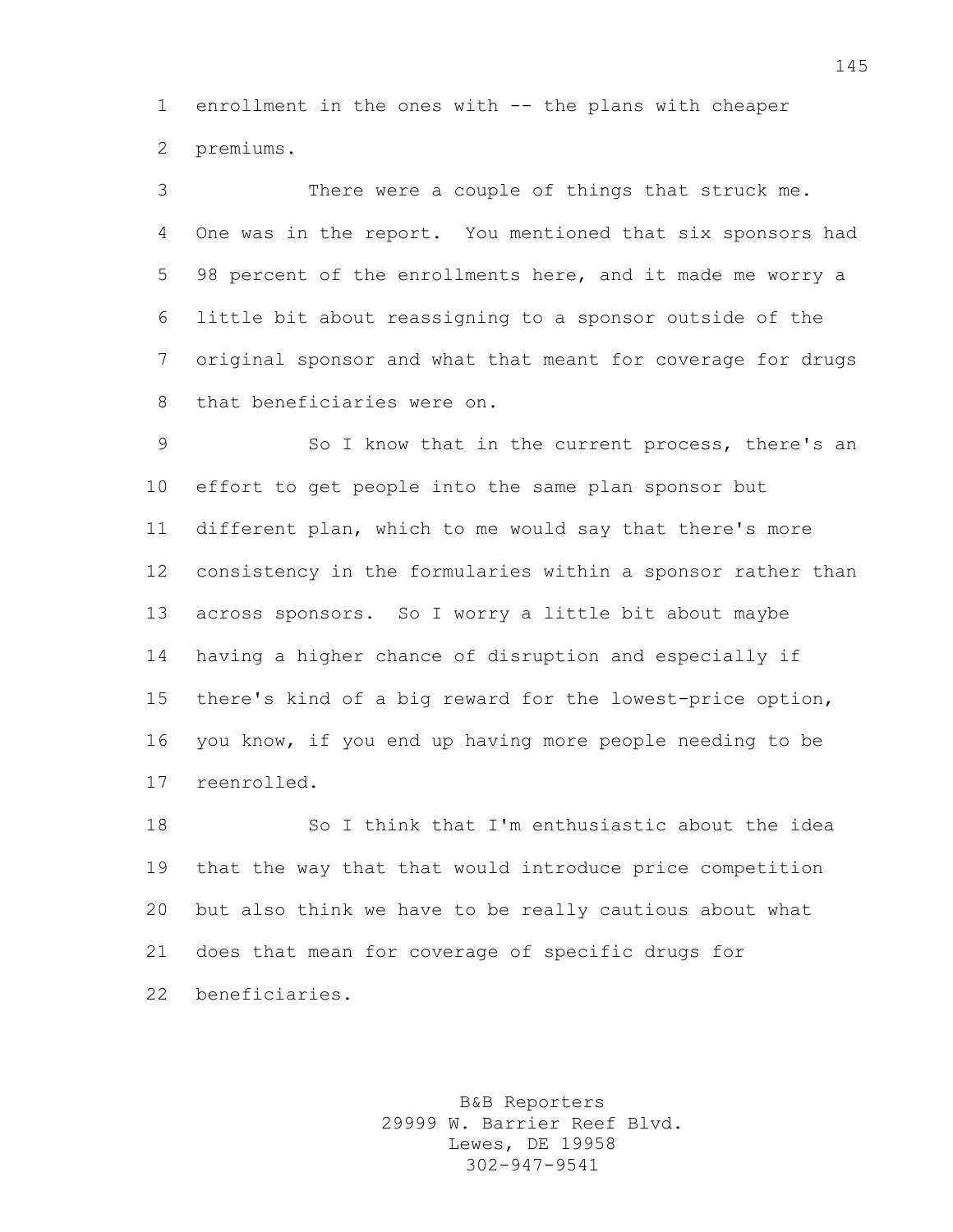But I would love to see this continue to move forward. Thank you.

 MS. KELLEY: Jonathan Jaffery? DR. CHERNEW: I think Amol had a comment on this point.

MS. KELLEY: I'm so sorry. Go ahead.

7 DR. NAVATHE: So my question -- actually, I guess this may be putting Eric even more on the spot than he already is. So this is going back to Bruce's point about this particular chart here and the way -- I'm just trying to sort of understand what we think is going on in the economics of the plans.

 When we look at the green part of this graph, is this basically telling us that there's a subsidization of the basic part of the benefit in the subtype of enhanced plans, and there is a relative higher price, if you will, for the enhanced portion? And is that how the economics were working our here that we're getting the spread, particularly the density that we're seeing near negative \$30 and negative \$40 on the green, or do we have a sense of that? If we do, it would be great to hear. If we don't, then I think it would be interesting to try to unpack that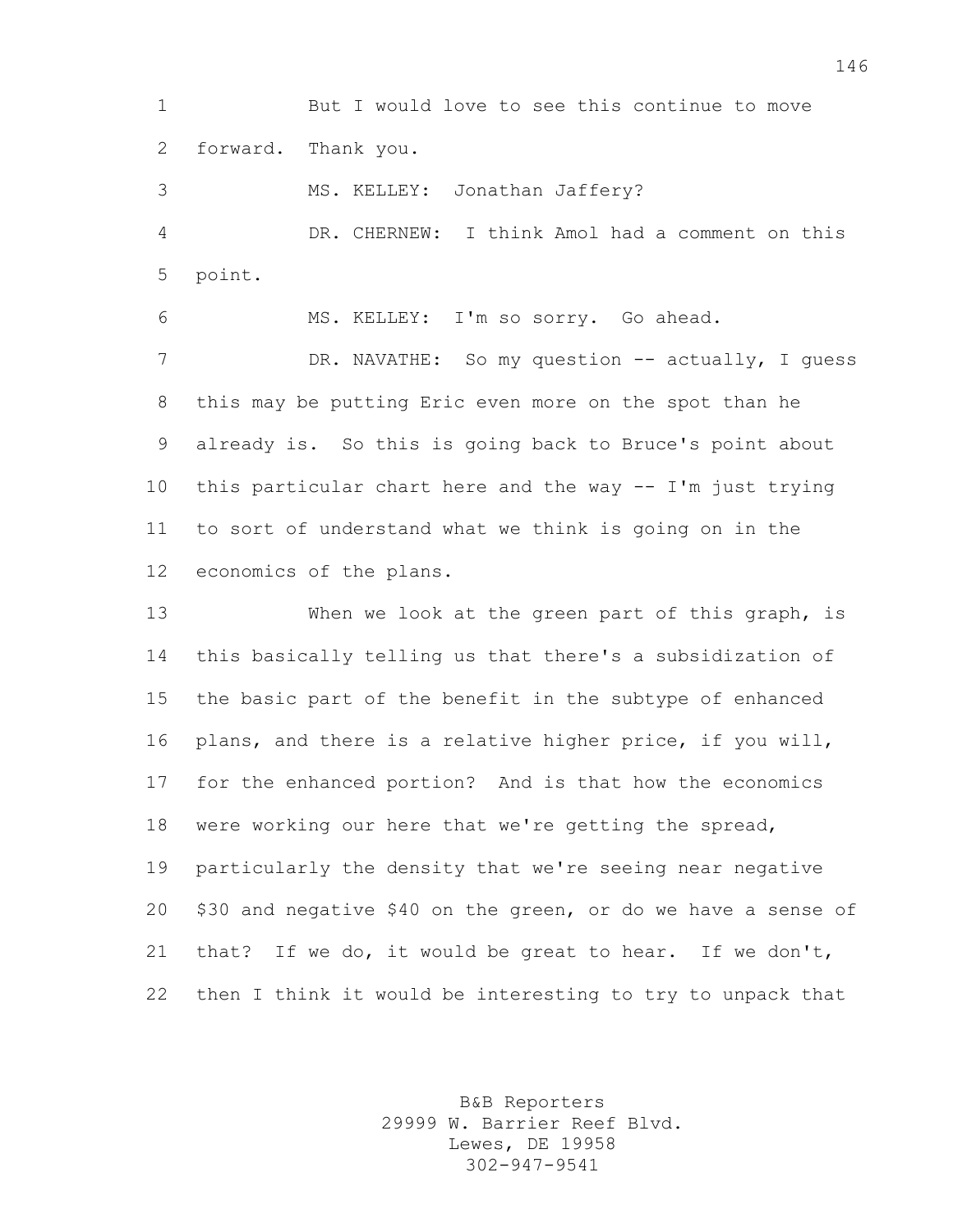to better understand what Bruce is getting at.

 MR. ROLLINS: So I probably don't have a fully fleshed-out theory, if you will, to respond to your question.

 I think the way I look at it is, you know, again, a lot of times, your big plan sponsors have three different 7 PDPs in the market or they have three products out there, and when I look at this figure, I think, to some extent, they had managed to segment the market based on willingness to pay. They have found that for the non-LIS beneficiaries, a lot of them are interested in a plan that has a very low premium. There's a fair amount of research that when beneficiaries pick plans, the premium is very important to them, and so that sort of explains why for a lot of sponsors, they want one. They want one product that's definitely a low-premium option, and that sort of explains, you know, on the bottom half, that sort of bolus, if you will, of sort of green plans on the left side.

 At the same time, with the auto-enrollment process and sort of the incentives for everybody to cluster at the benchmark, I think plan sponsors have figured out that they don't need to offer that low-premium product to

> B&B Reporters 29999 W. Barrier Reef Blvd. Lewes, DE 19958 302-947-9541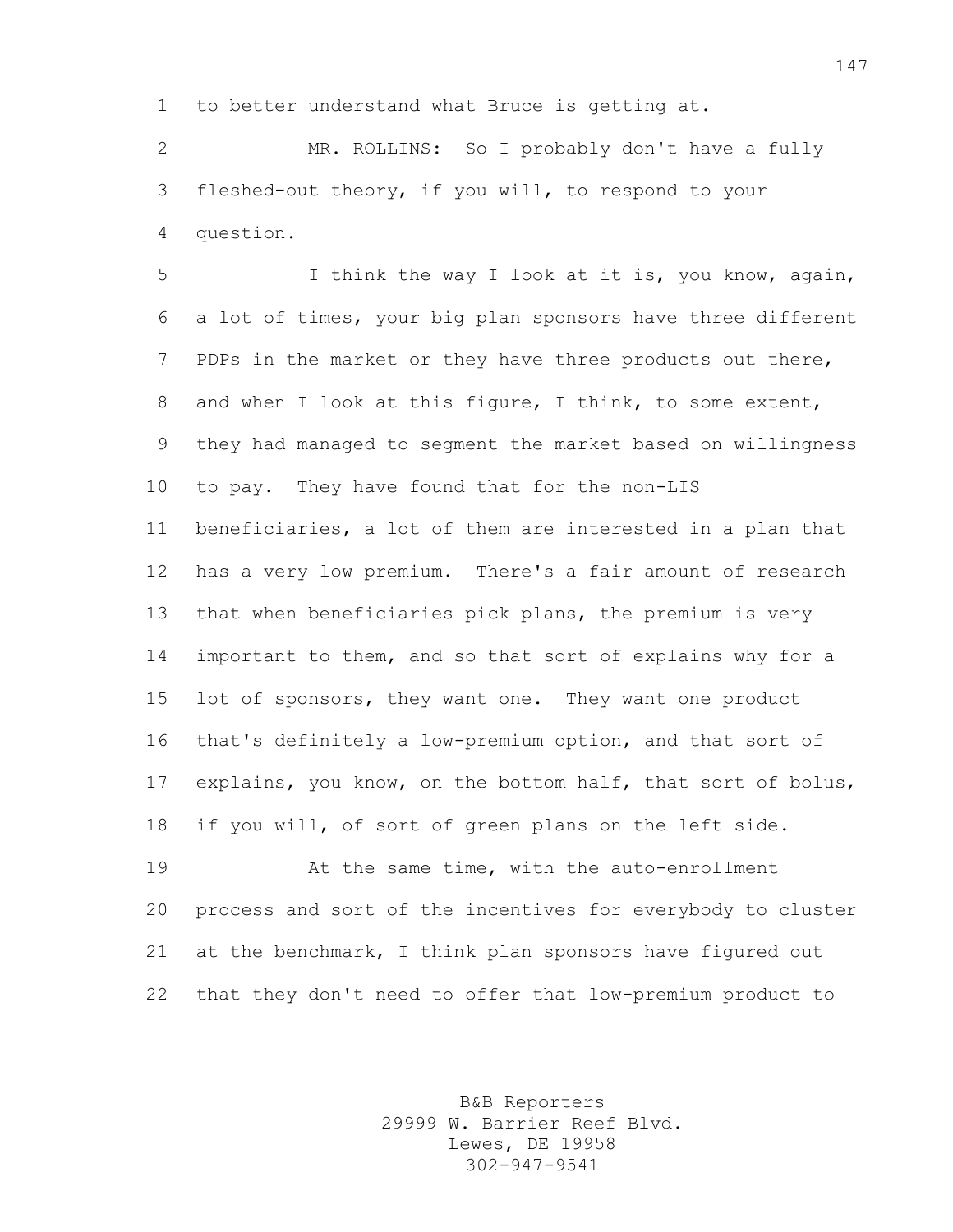their LIS beneficiaries. They can have a higher-premium product and still get those people in the plan, given the way the auto-enrollment process works. So they don't need to use the same low-premium plan for the LIS people. They can have a separate product for that, and that's essentially kind of the red cluster you see.

7 And then, third, a lot of them have sort of a higher-end deluxe model PDP with very generous enhanced coverage, and that's the much smaller sort of cluster of green plans you see on the right.

 So, as I think about it, I sort of think of it as these three lanes they're trying to fill with their products.

14 DR. CASALINO: Eric, I'm sorry. Do these bars represent -- maybe this is another very basic thing. Do these bars represent the price, the premium for the basic coverage and the enhanced coverage or just for the basic coverage part of an enhanced plan, or is that not a sensible question?

 MR. ROLLINS: It is a sensible question. The entire figure just shows the premium for basic coverage. So it doesn't include the additional amount that you have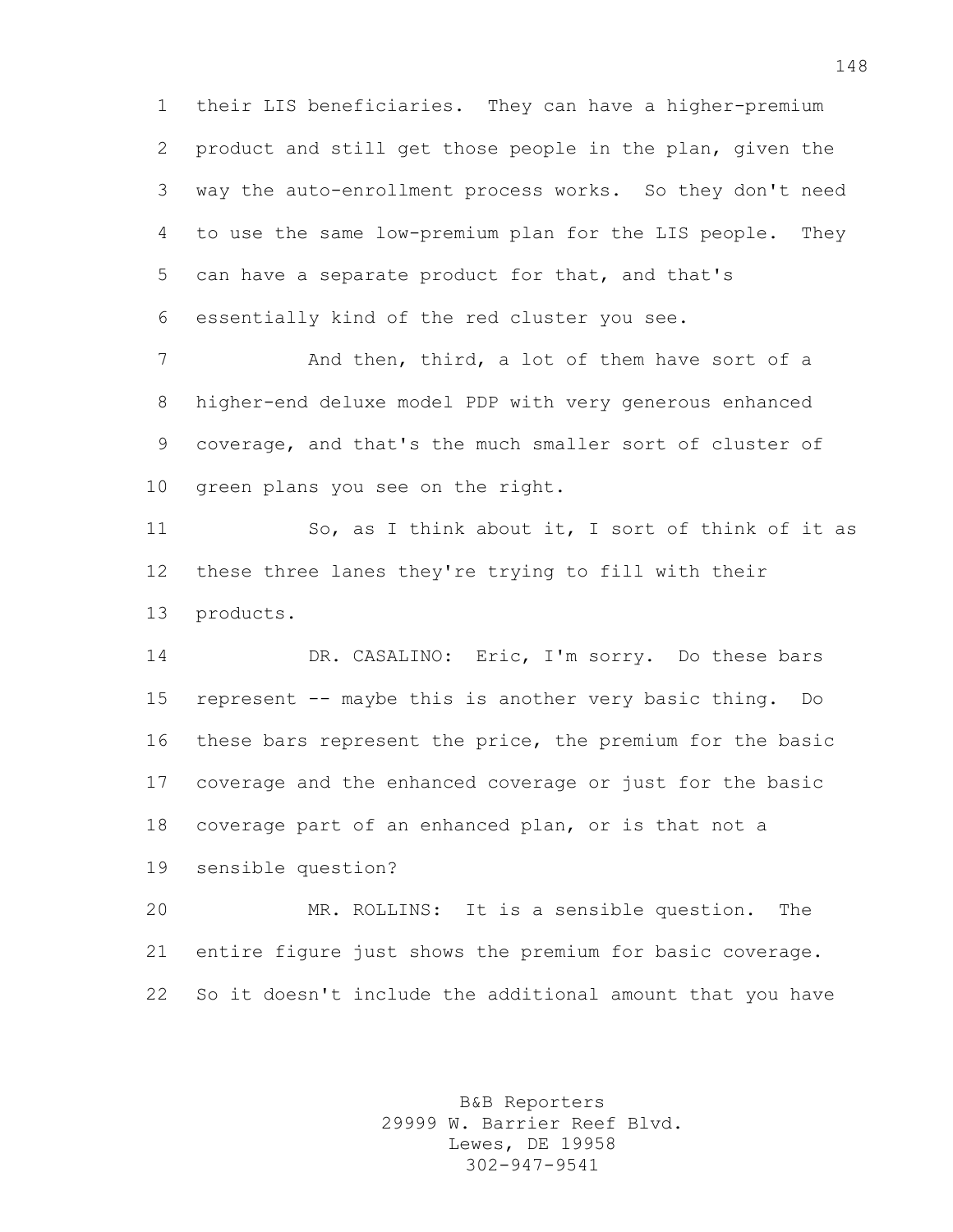to pay if you want to enroll in one of the enhanced PDPs. Having said that, even if you included it, the picture wouldn't look dramatically different. DR. CASALINO: But these green bars are for enhanced PDPs but only the basic coverage part of the premium? Is that it? 7 MR. ROLLINS: Yes. To make it more of an apples- to-apples comparison with what the price is for a basic 9 PDP, for what it's -- the coverage essentially offering. DR. NAVATHE: So does that mean that for an enhanced subtype of plan that you can still have a difference between the plan premium and benchmark that is negative in total, including the enhanced portion? MR. ROLLINS: You mean even when the enhanced portion is included? Yes. DR. NAVATHE: Yeah. Huh. So, to me, just to give a quick reflection, that probably is the most compelling point to address Bruce's observation here. Thanks. I'll stop. I have another comment later on, but I'll stop here. Thanks. MS. WANG: Can you state your insight one more time, please?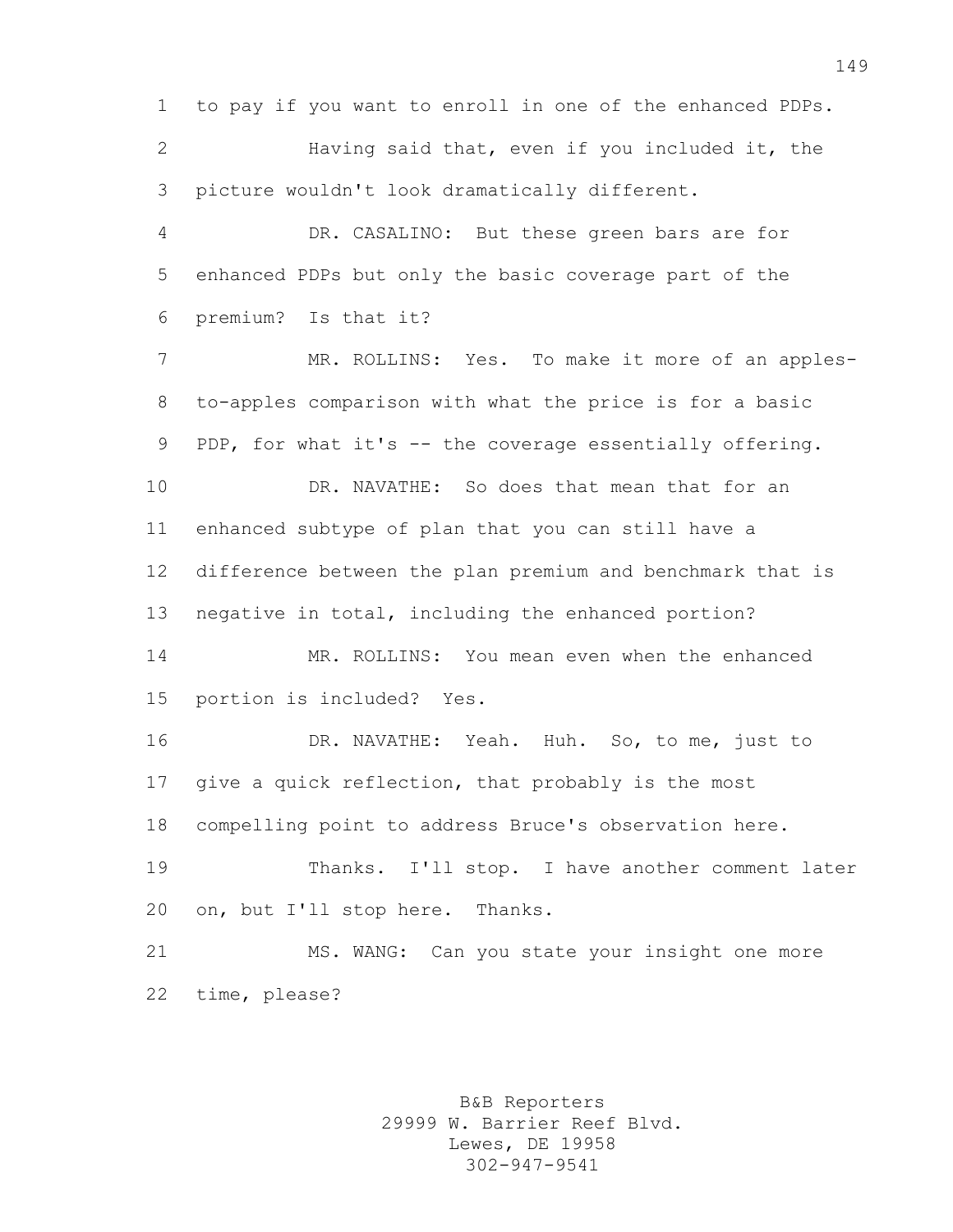DR. NAVATHE: Sorry? Who was that directed to, Pat?

 DR. CHERNEW: Eric? MS. WANG: Yeah. I'm sorry. Amol and Eric, can you state that insight one more time? DR. NAVATHE: I can take a shot at it, and then, Eric, you're the expert, so correct me where I go wrong. The insight is that what we have plotted at the green is the portion of the premium that is allocated to the basic portion of the coverage, not the enhanced portion, but the enhanced portion of the coverage need not be so large that the premium has to be greater than zero, for example, at least in terms of the difference between the plan benchmark and the -- plan premium and the benchmark. Because the enhanced portion is priced separately, that could be a relatively small dollar amount, and then it would still be an added amount that a beneficiary has to pay. So it may be \$2 because it's the

 value of that enhanced benefit, but the total amount that is -- the place where you land, basically, in the bottom part of this graph, if you did the basic coverage plus the

> B&B Reporters 29999 W. Barrier Reef Blvd. Lewes, DE 19958 302-947-9541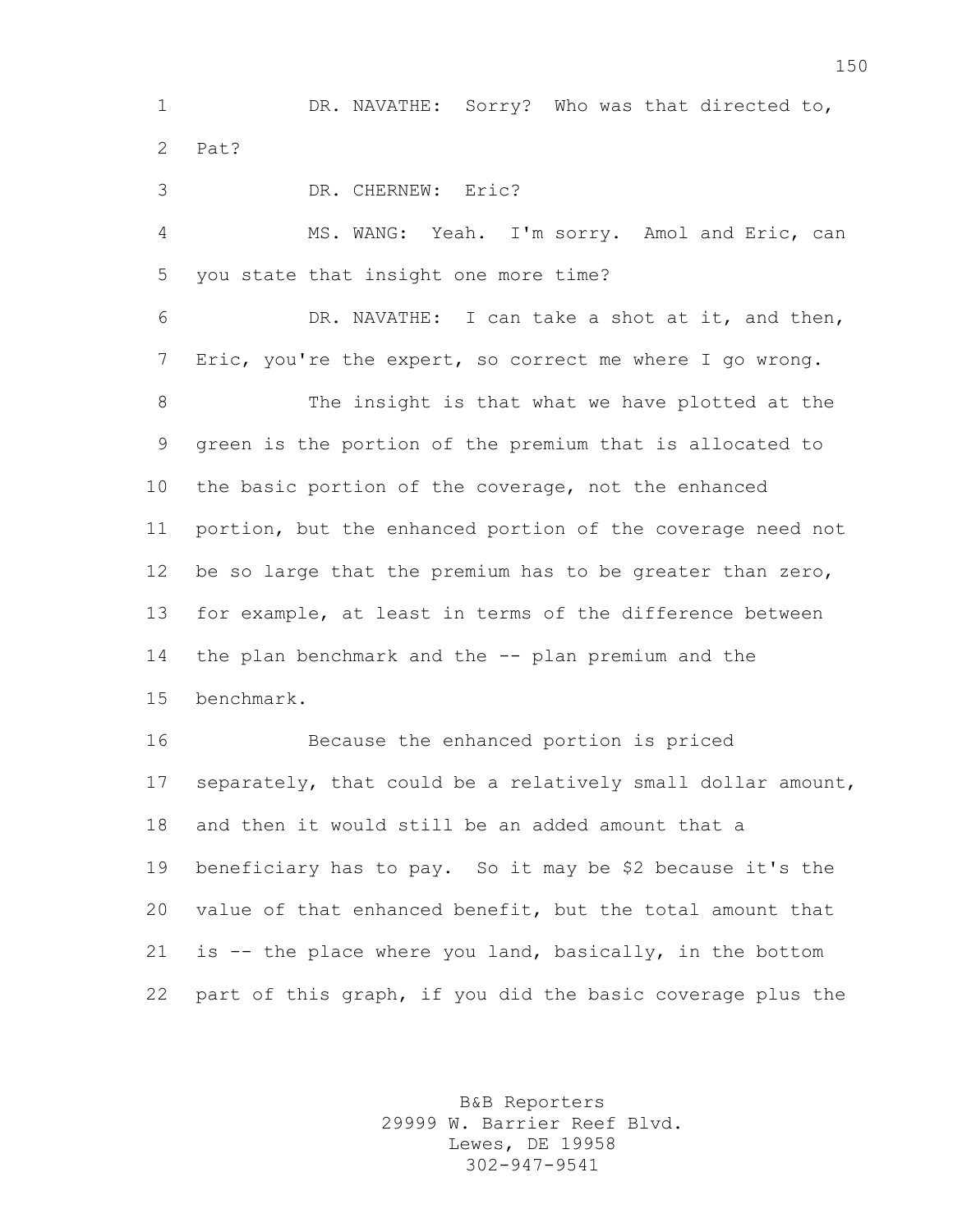enhanced coverage, it can still be to the left of zero. It can still be lower than the benchmark.

 MS. WANG: But isn't cost sharing missing from these charts? I mean, wouldn't that have a big impact on what the premium is? For LIS, obviously, it's statutory, but for the enhanced, wouldn't it?

7 MR. ROLLINS: For the enhanced, the premium -- again, the premium you're showing here is just for the standard benefit that they offer to everybody. To the extent that they're offering enhanced coverage and that includes, effectively, you know, we have a lower deductible or something like that, the costs of that are included in the additional amount you'd have to pay as part of the premium for that plan.

 The only thing I would sort of add to what Amol just said is CMS does have some requirements in place about how much of a difference there has to be between the coverage that a basic plan offers versus an enhanced plan. So I think it's something like \$22. An expected per member per month out-of-pocket cost has to be the difference between what you get from the basic plan versus an enhanced plan.

> B&B Reporters 29999 W. Barrier Reef Blvd. Lewes, DE 19958 302-947-9541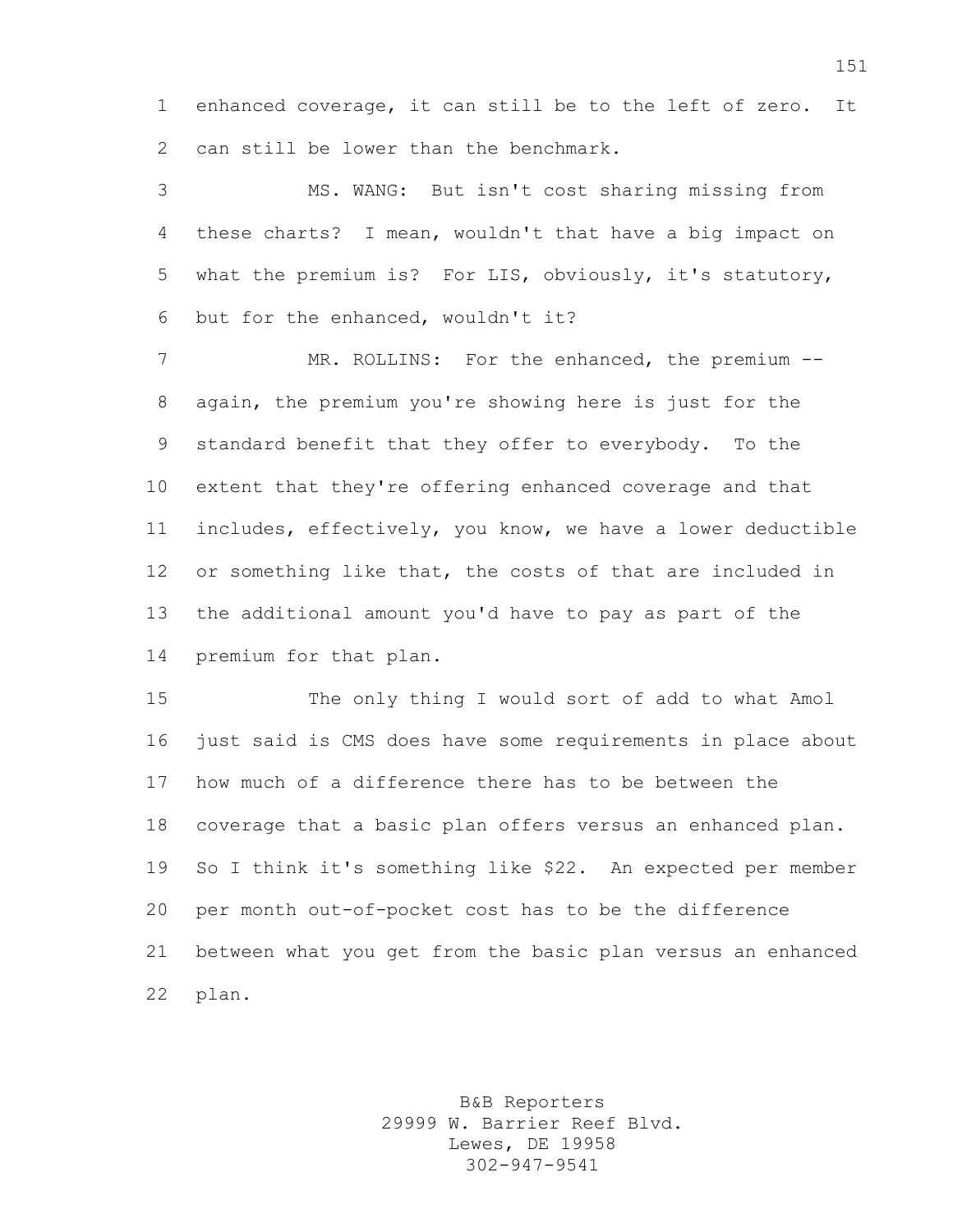This is part of CMS's effort to make sure that there's meaningful differences between the plans. There are some requirements that plans need to meet in terms of how much sort of the enhanced benefits, you know, the richness of those benefits compare to what you get from just basic coverage.

7 DR. CASALINO: If I understand -- DR. CHERNEW: Go ahead, Larry. Then I'll make another comment. Then I want to move on.

 DR. CASALINO: If I understand correctly, the reason Amol said "huh" just makes me think there's a real point to what Bruce had to say. If I understand correctly, we're seeing in these green bars here, which are paying for the same basic coverage as the red bars above, if I understood Eric correctly and Amol, then what we're seeing is that there are plans, and they're the plans that are offering -- they're enhanced plans, but they're charging way, way, way lower for the basic premium, for the basic coverage than the benchmark plans are, and that suggests that we could see these red bars go way to the left if their competition was opened up with these enhanced plans. I think there's a lot more to think about with

> B&B Reporters 29999 W. Barrier Reef Blvd. Lewes, DE 19958 302-947-9541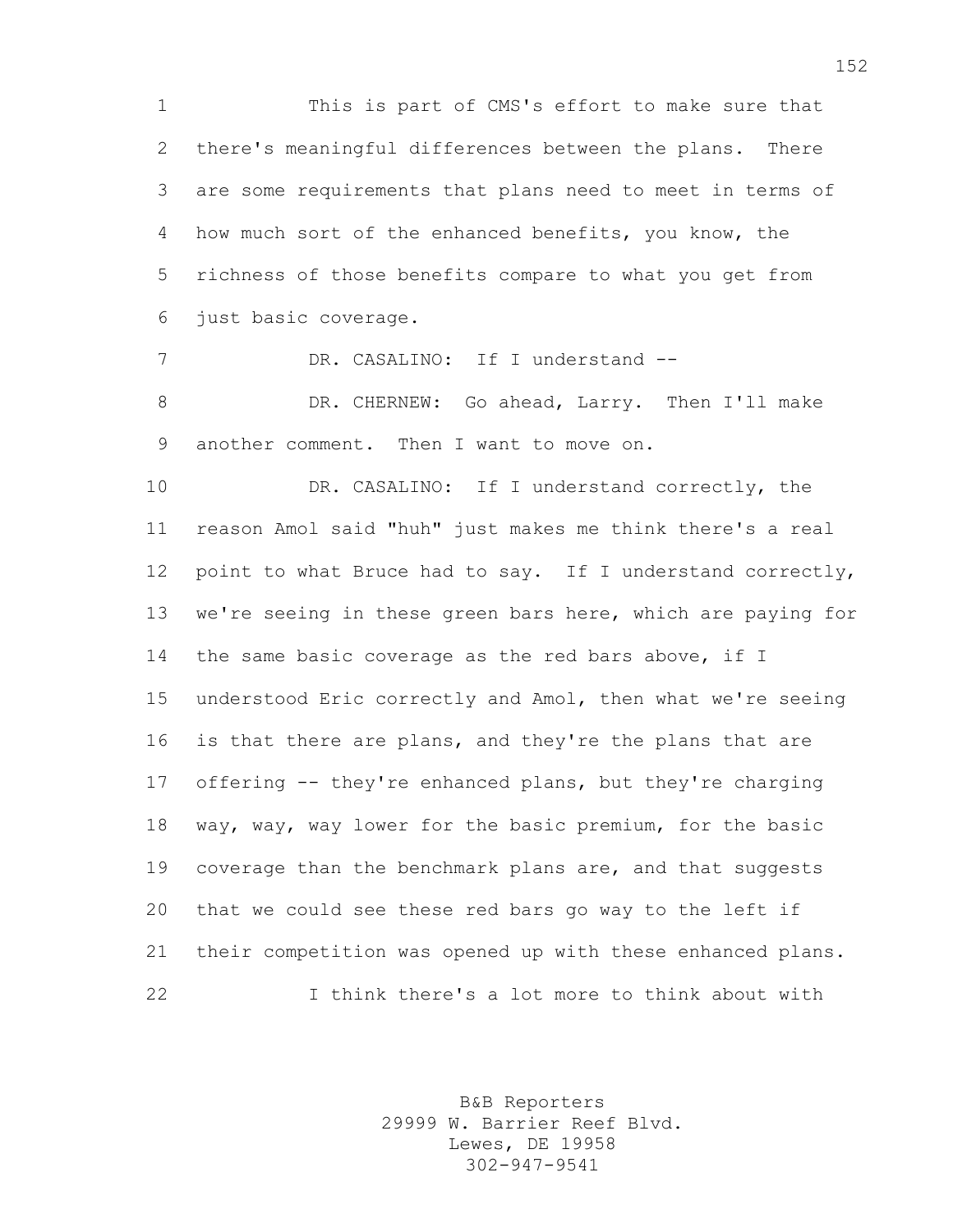that, if I understand correctly, in terms of what plan behavior would be, but that seems to give some indication that a lot of money is being given away by CMS here by not 4 having the real  $-$  look like the green bars, essentially, to the left.

 DR. CHERNEW: I want to move on, but I will say two things about this.

 I think it's much more complicated than some of the conclusions we're drawing for several reasons. One is I'm not so certain the allocation of the basic versus enhanced part of it, enhanced plans in the green. My guess is, although I don't know and look to Eric, there's some discretion in how those numbers play out.

 The other thing that's important to understand, as someone said, is the benchmark plans and the basic PDPs for LIS people are actually much more generous than the enhanced plans because the cost-sharing subsidy is being wrapped around. So all these uses of utilization and stuff that cost sharing does are working very differently in the enhanced plan bar than the basic bar because even though you're getting basic coverage -- even though you're in a basic plan, you're getting a plan that is much more

> B&B Reporters 29999 W. Barrier Reef Blvd. Lewes, DE 19958 302-947-9541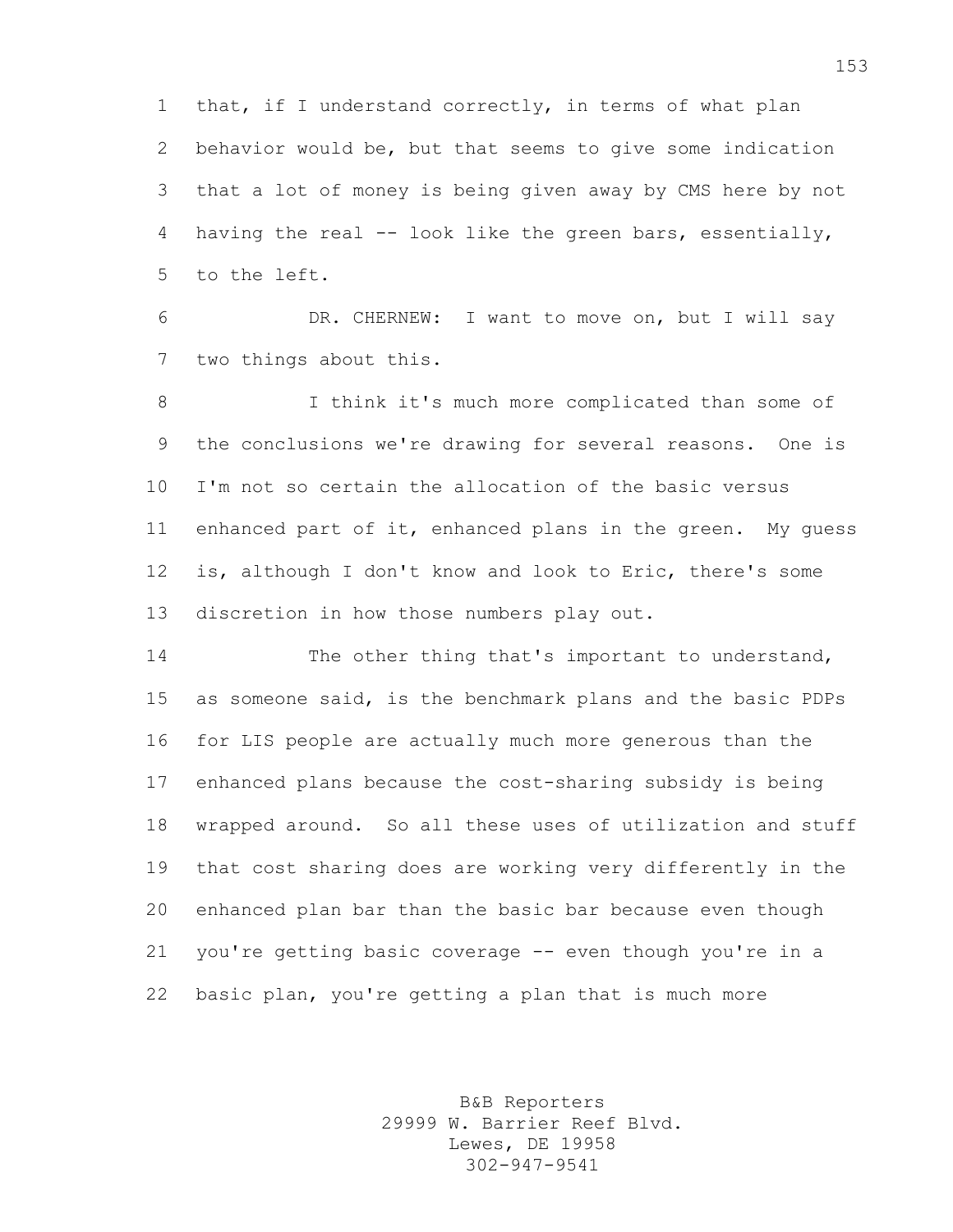generous than many of the enhanced plans.

 And the third thing that I think makes it hard to draw these conclusions -- I'm not saying they're wrong; I'm just saying it's hard to draw them -- is there's a bunch of complicated selection issues that are going on between the type of people enrolling in the different plans that affects utilization in ways that I think make looking at these numbers and trying to draw inference about what would happen a little complex.

 My saying it's a little complex kind of means I don't fully understand it, and I will try and talk to Eric about it later. But I think we should move on before looking at these pictures and inferring what would happen if you did various things because the green is a subcomponent of a premium, which has some actuarial numbers on it. The actual generosity of the benefit, the utilization numbers, if you will, are affected by the overall generosity from the point of view of the individual, and the individual in the basic plan, who is an LIS individual, has much more coverage than many of the people in the enhanced plans. And the selection issues across them are important.

> B&B Reporters 29999 W. Barrier Reef Blvd. Lewes, DE 19958 302-947-9541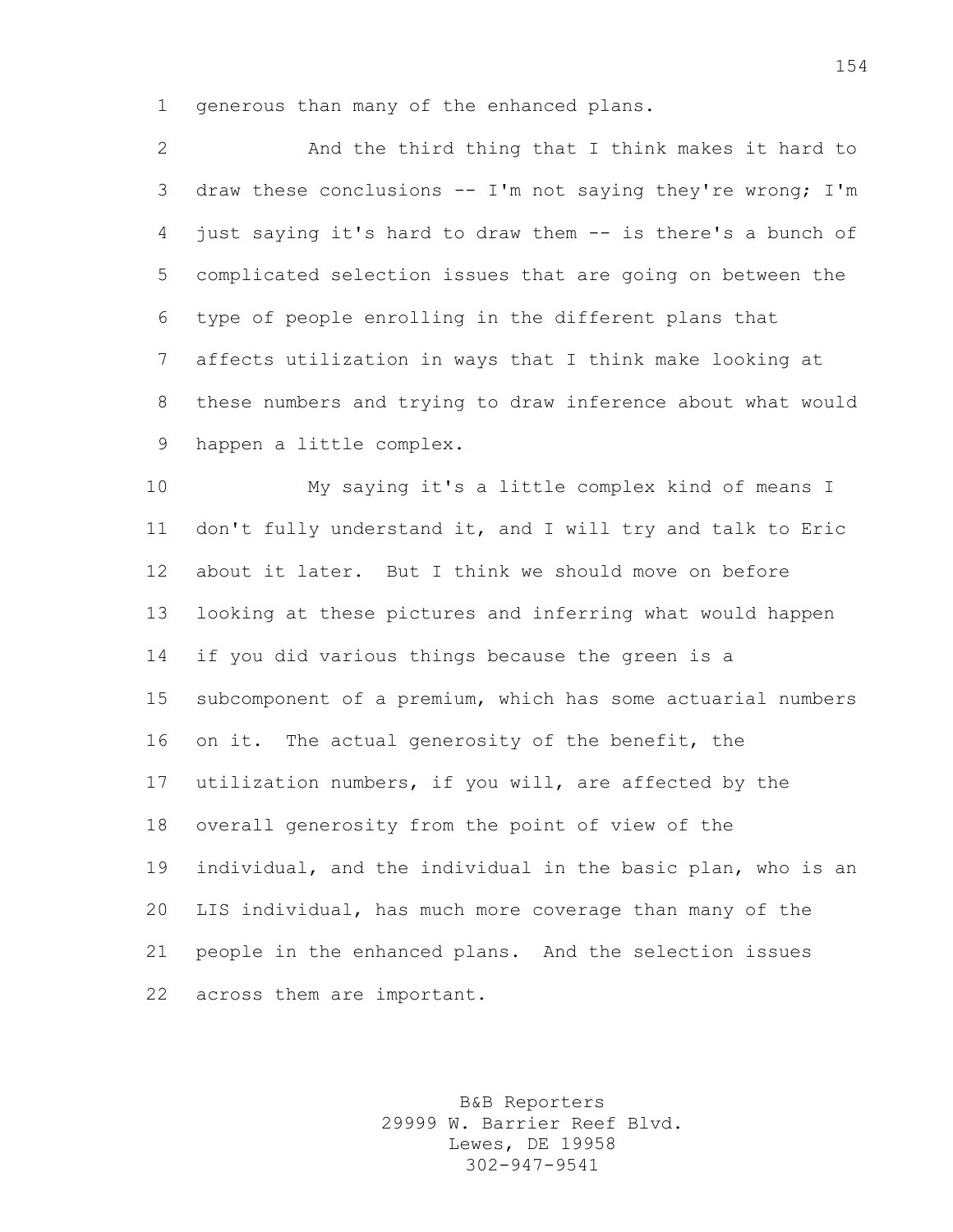So I think there's some risk -- there's a bunch of other things going on, risk adjustment and other things, but I guess where I am now is I think it's a little more complicated than some of this discussion might lead one to believe. It might not be, in which case I just might be a little more in the dark than everybody else, but that's my thinking about where we are now.

 Yes. And I guess what I would say in response to the risk adjustment point is the risk adjustment for clinical things, but there's a bunch of social determinants of health in use and other things that might not be reflective in aspects of how the risk adjustment portions and stuff are working.

 So I think we can have a broader discussion of this, but I think for a range of reasons, Dana, we should probably move back into the regular Round 2 queue.

 MS. KELLEY: All right. We'll go to Jonathan Jaffery next.

 DR. JAFFERY: Great. Thanks, Dana. This has been a great discussion and clearly a very rich one, as we keep going on.

I guess, you know, like others, I don't think

B&B Reporters 29999 W. Barrier Reef Blvd. Lewes, DE 19958 302-947-9541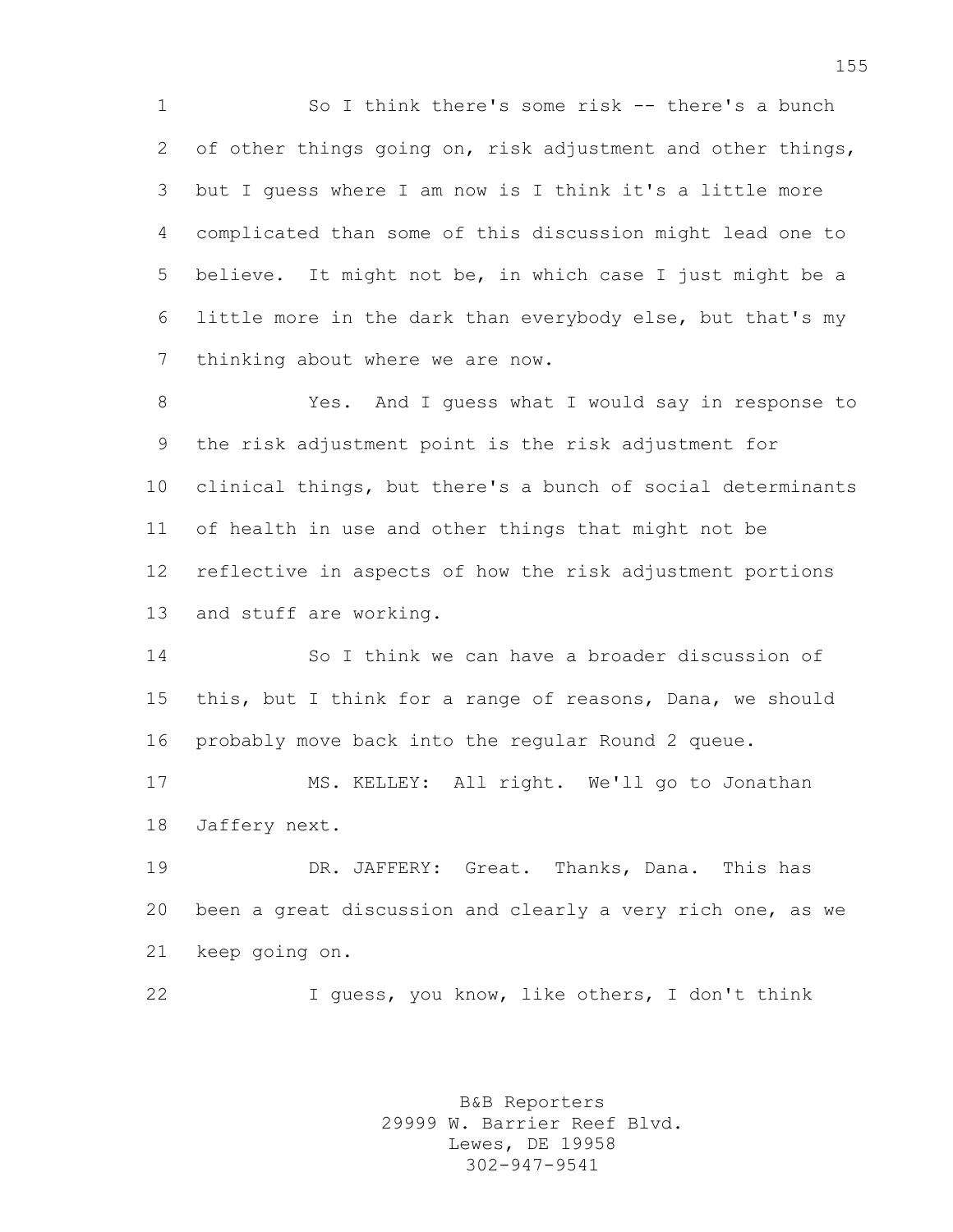I've thought much about the things that Bruce had brought up beforehand. I think a lot of it is intriguing, and per everyone's comments, and particularly what Mike just said, there's a lot of other details there and things maybe -- certainly I don't fully understand. But I guess, as a general principle, I really like the idea of us thinking long and hard about how we sort of try and minimize disparities through programs, and when we look at something where seems to be so many differences between how we're treating different subgroups of beneficiaries based on income and other access issues, I think we should try and think about that probably a little bit more than we have in the past.

 I think, to get to kind of Mike's initial charge about how should we think about this going forward, I would just say I'm supportive of thinking about it more, and when thinking about the chart on page 13 I'm more in favor of the competition approach, and thinking about assigning more to auto-enrollment rather than lowering the benchmark and then maybe recreating the other charts, just with a little bit of a lower benchmark.

One other thing I wonder about, without trying to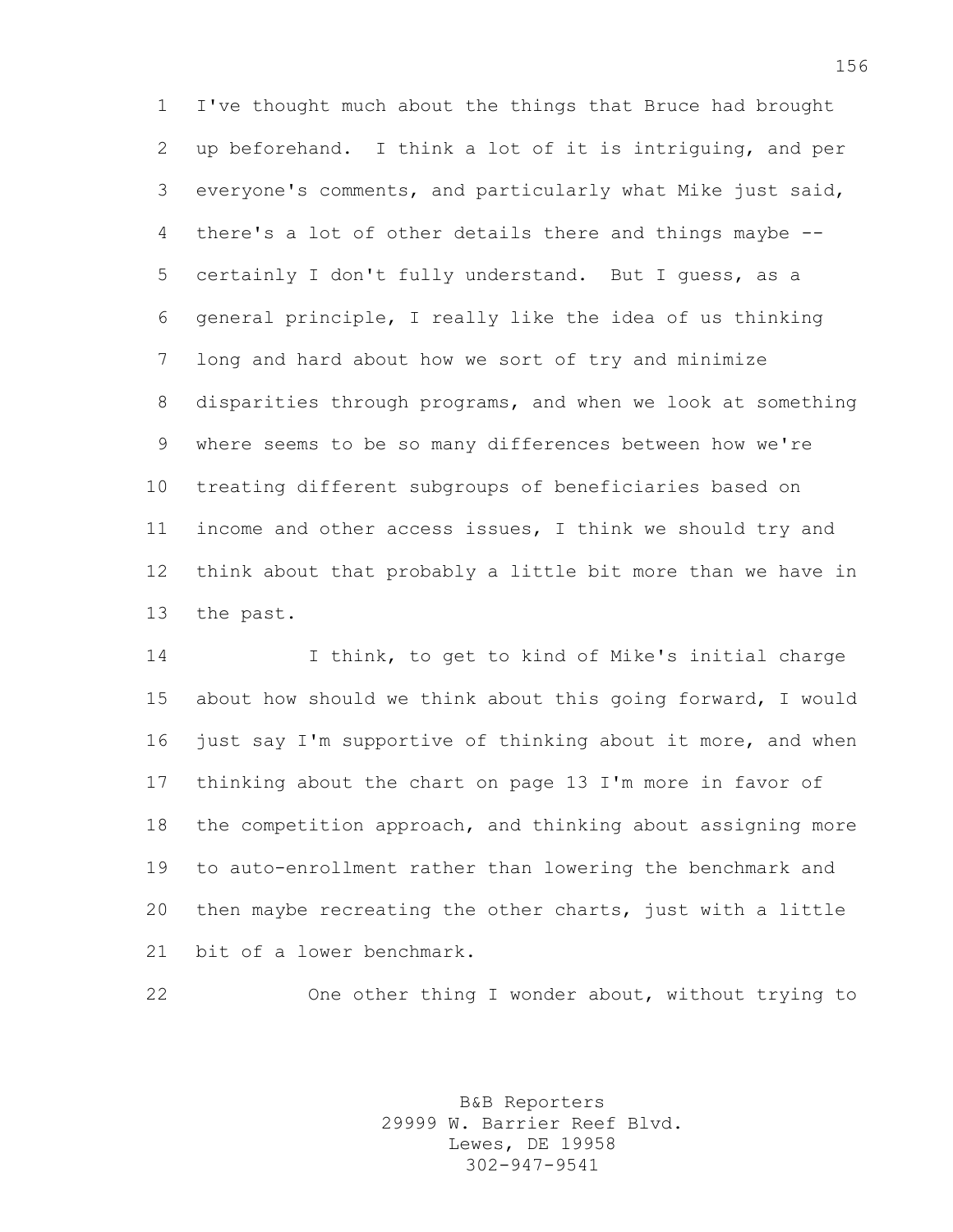complicate this even more, it seems like per this discussion and reading things in the chapter that there's a lot of uncertainty really around what the effects would be and what planned behavior might come out of any of these changes. You sort of proposed different kinds of auto- enrollment, and, again, expressed some view about how plans would behave. I wonder if there's an opportunity for CMS in this situation to pilot maybe more than one approach in different regions and see what plan behavior actually is. I mean, it's established in a program but I don't think you just need to -- I think potentially you could pilot things, multiple approaches, without trying to get too complicated and then evaluate things after a period of time. Anyway, just something else to think about, I guess. MS. KELLEY: Pat. MS. WANG: Thanks. Can you go back to Slide 6, please? Okay. So, you know, I think that there were some good questions, including this sort of like circularity of the calculation of what the lowest benchmark plan would be. Generally, anything that stimulates more competition, and if giving more auto-enrollment would do that, I think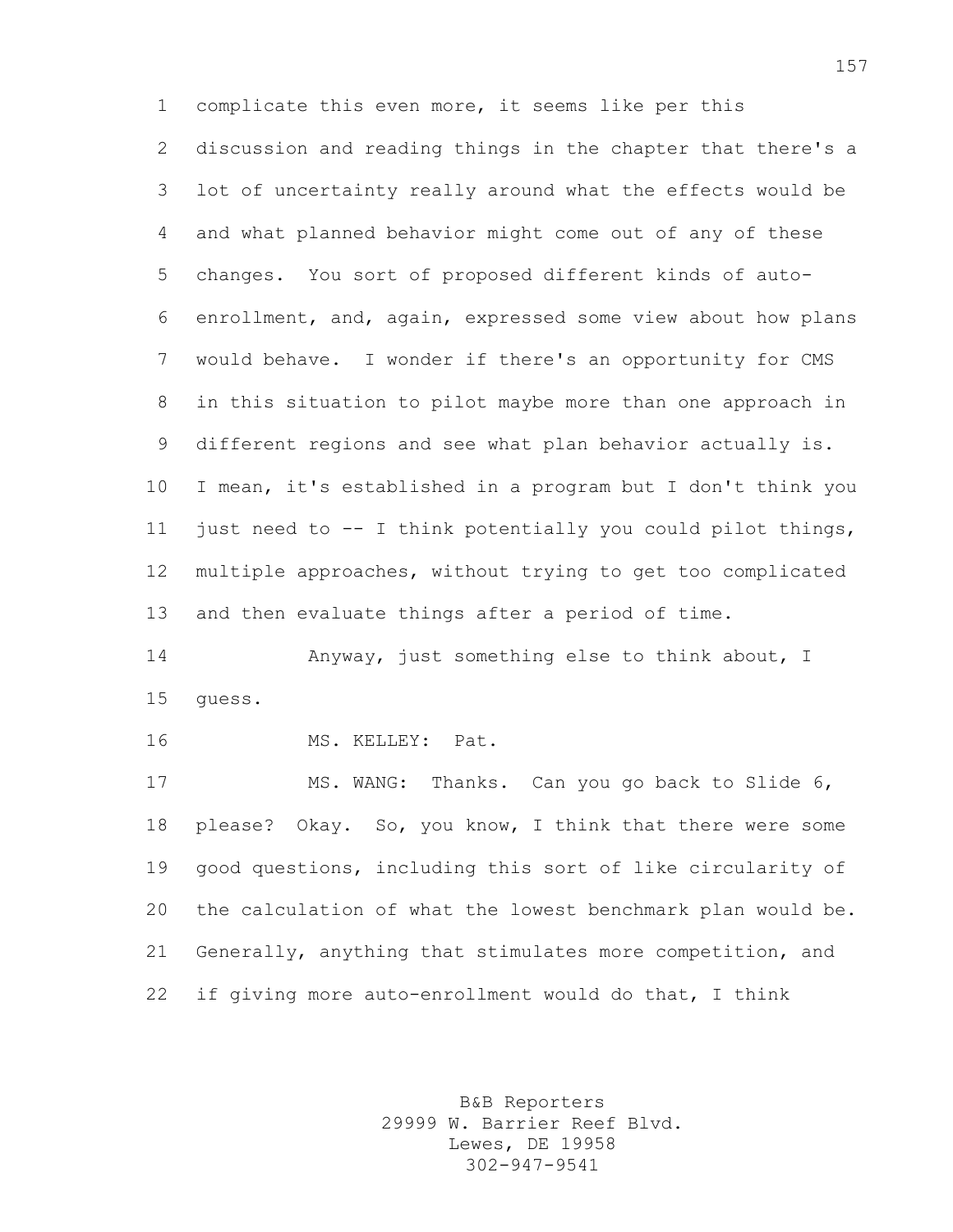that's a good thing.

| 2              | The thing that I quess that I'm a little bit                 |
|----------------|--------------------------------------------------------------|
| 3 <sup>7</sup> | confused about is the PDP market, as somebody pointed out,   |
|                | 4 is already incredibly consolidated. Like almost all of it  |
| 5              | is run by six plans. And so if the goal is to create more    |
|                | 6 competition, is it possible -- just a question, but it has |
|                | 7 the opposite effect because you start making one of those  |
| 8              | six even bigger than they are, and is that actually, longer  |
| 9              | term, a positive thing for the program? It's just a          |
| 10             | question.                                                    |

 On the issue of restructuring the LIS benchmark, particularly through the use of Part C rebates from Medicare Advantage Part B plans, dual SNPs specifically, I have a lot of concerns about that. I think that the fact that the ACA removed that practice, I think in the interest 16 of stability of the program, you know, there was probably good reason for that and I can understand why, because Part C rebates, by plans, differ from plan to plan and region to region, and I think that the impact would be significant and valuable, year to year and place to place.

 Just to sort of, conceptually, the idea, I think, behind that proposal is that dual eligible who currently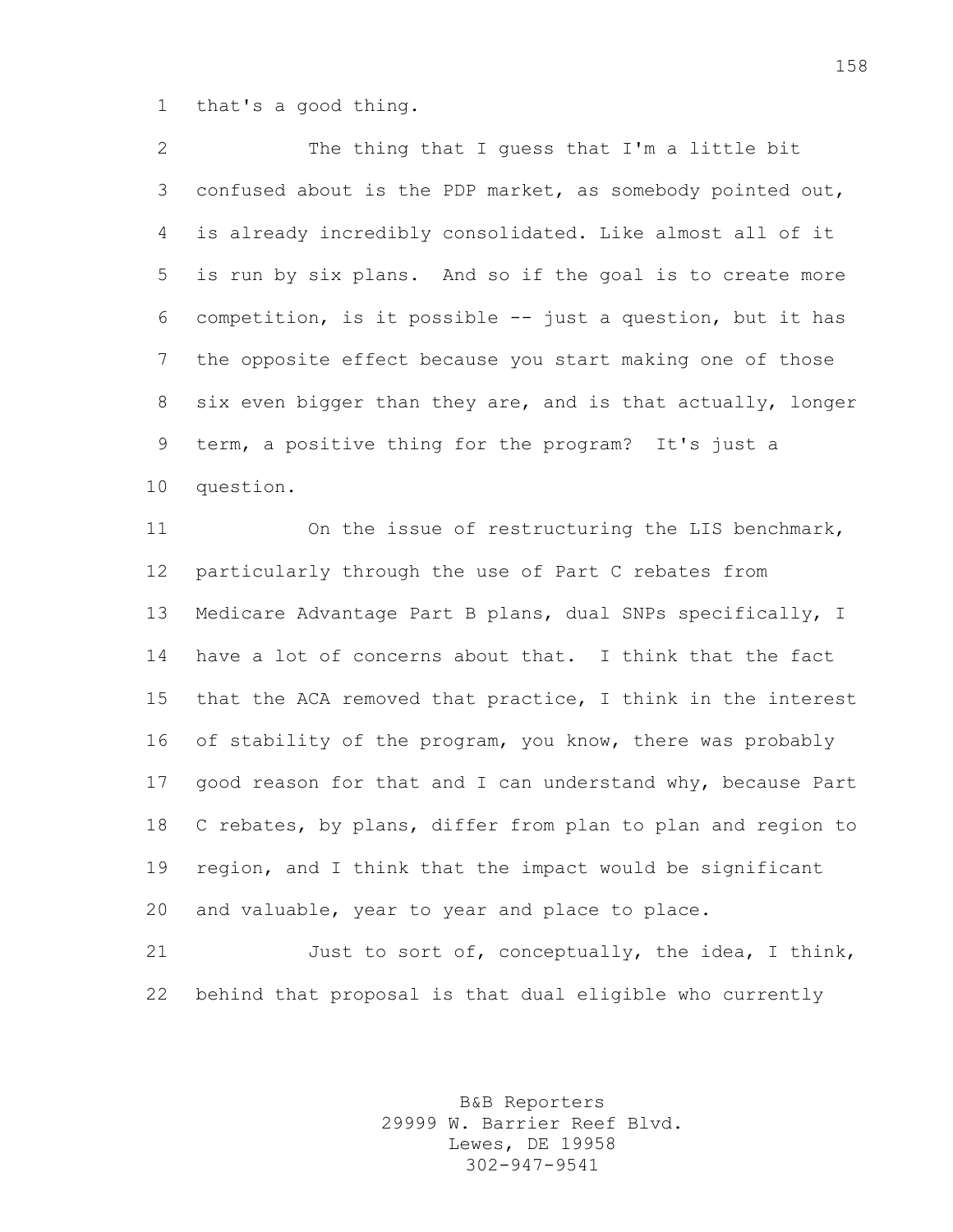get that supplemental rebate in the form of extra benefits would lose some of the extra benefits because that supplemental rebate is now going to be subsidize LIS. That might be fair. That might be fair to say, you know, they should kind of, quote/unquote, "pay more," but they are paying in the form of reduced benefits. And if that is a good policy goal then I think there's probably a better way to accomplish that, that is a little bit more stable.

 The thing that I think is really interesting about this table -- and I just want to add one other concept to, I guess, to Mike's point about we don't exactly know what's going on. So more than half of duals, or LIS beneficiaries, are now enrolled in MA-PDs, not in standalone PDPs. The paper made it really quite clear that if you plotted the MA-PD Part D bid on this it would be to the right of the benchmark plan, in red, because they are already taking Part C premium to pay down to the benchmark. So I think it's just an interesting thing to observe, because the LIS Part D benefit that is delivered by MA-PDs is more expensive than the standalone PDP. Why

 is that? And I think it's good to just keep in mind since the trend seems to be that duals are enrolling in MA-PDs --

> B&B Reporters 29999 W. Barrier Reef Blvd. Lewes, DE 19958 302-947-9541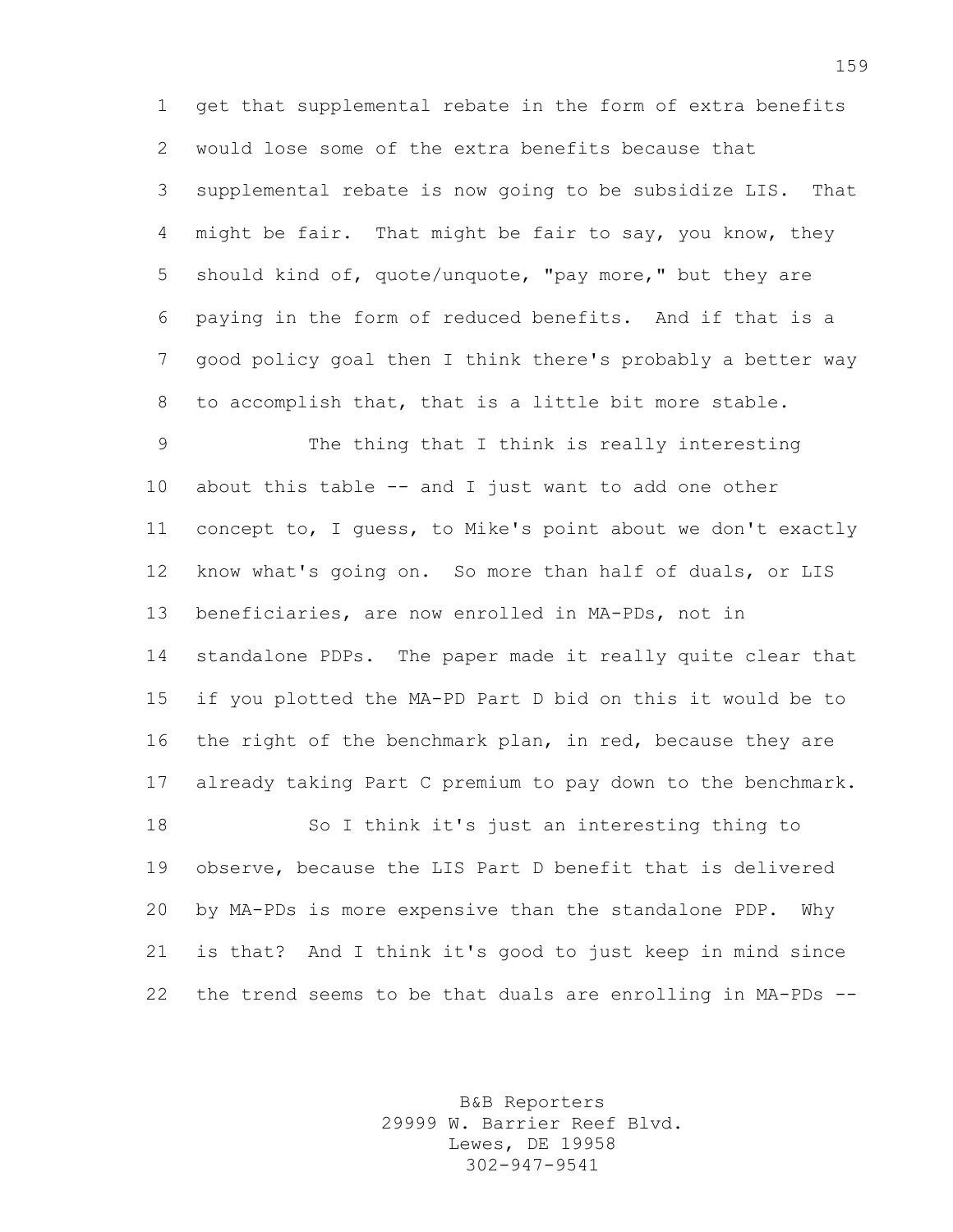and Eric, you kind of had this in the paper, in the 2 discussion about intelligent assignment -- there's a difference. If you're a standalone PDP, your incentive is to sort of arrange drugs on your formulary to result in the greatest, or the lowest net Part D cost. If you're an MA- PD, you are putting together your Part D formulary to drive the lowest total cost, Part D and medical, as well as drive stars performance.

 So a very specific example of this, and how these two things differ and why MA-PDs are needing to spend down, 11 is there are adherence drugs -- cholesterol, diabetes, blood pressure. These are incredibly important star measures. Every MA-PD, their lives are just like dictated by trying to ensure adherence rates. If there are generics, and they're expensive, I'm putting those all in Tier 1, with zero cost-sharing, to drive utilization to increase the chance that somebody is going to be adherent. If I'm a PDP and my goal is the lowest net drug cost, it's possible that I will take an expensive adherence drug, generic or otherwise, and put it into a higher tier, where the cost-sharing is higher.

22 So I just want to point that out, because sort of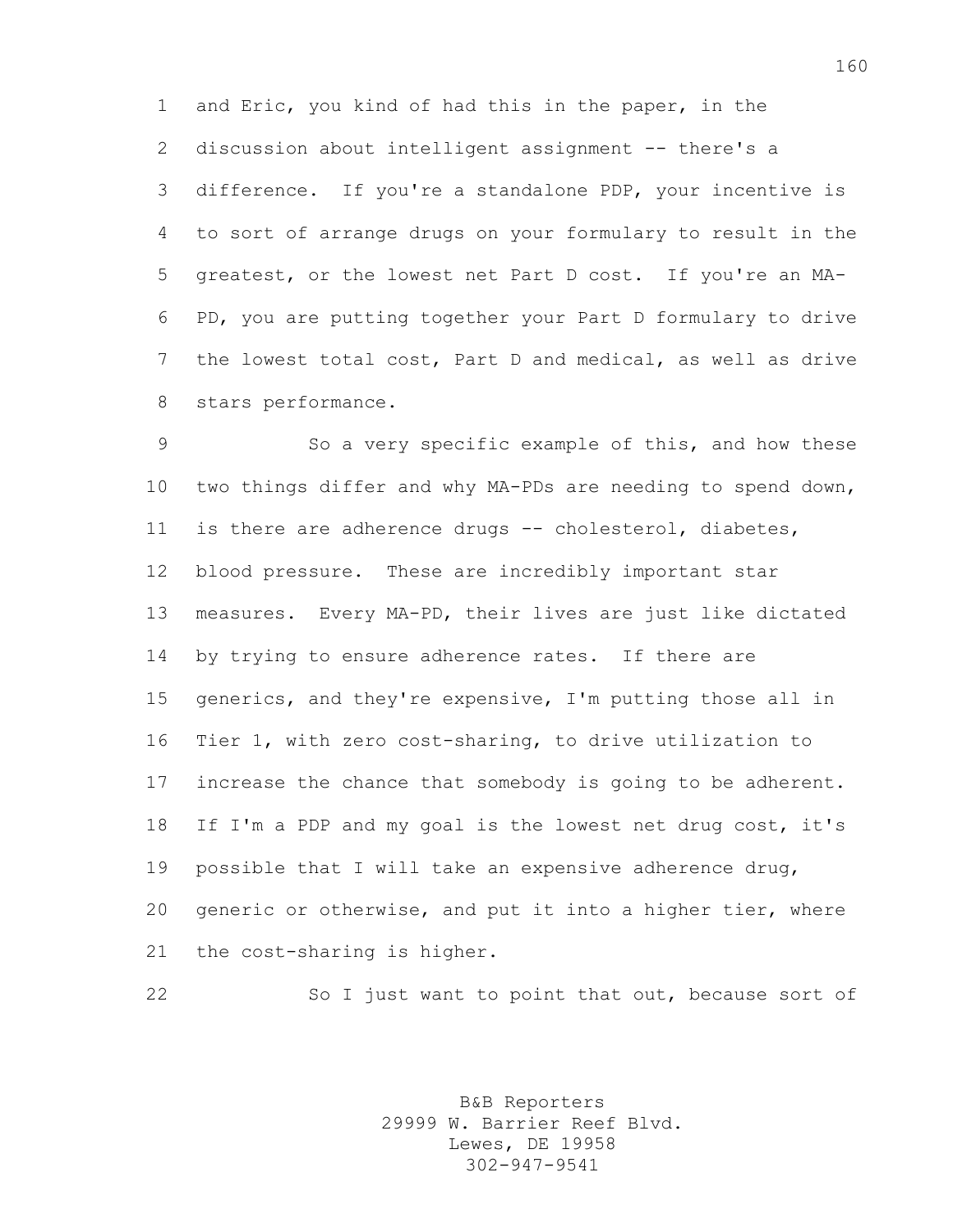the rationale or the driving philosophy behind how somebody structures the Part B formulary for an LIS beneficiary is different if you're a PDP than if you're an MA-PD. And the majority of LIS beneficiaries are now in MA-PDs. So it's just an interesting thing, because an MA-PD serving duals is already spending money down to this PDP benchmark, which is constructed from a completely different set of priorities.

 So it's just another complicating thing to add to this chart, but, you know, I feel like the current structure, where, you know, if the increased auto- assignment to lower-cost plans results in MA-PDs having to spend more of their Part C rebate to spend down to the 14 benchmark, I think that that's the consequence. But I really am not comfortable with the idea of going further, and taking Part C rebates and building them. Sort of the way I think about it is you're taking supplemental benefits from the duals to subsidize the cost of the LIS program to Medicare. Like I said, if everybody thinks that that's the goal and it's a good goal, I think there's probably a better way to do it. Thank you.

MR. ROLLINS: Pat, if I could just add one quick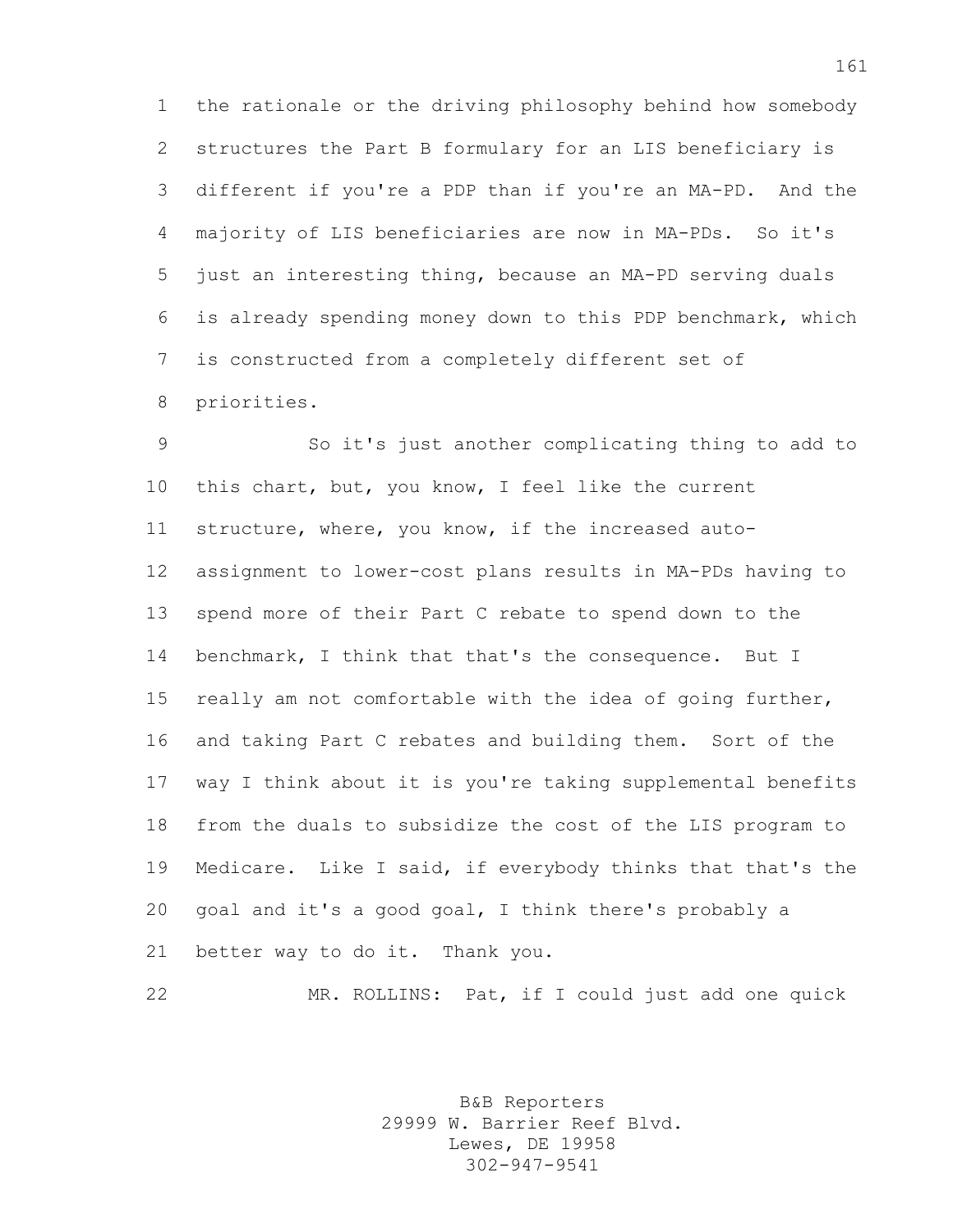thing to what you said, I don't have a national at my fingertips to put in front of you, but one thing I did look at a little bit was sort of pulling the benchmark apart and seeing sort of what does the PDP component of that look like versus the MA-PD. You know, essentially it was the average premium just within the PDPs versus the average 7 premium for the MA-PDs. And -- you know, this conversation clearly needs more complexity -- the relationship between the two was not straightforward. There are regions where the MA-PD component is higher. There are regions where it is lower. It can change from year to year. So, you know, there are a lot of different things going on.

 MS. WANG: But in the aggregate, I think the paper sort of indicated that MA-PDs are spending a certain percentage of the Part C rebate to spend down to the benchmark. But I guess if that's the aggregate, and you're saying that inside of that there's a lot of variation, got it.

MS. KELLEY: Okay. I have Paul next.

 DR. PAUL GINSBURG: Yes. Well, Eric, you've done a superb job of taking us through this, and I think it's really made it more feasible to happily jump into some work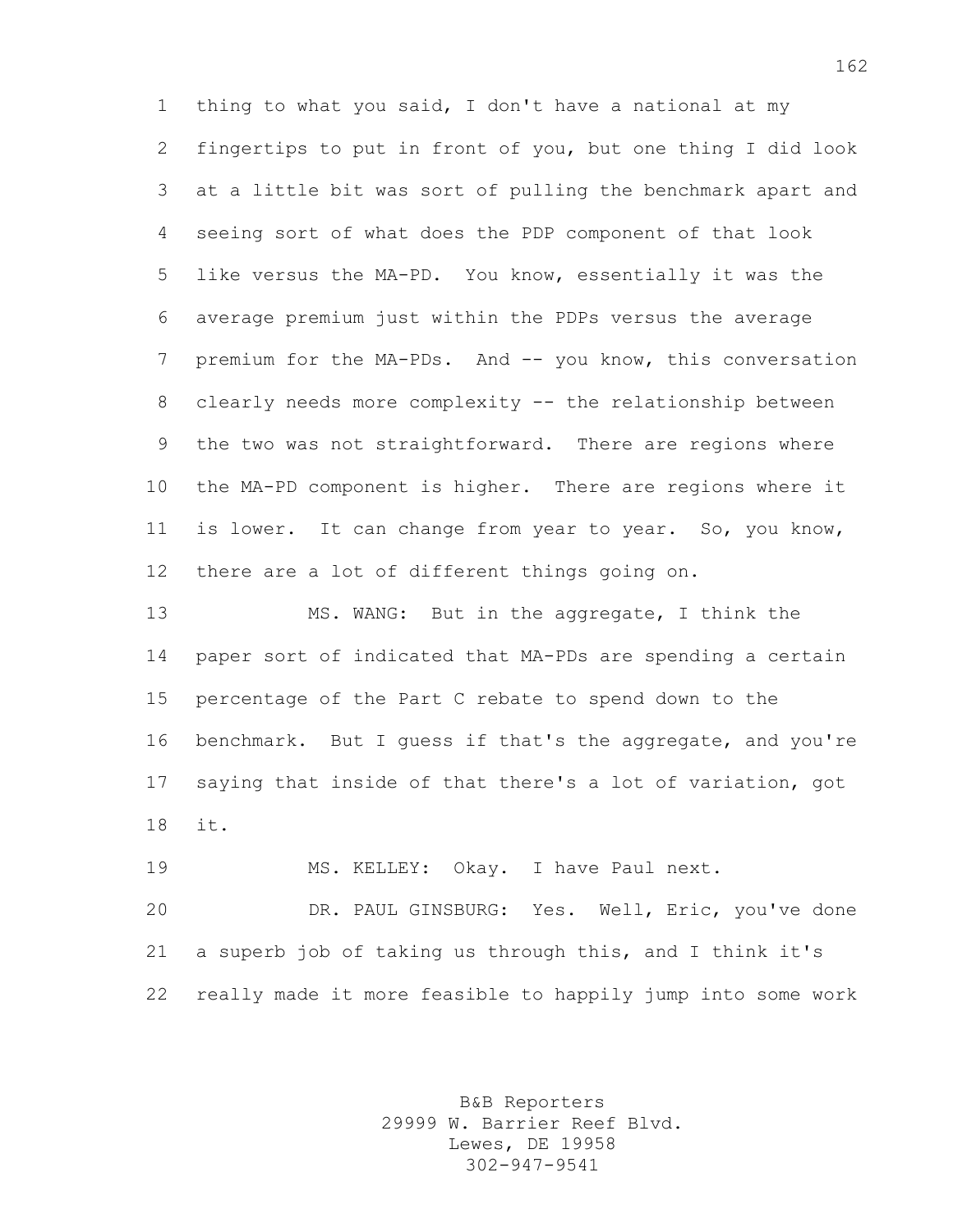in this area.

 I had a thought that may be crazy but I wanted to raise it. You know, I think when we're talking about switching plans here, we're talking about the non-choosers. You know, we're not talking about forcing a chooser to switch plans, unless their plan goes above the benchmark and they're not willing to pay more, but people who don't choose a plan.

 And I'm thinking that when I compare Part B to MA -- and MA, you know, changing plans is a big deal, because you're changing a provider network, and that, of course, is very disruptive. To me, what Part D plan you're in is relevant only if, you know, their formulary better matches what drugs you might use, but people that don't choose, you know, presumably they're telling us, "That's not important to me because I'm not going to make a choice." So I'm just saying that I'm kind of more tolerant of some auto- assignment instability in Part D than I would be in Part C or elsewhere.

 Overall, I prefer the first of the two groups that Eric sketched, you know, the group that depends more 22 on competition. I think that with six or seven, you know,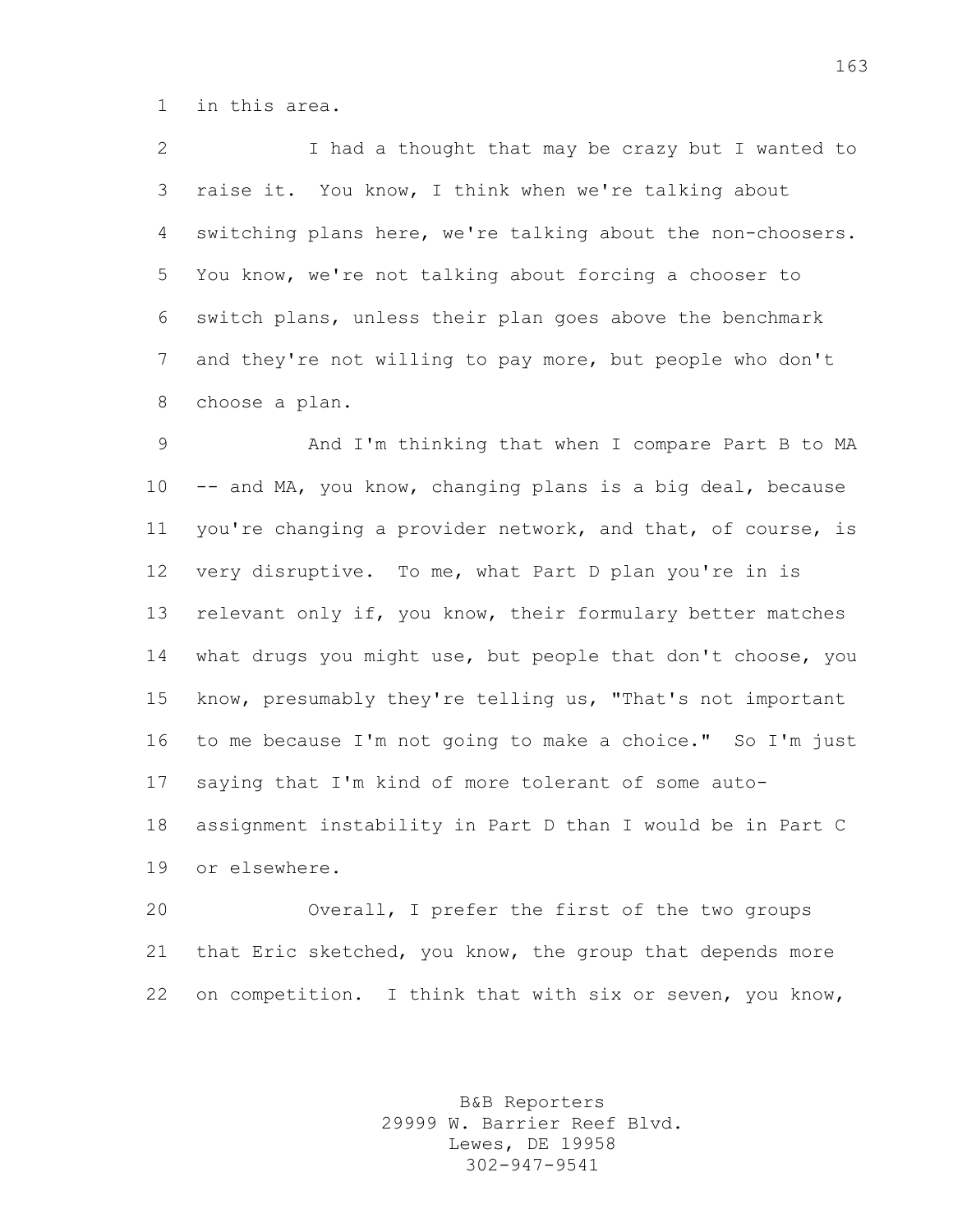major plan organizations that's potentially a lot of competition. And, you know, I think what you're seeing here is competition which, for the extended, enhanced PDPs probably works pretty well, but it's all distorted. And it was vigorous with the basic PDPs, but obviously the signals are all wrong so you're getting the wrong results.

 So I like Bruce's idea. I think that might be a way to move towards having the right incentives to have kind of competition. So anyway, I think this is a very promising area. I think without the work that Eric to get us started it wouldn't have been feasible to contemplate something soon, but perhaps it is.

13 MS. KELLEY: Marge.

 MS. MARJORIE GINSBURG: I thought I understood this when we started. I'm a SHIP counselor. I actually help people choose their PDP so that they're not auto- enrolled, or to make sure they're actually getting a plan that is most financially beneficial to them.

 So one question, because now I'm really confused about the MAs, and I guess I realize probably most of my work has been people on original Medicare who are picking a PDP on the side. So if you're in an MA plan and you are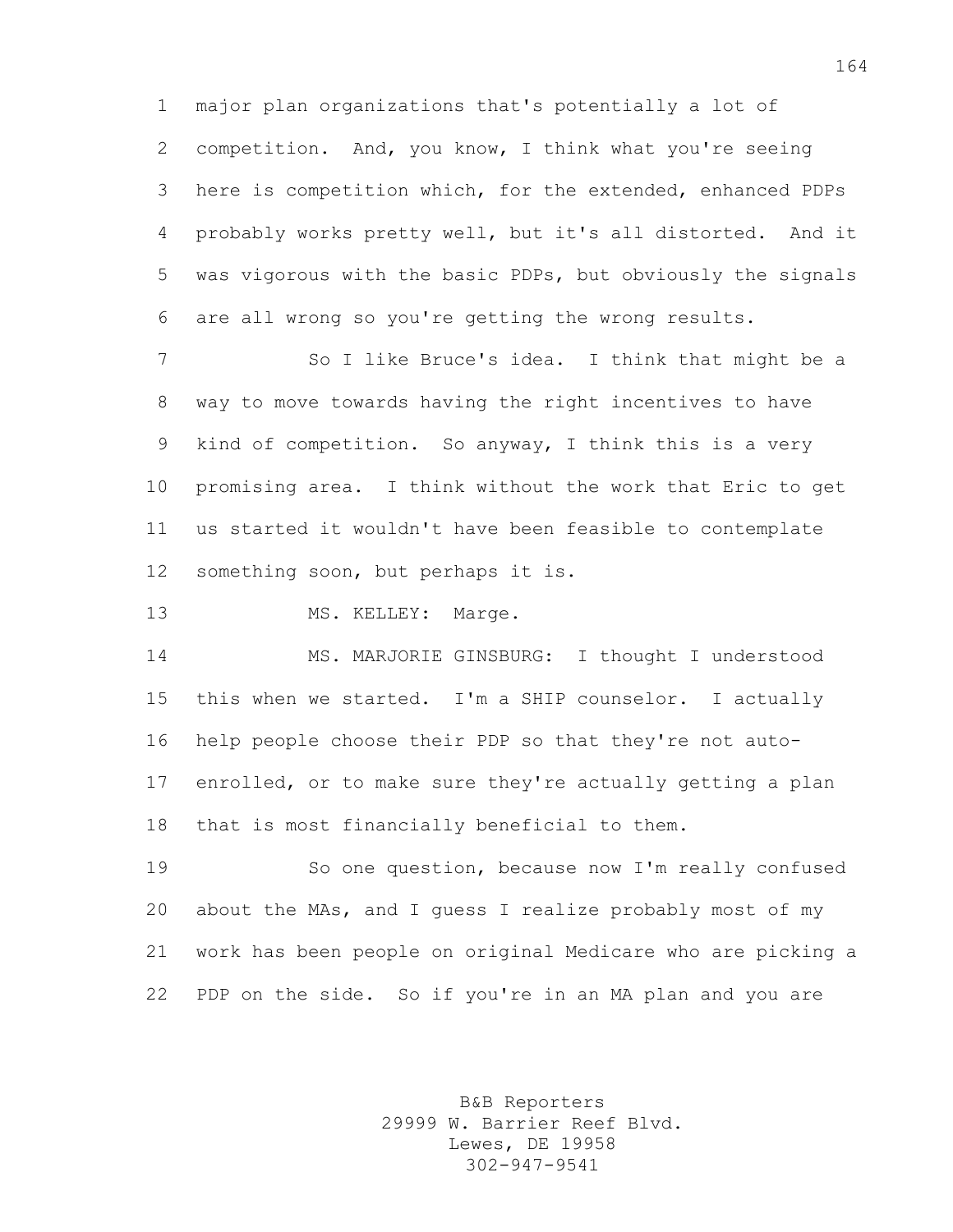stuck with whatever the drug plan is that's aligned with that, are you saying they don't have an option to self- select a different PDP if they're in an MA plan? So that's, first of all, a question.

 And then in terms of a recommendation, and somebody said this earlier, and that is, is there any way that we can move forward to adopt a trial period? So if we could ever come to agreement of what we think might be the best way to move forward, is this something that can be established as a five-year trial period without committing us forever?

12 So, anyway, those are my suggestions. And if 13 somebody could answer the question about the MA plans, and if you're stuck with the plan if you're in MA.

 MR. ROLLINS: So I'll answer that. If you're in an MA plan that provides drug coverage and you want to switch plans, obviously you can do that as part of the annual open enrollment process. If you are a dual eligible or an LIS beneficiary you have some opportunities to change which plan you're in during the middle of the year. You don't have to wait for open season, necessarily.

So you can switch. Having said that, as I think

B&B Reporters 29999 W. Barrier Reef Blvd. Lewes, DE 19958 302-947-9541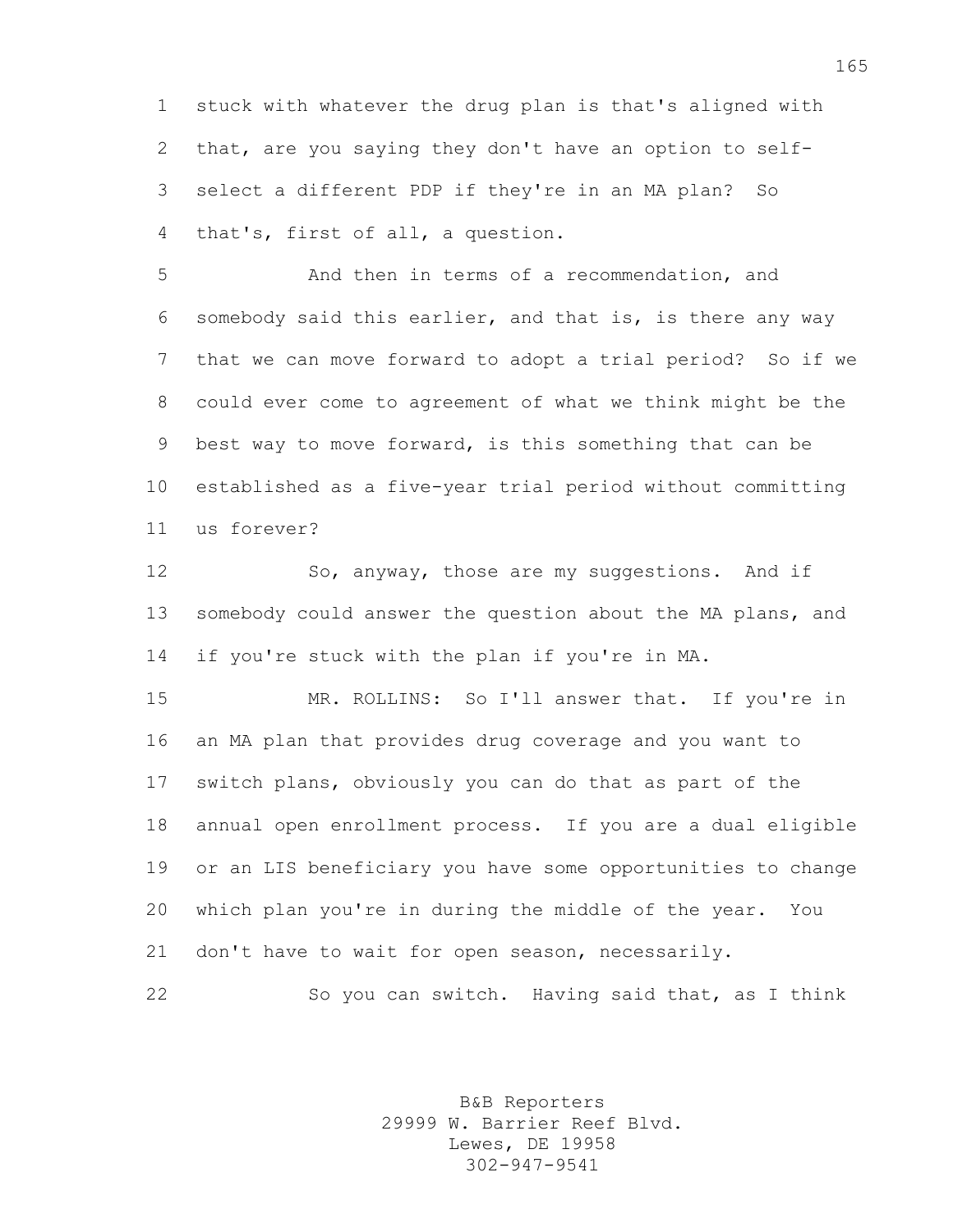you would recognize, Marge, there are a lot of factors that weigh into should I be in an MA plan versus fee for service, you know, things like your accessibility to Medigap coverage and things like that. So there are other factors at play, but if your question is are you stuck in the plan or do you have a chance to switch, you will have opportunities to switch at various points during the year.

8 MS. MARJORIE GINSBURG: But you have to switch your entire MA. You can't just switch your drug plan within the MA.

 MR. ROLLINS: By and large, yes. Now, you know, a lot of MA insurers offer, you know, a variety of products. They may offer a couple of HMOs, a couple of PPOs. I could not say, off the top of my head, how much the medical provider network differs across those products as opposed to the formulary on the Part D side for those products varies.

18 MS. KELLEY: Brian.

 DR. DeBUSK: I'd like to echo other comments, and thank you for such an intriguing and interesting chapter. I think this entire topic is just an exercise in game theory. The chart on page 6 really says it all. Even if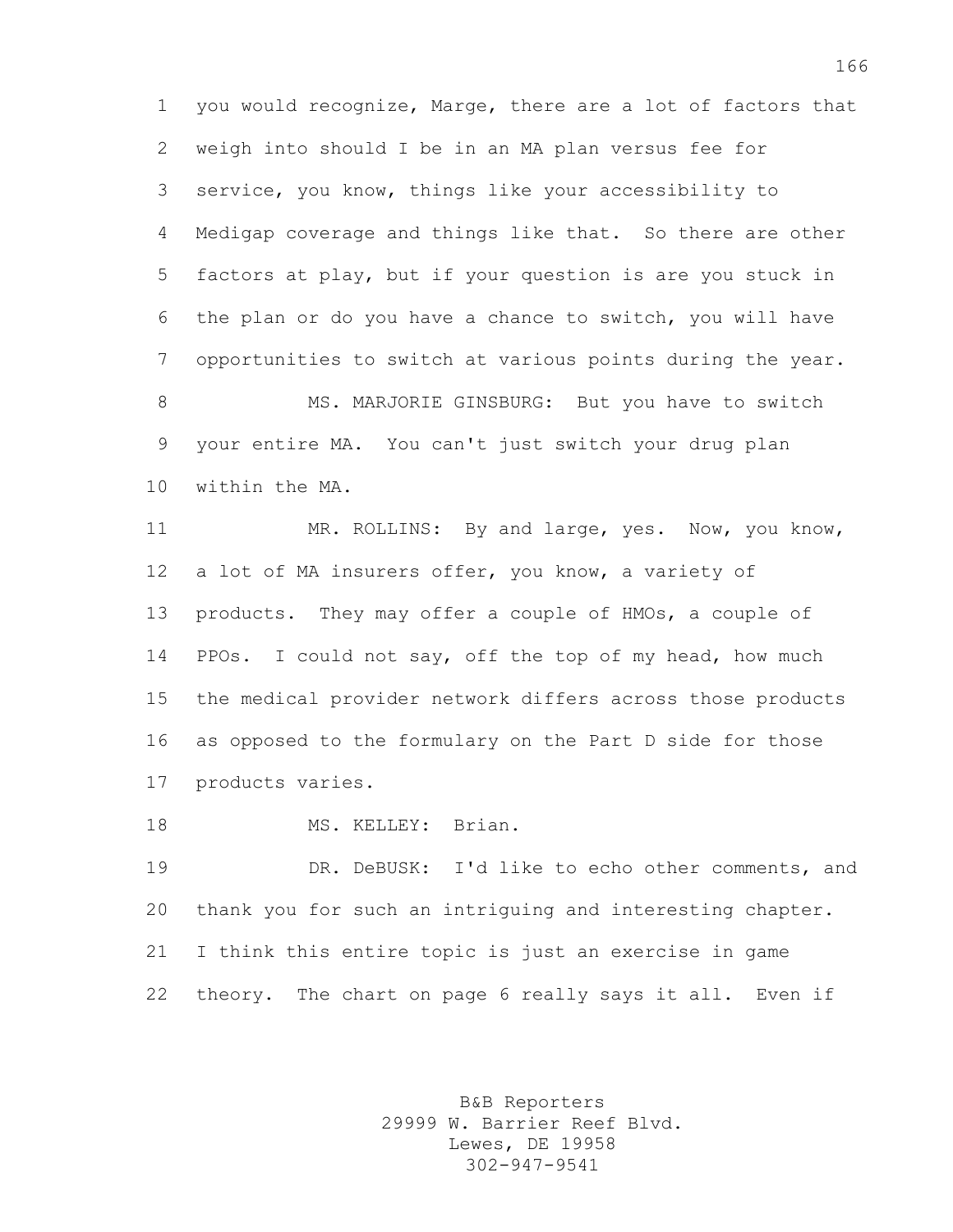the mean of this distribution has been shifted due to risk adjustment and some of the other factors that we've discussed, the variance, these are two completely different distributions.

 At one point I really did like the idea of removing the de minimis policy, but once you consider the impact you could have on beneficiaries and the volatility you could create, I don't think that would be good for Medicare's beneficiaries, which leads me more toward this thought of the weighted auto-enrollment. And Michael, I'd like to echo some of your comments earlier. As I was reading through the materials, if the auto-enrollment is weighted and the benchmark calculation is weighted, I do think we run the risk of a positive feedback loop there.

 And the other issue that comes out of that is if you have the risk of a positive feedback loop I also suspect it's something that could be manipulated or gamed, based on careful placement of the bids, because if you do auto-enrollment over a series of years, which leads you to a tremendous weighting in the benchmark category, you could be left with certain geographies where the entire benchmark could be moved simply by one plan, by that one plan that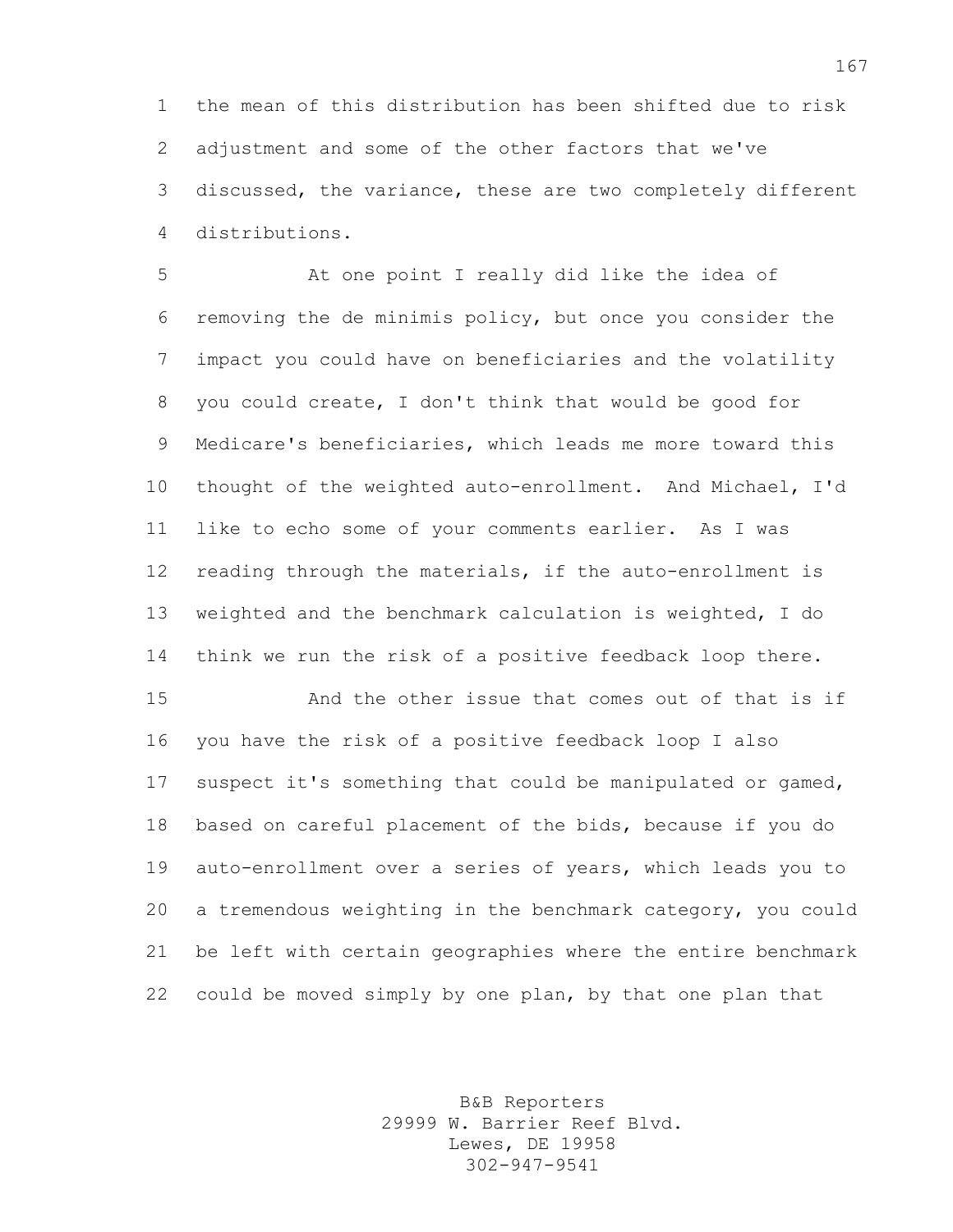aggregated all those auto-enrollments.

 I think the answer there is you probably need to decouple the benchmark calculation. If you're going to weight the auto-enrollment, then I think decoupling the benchmark calculation breaks the feedback loop, at least I think. I would defer to Eric on that, and I'm sure we would need to sort of play out those analytics.

 The other thing that was in the chapter that I'm glad we aren't pursuing is the intelligence assignment approach. You know, it was discussed in the reading materials. I'm glad we're not pursuing that. It's things like that that really skews the entire actuarial process. I think, you know, we'd defer to Bruce on that, but I think Bruce told me once that risk is risk. So I don't think we want to interfere with that, but I also think, just a comment on intelligent assignment, I think it runs an even larger circularity issue, because in theory you could design plans that would attract very specific categories of LIS beneficiaries through auto-assignment, which then could interact with rebates in a really detrimental way. I think you'd have two pretty vicious positive feedback loops there.

> B&B Reporters 29999 W. Barrier Reef Blvd. Lewes, DE 19958 302-947-9541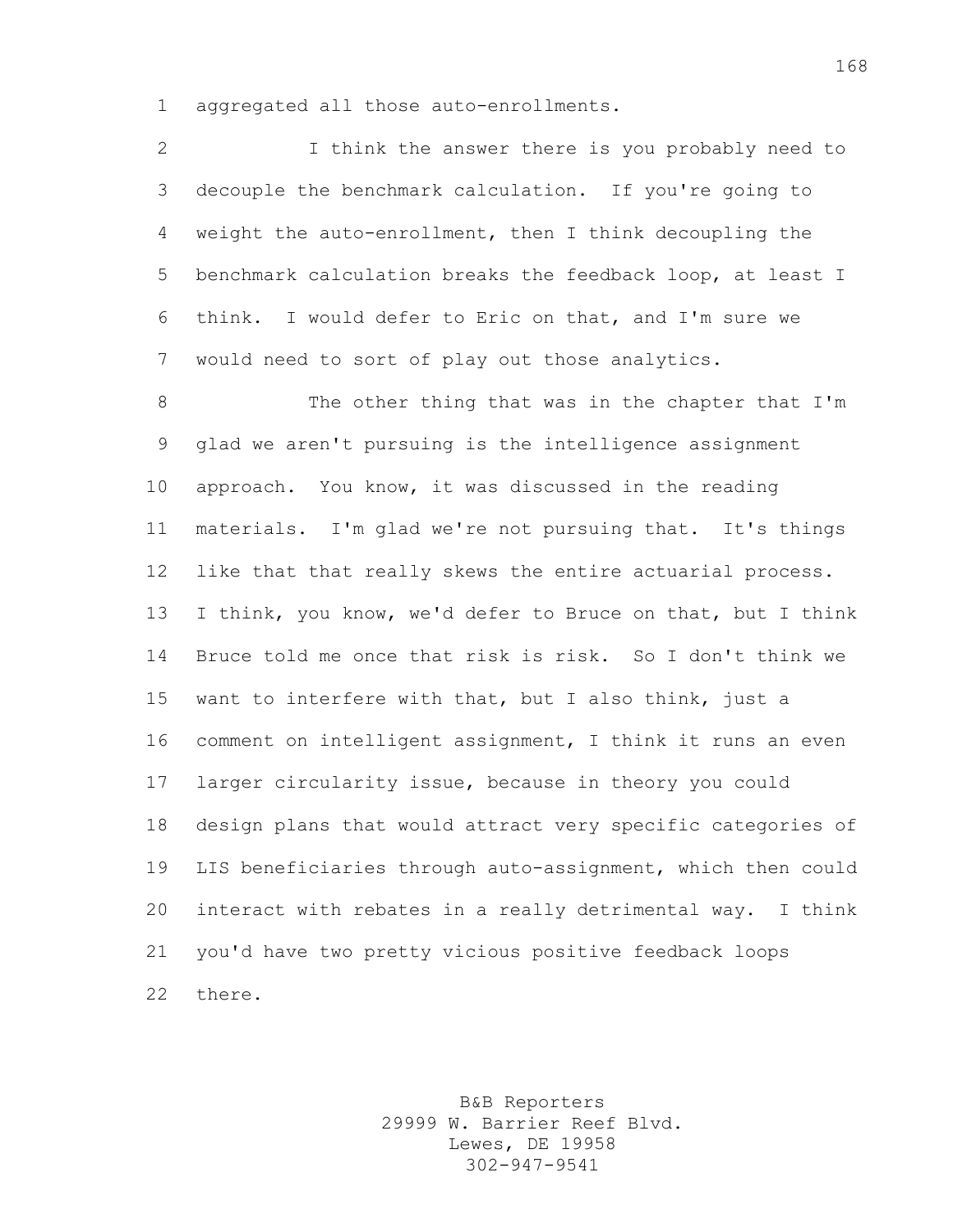1 Thank you. Great chapter. Those are my comments.

MS. KELLEY: Jaewon.

 DR. RYU: Yeah, thank you, and I also want to thank Eric, because this is extremely complex. I'm not sure I'm grasping everything, and after the discussion I'm pretty sure I'm grasping even less than I thought I was.

 But a couple of comments. I think the Slide 6 that we have up and the red bars strikes me the same way it strikes many others. I think we have many times, in many different settings, the Commission has talked about avoiding cliff effects, and this seems about as big and compelling as a cliff effect as possible. And so I like the idea of a weighted auto-enrollment for that reason. I think the smoothing and the incentive to continue to drive greater affordability I think is a compelling one.

 I do remain kind of intrigued, though, with a la carte options that tinker with the formula on top of that. And I don't know how feasible that is. Maybe it's not the wisest idea. But it seems like there's an opportunity to potentially combine the two as an option. I don't know, but I do think that's worth looking into.

> B&B Reporters 29999 W. Barrier Reef Blvd. Lewes, DE 19958 302-947-9541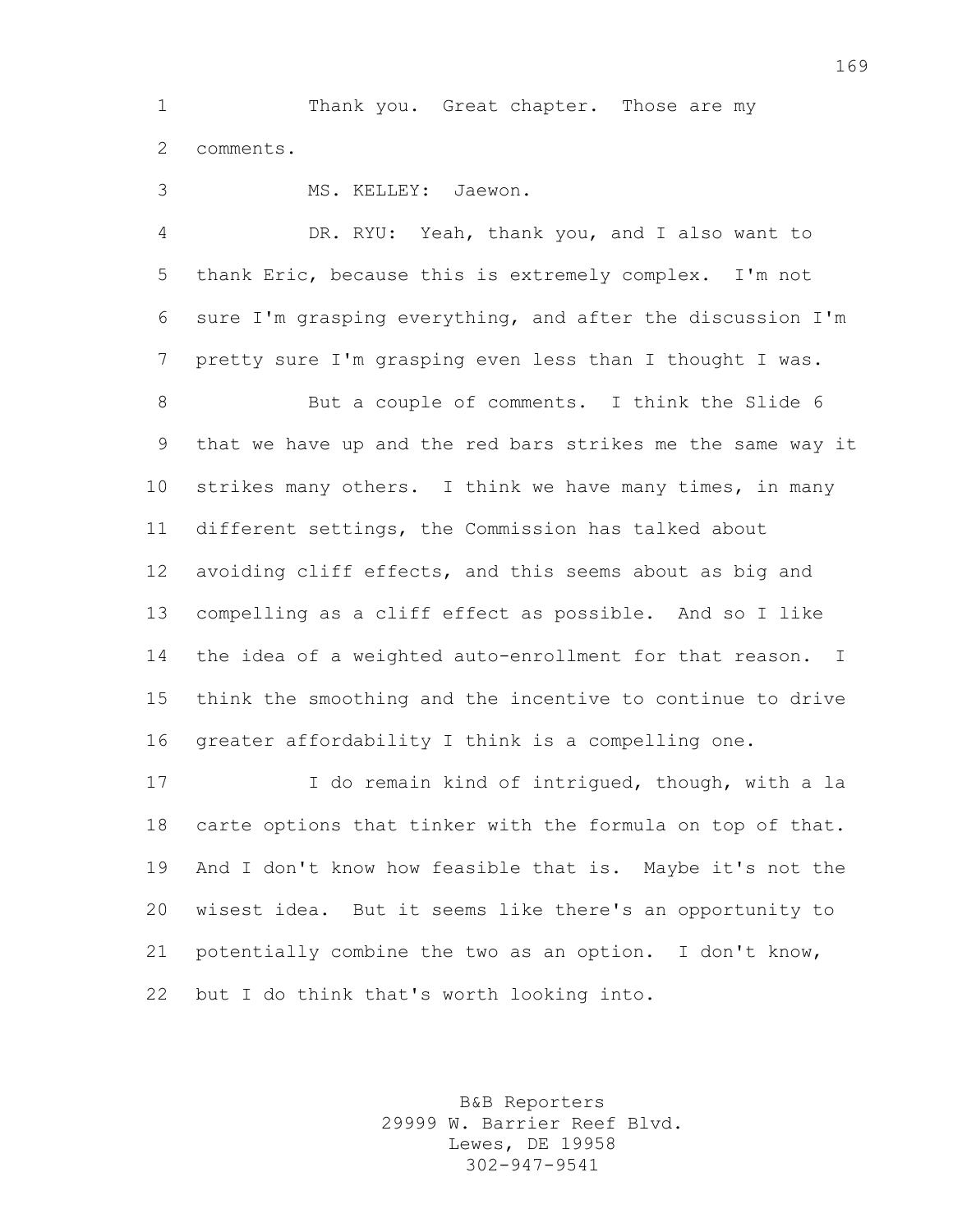1 And then I want to get back to Slide 12, some of Pat's comments, which she articulated much better than I ever could. But it does strike me that there's a lot of unintended consequence potential with the interplay between standalone PDPs and MA-PD. I think, you know, I agree with everything that Pat said, but in particular I found her comments about the two types of players are really playing two slightly different games with two very different aims. And to the extent, you know, one game is impacting the other, I think we need to understand exactly how that could be and what some of those nuances are. 12 MS. KELLEY: Amol. DR. NAVATHE: So, Eric, thank you for a fantastic writeup and a nice outline of potential options. I echo

 the comments of prior Commissioners that it's very complicated, and you've done a very nice job of distilling it to some discrete options and giving us kind of the discrete areas where there are some potential distortions to try to address.

 So first I am strongly in support -- again, just to state it for the record -- of trying to move this toward recommendation, because I think it's critically important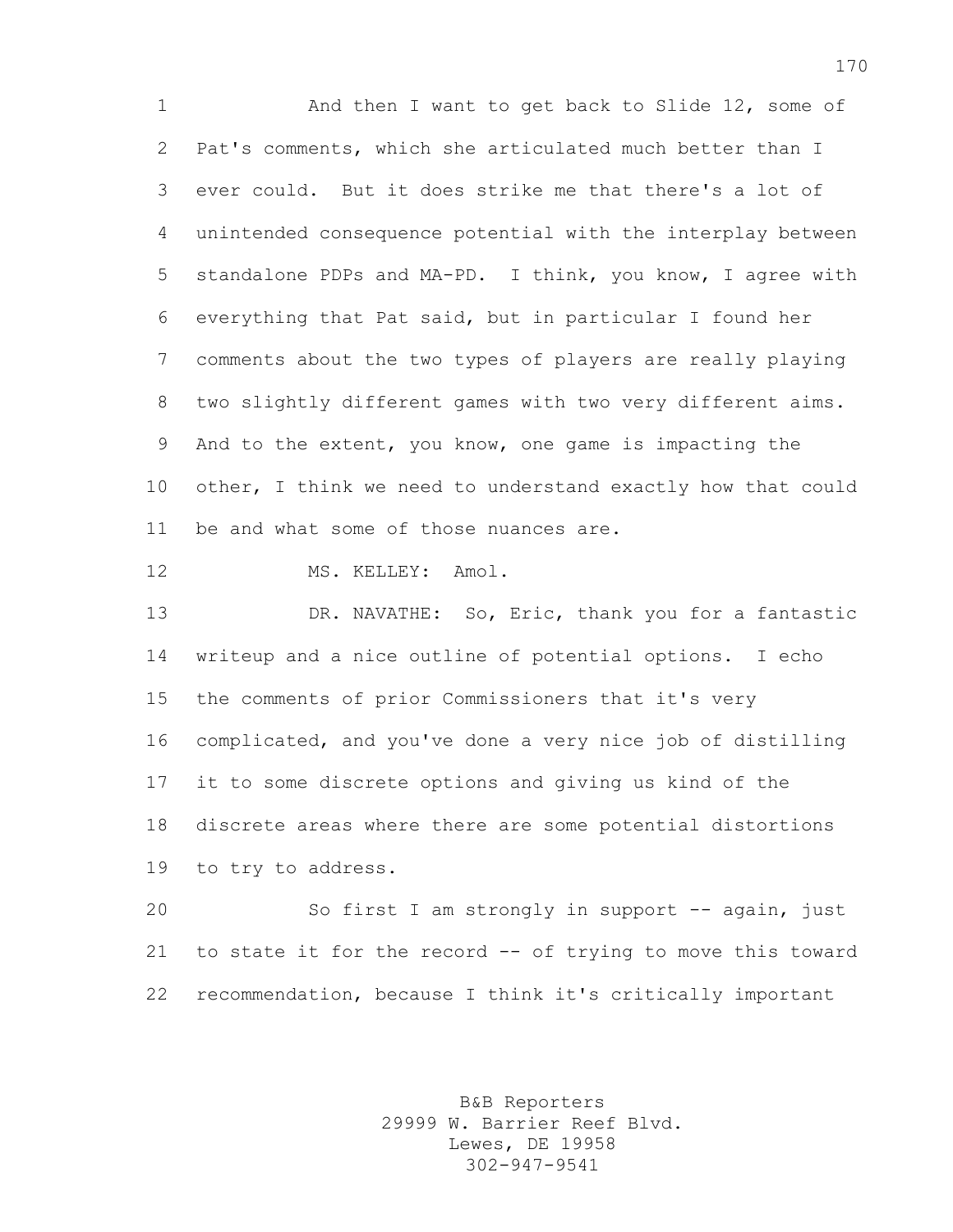that we do so. Even if we can't get the perfect policy design in there, I think it's worth trying to push forward on that.

 I will also say that given the complexity, especially based on what we've discussed, I would also put in a plug for seeing if we could have an added discussion before we get to the April recommendations chapter, recommendations session.

9 So a couple other points. So one, I personally think the auto-enrollment piece, and doing it in a weighted fashion, a la Jaewon's point of avoiding cliff effects and trying to create the incentive to drive down the way that bidding occurs here, makes a lot of sense. I think weighting it, in some sort of proportional way relative to the benchmark, might make a lot of sense, rather than a priori setting percentages like, you know, the cheapest plan gets 25 percent, the next plan gets 20 percent, the next plan after that gets 15. Instead of sort of structurally trying to define what those percentages are, I think doing it some formal like proportionate way might make more sense. That's, again, kind of in the vein of Jaewon's we want to avoid cliffs and actually make a

> B&B Reporters 29999 W. Barrier Reef Blvd. Lewes, DE 19958 302-947-9541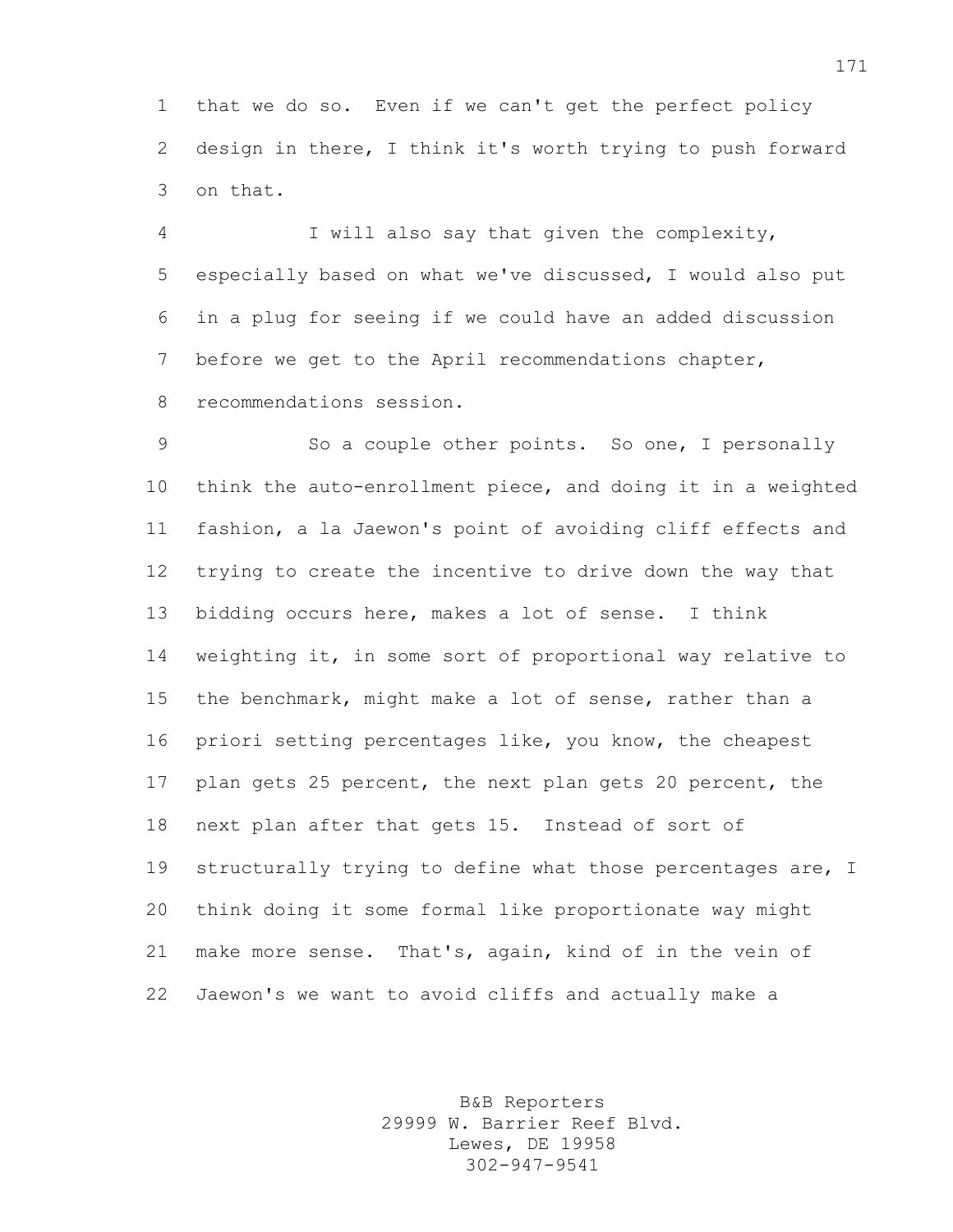continuous incentive to try to save the Medicare program money.

 I also strongly support Brian's point of trying to decouple the weighting, if you will. So either we do something on the weighting side for auto-enrollment, but then I think that makes it harder to do that on the benchmark side, and I would err on the side of not doing that. Or if the Commission were to come to a consensus around trying to do something on the weighted benchmark side then I would err away from doing it on the auto- enrollment side, because I think we could very much get what is kind of the analog to an adverse selection spiral and we would end up with real problems of having enough plans and markets and geographies. And then we would probably defeat a lot of the impact of these policies if we start to mandate four, five, or however many minimum plans that we want to have there, because that introduces another factor into the process of trying to come up with bids.

 And so I think it's better to avoid that kind of situation, avoid, you know, essentially a cliff effect in terms of how we might try to overcome some of the drawbacks of those options.

> B&B Reporters 29999 W. Barrier Reef Blvd. Lewes, DE 19958 302-947-9541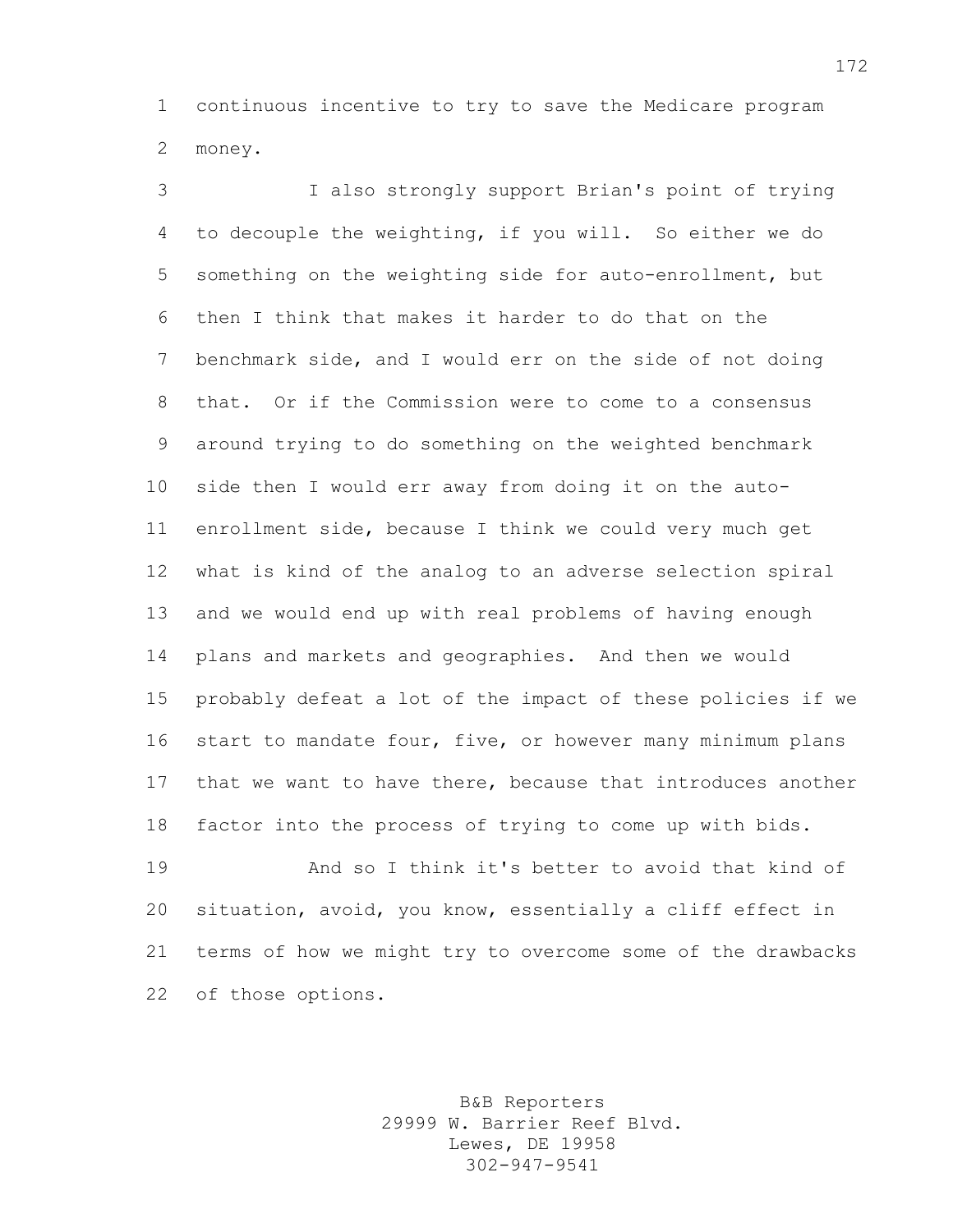I think coupling with the auto-enrollment part, another piece that's important that we didn't really talk about is, I think Marge, you know, mentioned that she helps with plan enrollment and selection of plans. The idea that amongst individuals who, because of increasing premiums or plan exit or whatever, end up having to switch plans, if we can make a stronger push for better, easier support for actual voluntary selection, essentially to opt out of auto- enrollment in the situation where yo0ur plan is no longer 10 an option, as the benchmark plan for an LIS bene, that was not discussed today, and I think that has to be a big feature of what we do. Because the more that we are empowering LIS benes to select a plan, that minimizes the differences for them.

 I agree with Brian's comments that trying to do this through intelligent plan selection is probably not the right path. But beefing up our support for LIS benes and being able to do that, whether that's communication or other decision support, I think that is critically important, and it's not something that we should waste an opportunity to try to feature, especially if we're going to touch the auto-enrollment pieces. But I think regardless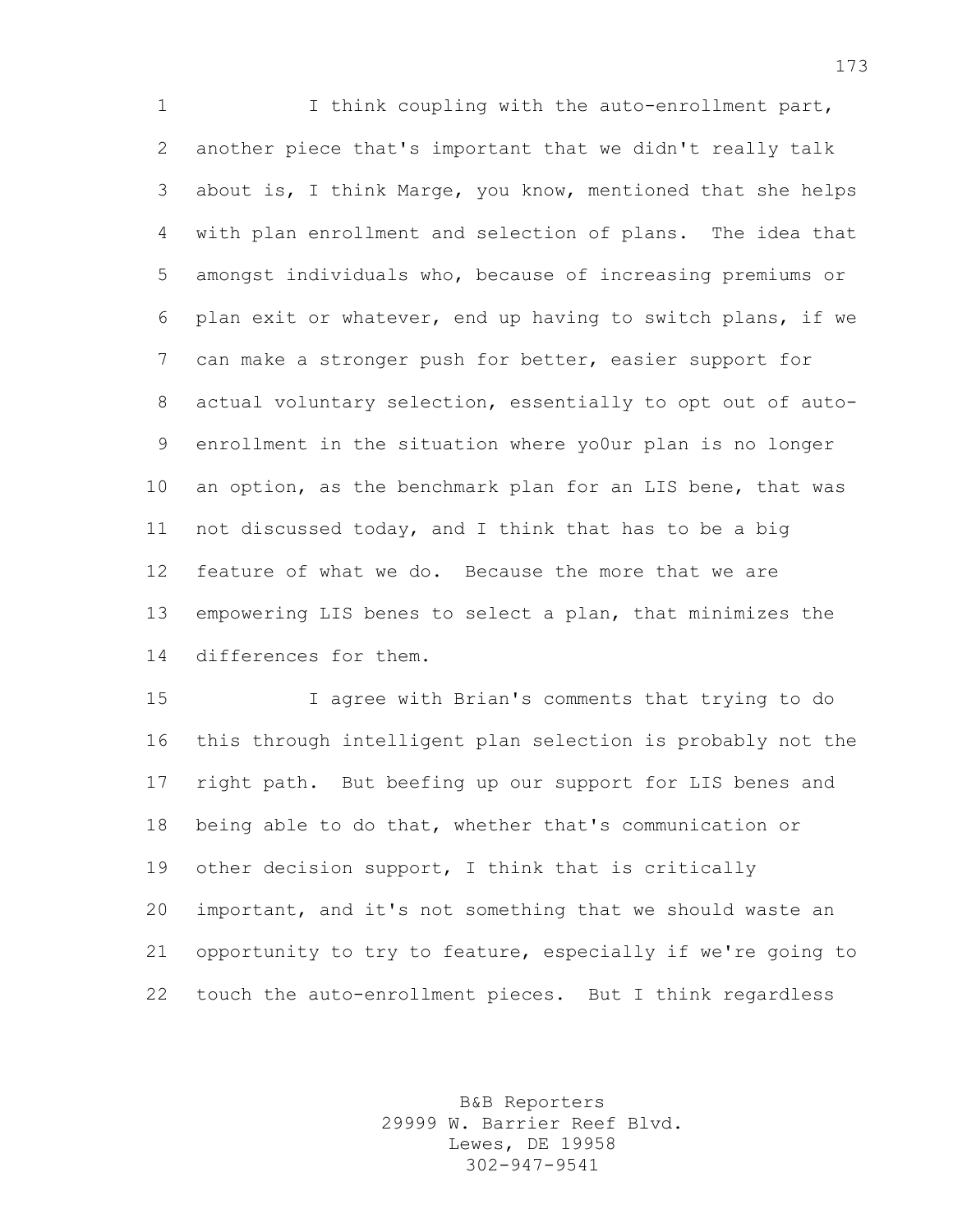of that, given the high proportion of benes who are going through auto-enrollment in the first place.

 And then the last point I'll make is that I agree with Pat's what I will call wisdom here, that if the Affordable Care Act on the Part C portion of this has already changed something in a direction because of disruption, it gives me pause to think that we should now turn around and swing the pendulum the other way. So that's my last point.

 I have one parting thought, which is it strikes me that there are a lot of moving parts here. I'm, in general, agnostic on the de minimis piece, because I think if we moved on the auto-enrollment that probably will mitigate some of those effects. But given that it's so complicated I think it would be nice to see some general simulations of some of the options here before we end up having to make concrete recommendations. Thanks.

18 MS. KELLEY: David.

 DR. GRABOWSKI: Great. Thanks, Dana. So once again, Eric, great work. I wasn't going to comment on this but Amol just raised the issue of improving the choice architecture, so I can't help myself. We did a study, a

> B&B Reporters 29999 W. Barrier Reef Blvd. Lewes, DE 19958 302-947-9541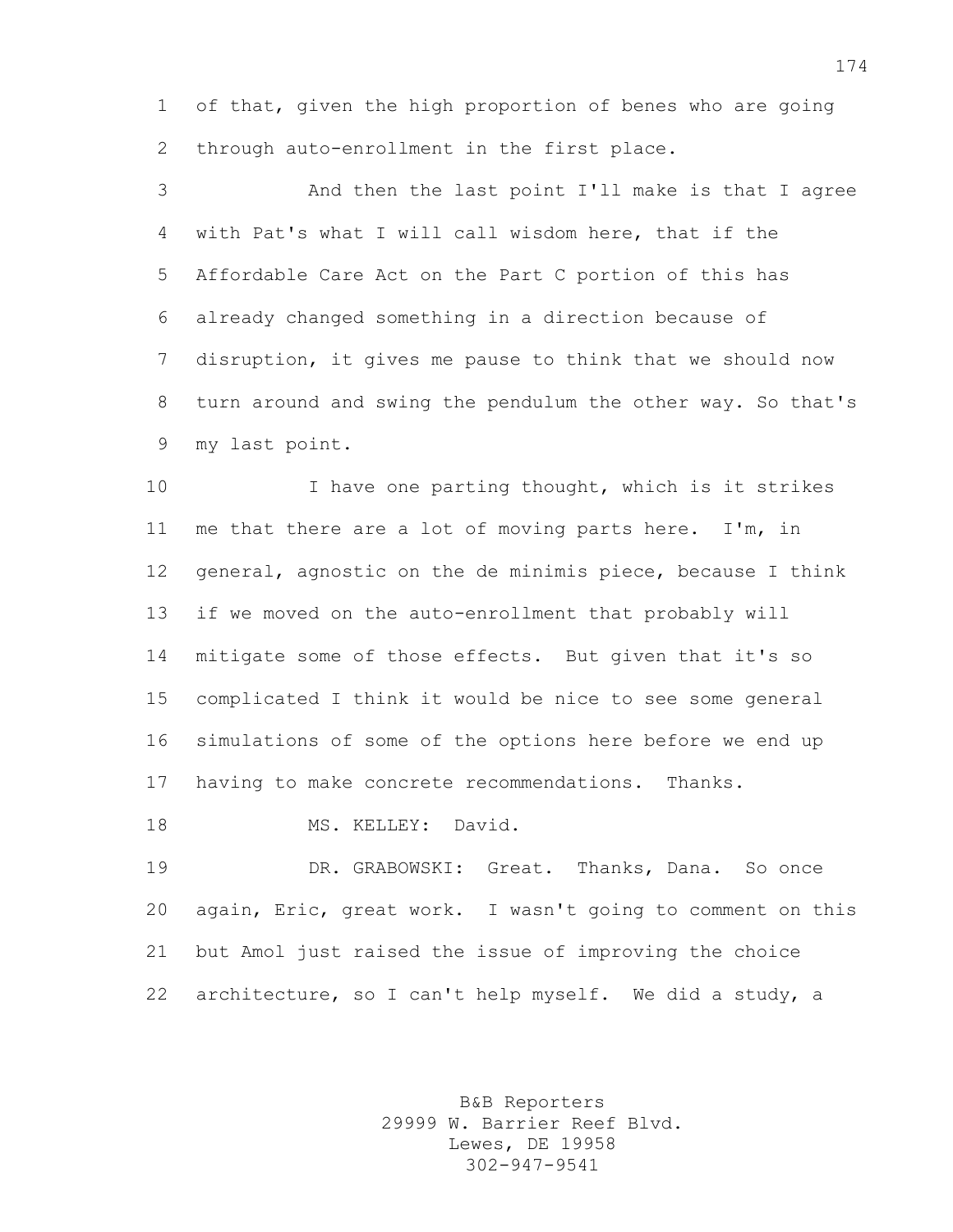Part D study, several years ago, just showing simplifying the information leads to much better choice. The information that's provided, that's found just playing around with the Plan Finder website, which is terrible, by the way. That won't surprise anyone.

 So there's a lot of other levers here in our kind of set here that we could use actually to improve choice. 8 And so, Amol, thank you for raising that.

 Stepping back from that comment, however, I'm really excited, Eric, that we're working on this topic. Slide 6 is a clear indication that we have a problem. So I'm very excited we're going to move towards a

recommendation here.

 My comment kind of goes back to my Round 1 question about details. I guess given kind of what we know now, I think I'd come down on, similar to Jaewon and Amok and others, wanting to, you know, assign more auto- enrollees to lower premium plans, doing that thoughtfully. And I appreciate Brian's comment about some of the potential circularity here. And I think others have raised potentials of ultimately lowering competition, if we were to concentrate beneficiaries in particular plans. I think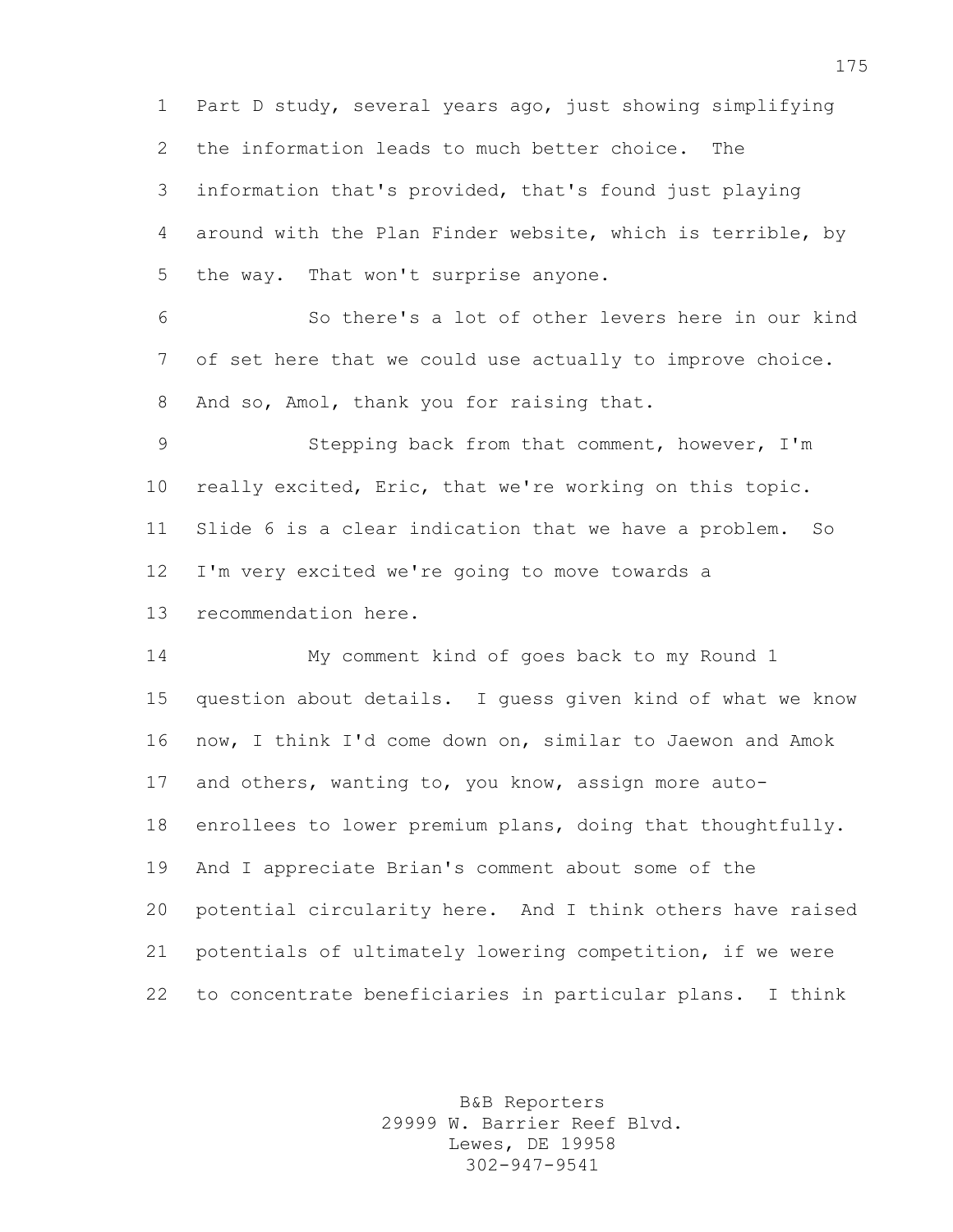we'd want to kind of keep an eye on that.

 But my final comment is that I think all of this is predicated on details, and it's really hard right now to know kind of what's going to be impact on premium program savings, which of these drawbacks are we going to see kind of more turnover, are we going to see more reassignments, without kind of putting some more flesh on the bone here. So I hope, if we get another kind of bite at this apple, Eric, maybe there's an opportunity to kind of look at some greater specificity and think about it a little bit more, if we were to go this route we would minimize this particular drawback or this particular issue, like reassignment, for example. I would really appreciate that as a way to kind of think a little bit more about the alternatives here. Thank you. DR. CHERNEW: Okay. I think, Larry, you have the last word. DR. CASALINO: Ok. Thanks. Eric, I love what

 you wrote and your answers to people's questions has been even better.

 You know, it's clear that we have a problem, and clearly, as we always find to be the case with Part D, it's

> B&B Reporters 29999 W. Barrier Reef Blvd. Lewes, DE 19958 302-947-9541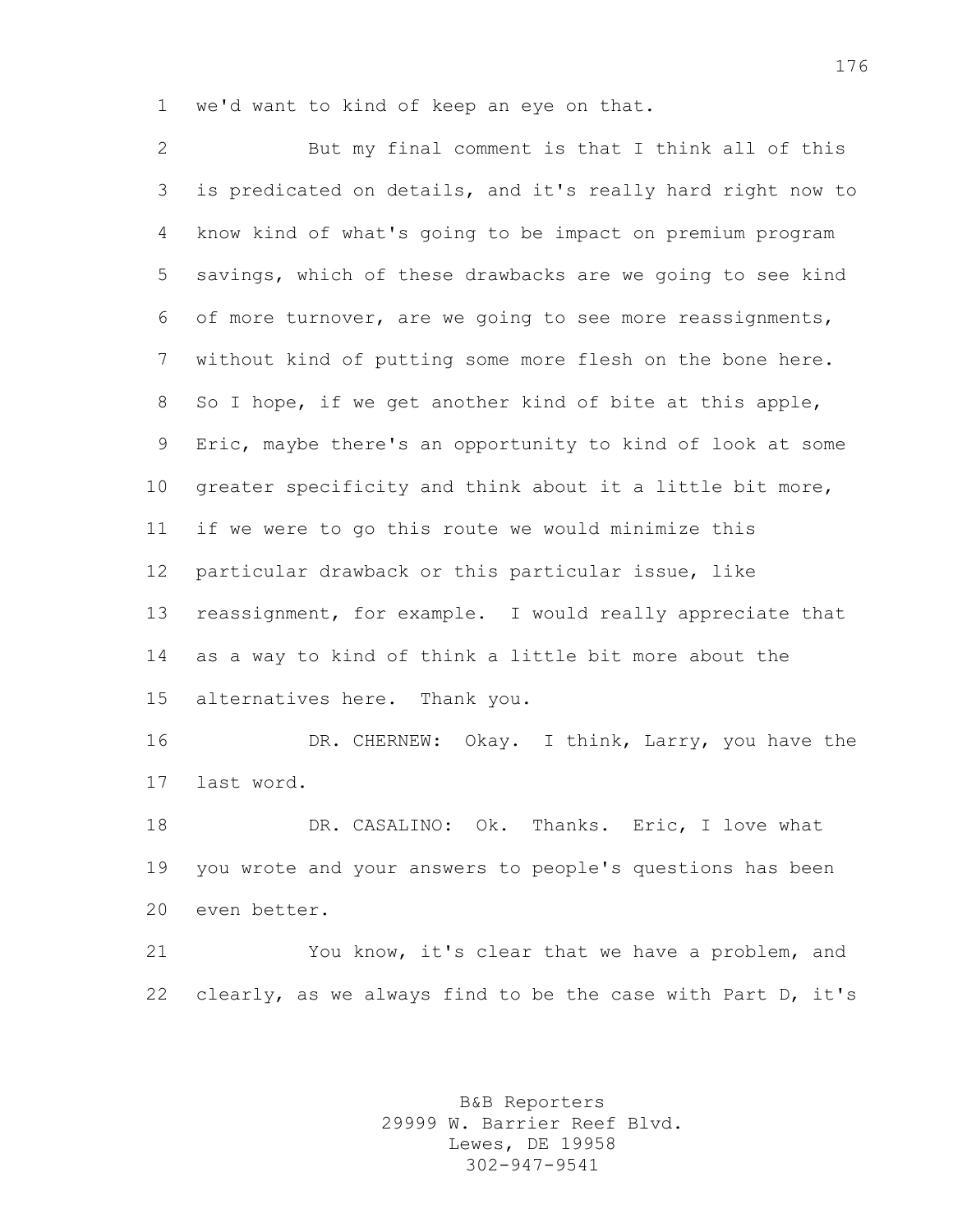hard to understand. I think it's more important to get this right than to rush to have a recommendation. Unlike some of the issues we've faced, I don't see the same time urgency with this as for some others. So it would be great if we could get a recommendation this year, in this kind of round, but if we can't I think it would be more important to wait and get it right.

8 So that said, I do think that what Bruce suggested deserves more attention. And we've had enough discussion today to see that it is very complex and would need some real work for us to understand it and see how it might work out. But it seems to me, and it seems to some other Commissioners that at least it's worth looking into some more.

 That aside, like others, at this point I like Option 1, auto-enrollment going in a weighted way to plans with lower premiums. And there have been some comments on how we might have to deal with adjusting the benchmark or number of plans, and obviously that's going to require some sort of modeling as well. I'm not going to make comments on that.

I will say that if I understand correctly there's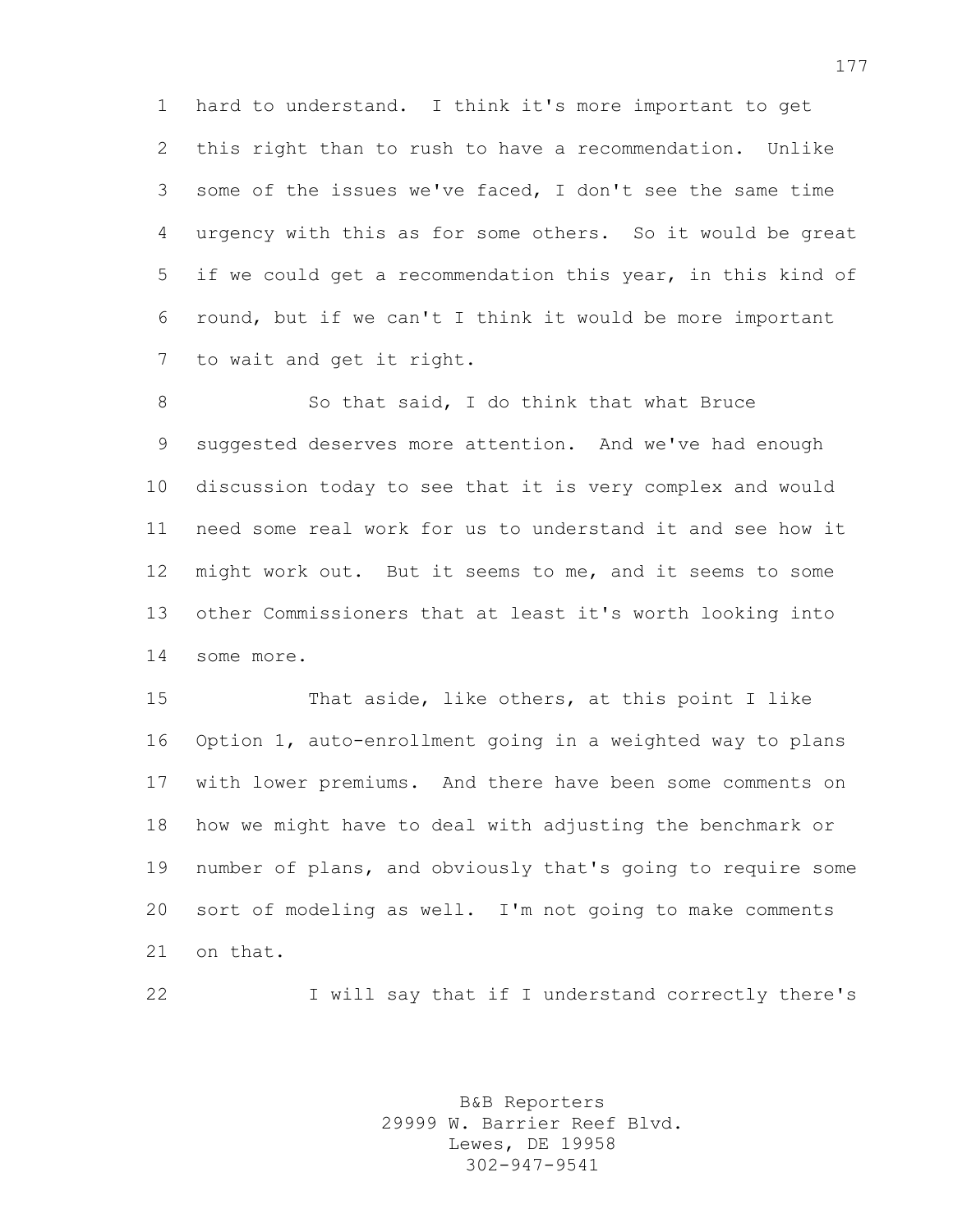a kind of unintended consequence of, let's say we could get everybody to choose, and nobody had to be auto-enrolled. One might think, boy, that's great. That's the way things ought to be. But then that would take this option off the table, I think, as a way to get in more competition and getting premiums down. So I don't know what to do about that, but in the real world it's probably not a problem, because everybody probably isn't going to choose.

9 The last thing I'll say is, you know, de minimis, I think, is a smaller issue than the issues we've been talking about. My feeling coming into this meeting was that we should just get rid of it. But I realized that I don't myself, and I'm not sure that the rest of us do, or 14 all of the rest of us do, know how important the issue of auto-assignment for a beneficiary, auto-enrollment to a plan that has a different formulary, I don't know how important that is. So I am assuming that the specialty drug coverage is fairly good, and that Medicare doesn't allow plans where it isn't. But if that's not the case and you really could get hurt if you needed certain drugs and you couldn't get them if you were auto-enrolled in a different plan, then it is a big issue. And I just want to

> B&B Reporters 29999 W. Barrier Reef Blvd. Lewes, DE 19958 302-947-9541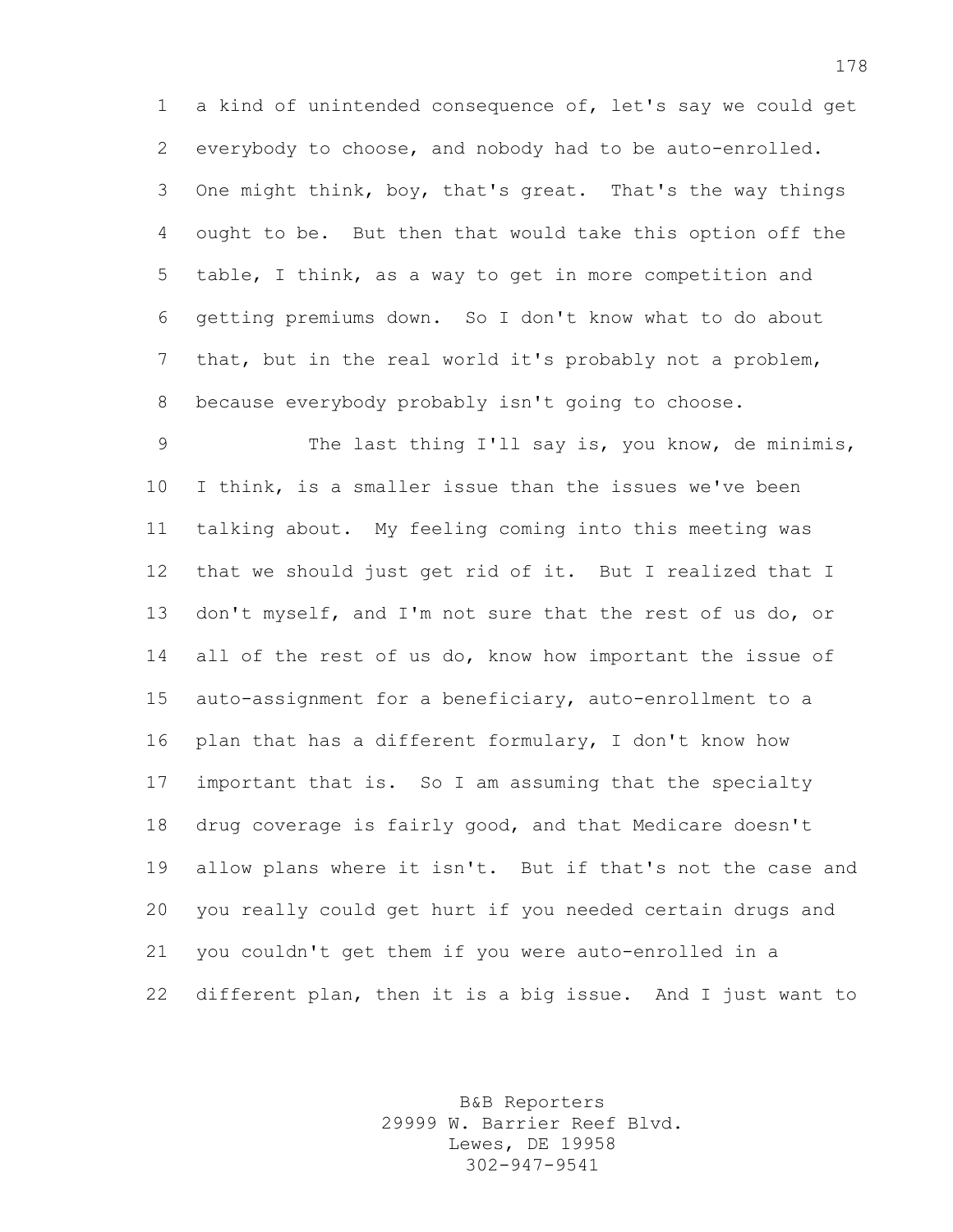point out that with certain drugs -- and this is not a rare thing -- even missing one month can mean life or death for some beneficiaries, and certainly can be a big deal.

 So I would like to know more about how much difference is there between the plans, in terms of their formularies, and therefore, how big a deal is it if someone gets auto-enrolled to a plan different than they're in. Again, that there haven't been surveys or focus groups sounds like that would get a good sense of how beneficiaries feel about this. But it should be possible to have kind of objective evidence of how much the formularies differ in important drugs, if they do at all. DR. CHERNEW: Okay. We have, as always, and magically, had both a wonderfully rich conversation and brought us right to time. So I will give my quick summary and we will then ponder this more. Maybe that's the first

step.

 There is certainly enthusiasm for going forward. Larry, I agree, we don't want to go forward with something unless we're confident in it. That may require us to be less ambitious or to wait. I'm not sure.

There seems to be general enthusiasm for the idea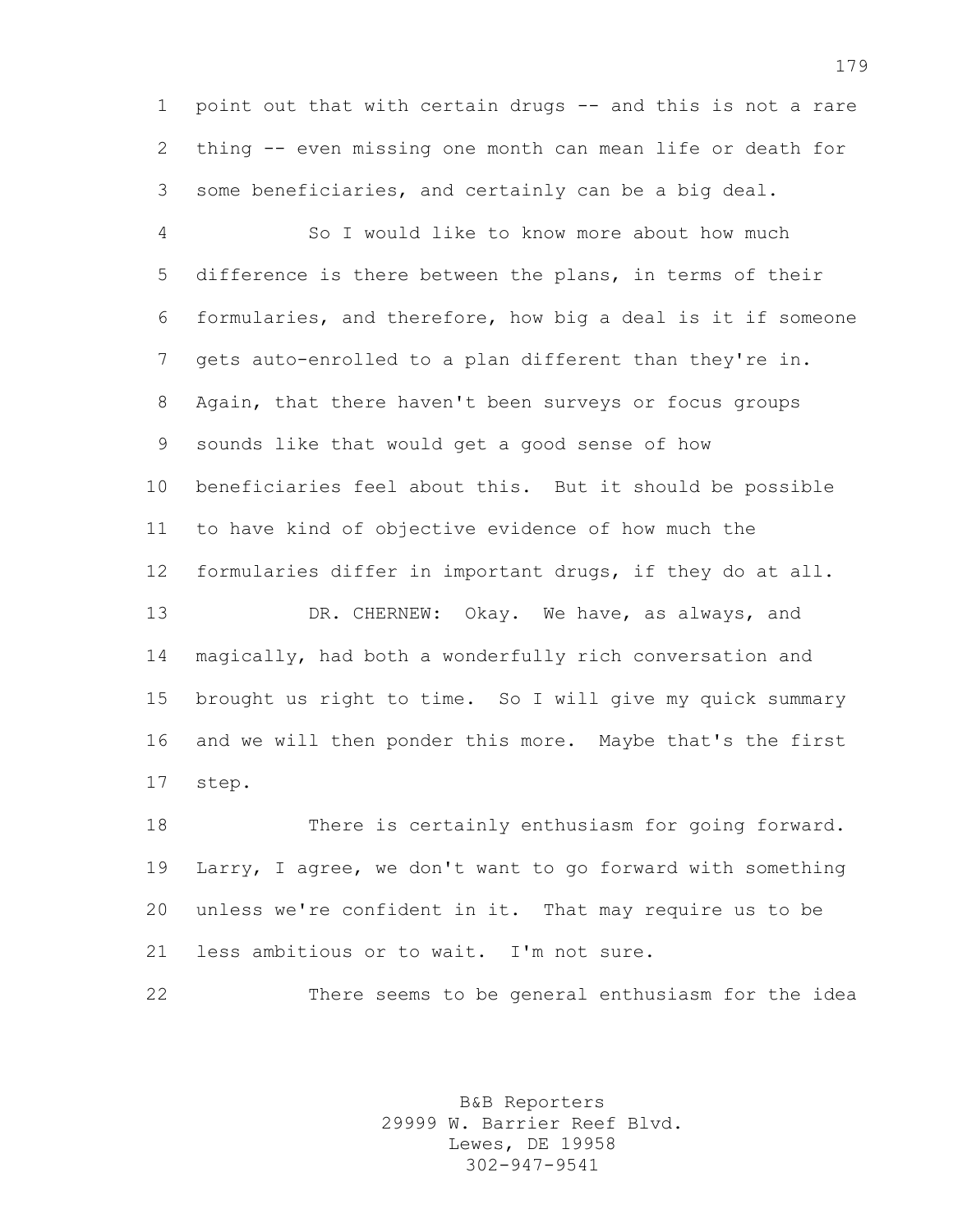of doing something with enrollment. There is a lot of concern about the MA. The details of that matter. There's a lot of concern about the role that MA might play, and we need to spend some more time thinking about Bruce's suggestion, which we will do. I have some concerns about how well risk adjustment works here and about how the differences between the LIS and the non-LIS populations are behaving, not just for clinical reasons but because the LIS plans effectively are more generous than the enhanced plans. But we will need to think through all of those things.

 So we have a lot to do, including figuring out if we get another bite at the apple, and we will return to discuss this again, because I do hear there was general interest in pursuing this more.

 So, Jim, do you want to add anything? I'm about to call the meeting to a close.

 DR. MATHEWS: No. I'm good. Thank you. DR. CHERNEW: So without further ado, thanks -- oh, I take it back. I do have to make one other announcement. For those of you listening at home, or wherever you may be, we really do want to hear your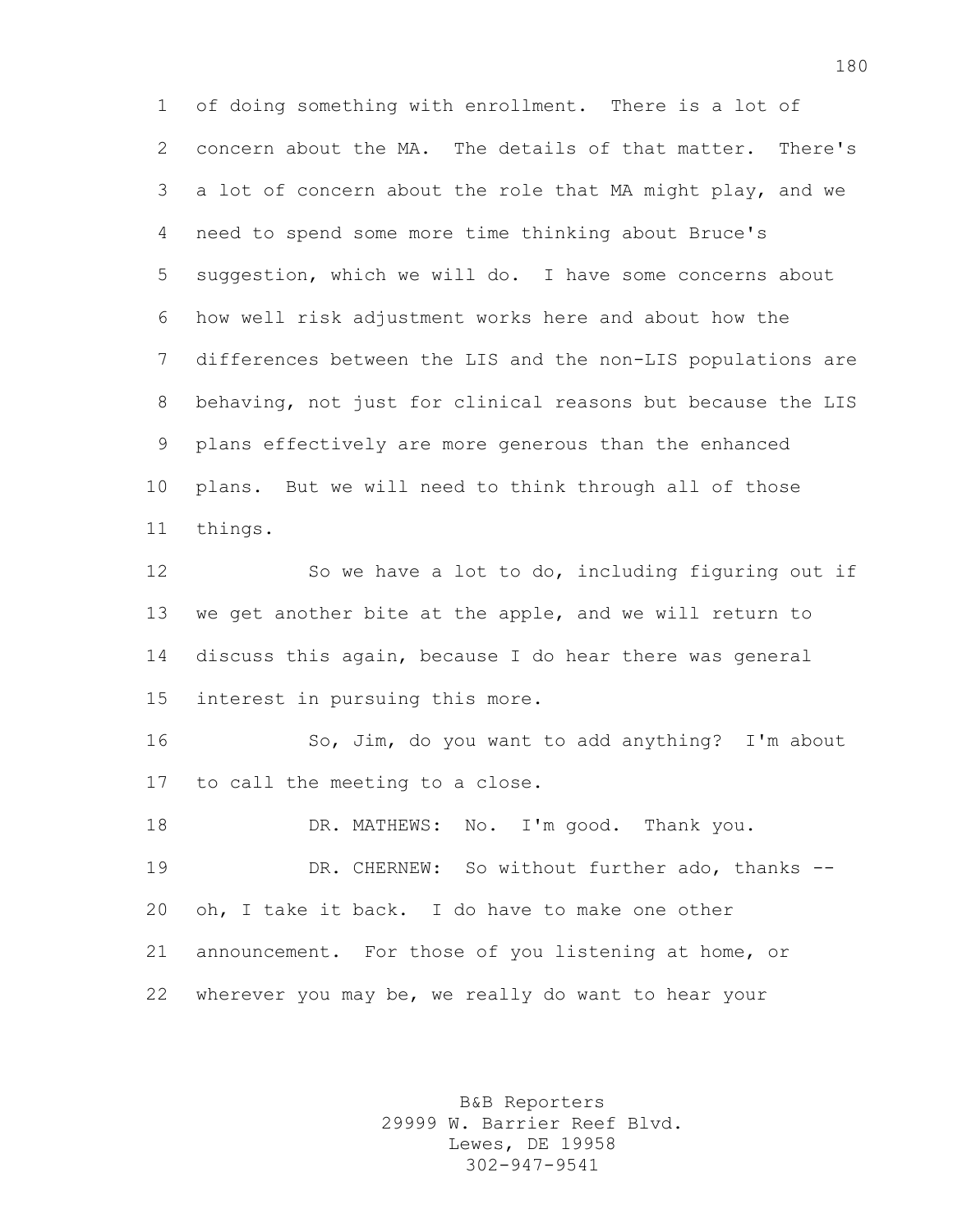comments on this, and anything else we discussed this afternoon. So you can reach out through a number of ways to talk to the MedPAC staff, on the website by email and other things. Please, please do that if you have comments to convey.

 And now, having said that, I will call the meeting to a close, and we will reconvene tomorrow, I believe, at 9:30, and we're going to be talking, I think, 9 about post-acute value-based payment. So everybody who's spent the day with us, or at least the afternoon, thank you very much. And until tomorrow.

12 [Whereupon, at 5:15 p.m. the meeting was recessed, to reconvene at 9:30 a.m. on Friday, September 3, 2021.]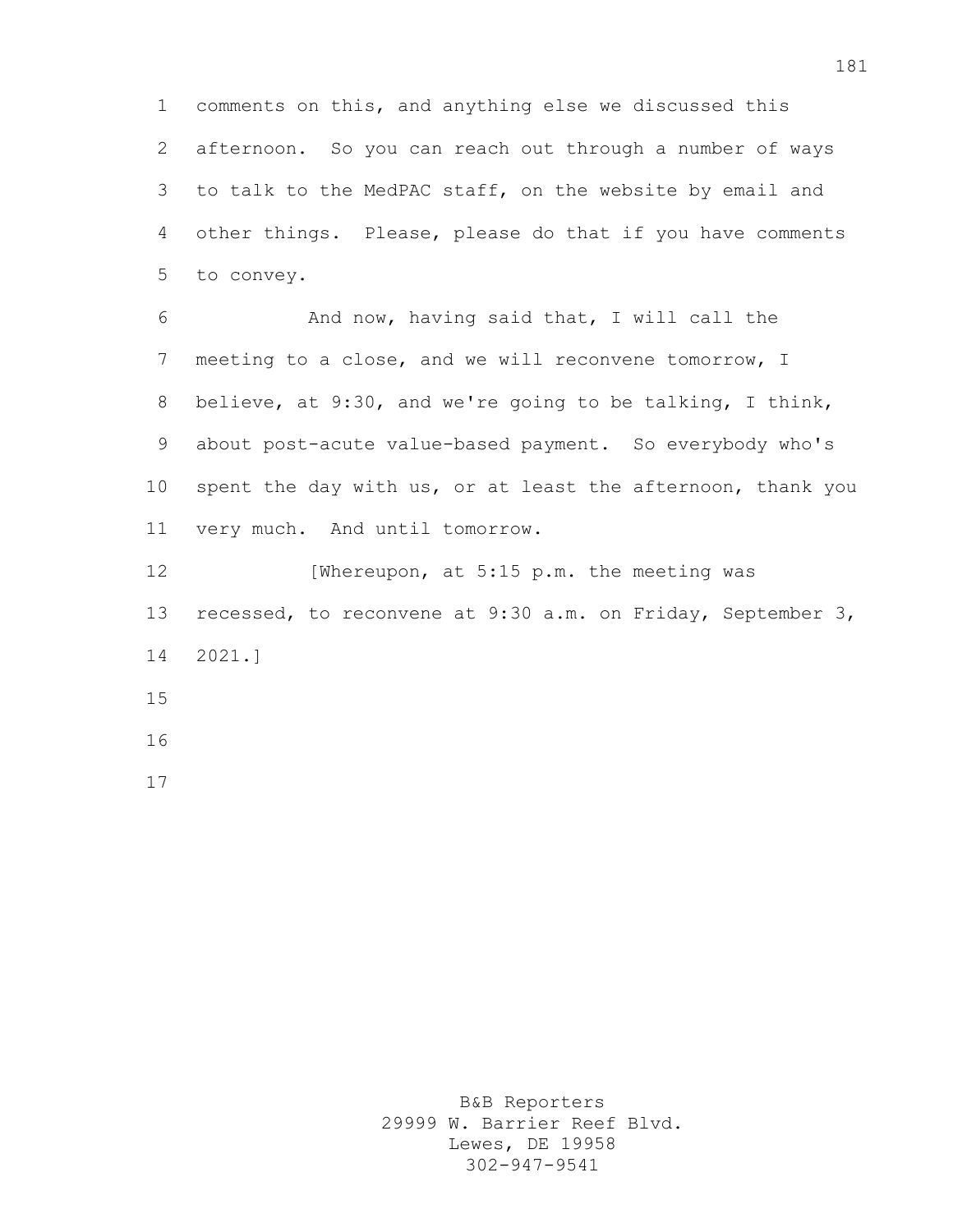PUBLIC MEETING

Via GoToWebinar

Friday, September 4, 2021 9:33 a.m.

## COMMISSIONERS PRESENT:

MICHAEL CHERNEW, PhD, Chair PAUL B. GINSBURG, PhD, Vice Chair LYNN BARR, MPH LAWRENCE P. CASALINO, MD, PhD BRIAN DeBUSK, PhD STACIE B. DUSETZINA, PhD MARJORIE E. GINSBURG, BSN, MPH DAVID GRABOWSKI, PhD JONATHAN B. JAFFERY, MD, MS, MMM AMOL S. NAVATHE, MD, PhD JONATHAN PERLIN, MD, PhD, MSHA BRUCE PYENSON, FSA, MAAA BETTY RAMBUR, PhD, RN, FAAN WAYNE J. RILEY, MD, MPH, MBA JAEWON RYU, MD, JD DANA GELB SAFRAN, ScD PAT WANG, JD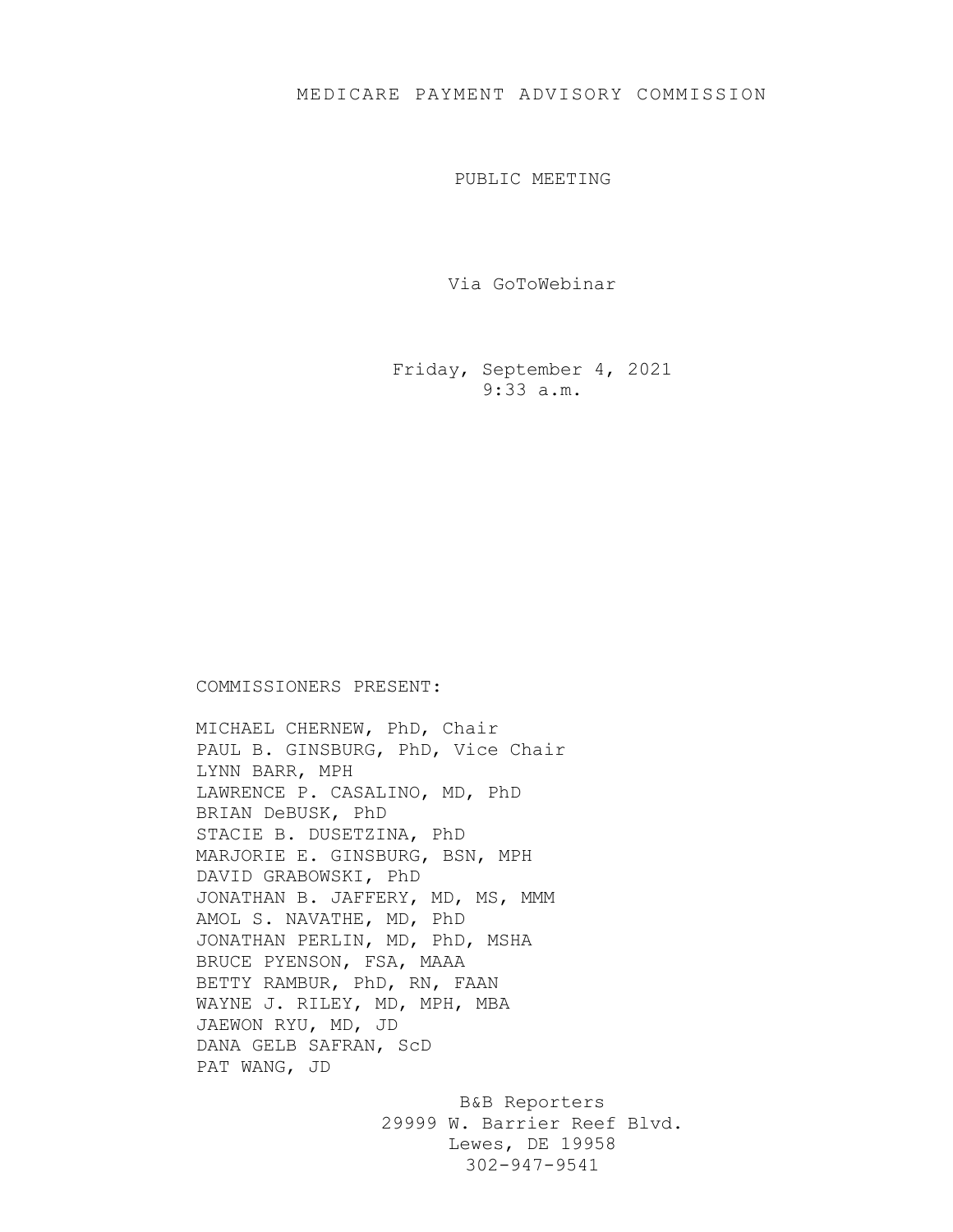## AGENDA PAGE

| Mandated report: Designing a value incentive program<br>for post-acute care<br>- Carol Carter, Ledia Tabor3    |
|----------------------------------------------------------------------------------------------------------------|
| Mandated report: Impact of Bipartisan Budget Act 2018<br>changes to the home health prospective payment system |
|                                                                                                                |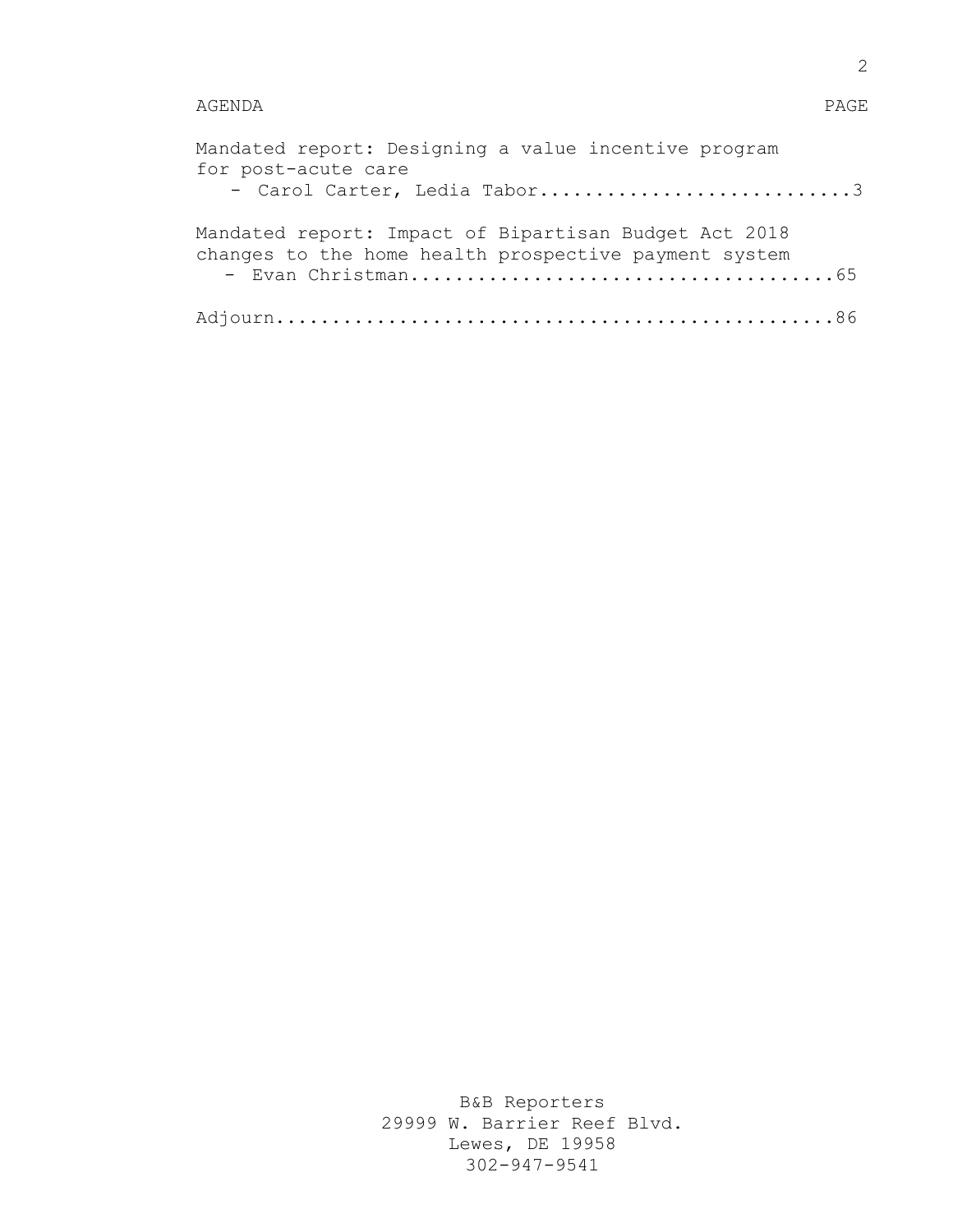| $\mathbf 1$  | P R O C E E D I N G S                                       |
|--------------|-------------------------------------------------------------|
| $\mathbf{2}$ | [9:33 a.m.]                                                 |
| 3            | DR. CHERNEW: Hello, and welcome everybody to our            |
| 4            | second day of the September MedPAC meeting for this cycle.  |
| 5            | I'm not going to give a long intro. We are going to start   |
| 6            | off with a topic that's really challenging, very important, |
| 7            | which is the work we're doing on a post-acute value-        |
| 8            | incentive payment program, and I think Ledia or Carol --    |
| 9            | who's starting?                                             |
| 10           | MS. TABOR: Hi. This is Ledia.                               |
| 11           | DR. CHERNEW: Okay. Ledia. Yep.                              |
| 12           | MS. TABOR: Hi.                                              |
| 13           | DR. CHERNEW: All yours, Ledia.                              |
| 14           | MS. TABOR: Great. Thanks.                                   |
| 15           | Hi. The audience can download a PDF version of              |
| 16           | these slides in the handout section of the control panel on |
| 17           | the right-hand side of the screen.                          |
| 18           | This morning, Carol and I will present the first            |
| 19           | of two planned discussions regarding our mandated report to |
| 20           | design a value incentive program for post-acute care.       |
| 21           | We plan to incorporate your feedback from the               |
| 22           | discussion and return to you all for one more discussion on |

B&B Reporters 29999 W. Barrier Reef Blvd. Lewes, DE 19958 302-947-9541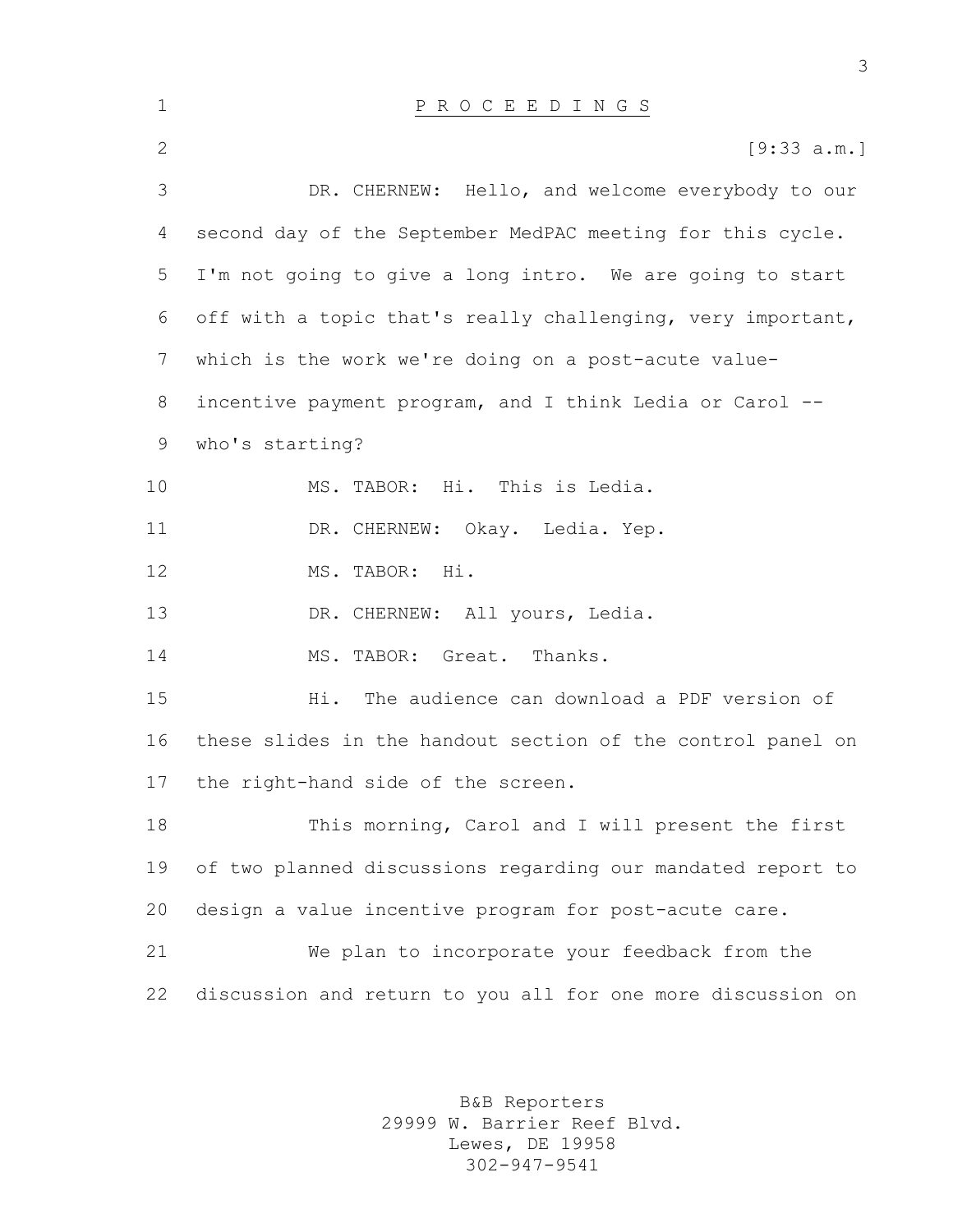the topic this coming January.

| $\overline{2}$ | The Consolidated Appropriations Act 2021 requires           |
|----------------|-------------------------------------------------------------|
| 3              | MedPAC to report on a prototype value-based payment program |
| 4              | that could be used in a unified PAC PPS. As a reminder,     |
| 5              | there are many elements that need to be developed before a  |
| 6              | unified payment system could be implemented.                |
| $7\phantom{.}$ | This recently mandated report should consider               |
| 8              | design elements of a VBP, analyze the effects of            |
| 9              | implementing that program, and make recommendations as      |
| 10             | appropriate.                                                |
| 11             | Our report is due March 15th, 2022. Given this              |
| 12             | tight timeline, we cannot accommodate the three meetings we |
| 13             | typically use for making recommendations. Therefore, we do  |
| 14             | not anticipate making formal recommendations. However, the  |
| 15             | work we present here has a strong foundation in the         |
| 16             | Commission's past work and recommendations on value         |
| 17             | incentive programs.                                         |
| 18             | Today I'll present the five elements of our                 |
| 19             | proposed PAC VIP design. The elements apply to all four     |
| 20             | PAC settings, including skilled nursing facilities, home    |
| 21             | health agencies, inpatient rehabilitation facilities, and   |
| 22             | long-term care hospitals.                                   |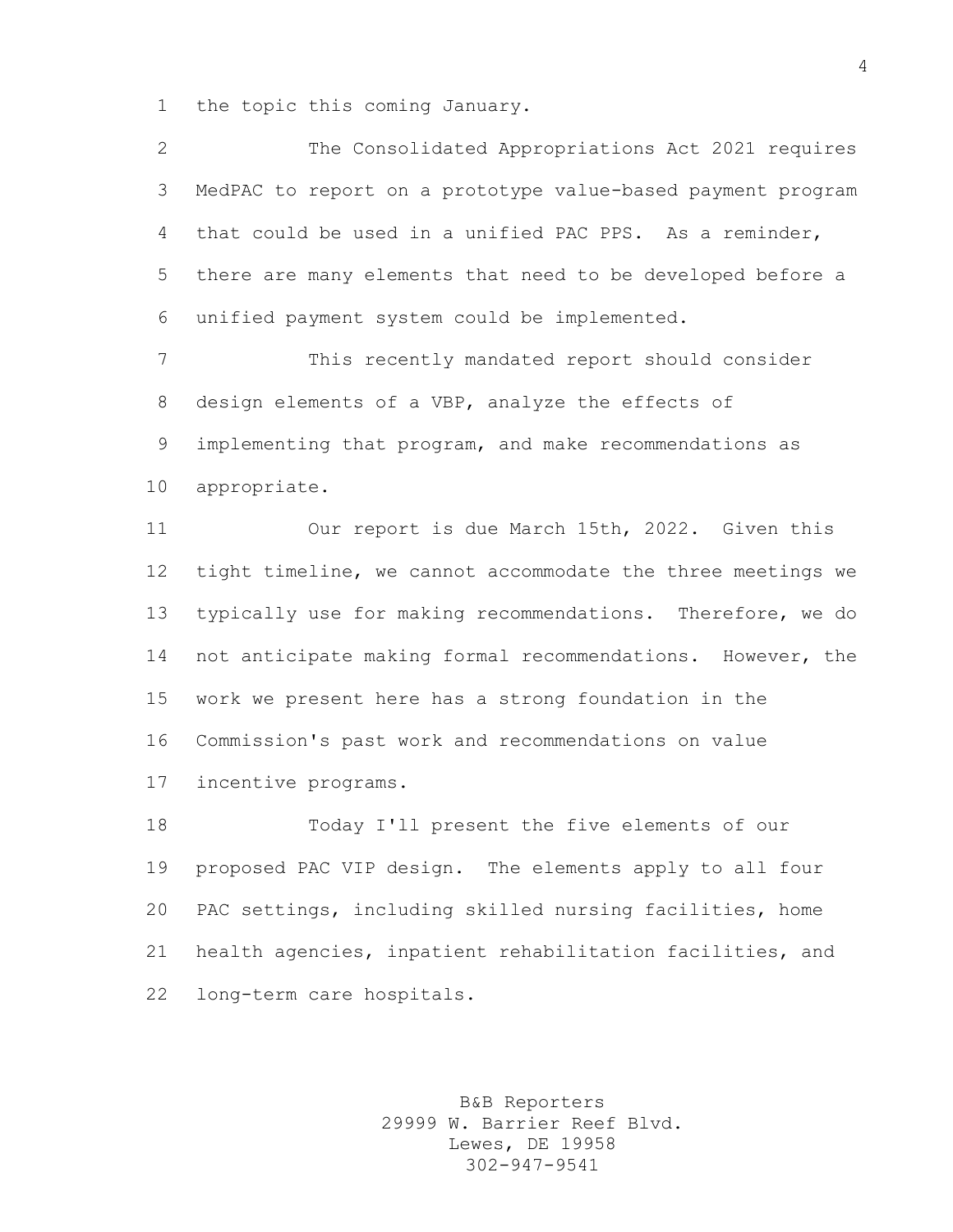1 As I talk about these elements, they may sound familiar to many of you, which is great because they are consistent with the Commission's June 2021 recommendation to replace the current SNF value-based purchasing program with a SNF VIP.

 Next, Carol will present results of illustrative modeling of this design and for PAC settings. Then we'll look for your feedback on the proposed design and our modeling findings.

 The first design element is that the PAC VIP would score a small set of performance measures. Payments would be adjusted based on provider performance on a small set of outcome and resource use measures that are uniformly defined across settings. The measure set should be revised as other measures, such as patient experience, become available.

 In our illustrative model, we scored three uniformly defined, risk-adjusted, claims-based measures: hospitalizations within stay, Medicare spending per beneficiary, and successful discharge to the community. Second, the PAC VIP would incorporate strategies to ensure reliable measure results. A high reliability

> B&B Reporters 29999 W. Barrier Reef Blvd. Lewes, DE 19958 302-947-9541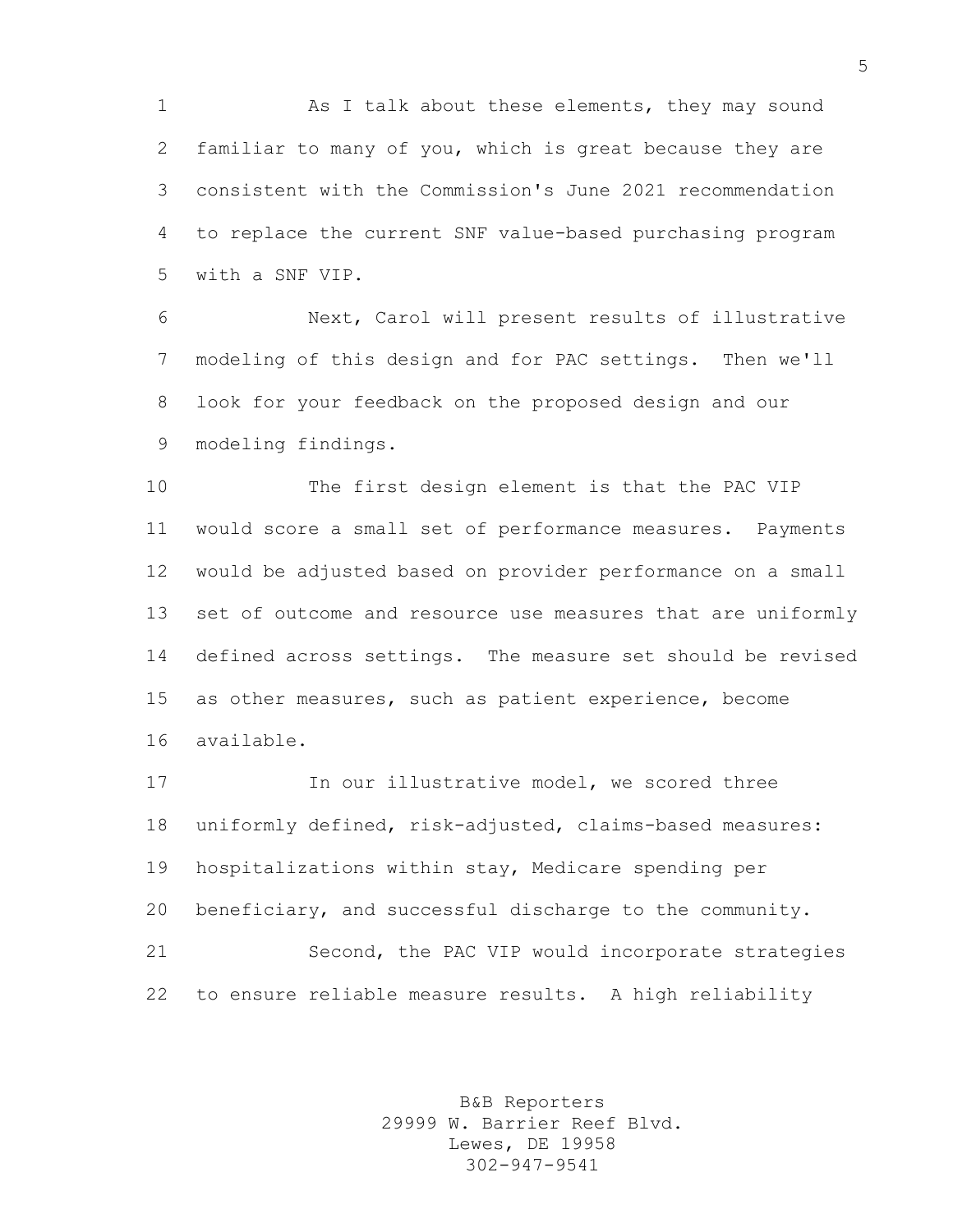standard would be used to determine the minimum number of stays required for a provider to be included in scoring.

 In our illustrative modeling, we used a reliability standard of 0.7, meaning 70 percent of the variance in a measure's results was attributable to actual performance differences, not random variation, so providers can be meaningfully differentiated. This standard translates to a minimum of 60 stays for each measure. Like the SNF VIP, to include low-volume providers in the program, we scored three years of performance.

 Third, the PAC VIP would establish a system for distributing rewards with minimal cliff effects. A simple scoring approach would be used that awards points for every performance achieved with minimal use of thresholds, or cliffs. A continuous performance scale would result in every provider having an incentive to improve.

 The initial PAC VIP design scores providers within their settings because the performance differed across settings. After implementation of a unified PAC PPS with consistent regulatory requirements, transitioning to common performance targets could be appropriate.

In our modeling, performance is assessed against

B&B Reporters 29999 W. Barrier Reef Blvd. Lewes, DE 19958 302-947-9541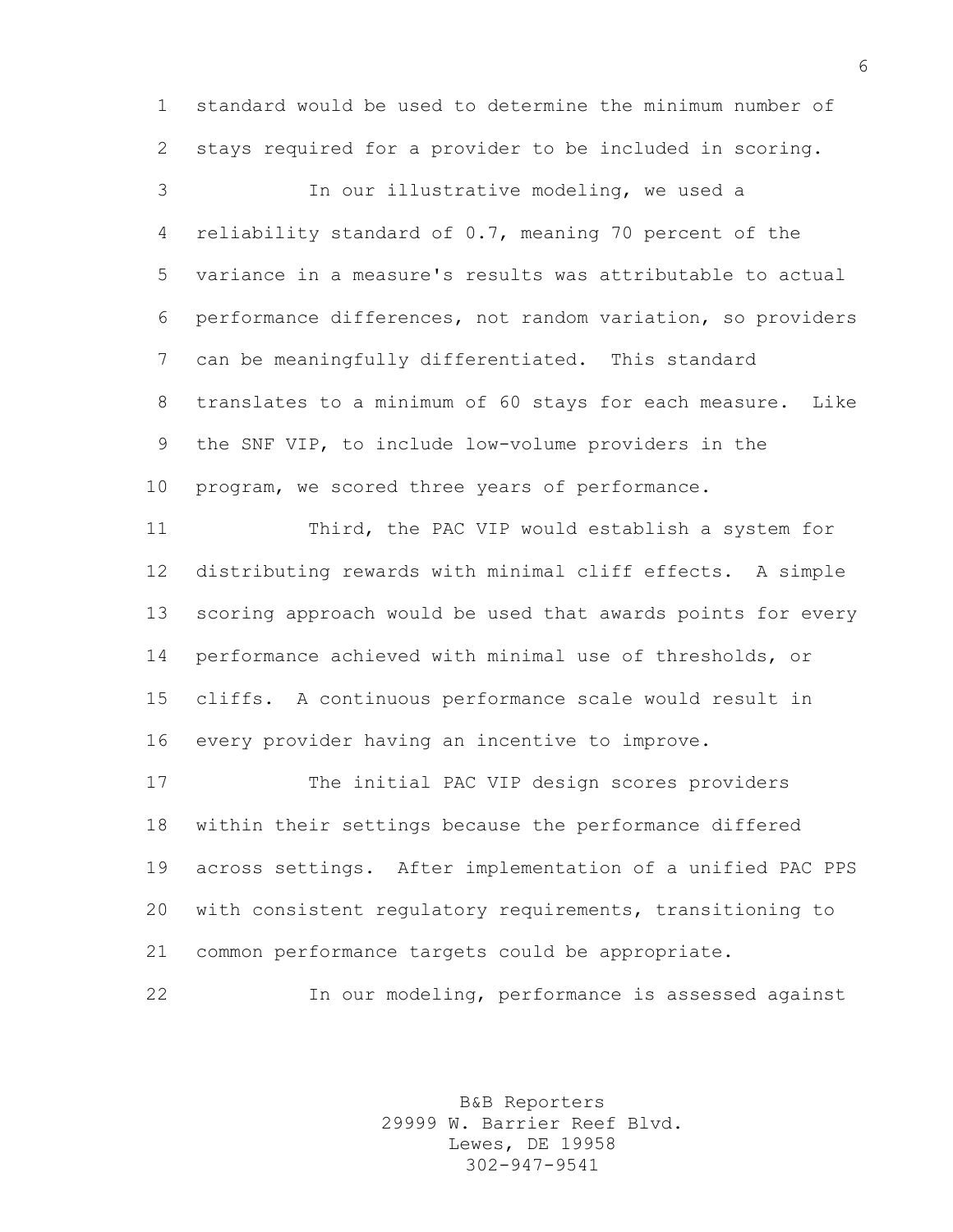a national distribution within each setting. The scales convert performance to points so that every achievement is recognized.

 Fourth, the PAC VIP accounts for differences in patients' social risk factors using a peer-grouping mechanism, if necessary. If providers with populations at high social risk are disadvantaged in achieving good performance, then the PAC VIP would stratify providers into peer groups based on the social risk of their patient populations to counter those disadvantages.

 A payment adjustment would be made to each provider based on its performance relative to its peers. Our illustrative modeling uses peer groups to distribute payment incentives, if warranted. Performance scores are not adjusted. Rather, we adjusted the payments associated with performance.

 Fifth, the PAC VIP would distribute a provider- funded pool of dollars in its entirety. All withheld funds would be distributed back to providers based on their performance.

 The illustrative model used a withhold of 5 percent of payments that are all distributed back to

> B&B Reporters 29999 W. Barrier Reef Blvd. Lewes, DE 19958 302-947-9541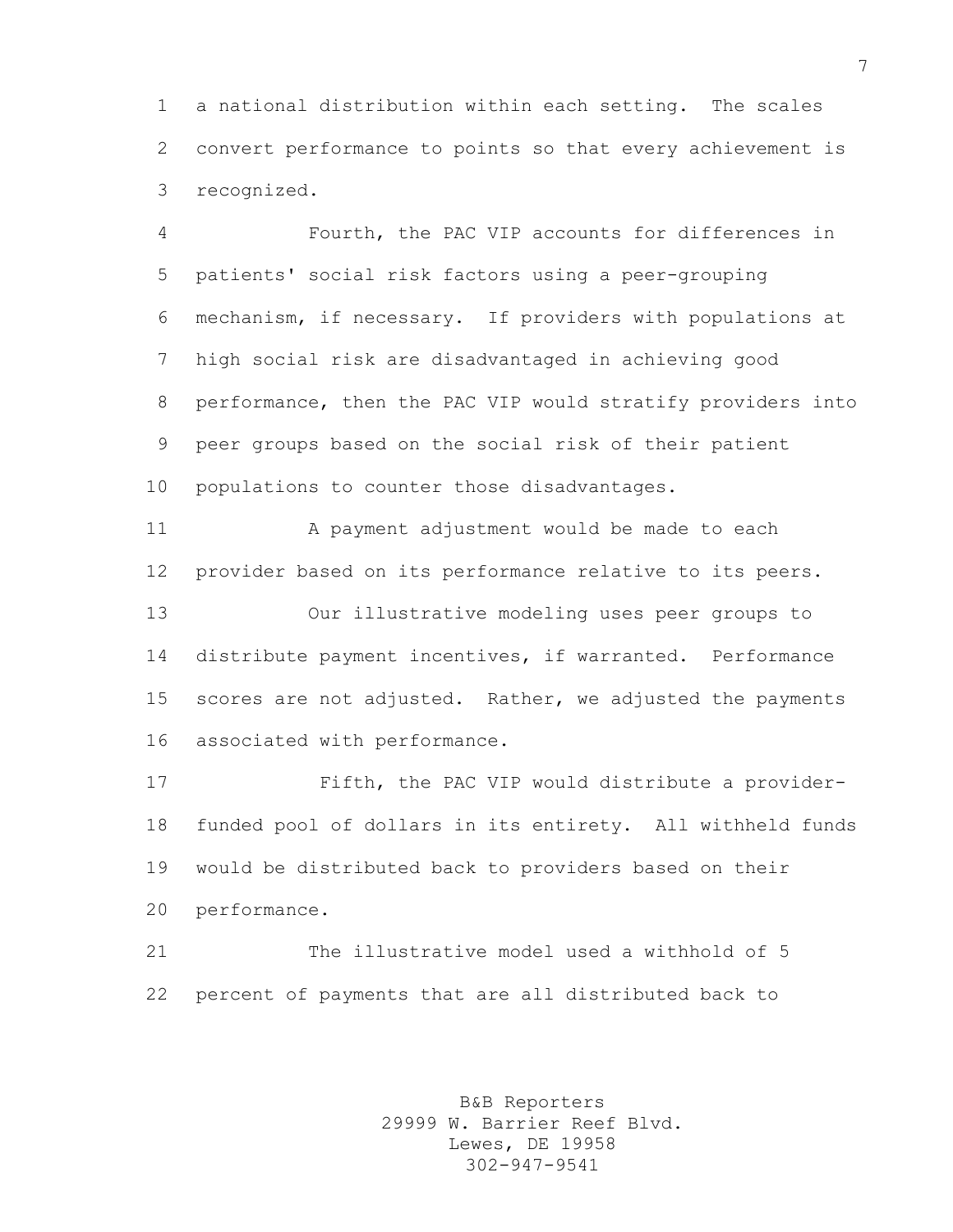providers. Though not explicitly designed to achieve program savings, improved provider performance could, however, lower program spending; for example, by having fewer readmissions.

 I'll now turn it over to Carol to discuss the modeling results.

 DR. CARTER: To determine if peer grouping was needed in each setting, we assessed the relationship between performance and the measure of social risk using correlations. We examined two measures of social risk. Consistent with our past work on such programs, one set of analyses used a provider's share of fully dual-eligible beneficiaries as the measure of the social risk of a provider's patient population. This proxy considers patient income and is calculated for the specific patients treated by each provider.

 A second set of analyses uses the Area Deprivation Index, or ADI, as the proxy of social risk. In your discussions on the SNF value-based purchasing program, some Commissioners asked us to explore the geographically based measure of social risk. The ADI captures a variety of characteristics of the communities where a provider's

> B&B Reporters 29999 W. Barrier Reef Blvd. Lewes, DE 19958 302-947-9541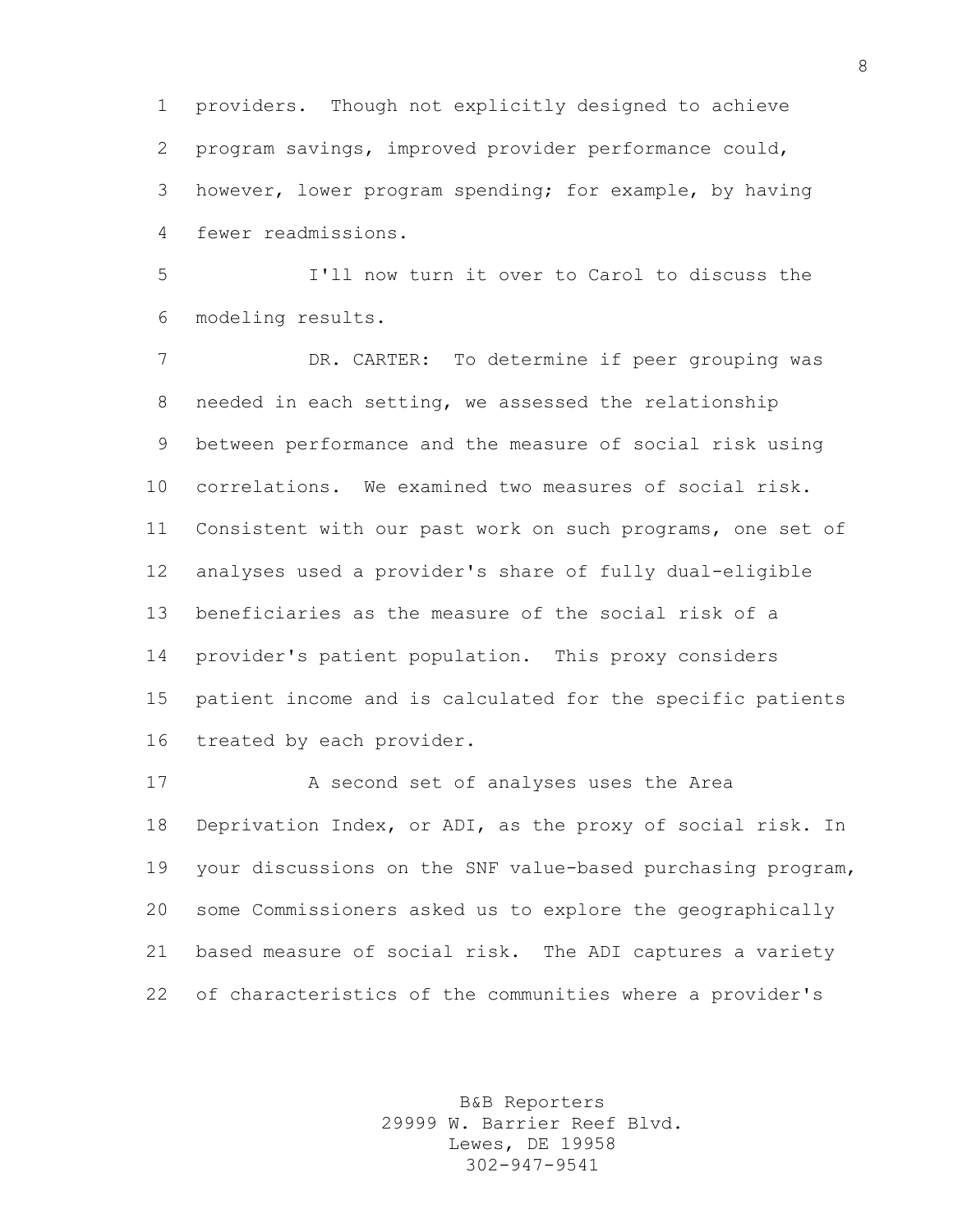patients live, such as the average income of residents in the area, resident access to a car or phone, and educational attainment. However, the measure is not specific to the beneficiaries treated by a provider.

 Both measures have some evidence linking them to health outcomes, and both are calculated from administrative data.

 We found that providers treating patients at higher social risk did not consistently have worse performance. The relationship between social risk and performance varied by setting and measure of social risk. So peer grouping may not always be needed.

 Each row shows in this chart shows the measure of the social risk, and the columns indicate how performance was related to it. The pale blue cells indicate when peer grouping may not be needed, and the green cells indicate when peer grouping may be needed.

 In the first row, looking at duals share, the LTCHs and home health agencies with high shares of fully dual-eligible beneficiaries had better performance, so peer 21 grouping may not be needed for them. In contrast, SNFs and IRFs with high shares had worse performance, so peer

> B&B Reporters 29999 W. Barrier Reef Blvd. Lewes, DE 19958 302-947-9541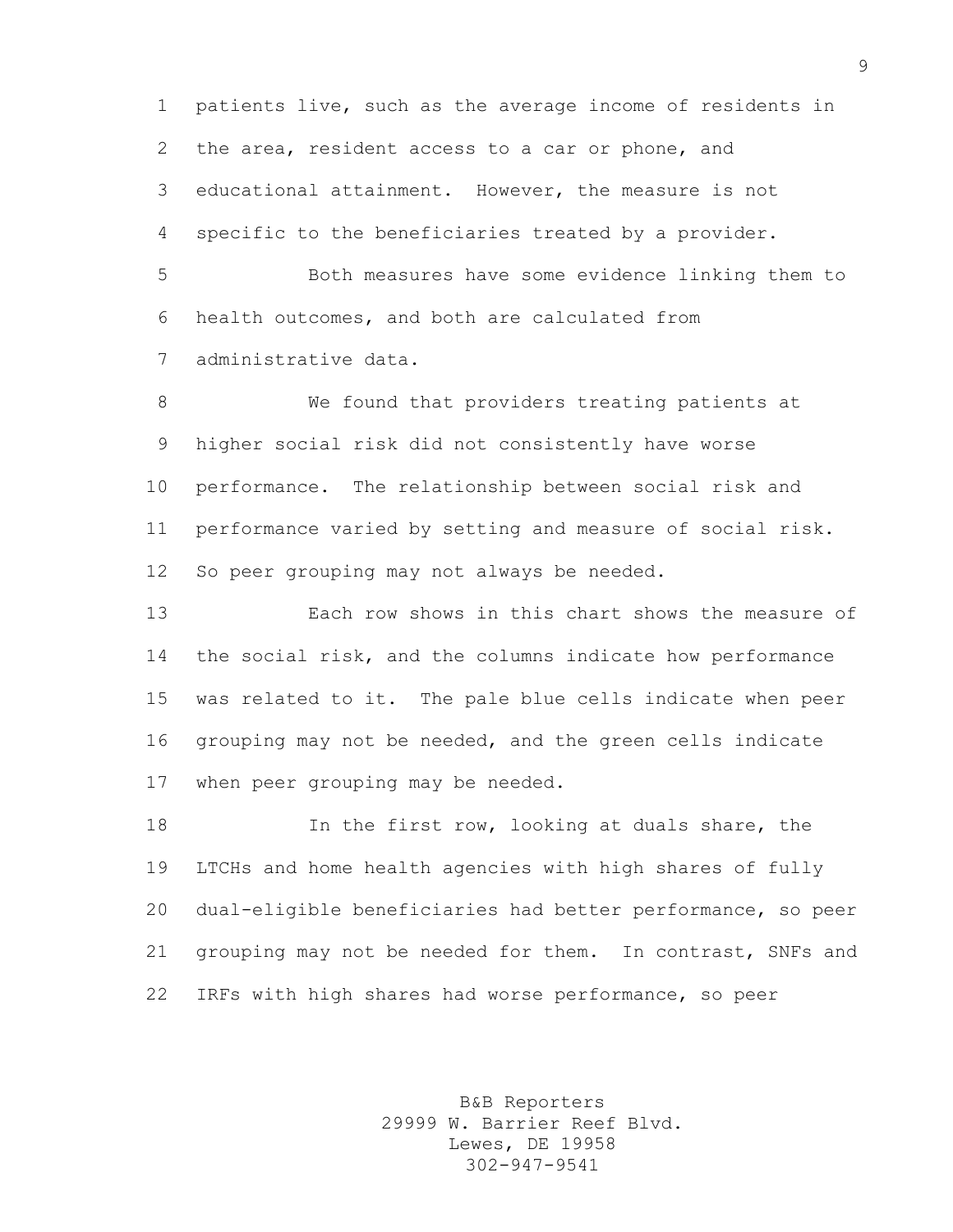grouping may be needed.

 In the second row, we look at providers with high ADIs, where a high index indicates more social risk. Here we see that LTCHs and IRFs with high indexes had better performance, suggesting no need for peer groups. In contrast, SNFs and home health agencies with high indexes had worse performance, so peer grouping for those settings might be needed for them.

 These results are complicated. We found that two settings, SNFs and LTCHs, had consistent results for the two measures of social risk, and two settings, IRFs and HHAs, where the link between social risk and performance depends on the measure of social risk. These results suggest that peer grouping may not always be needed and raise questions about how to decide when to use peer groups. I will come back to these questions in a minute. So let's unpack these results a bit by setting. For SNFs, both measures were inversely related to performance. That is, providers with patients at high social risk had worse performance. The link between performance and social risk was stronger for the duals share measure compared with the ADI measure.

> B&B Reporters 29999 W. Barrier Reef Blvd. Lewes, DE 19958 302-947-9541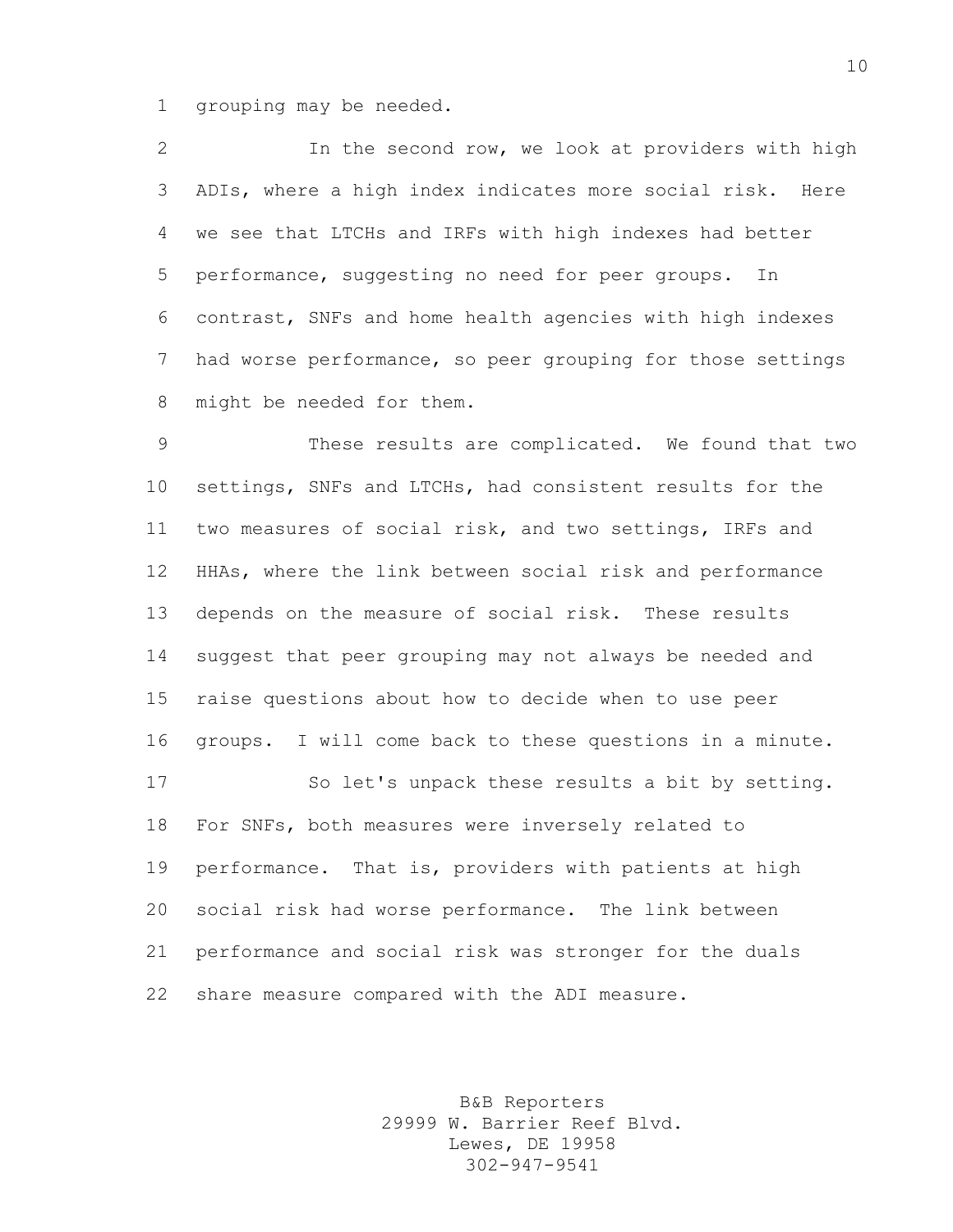Using either measure of social risk, peer grouping would help counter disadvantages some SNFs face when treating patients at high social risk.

 Policymakers would need to decide which measure of social risk to define peer groups. One idea we had was to base peer groups for institutional providers, such as SNFs, on duals share because it is specific to the beneficiaries treated by the provider, and then to use ADI measure for home health agencies because it captures a broader range of risks that may be more relevant to home- based care. And I'll say more about that in a minute when I review the home health results.

 For IRFs, the results varied by measure of social risk. IRFs with high shares of fully dual-eligible beneficiaries had slightly worse performance, but IRFs with high ADIs had better performance. These results are hard to interpret, and policymakers would need to decide which measure to use in assessing whether peer grouping is warranted.

 Peer grouping based on the duals share would counter the modest disadvantages some IRFs face in treating patients at high social risk, but the paper notes that the

> B&B Reporters 29999 W. Barrier Reef Blvd. Lewes, DE 19958 302-947-9541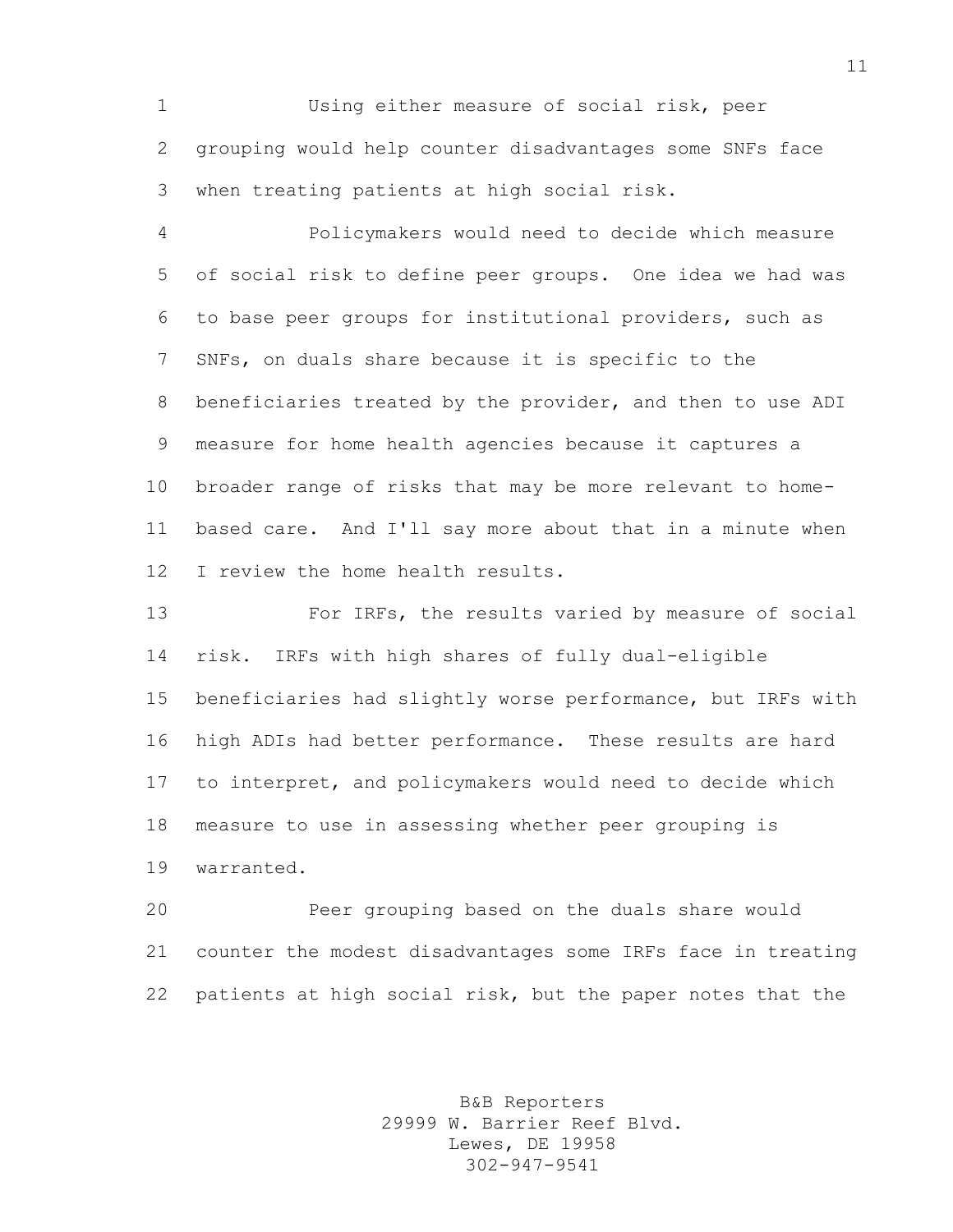benefits would be small. It is possible that CMS's criteria for IRFs may limit the complexity of patients they admit and may reduce differences in performances across providers, even after adjusting for clinical differences in the patients they treat.

 In deciding which measure to use, again, one idea is to use the duals measure because it is specific to the patients treated by each IRF, and like SNFs, institutional care may be less susceptible to the risks of the community. Turning to long-term care hospitals, we found that both measures of social risk were related to better performance. This suggests that peer grouping may not be needed for LTCHs.

 Again, similar like to IRFs, it's possible that the qualifying criteria for LTCHs may help ensure that they treat complex patients, which may reduce differences in performances across providers, even after risk adjustment. For home health agencies, the results varied by measure of social risk. Agencies with high shares of dual- eligible beneficiaries had better performance, indicating no need for peer groups, but agencies with high ADIs had worse performance, suggesting that peer groups based on

> B&B Reporters 29999 W. Barrier Reef Blvd. Lewes, DE 19958 302-947-9541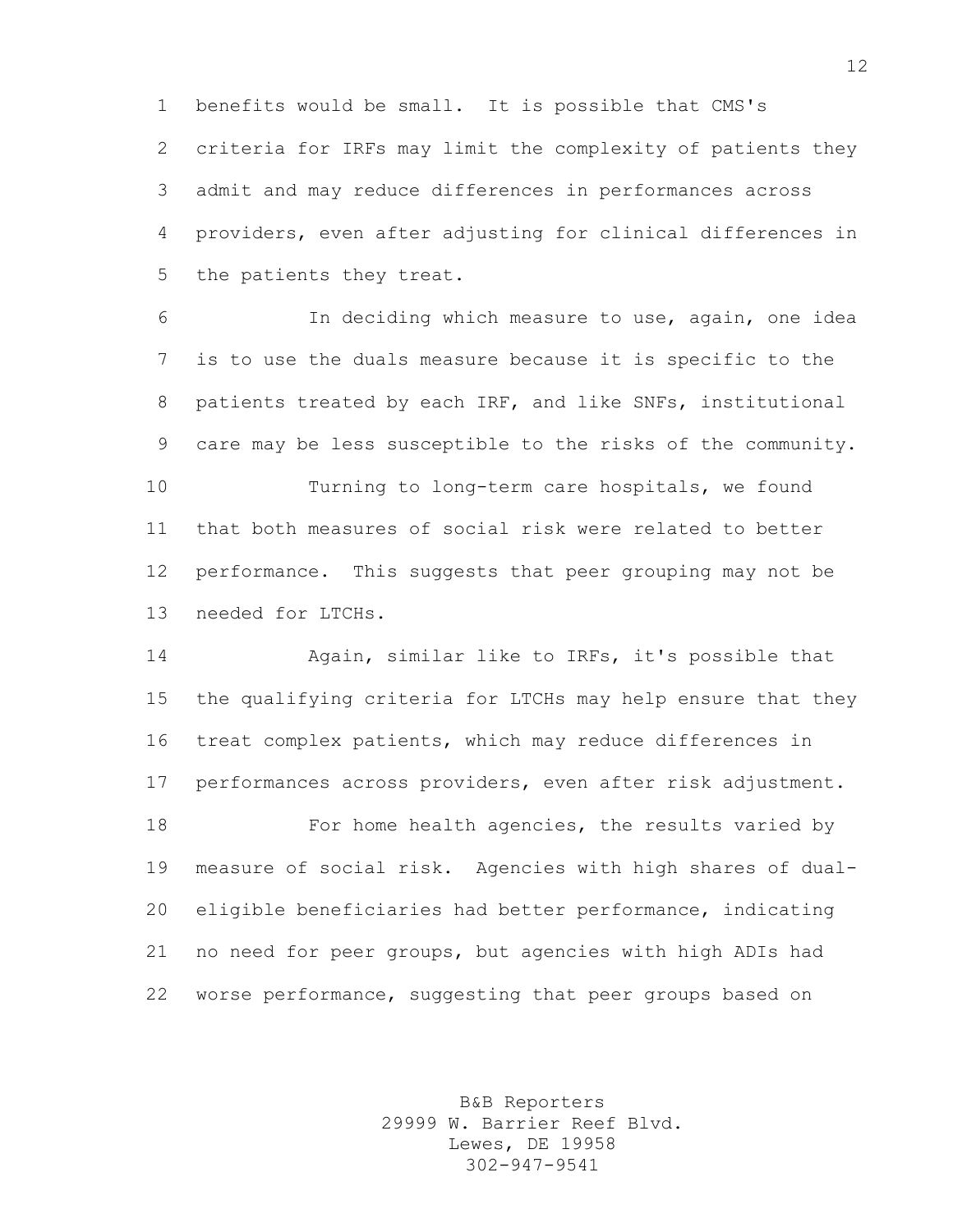this measure would be beneficial for these agencies.

 In contrast to the institutional providers, peer groups based on the ADI may be a better measure for home health agencies because it captures the diversity of risks that may factor into home-based care. While risk factors may affect any provider's ability to achieve good performance, home health agencies may face additional challenges because the communities' risk factors are also relevant to the home environment where beneficiaries are treated.

 For example, as I mentioned before, the ADI includes a measure of a resident's access to a car or telephone. This could capture whether a family member can transport a beneficiary to a follow-up medical appointment or could easily call and get medical advice or refill a prescription, and these factors could affect outcomes such as hospitalization rates.

 In summary, our modeling illustrates that a value incentive program could be implemented with a mix of common and setting-specific features. Common design features would score a small set of performance measures, incorporate strategies to ensure reliable measure results,

> B&B Reporters 29999 W. Barrier Reef Blvd. Lewes, DE 19958 302-947-9541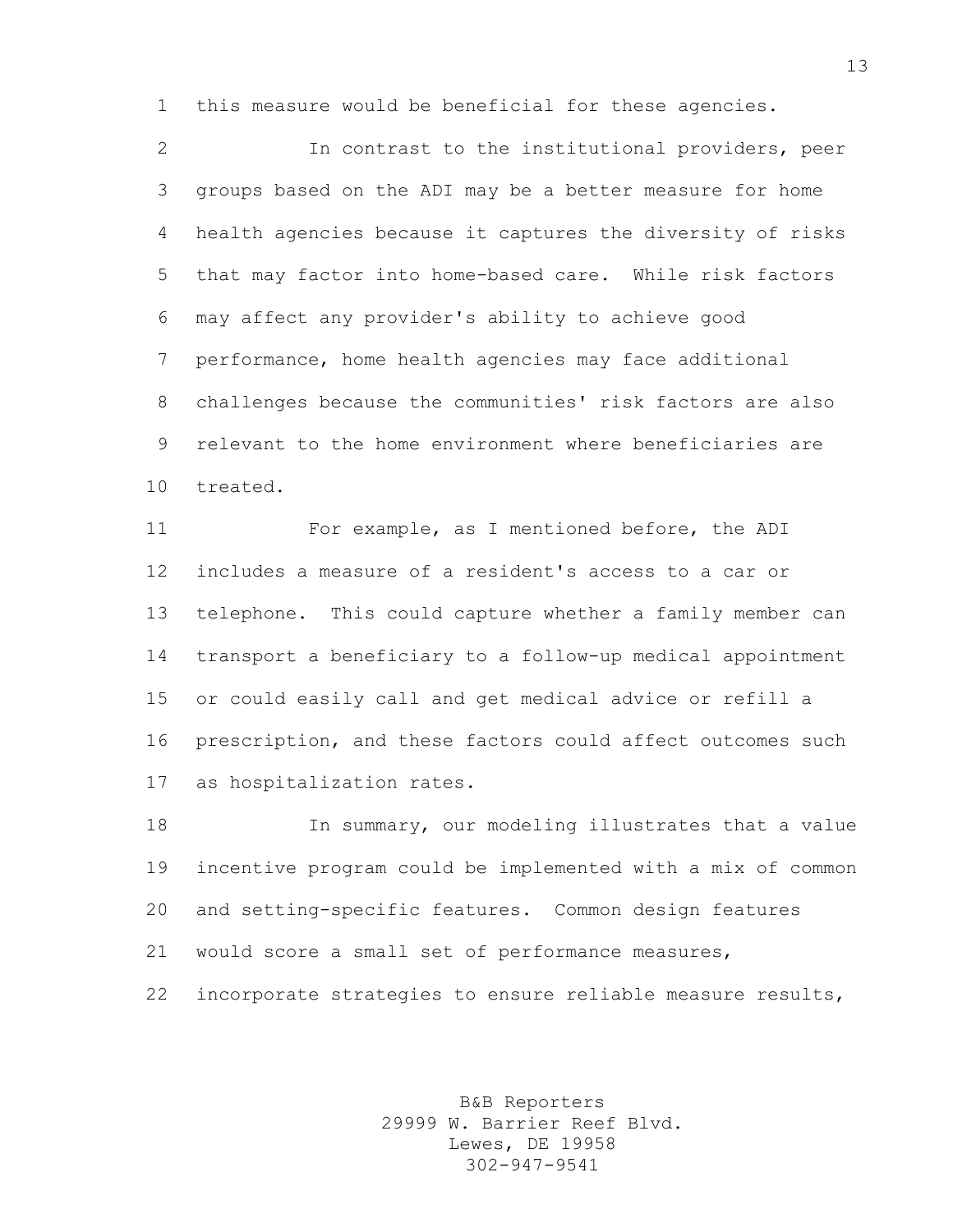establish a system for distributing rewards with minimal cliff effects, and distribute the entire provider-funded pool of dollars. However, other features comparing performances across the providers and accounting for patient social risk factors, if needed, should be setting-specific.

 Our results raise two important questions about peer grouping. How do you approach peer grouping if the relationships between social risk measures and outcomes differ? How do you determine which is the right measure of social risk to use?

 Our results suggest that two measures of social risk capture different dimensions of risk that are important in assessing provider performance. Our analysis underscores the need for further work on measures that capture a wide range of social risk.

 We'd like to get your feedback on the design elements and results, and look forward to your discussions about the questions on peer grouping that this work has raised.

 That concludes our presentation, and I'll turn things back to Mike.

> B&B Reporters 29999 W. Barrier Reef Blvd. Lewes, DE 19958 302-947-9541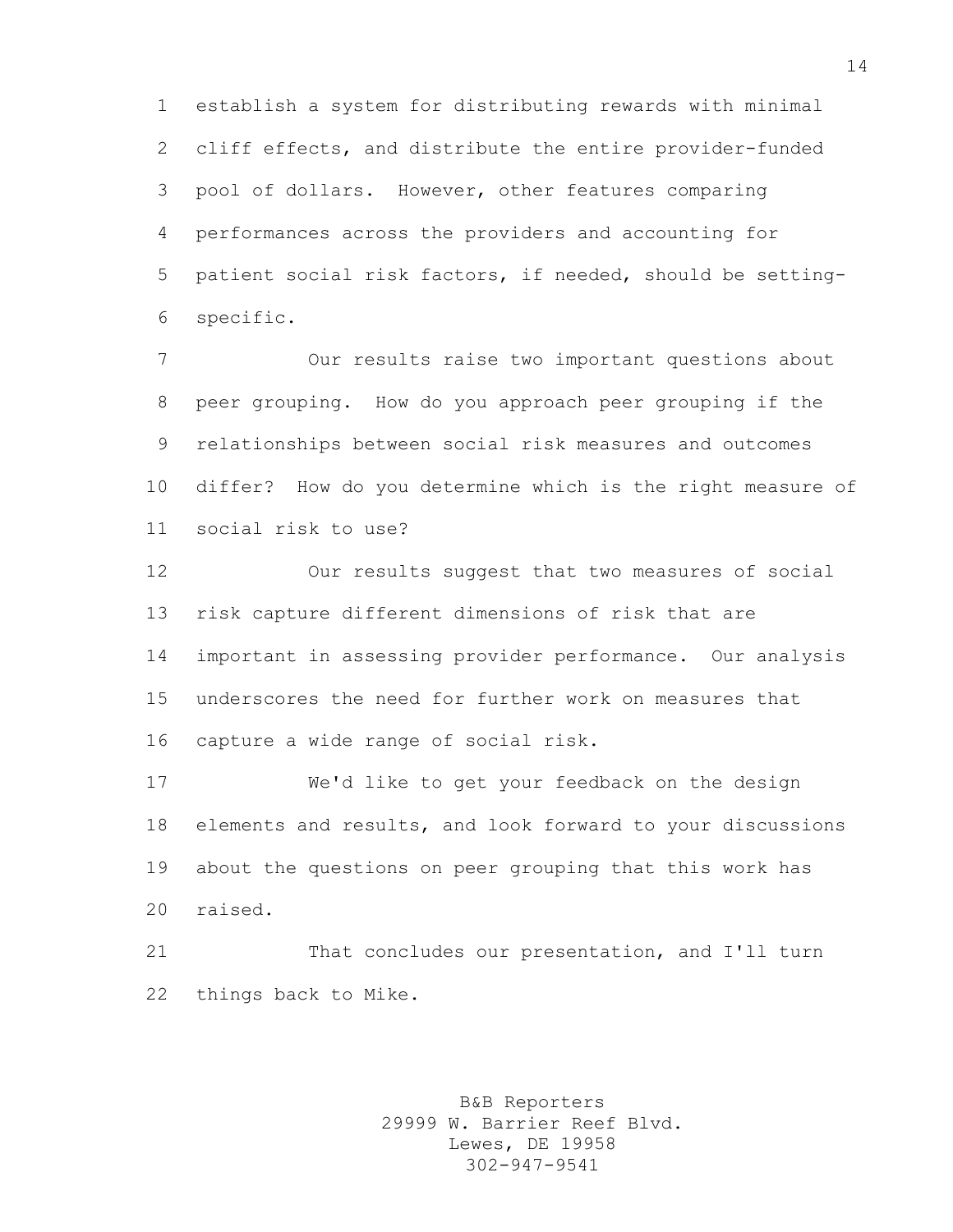1 DR. CHERNEW: Okay. There is so, so much there. We are going to start by going through the Round 1 questions. I think Amol will kick it off, and Dana is going to be handling the queue. So, Amol?

 DR. NAVATHE: Great. Thank you. Fantastic work and very interesting content here.

7 I had, hopefully, what is a very quick question, which is when you -- so, if we go to Slide 10 and do that analysis looking at correlations, am I right in understanding these are truly correlations in the sense that we did not adjust for clinical risk in any way or adjust for any other factors? So this is purely just correlation?

 DR. CARTER: So these were correlations between the risk-adjusted measures of performance and the measure of social risk. So the total performance score for a provider would have been risk-adjusted.

 DR. NAVATHE: Oh, I see. Okay. So we're risk- adjusting the performance score first, and then we're looking at the correlation between that and these social measures?

DR. CARTER: Yes.

B&B Reporters 29999 W. Barrier Reef Blvd. Lewes, DE 19958 302-947-9541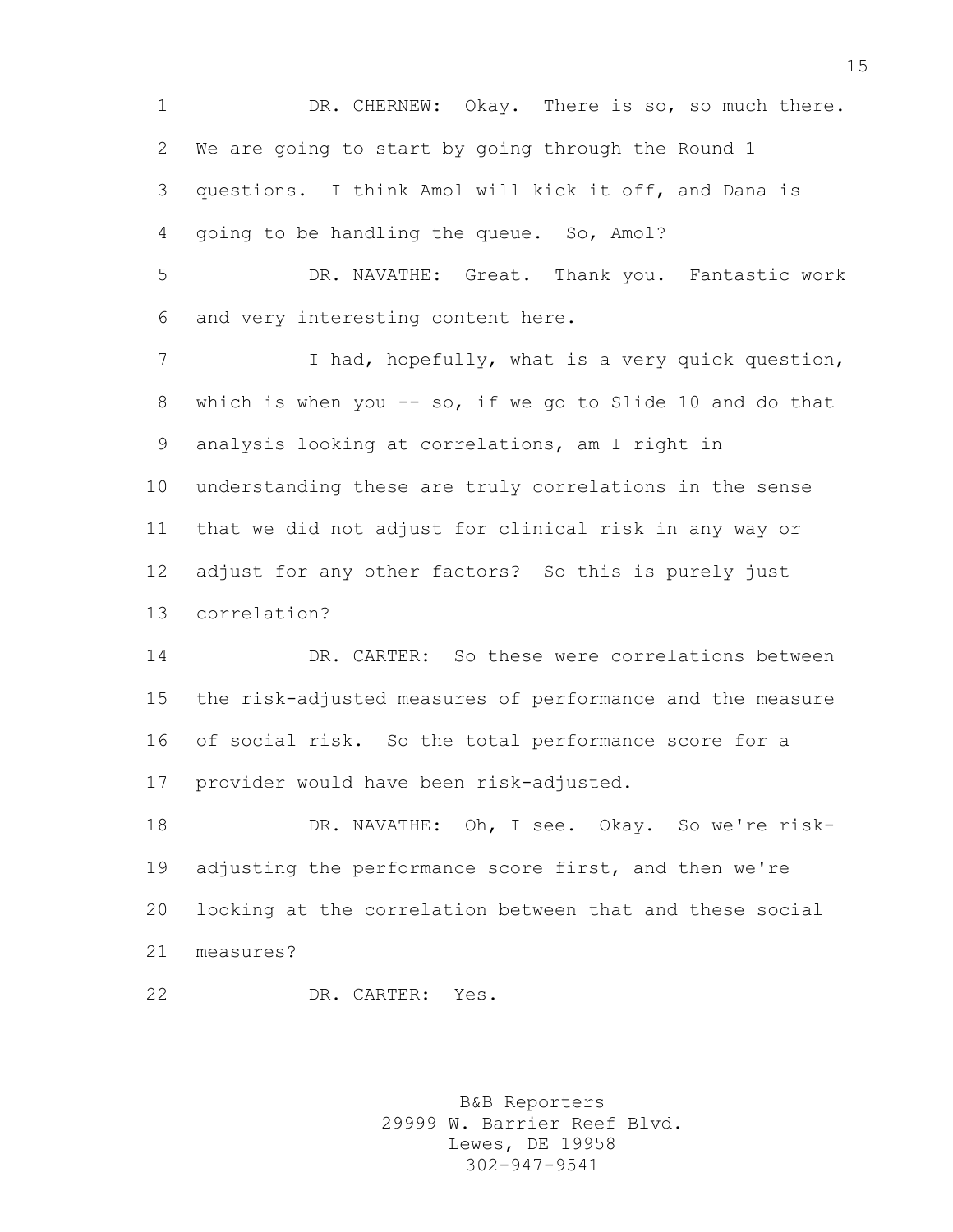DR. NAVATHE: Okay. Thank you. Thank you for that clarification.

MS. KELLEY: Dana?

 DR. SAFRAN: Thanks. So thanks for this really important work.

 I do have a number of questions, some related to the risk adjustment but also more broadly. So the first question is in testing that's been done so far on a unified PAC PPS risk adjustment -- I'm not talking about our measures at the moment but the methodology for the payment -- what do we know about the testing of the risk adjustment methodology to assess its adequacy? My question about that just relates to what you've pointed to and what we know are really significant differences across these settings in terms of the populations that they take care of, and I think whatever we know about the adequacy of risk adjustment on that side will carry over to our thinking about risk adjustment on the measures side.

 DR. CARTER: The risk adjustment for the PAC PPS is pretty -- well, I wanted to use the word "complete," but no risk adjustment is perfect. It has a lot of factors in it. It does include sort of the primary reason for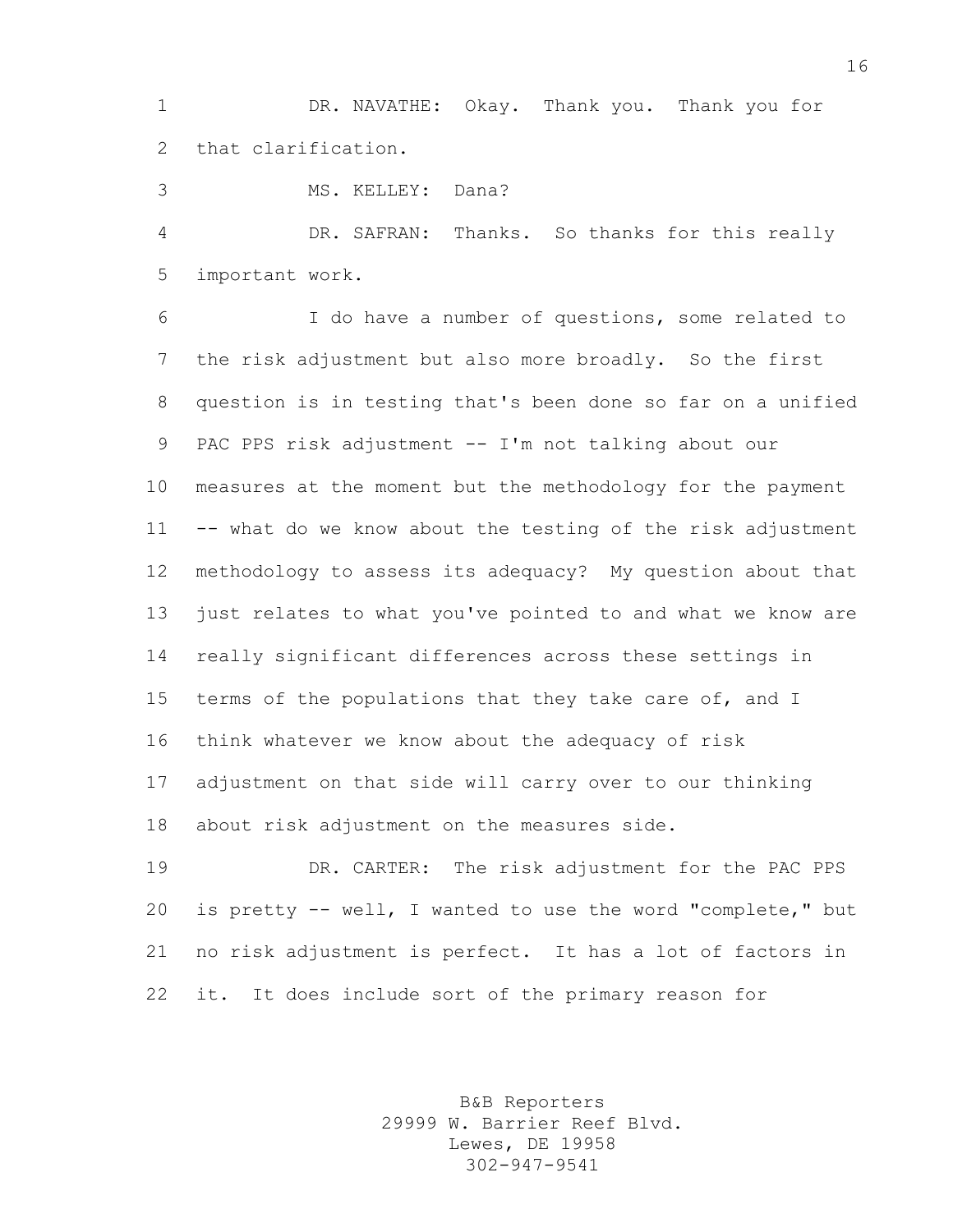treatment. It has two or three different measures of patient complexity. We have a measure of patient frailty. We have a measure of the severity of illness of the patients. We use things like the ICU length of stay if there was a preceding hospital stay. Those are the ones that come immediately to mind.

7 But, if you're asking sort of if I have a measure of the accuracy, I don't have that off the top of my head. DR. SAFRAN: Okay. Thanks.

10 And then, in addition, in terms of the measures that we're modeling here, we have three measures that we're proposing for the VIP, and I know this is meant to be just illustrative, but the chapter itself also comments on the fact that, you know, a broader measure set is almost certainly going to be needed. And I'm curious what, if anything, you all know about the additional measures that are under development or potentially might be used because I'm questioning -- and I'll save it for Round 2 -- some additions that we could make to the chapter that really call out the need for additional measures, but some may be already under development or well under way. So I'm just curious what, as you picked these there, were you picking

> B&B Reporters 29999 W. Barrier Reef Blvd. Lewes, DE 19958 302-947-9541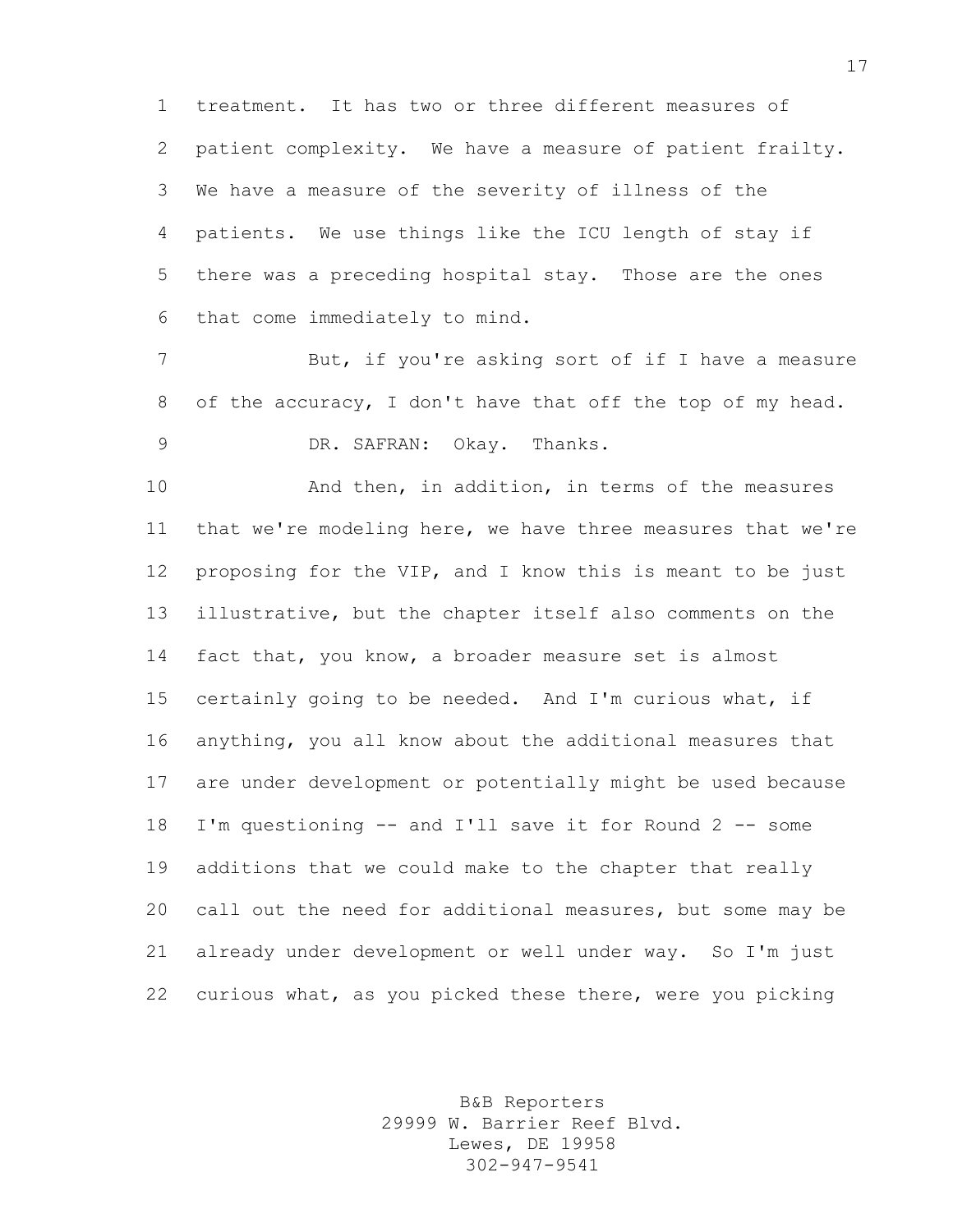from, you know, a very broad set and these were the best or a very thin crop and, you know, this was all there was? Just can you give us a read on that?

 MS. TABOR: Sure. So I think because we wanted to have uniform measures across all four PAC settings, we did have more narrow sets. We also wanted measures that were consistent with the Commission's principles, so focused on outcomes, preferably calculating the administrative data.

 I will say the IMPACT Act a few years ago did require the Secretary to develop some measures, quality measures, but many of those are not consistent with the Commission's principles. There's things like medication reconciliation, which is provider-reported, which Carol and my work back in 2019 found that measures that are provider- reported, you know, are not consistently reported. So we have issues with those measures, and then patient experience, I think, as we mentioned in the paper, there are patient experience measures available for home health agencies but not for any other setting. So we, you know, again, considered what the Commission's principles would want to encourage development of those, so it could be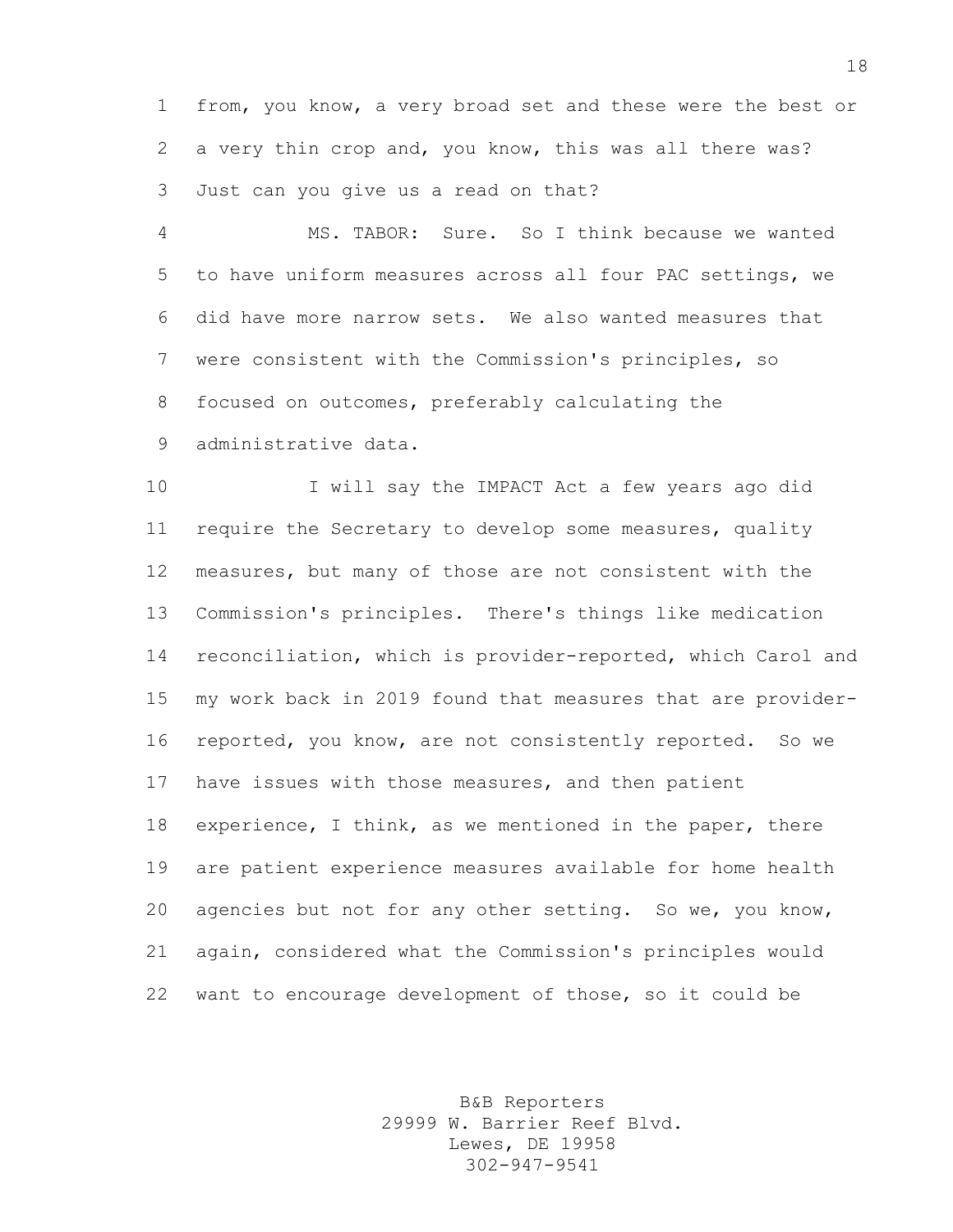added to those kind of measure sets.

 DR. SAFRAN: Yeah. Okay. A couple more questions. One is -- you know, and this goes to the heart of what you're asking us to speak about -- the lack of concordance in the findings for ADI versus the duals adjustments is, you know, troubling at best. And I guess I want to -- first of all, I really applaud the work on, you know, identifying the ADI and incorporating that into our testing. You know, we, as a Commission, really wanted to advance beyond measures that are just duals, knowing that that's really a weak proxy, and really been interested in measures that use nine-digit ZIP, and it seems that you've found one that looks quite complete.

 So I guess for Round 1 I have maybe two questions about that part of the work. One is, I just wanted to confirm that the way that you used the ADI was you used it at the beneficiary level, like each beneficiary would have their ADI score based on their neighborhood, and then a provider would get an ADI score for its population, based on those individual level scores of its patients. Is that correct?

MS. TABOR: Yes. I will say that the ADI is --

B&B Reporters 29999 W. Barrier Reef Blvd. Lewes, DE 19958 302-947-9541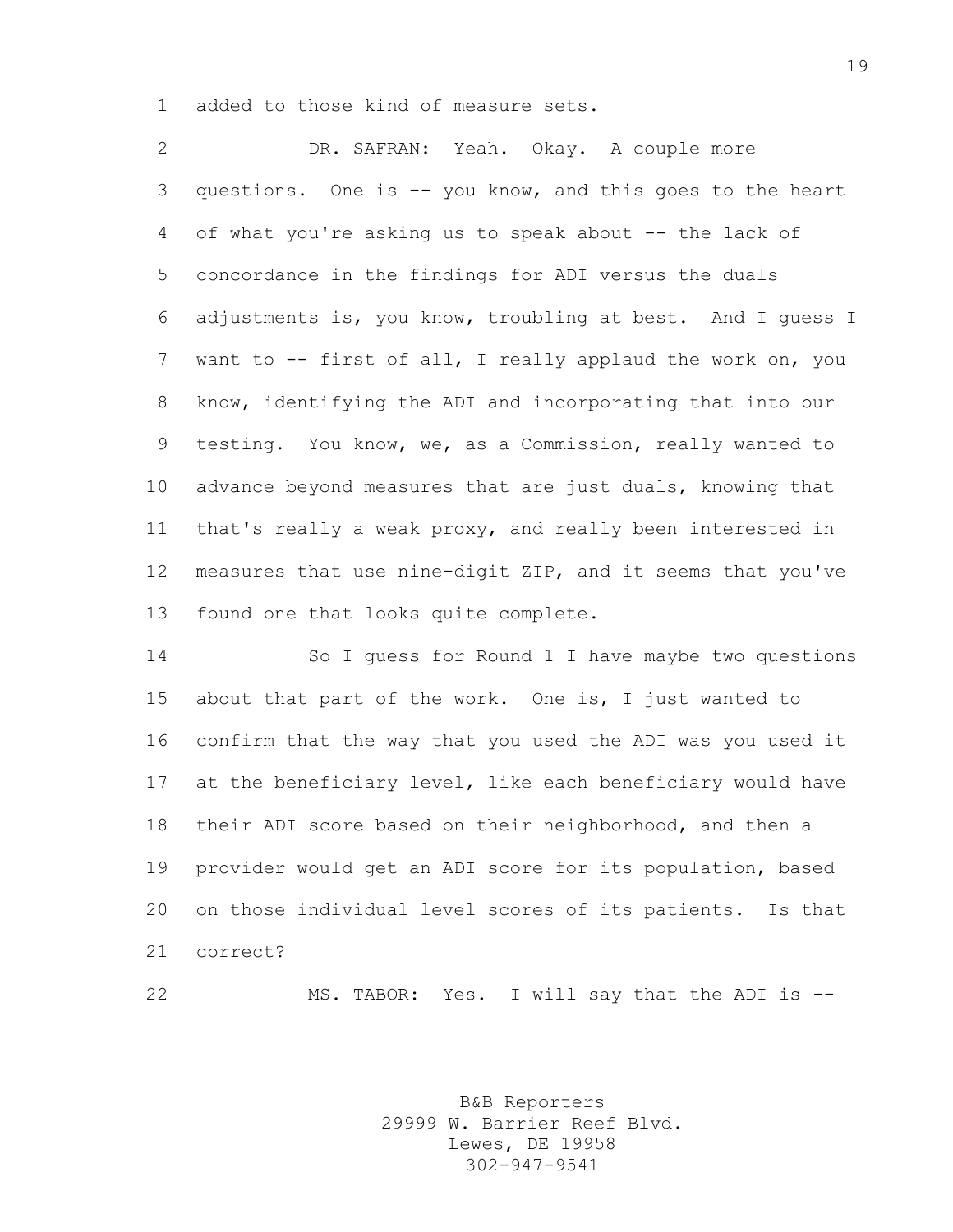the way it's calculated by the developers, actually for every single census block group they create a ranking based on all of the inputs into the ADI. And then they crosswalk the census block group, so the nine-digit ZIP code. So every nine-digit ZIP code basically has a ranking. And we took the ZIP code of each beneficiary and for each provider that calculated an average. So each provider has an average ranking of where its beneficiaries reside.

 DR. SAFRAN: Okay. So I'll just hand it back to make sure I'm clear. For every nine-digit ZIP we have some ADI index. And so every beneficiary, based on their nine- digit ZIP we can attach that index, and then that becomes the basis for scoring a provider's ADI mix, let's call it. So it is quite analogous to duals. It is measured at the person, even though it's geographic indicators. Yes? Yes. Okay. I gotcha. Thanks for that.

 And then I guess a couple of just final questions. I realize I'm taking a bit of time, but there's so much here. Do you have hypotheses about what possible reason -- for example, in LTCH, what possible reason there would be that social risks would be associated with better performance in that setting?

> B&B Reporters 29999 W. Barrier Reef Blvd. Lewes, DE 19958 302-947-9541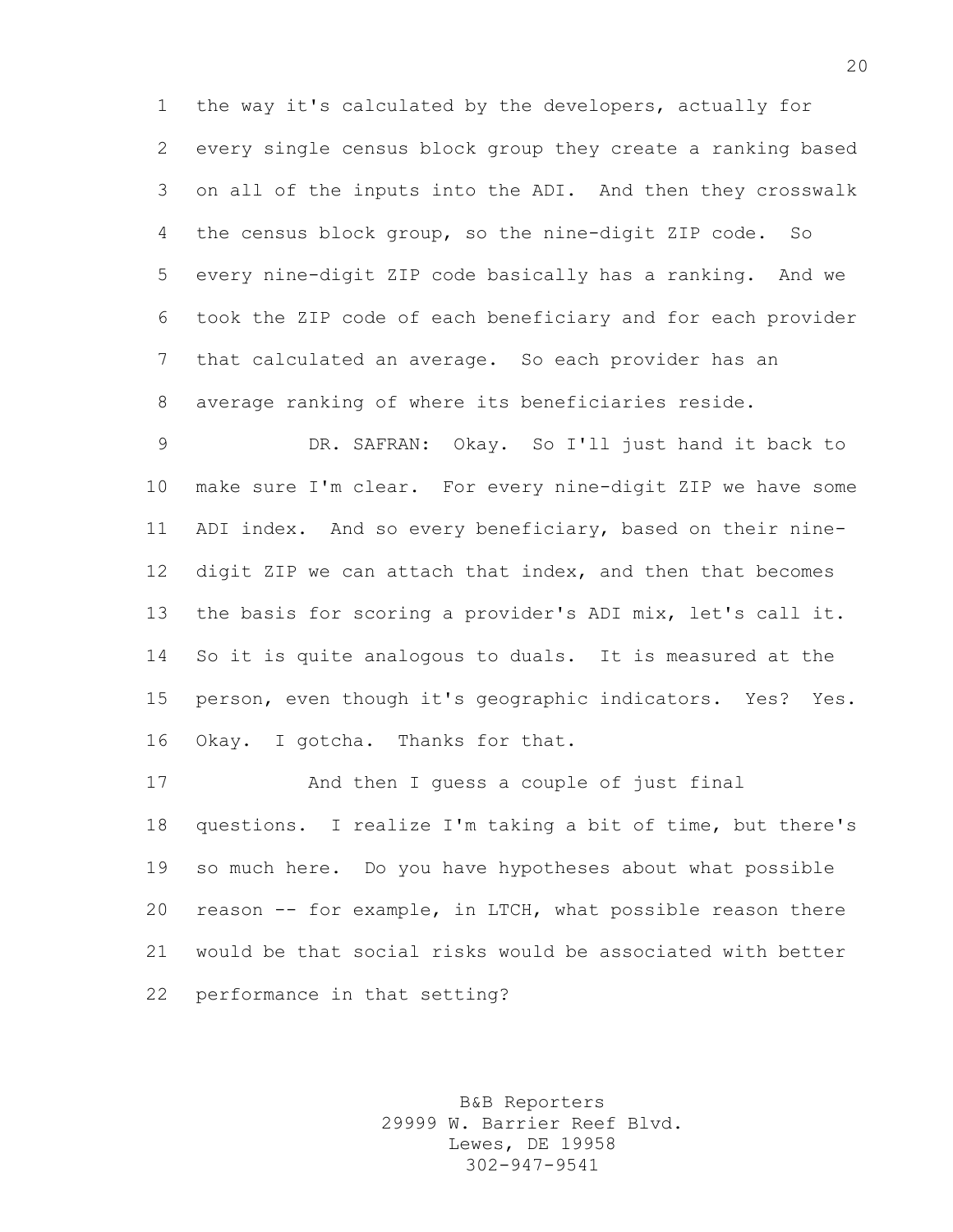DR. CARTER: Not really. The range, particularly in duals scores, for LTCHs is pretty narrow. And the performance scores for LTCHs is pretty narrow, particularly compared to, say, SNFs and home health. So you're just trying to explain differences in performance, which are narrow, with, at least on the duals side, a pretty narrow range of differences in social risk. But why they're positively correlated I don't have a great explanation for it. We do think that CMS's criteria, where they're limiting the types of patients that go to LTCHs, may play a role in limiting sort of who is getting admitted, but we don't have good explanations about the correlation. DR. SAFRAN: Okay. 14 DR. CHERNEW: Dana? DR. SAFRAN: Yes. DR. CHERNEW: I just had one for context here, and I think your question is extraordinarily reasonable. I know you know this. I just want to emphasize for the audience. This presentation writ large, and your questions in particular, really illustrate there is a statistical

 dynamic to performance measurement, just as much as there's a substantive dynamic. And it's just clear through a lot

> B&B Reporters 29999 W. Barrier Reef Blvd. Lewes, DE 19958 302-947-9541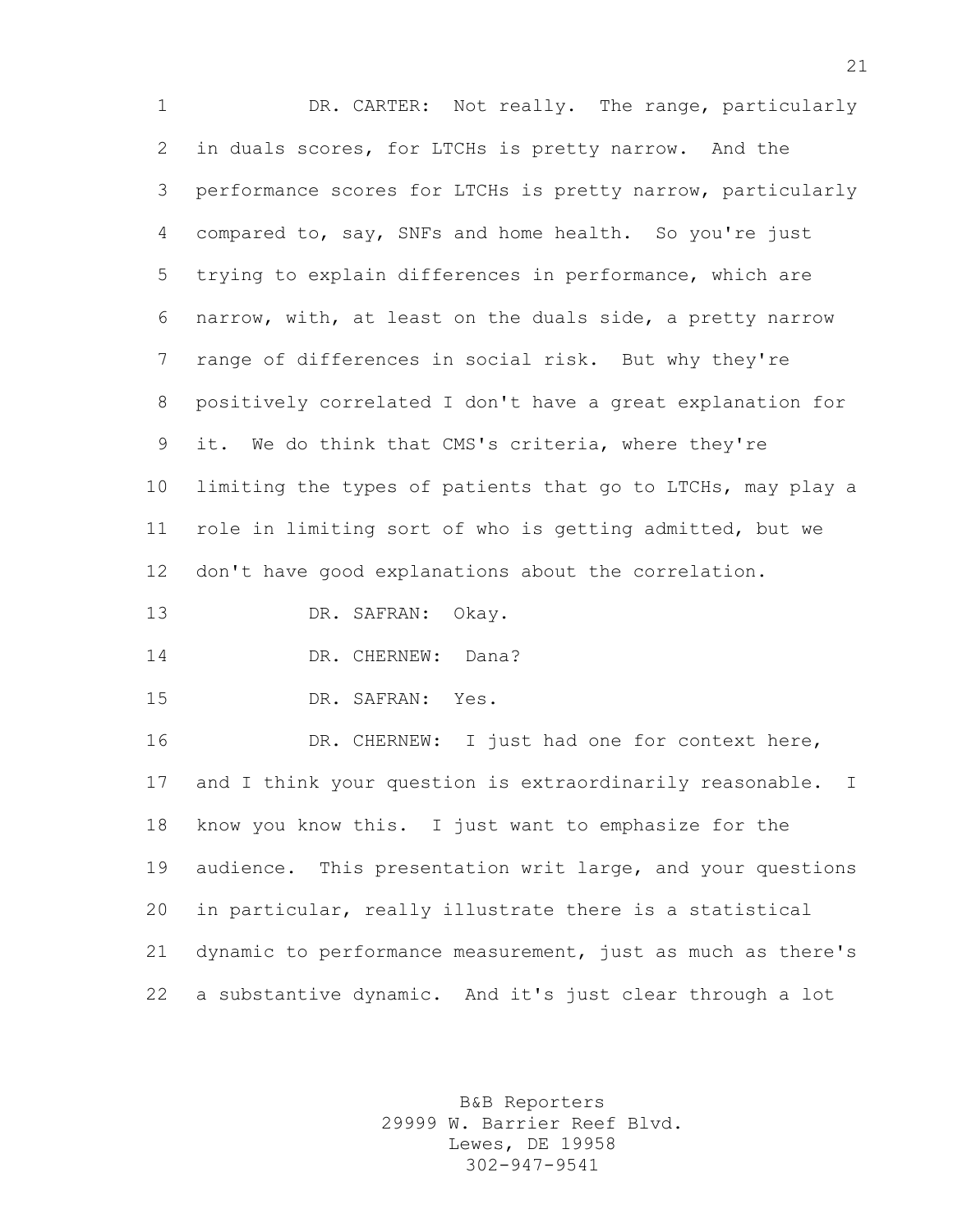of this -- and I think Carol and Ledia did a great job of this -- is they're managing both. Sometimes it's obviously with the reliability and sample size things, but that doesn't solve some of the complex confounding and other issues, statistical stuff that you've spent a ton of time thinking about.

 So we're going to keep going there, but I hope that's helpful.

 DR. SAFRAN: Yeah, it is, and I'll make this my last question. It's sort of a question and possibly edging into Round 2. But I didn't see in any of the tables any information about sample sizes, and I think that would be extraordinarily helpful in every one of these tables to really understand. Because I know I struggled to understand how much of the, I'm going to call it "wonky mish-mash" of relationships, you know, between the two different measures of social risk with settings, that I personally couldn't come up with hypotheses for why that would be happening other than either we've got a lot of noise, because of very small sample sizes, especially across the strata, or that, you know, there's something really troubling about the validity and reliability of

> B&B Reporters 29999 W. Barrier Reef Blvd. Lewes, DE 19958 302-947-9541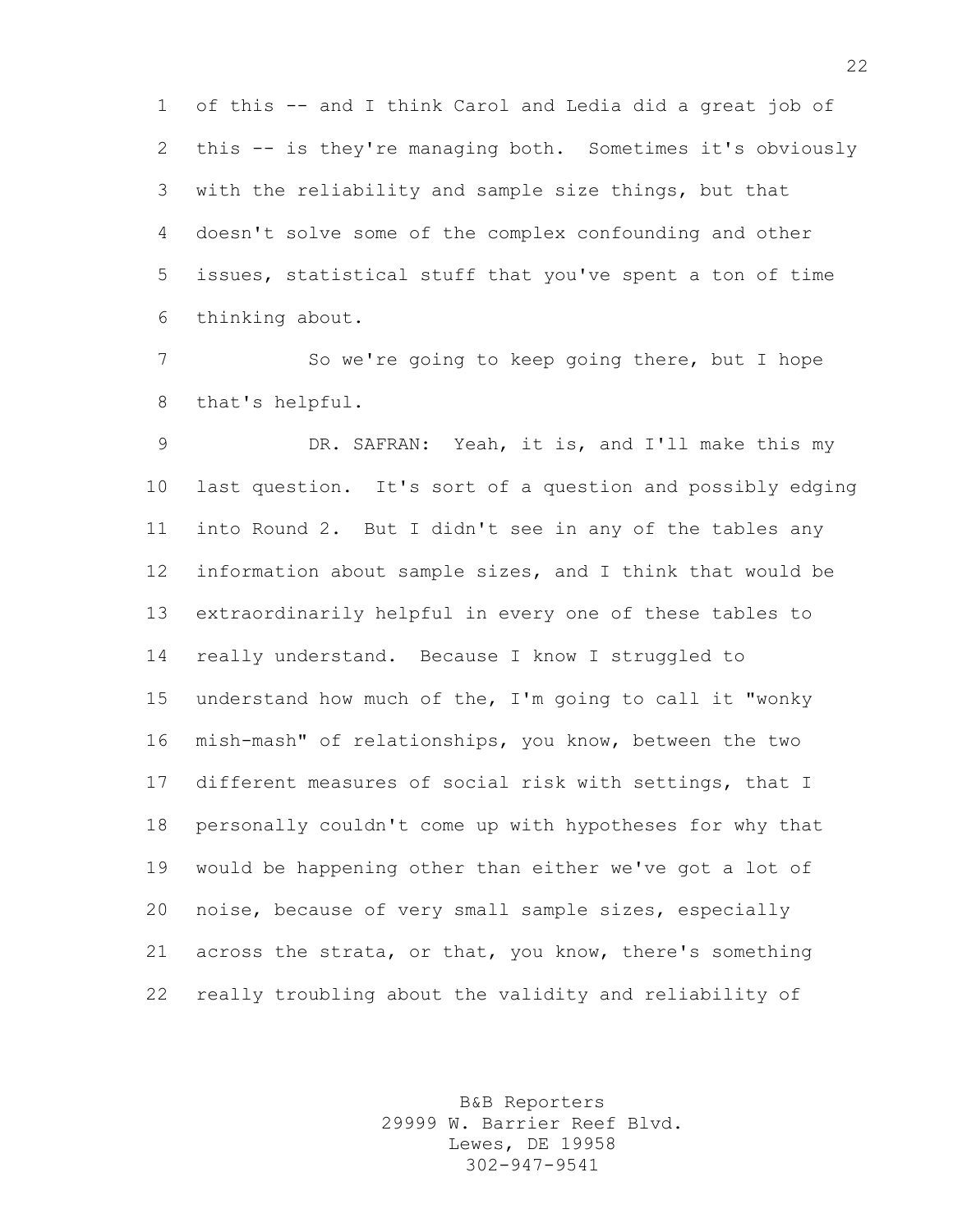either some of our outcome measures or some of our social risk indicators.

 So in order to try to nail that down I was going to come back in Round 2 but I will say here, it would be very helpful to incorporate sample sizes into all the tables, as well as an indicator of whether the tables are adjusted or unadjusted in the results that are being shown. For example, Table 1, I was not clear whether those were adjusted or unadjusted results, in the chapter, I'm talking about, not on the slides. So let me stop there and I'll come back in Round 2 with some thoughts. Thank you so much. 13 MS. KELLEY: David. DR. GRABOWSKI: Great. Thanks. Carol, Ledia, great work as always. I have, I think, one relatively narrow question. We had a presentation, Carol, I think you led, a couple of years ago, on sequential PAC stays and that being frequent. How do we treat that here in terms of the measures? You can imagine community discharge being influenced by that, Medicare spending per beneficiary. Are we taking just initial PAC stays or are we thinking about this interrelationship, because there's a lot of

> B&B Reporters 29999 W. Barrier Reef Blvd. Lewes, DE 19958 302-947-9541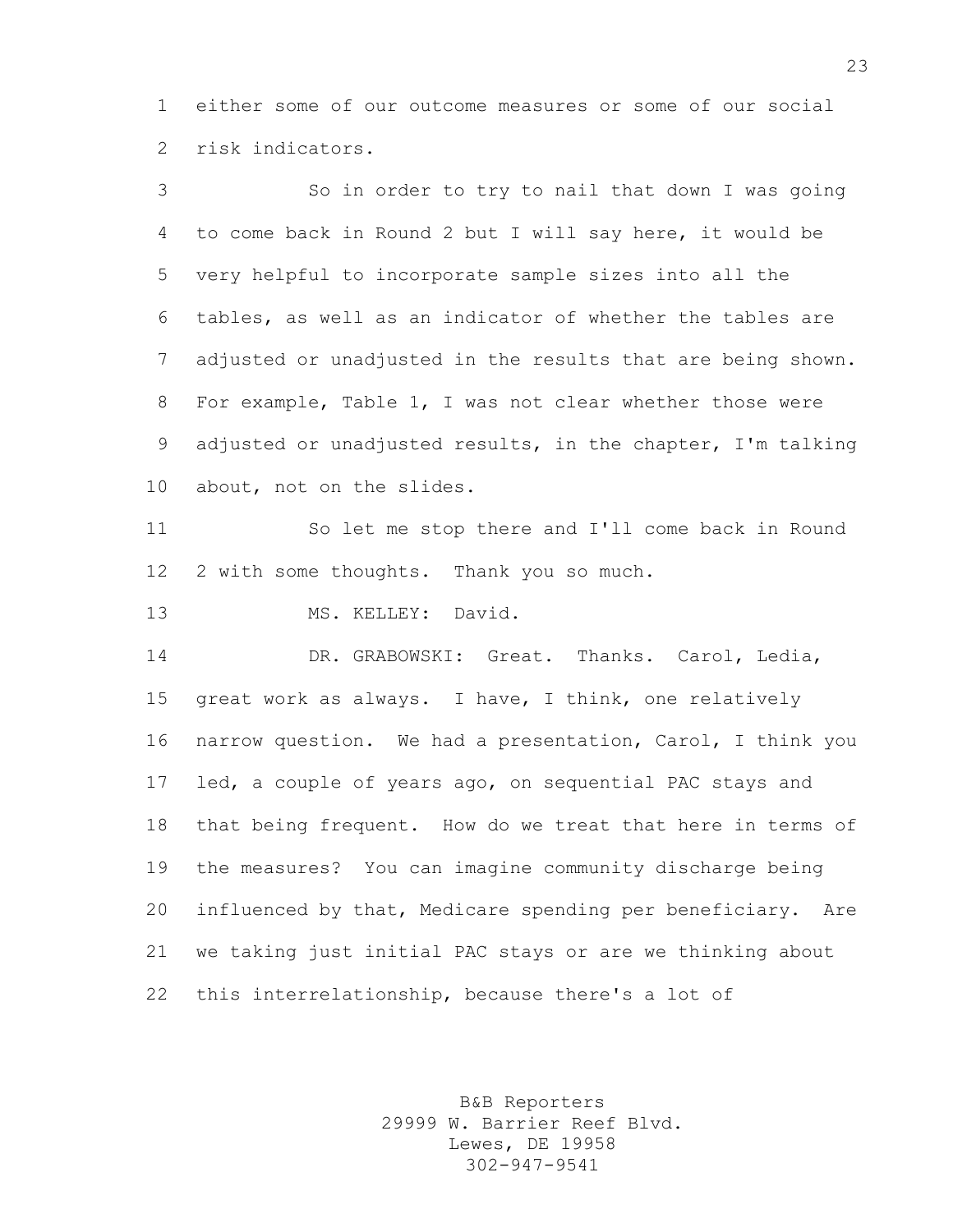discharges, obviously, from institutional to home health? Thanks.

 DR. CARTER: So in this work we didn't glue stays together. So each PAC stay is considered on its own. DR. GRABOWSKI: So you would model a home health stay, that's a unique kind of observation, even it was preceded by LTCH or SNF, for example. 8 DR. CARTER: Yes. DR. GRABOWSKI: Got it. Thanks. 10 MS. KELLEY: Okay. I have Larry next. DR. CASALINO: So really nice work, great report, and the slides really made it simple to understand some complicated things. 14 I was going to ask the same questions as Amol, but let me probe a little deeper on it, because I think this is so important. And really I think the issue of how the correlation was done and how the conclusions or results, in terms of relationship between risk and score, social risk and score, how this was done, I think it's so important that I would suggest that the report include considerable detail on it, including the kinds of things that Amol and Dana were asking about.

> B&B Reporters 29999 W. Barrier Reef Blvd. Lewes, DE 19958 302-947-9541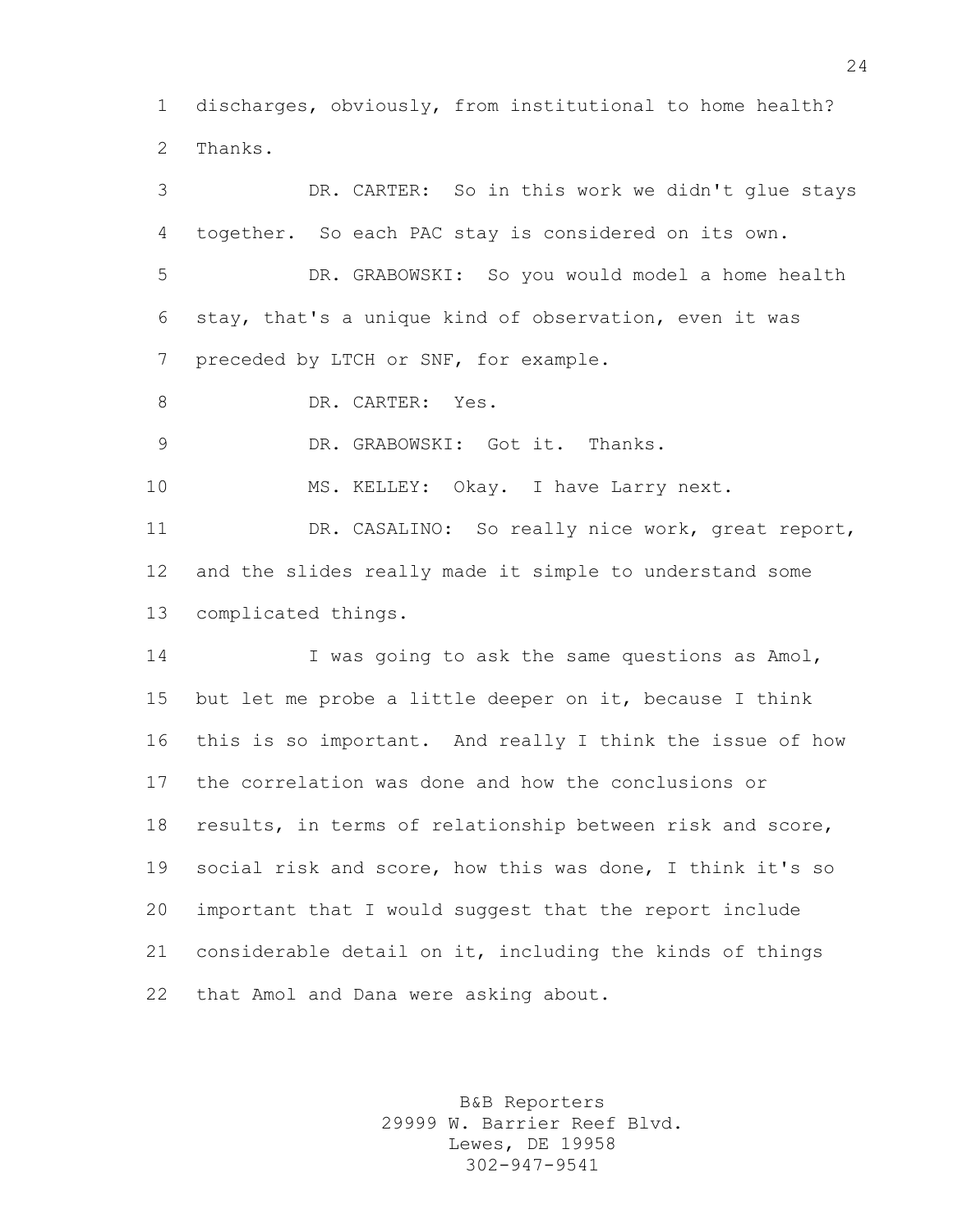Let me push a little further on this. Conceptually, I think your explanation that an area of deprivation, area of risk might be more important for something like home health agencies, where the patient is still in the community than for patients who are institutionalized for a considerable length of time. So, you know, that's an interesting hypothesis and plausible conceptually for why we might find ADI more important than dual eligibility in home health.

 It's hard to understand why dual eligibility would be associated with better performance, in any setting honestly. And maybe it is, but I think because it's so counterintuitive and the rules are inconsistent, I think that real scrutiny of the methods, and explanation of the methods in the reports is indicated.

16 So in terms of, well, the methods, if I understand correctly you calculated a performance score for each beneficiary, and this was risk adjusted but not for social risks. Then you calculated an average score for each physician and you correlated the average score, performance score, for each physician with the average social risk, whether it be dual eligible or ADI. Is that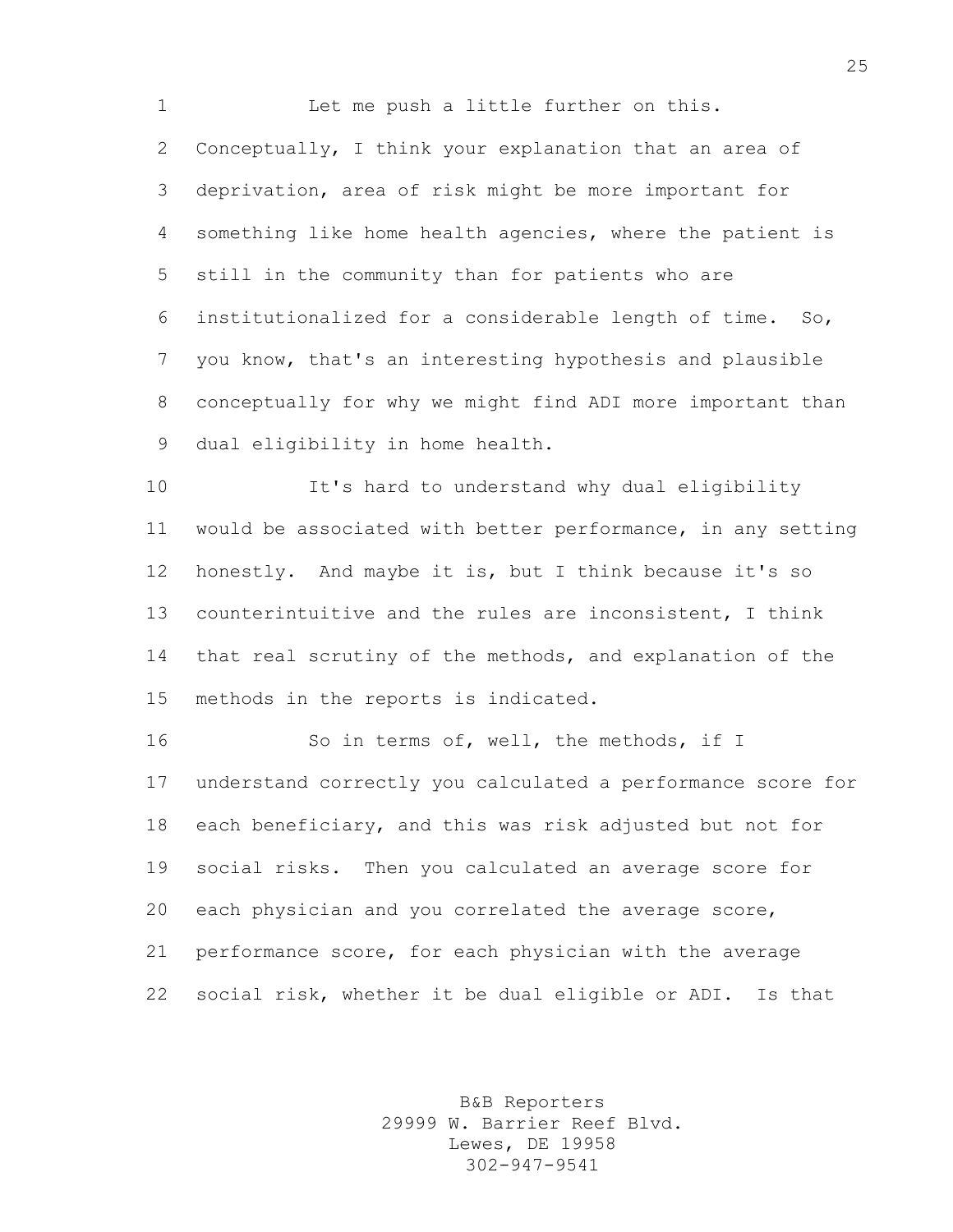correct?

 MS. TABOR: So we actually, for each provider, so let's say for SNFs, for each SNF we calculated each of the three measures. So we calculated within a hospitalization rate that is risk adjusted for clinical factors only. And then so each SNF basically has three measured results that we then averaged to create a total performance score.

 DR. CASALINO: And then correlated that with the average social risk by one or the other measure of the provider's patients. Is that right?

MS. TABOR: Correct.

 DR. CASALINO: Why did you choose to do that instead of just a beneficiary-level analysis, which would 14 put, for each beneficiary of a provider, you know, whether they had an undesirable outcome or not, or, you know, there's various ways that that measure could be calculated. But then on the predictor side have all the risk adjusters that you have, and then just in a variable for dual eligible or not, and then in a separate regression the continuous variable, I guess, for the ADI score, and then look to see if the ADI or the dual eligible coefficient was positive or negative or significant? Why do it the way you

> B&B Reporters 29999 W. Barrier Reef Blvd. Lewes, DE 19958 302-947-9541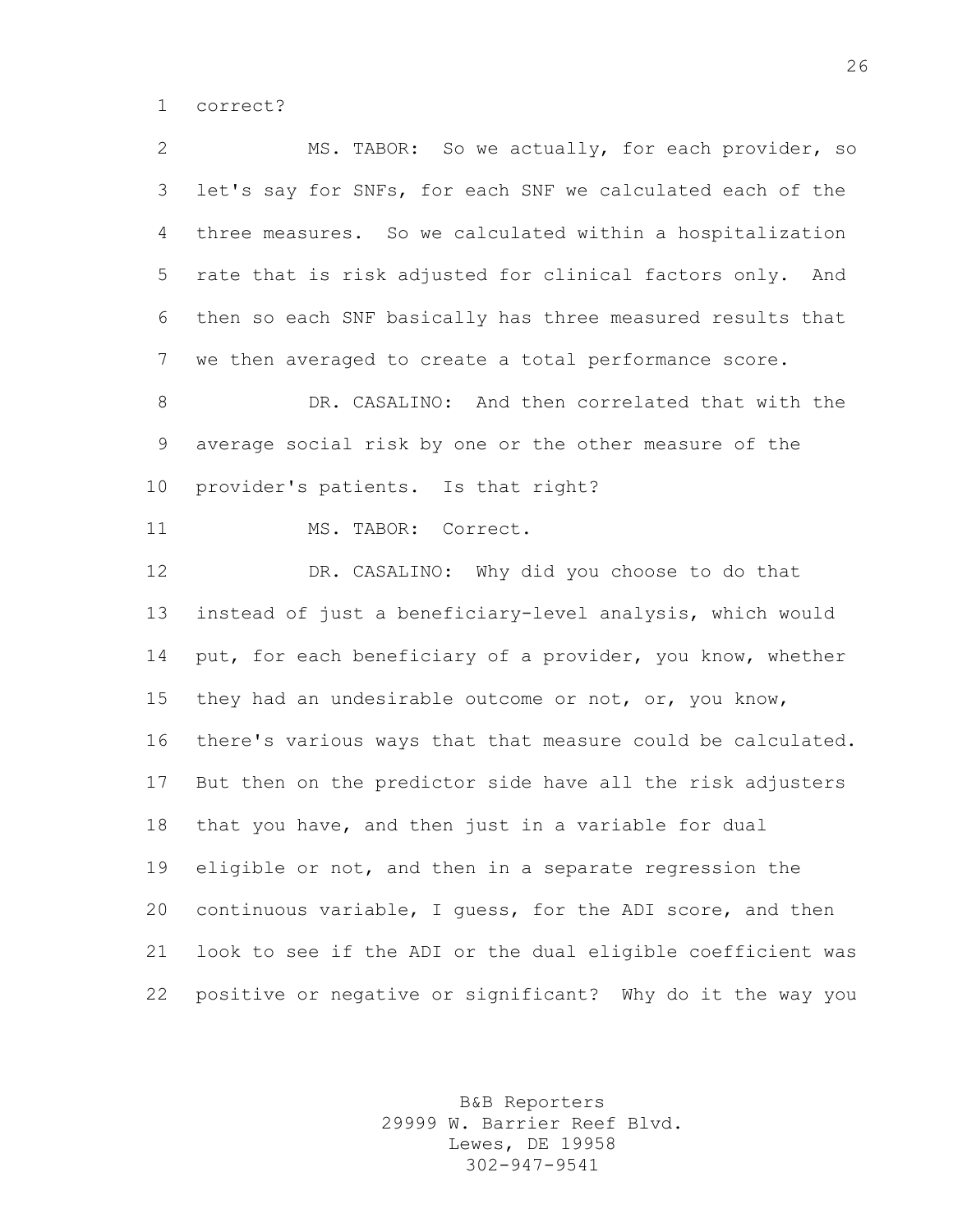did it in the second way, which would be a way that I, at least, would be a little more familiar with?

 DR. CARTER: Well, we were trying to measure a provider's performance, and so we thought that calculating these rates at the provider level, which is how we measure provider quality of care and outcomes sort of in all of our work, was the way to go. So that's just in general, it's consistent with how we've measured provider performance.

 DR. CASALINO: Okay. That's all I have to say, except I think to emphasize again that I think as much detail, even if it's just footnotes, and probably should be in footnotes, can put into the report about the method used and the rationale for it, to better, I think.

14 MS. KELLEY: Betty?

 DR. RAMBUR: Thank you so much. This was very fascinating, and I have some really basic questions, and I apologize of these are probably obvious to you. Three quick questions.

 I was curious about the measurement burden with the ADI. Does the nine-digit ZIP code serve as a proxy for all those other factors or are they somehow gathered separately? That's my question.

> B&B Reporters 29999 W. Barrier Reef Blvd. Lewes, DE 19958 302-947-9541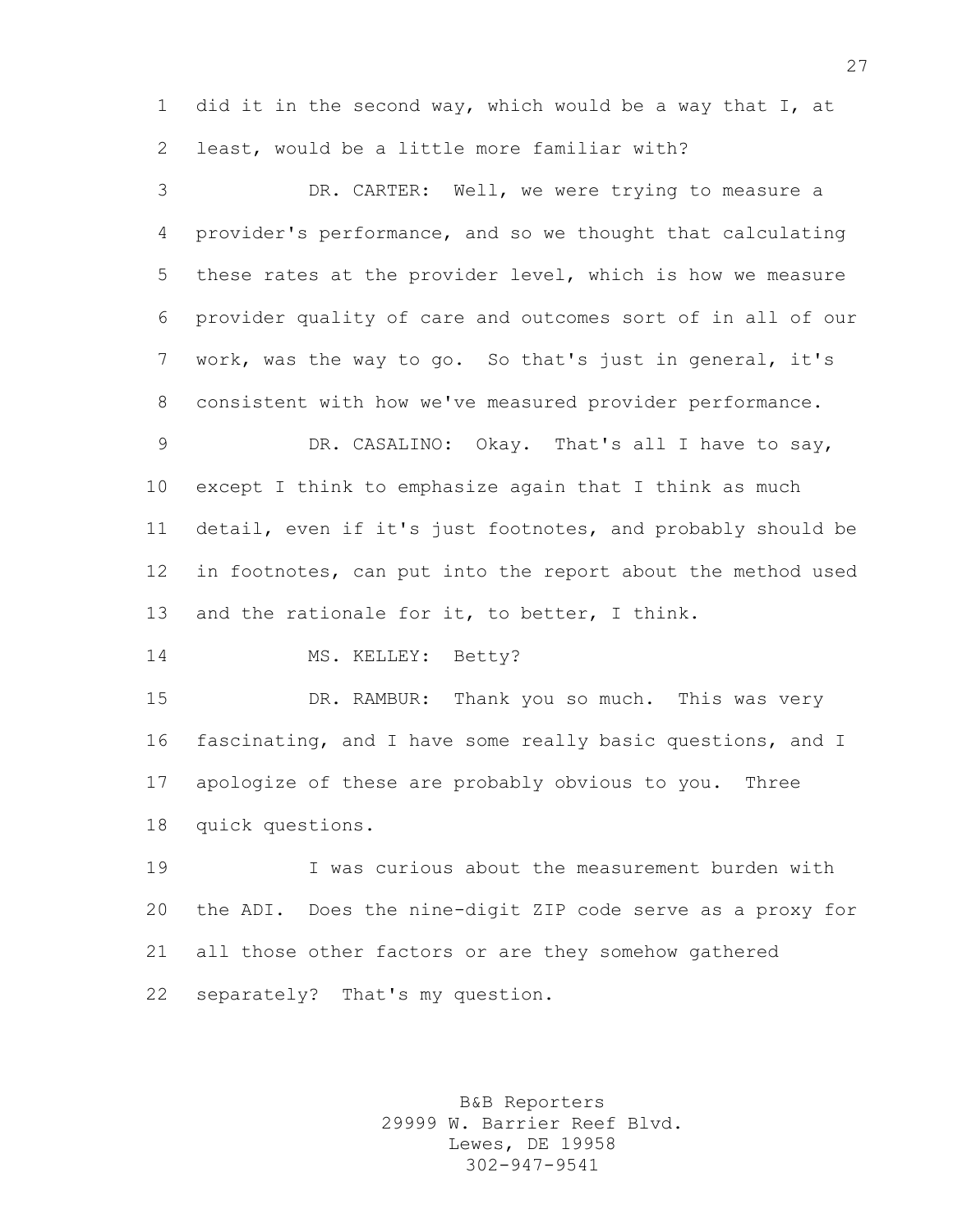MS. TABOR: They are based on the ACS, American Community Survey results that are determined at census block group level. So there is no provider burden, I guess, associated with the calculation.

 DR. RAMBUR: Say that again. I'm sorry. MS. TABOR: There's a group of researchers who calculated.

8 DR. RAMBUR: All right. Thank you. And then is discharge to hospice part of discharge to community? I'm assuming it's not but I just wanted to know for sure.

11 MS. TABOR: It is not.

12 DR. RAMBUR: Okay. And then finally -- go ahead. Sorry.

 MS. TABOR: Beneficiaries who are discharged to hospice are taken out of the measure calculation,

basically.

 DR. RAMBUR: Okay. Thank you. And then another -- and I know these are really basic questions, but I'm trying to wrap my brain around this. On page 18 it talked about the ten-point scale spans larger differences in two of them than the other. So less in SNFs and home health and larger inpatient rehab facilities and LTCH. And I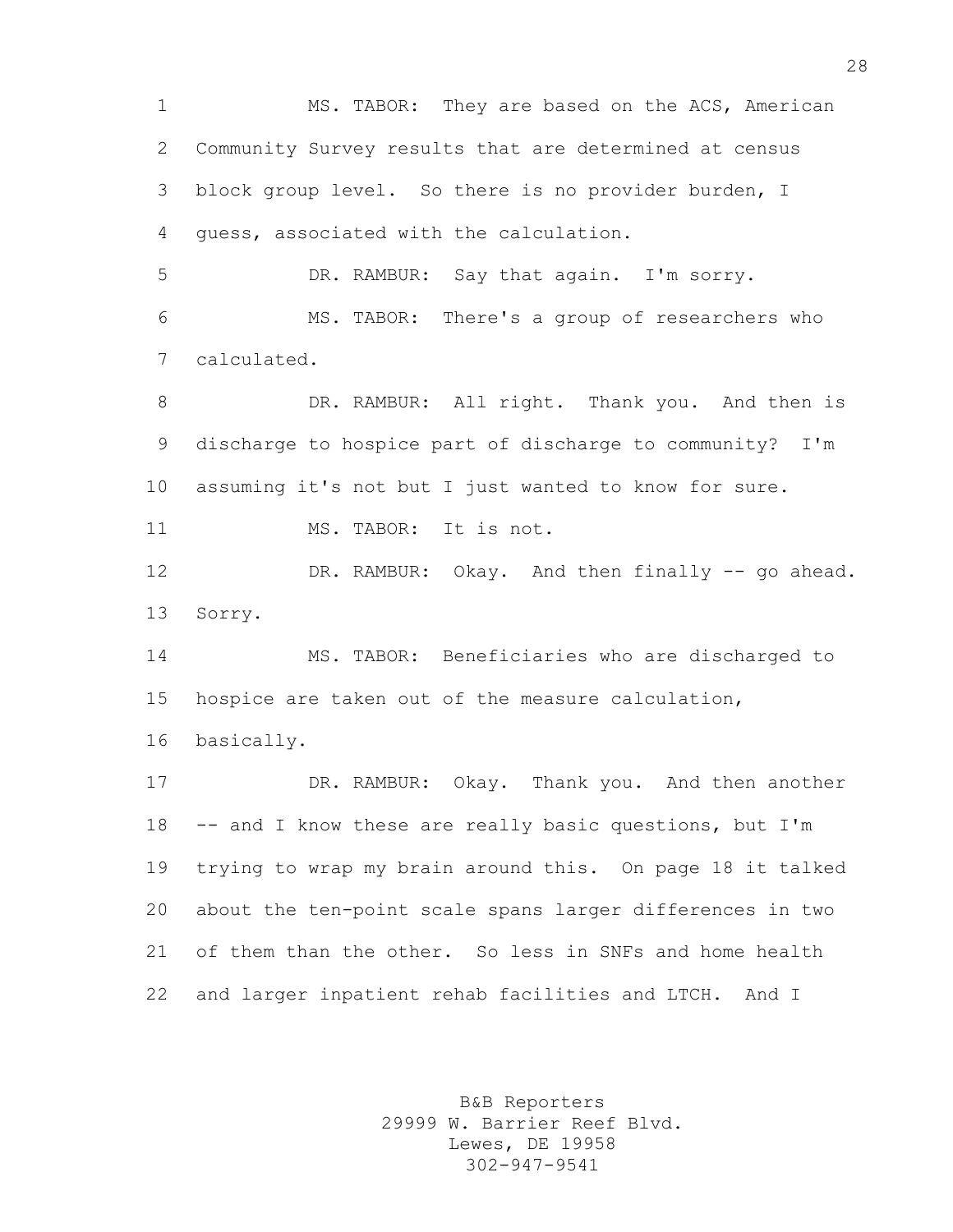can't quite wrap my brain around what that would actually mean in terms of the scores that these facilities or services receive.

 MS. TABOR: So as you said, because SNFs and home health agencies have more variation across the measures, the way that this would translate, looking at Table 1, is for a SNF, for the all-condition hospitalization within stay, if a SNF received 23 percent they would get zero points, but basically for IRFs, no IRFs scored that poorly so the zero points would translate to 11 percent for IRFs. DR. RAMBUR: Yeah. I mean, I understood that but it was hard for me to think about that as a policy, what's the significance. So I'll just leave it there. Thank you. DR. CARTER: And I did just want to point out, because of these differences is why we wanted to use setting-specific comparisons, at least initially. And some of these relationships reflect current payment policy. A provider would be more likely to have a higher hospitalization rate if their lengths of stay are twice as long, as a simple example, or the Medicare spending per beneficiary with home health episodes are a fraction of institutional care. And so if you put them on a common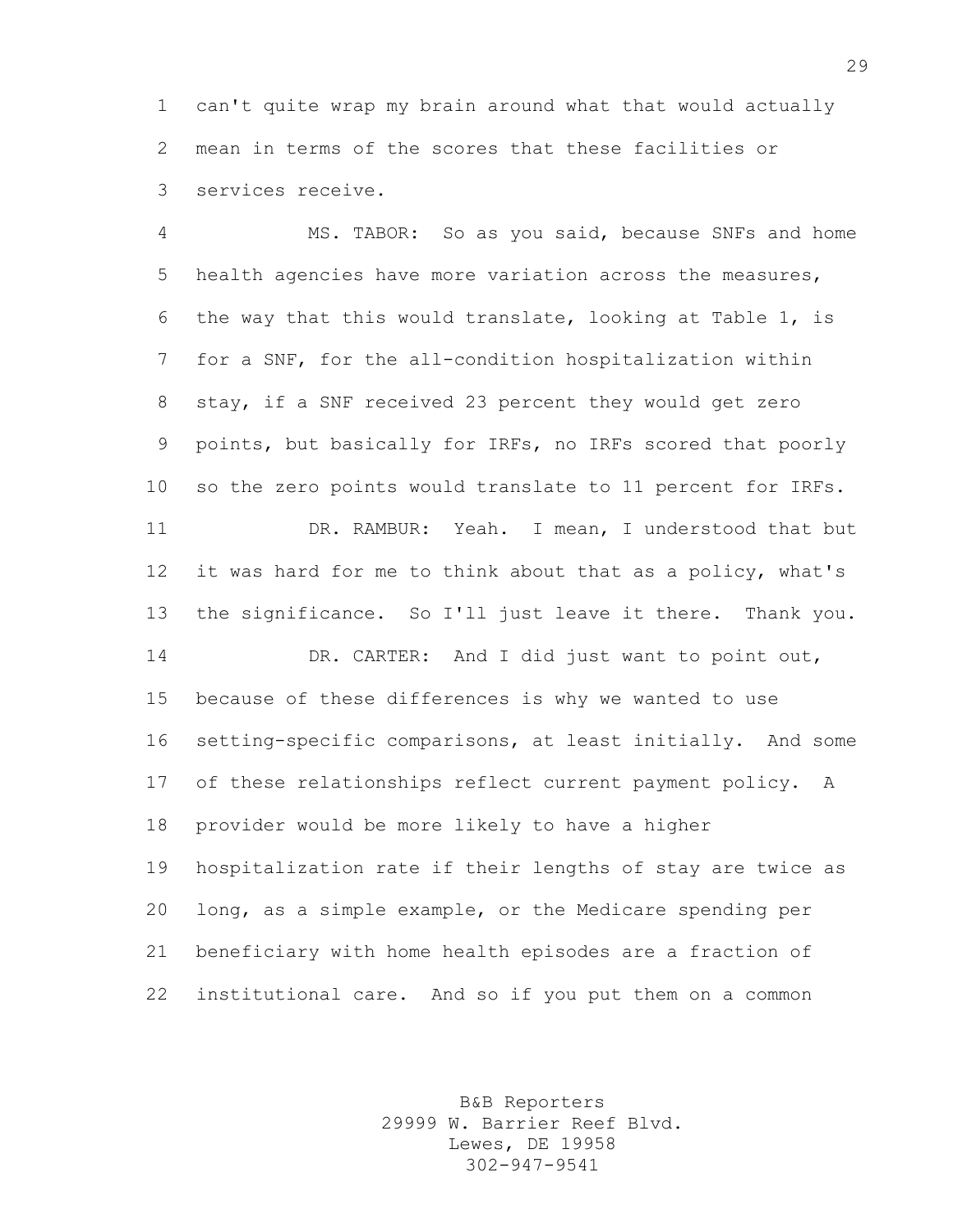scale, home health agencies would always look like they're better performers, regardless of really how they stack up against their peers.

 DR. RAMBUR: Thank you. That's helpful. Thank you.

MS. KELLEY: Pat.

 MS. WANG: Thanks. I was wondering whether you have seen or have a view on the correlation between dual status and the score of the Area Deprivation Index and how much those two actually agree with each other. That's the first question, because if those are large, you know, and so the ADI is calculated so, of course, it's a good thing to use, but I wondered whether there are -- so there are some researchers who are looking more at the census tract level, which are smaller populations within ZIP codes, obviously, for things like social vulnerability indices, things like that. And I was just curious whether you could even consider using a smaller population or geographic set. But, you know, that's kind of the nature of my questions. MS. TABOR: They are. The measures of duals and ADI are actually capturing different aspects of care,

because we did run a correlation and they, except for SNFs,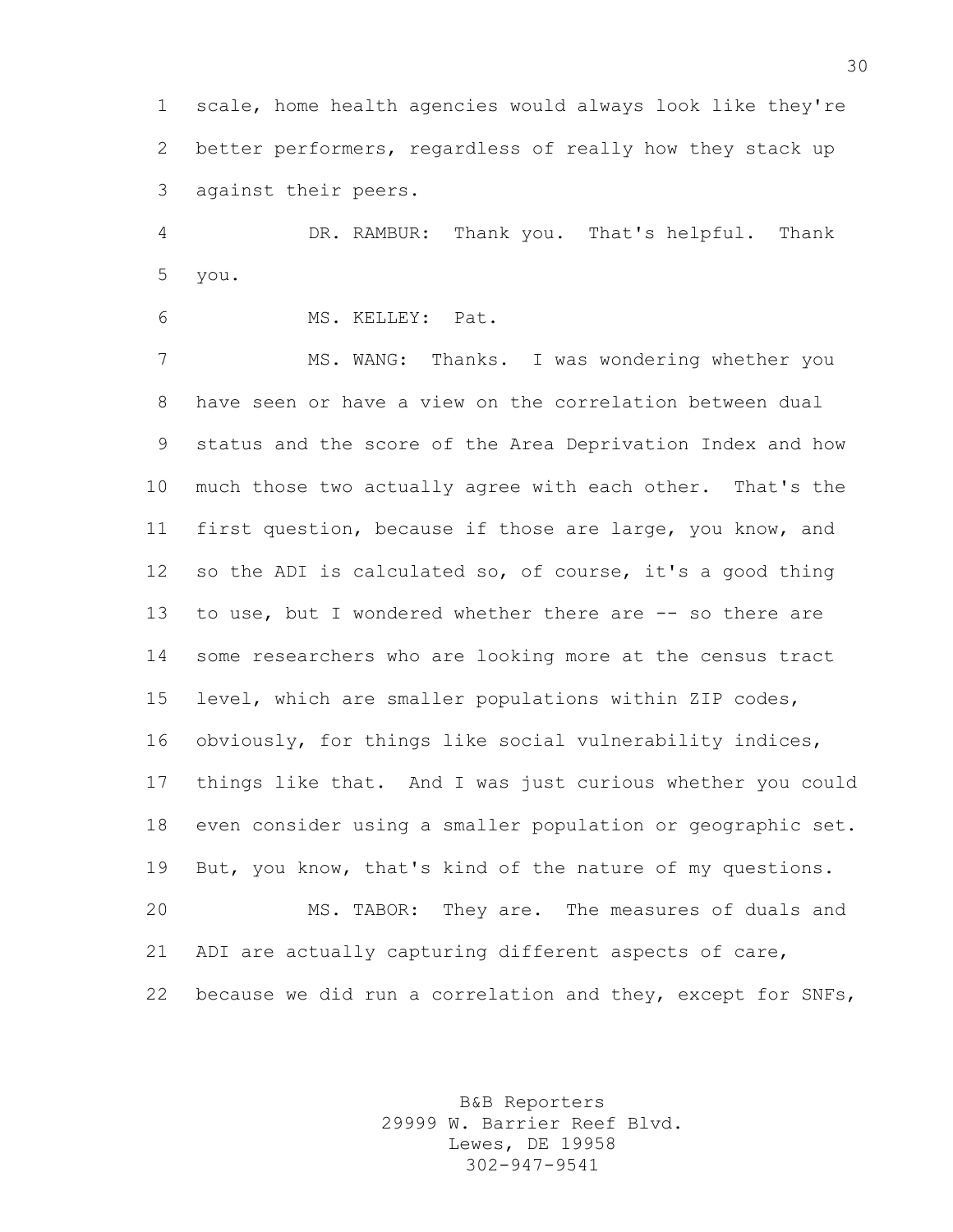are not related. So, you know, that goes to show that they are calculating different results, or kind of measuring different concepts.

 And then to your second question, we did actually kind of the smallest level you can get down to, which is the nine-digit ZIP. We had explored measures using indices that are based at the county level, and we said that's just not representative enough, especially since we're trying to capture -- you know, get as close to the beneficiary as possible. This ADI, which is calculated at the nine-digit ZIP is basically as small as you can get.

 MS. WANG: The work on census tract around social vulnerability index and things like that are not -- you can't use them on a broad scale.

 MS. TABOR: We can follow up with you afterwards on this, but the nine-digit ZIP was actually smaller.

 DR. SAFRAN: Yeah, and just to verify. A nine- digit ZIP is basically equivalent to what's called a census block group level, much, much smaller than a census tract.

MS. WANG: Okay.

 DR. SAFRAN: I think the work that you're talking about is the work that's happening using census block

> B&B Reporters 29999 W. Barrier Reef Blvd. Lewes, DE 19958 302-947-9541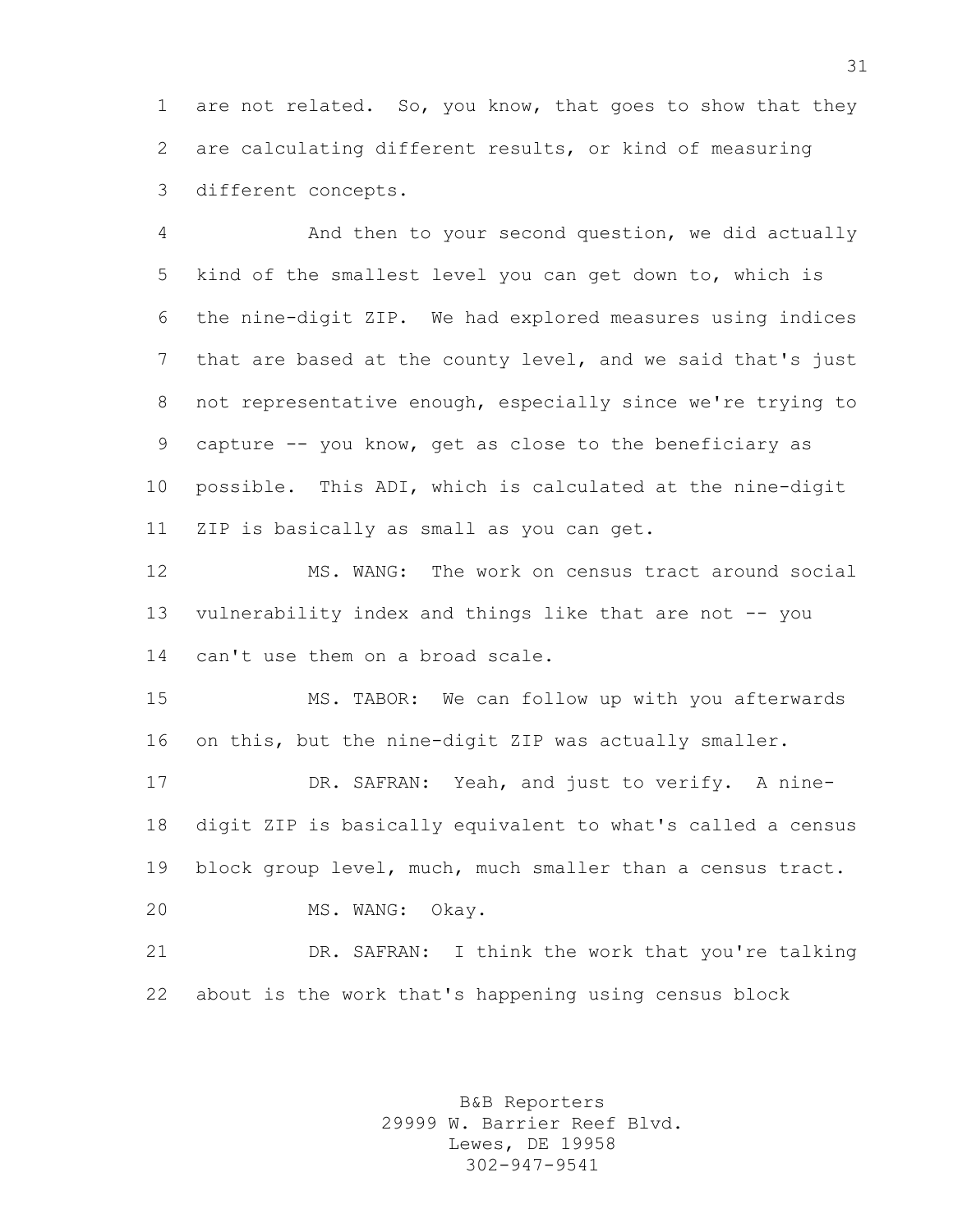group-level data, and nine-digit ZIP is really analogous to that.

 MS. WANG: Thank you. Thank you. Ledia, can I make sure I understood the response to the first part of the question, when you said there was not a correlation between dual status and ADI. Is that at the individual level? I mean, you know, just very simplistically, is it likely that somebody with dual status lives in an ADI that indicates a high level of area deprivation, or are those two factors not correlated? Because you're giving scores for dual status and scores for ADI. I mean, obviously they must diverge, to explain the different results that you got for these outcomes, but I was just curious if, you know, we can gain more understanding of the contours of what each thing is measuring. So for the individual who is dual, how likely is it that they are living in a nine-digit ZIP that has been identified as being high in area of deprivation? MS. TABOR: So I believe that we ran this at the provider level, but I don't want to misspeak. Carol, do you know? Or, if not, we can just follow up with you exactly on the methodology.

DR. CARTER: Yeah. That would have been my

B&B Reporters 29999 W. Barrier Reef Blvd. Lewes, DE 19958 302-947-9541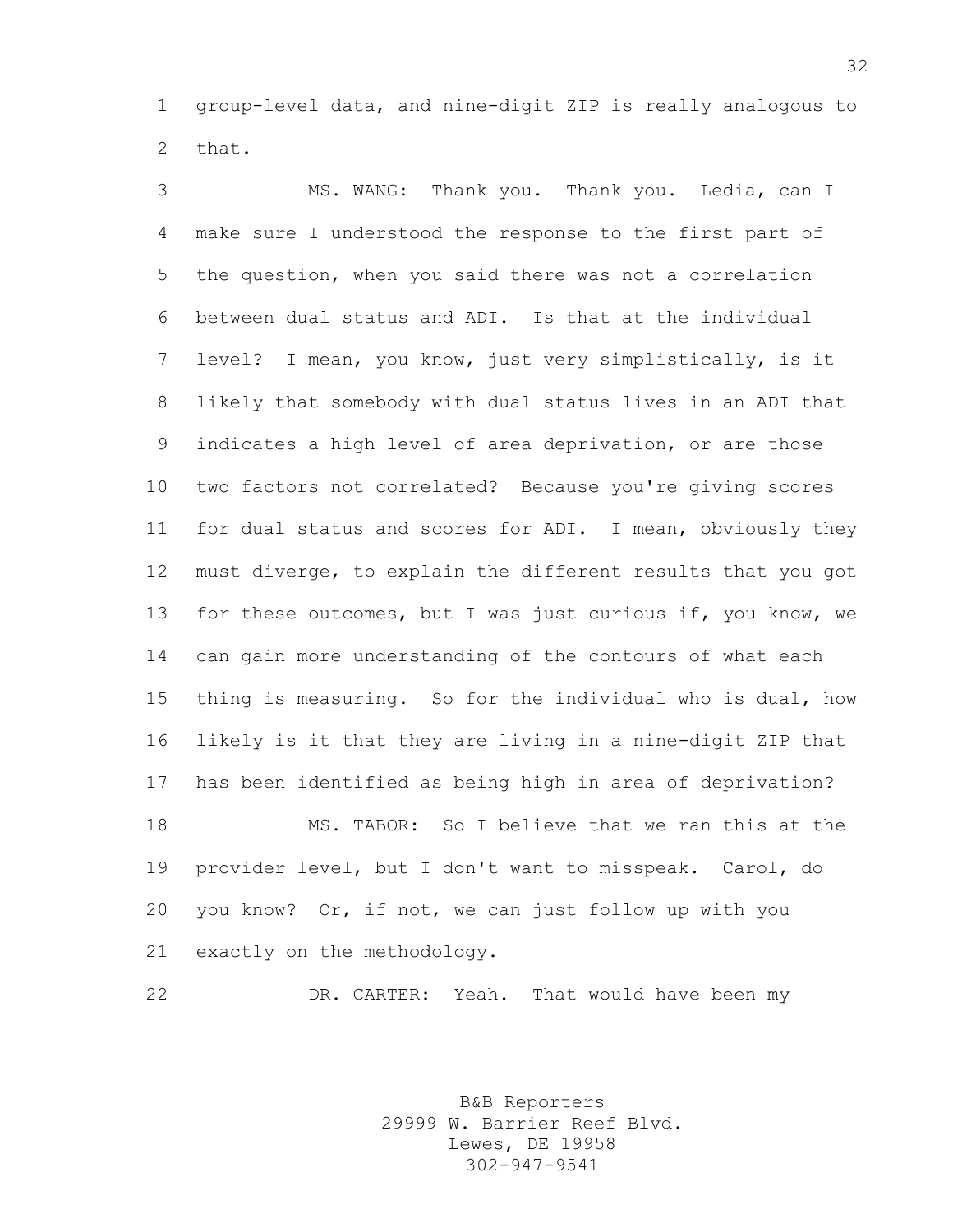guess.

 But I guess I did want to just point out that given that the ADI is at the area level, it's true that a bene could be living in a high area with a high index, but that doesn't necessarily mean that that individual beneficiary has those characteristics. We've tied each beneficiary to where they live, but it doesn't mean that that characteristic describes that individual. MS. WANG: Mm-hmm. Thank you, and thank you, Dana, for the explanation. MS. KELLEY: Okay. Mike, that's the end of Round 1. Did you want to jump in here? Oh, I'm sorry. Lynn, did you have something? Go right ahead. MS. BARR: I join the other Commissioners in thanking you for trying to find a way to do this type of work, and I realize how painful it is. 18 But when I look at ADI and the definition of ADI, I'm concerned about its applicability to rural settings. A lot of it is about housing density. You know, do you have a car? I mean, everyone in rural has phone and a car because that's the only way they can survive. They're on a

> B&B Reporters 29999 W. Barrier Reef Blvd. Lewes, DE 19958 302-947-9541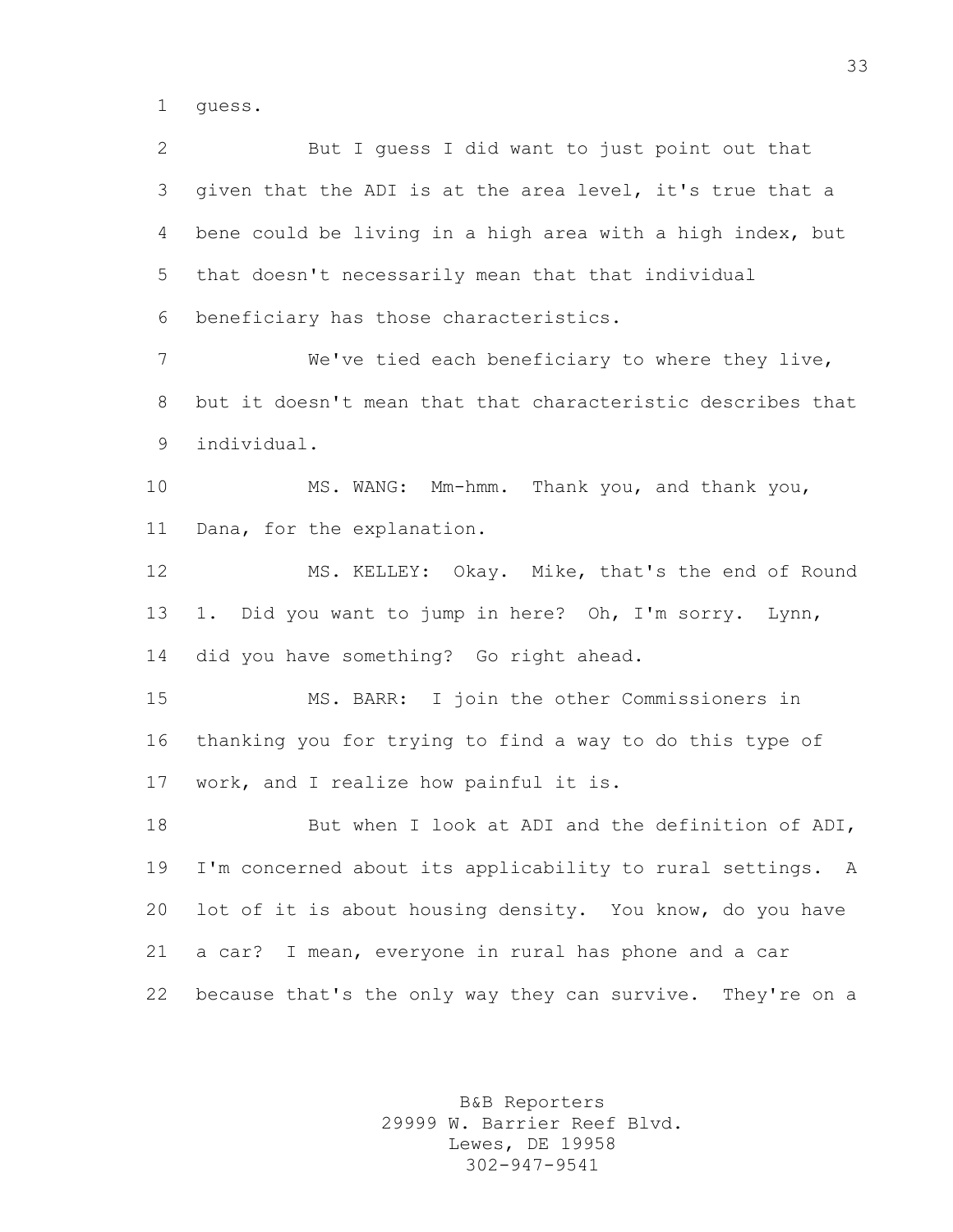party line, maybe, but, you know, they've got a phone and a car.

 I wonder if this may not be a suitable measure for rural and would like to have some feedback on that from you. That's my first question. Then I have a second clarifying question.

 MS. TABOR: I will say I want to look into this a little bit more. It's an interesting question that I haven't thought about, and I would also wonder if the developers of this ranking system have thought of it. So we can follow up with your afterwards or look into it for the January meeting.

 MS. BARR: Thanks. And it's almost a joke because, like I say, you know, my last four of my ZIP code is my P.O. box number. There is no differentiation for me or anyone else in my community, right, because of -- you know, we all go to the post office.

18 But, at any rate, the second, as I was thinking about peer groupings, I remember from the QIO work and when they were looking at -- you know, they do a lot of work with SNFs, and I want to speak specifically about SNFs. As I recall, about half of the low-quality SNFs in the country

> B&B Reporters 29999 W. Barrier Reef Blvd. Lewes, DE 19958 302-947-9541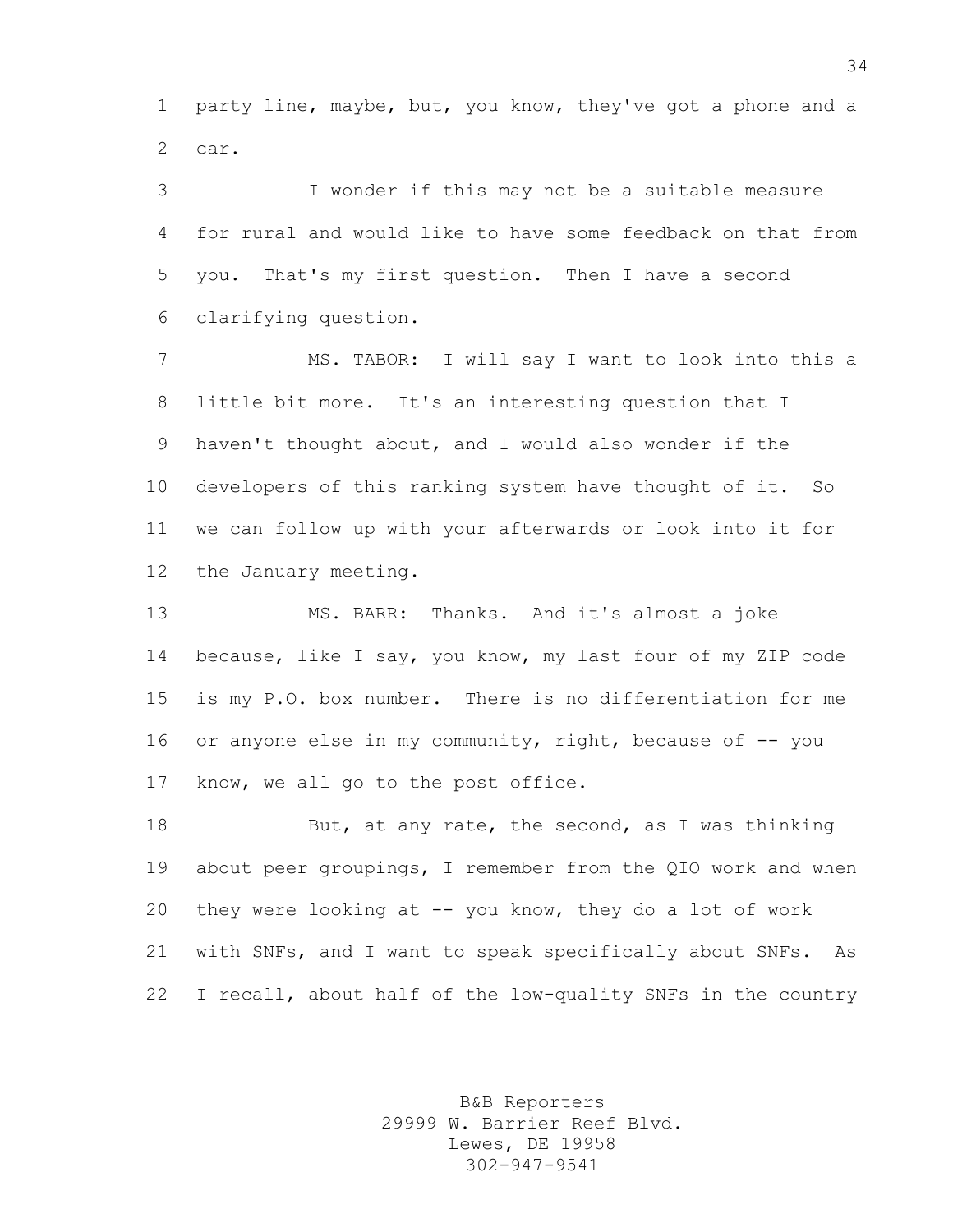are located in rural areas, and that seems like a peer group, literally, the one- and two-star SNFs, and they're also very small. So the quality -- almost all of the efforts of the QIOs are focused disproportionately on trying to support rural. I think they could make a very interesting peer group amongst themselves, and that would particularly allow us to start to understand are the interventions that the QIO is making in these rural SNFs actually having any impact. Is this getting better, or does this cohort just continue to be really devastating quality?

```
12 Thank you.
```
 DR. CHERNEW: Okay. I think we are now going to move to Round 2. My guess is many of these themes are going to be continued, but, Dana, if we're done with Round 1, can we get on to Round 2?

MS. KELLEY: Yes. And Dana Safran is first.

DR. SAFRAN: Okay. Thank you.

 So just a couple of points here. So that previous discussion was extremely helpful, so I think I can be quite brief her.

First is I do think it is important in this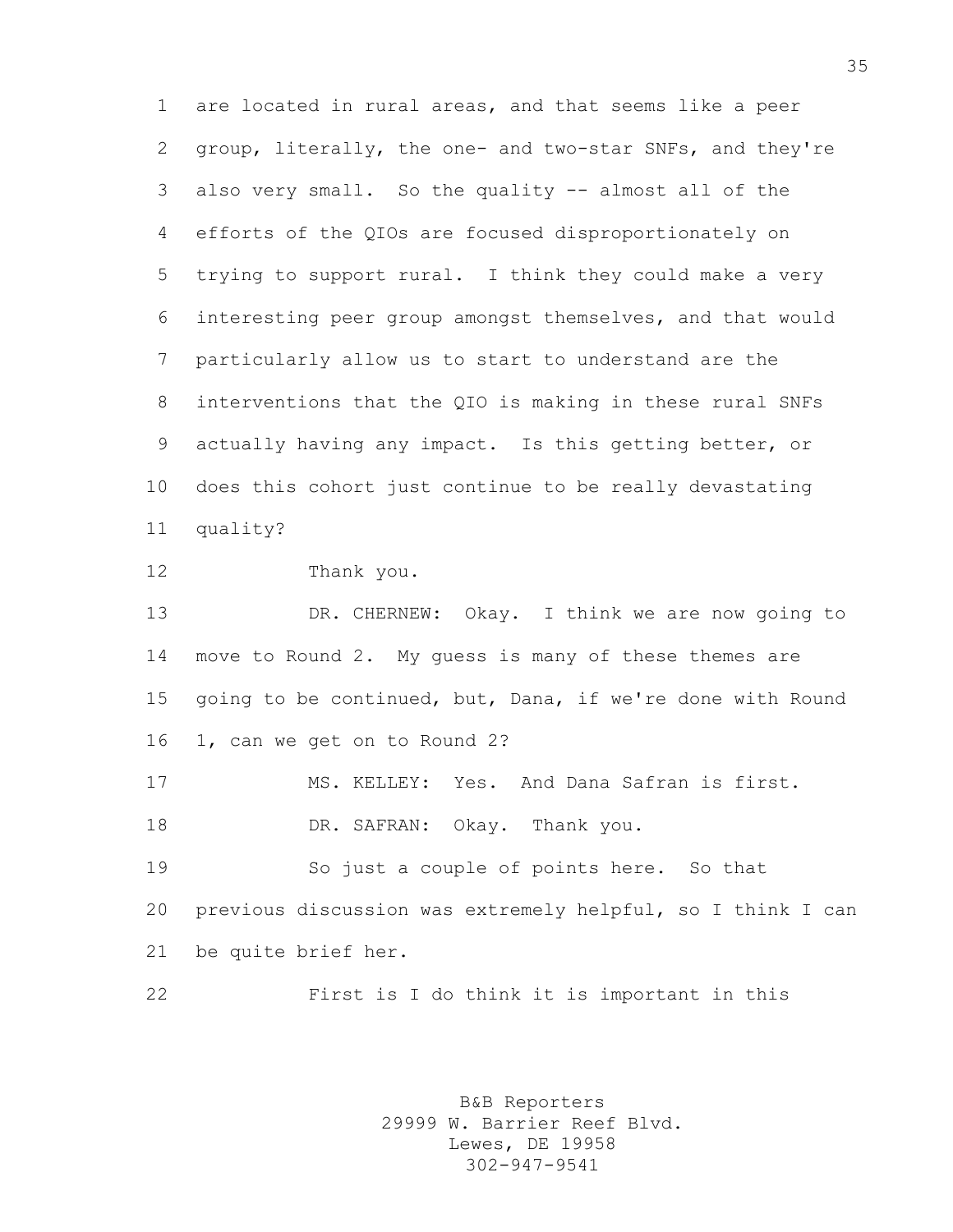chapter to emphasize the utter inadequately of existing outcomes-oriented measures available for PAC care and to suggest what you view as priority gaps in the measures and measure concepts that are available for PAC. So I would urge you to include a section about that. If there are promising measures that are under development that you're aware of, by all means, let's include that, but I think this is critically important to the task we've been asked to do, which is to write about how a PAC VIP could be incorporated into a unified PAC PPS.

 Second is that this lack of concordance around the ADI and the duals indicators is really troubling because it's clear to me right now that currently we don't understand why that's occurring. We don't understand whether that's truth that these are just two very different indicators or whether there are methods effects going on. So I think before we can send a chapter in response to the congressional request for this report, we really have to get a good handle on that.

 So I would suggest that we begin by just creating for each of the indicators and each setting, a conceptual model for how we think that dual status or an area of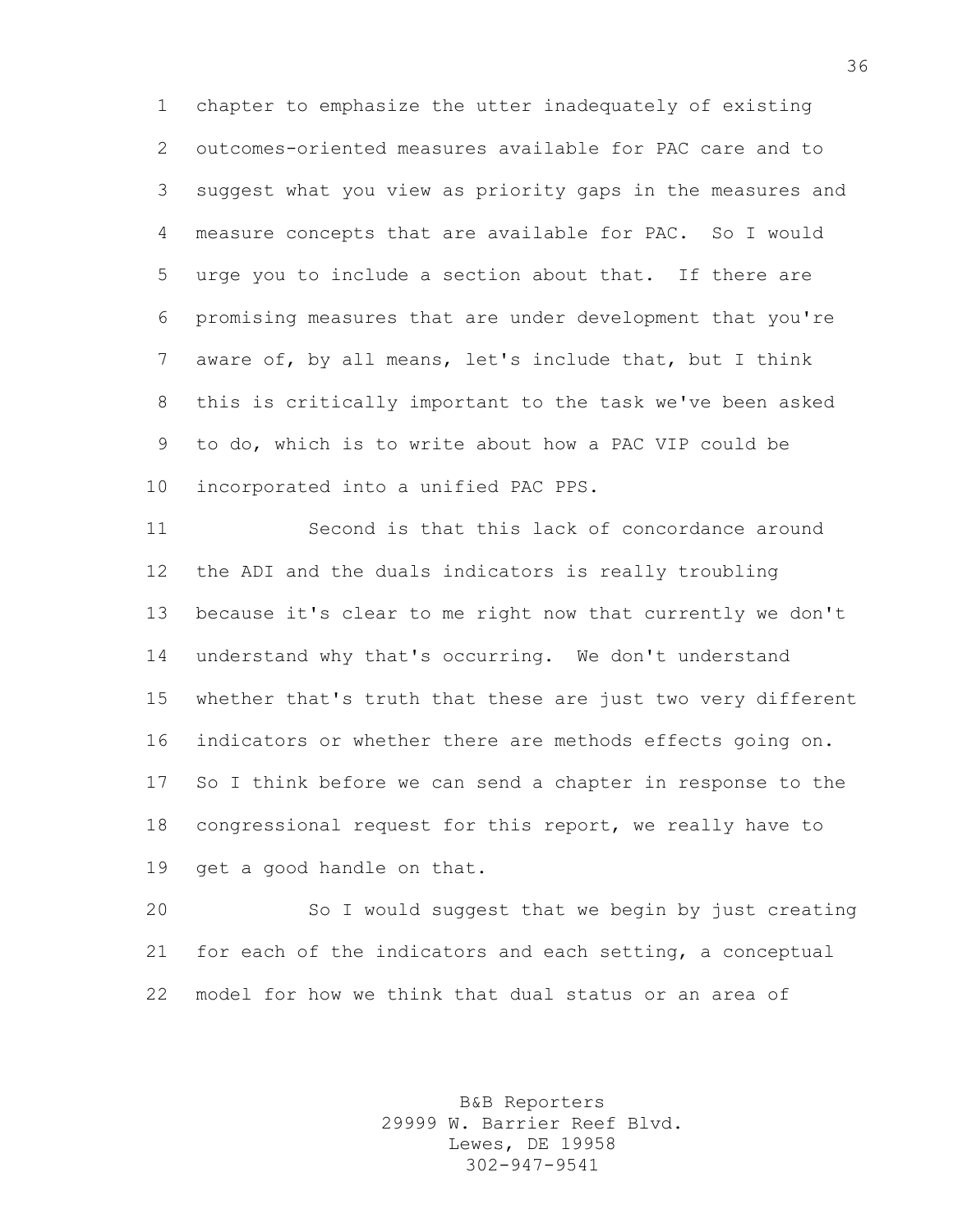deprivation, living in a deprived area could conceptually - - like, what is the pathway by which that relationship could occur, and is the finding that we have plausible? And we may either want to incorporate a couple of those diagrams into our chapter, just to show the conceptual thinking about how these relationships can unfold.

 It's also quite possible that -- and I think you make this point in the chapter. I would say I'm not ready to cede yet that the ADI is picking up aspects of geography that are divorced from the person, and therefore, the duals, which is absolutely an indicator of the person, is just a tighter, better indicator. That might be true. I'm not ready to cede that yet, but I think that's at the heart of what we have to figure out here.

 What I'll say is that in some work that I have been involved with myself, we have found that nine-digit ZIPs or census blocker data are an extremely good predictor of what the individual status is. In particular, some work -- and this goes back now 15 years. I don't think things would have changed on this indicator. I could be wrong. Knowing area poverty levels for 65 and over helped us to oversample seniors who were living in poverty,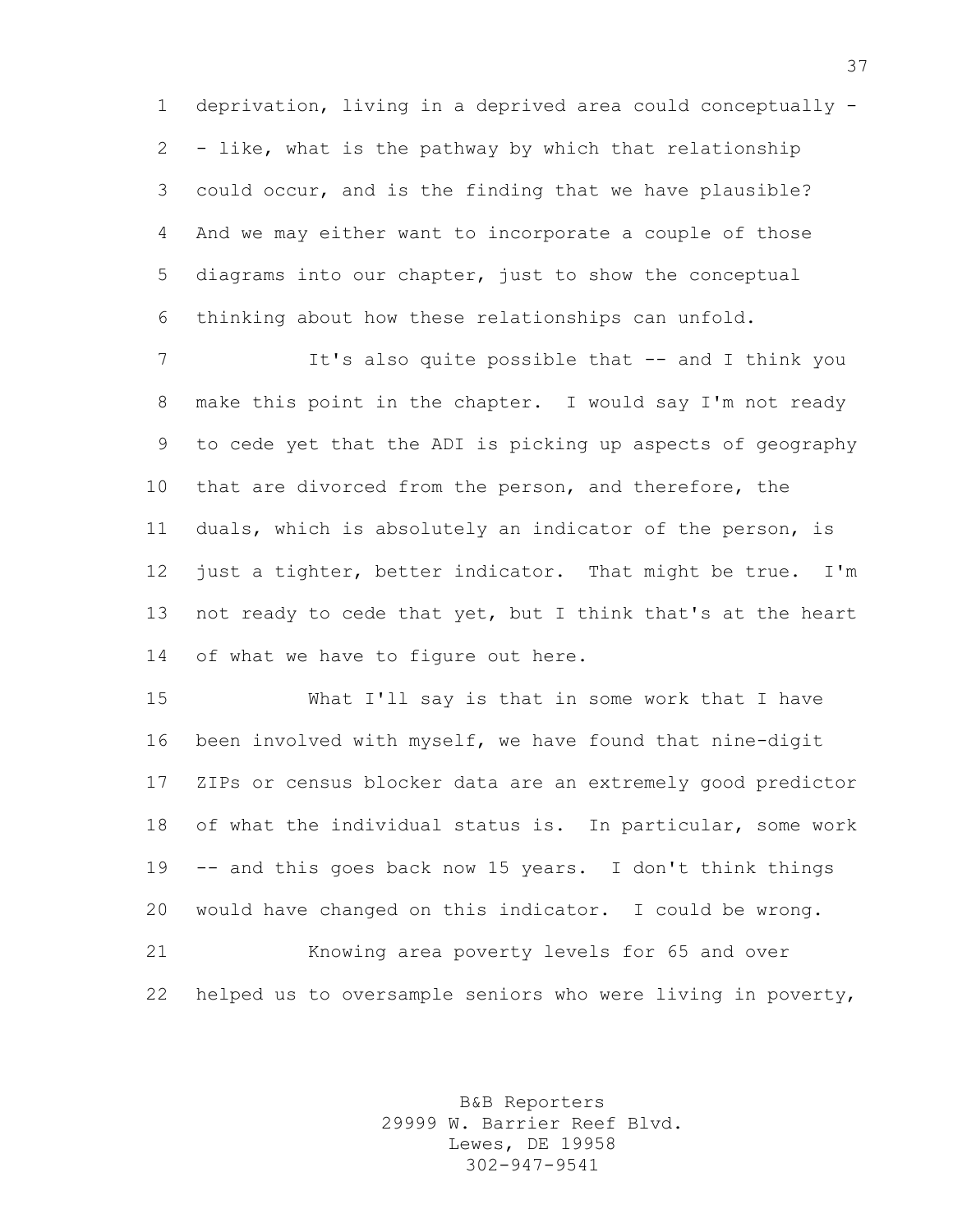and we were able to validate that when we did a survey and seniors told us their income level, but there are other indicators. And I'm aware of some work right now on race and ethnicity that's calling into question how well nine- digit ZIP can actually help give us a proxy for individual race/ethnicity. I know race/ethnicity is not in the ADI. I'm just giving you an example of where sometimes the area really gives you a very tight indicator of the person and what the person would say, and sometimes it doesn't. And I think we have to figure out the things, the 17 things that are in the ADI, you know. What do we have?

 So I will be happy offline to share with you a couple of experts that I know are doing work in this very 14 area because of health equity measurement efforts, and I think they might be very helpful to our efforts here to sort out the validity of the ADI as a person-level indicator of deprivation.

 And then I think my final piece would just be to ask if we could include a table that would show both deprivation indicators, so duals and ADI, within a setting with the strata, so that we really can see side-by-side how similar or different are the results. All the information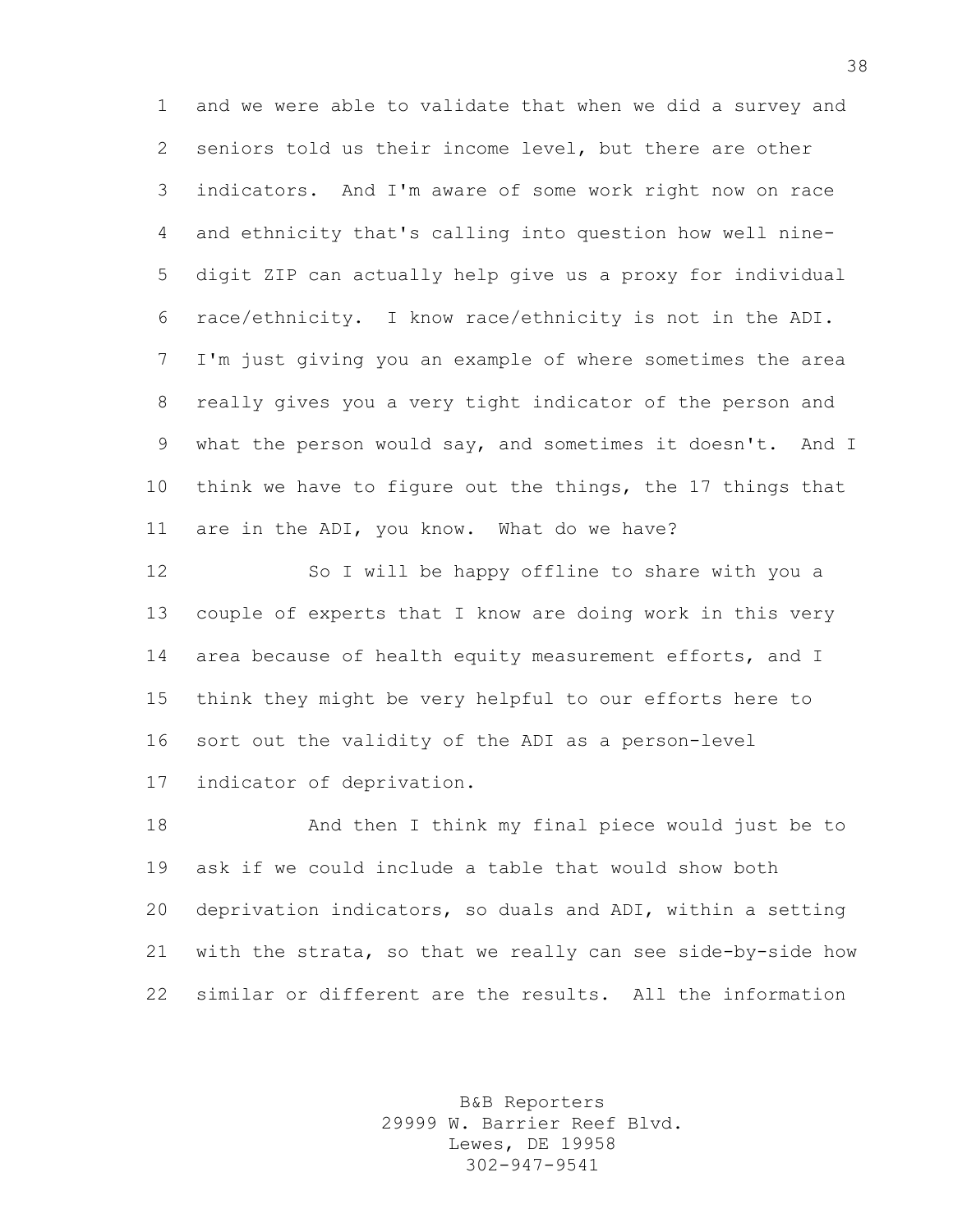was there, but it was very hard to put it together. And so a table, for example, like Table 7, which right now is focused just on the ADI results for -- I believe it was SNF. What I'm asking is, can Table 7 also incorporate the duals results for SNFs so we can see how duals and ADI do or don't align at the strata level?

7 So those are my thoughts, but honestly, this is truly such important work and so timely and relevant, not just because of our efforts around PAC PPS but also because of all we're trying to do around health equity and the importance of getting it right with respect to what the indicators are, because at the end of the day, if we aren't able to find good geographic-based indicators that can be excellent, reliable proxies for the person, that has very important implications for data collection that CMS is going to need to do so that we get actual person-level measurements. So this work, honestly, couldn't be more important around health equity and our work around PAC PPS. So thanks so much.

MS. KELLEY: Lynn?

 MS. BARR: So, as this goes, just following on the talk about potential measures, as we're thinking about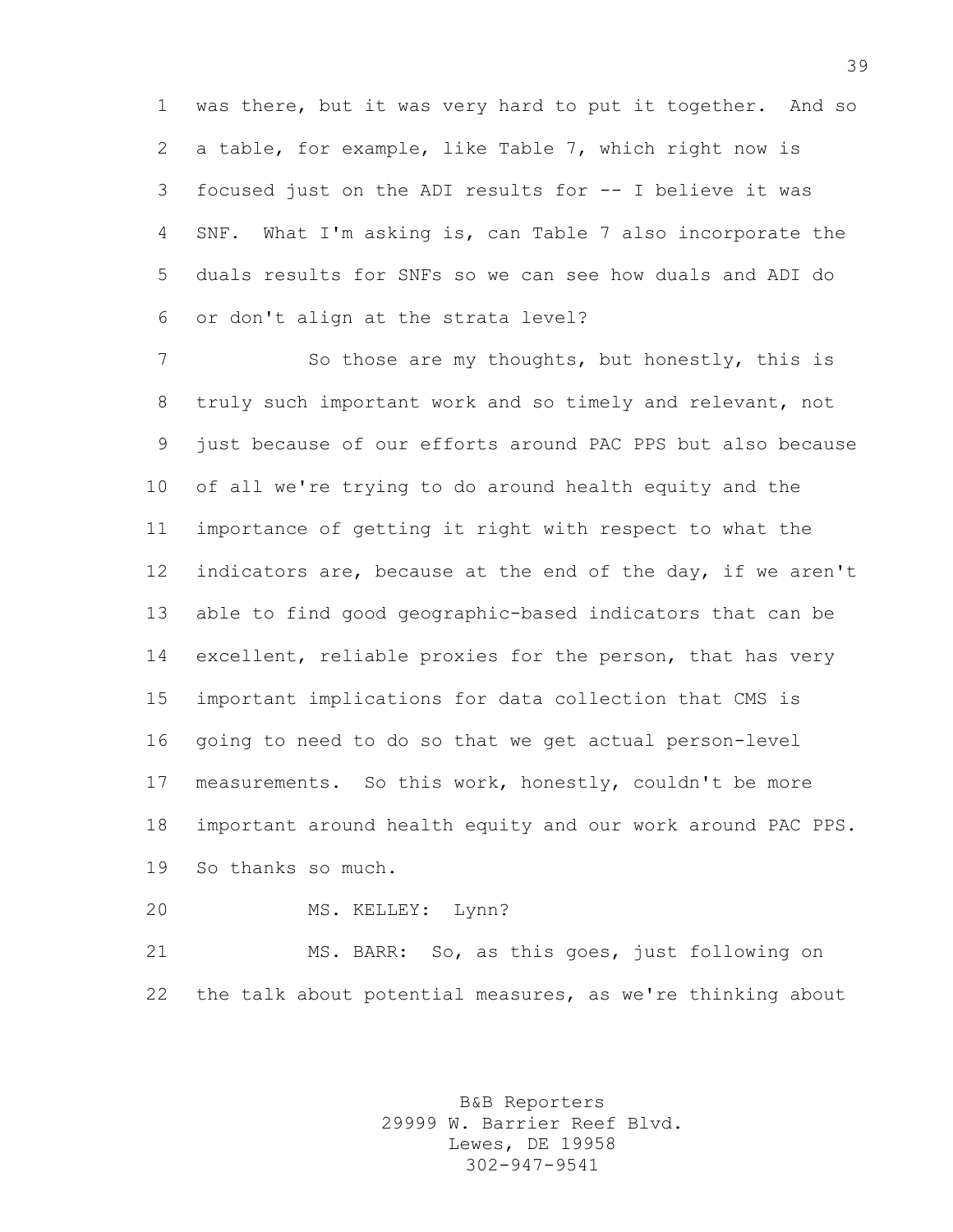a VIP set, I think we need to think about access as well, and this may not go across all -- you know, access may not be an issue everywhere, but it's certainly an issue in home health. There's a particular issue related to this in that home health agencies, when they say, "I deliver services in this county," then the rural health clinics cannot provide those services themselves, and so it blocks the local providers from providing home health.

 And if you look at rural home health utilization, we're in anywhere between the bottom decile and the bottom quartile in access, in use of home health, and we're way above in SNF because we have no access to home health because of this problem.

 So I would suggest, particularly for home health, that providing access to care in all of the ZIP codes in the counties they request, because a home health agency cannot -- it's less profitable the further they drive. It's pretty simple as to why they don't want to drive to 19 remote locations to see one patient, but that's fine. Then don't claim the county. So, if we measured access and they would be limited to only claiming the areas that they actually use, then we would be able to provide access to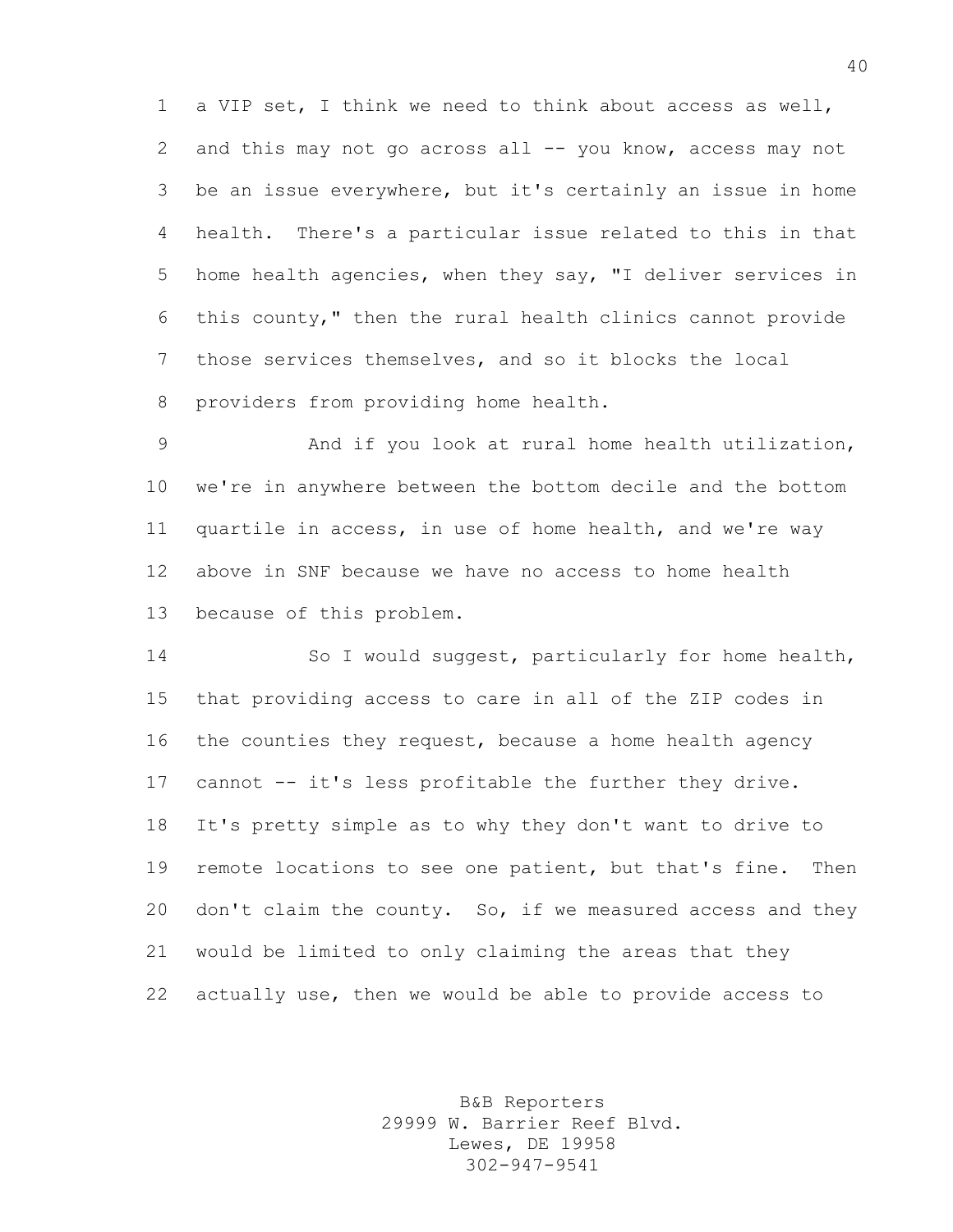rural beneficiaries to the home health benefit, which today, like I day, they're somewhere between the bottom decile and bottom quartile. Thank you. MS. KELLEY: David? DR. GRABOWSKI: Thanks, Dana. So let me start by saying I'm really excited we're undertaking this work. It's really challenging work. Maybe from yesterday, this is also super-challenging work, but super important work. Very bluntly, if we're going to have a unified PAC payment system, we need a unified PAC VIP system as well along with unified regulations and lots of other kind of dimensions as well. So I wanted to touch on sort of three points in my remarks, and I'm really happy to follow Dana because she kind of hit on these, and she's really the perfect person really to talk about the quality measures and the social risk adjustment. But let me start with the quality measures. As somebody who does research in this space, I was a little embarrassed even that this is the state of play in terms of quality measures that we use.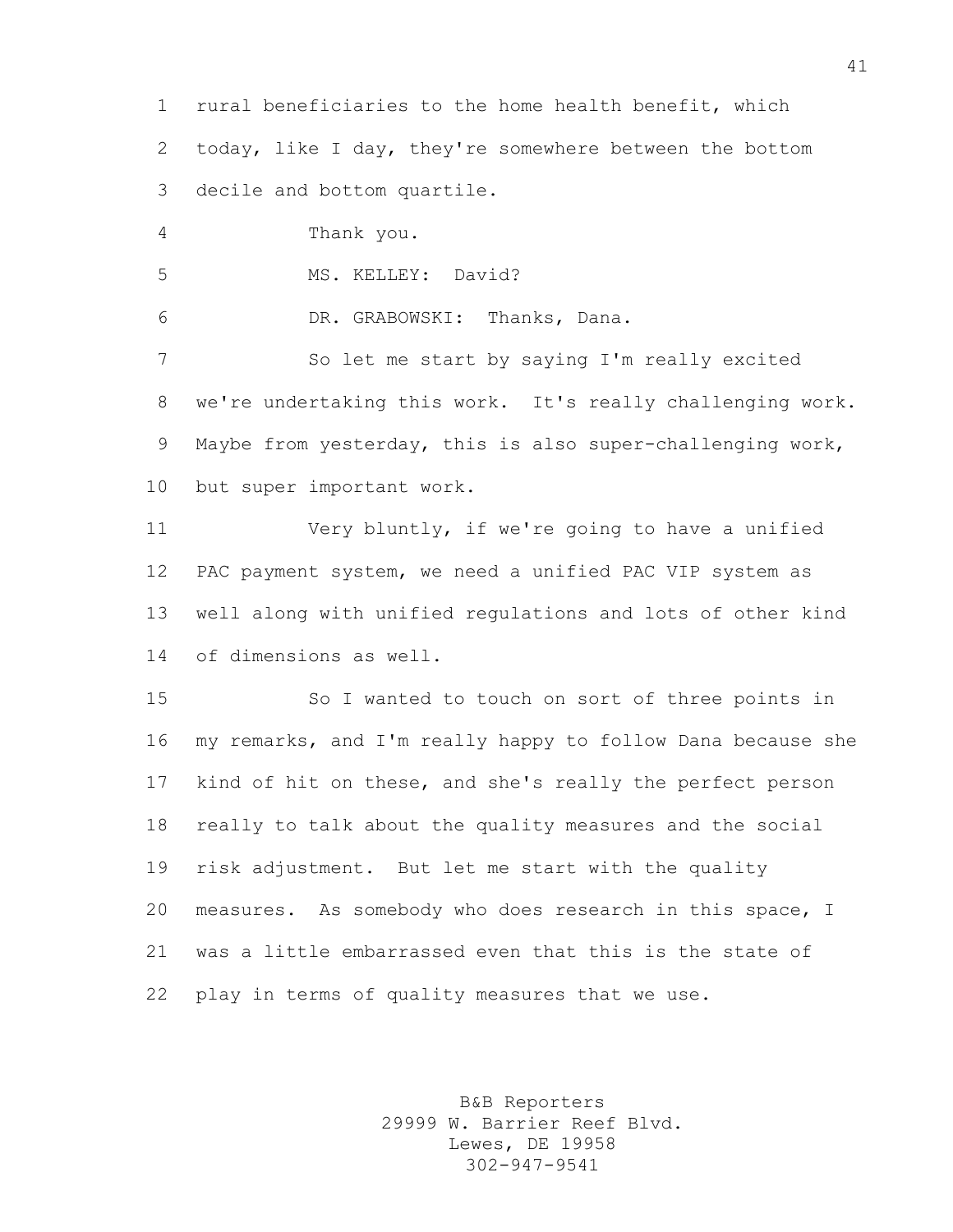1 I will say, though, with readmissions, successful community discharge, Medicare spending per beneficiary, these are used a lot with SNF and home health agencies. I've seen them a lot less with inpatient rehab and long- term care hospitals. I think during the Q&A, I think it was you, Ledia, that said there's just a much more narrow range in terms of these measures for LTCHs and IRFs. That's a question of how well -- I know these are the measures that are available across the three sectors, and I believe they're valid for SNFs and HHAs, or at least we've been using them for a long time, unless certain kind of -- especially around readmissions with LTCHs, it's hard to think about, well, it's already a hospital, and how are we thinking about a discharge back to the acute hospital? so something to think about there.

 And this kind of came up as well during the Q&A, but I worry a lot about the size of these sectors and just the noise with these different measures. We have a few hundred long-term care hospitals in this country, about 1,200 inpatient rehab facilities, but then 12,000 home health agencies, 15,000 skilled nursing facilities. So kind of the performance of these different measures are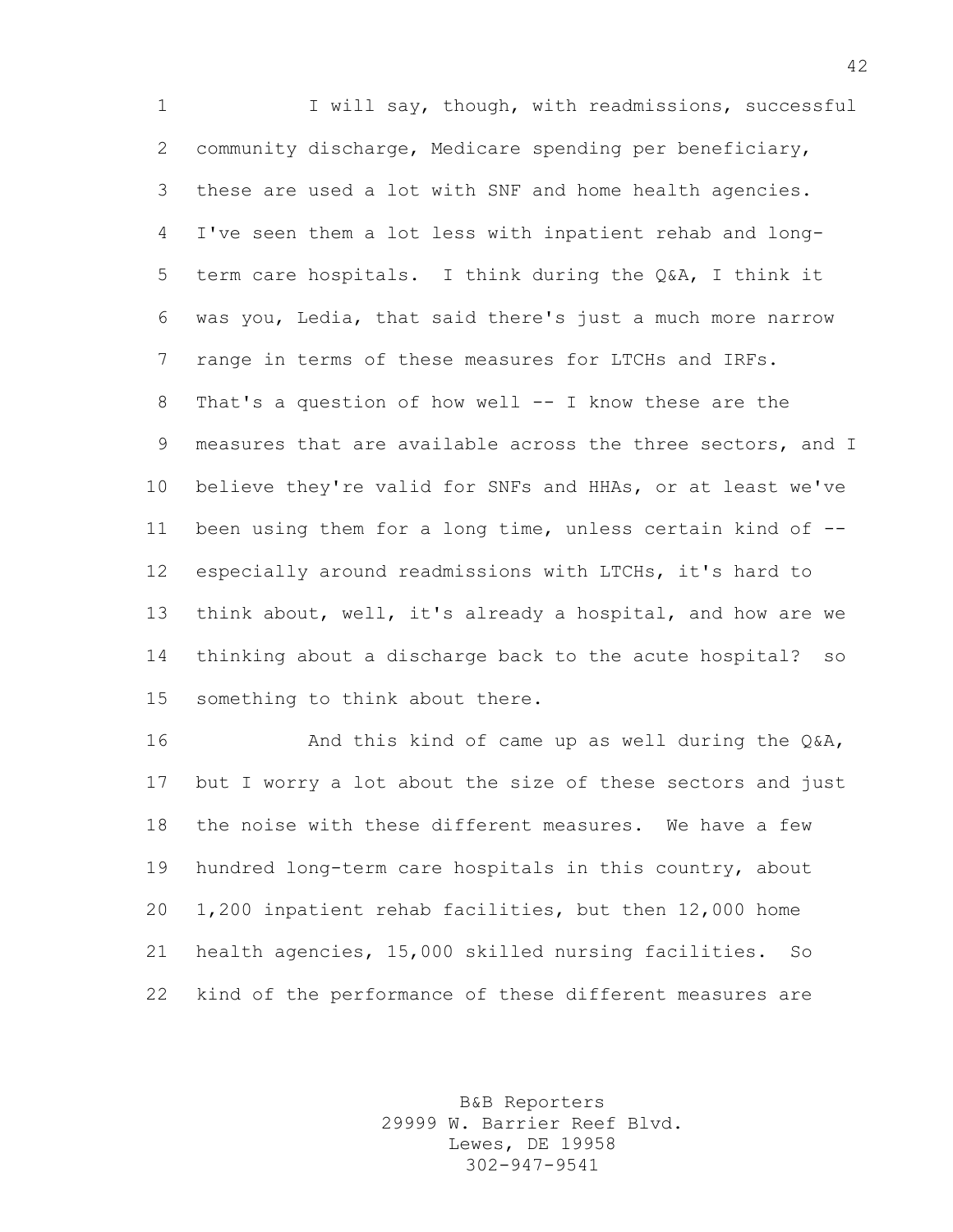going to be very, very different across these sectors, and so some of this isn't perhaps that surprising that we don't quite see the variation we might expect for LTCHs and IRFs. Shifting gears into a second point, and that's really around the social risk adjustment, similar to other Commissioners, I didn't know what to make of this difference across the duals and ADI. Ledia and Carol, I felt a little bad. For years, we've been pushing you to move past the duals measure, and then you finally do, and it turns out we can't make heads or tails of what you found.

12 I do, however -- and I was going to make a similar comment to what Dana offered. The one part of the chapter I really didn't like was kind of taking the data and saying, well, we can apply this measure here but not to this sector. I like that Dana pushed you around a conceptual model to kind of guide or work. This idea of kind of after the fact saying, well, the duals measure doesn't perform well for LTCHs, so we'll just dismiss it, I didn't like that approach. So I think, once again, some of that is the noise with LTCHs and IRFs, just with the small numbers there, but I would encourage the staff to sort of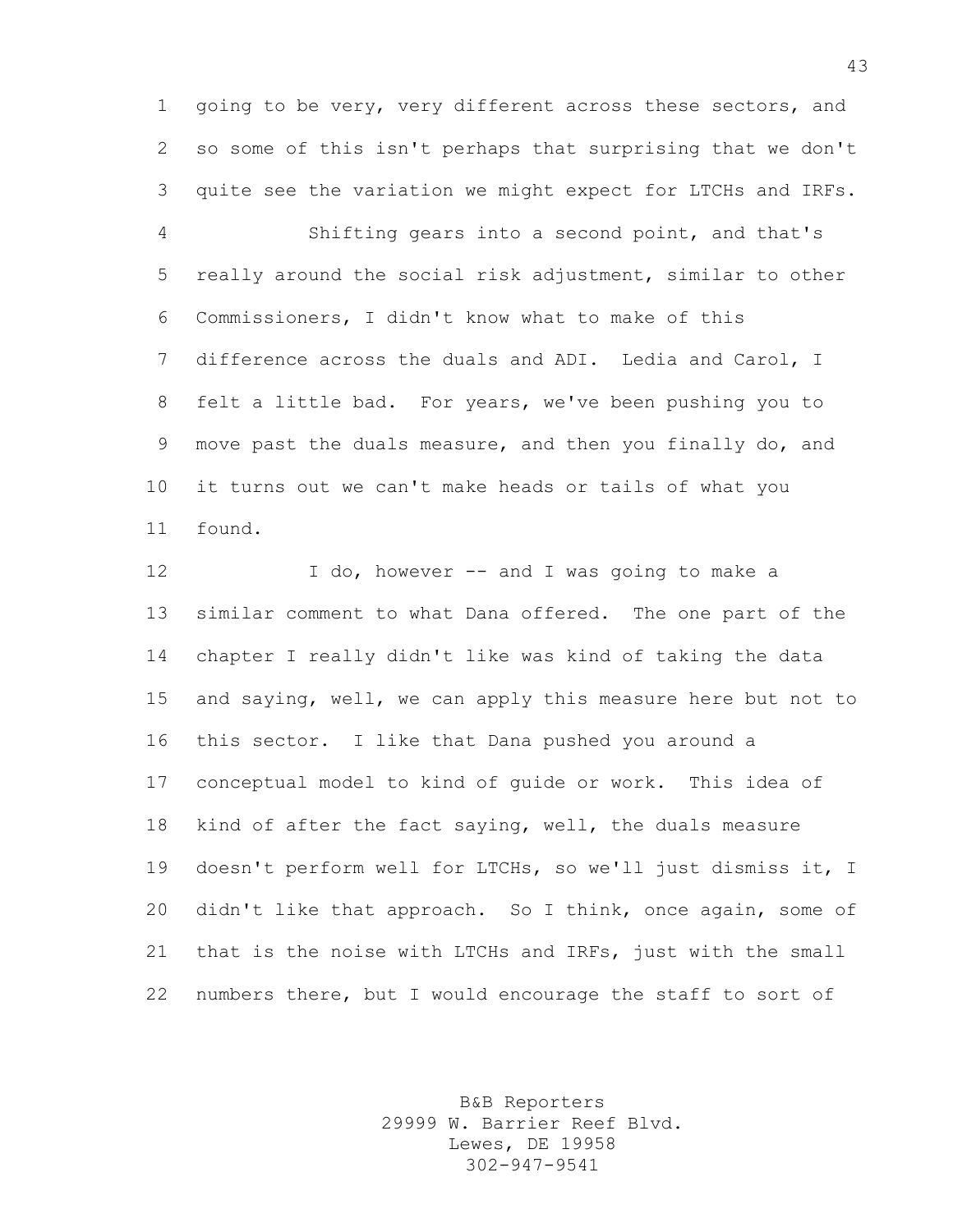think about how we might conceptually forecast this risk adjustment to work and then apply it systematically rather than kind of after the fact.

 The final point I wanted to make was around maybe some additional text, maybe it's a text box to just sort of takes us from -- and Dana, I think, started you down this 7 path already of how do we -- what is this data play now, and what are the steps that need to happen to get us to this kind of unified system? Even in the chapter now, you talk about we don't really combine and compare home health agencies against SNFs or SNFs against LTCHs. What's going to need to happen to get us to that sort of unified PAC VIP that I think we all envision where we can't actually make comparisons potentially across sectors? What do we need to do in terms of quality measures? What needs to happen in terms of the social risk adjustment? Maybe laying that out, I sort of have a sort of schematic in mind. Maybe I could talk more offline about that, but I would like to be systematic about what needs to happen because I think this is really important work, but I worry that there's a lot of obstacles in our way to kind of get to that harmonized model, and I just want to think about some of this, as Dana

> B&B Reporters 29999 W. Barrier Reef Blvd. Lewes, DE 19958 302-947-9541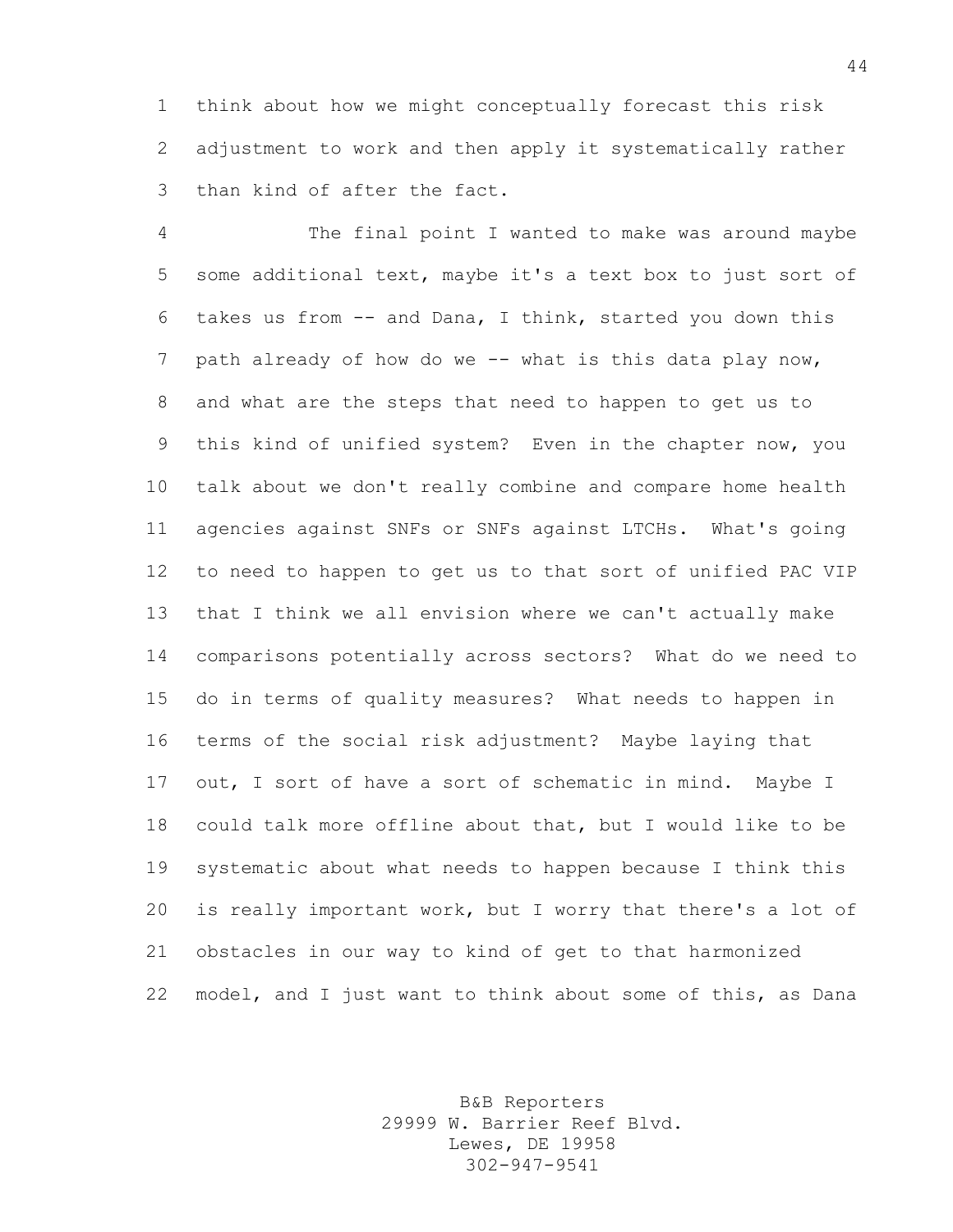said, about a patient satisfaction measures and whether we can grow the measures set. Some of this is about social risk adjustment. So I would appreciate that kind of roadmap. Maybe it's not in the chapter, but maybe it's just for us to sort of think through.

 But, anyway, once again, great work, and I look forward to further work on this issue. Thanks.

8 MS. KELLEY: Stacie?

DR. DUSETZINA: Great work.

 As I'm looking at these measures, the Area Deprivation Index, one thing that, as a person trained in epidemiology, I am compelled to ask is about thinking about categorizing the ADI. I know that that is one way that it can be used to create these kind of coarser groupings of risk, and I wonder if maybe trying to check to see if you categorize these, put people in buckets, is there more of a threshold effect? Do you see things that kind of make more sense or more consistency across these different settings of care?

 I think the only other point I wanted to make, as I was reading through the design elements, I definitely understand the desire to get away from threshold effects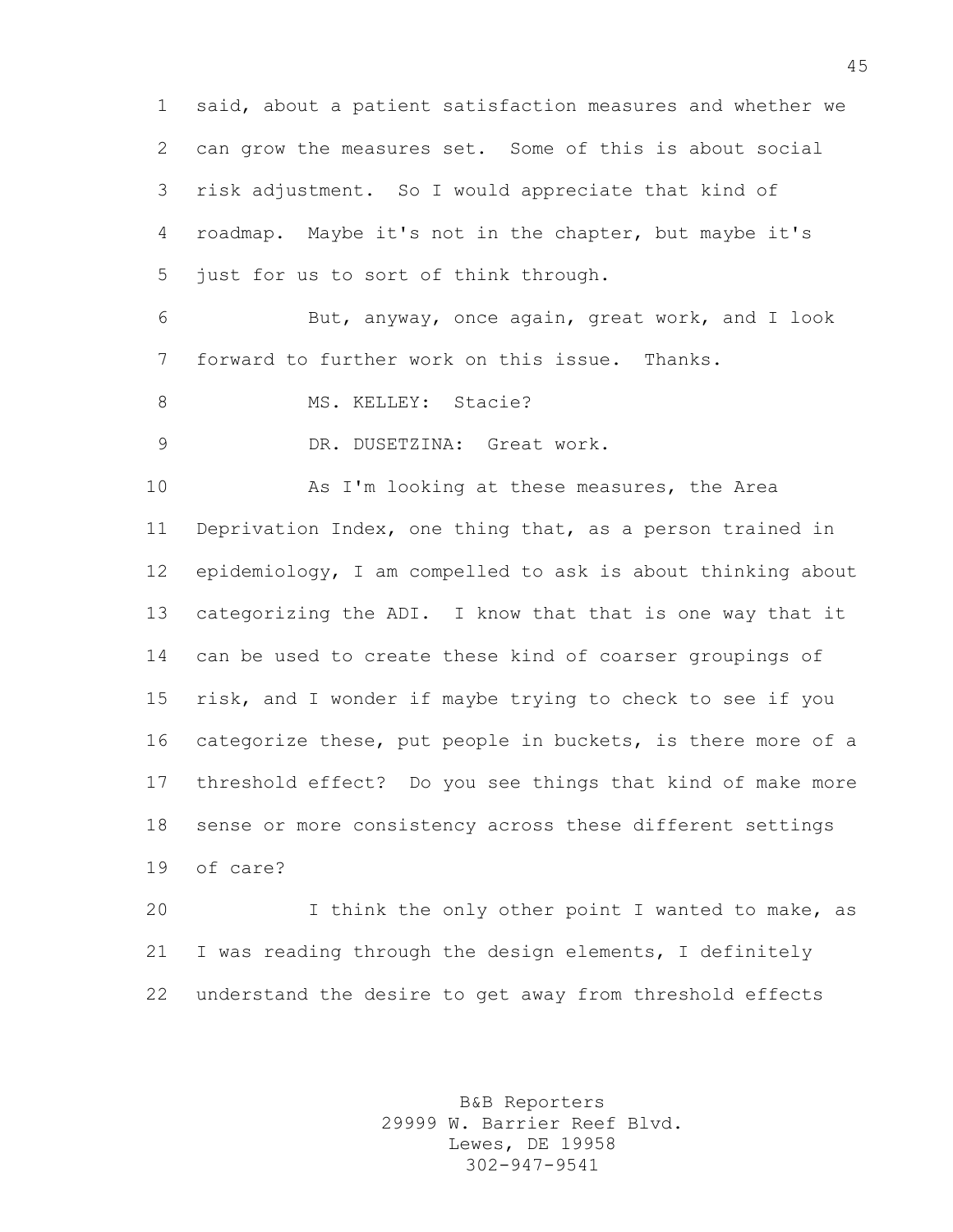when it comes to words, but when I read the question that had been asked about do we want a floor on who came get a reward, it just sort of seems like, yeah, absolutely. We don't want to be giving rewards to low performers or very low performers, and it makes sense to me to think about setting a limit on you have to reach a certain level of quality to get a performance-based reward, but I realize that kind of gets into this cycle of if we can't adjust well enough, we don't want to penalize people.

 But is struck me, you know, like you could say you have to reach a certain level of quality and then also combine something about improvement from prior performance, so that you can really acknowledge the fact that some sites 14 are really trying to get better, even if they are still below some threshold of performance, just kind of recognizing that you could combine both of those elements. That's all I have, but great work on this report. 18 MS. KELLEY: Brian. DR. DeBUSK: As always, thank you, Ledia and

 Carol for a fantastic report. I always enjoy reading your work on PAC.

I wanted to echo something that David pointed out

B&B Reporters 29999 W. Barrier Reef Blvd. Lewes, DE 19958 302-947-9541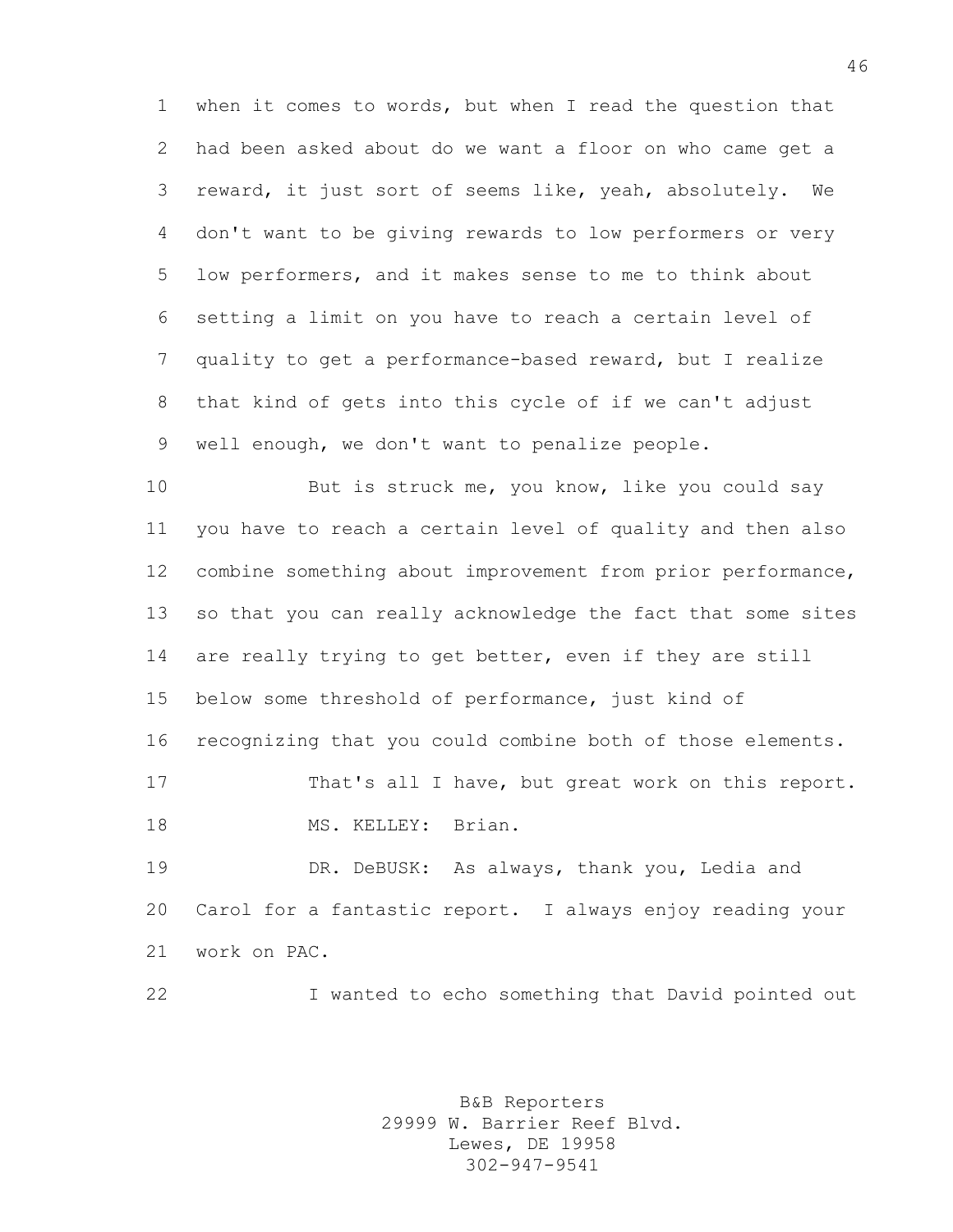earlier, which is, you know, I was just excited to see some alternative definitions for the peer groups. And so congratulations. I mean, I think the first attempt didn't work out as we hoped, but I do hope that we, as a Commission, will always encourage exploration there. And when you bring a result to us that, you know, as in this case doesn't seem to be an improvement or produces a nebulous result, you know, my one thought was great work and please keep trying.

10 I think the criteria that we ultimately use -- well, first of all I think it will be evolving, but I think the criteria we use may be completely non-intuitive. I don't know that the criteria will be that obviously to us when we're done.

 The other thing that I wanted to circle back to, I realize that functional improvement measures have a lot of issues, particularly when they're subjective and provider reported. You guys have done an excellent job of documenting those limitations. I hope, just like you explore some of these alternative peer grouping criteria, I hope we will periodically revisit the functional improvement measures. Hopefully something new could be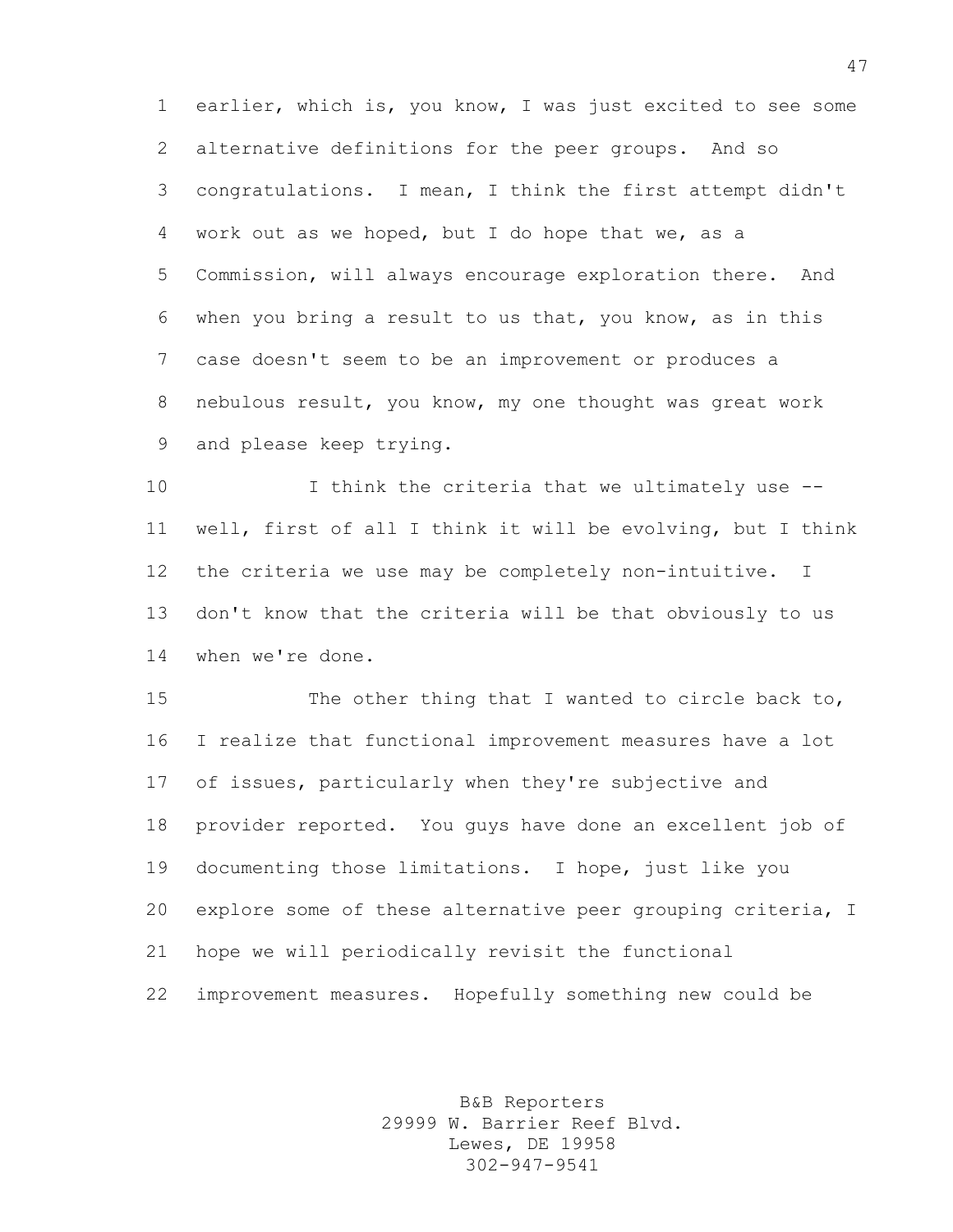developed there. I have trouble letting that particular item go, because largely that is the purpose of PAC, is to improve function.

 So hopefully periodically we can revisit that as well, but again, great work, great read, great chapter, and I'm so glad we're doing this. Thank you.

MS. KELLEY: Betty.

8 DR. RAMBUR: Well again, thank you so much for a fascinating chapter. The request was for Commissioners to weigh in sort of where they're at, so I'm briefly going to just highlight areas that I strongly agree with and some that I have questions about. And some of this is redundant but I wanted it to be on the record so you know at least what I'm thinking.

 I strongly agree with a smaller set of measures, particularly if they don't add to measurement burden. I also strongly support the need for more granular public reporting, which is mentioned in the report. I strongly support the evolution of the measures to include the patient and family experience, because in so many of these settings the family experience is very key.

In terms of low volume and the fluctuation I do

B&B Reporters 29999 W. Barrier Reef Blvd. Lewes, DE 19958 302-947-9541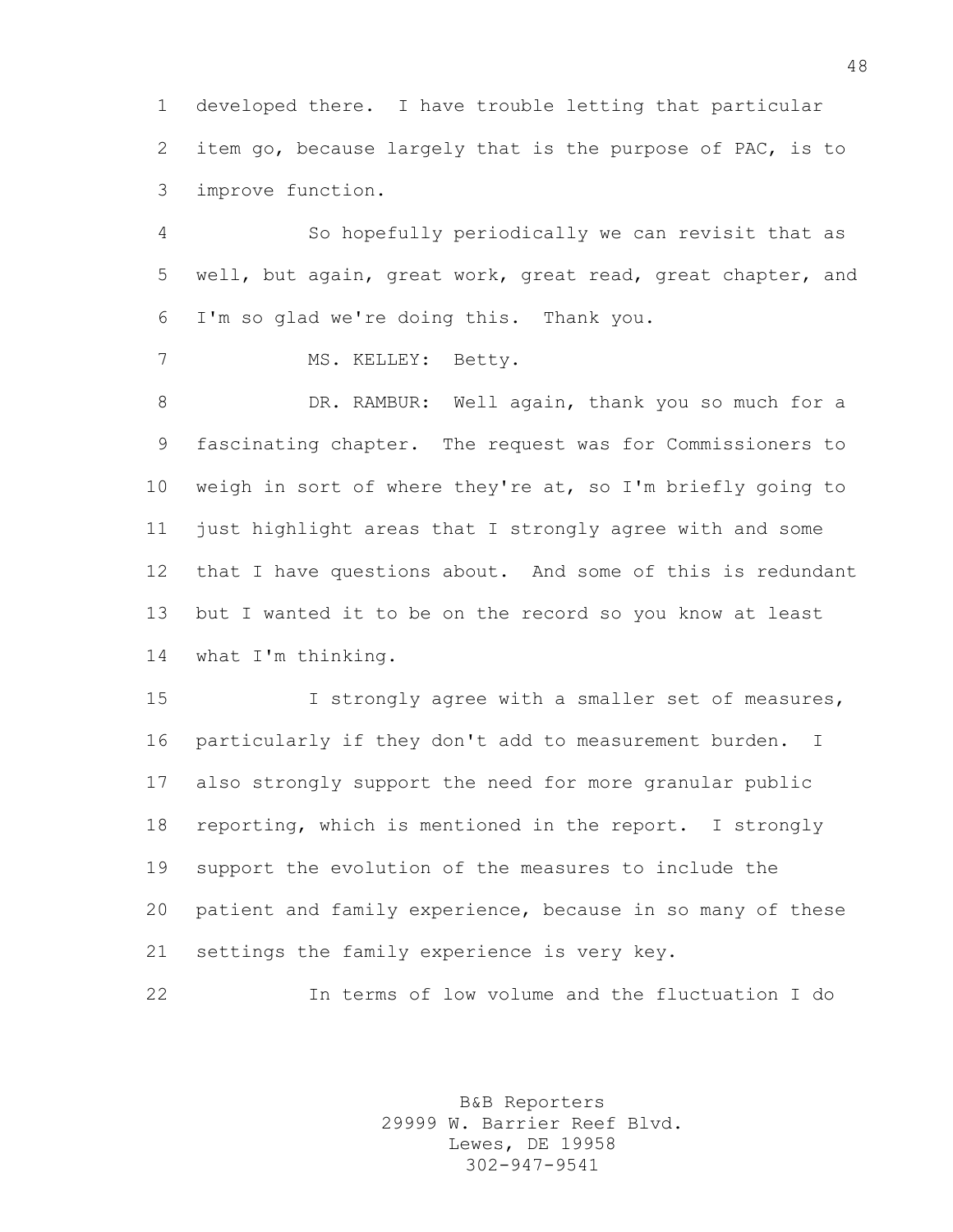support the weighting. I think it was a three-year average with the heavier weight being on the third year. I thought that was important.

 Stacey, I appreciated hearing your thoughts on the minimum, because I was sort of landing that there shouldn't be a minimum. But if there is a minimum or a 7 performance, I think that can be positive.

 I agree that there needs to be a ramp-up so that the incentive to participate is large enough to really focus on improving these measures and the outcomes, and I strongly support the full redistribution so that we could really maximize quality in these settings that take care of so many very vulnerable people.

 In terms of the conversation about the risk adjustment, that is fascinating, and I look forward to hearing more and learning more so I can be more clear on where I would land on the best way to proceed.

 So thank you all so much for your work, and Commissioners, for your thoughts and comments.

MS. KELLEY: Paul.

 DR. PAUL GINSBURG: Yes. I've got two issues I wanted to bring up. One of them is focusing on you found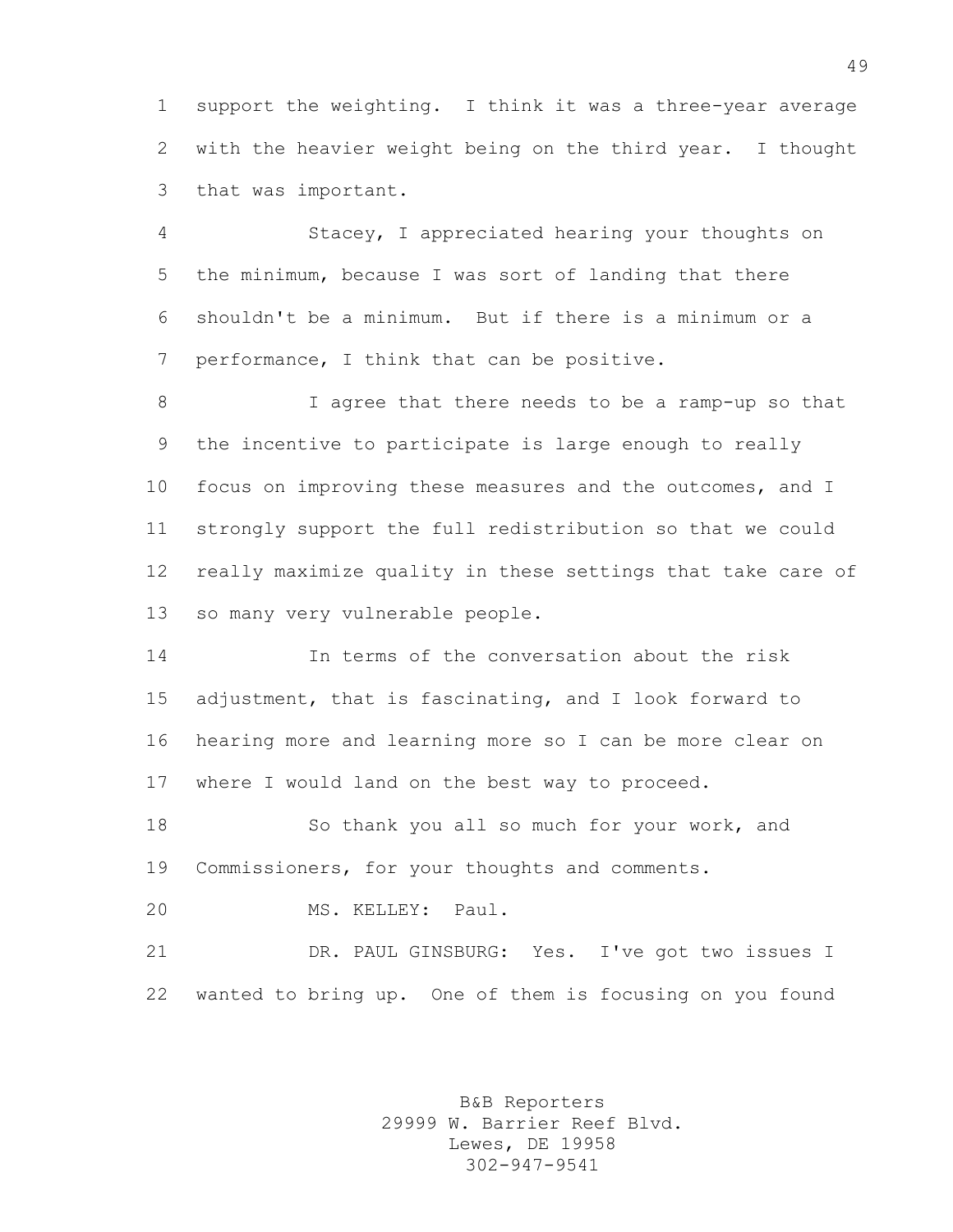that peer groups appear to be needed or useful for some types of providers but not for others. Has anyone thought about, you know, what is the kind of upside and downside of not using peer groups when you should have used them. And we do think about that a lot, but do we also think about what happens if we are using peer groups but, in effect, it's not accomplishing what we want? In a sense, how much harm can that do, because that may be relevant to a decision as to whether to just be bold and using peer grouping to be able to address social determinants, or do we want to have a strong case before we do use them, and we would be much more cautious? That's just a question that I hope we can think about.

14 The other thing is that, you know, given these findings, and I think the chapter does say that this is not ready to have a uniform assessment of quality throughout the four provider types -- we should be using this within 18 each provider type -- and really, you know, raise concerns about whether we will ever actually get to uniform payments, or even uniform quality standards across the four provider types. I think a significant accomplishment to standardize the approaches to risk adjustment, to quality

> B&B Reporters 29999 W. Barrier Reef Blvd. Lewes, DE 19958 302-947-9541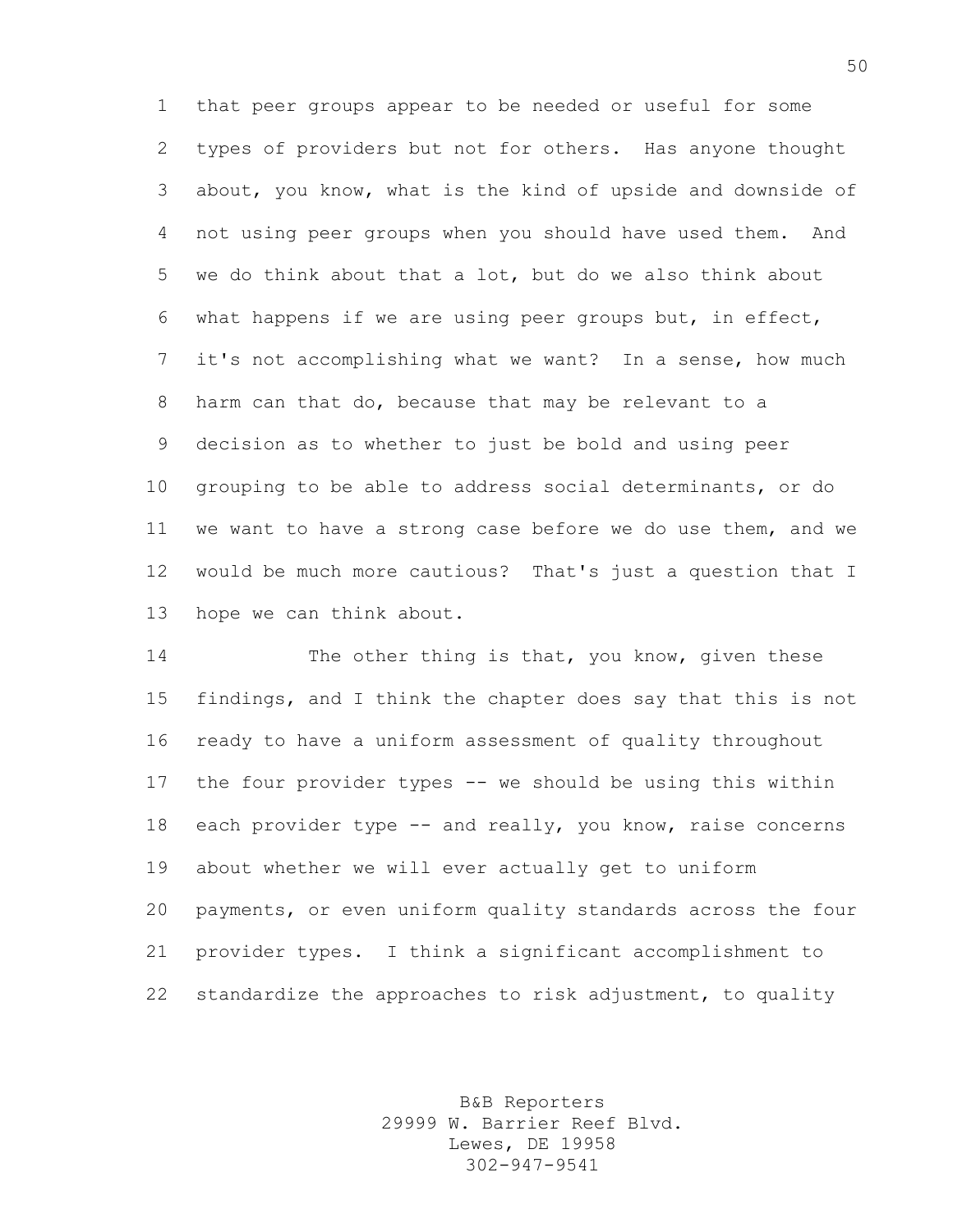measurement, et cetera, across the four provider types to the degree that it is useful, but in a sense it's another big step to actually pay the same or have the same actual quality adjustments that we are rewarding or not rewarding. Thanks.

MS. KELLEY: Amol.

 DR. NAVATHE: Carol and Ledia, I also echo the prior Commissioners' comments that this is really important work. I think you've taken us down a really important path, and so thanks for leading us in this direction. As David pointed out, super, super important, super, super challenging. I'm trying to add my supers in.

13 So a few points. I agree with Larry that I think, in the write-up, I think we have to give more details on the methodology there. I think it was a little bit hard to know exactly what was going on, and I think definitely the spirit of what was going on was conveyed clearly. But in this case, I think as Dana and others have highlighted, the devil obviously is in the details. It's helpful if we can maybe spell this out just a little bit more.

The second point that's somewhat related is I

B&B Reporters 29999 W. Barrier Reef Blvd. Lewes, DE 19958 302-947-9541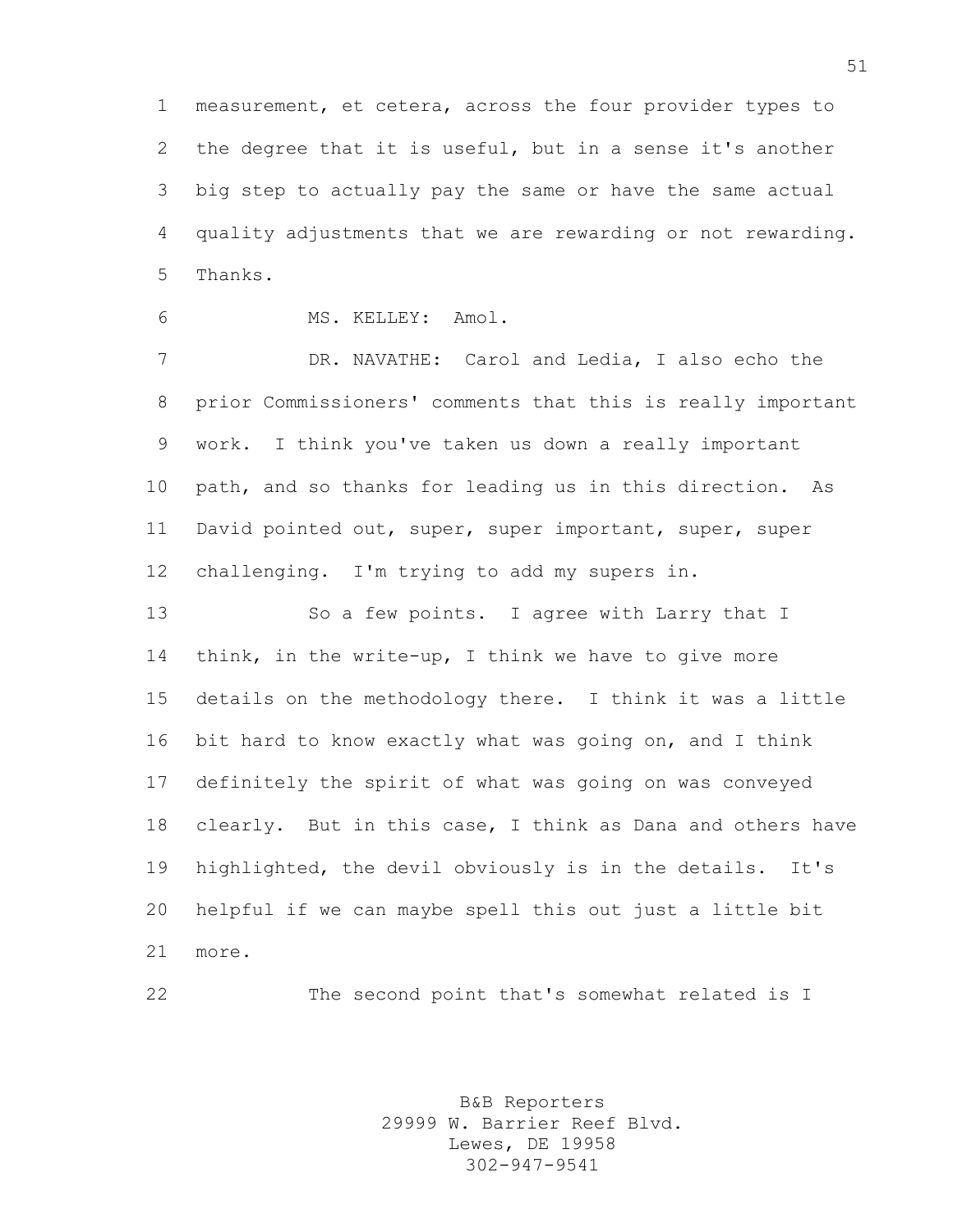think we would benefit from just digging deeper into the analysis and looking at simple correlations without risk adjustment, simple correlations with risk adjustment, and then also looking at the relationships between clinical risk and social risk themselves for each of the settings, for the beneficiaries themselves. I think that would be helpful.

8 And then also, kind of like we do as part of the payment updates work, where we're looking at the characteristics of the SNFs, the geographies of not just the SNFs but the facilities, I think it would be helpful here, again, to try to really unpack what we're observing, especially because it's varied by different setting, what the characteristics of facilities are that are high performing, what are the characteristics of facilities that are taking care of disproportionately social risk benes, disproportionately clinical risk benes. If we can lay this out and try to understand, to some extent, is what we're observing -- in some sense a kind of a feature of the data and not really a feature of how service is provided, or is this really a feature of how service is provided and kind of collapsed into specific facilities by setting.

> B&B Reporters 29999 W. Barrier Reef Blvd. Lewes, DE 19958 302-947-9541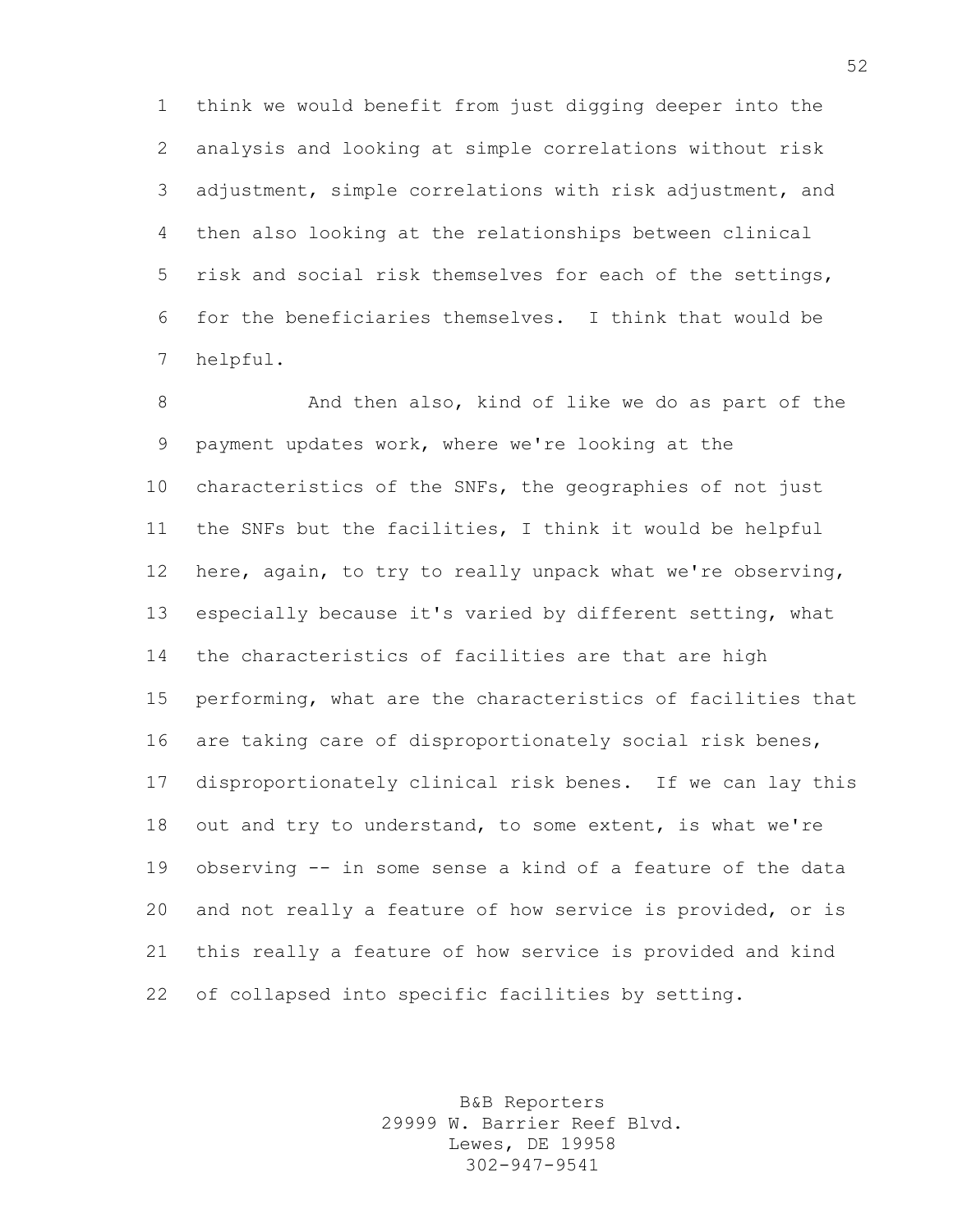A third point here, I generally feel sort of a sense of discomfort or at least not fully convinced when we're seeing the discrepancies, particularly between the share of duals and ADI measure. I think that's part of what's giving me pause in saying I think we should push forward or dive deeper into the data. I think you guys have already started to do that, so I think we have a good staff holding from which to leap off and keep going further.

 I would echo Paul's points and others around the conceptual basis here by setting. I think you guys have actually started to do that already in the writeup, and I think in the paper, and that was helpful. But I think in some sense a priori would be helpful to have some discussion before we are touching the data.

**And I think the macro point that I have, that**  I'll leave with, and I think Paul started to hit on this a little bit with what are the dangers of doing peer grouping when peer grouping conceptually may not really make that much sense, I think the kind of natural point here is we definitely want to follow the data, and at MedPAC we do a good job of that, generally speaking. You guys have

> B&B Reporters 29999 W. Barrier Reef Blvd. Lewes, DE 19958 302-947-9541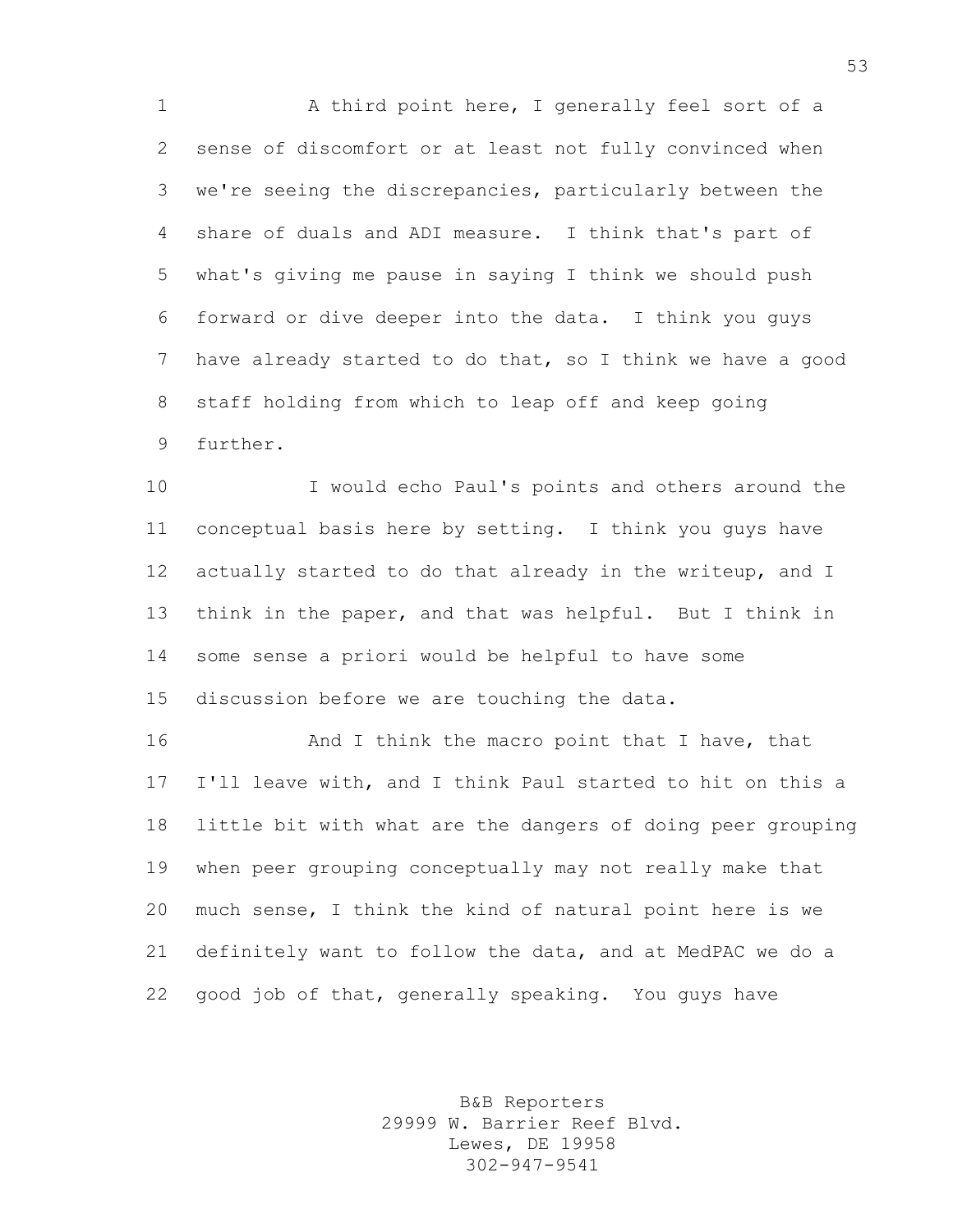already taken us in that direction. But I think we also want to be a little bit careful of following what might be some idiosyncrasies in the data and finding a narrative to fit that data.

 And at least when I was thinking through the home health piece and the discrepancy between share of dual and ADI, I felt like, you know, are we potentially vulnerable to doing that here versus do we really have a good conceptual basis or are we really finding a true feature of how services are delivered that can accommodate in the design?

12 So I think we're off to a great start here. I really thank you for this work. I think it's really important. And like Brian said, I think especially as we kind of pave new ground or move into different directions not everything is going to work out in the first try. So I'm not discouraged by that at all. I'm very optimistic that we can get there, and thank you so much.

MS. KELLEY: Jon Perlin.

 DR. PERLIN: Well, Amol really set my comments up very well. First let me start by adding my thanks to Carol and Ledia. This is really terrific work. It's important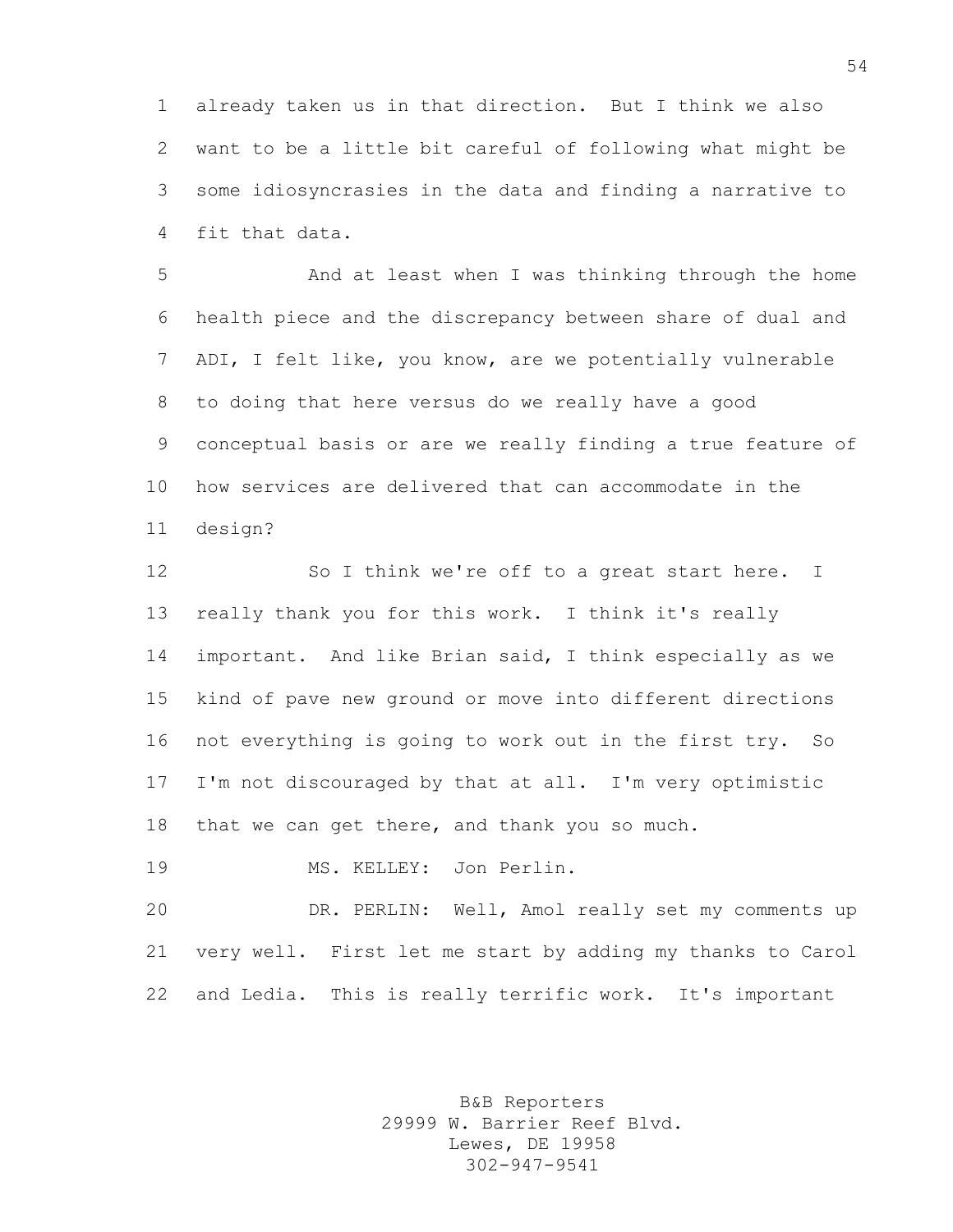work. And from our discussion its obviously provocative work.

 Let me also, in the spirit of questions you actually asked, give my plus-one to Betty's comments. This really builds on Dana and David's points, and it takes me back to really the beginning of my career on the first principles of performance measurement. The question is fundamentally this: what is the question that we're trying to answer, and we're trying to understand how social risk vulnerability plays into outcomes, on a number of dimensions of outcomes -- clinical outcomes, and for the entities that are providing service, their performance outcomes.

 And so I think all of us are united in the spirit that we really want this to work. But we're trying to compare two rough proxies, and Amol just made the comment that we're trying to extract a narrative from proxies that have a number of embedded elements, some of which add another level of, quote, "truth" may correlate very strongly, and others which may add noise. And we find ourselves in this situation where we're compelled to use these rough proxies because they're available, and this is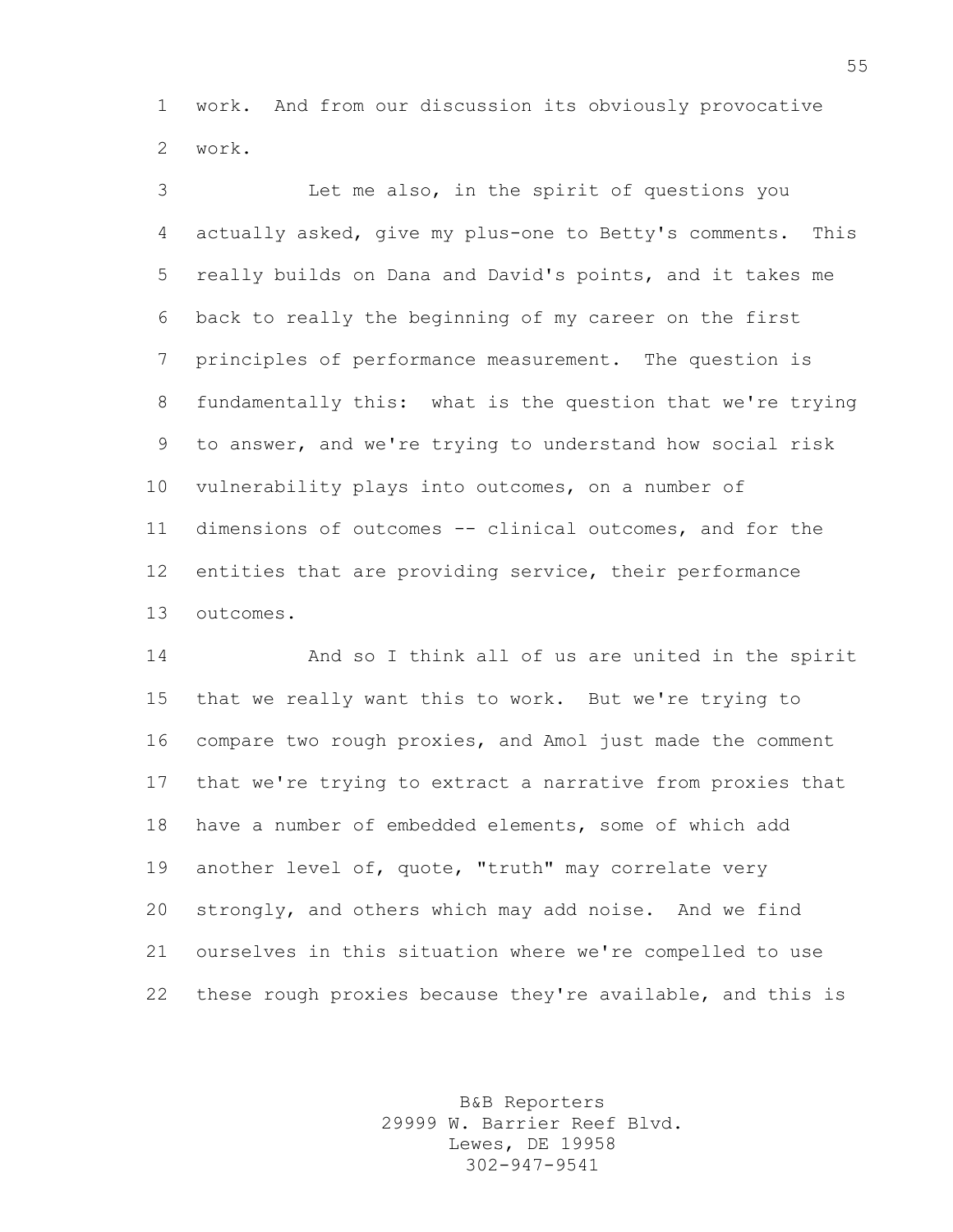the classic trap in performance measurement. You grab a measure because it's available. This is the old saw about, you know, why do you look for the keys under lamppost -- because that's where the light is. And that's not wrong. That's what we've got. But I think it compels some higher order of questions.

7 And so we don't have to answer this now, but for people like David and Dana and others, if other choices of data were available would we know, or would we have better performing metrics for adjusting for social risk and possibly clinical risk as well?

12 And it leads to a question for staff, and for us as a Commission. Have we reached the point where we need to clearly ask CMS to find mechanisms to collect different source data, so we're not using rough proxies, so we're actually using a set of variables that actually predict the outcomes that are of interest? And, you know, I'm glad we framed the discussion around unifying the four elements of 19 PAC, but fundamentally these questions come up, and in acute care as well, and so has the time come for really seeking these more fundamental data more broadly? So I throw that out, and I know that it's sort of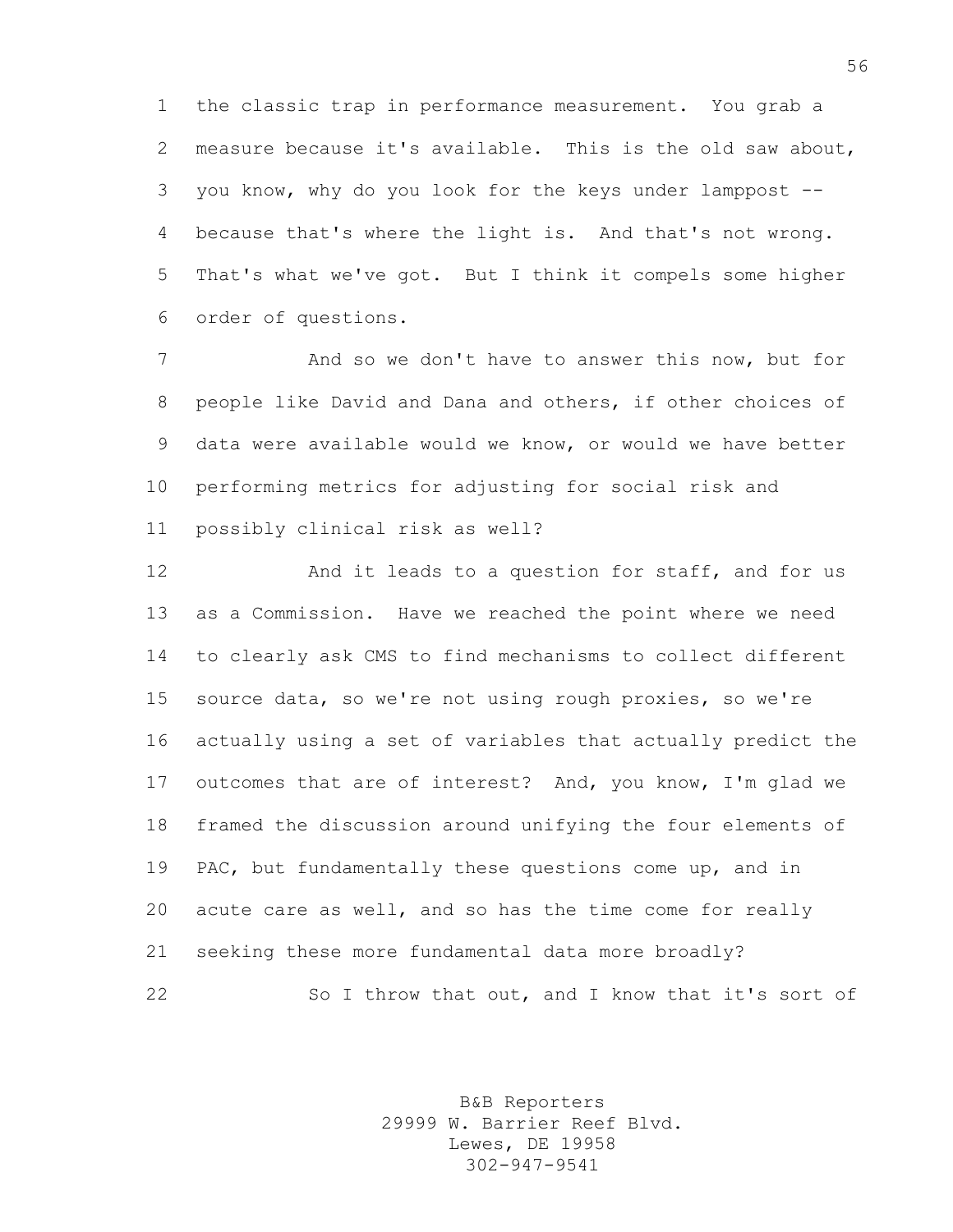terrifying in terms of its ambition, yet there's a point where these are the sorts of data that may actually help the program evolve to be more effective. And as we sort of move into a next generation of performance measurement, ubiquity of health records, et cetera, these are the sorts of factors that need to become part of the picture of a beneficiary to really give them the best care and for the program to be scored most effectively.

Again, terrific work. Many thanks.

10 MS. KELLEY: Larry.

 DR. CASALINO: Yeah. So much has been said, and much of which I agree with. Let me just emphasize three points.

 I am not going to comment on Jonathan Perlin's last point, although I think it's really important. And there could even be a whole set of work devoted to should better data be collected and how, about social risk.

18 So I have three things. One is, there's so much in this report in terms of design elements, and we've been very focused on social risk, I think appropriately. But we haven't, except for Betty, had much to say about the design elements. In my case, I'm not concerned about that because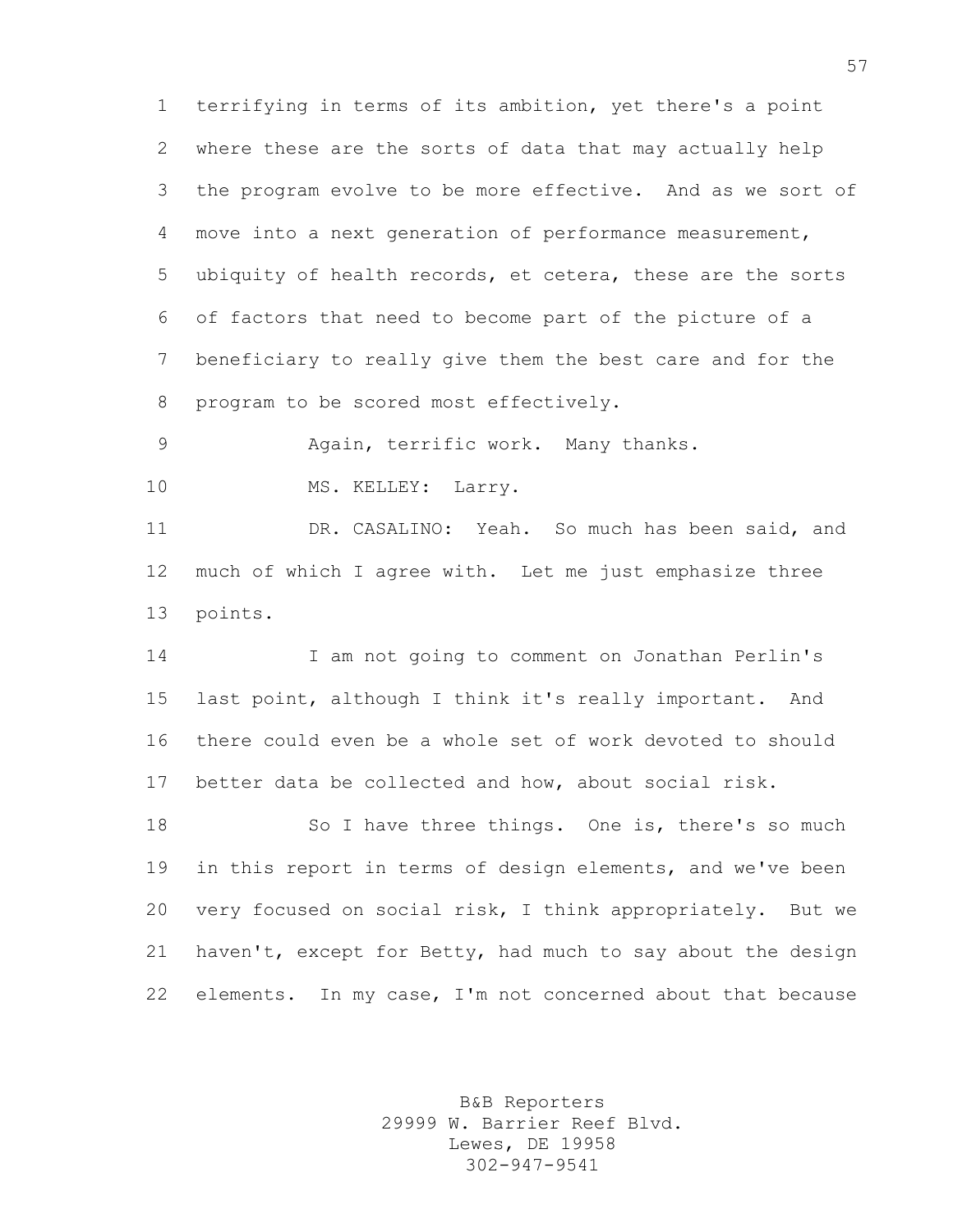I actually agree with them. I think they're terrific and extremely well explained. But I wonder whether we should assume that because we haven't discussed them, other Commissioners are also in accord with them. So that's my first point.

 My second point is I just want to emphasize what David said earlier. It's one thing -- or my interpretation 8 of what he said, or gloss on it -- it's one thing, I think, to say let's have identical design elements across post- acute settings, and I agree with that and I think the report is pretty successful in convincingly putting out the design elements that could and should be used. But the report does also mention that something we'd like to be able to compare performance across post-acute settings, but doesn't really say much about, as David pointed out, about well, what would need to happen for us to get there. So it would be nice to know a good more about that.

 But also it doesn't really say anything, I don't think, about why would we want to compare across settings? I think, actually, in other things that MedPAC has published in the last couple of years there have been some discussions about why it would be desirable to compare

> B&B Reporters 29999 W. Barrier Reef Blvd. Lewes, DE 19958 302-947-9541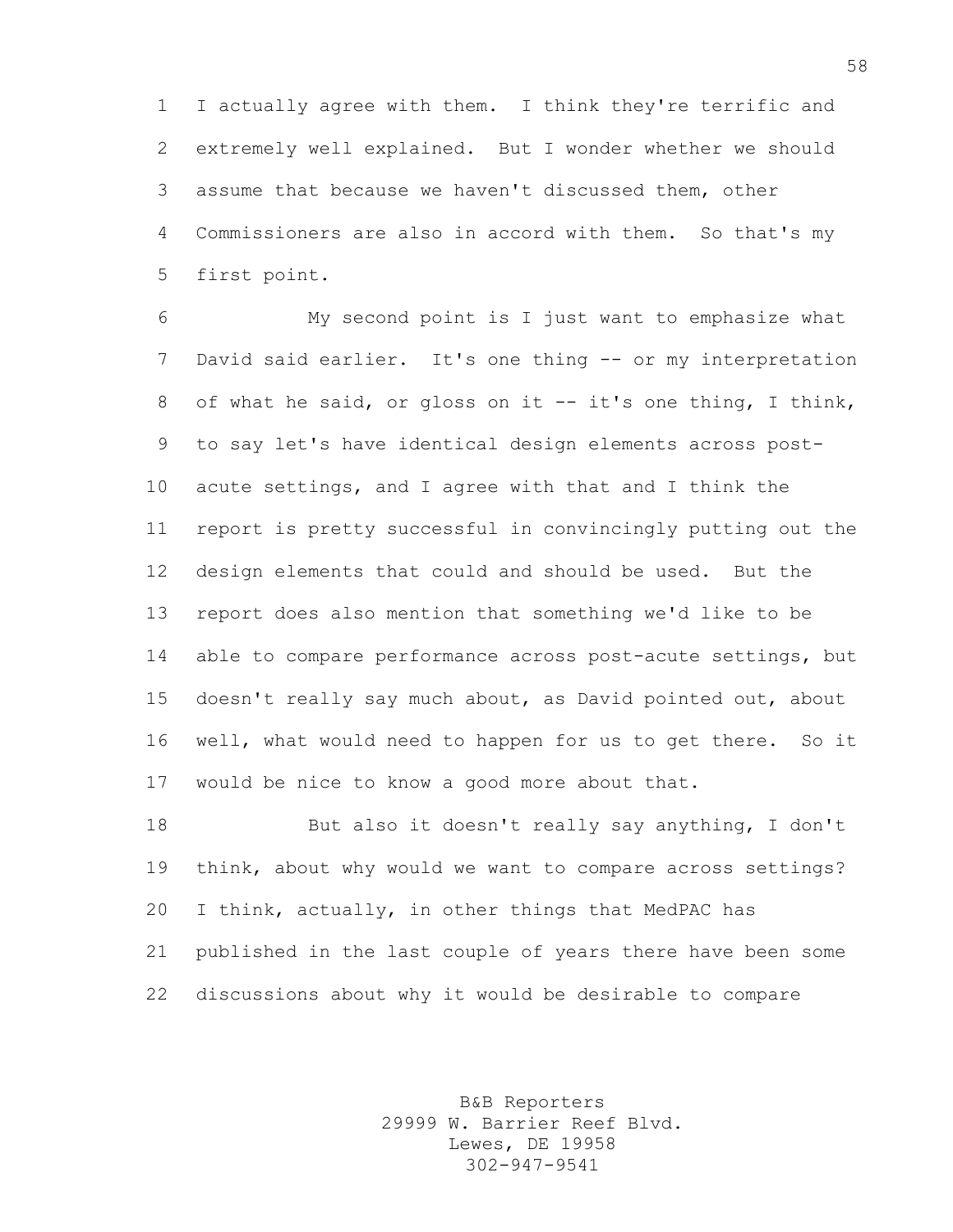performance across settings, and pretty sophisticated discussions. And if that's the case, or even if it's not, I think either way it would be great to have some of that in this report. Why would we want to compare across settings, and then what barriers would have to be overcome? So that's my second point.

 My last point is, again, on social risks, that we've spent so much time on -- and I'm really just repeating what I said around [inaudible], just to emphasize it -- first of all, whatever we do we should have more explanation in the report, I think, of what actually was done methodologically to try to look at the association between a measure of social risk and a measure of performance.

 But secondly, this is so consequential. If MedPAC comes out and says well look, in some cases if you're dual eligible you are more likely to get a good outcome than a bad outcome. You know, that could be true, and if it's true it's really important. But if it's not true, then putting it out there is really quite harmful, both to the world and to MedPAC's reputation, I think. So I know that staff is quite sophisticated

> B&B Reporters 29999 W. Barrier Reef Blvd. Lewes, DE 19958 302-947-9541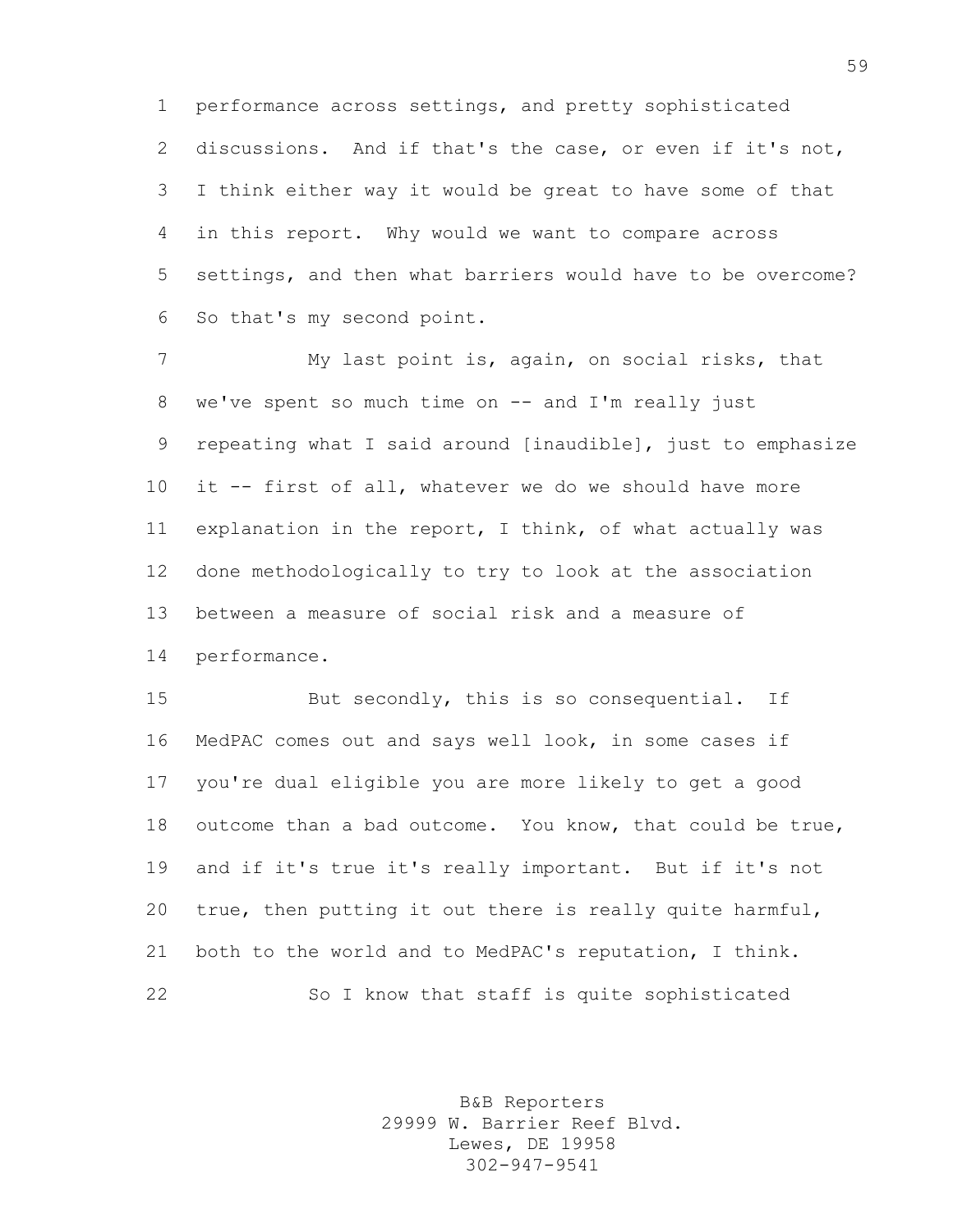methodologically and very careful and much more familiar with the details of the subject matter than at least most of the Commissioners. But I do think we want to make sure if we put things out, like we have in this current draft, that the methodology used to make the comparison, or to determine the relationship between social risk and performance by setting, that it's really best available, ideally, and if not the very best available at least completely bulletproof. And I'm not the best person to evaluate this but just listening to others' comments as well I'm not yet convinced that we're there. So I would just encourage the leadership and staff to think hard about that.

14 MS. KELLEY: Bruce.

 MR. PYENSON: I want to congratulate staff for just really terrific and thought-provoking work. And I agree with what my fellow Commissioners have said, but I have a different context in mind for this chapter, which is a population health context and a broad accountability context and a unified PAC context. What we're doing here is evaluating particular silos within PAC, whereas most of our thinking, and we're required to do that based on the

> B&B Reporters 29999 W. Barrier Reef Blvd. Lewes, DE 19958 302-947-9541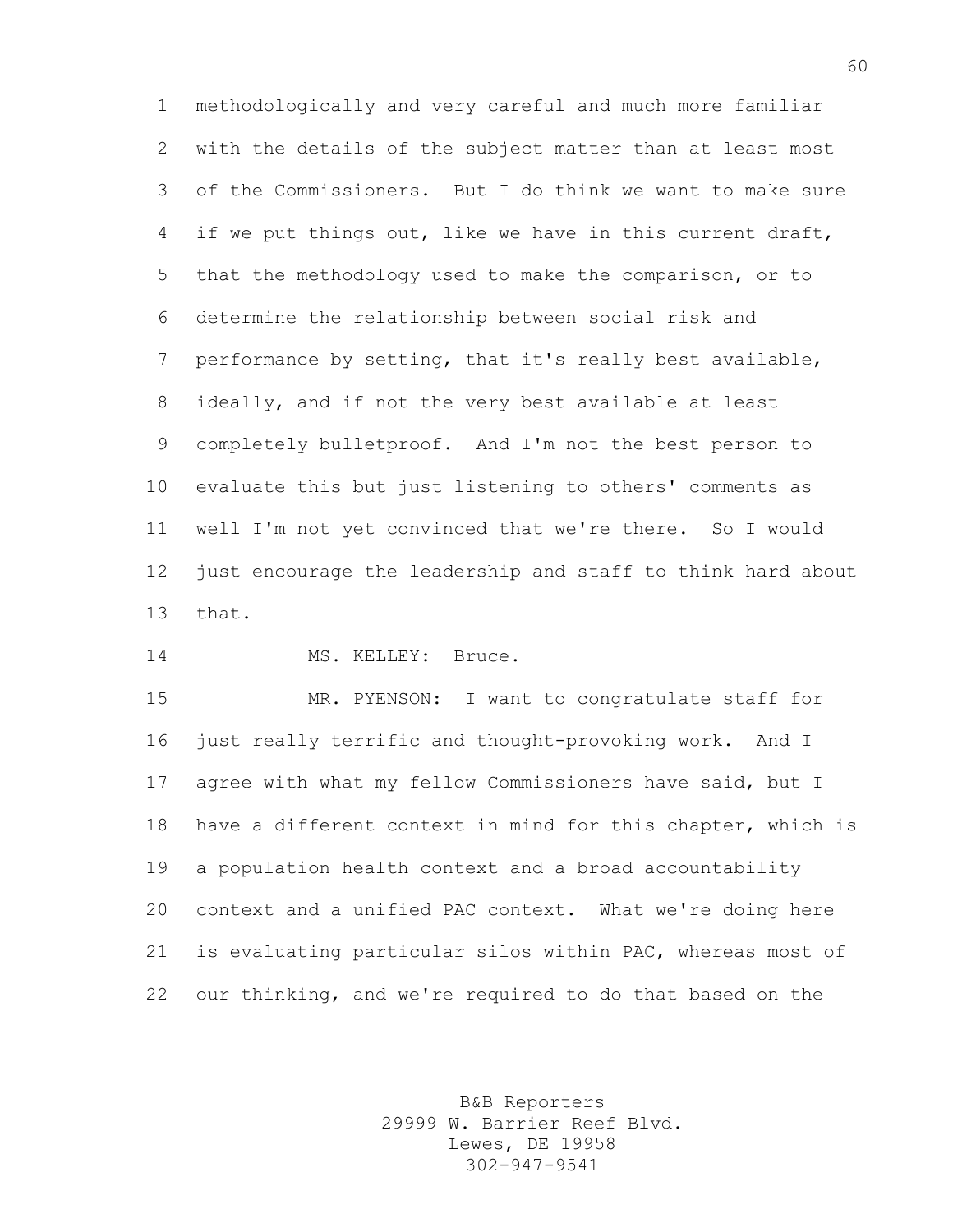limitations of the data and so forth, but most of our work has been thinking about broader accountability, which also better tracks with health outcomes. And I think it would be fine to say that it's really hard, and of limited value, to create a system that reflects what we want to reflect within these silos. I think that would be a successful outcome of this chapter, and to say the right way to do this is to look more broadly and hold a whole community of providers accountable for the continuum of care.

 So I, of course, have lots of suggestions of what might improve the fit of the regression models and so forth. But as I thought about it I really want to spare staff from those suggestions, because I think what we're finding in a certain sense supports our broader vision that the right way to do this is on a broader accountable basis that takes into account more of a continuum of the care and the circumstances of beneficiaries.

 But I think that the richness of the conversation has really been a credit to the staff in creating this work.

 DR. CHERNEW: Okay. Again, we are almost perfectly on time. This has been a very rich discussion.

> B&B Reporters 29999 W. Barrier Reef Blvd. Lewes, DE 19958 302-947-9541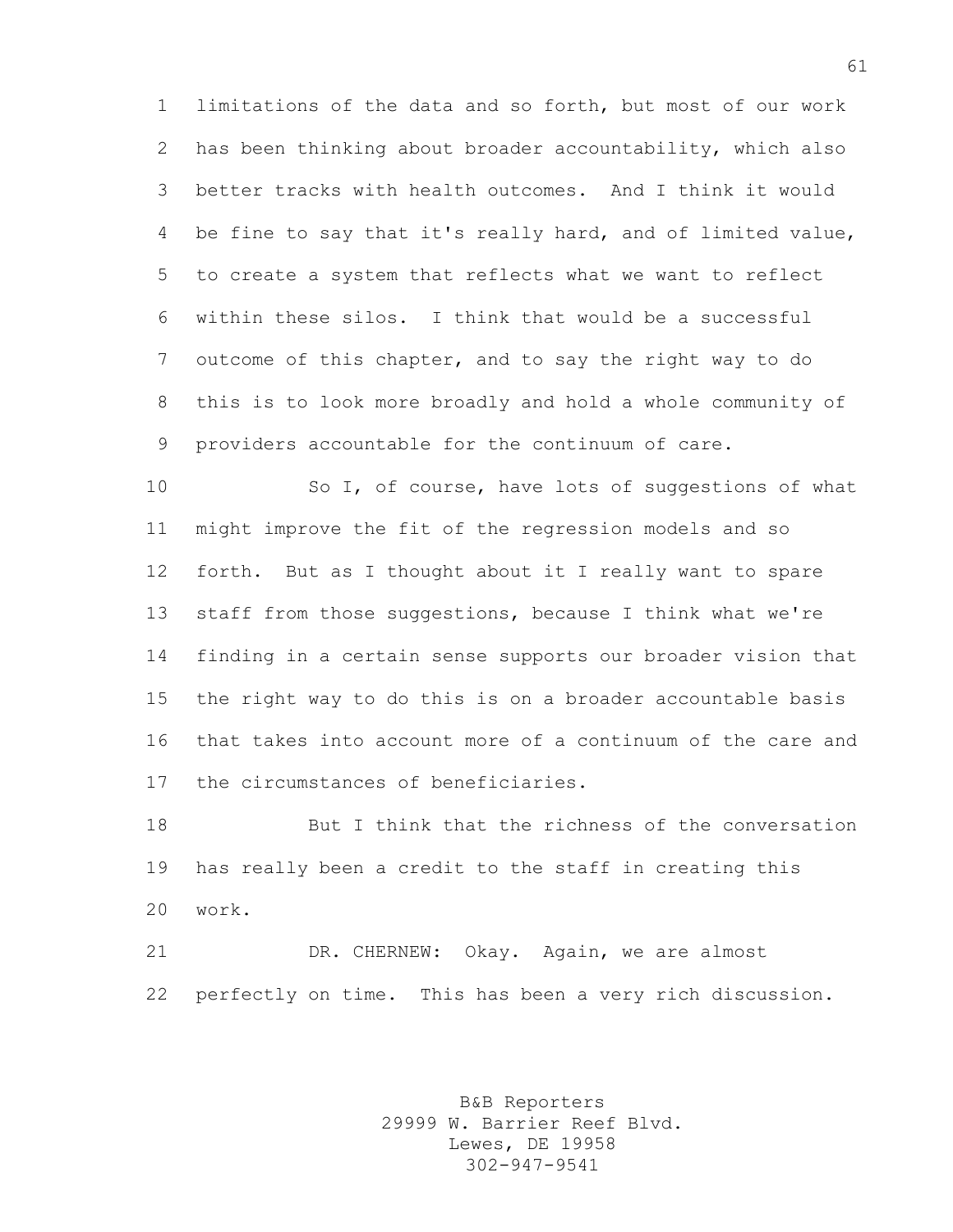Bruce largely stole a lot of my wrap-up, which will help us stay on time, but I'll make a few simple points.

 First, this is a mandated report, and it will come out because it's a mandated report, just so you know. Second, I have heard, I am sure the staff has heard, I'm sure all of you have heard, the statistical issues here are enormous in a whole range of ways, and there have been a lot of discussions about things we could do, might do, should do, would want to do, a little of plotting of the academic community for not having solved it in the first place. I blame Grabowski.

 In any case, this is really hard. Issues of how to adjust for social determinants, what that means is challenging in any one sector, let alone in a unified way. Just to manage expectations, we will have bandwidth issues. So I'm glad that this is my second, not my sixth, cycle. It will be something we will continue for a while, and just so you know, there is related work being done at CMS and other parts of the government. I'm sure NQF, Dana, will be thinking about how to measure a whole range of these things, and we will certainly borrow from expertise

> B&B Reporters 29999 W. Barrier Reef Blvd. Lewes, DE 19958 302-947-9541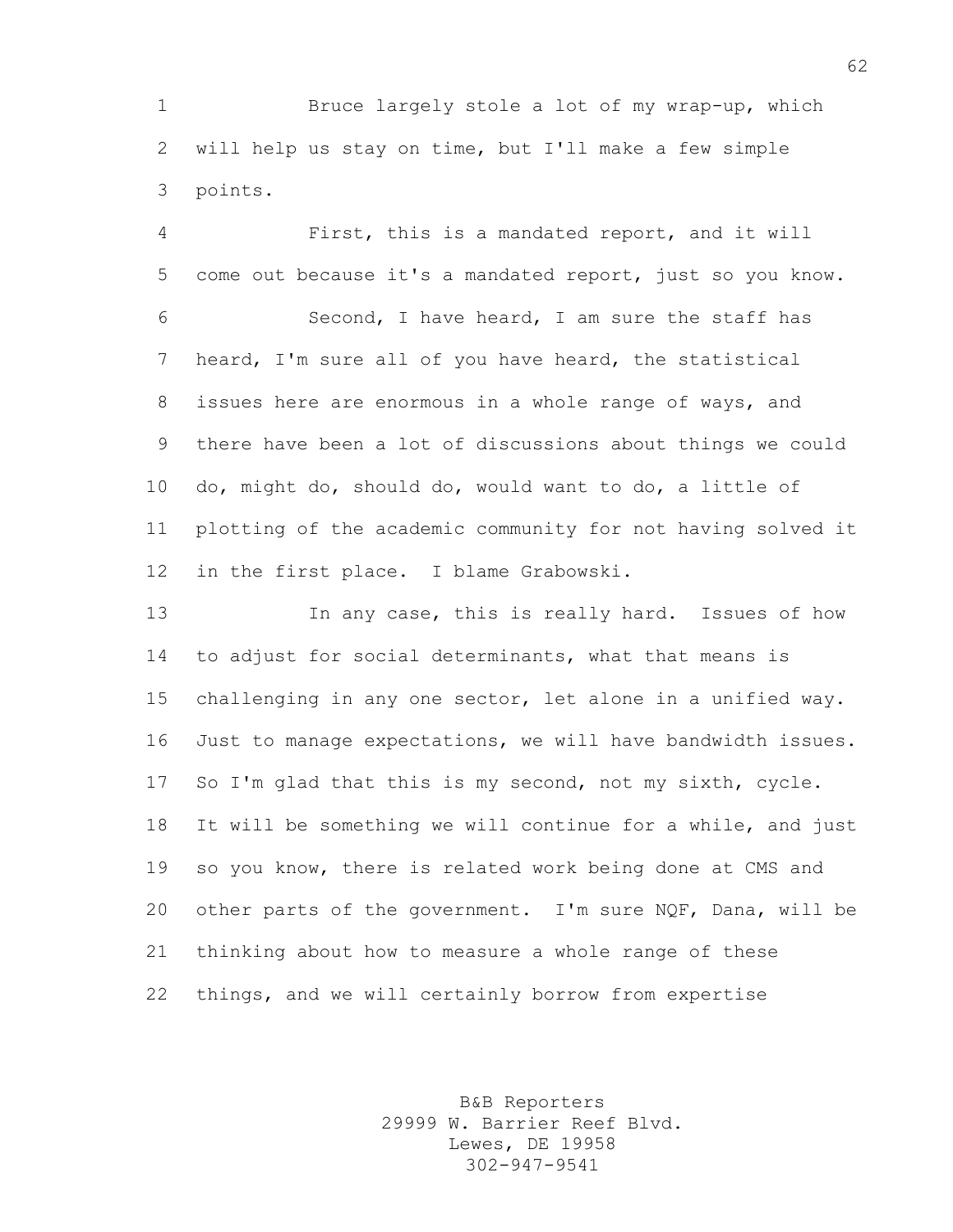outside, as needed, but understand we do have a mandate, and we do have bandwidth issues.

 The one thing I will say -- and I think this is very much in the spirit of what Bruce says -- first, I thought Bruce was going to be making a case for alternative payment models thinking about things on a population basis. He never actually said that, but it was pretty close to 8 kind of what he said. So maybe -- there, he's shaking his head. So I'm going to take that as a yes, and I agree, by the way, Bruce. That's probably not surprising. One of the reasons why I like population-based payment models is they allow you to think along the orientation for these type of issues that you are outlining. I think that's true. We have another sector, another set of chapters to deal with that.

 Secondly, what's very clear is we actually have to remind folks, we have what I consider to be a very successful body of work and chapter on SNF VIP that we've done, where I think we would all agree that in that particular context, it was working. And what I take from this is what is really challenging is extending those principles and the measurement issues to other areas. So I

> B&B Reporters 29999 W. Barrier Reef Blvd. Lewes, DE 19958 302-947-9541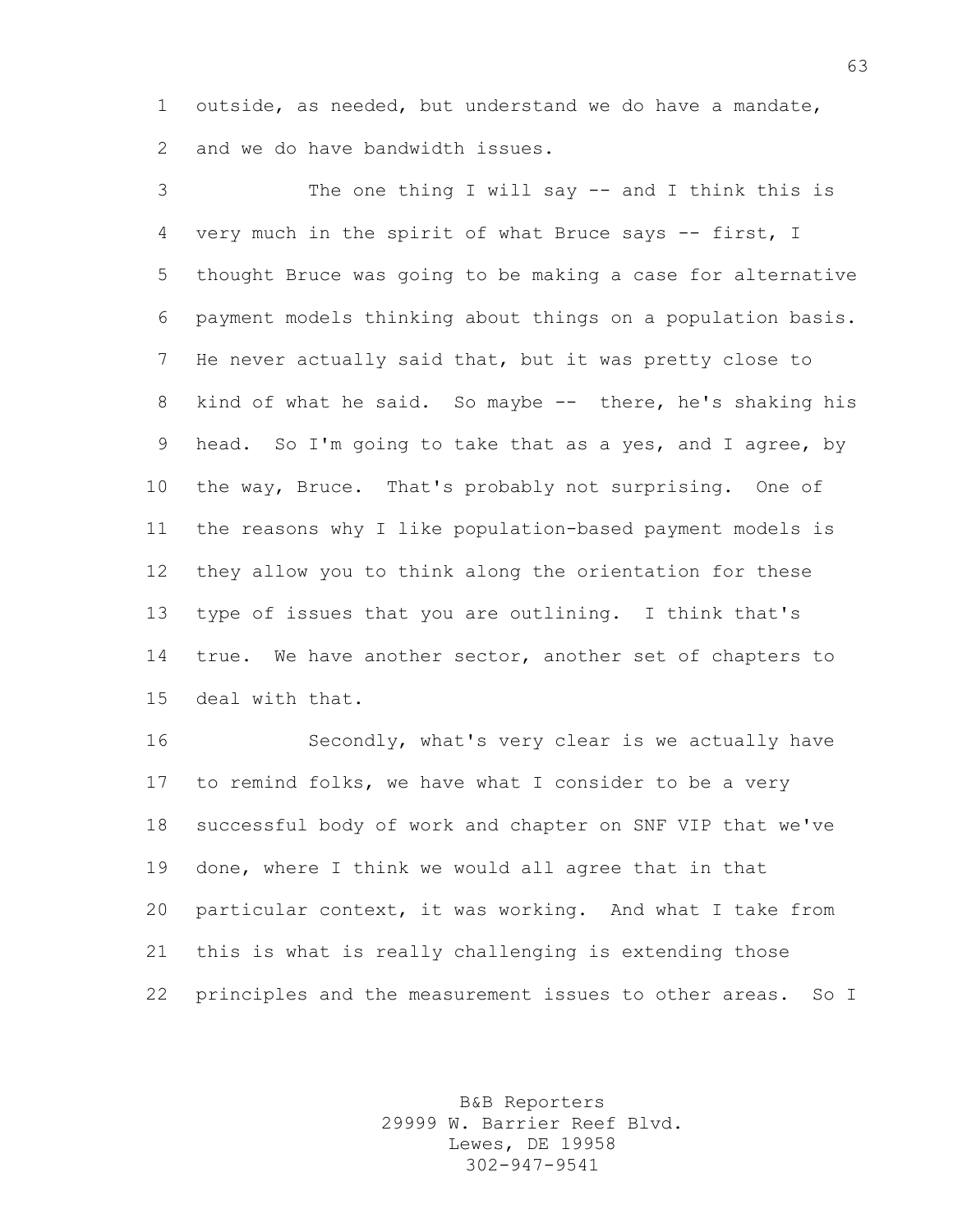don't want to imply that the SNF VIP is all perfect or doesn't face challenges, but we have a lot to do to get to these other areas, and they all seem to have their own separate things. And we really struggle with these case- mix adjustments, particularly when there are selection issues across all of these different sites. So, for some patients, these are substitutes. For some patients, they're not, and that raises all these statistical issues.

 So where we are in my summary is I'm going to close with a thank-you to the Commissioners and a thank-you to the staff for both the substance and for recognizing all the really hard work that's gone into addressing this super-challenging topic.

 We will continue along this path and come back to you with an update, having heard all of your comments, and hopefully, we will be able to create the tone that matches, I think, what many of you said, which is we are an agency that relies heavily on the analysis, and we, therefore, want to make sure that when we draw a conclusion, it is the conclusion we are comfortable drawing. And that, in many ways, is the bar. We will continue to do that and adjust our tone as needed as statistical challenges arise.

> B&B Reporters 29999 W. Barrier Reef Blvd. Lewes, DE 19958 302-947-9541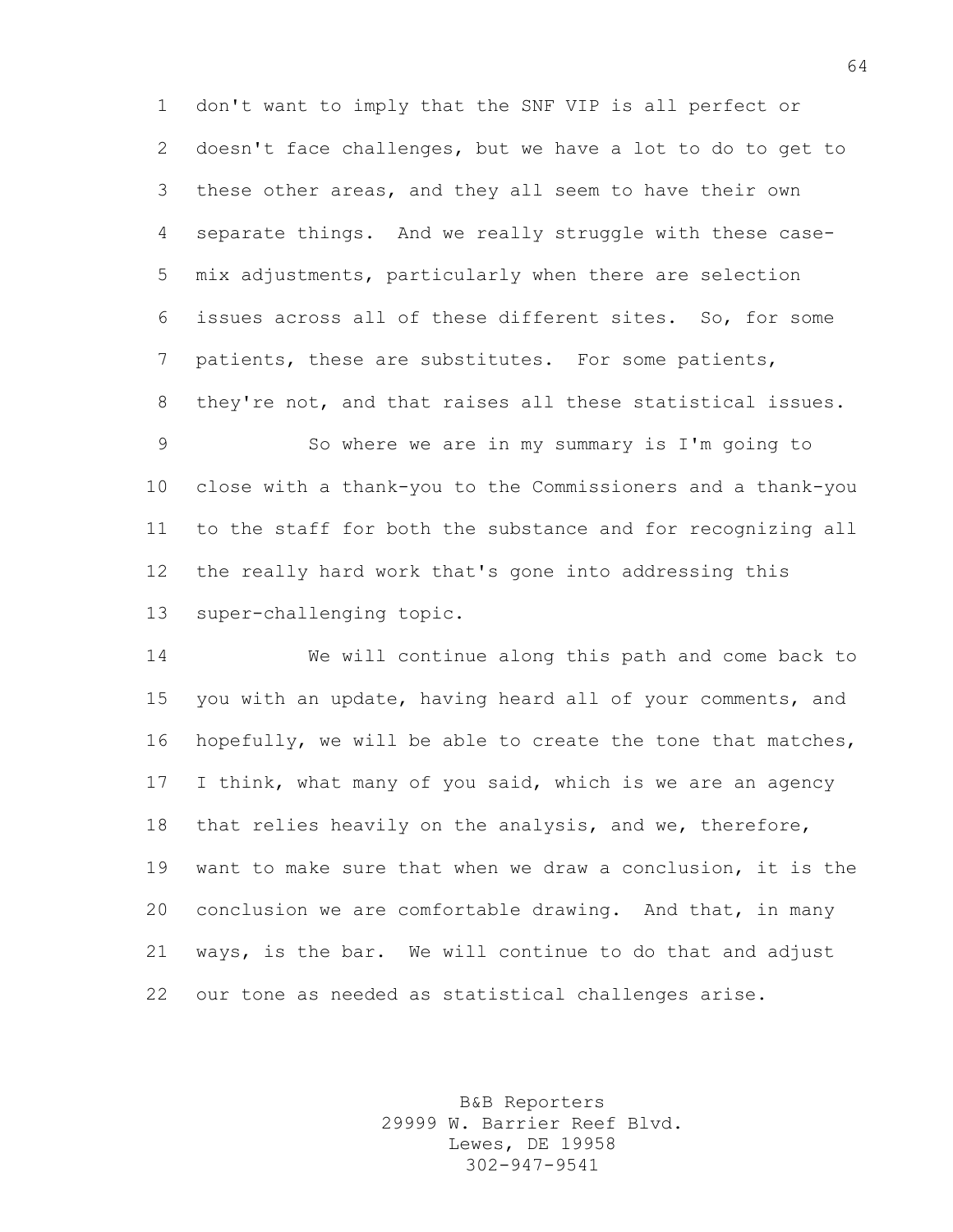1 So I will stop there with a deep breath, and I think now we are going to transition to another somewhat complex area for a different reason, which is our work on the home health prospective payment system, and Evan is going to go through what we -- again, this is a mandated report, and you will see why, for reasons really that are no fault of our own, it is a particularly challenging report to write.

Evan?

 MR. CHRISTMAN: Good morning. Thanks, Mike. Before I begin, I'd like to remind the audience that they can download a PDF version of these slides in the handout section of the control panel on the right-hand side of the screen.

 In 2018, Congress mandated two changes to the home health prospective payment system. Those changes included a new 30-day unit of payment and the elimination of therapy visits as a payment factor in the case-mix system. These changes were implemented on January 1, 2020. The BBA 2018 requires MedPAC to provide an initial assessment of these changes by March 15, 2022. Before I turn to our analysis under the BBA

> B&B Reporters 29999 W. Barrier Reef Blvd. Lewes, DE 19958 302-947-9541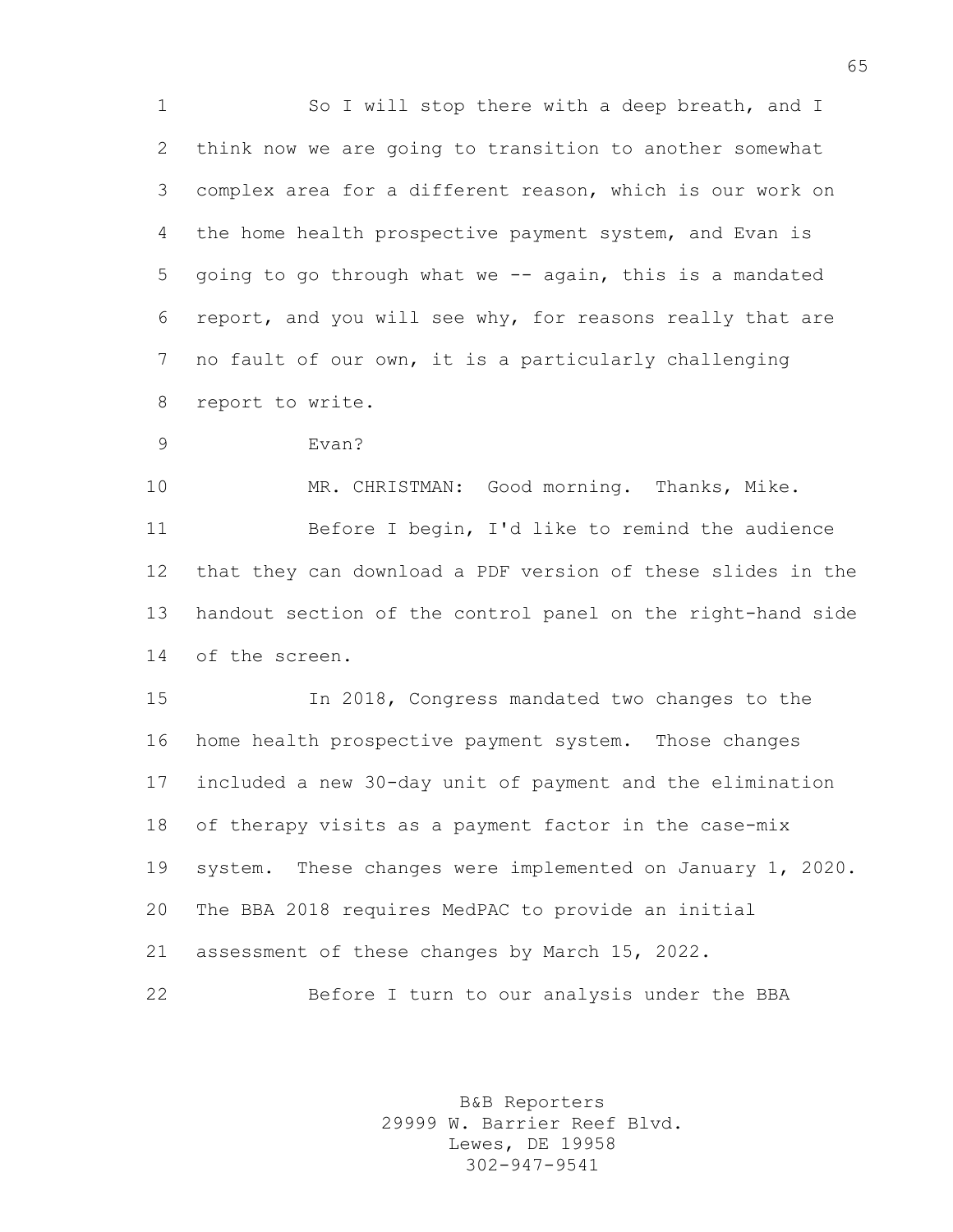mandate, I want to remind you of two issues we've noted in the past. The first issue is the high level of payments. Medicare margins for home health have averaged better than 16 percent in the 2001-to-2019 period. For many years the Commission has recommended payment reductions to address these overpayments.

 The second issue was an incentive in the payment system. Prior to 2020, the PPS used the number of therapy visits provided in an episode as a payment factor. The Commission recommended the removal of therapy as a payment factor in 2011, and the BBA 2018 mandated this change be implemented in 2020.

 The patient-driven groupings model, or PDGM, is the new case-mix system implemented to meet the statutory mandate. There is more detail in your paper on the system, but note that PDGM pays for based on diagnosis, functional debility, and certain service-use factors.

 PDGM pays on a per-visit basis when 30-day periods include a low number of visits. These are referred to as low-use payment adjustment, or LUPA periods, and they are about 8 percent of the periods in 2019, with the remaining 92 percent receiving the full case-mix adjusted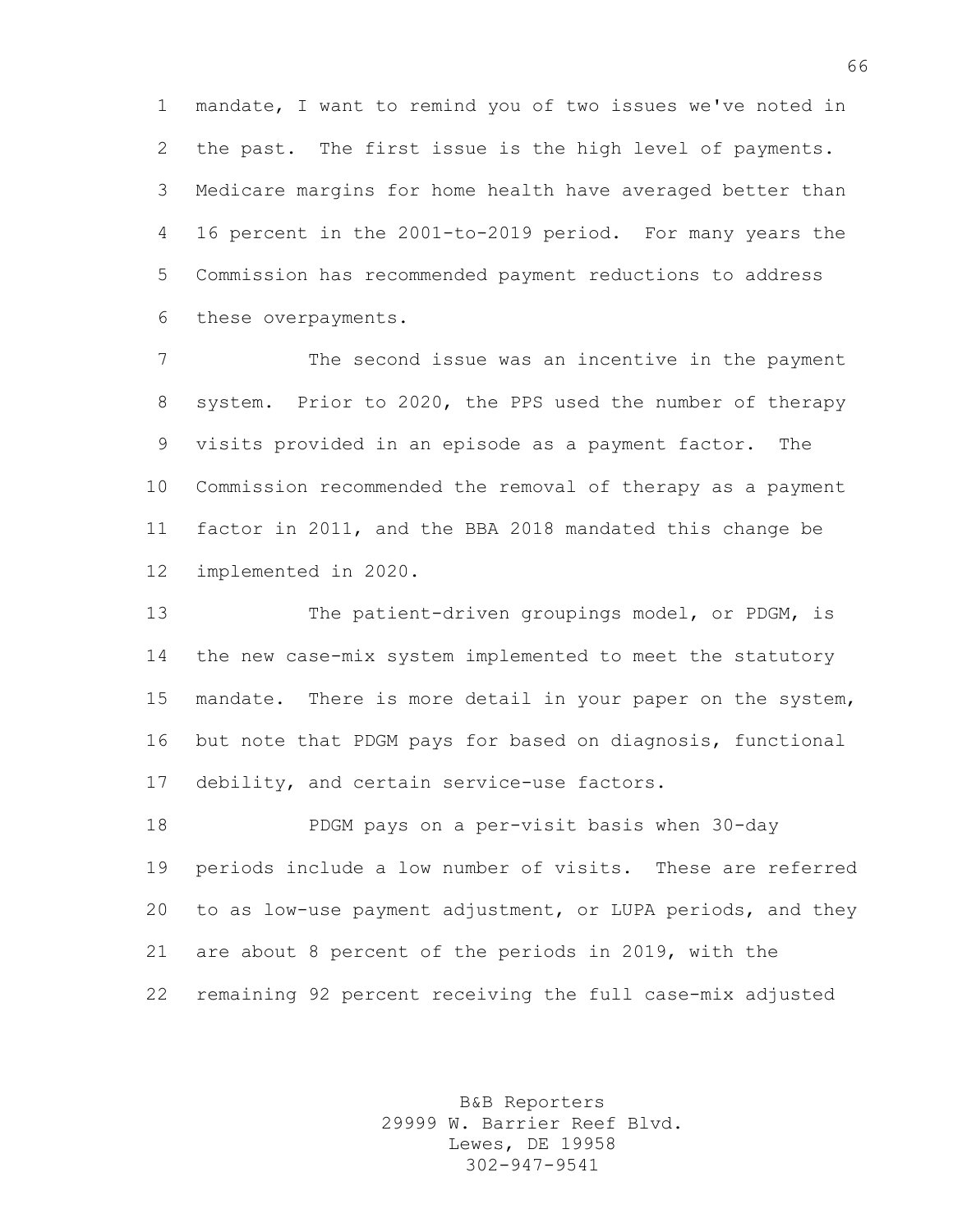payment.

 The 2020 policies are the most significant changes to the PPS since it was implemented. Understanding how the delivery of home health care changes under it will be important to the Commission's oversight of the benefit. However, identifying the impacts of PDGM will be challenging because the COVID-19 public health emergency also disrupted home health care in 2020. PDGM was implemented on January 1, 2020, and the PHE was declared later that month. As a result, agencies experienced significant disruptions to the demand for home health care at the same time that they were implementing PDGM. The number of inpatient stays declined, particularly in spring of 2020, and there were also reports of beneficiaries declining care because they wanted to isolate at home. Conversely, there was also a reported uptick in demand for home health from beneficiaries seeking to avoid a stay at a skilled nursing facility. These disruptions could have affected the amount and mix of home health services provided to beneficiaries. CMS and the Congress also made several other

> B&B Reporters 29999 W. Barrier Reef Blvd. Lewes, DE 19958 302-947-9541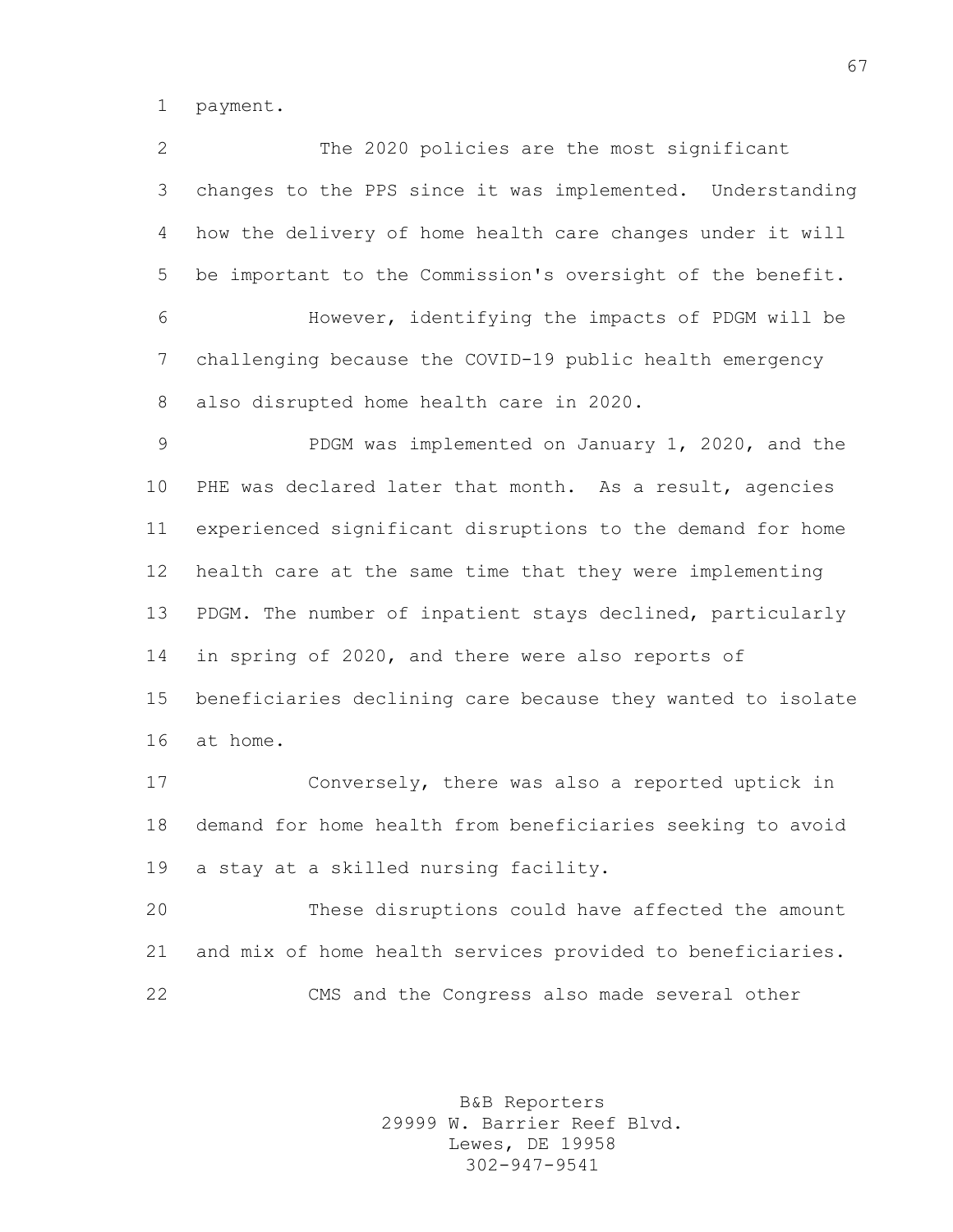policy changes that may have affected agency operations -- next slide, please. CMS and the Congress also made several other changes that may have affected agency operations and the delivery of the benefit.

 First, relief funds such as the Paycheck Protection Program made substantial funds available to home health agencies. These funds helped to compensate for lost Medicare revenue.

 Second, several home health-specific policies were implemented in 2020. Broadening the coverage of telehealth was the most significant of these. Prior to the PHE, coverage was limited to remote patient monitoring. In March of 2020, CMS allowed coverage of virtual visits and later made this a permanent change to the home health benefit. The federal funds and other policy changes were intended to bolster access during the public health emergency, but they also may have had an impact on the delivery of care. These particular confounders, particularly telehealth, need to be considered when we analyze the data from the first year of PDGM. This slide shows utilization in 2019 and 2020.

Overall, the number of home health users declined by 11

B&B Reporters 29999 W. Barrier Reef Blvd. Lewes, DE 19958 302-947-9541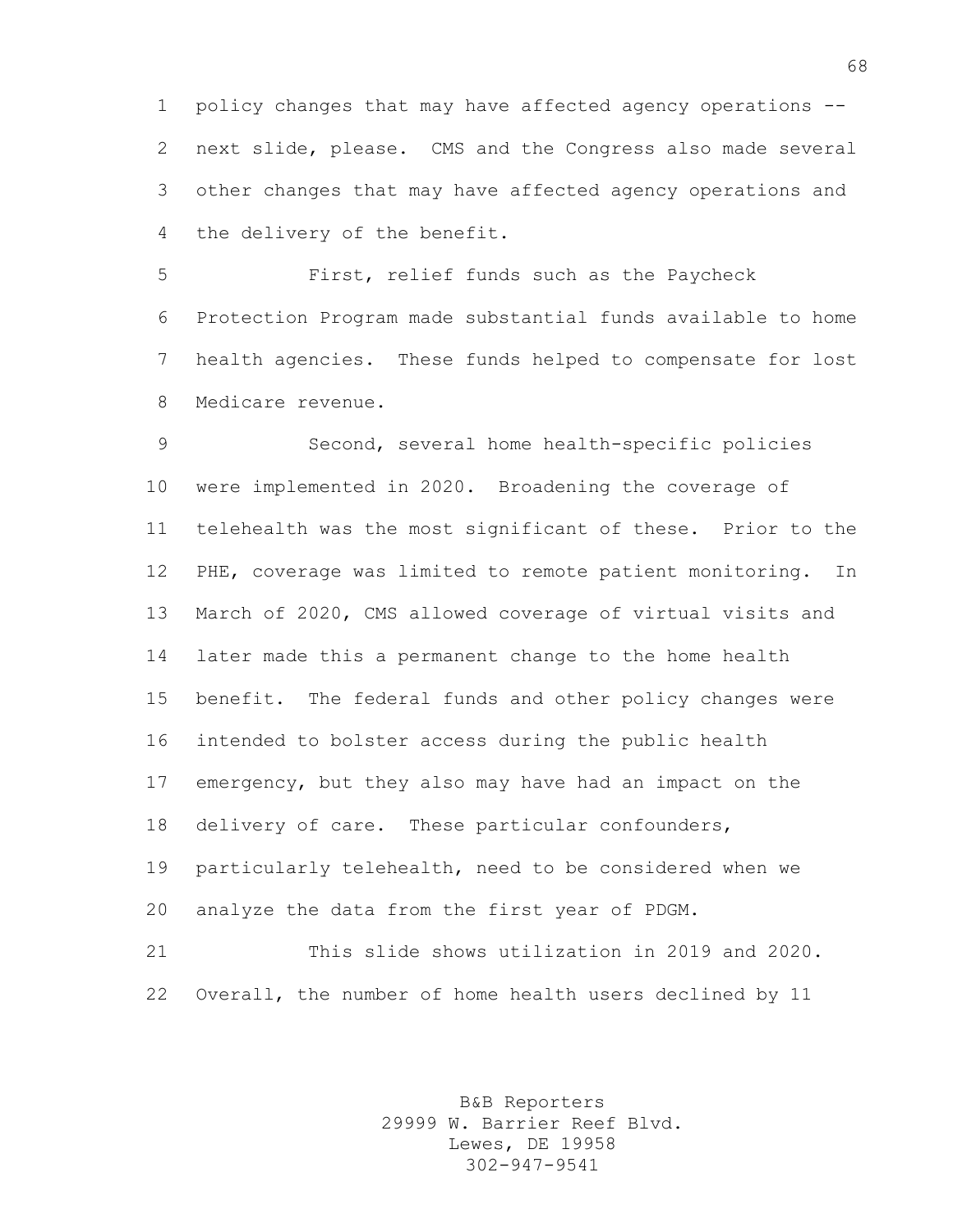percent, and the number of 30-day periods declined by 7 percent in 2020.

 The share of periods provided in rural areas in 2019 and 2020 was unchanged at 20 percent for both years. This indicates that home health fell at a similar rate for urban and rural areas.

7 As you can see from the two lines showing monthly utilization, home health experienced a significant reduction to volume in April and May of 2020 but then later recovered to a level near 2019 utilization.

 The timing of the decline in volume suggests that it was not due to PDGM and reflects the impact of the public health emergency.

 Turning to patient mix, despite the interruptions 15 of the public health emergency, the types of patients typically served in home health care did not change significantly. For example, in both years, the shares of 30-day periods from the hospital and the community did not change. Similarly, the share of periods that were initial or subsequent periods of home health care did not change, and the share of periods classified as LUPAs did not change. Most notably, the clinical mix of patients in 2020

> B&B Reporters 29999 W. Barrier Reef Blvd. Lewes, DE 19958 302-947-9541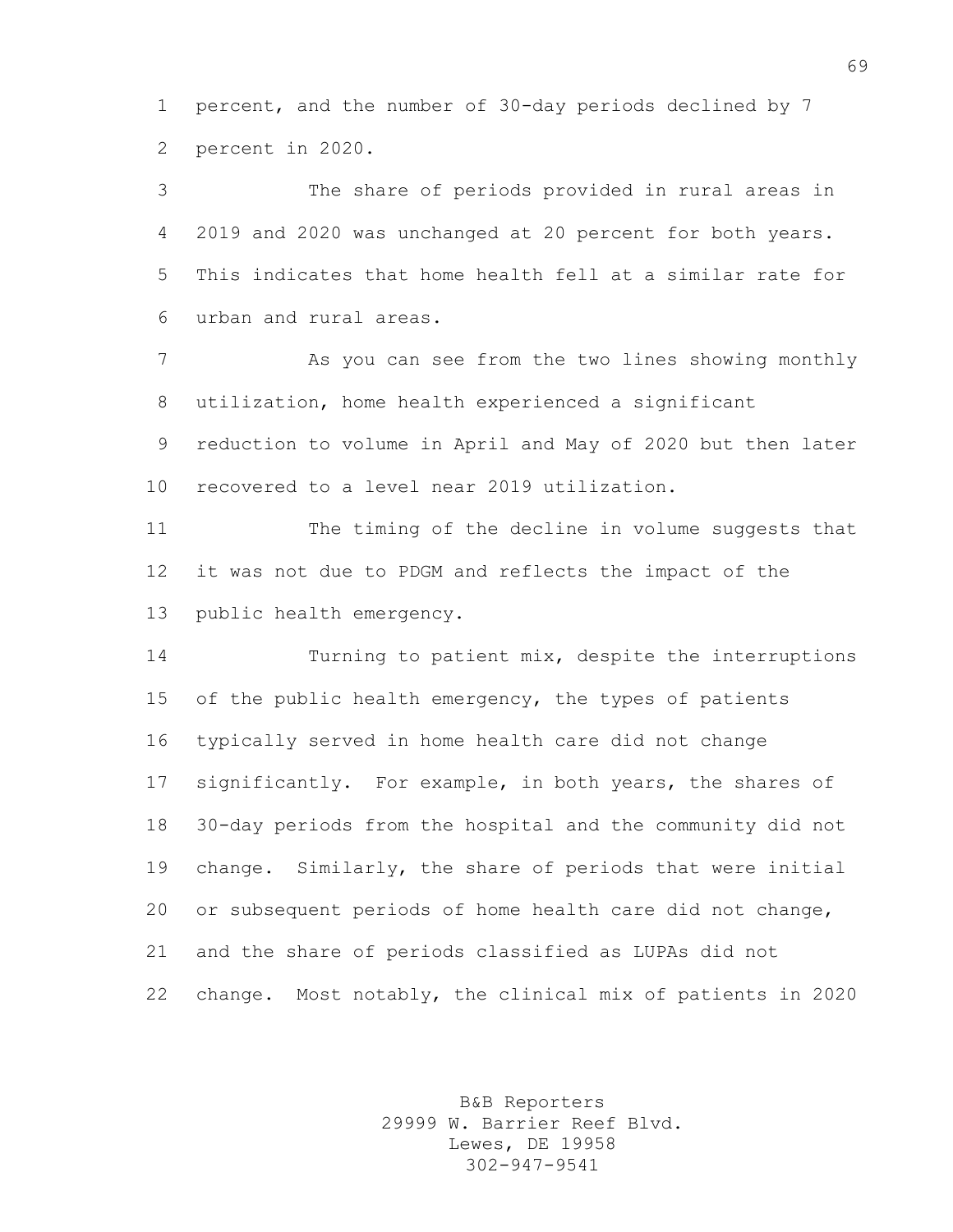and the 12 clinical categories used by PDGM was about the same as this mix in the prior year. This indicates that the public health emergency did not change the primary clinical reason for which beneficiaries received home health care.

 We did see more 30-day periods reporting the highest levels of functional debility and the highest- paying comorbidities, but we have noted in the past that these indicators may be less accurate measures of patient severity.

Next slide, please.

 Turning to the number of home health visits in 2020, the total number of in-person visits declined by about 20 percent, a decline steeper than the decrease in beneficiaries served and 30-day periods noted earlier. However, this decline should be interpreted carefully. CMS's expansion of telehealth allowed agencies for the first time to provide virtual visits to home health beneficiaries. Our discussions with home health agencies and industry experts indicated that the use of virtual visits expanded significantly. One survey found that 71 percent of home health agencies reported expanding

> B&B Reporters 29999 W. Barrier Reef Blvd. Lewes, DE 19958 302-947-9541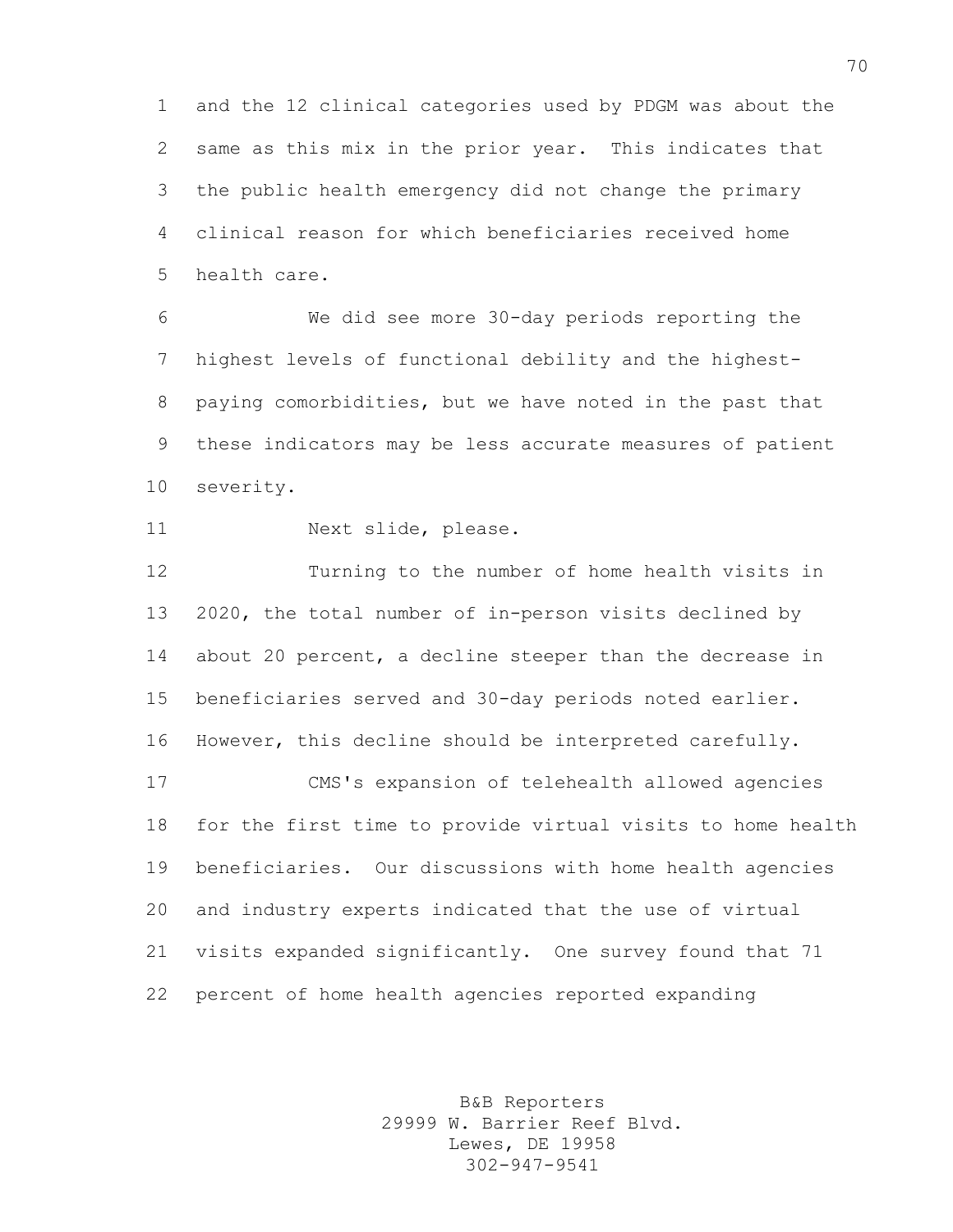telehealth in 2020. Despite the decision by CMS to expand telehealth, agencies are not required to submit any detailed information on the type of telehealth services they provide or the amount they provided. Including virtual visits would offset some of the decline for in- person services we report in 2020. The lack of information on telehealth makes it challenging to assess the impact of PDGM, as we cannot observe when agencies use telehealth as a substitute or complement for in-person visits.

 Next, we will look at how the mix and number of visits changed at the level of the 30-day period, the new unit of payment. The total number of visits in 2020 fell by 1.3 visits for a 30-day period. Most of the decline was due to a drop in therapy visits. This should not be surprising because prior to 2020, the PPS incentivized additional services with higher payments. However, it is important to again note that telehealth services likely offset some of the decline for in-person visits you see here.

Next. Thank you.

 The decline for therapy was concentrated in 30- day periods with relatively high numbers of these therapy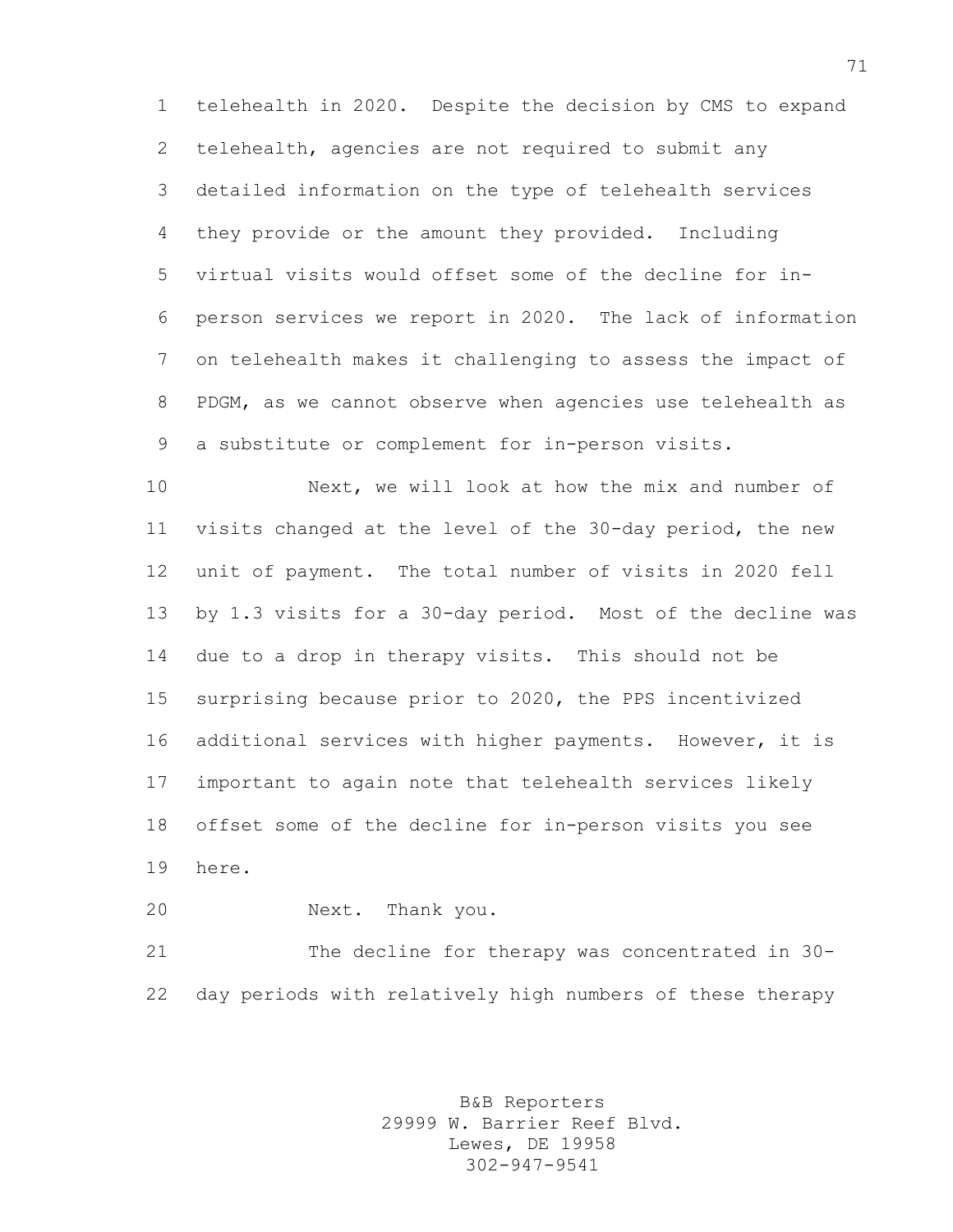visits. The share of periods with at least one in-person therapy visit declined from 65 percent in 2019 to 57 percent in 2020.

 Among those periods with at least one in-person therapy visit, the share of periods with six or more therapy visits declined from 57 percent in 2019 to 50 percent in 2020. The change in therapy visits in 2020 may reflect a variety of factors, including the PHE and the increase in telehealth, but it also likely reflects the elimination of therapy visits as a payment factor.

 Staff will present an updated analysis of payments and costs in December, but we note that in the 2022 proposed rule for the home health PPS, CMS found that the PDGM base rate for 2020 exceeded the estimated cost of the average 30-day period by 34 percent.

 Given the Commission's long-standing concerns that Medicare rates for home health are too high, this may not be surprising. The BBA 2018 did not reduce home health rates for 2020, and so it appears that the high payments we have observed in the past continue.

 Despite the significant drop in utilization for 22 2020, the supply of agencies declined by only 1 percent, a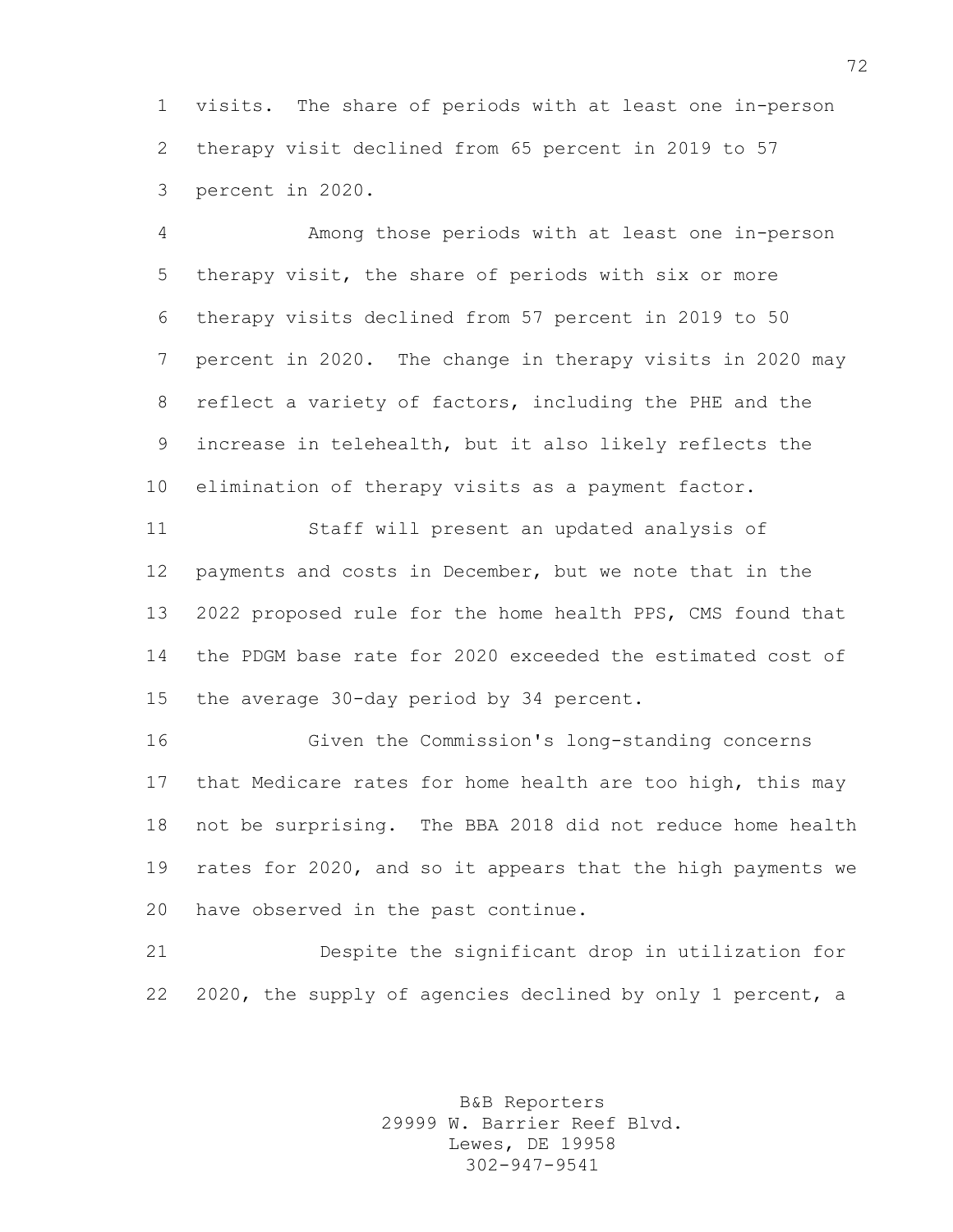rate slower than the decline in prior years. The decline in supply of agencies was smaller than the drop in 30-day periods, beneficiaries served, and inpatient visits in 2020. In effect, there were roughly the same number of agencies providing significantly fewer services.

 It is likely that federal financial relief such as the PPP helped agencies compensate for lost Medicare revenue and remain open.

 In summary, it is difficult to measure the impact of PDGM in 2020 because of the many disruptions related to the PHE.

 We can see that volume declined in April and May of 2020 but later recovered.

 While the PHE disrupted the pipeline for referral to home health care, our review suggests that the type of patients served by home health care did not change significantly in 2020.

 The number of in-person visits declined, but this decline was offset by an unknown number of telehealth services.

 In-person therapy visits declined by more than other types of home health services, but this decline may

> B&B Reporters 29999 W. Barrier Reef Blvd. Lewes, DE 19958 302-947-9541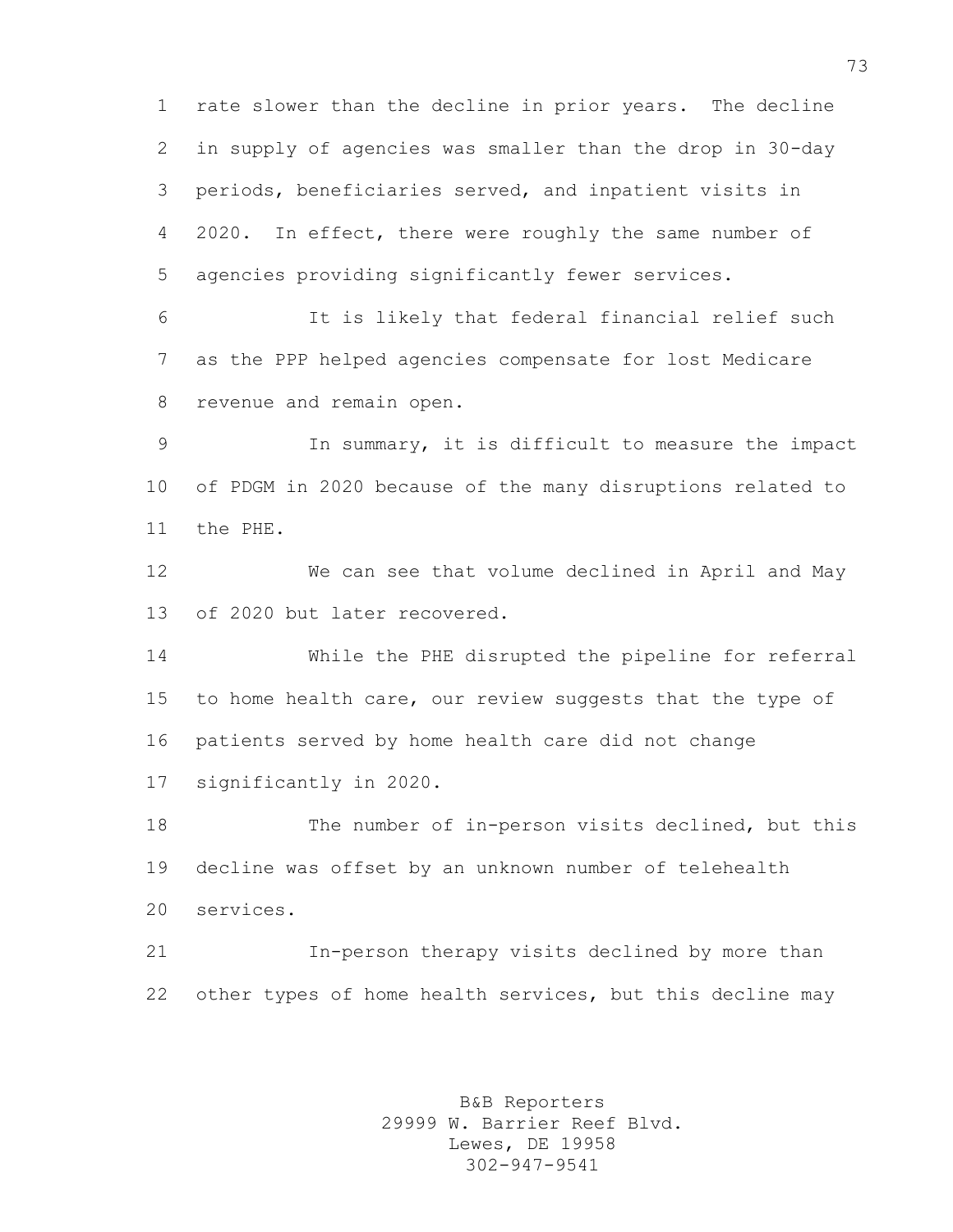be a natural consequence from switching to a payment system that does not incentivize additional therapy visits.

 CMS's analysis of payments and costs indicates that the home health base rate was 34 percent above estimated costs in 2020, suggesting that overpayments continue under the new system, and there was a slight decline in the number of home health agencies in 2020, but the rate of decline was actually lower than prior years.

 Finally, I would also like to note that we will be presenting additional analysis in December that will assess other factors under our mandates.

 This completes my presentation. I look forward to your discussion.

 DR. CHERNEW: Great. My chat is not that big to see who's getting in the queue, but if I haven't missed anyone, we don't have a Round 1 queue. Dana, did I miss anything?

 MS. KELLEY: I think Lynn may have had a Round 1 question.

 DR. CHERNEW: Lynn, I can just like -- go on. MS. BARR: Sorry about this, and I think people are starting to anticipate my questions here.

> B&B Reporters 29999 W. Barrier Reef Blvd. Lewes, DE 19958 302-947-9541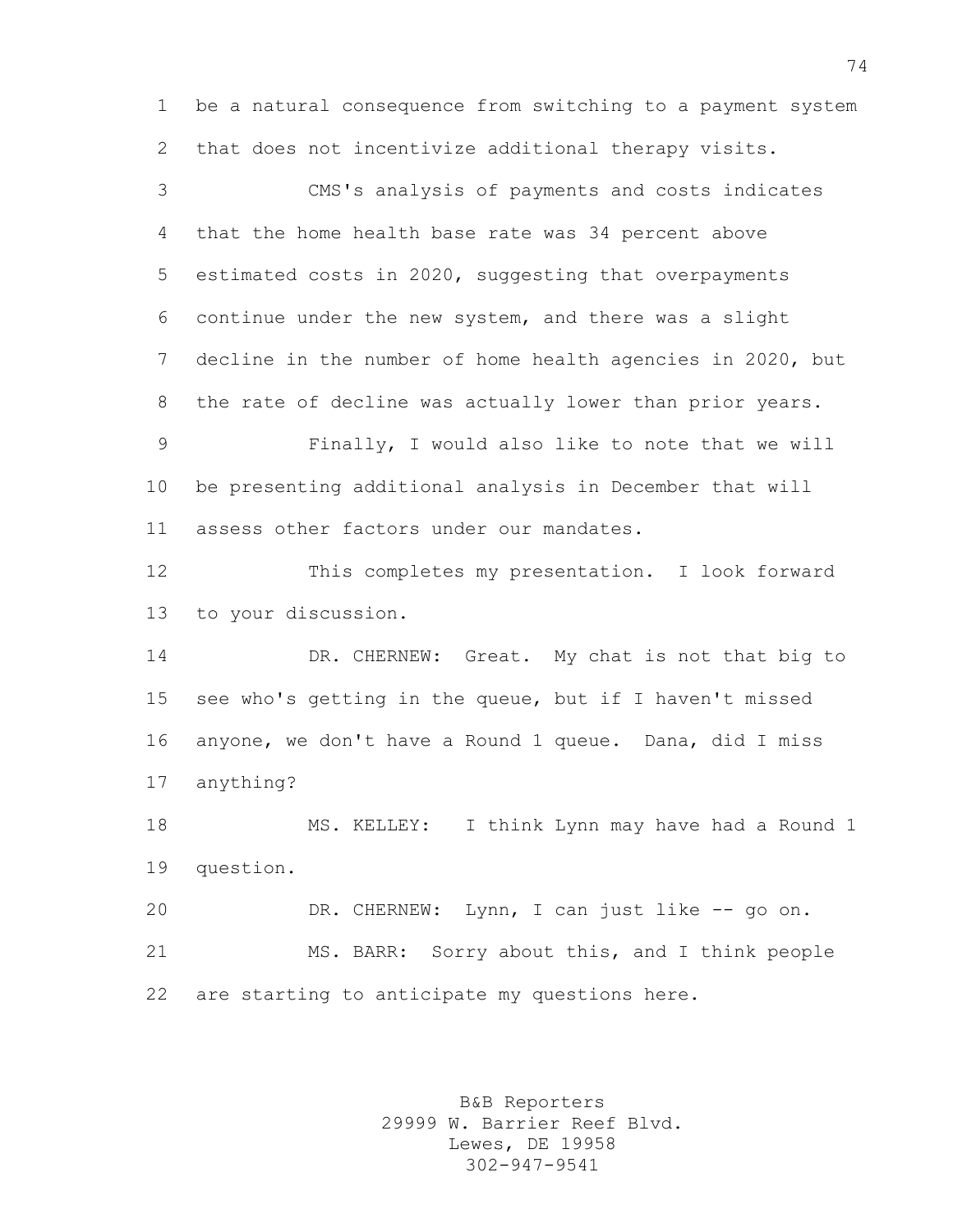I'm just curious about what you're seeing. You said that basically the declines were similar in rural versus urban, and I'm just curious. There's such different patterns in 2020 of hospitalizations in rural versus urban areas and decline of service utilization. So is that still tied to the same level of discharges? Is that normalized for discharges? is my question, because it would surprise me that because rural has such an access issue to home health that if you put more financial pressure on those providers, how are they not going to -- I mean, the whole issue with rural is it's more expensive to give them care. So they're going to be looking to replace those funds. So I'm surprised that there is not any sort of differential, and I was wondering if you had any further comments on that.

 MR. CHRISTMAN: I guess I can think about what you mean when you say normalized for discharge. I think I understand the issue that you're highlighting.

19 19 I think what I would note is that, in general, as you're well aware, there's a spectrum of utilization across rural areas. Some rural areas are the highest-using home health areas in the country.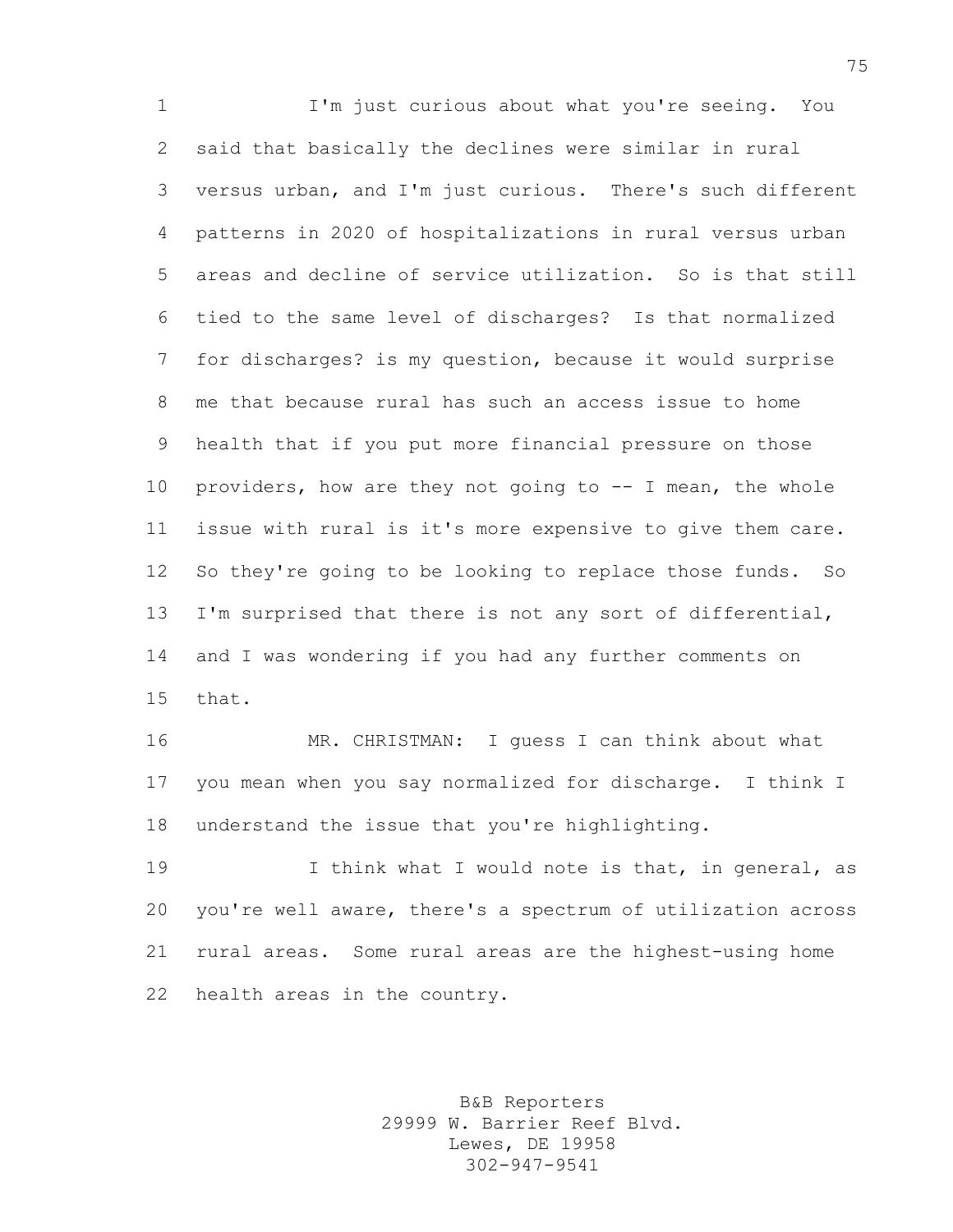1 MS. BARR: Exactly. Yeah. MR. CHRISTMAN: Right.

 So I guess I think what I was noting was that the benefit remained relatively stable through the emergency despite we saw a big decline in volume, but the attributes of patients and the services they received, with some exception for therapy, didn't change that much on average at the period level. And so I guess for me, the story of the rural percentage being the same fit the larger pattern we were seeing in other indicators that things were relatively stable.

 MS. BARR: You bring up a really interesting point, though, because if you look at rural and include Texas, it appears to us in our data -- you know, no offense to folks in Texas -- that there seems to be a lot of overutilization of home health in Texas that's really shocking when you compare it to some of the other parts of the country, and there's other pockets as well.

 So I don't know. You know, it's hard when you're dealing with relatively small numbers and then you have, like, these obviously sort of profiteers out there that are really working the system and seem to be immune to any kind

> B&B Reporters 29999 W. Barrier Reef Blvd. Lewes, DE 19958 302-947-9541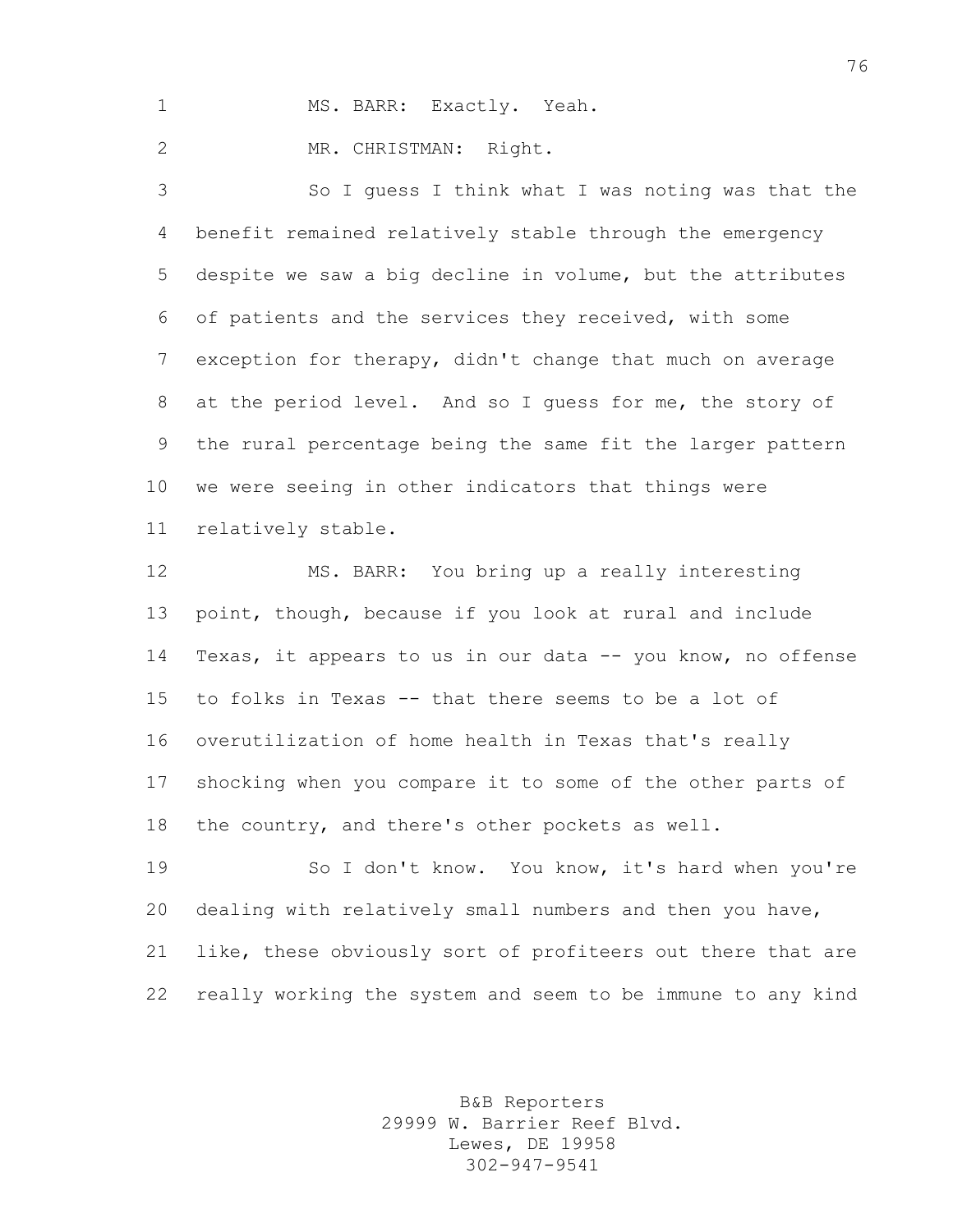of market pressure. Have you ever looked at any of those? It's so hard to look at rural data, you know, micropolitan versus rural. So any thoughts on that? MR. CHRISTMAN: I think, you know, probably -- we've done a lot of different looks at rural. I would point to the report we issued last summer that showed -- you know, split it out by the different categories of county. I guess what I would note in general is that, you know, I guess there's probably 10 to 12 states where average rural utilization, the last time we looked at it, was higher than the urban utilization. So it's not just -- you know, I appreciate certain areas really pop up when you look for the most extremes of utilization, but there are a number of states where it's sort of normal business, for whatever reasons, the rural areas actually have slightly higher use on average. It's not just Texas.

 MS. BARR: Yeah. That's interesting. Maybe we could talk sometime offline, and I could share what we're seeing in ACO data. It seems very skewed, and so maybe there's just differences with ACOs versus others.

Thank you.

DR. CHERNEW: Okay. I think I'm just seeing --

B&B Reporters 29999 W. Barrier Reef Blvd. Lewes, DE 19958 302-947-9541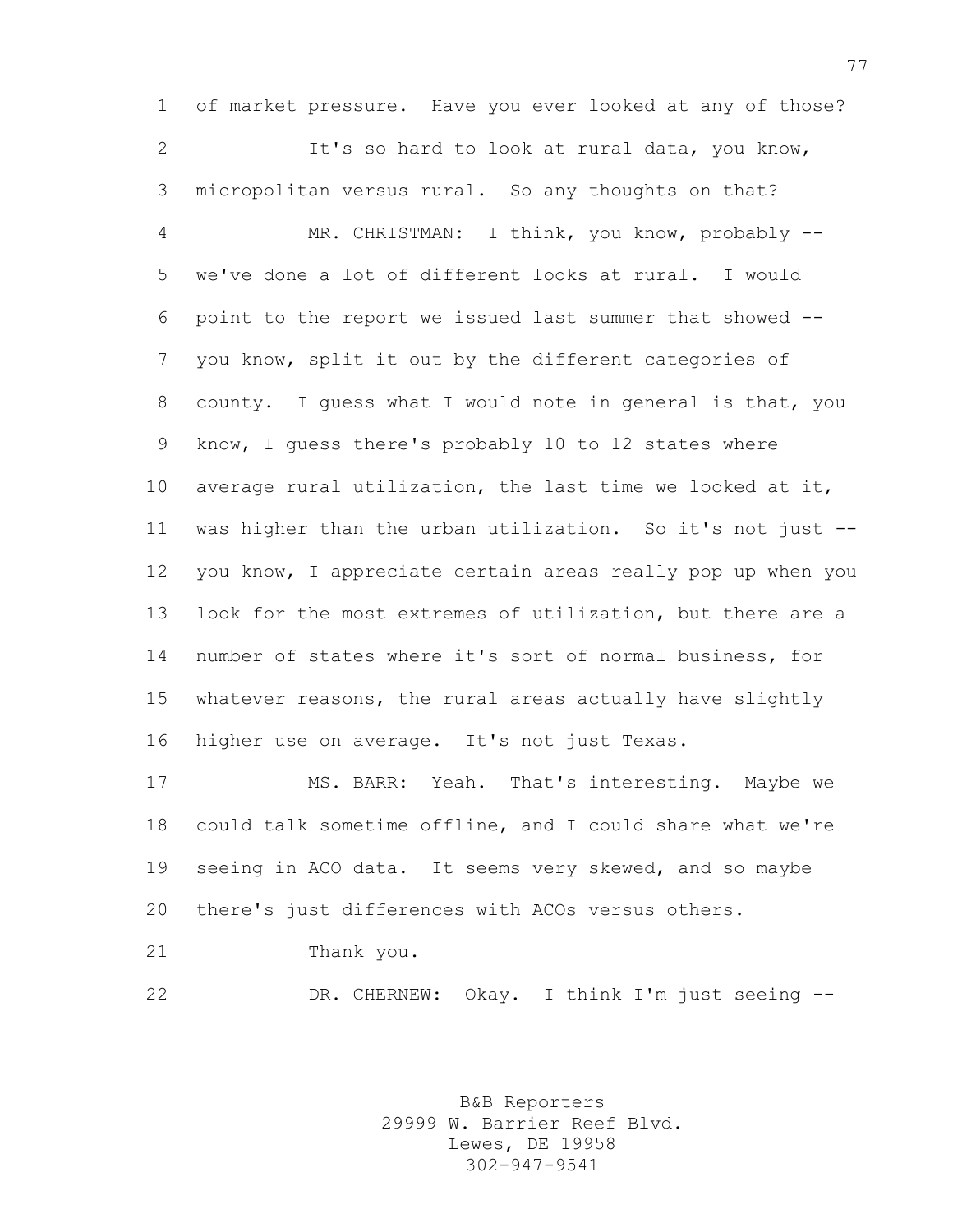Dana, I don't think there's anyone else in the Round 1 queue.

 MS. KELLEY: No, that's correct. Are you ready to go to Round 2?

 DR. CHERNEW: I think that's what the agenda calls for, so, yes, absolutely.

 MS. KELLEY: All right. David, you're first. 8 DR. GRABOWSKI: Thanks, Dana, and thanks, Evan, for this excellent work. They gave you a very challenging task here to evaluate the impact of this new payment model when it completely lines up with the timing of the pandemic. So I don't have any brilliant ideas of how to tease out the effect of the payment model versus the pandemic.

 But I did want to raise a couple of issues. One, I was a little disheartened that we can't tease out what the claims -- what's -- you know, how much telehealth is being delivered, and I just wonder if there's a way to kind of -- I don't know if that's a recommendation or something to be more forceful in the chapter going forward. Is there a way to kind of detect or measure those visits? Because I think that would be really useful.

> B&B Reporters 29999 W. Barrier Reef Blvd. Lewes, DE 19958 302-947-9541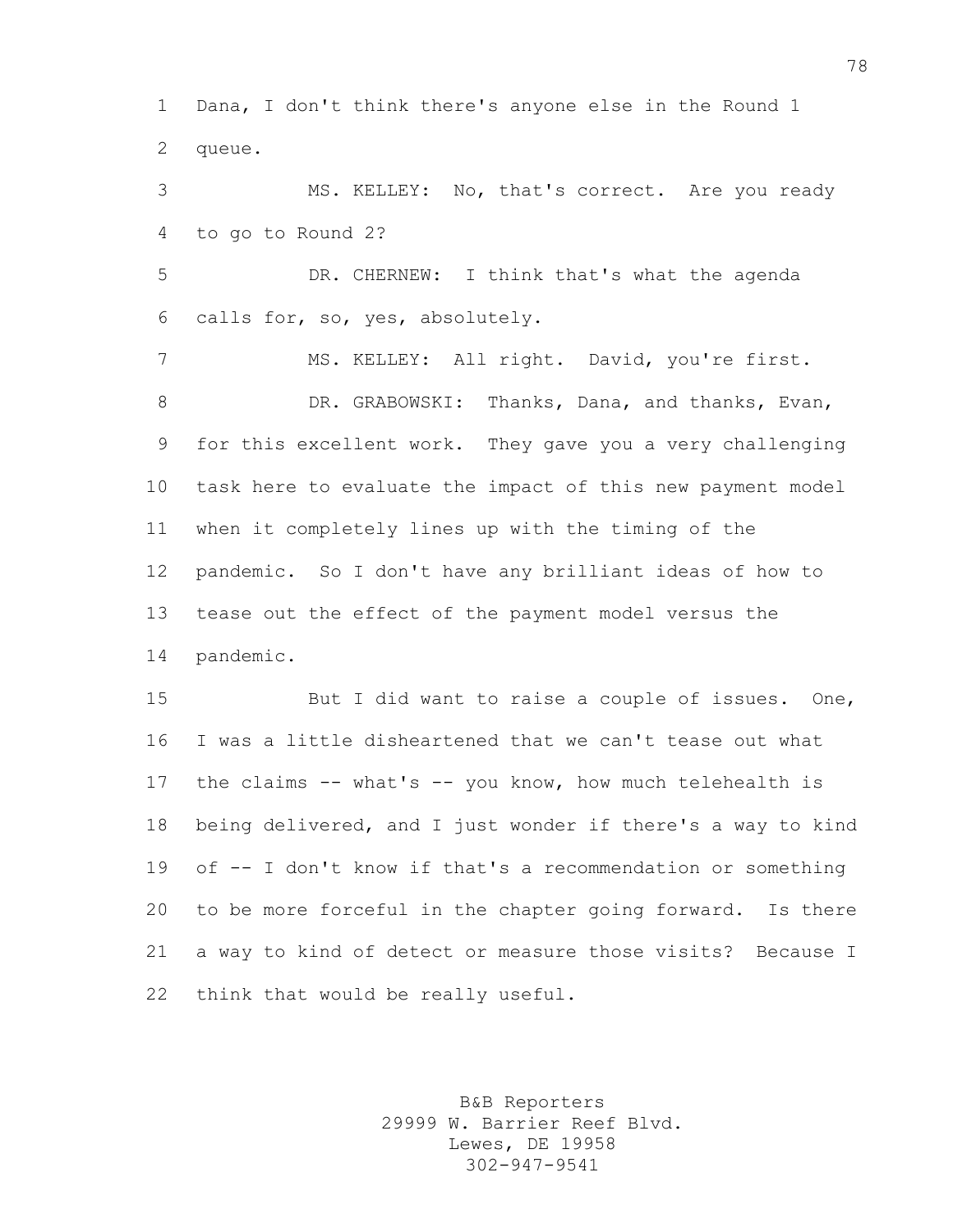1 Home health for years has said they want to kind of expand delivery. How much of this is actually happening? You did a nice job of building in some reports from different companies and media stories, but it would be really nice to get systematic data on that.

 The second point -- and this kind of fits more broadly with the evolution of payment and home health -- we've been trying to get this right going back to at least the '90s when home health exploded. We went from cost- based to the interim payment system to a prospective payment system and now to this current model. I think the big innovation was moving away from therapy towards paying for patient characteristics, really getting away from the overprovision of therapy in terms of the incentives, and just looking at that 34 percent figure that you presented is really disheartening.

 You mentioned in the chapter, CMS already built in this 6 percent behavioral adjustment, that they didn't make it budget-neutral. They assumed that there was going to be upcoding and other behaviors on the part of home health.

So I think we have work to do in terms of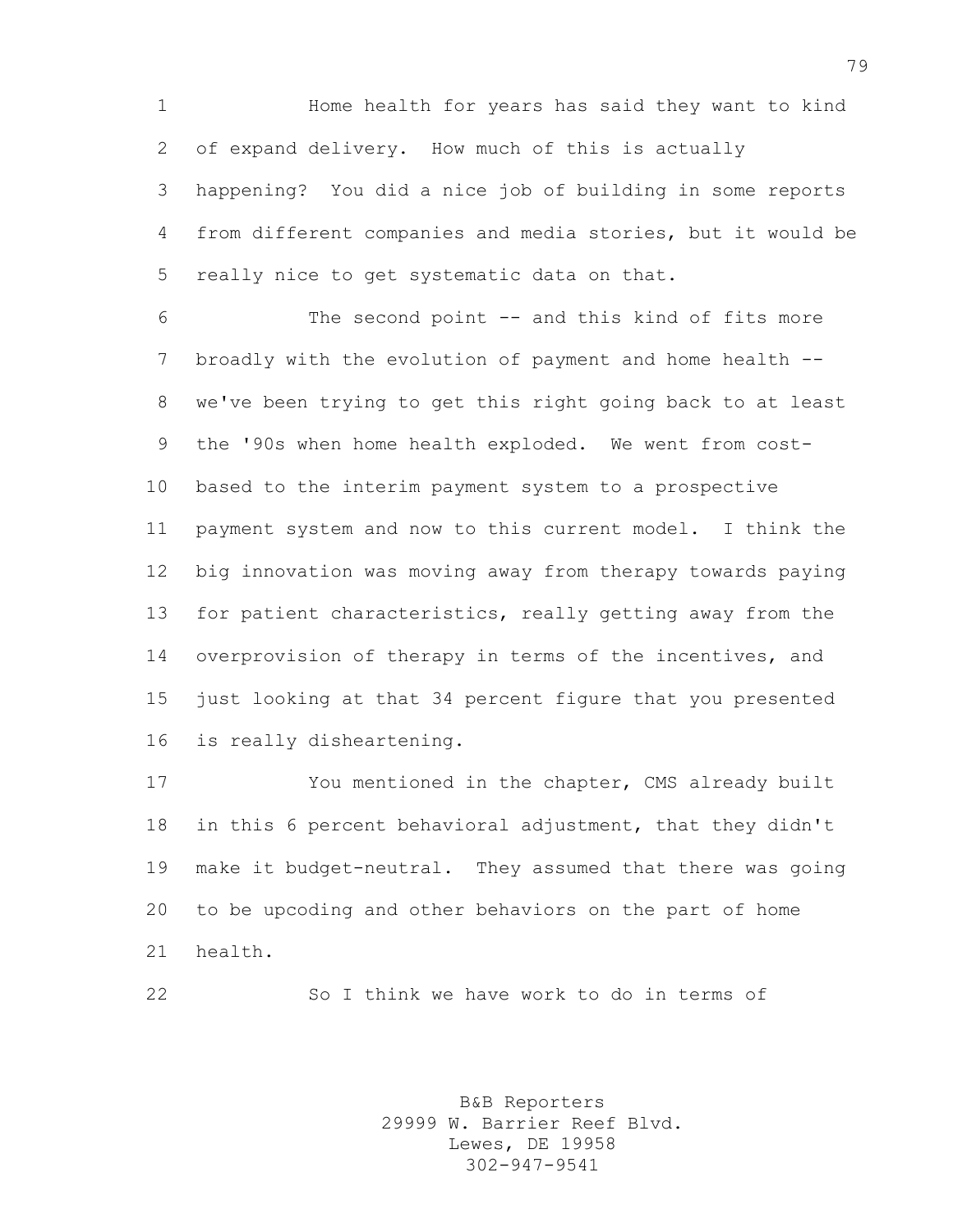encouraging high-value home health care. This is maybe a highlight or a preview of the December discussion, but that 34 percent figure, I'll say it again. It's just really disappointing. So I thought this model would move us closer to kind of right-sizing or encouraging high-value care, and it seems like maybe this may be a step in the wrong direction.

8 Once again, I know we have a lot going on with the pandemic, and maybe some of this is hard to measure, but I was hoping that this wasn't what we were going to see.

 So I'll stop there and just thank you once again, Evan, for this great work.

MS. KELLEY: Stacie?

 DR. DUSETZINA: Echoing David, Evan, this is great work.

 I was sort of thinking through how I would try to evaluate this, and there were just a couple of minor things. One is looking at your Figure 1 that you provided in the report, it's pretty clear you have this massive disruption, obviously, with the public health emergency, but then it kind of comes back to baseline. It looks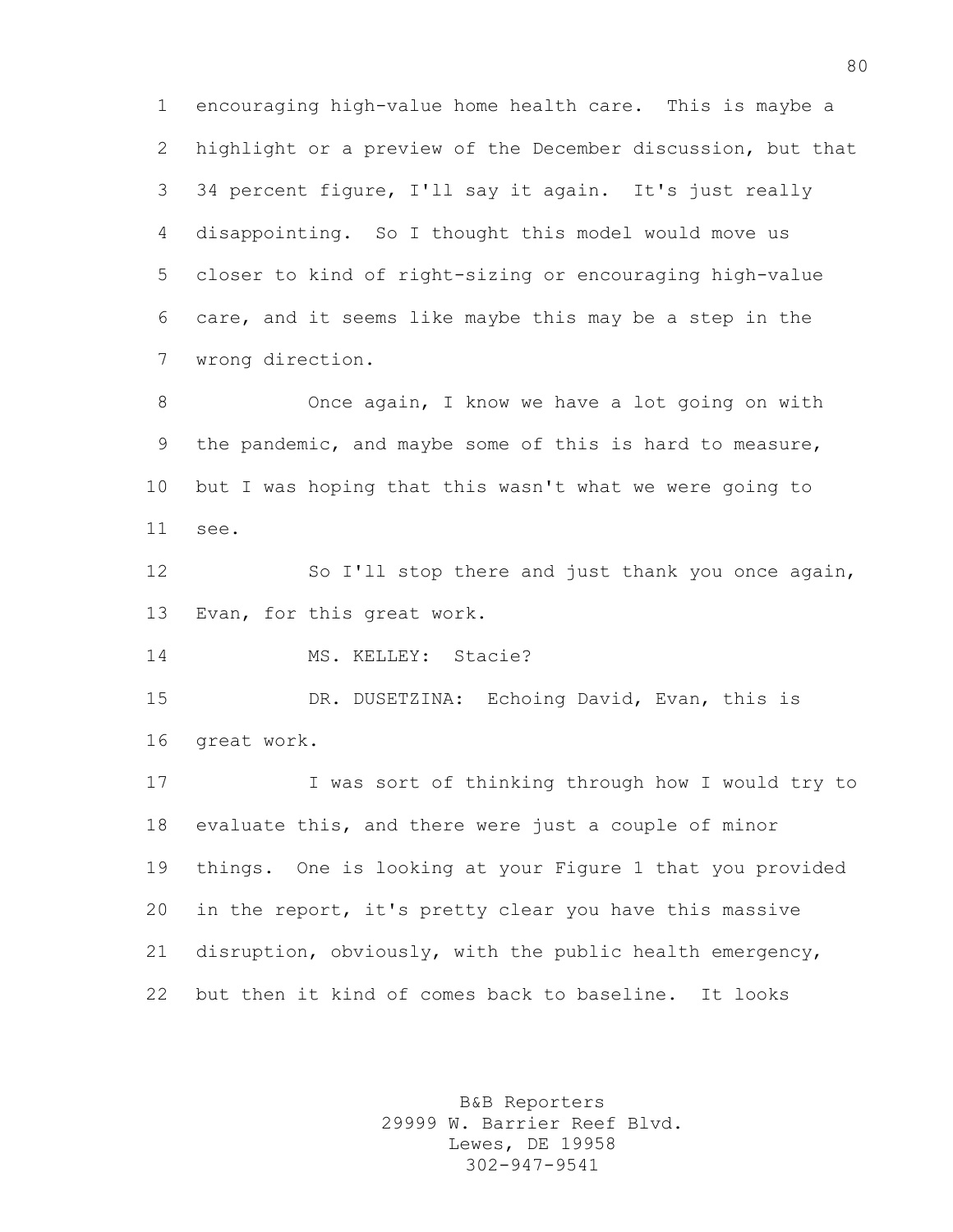pretty good from July to December, and so I wonder if there's some opportunity to maybe think about segmenting out your time and maybe censoring those, like, public health emergency periods and thinking about how we can look at things when it was early days, per-public health emergency, January, February, ignore that middle part, and then look later on to see if you can kind of tease out anything that wasn't so much holding back on people allowing others to come into their homes, because I think there was so much disruption, as is obvious from those graphs.

12 The other thing that I thought was really interesting is in Table 4 in the report where you show the 30-day periods and the shift, this coding shift to these higher severity levels, and I do wonder if you would be able to show this by month and particularly what was the coding switch in January, what was the coding switch in February, before we move into this new public health emergency where now the service is needed or the illness might change, just to get an idea of that automatic upcoding of severity. It's pretty stark in that table what's going on with the coding switch.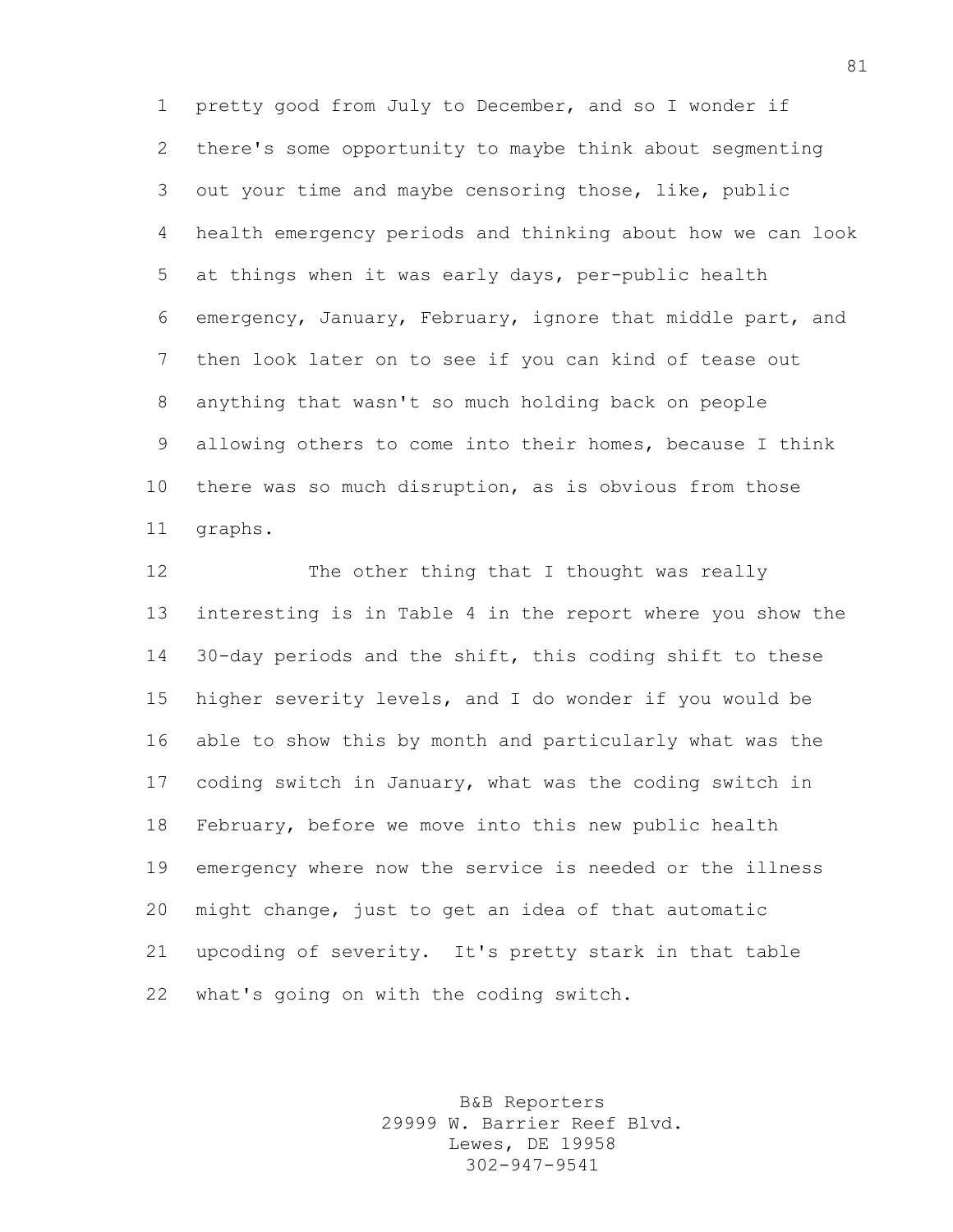Then echoing David and also in your report, it very clearly mentioned the lack of information on telehealth. That really needs to be available and especially for thinking about the adequacy of care. You know, there are some services that it seems like you could do quite well over telehealth and others that may be not as much. So I do think that asking for that to be a requirement would be really great moving forward, but excellent work on the report. 10 MS. KELLEY: Larry? DR. CASALINO: Yeah. Evan, I think, in my mind, the relative lack of Round 2 comments indicates not a weakness but a strength of the work you've done. Pretty self-explanatory and Commissioners seem to agree with it. I'd just make a couple of minor comments. The 34 percent, of course, speaks for itself. I'm not sure any more needs to be said about that, but I realize we're not making recommendations. Maybe just something along the lines of dryly saying that it's hard to know what's going on without knowing about the telehealth visits and requiring that information be provided about telehealth visits or information might be a good thing, again, not as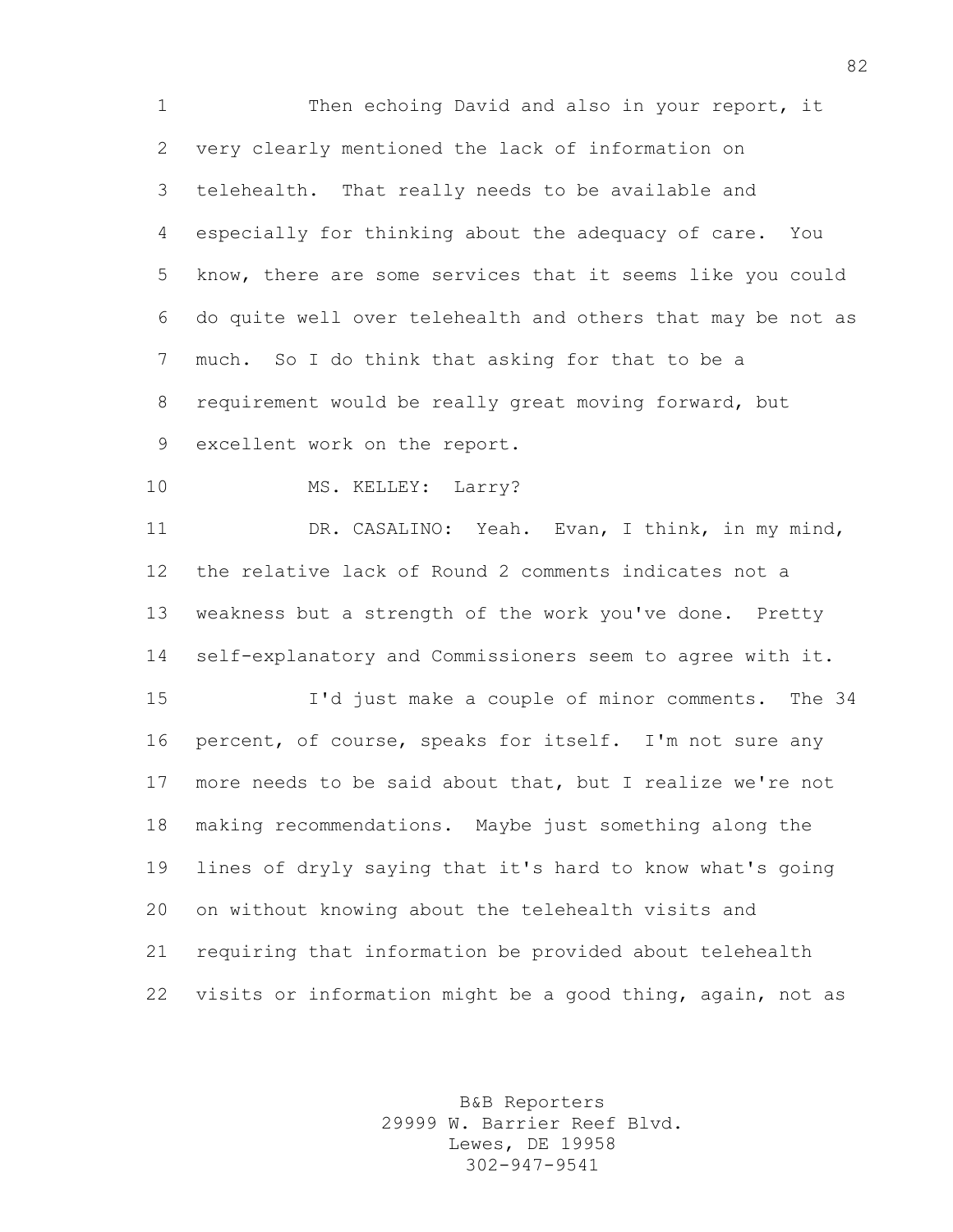a recommendation but just pointing out that if there was such a requirement, then we would have telehealth data, and we'd actually be able to understand the program better.

 The only other thing I would say is that the -- this may not be the way you intend the final report will look, but it ends kind of laconically, with the number of home health agencies participating in Medicare in 2020 specifically, and then I was kind of looking for some kind of concluding summary and didn't see it. Your last slide, Slide 14 -- I think it's the last slide, is it? Well, not quite last, but your summary slide, Slide 14. Something very much like that, I think, and it doesn't have to be much longer than that as a conclusion might be helpful for people who aren't really going to read the report in detail and it calls out the telehealth and the 34 percent among other things.

 DR. CHERNEW: I'm pausing intentionally for a second, otherwise I am going to wrap up.

 So I agree with Larry's point that this was really outstanding work. I think the reason the evaluation part is challenging is because of COVID, and, Stacie, I really do appreciate your comments. I think they are

> B&B Reporters 29999 W. Barrier Reef Blvd. Lewes, DE 19958 302-947-9541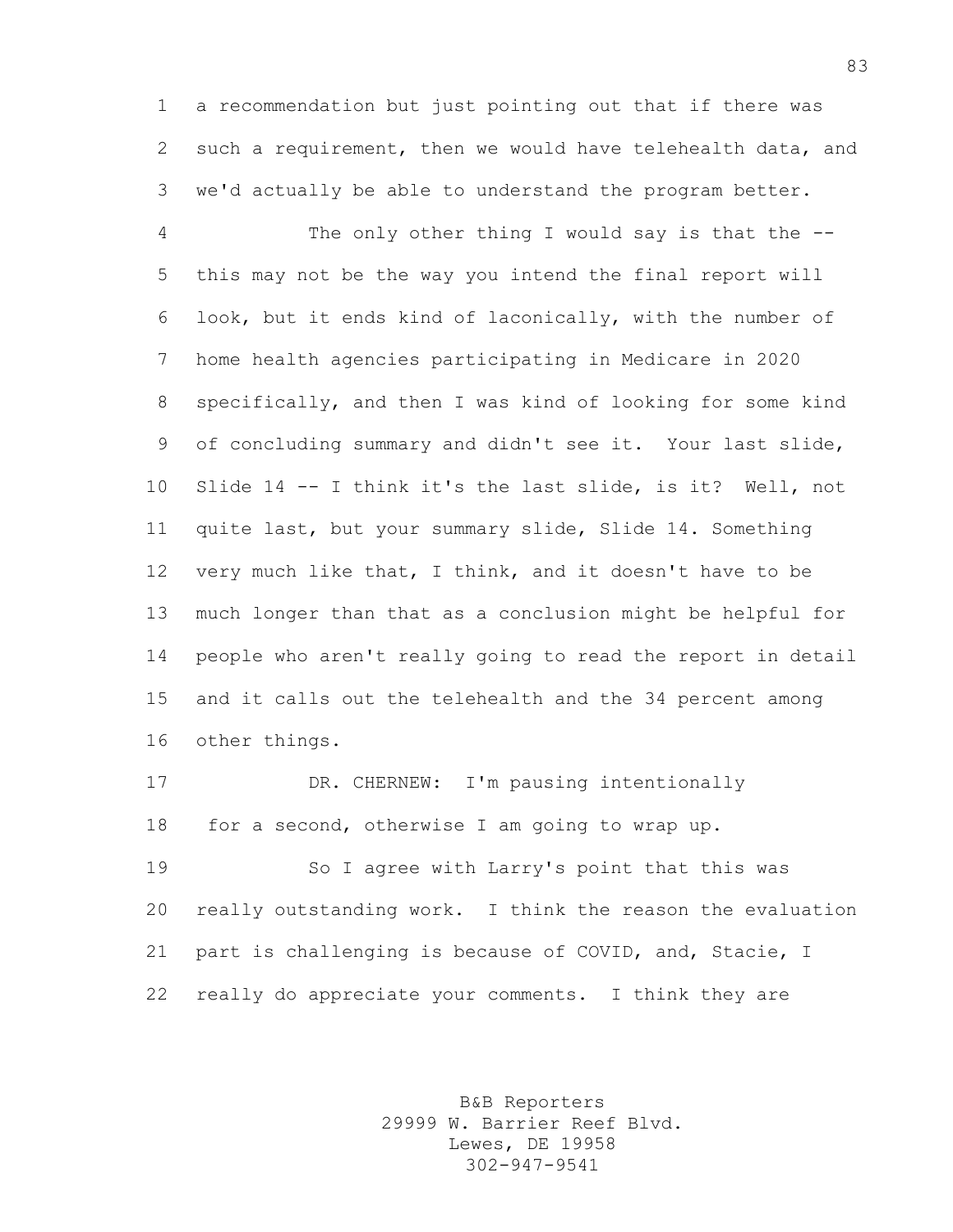correct. However, there's so much going on, even when volumes are kind of coming back and there's a lot of transitional things that are happening. The workforce in home health agencies has really changed. There's so many things on people's minds. The extent to what the agencies are going to respond, sort of in a steady-state way, in the midst of the COVID pandemic and the geographic variation is really hard to understand.

 But, again, none of that matters at some level, and I think the -- maybe that's not the way I should have phrased that. The reason I say that is we are going to continue. This is not something we're going to do one time. As this payment model continues to be the way that home health is paid, we will continue as part of our normal course of business to do this type of analysis, and we will, as always, make recommendations on payments and a bunch of other things related to home health.

 So my general view, my personal view is I'm not really ready to draw any conclusion about how the new payment model works, and honestly, I'm not so sure we need to even figure that out completely for 2020. We will have to make an update recommendation. We will have to continue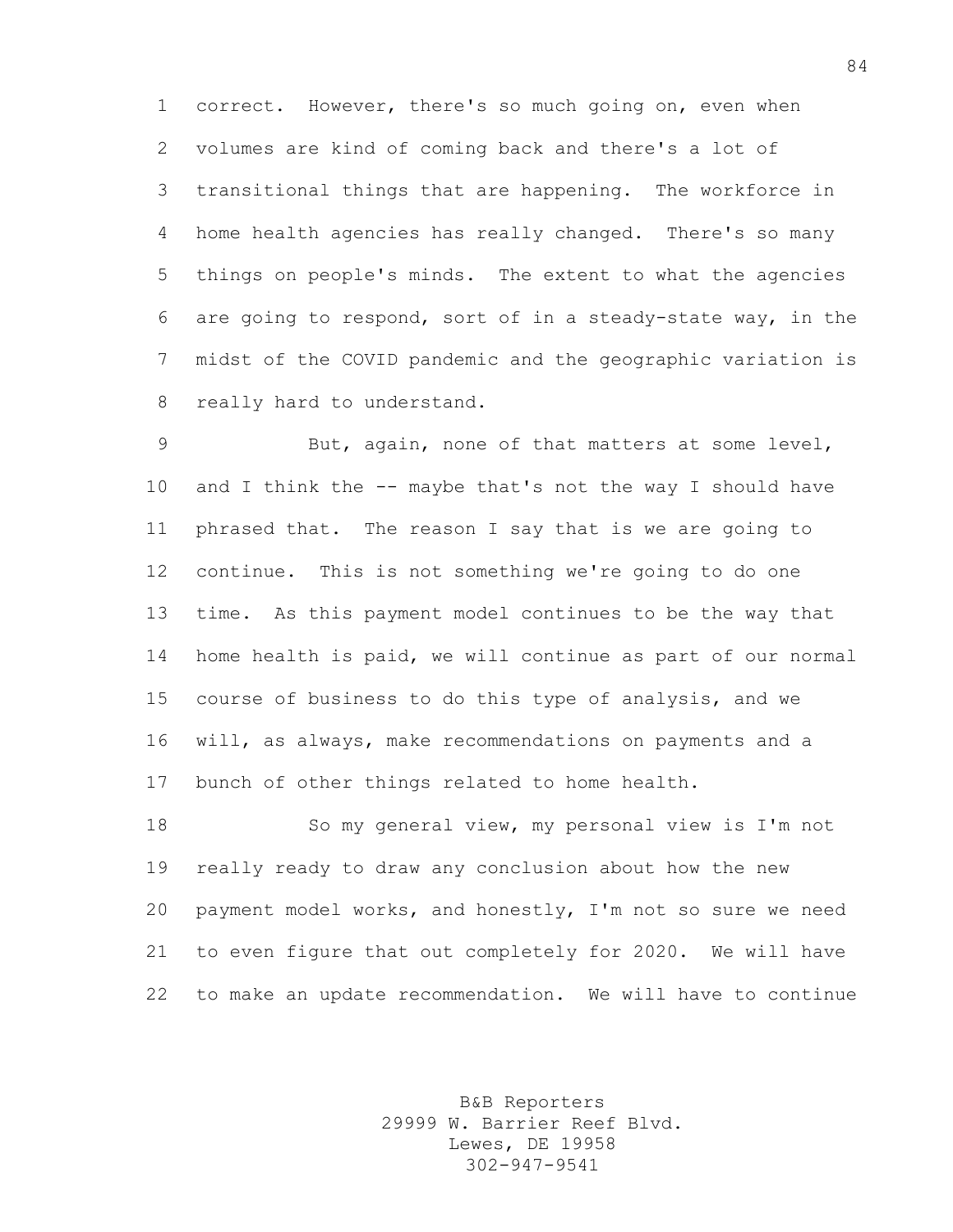to monitor, and we will see where we go from there.

 But this is one sector -- I know this is true of all sectors, but this is one sector where 2020 is just going to be, hopefully, a very, very unique year, and we will see what happens and how the numbers change going forward.

7 So, again, I'm going to pause.

8 [Pause.]

 DR. CHERNEW: Hearing and seeing no one else getting in the queue, I think I will say thank you to all of you for all of your comments, and again, thank you to the staff for all of your work. And I will again remind those in the audience that we really do want to hear from you. We don't have the traditional public meeting, but that does not mean we do not want public feedback. There are a number of ways to give us feedback through the website. Reach out to us and let us know your thoughts on the topics we discuss.

 We will continue to push forward the work we discussed today. Obviously, there is a lot to do, and again, I hope everybody has a healthy and happy and safe Labor Day.